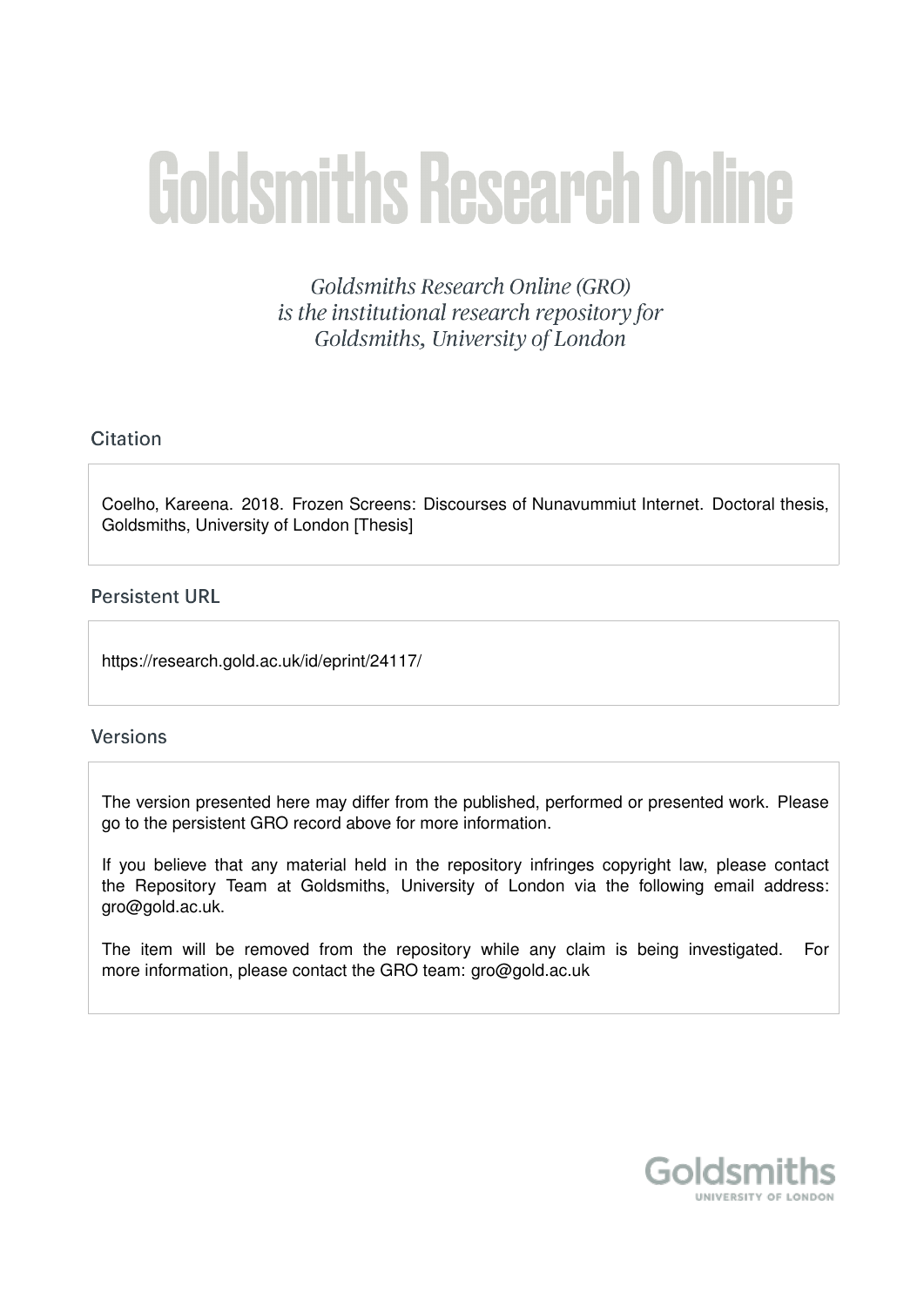# **Frozen Screens: Discourses of Nunavummiut Internet**

Submitted by Kareena Coelho to Goldsmiths, University of London for the Degree of Doctor of Philosophy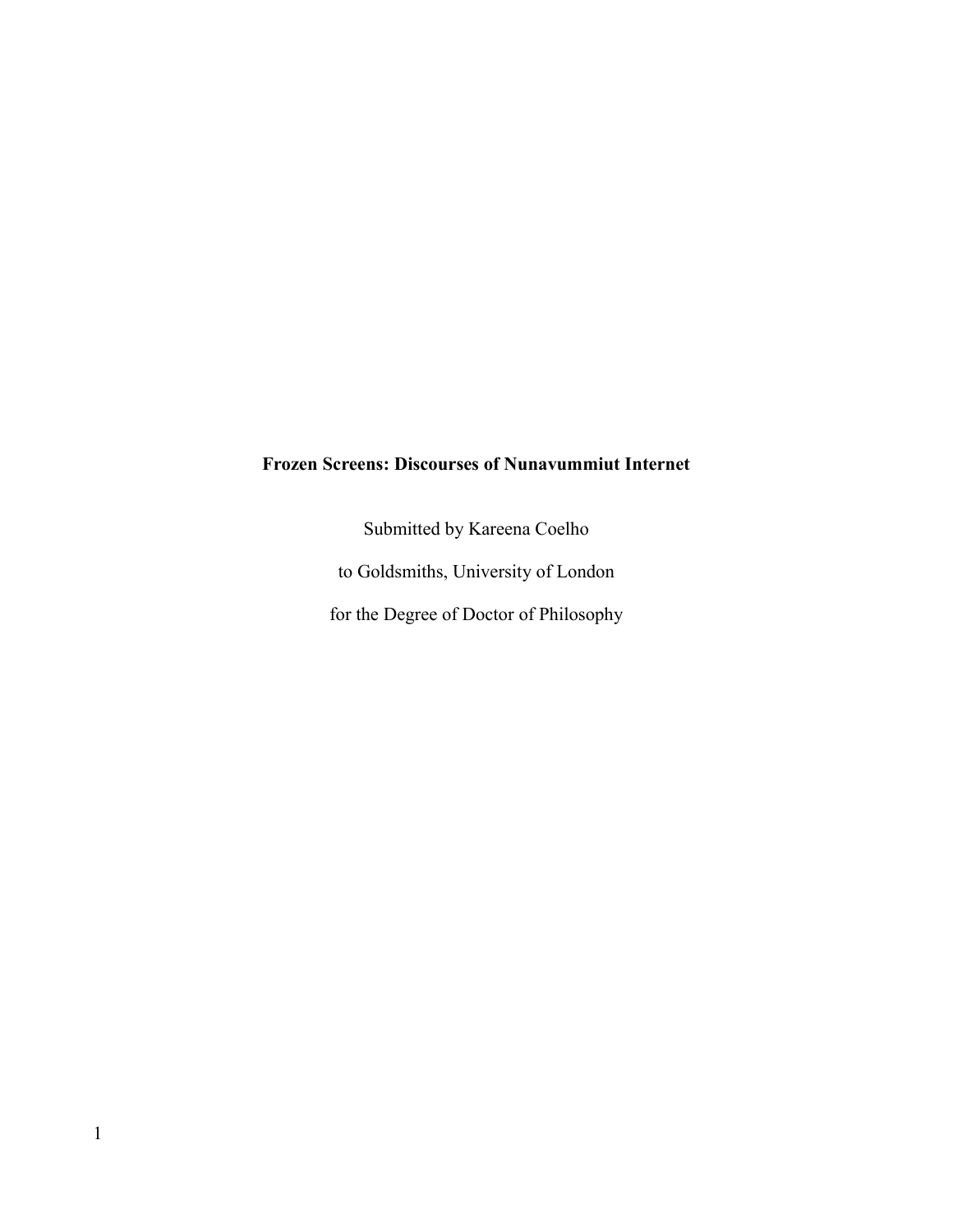# *Declaration of Authorship*

I, Kareena Coelho, declare that this thesis and the work presented in it are my own, and the result of my original research. Where information has been derived from other sources, this has been indicated within the thesis.



Signature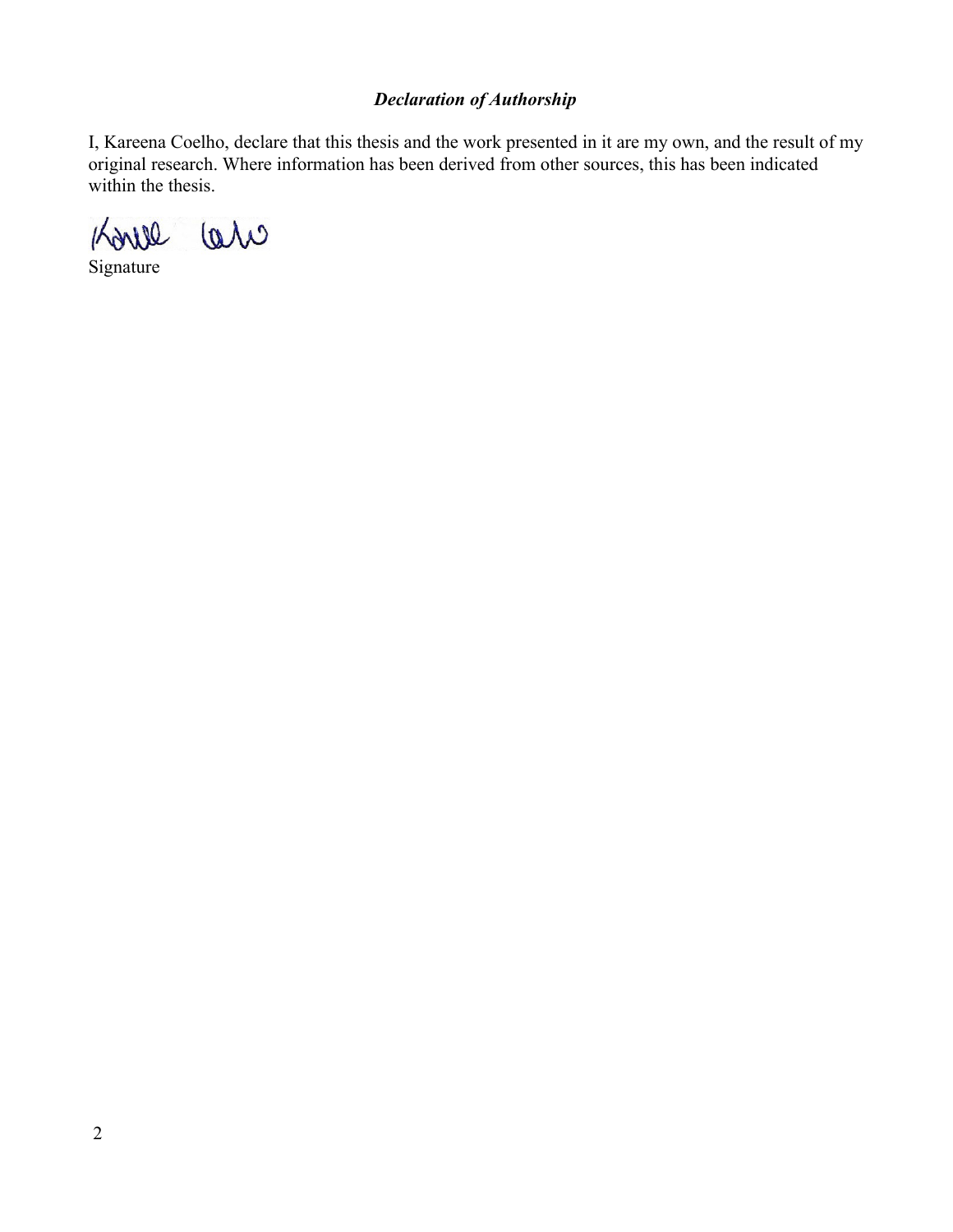# *Acknowledgements*

My warmest thanks go to the interviewees, the Nunavut Research Institute, everyone in the UK, Toronto, Ottawa, Malmö and Nunavut who provided me with feedback and advice, my supervisor David Morley, and to my family.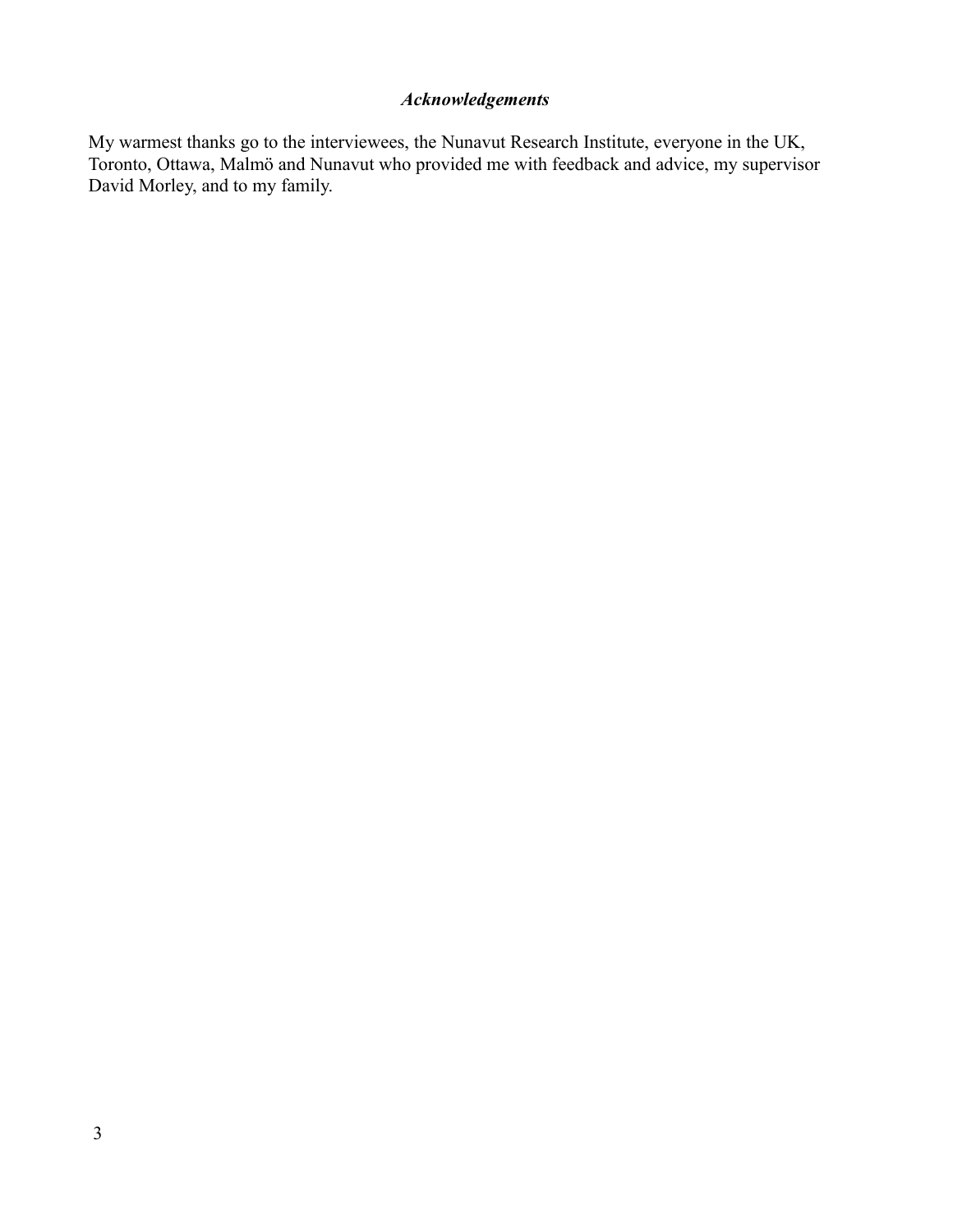### *Abstract*

This interdisciplinary project examines discourses of internet in Nunavut, a territory in Northern Canada. It has two main arguments: that internet in Nunavut is implicated in correlated discourses of frustration and potential, and that internet in the territory is articulated as having multiple faces and facets. Internet in Nunavut, this thesis argues, is experienced as a media technology, as a tool for communication, as political, as failing and frustrating, as online content, as physical infrastructure, and as potential. In making its arguments, the thesis engages with debates about internet governance, the cultural specificity of internet, and the definition of internet itself.

Primary research methods for this thesis included: interviews conducted over the telephone or Skype in London (UK), face to face interviews in Ottawa, Toronto and Iqaluit, the analysis of archival materials (in particular, government reports), as well as a limited period of participant-observation at the Community Access Program site in Iqaluit (the capital of Nunavut).

The first empirical chapter in the thesis (*Chapter 4: "So frustrating"*) examines narratives of Nunavummiut users concerning their experiences of internet; the second (*Chapter 5: Fractious Collaborations*) examines how some Northern internet activists have lobbied the federal government to alter its internet policy, as a means of tapping into Nunavummiut internet's potential; and the third (*Chapter 6: A Local Connection*) and final empirical chapter explores the Community Access Program (which provides internet access free of charge to the Nunavummiut public), as a means of linking macro-perspectives and discourses of internet politics with the micro-perspectives of user narratives.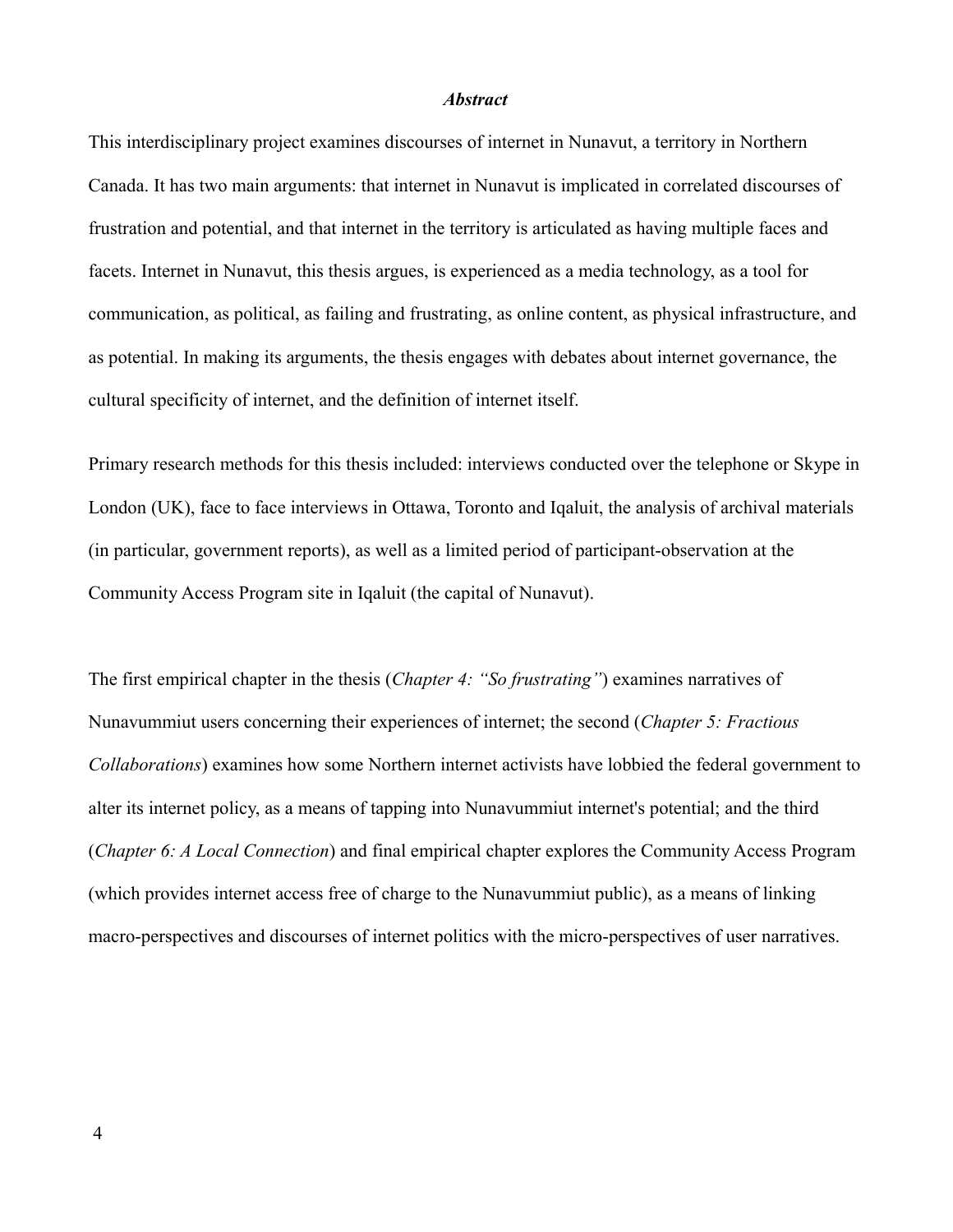# *Table of Contents*

| <b>Part I: Project Background</b>                                     |  |
|-----------------------------------------------------------------------|--|
|                                                                       |  |
|                                                                       |  |
| <b>Part II Empirical Research</b>                                     |  |
| Chapter 4: "So frustrating": Nunavummiut Internet User Discourses of  |  |
| Chapter 5: Fractious Collaborations: Nunavummiut Internet Advocacy126 |  |
| Chapter 6: A Local Connection: CAP and Nunavummiut Internet 178       |  |
|                                                                       |  |
|                                                                       |  |
|                                                                       |  |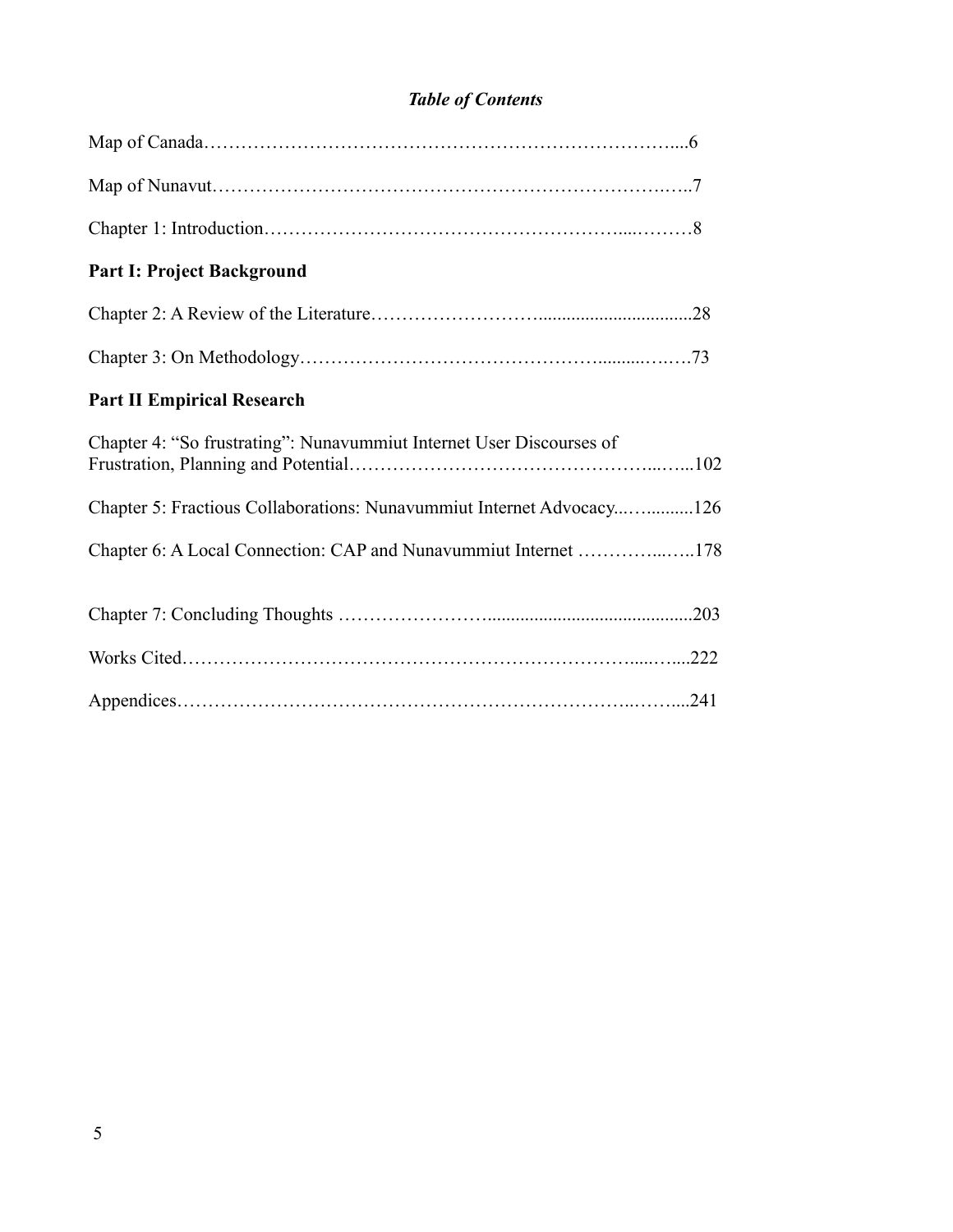# *Map of Canada*



Figure 1. Map of Canada, Nunavut highlighted in orange. (Nunavut Location Map Canada. *Emaps World*. Web. Accessed 15 July 2016. Retrieved from: http://www.emapsworld.com/nunavut-location-map-canada.html).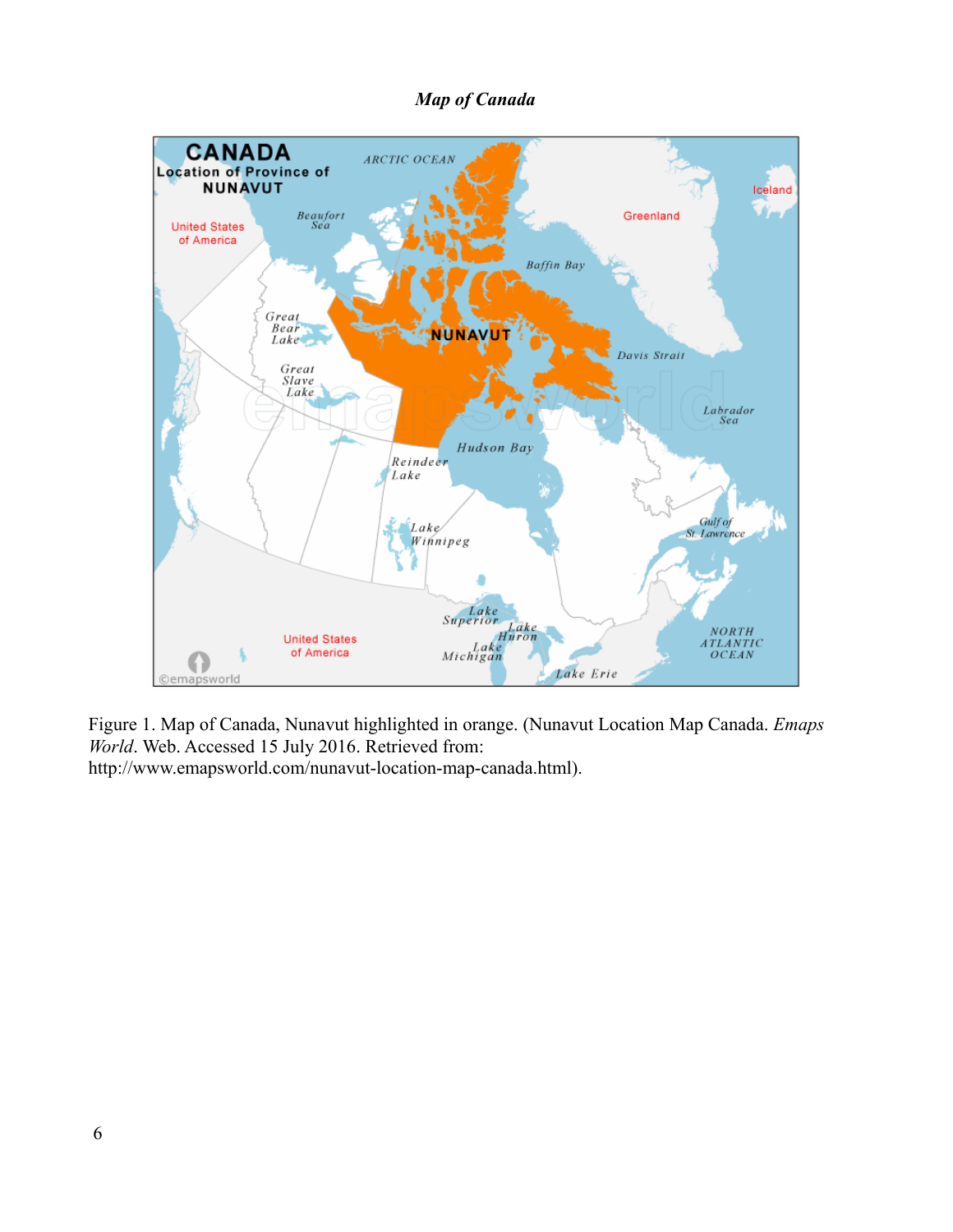

Figure 2. Map of Nunavut, with communities (Community Information. Department of Executive and Intergovernmental Affairs. *Government of Nunavut*. Web. Accessed 15 July 2016. Retrieved from: http://www.gov.nu.ca/eia/information/community-information).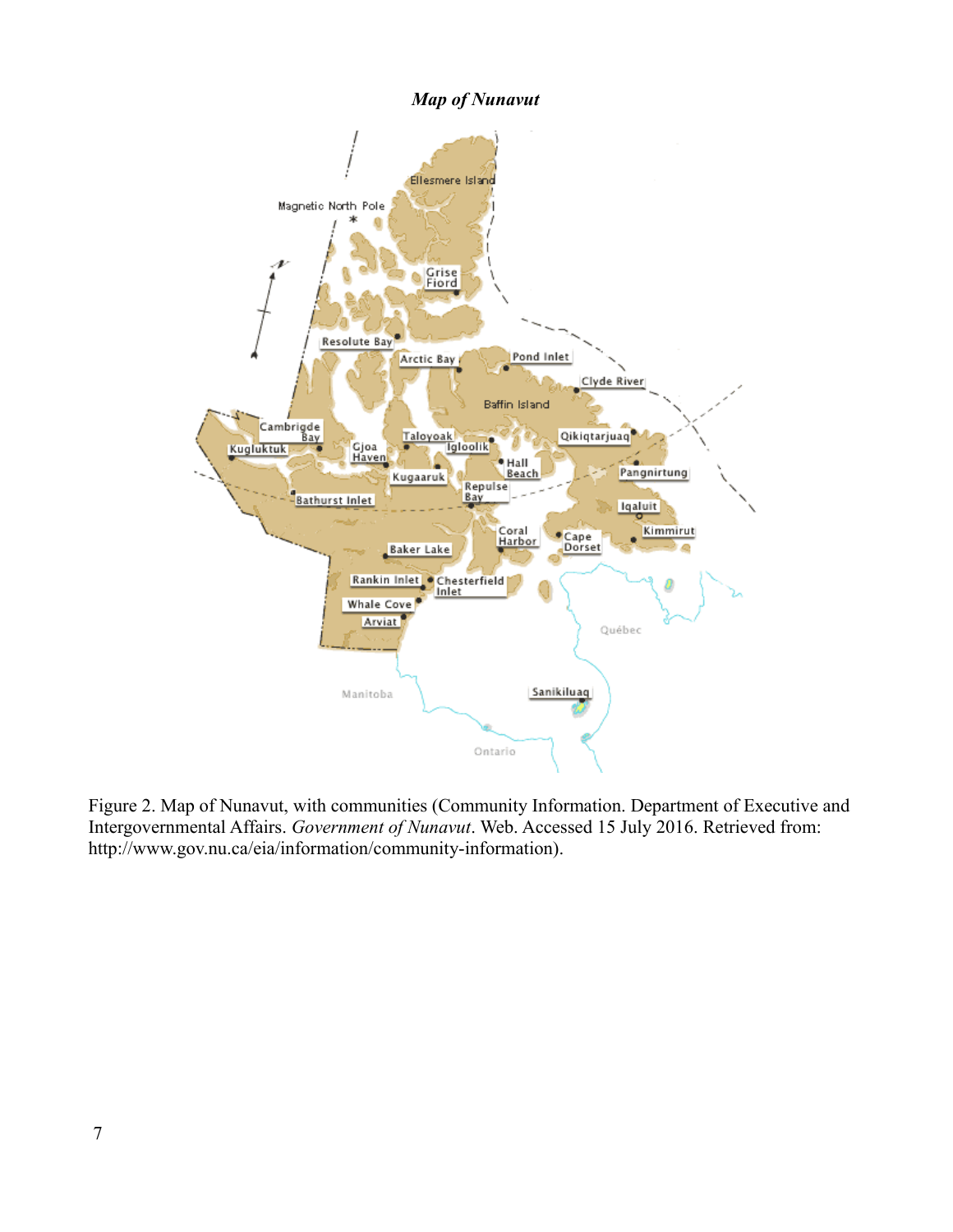### *Chapter 1: Introduction*

### **Introduction**

Nunavut is a territory in the Eastern Canadian Arctic<sup>[1](#page-8-0)</sup> that is largely populated by the Inuit, an indigenous group. With a land area of approximately two million square kilometres, the territory is vast but it has a fairly small population. As of April 2016, the Government of Nunavut has estimated the territory's population to be 37,315 (Nunavut Quick Facts, Nunavut Bureau of Statistics, n.d.). The territory has 25 communities and is divided into three administrative regions: the Qikiqtaaluk region (comprising the east of Nunavut, it is the most populous region in the territory, and includes Iqaluit, the capital city), the Kitikmeot region (which encompasses the northwest area of Nunavut) and the Kivalliq region (which comprises the southwest of the territory).

As of 2016, 89 per cent of Canadians living in Canada's Southern regions have access to internet within their homes (CRTC 2016 Transcript Vol. 1: 588). However, in Nunavut, home internet access is estimated to be at 59% (Review of basic telecommunications services, CRTC 2016 Transcript Vol. 2: 2017). That figure is an average for the territory's population; the numbers shift dramatically between Nunavummiut<sup>[2](#page-8-1)</sup> communities, where larger towns such as the territory's capital, Iqaluit, have almost 80 per cent home internet access, whereas smaller communities can have home access as low as 36 per cent (Review of basic telecommunications services, CRTC 2016 Transcript Vol. 2: 2017). The differences in internet between Nunavut and Southern Canada are not confined to rates of internet access: internet in Nunavut is comparatively more expensive, operates on insufficient bandwidth, and is slower than internet in the South of the country – issues which will be discussed and probed in depth throughout this thesis.

<span id="page-8-0"></span><sup>&</sup>lt;sup>1</sup> See Figure 1 for a map of Canada; Nunavut is the area in orange.

<span id="page-8-1"></span> $2$  "Nunavummiut" is a term that refers to the people of Nunavut.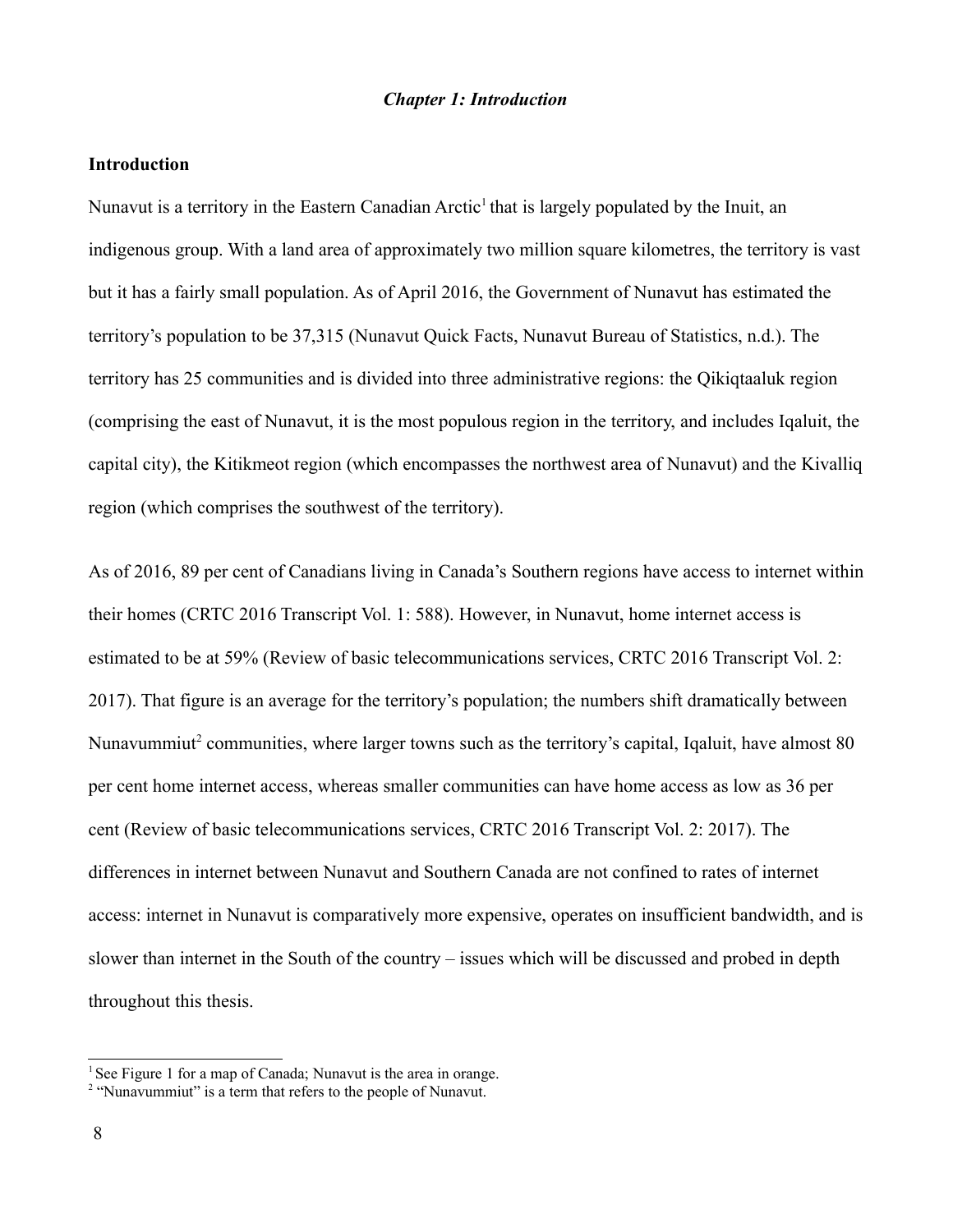These discrepancies, these differences in access were the starting points for this thesis: why was and is there such a difference in access between Nunavut and Southern Canada? What were the possibilities for changing the circumstances of access in Nunavut (were there any possibilities for change)? It should be noted that Nunavut is not the only region in Canada with low rates of internet access, with slow internet speeds and scarce bandwidth. These problems affect other Northern Canadian regions as well as rural areas in the Canadian South, and numerous First Nations communities (Review of basic telecommunications services, CRTC 2016 Transcript Vol. 1 and 2). A study of Nunavummiut internet would be fruitful therefore, not only for gaining insight into experiences within Nunavut but for understanding aspects of Canadian internet politics more broadly. And fitting internet into Nunavut's wider history presented possibilities for considering how internet politics are part of circuits of what Edward Soja has referred to as *spatial (in)justice* (2010), the ways that justice and injustice are the result of, and manifest in, socio-spatial processes.<sup>[3](#page-9-0)</sup> Could one discern patterns in the relationship between the Canadian federal government and the territory of Nunavut which had resulted in Nunavummiut having unequal access to internet resources when compared with Southern Canadians, an inequality that manifests geographically?

This thesis examines internet in Nunavut through a discursive lens. One of its main argument is that internet in the territory is implicated in narratives that construct Nunavummiut internet as having multiple faces and facets. By looking at how Nunavummiut articulate their experiences of using internet, at how they describe participating in the provision of internet (at public access sites), at the infrastructural and investment decision-making by the federal government, and the lobbying tactics of stake-holders trying to alter government policies, internet in the territory emerges as a multi-faceted, complex and a sometimes contradictory, concept. Internet in Nunavut, this thesis argues, is experienced

<span id="page-9-0"></span><sup>3</sup> Please see *Chapter 2: A Review of the Literature* for a more fulsome discussion of this concept.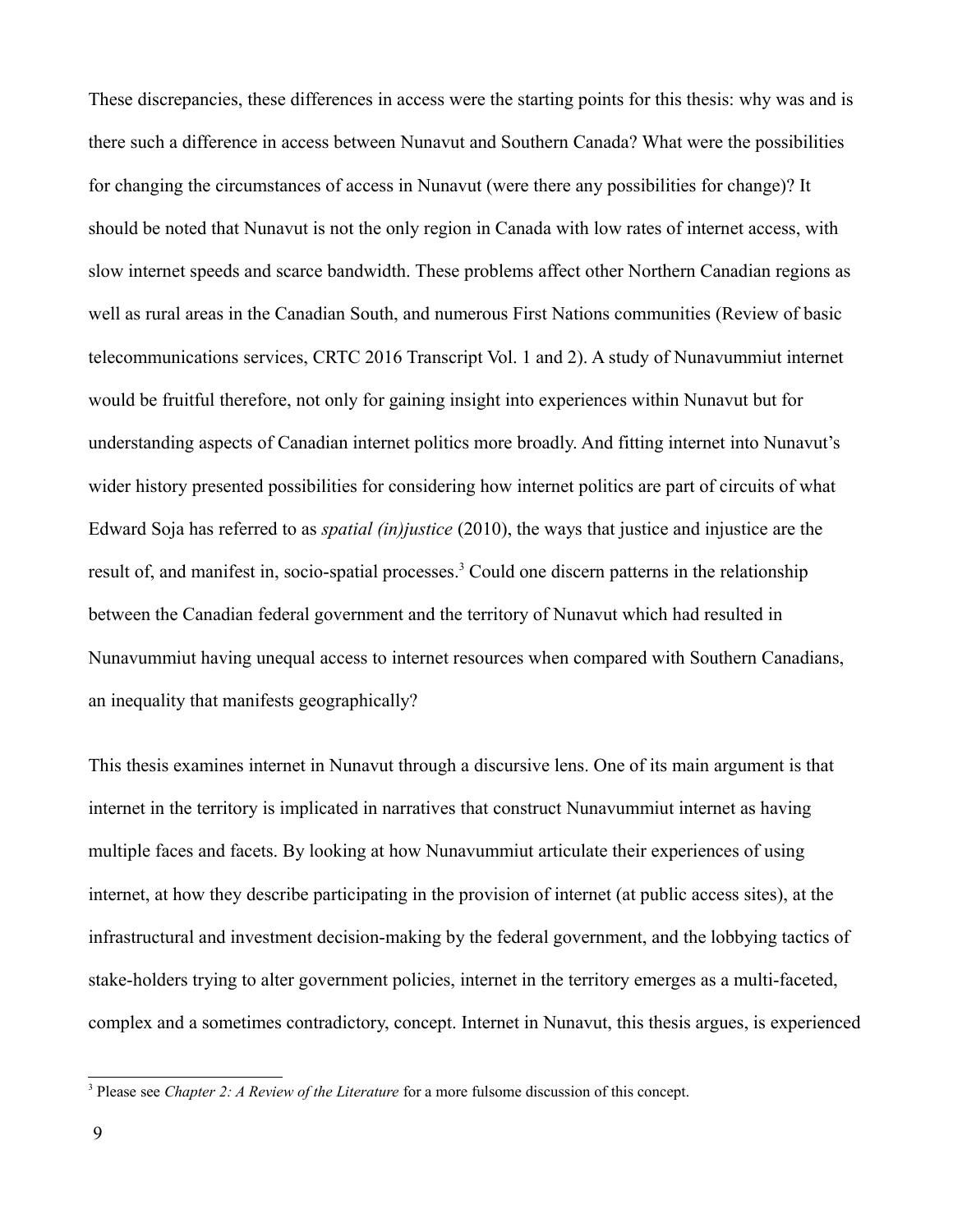as a media technology, as a tool for communication, as political, as failing and frustrating, as online content, as physical infrastructure, and as a projection of hopes. These understandings and experiences of Nunavummiut internet render the concept of internet itself slippery, widening the parameters of internet, and suggest that internet, more than solely being an object or a set of practices, also acts as an imaginary for some of its Nunavummiut users.

A secondary argument made by this thesis is that discourses of Nunavummiut internet often suggest ways that it is understood as both frustration but also as potential, as offering what some of its users claim are limited possibilities in the present but imagined for what internet *could be*, for what it could do, if altered. In examining discourses of potential, the argument is made that the "fantasies" of an improved internet suggest less cyber-utopianism, but instead fit with Christian Sandvig's concept of *parity.* In his work with indigenous peoples in California, Sandvig found that their appropriation of media infrastructures was not about some kind of countercultural practice or rebellion, but about a desire to have access to media tools on par with the average in California (2012).

The thesis' chapters therefore explore aspects of some Nunavummiut internet discourses, examining various faces that Nunavummiut internet is given by its users, advocates, federal government officials, and producers. It also examines the ways in which internet in the territory is seen to disappoint and is experienced as potential. It explores different visions of what internet in Nunavut could be, how it could work, and how Northern internet stake-holders have sought, at the level of policy-making, to argue for their visions.

There were two main objectives in undertaking this study. The first was academic: to extend understandings of the kinds of meanings Nunavummiut internet has for its users, advocates and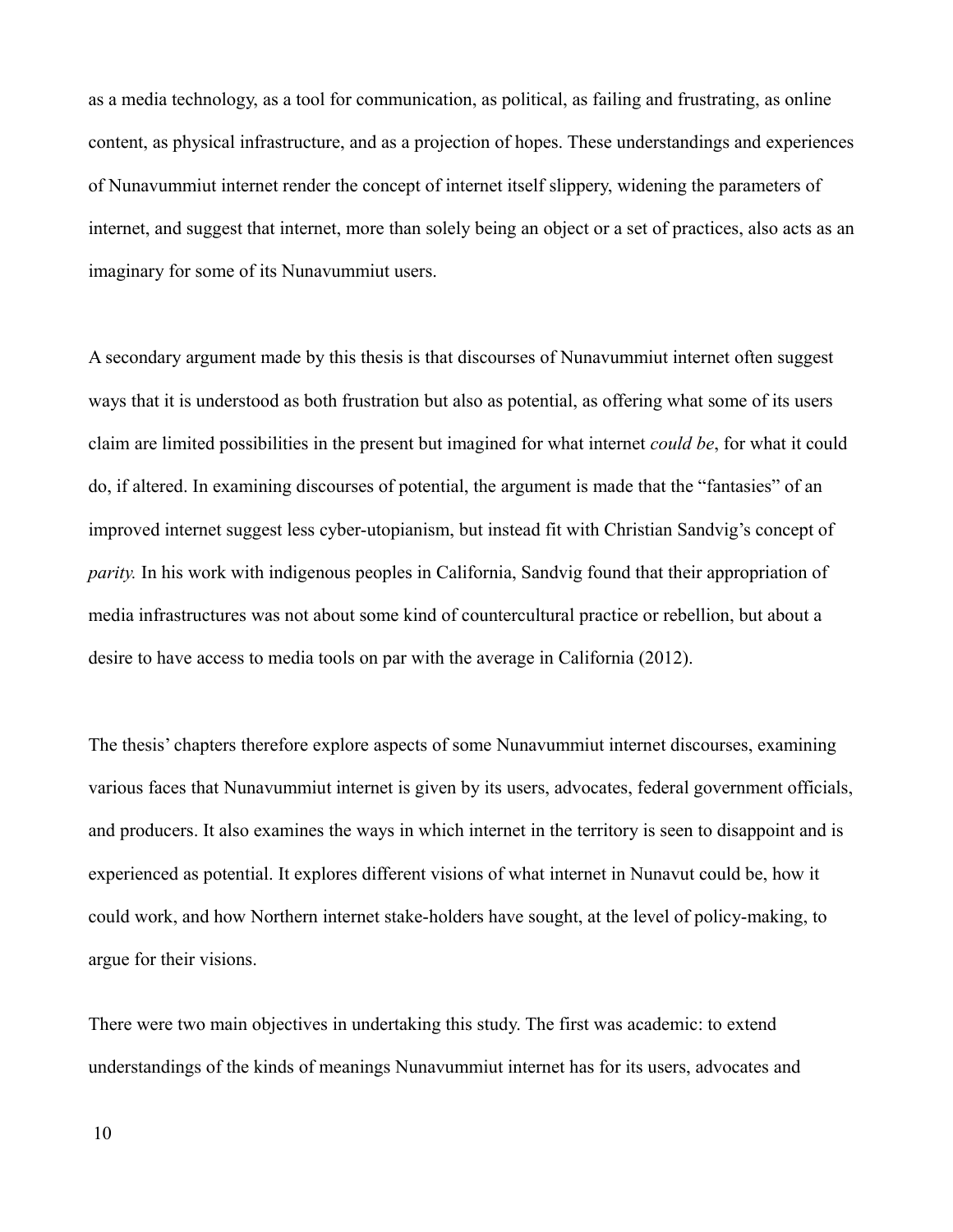producers and to also look at the particular problematics of internet in Nunavut, as articulated by interviewees, to see how internet is experienced, grumbled about, and imagined in Nunavut – to therefore, add to conceptualizations of internet. The second objective in elucidating these discourses of Nunavummiut internet was to probe the question of why and how Nunavummiut internet is experienced as unequal, and to take a stance on whether internet in the territory should be improved and invested in, by examining the rationales, provided by users and internet advocates, for why internet in Nunavut is worthy of more sustained and comprehensive federal government investment.

### **Research background and a Note on Interdisciplinarity**

This research was conducted between 2012-2016, with evidence collected primarily through interviews and archival research. 61 interviews were conducted for this project, occurring via telephone, Skype, as well as face-to-face. Interviewees were located in Ottawa, Toronto, Montreal, Yellowknife, Winnipeg and 10 communities in Nunavut. The researcher also spent a short period within the city of Iqaluit, the capital of Nunavut, using a two-week period primarily as a basis for gaining some background, meeting informants, and as a means to collect evidence for this thesis' chapter on the Community Access Program (*Chapter 6: A Local Connection*). For most of the research period, the researcher was located in the United Kingdom.

In its literature and approach, the thesis' research has been influenced by media studies (particularly the "cultural turn" within media studies), policy studies and international relations, cultural geography, and to a more limited extent and primarily in terms of literature, cultural anthropology. Interdisciplinary research brings with it its share of drawbacks – one of them being some of the difficulties in evaluating such research, and as noted by Weiss and Wodak (2003), interdisciplinarity, particularly when it is the work of one scholar and not several scholars from different disciplines collaborating on the same project, can lead to work that is shallow, underdeveloped and amateur. Interdisciplinarity is often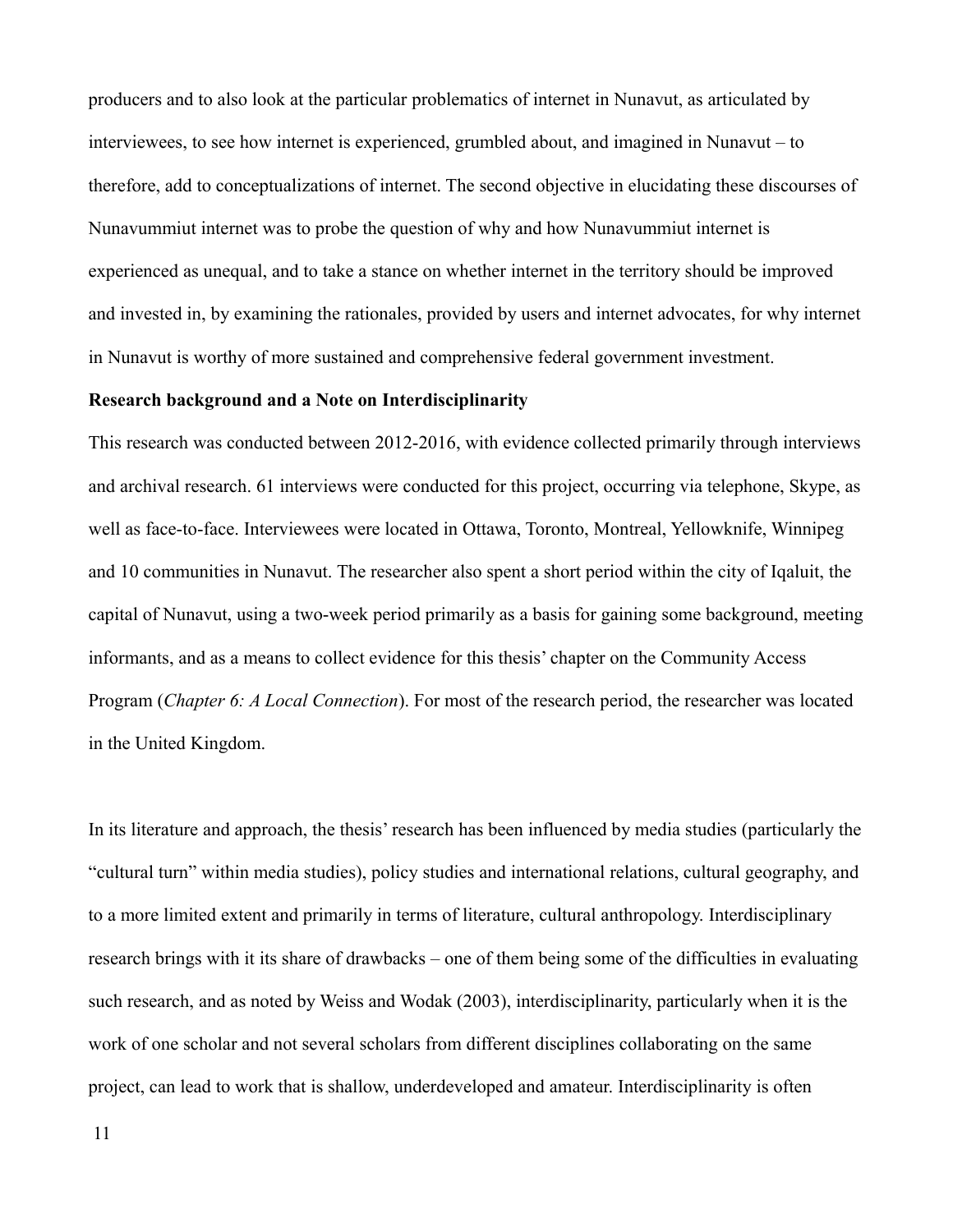motivated by a desire to examine an issue from a range of perspectives, but in choosing breadth, some may see a sacrifice of depth.

Despite this potential issue, this thesis hopes through its findings, to make an argument for the value of interdisciplinarity for explorations of internet, even those primarily focused on social, political and cultural questions. As Bruno Latour has argued, the study of the social is the study of tracing changing associations and connections. He states about his approach to the social:

…this…[definition of the social as the tracing of associations] seems absurd since it risks diluting sociology to mean any type of aggregate from chemical bonds to legal ties, from atomic forces to corporate bodies, from physiological to political assemblies. But this is precisely the point that this alternative branch of social theory wishes to make as all those heterogeneous elements might be assembled anew in some given state of affairs. Far from being a mind-boggling hypothesis, this is on the contrary the most common experience we have in encountering the puzzling face of the social (Latour 2005: 5-6).

Drawing on Latour, any study of the social is a study of an assemblage of "heterogenous elements", and internet, one might argue, seems in particular to be constructed and associated with and through a wide range of elements, practices and ideas that cut across disciplines. In examining internet in Nunavut for example, particularly discourses around internet, the range of internet's implication into life became apparent: it is a technical network, working on software and hardware, but just as its physical and technical infrastructure play roles in its constitution and in user experience, so does the geography of Nunavut, the political ideologies of federal governments, the spaces in which internet is used, and what internet is used for. Internet ties into both macro and micro political and social processes: in Nunavut, internet is partially the result of politics writ large, but it is also used regularly and often by people in Nunavut, for their communities, for political engagement and activism, for work, for socializing, for shopping, for pleasure.

An interdisciplinary approach is one that is focused on a specific issue, and not on specific methods (van Leeuwen 2005: 7), and media/cultural studies (the field of study and department in which this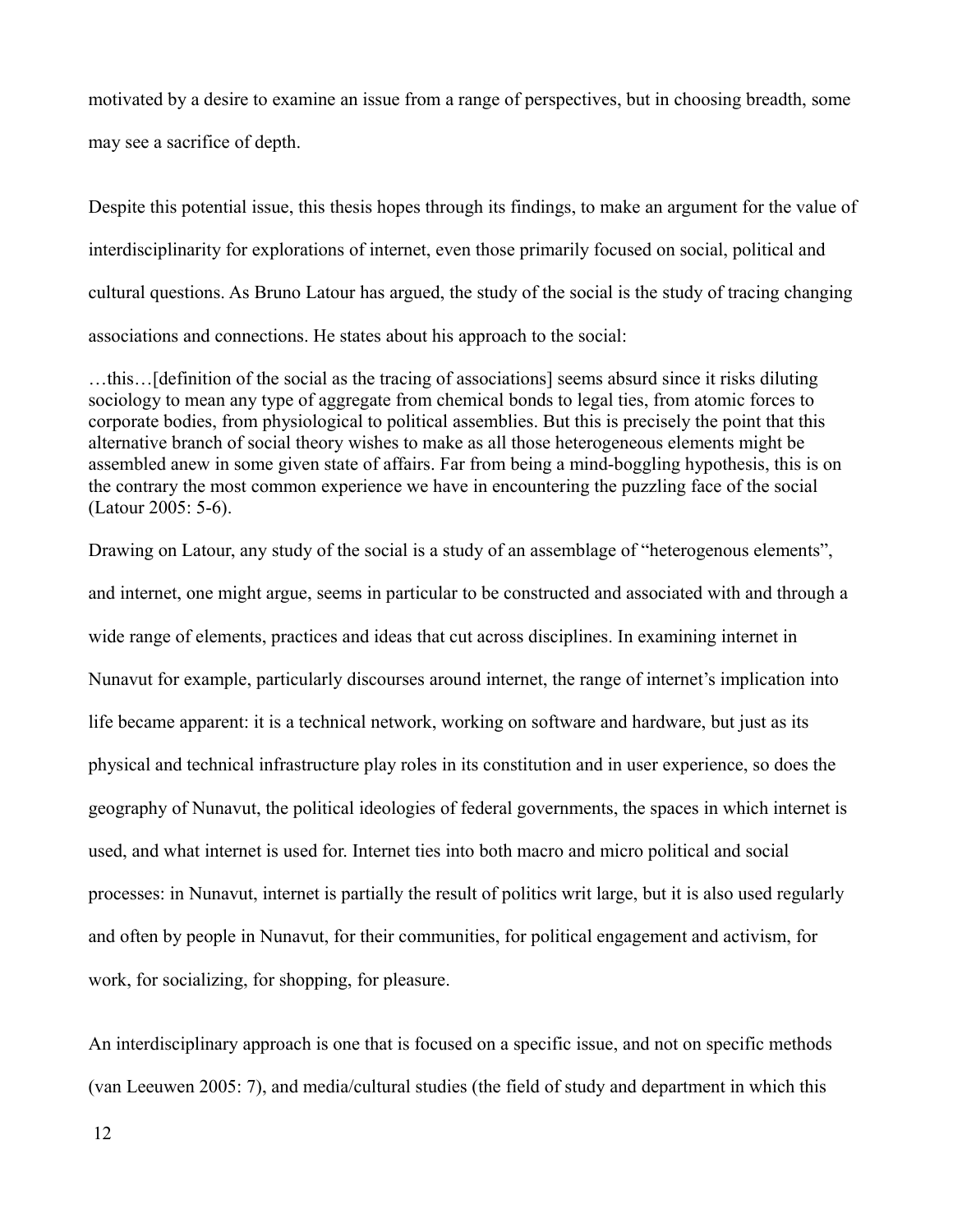thesis was mainly conceived, researched and written) tends towards interdisciplinarity. Lister and Wells describe cultural studies as "a compound field rather than a discrete discipline which appropriates and re-purposes elements of theoretical frameworks and methodologies from other disciplines, wherever they seem productive in pursuing its own enquiries" (Lister and Wells 2001: 63). Methodologically, in its use of interviews and archival research, this project does not stray too far from numerous social scientific research projects. The main interdisciplinary aspect of this project, then, has to do with the range of theories and literature that it draws upon. However, in keeping with the ideas of van Leeuwen, this thesis is based on the premise that drawing on a range of literatures contributes to facilitating discussions between experts in different disciplines whose work falls within a similar area, by helping to build more integrated conceptual frameworks (2005: 9). This is clearly an issue of importance for an area as vast, complicated and multi-faceted as internet. In sum, employing an interdisciplinary approach, drawing on a range of literatures, is particularly appropriate for a study of internet, which itself works beyond the confines of any one discipline.

 While I have drawn on a range of literatures cutting across disciplines in researching internet in Nunavut, I make no claim to have examined *every* aspect of Nunavummiut internet. But there has been an attempt to consider it from a few angles, particularly to understand it as discursively connected to politics, community and as an imaginary, and as something that *could* accomplish a number of things that my interviewees hoped for.

The reader may have noticed the usage of the term "internet", and not "the Internet" in these introductory pages. This is not a typo, though it is admittedly not in keeping with established grammatical/linguistic conventions of how to write about "the network of networks." But because this thesis is making an argument about internet as a concept, decisions have been made about the way that internet is written about in this work. This decision is discussed briefly here, and at much greater length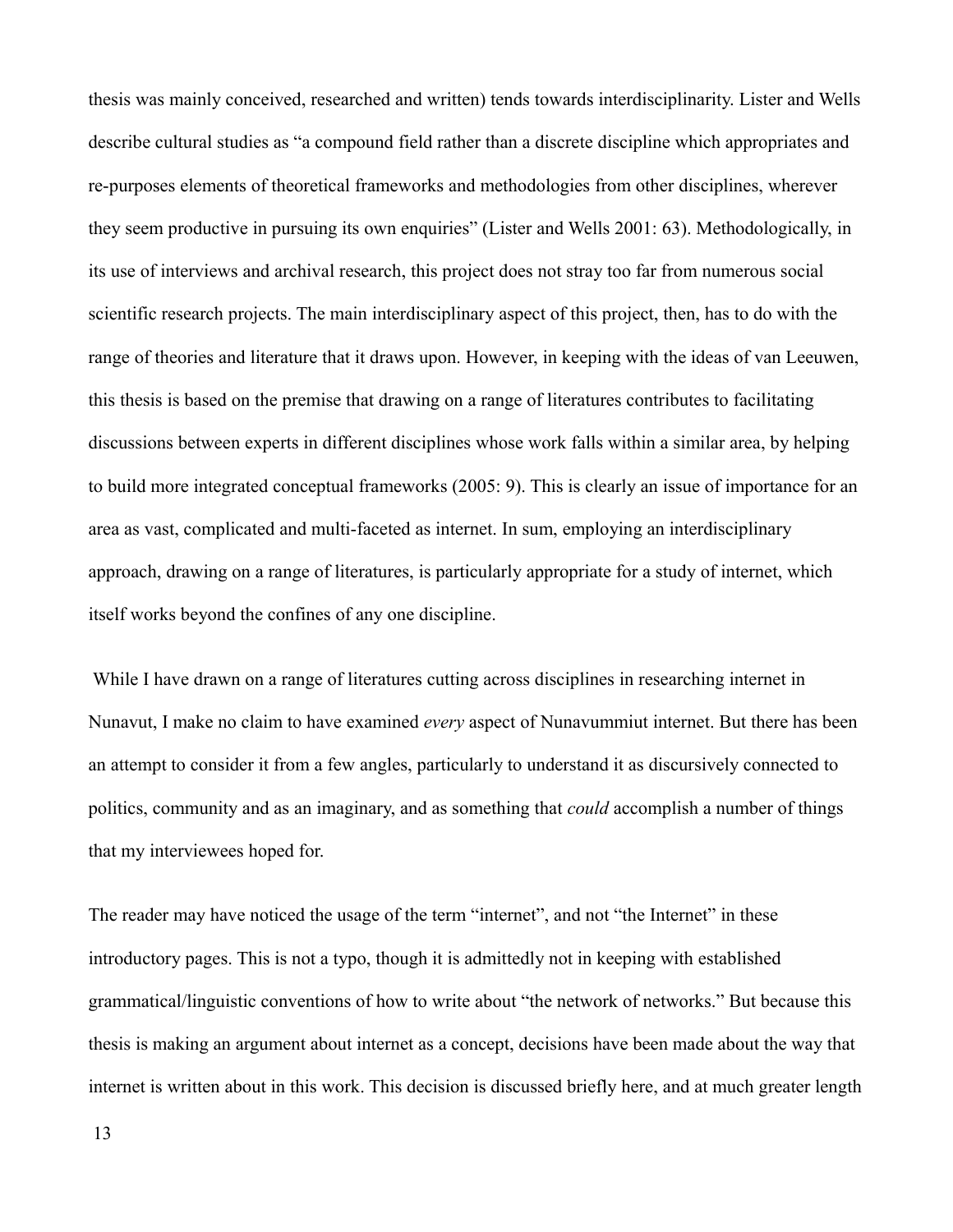in the next chapter, *Chapter 2: A Review of the Literature*, where the decision is situated within academic debates on the definition of internet. In short, the decision was made to refer to "internet" and not call it "the internet" or "the Internet." One of this research's central arguments is for the possibility of many different kinds of internet. Referring to it as "the internet", though that is how it is often written in both the academic and the public spheres, works against this argument, because "the" suggests the singular and the universal. "Internet" is used throughout the thesis because the thesis is in favour of conceptualising internet(s) as multiple, myriad, and local. However, it should be noted that in instances where capitalization is the grammatical norm, such as for the first word of a sentence or when a word is part of a chapter or sub-heading title, the term "internet" is capitalized.

This question may arise: was a particular type of internet focused on during this project? When this research process began, the decision was made to examine broadband internet in particular, which in Nunavut at that time (2012) largely meant household internet access: internet-enabled phones were hardly ubiquitous in the territory during that period, with half the territories' communities having no cellular service (Get Connected, NBDC, n.d.).

However, as this research progressed, internet-enabled mobile phones became more widespread in Nunavut, with the company SSi Micro bringing 4G to all communities in 2017 (Frizzell 2017). As a result, though this research began largely focused on fixed line broadband (broadband provided to a specific physical location through a network of cables, telephone lines or satellite), mobile phones, as they proliferated, were increasingly included in discussions of internet access in the territory. Internet issues related to mobile and fixed line broadband are fairly connected in Nunavut, the main difference being that Nunavummiut can, if they are living within a community that has the infrastructure for internet-enabled mobile devices, access internet through their devices in locations that offer wi-fi, and therefore avoid the costs of a computer and/or a household subscription to broadband. However, many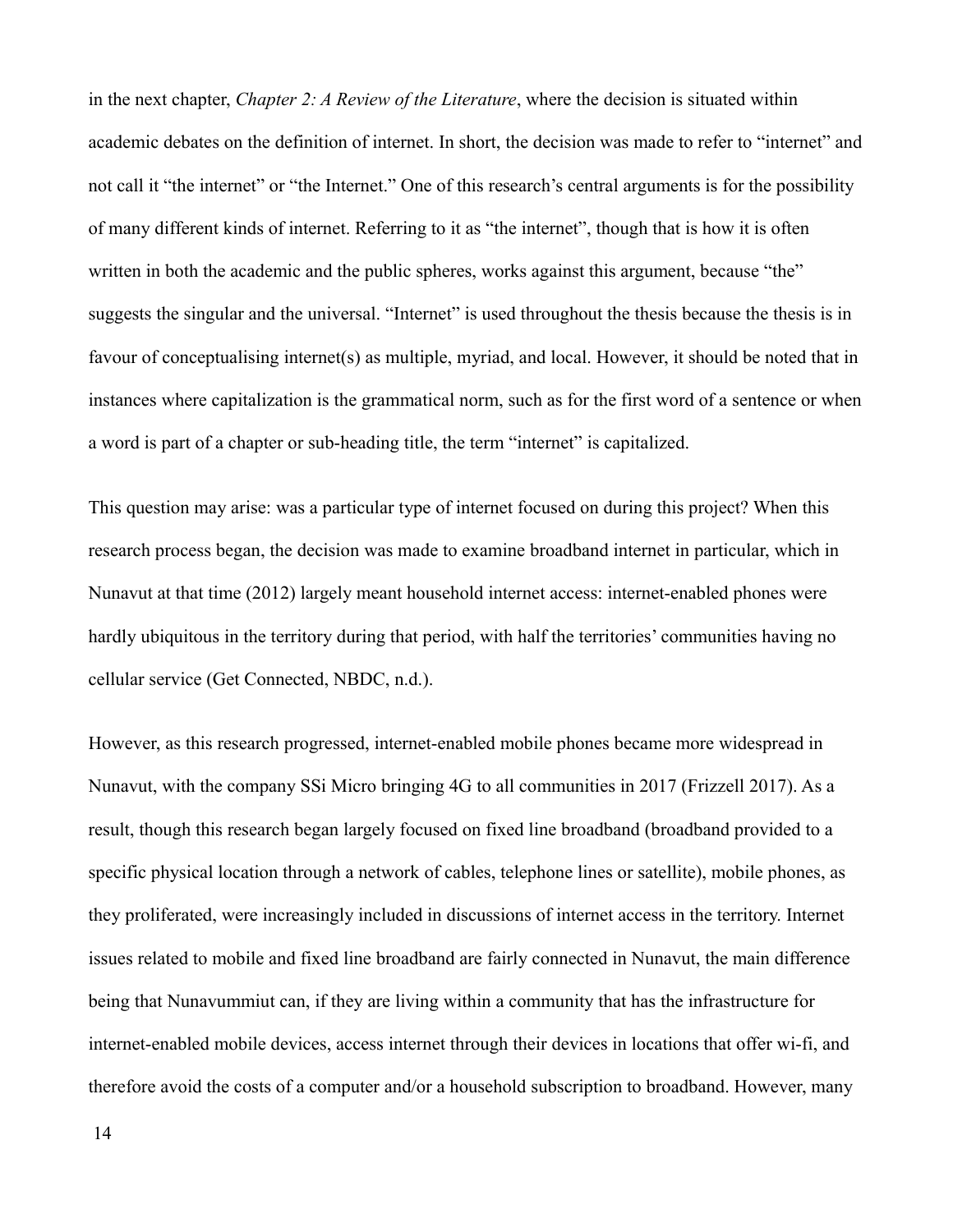of the frustrations associated with fixed line broadband internet are shared with mobile internet, including slow speeds and unreliable connections, and Northern internet advocates, when arguing for further investment in internet infrastructure at the federal level, included both mobile and fixed line broadband in their discussions of internet.

### **Key Findings**

This thesis' exploration of discourses of Nunavummiut internet, particularly discourses concerning its perceived effectiveness, issues and potential, has yielded a number of findings. These findings will be situated and more extensively discussed throughout the thesis, but are provided here as a means of introducing the thesis's contributions, and to help situate this research within wider academic debates.

In examining Nunavummiut internet and its discourses, this thesis has established that: 1) Nunavummiut internet is variably understood as an infrastructure, as a tool for communication, as an obstacle, as political, as potential; 2) those seeking to alter internet in Nunavut at the level of federal politics have advanced their goals by collaborating in their usage of discourses at federal government hearings and in the writing of joint reports; 3) the obstacles and potential of internet are sometimes expressed in terms of or in reference to, spatial questions and issues as they relate to the geography of Nunavut and the "remoteness" of communities in the territory; 4) far from being considered merely a helpful add-on resource, internet in Nunavut is considered to be of great importance: its current issues are considered to hold the territory "back," and its improvement is considered vital by many Nunavummiut for their work, education, cultural engagements, socializing, and for the broader financial and economic well-being of the territory and its communities. The fourth finding, particularly as it relates to economic well-being, relates to some of the discourses found within studies on the digital divide and information communications technologies for development (ICT4D) (Heeks, Foster and Nugroho 2014; Lin, Kuo and Myers 2015; Pieterse 2010; Van Deursen and Van Dijk 2014; Ya'u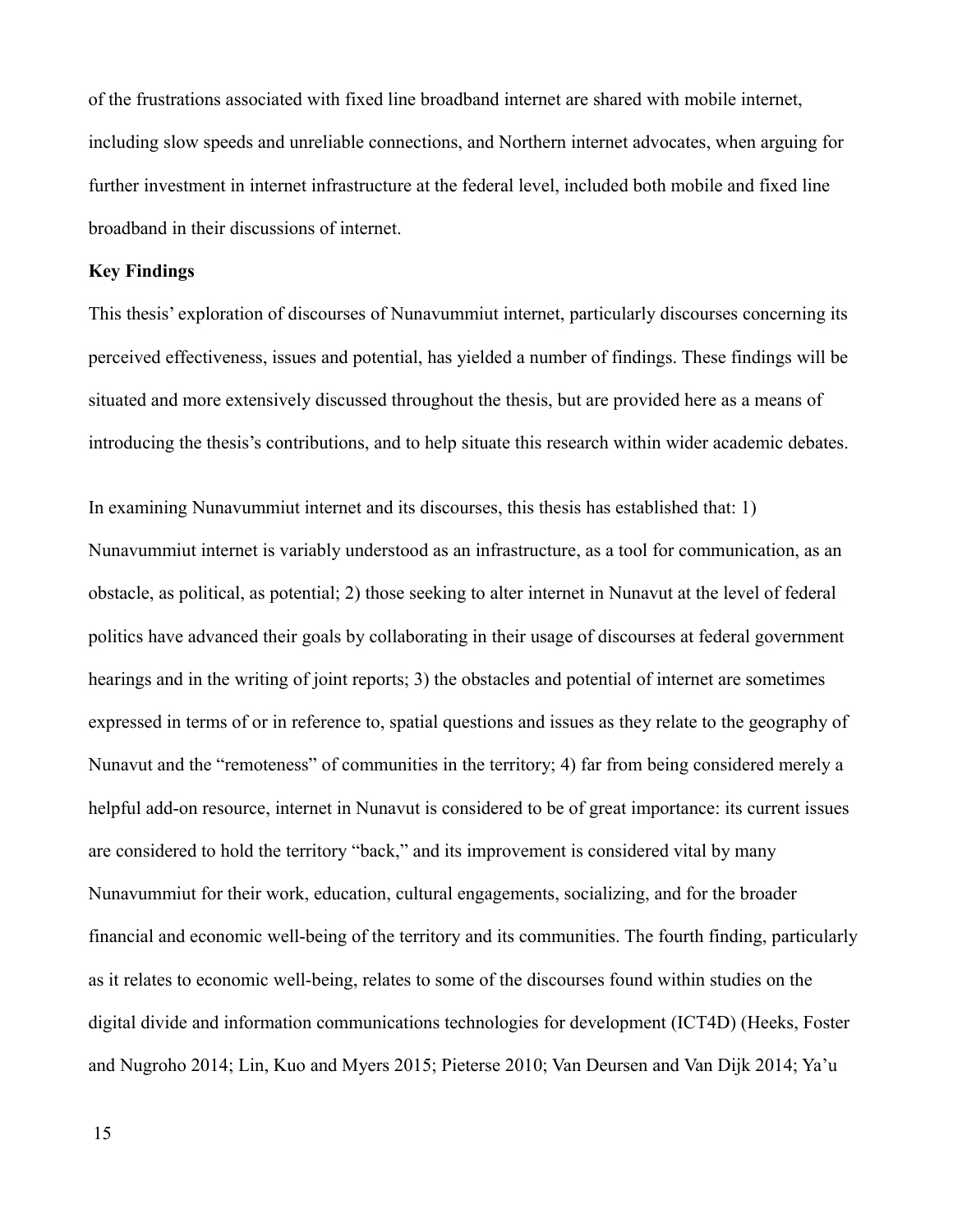2004).

The findings and arguments made by this thesis fit this research within three debates. First, in examining internet politics, this research enters the debate on the role of governments in regard to internet: should internet be governed? What role can or should governments play in the implementation of internet in a region (particularly a region considered to be developing or economically at a disadvantage)? Secondly, the thesis, in examining an internet outside of Anglo-America, enters the conversation about the extent to which popular understandings of internet are primarily understandings of a Western, Anglicized internet. Related to these questions about the cultural nature of internet, in examining internet discourses, this thesis debates what internet is and how it can be defined. In the pages that follow, further introduction to these debates is provided; more substantial discussions of the debates can be found within *Chapter 2: The Review of the Literature*.

### **The First Debate: Internet and Governance**

There has been much valuable academic research conducted on Nunavummiut and Inuit internet. For example, Alexander, Adamson, Daborn, Houston and Tootoo have examined issues of Inuit cultural and linguistic preservation and education online (2009). Scobie and Rodgers have explored how Nunavummiut communities have used social media as political protest tools (2013; 2015). McCauley and Walton have researched the development of online education (specifically for the Nunavut Master of Education) (2011) while Wakegijig, Osborne, Statham and Issaluk have looked at how internet (and social media) have raised awareness concerning food security in Nunavut (2013). Neil Blair Christensen (2003) has examined the correspondences between online and offline Inuit cultural practices in his book, *Inuit Cyberspace*. Wachowich and Scobie (2014) have looked at Inuit storytelling on YouTube, Hot has researched Inuit usages of the social network Bebo (2010) and Laugrand and Luna-Penna have studied Isuma.TV, the online Inuit cultural hub (2013).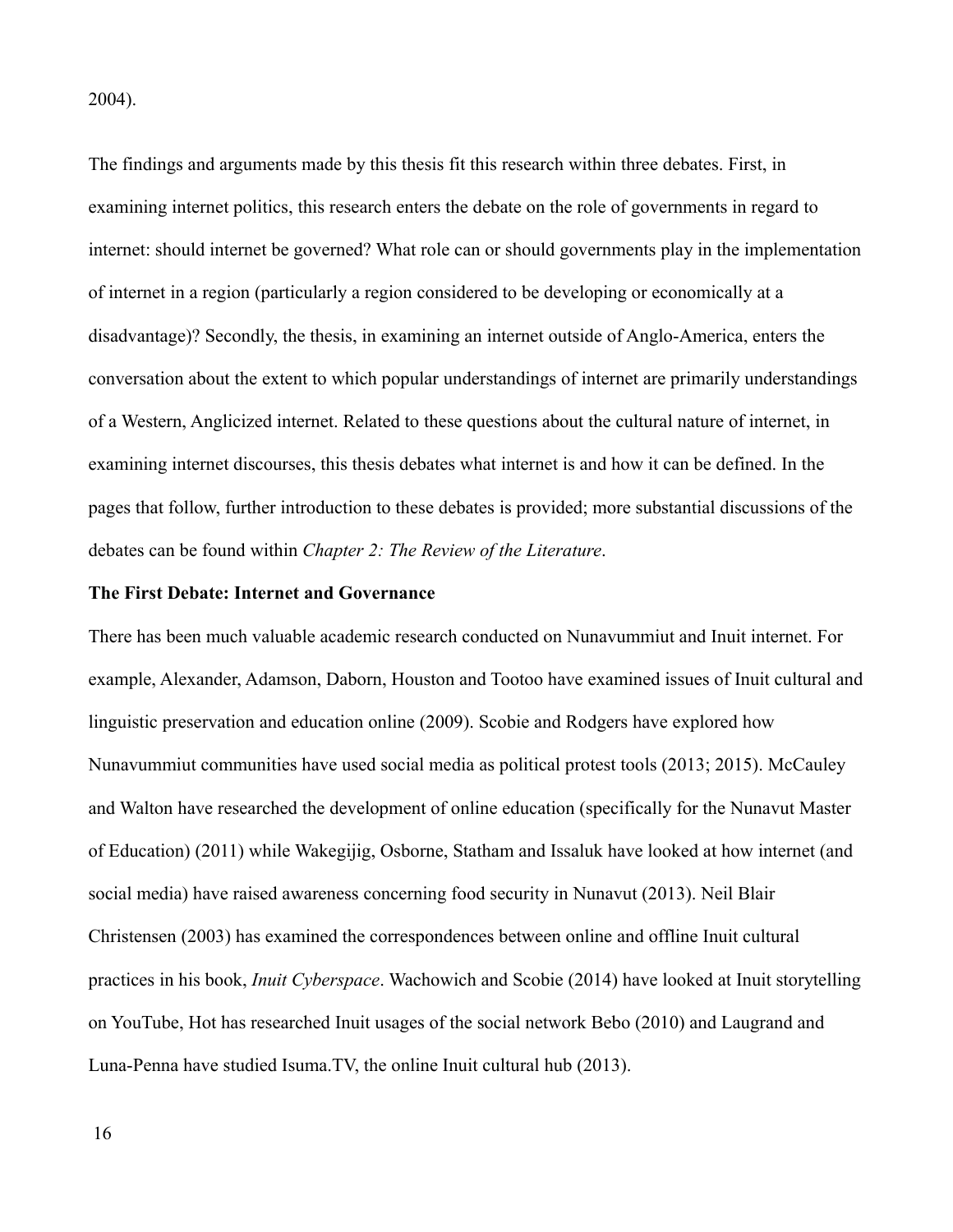Part of what this thesis contributes to the literature on Nunavummiut internet is its inclusion of internet politics and policy, an approach that finds its academic lineage in the work of Lorna Roth (2005), who has written about indigenous media politics, and Frank Tester, who has examined policy in his studies of Inuit experiences during the  $20<sup>th</sup>$  century (2006; 2011; Tester and Kulchyski 1994; 2008). As well, this research has a place in discussions about internet governance, taking on the matter of who controls internet, and who is responsible for it. In Nunavut, as this thesis will show, the federal government currently plays an essential role in the provision and funding of internet; and outside of Nunavut, internet governance scholars continue to field and explore questions pertaining to the role of governments in regards to internet (Franklin 2013; Goldsmith and Wu 2008; Lessig 2006).

There are scholars who maintain that behaviour in cyberspace should not be subject to regulation anywhere (Johnson and Post 1996); others who claim that national governments are where the internet governance buck should ultimately stop (Goldsmith and Wu 2008); and others (Franklin 2013) who believe that a global and globalizing technology such as internet, benefits from a politics of activism and engagement to ensure that internet does not become a tool of the repressive and dominating. Some of the latter are in favour of involving a supranational organization such as the United Nations to ensure the maintenance of human rights in regards to internet experiences, which operates above and beyond national borders.

In focusing on the question of provision, this thesis takes the position that particularly in places where corporations have little reason to intervene, it continues to be the responsibility of national governments (in this case, the Canadian federal government) to ensure access. The inability of corporations thus far, to close the gaps between Nunavummiut internet access and access in Southern Canada ties some of the discourses of Nunavut's internet politics to the macroanalytical concerns of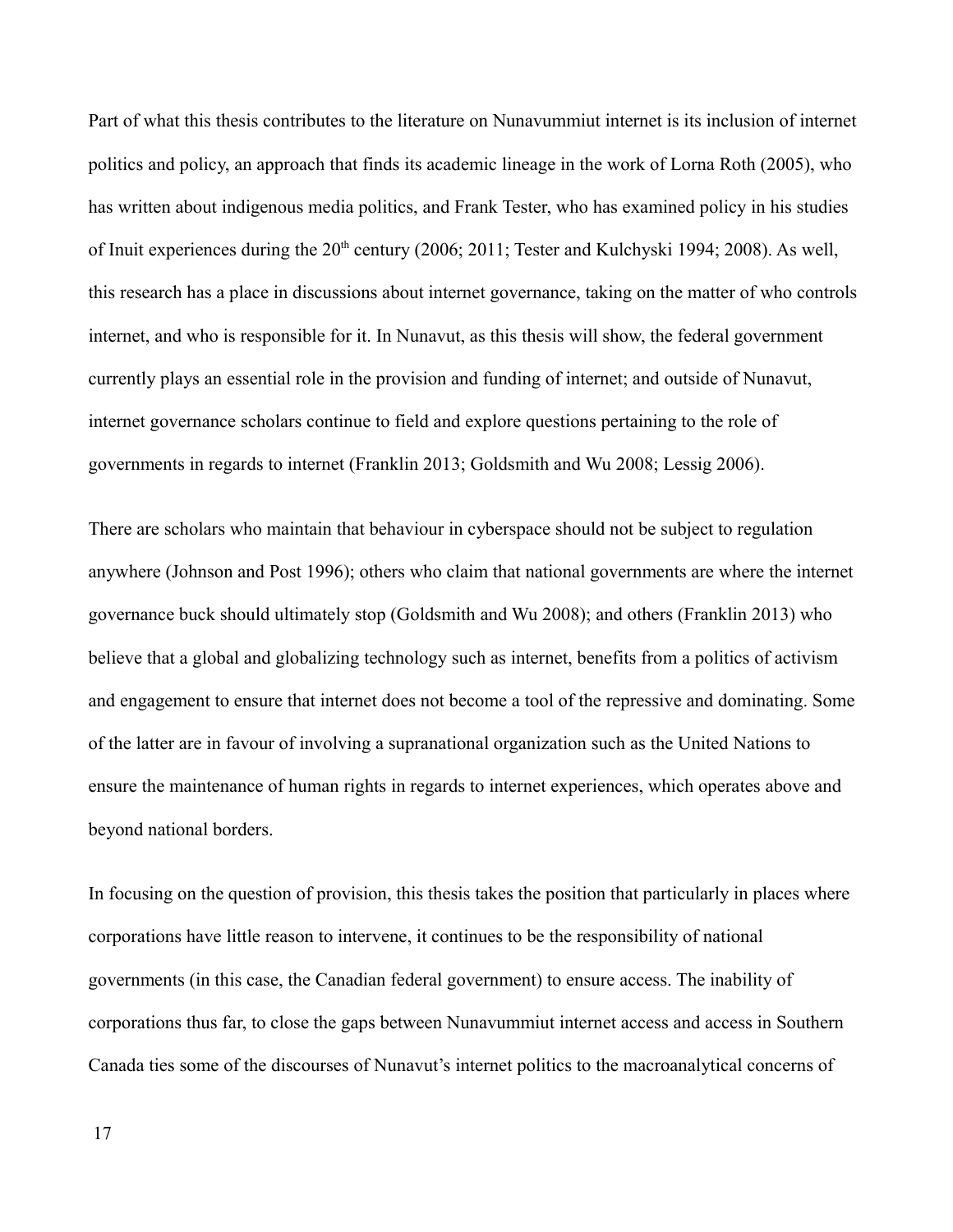ICT4D (which links access to ICTs with the potential for socioeconomic development), as well as with discourses of the digital divide (which are focused on unequal access to digital technologies or the gaps in access to ICTs). Pieterse provides a short summary of ICT4D and digital divide policy, stating: "Since digital capitalism doesn't go where profit margins are low such as rural areas and developing countries, the rationale of bridging the digital divide is that development intervention can make up for market imperfections and jumpstart connectivity..." (2005: 12).

The concerns of advocates and lobbyists who have campaigned at the federal level for an improved internet in Nunavut have employed elements and ideas from these paradigms. In presenting their concerns to the federal government about the kind of internet governance and investment they believe Nunavut needs, these advocates are making a case about who has responsibility for internet in Nunavut. Users, when discussing Nunavummiut internet's potential, as shall be discussed in *Chapter 4: "So frustrating*," sometimes draw on the arguments of ICT4D to argue for closing the digital divide between Southern and Northern Canada. As a result, this thesis is implicated within debates about internet governance, and ideas drawn from ICT4D and the digital divide, all of which will be explored in greater depth within the next chapter, *Chapter 2: A Review of the Literature.*

### **Second Debate: Internet Outside of Anglo-America**

In detailing some of the specificities of Nunavummiut internet, particularly its discourses, this work contributes to the growing field of media research that examines internet outside of Anglo-American contexts. It joins texts such as Miller and Slater's *The Internet: An Ethnographic Approach* (2000), Tai's *The Internet in China: Cyberspace and Civil Society* (2006)*,* Abdulla's *The Internet in the Arab World: Egypt and Beyond* (2007), among others. These works focus on untangling the ways that internets need to be understood within the specific cultural, political and economic contexts in which they are embedded.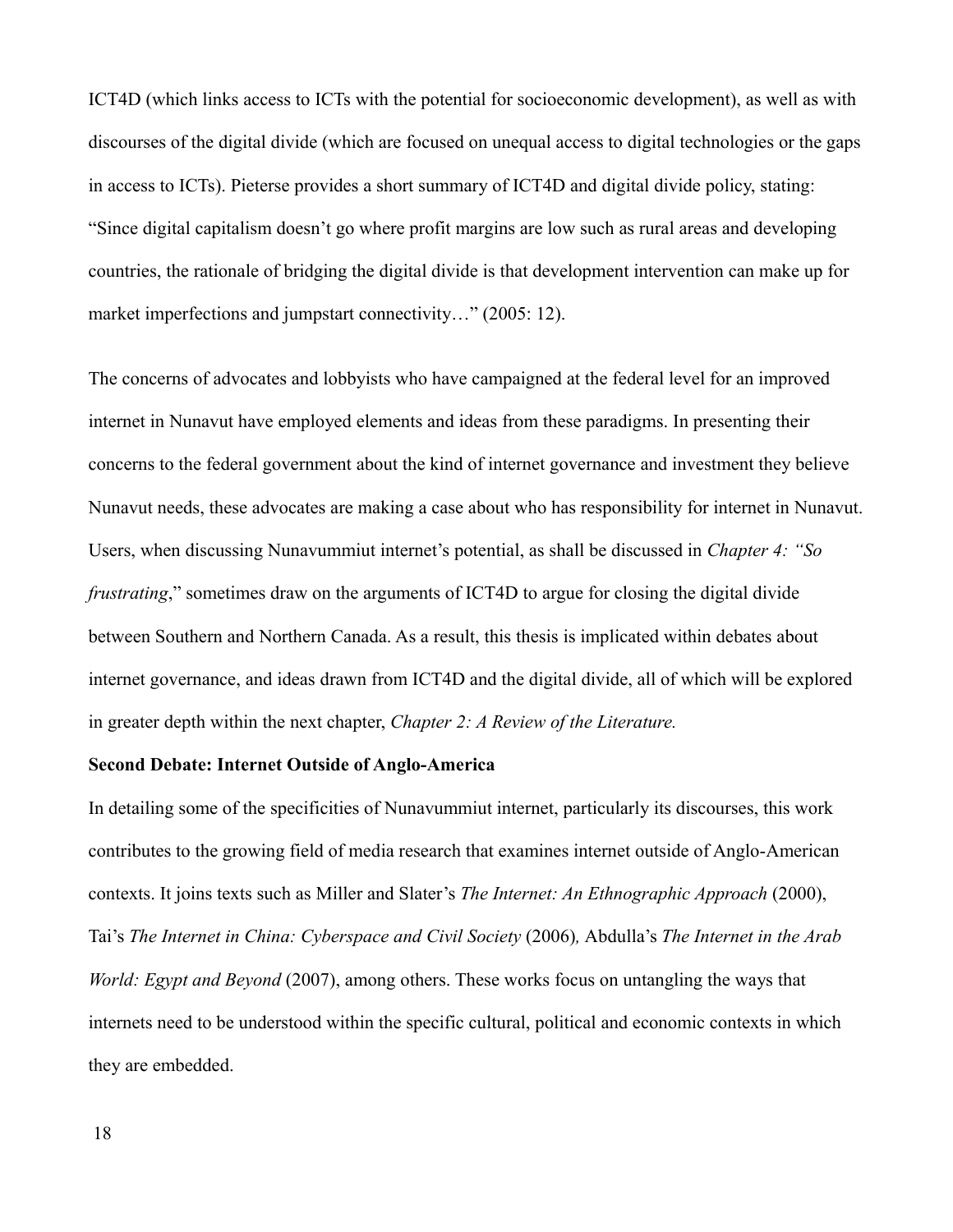These texts and this thesis can be seen as responses to the problems Gerard Goggin and Mark McLelland articulated in the 2009 book *Internationalizing Internet Studies: Beyond Anglophone Paradigms*. Writing about the work of Mizuko Ito, Goggin and McLelland state why conducting research outside of Anglo-America is important to the entire discipline: "Ito points out that technologies are not universal; rather, it is necessary to attend to "the heterogeneous co-constitution of technology across a transnational stage" (2009: 4). Internet, according to Goggin and McLelland, is varied, and if academics theorize internet, they must be aware of its multiple types.

Susanna Paasonen, in her chapter "What Cyberspace: Traveling Concepts in Internet Research" (2009), takes up the argument about the cultural nature of internet and points out that as an example, "cyberspace," a term used with frequency by both academics and journalists as a synonym for internet, has a specific etymology and meaning. Cyberspace is often associated with the science-fiction book *Neuromancer* by William Gibson (1984), and this meaning suggests living in a kind of virtual reality separate from the physical. Paasonen reflects in particular on how the term cyberspace has not been particularly useful or relevant for contemporary Finnish scholarship on internet. In doing so, she argues that many commonly used Anglophone terms associated with internet such as the information highway and cyberspace, are metaphors that refer not only to particular discourses about how internet works in specific circumstances, but also help to *construct* internet. She writes:

Scholars participate in giving shape to the Internet thorough their ways of describing the medium. Terms and metaphors are not neutral words used instrumentally or interchangeably for describing existing phenomena—and this is even less the case when these words are used as research concepts. Concepts "distort, unfix, and inflect" the object they represent while also providing a common language for discussions concerning it (Bal, Travelling Concepts, 22) (2009: 20).

Drawing on these ideas then, by contributing to understandings of an internet outside Anglo-America, research on Nunavummiut internet participates in making internet research less Euro-centric, and provides evidence for arguments that position internet as culturally-specific. In particular, this thesis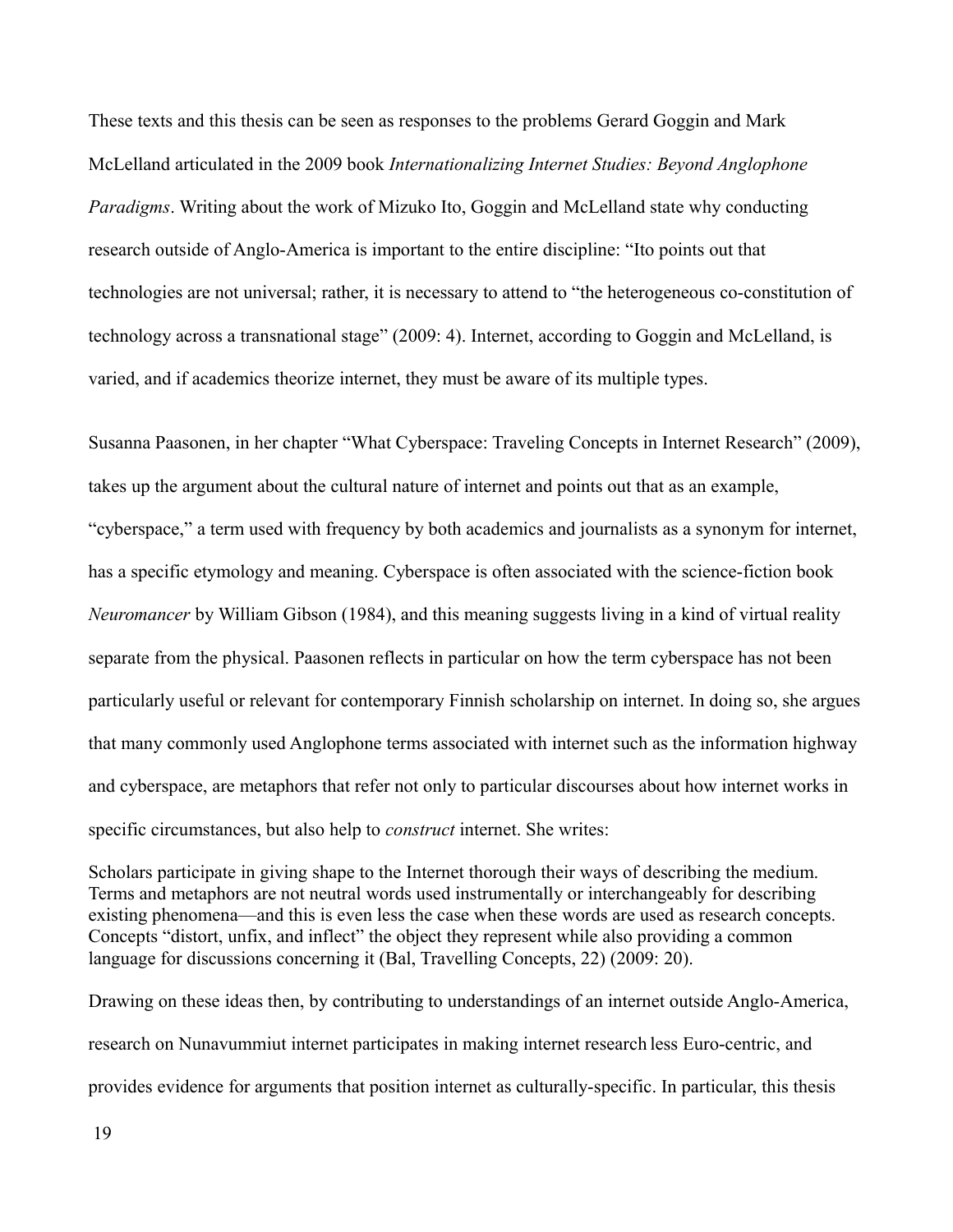examines the ways advocacy and narratives of Nunavummiut internet usage showcase, to employ Roth's term, *cultural persistence* (2005).<sup>[4](#page-20-0)</sup> Moreover this thesis' evidence suggests the possibility of "Nunavummiut internet" which has its specific politics, infrastructure, history, discourses and context. Nunavummiut internet is therefore not simply a modified version of "the internet"; rather, as shall be discussed below, it complicates ideas of there being one "standard" internet.

### **Third Debate: Against Entrenched Conceptualisations of Internet**

This work is involved in the debates mentioned above, adding empirical evidence and details about the ways that government is connected to internet, and contributing to the growing research on internet outside of Anglo-America. But this research is not about supplying what might be called "cultural colour" (interesting details about how internet works in an "exoticized" locale) to academic studies of internet. The project complicates how internet is conceptualised, and argues for wider, more numerous understandings of internet.

To draw on a few examples that will further discussed in this thesis: Nunavummiut internet is currently a satellite-provided medium, reliant on government funding and investment, often characterized by its users as being unreliable, expensive, and slow. Its bandwidth is a scarce resource, forcing users to be conservative in their usage, in how much they download, in how many videos they choose to watch on YouTube or other video-based sites. Some of its public spaces of access are used to facilitate cultural and community projects linked to naming and mapping. These examples do not simply point towards characteristics that this internet does not share with internet in certain other contexts. These examples serve to counter prevailing ideas of what "the internet" is presumed to be and how it is presumed to act.

There is sometimes the assumption, particularly in the public sphere but also among academics when discussing internet, that it is a technology that is "always on", increasingly video-oriented, a place

<span id="page-20-0"></span><sup>4</sup> For a more in-depth discussion of cultural persistence, please see the next chapter, *Chapter 2: A Review of the Literature.*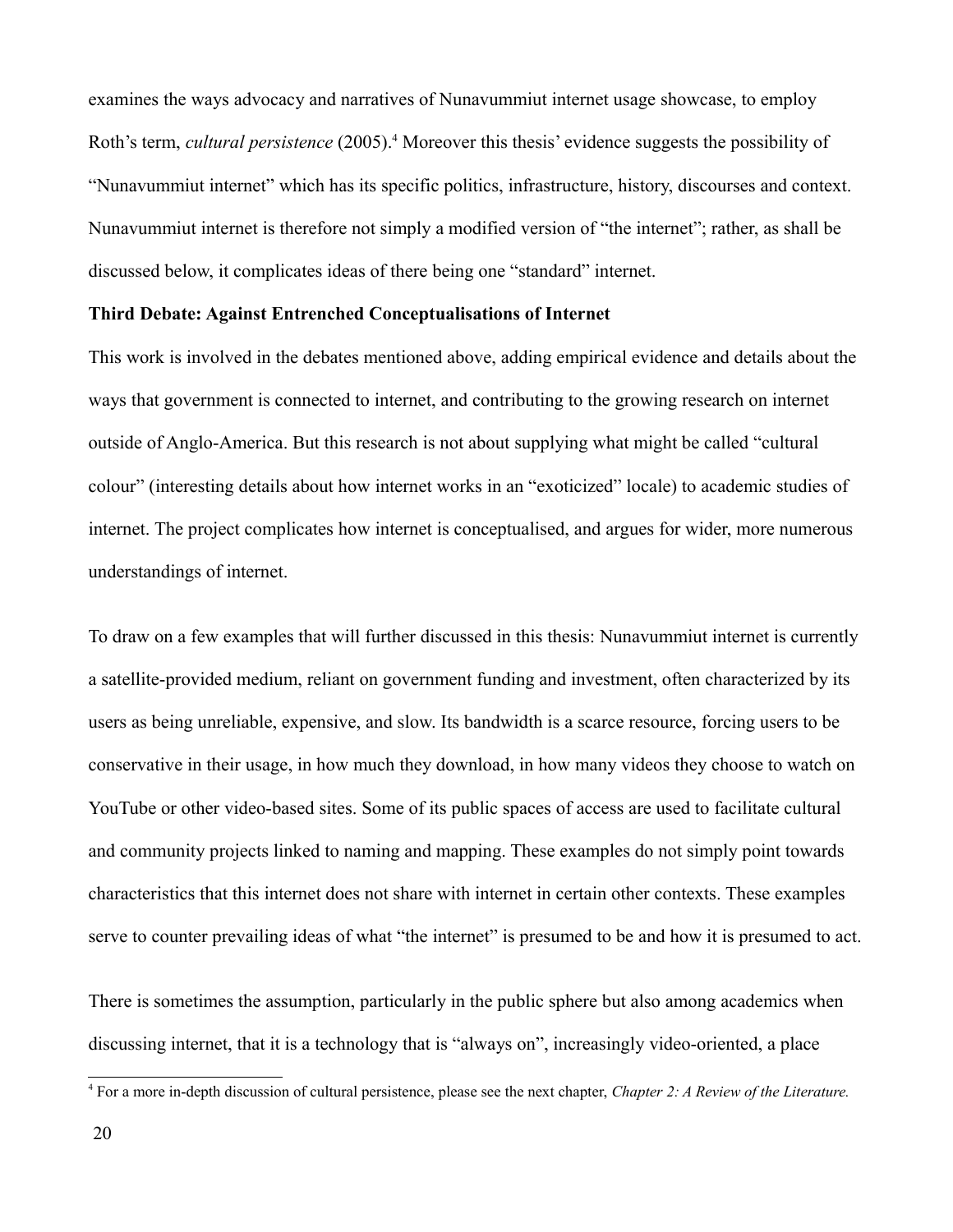where people go to watch films and television. When discussing Nunavummiut internet at conferences and with those who have read some chapters of this thesis, instead of understanding Nunavummiut internet as a different internet from one they might be acquainted with, a common reaction from my audience is to say: "well, this internet in Nunavut seems less than successful, so why study it?"

In response, this thesis argues that all media, all technologies, have their perceived frustrations or moments of frustrating users. Brian Larkin, a media anthropologist who has given significant attention to the symbolic practices associated with infrastructural failures and film in Nigeria, has stated:

Larkin's point about experiences in Nigeria is relevant for breakdowns, perceived failures and struggles with technology and infrastructure everywhere: they are often a part of "everyday life", a point echoed by scholars working within science and technology studies, such as Leese (who has examined failure as a dynamic process in reference to body scanners (2015)), and Braun (who in a symposium devoted to the study of failures in 1992, argued that examining failures allowed for "more realistic" histories of technologies (1992: 213-230)). If we refrained from studying media and technology that was perceived as difficult or often frustrating, what exactly would be studied? What media works perfectly, fitting ideals of how it "should" work?

Related to this point, the ways in which the Nunavummiut internet is less than successful (in which it does not always do what people want it to do) are part of what constitutes it, and part of how its users understand it. The gap between the ideals associated with a particular medium and how it operates and is operated upon in practice, is an area that can help researchers grasp some of the emotions and hopes that users might have for a particular platform, an idea that could be seen as analogous to pre/description, a term used within the Science and Technology Studies (STS) vernacular (Akrich and Latour

<sup>…</sup> breakdowns, the innovations they demand in compensation, and the informal social practices that grow up around them mean that…the presence, functioning, and repair of infrastructure in Nigeria is not invisible or taken for granted but an inescapable feature of everyday life (2008: 246).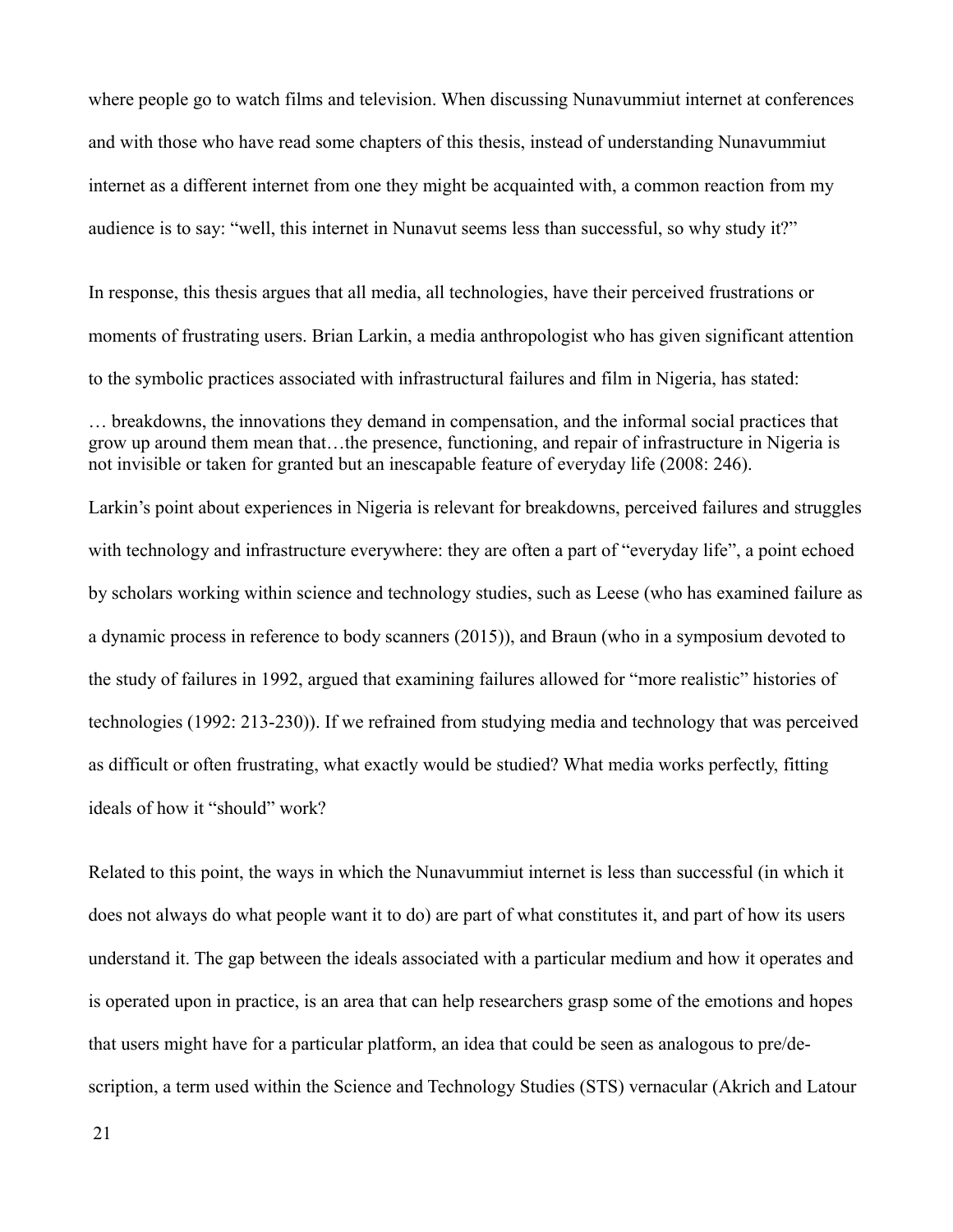1992). Akrich and Latour's definition of "de-scription" is "…written analysis of a setting…the text of what the various actors in the setting are doing to one another" (1992: 259). However, before an analyst can make a de-scription, there needs to be "some extraordinary event – a crisis" (1992: 260), such as a "failure that reveals the inner working of the setup" (1992: 260).

In keeping with the ideas of Akrich and Latour, as well as Larkin, the thesis take the position that in theorizing internet, the researcher should ask not only what does a medium do, but also, how does it malfunction, how does it frustrate, disappoint, try one's patience on a day to day basis? How are practices related to specific media in specific circumstances sometimes about compensating for what media cannot do, or what media cannot do well or perfectly (in the eyes of its users)? These kinds of questions are integral to opening up understandings of media and gaining insight into the kinds of symbolic and affective meanings that media can become imbued with, and per Akrich and Latour, to gain a deeper understanding of the "inner working of the setup."

This research is not about advocating some kind of radical alterity or boundedness of internets. Certain elements of various internets are relatable and equivalent. The Nunavummiut internet is connected to other internets by infrastructure, technology, history and in multiple other ways. What this research underlines is the value of wider, more flexible, and multiple conceptualisations of internet, for thinking more broadly and meaningfully about how a media technology such as internet can both function but also malfunction, and how people and cultures experience these functional/non-functional media in their specific contexts.

This thesis therefore tries to bring the discussion of internet back to the importance of recursively questioning what media are. In asking: what are some discourses that encompass internet in Nunavut, the thesis is, in a sense, not only asking about Nunavut – it is also asking: what do we say internet is? In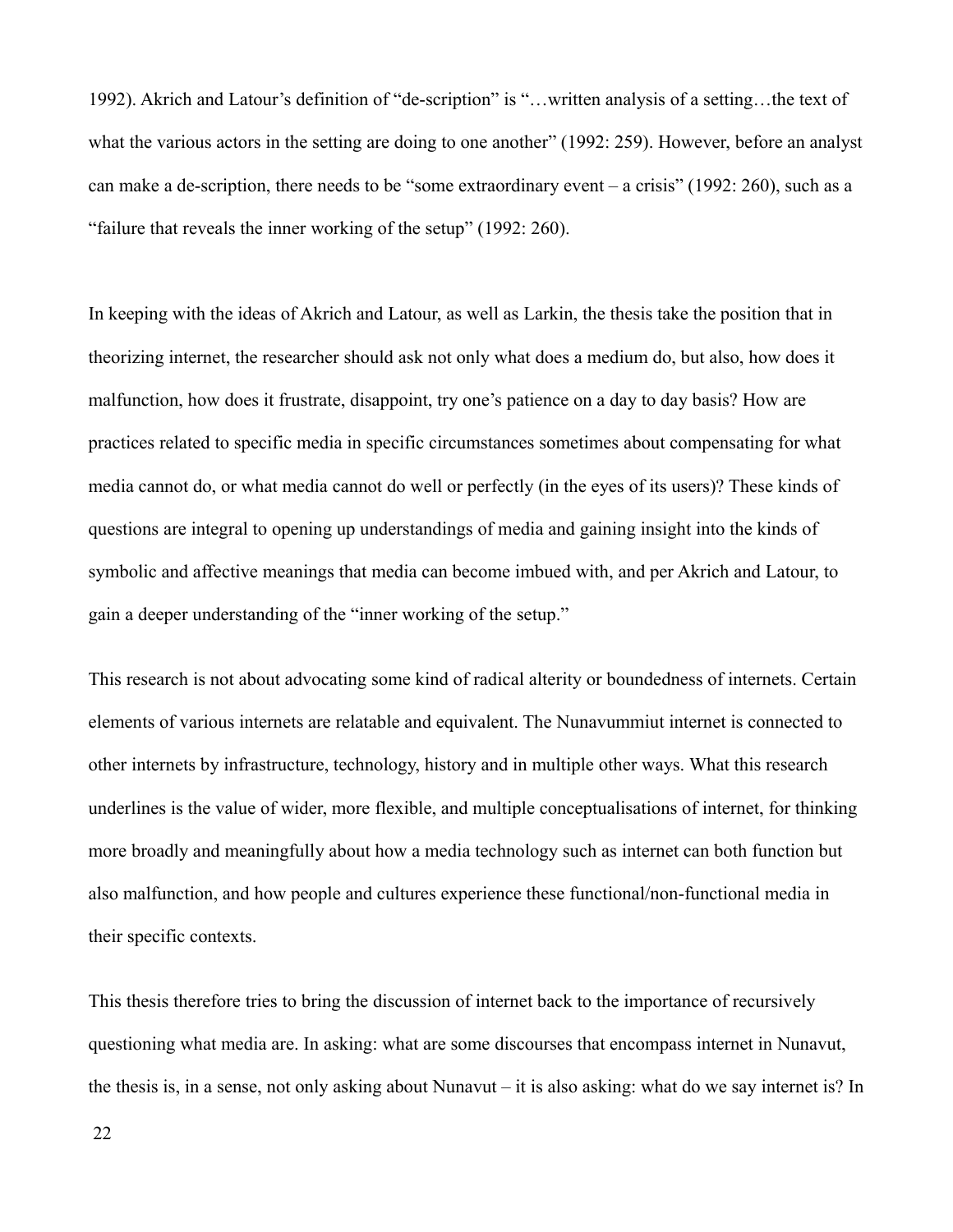doing so, the research point towards the slipperiness of "internet" and to a framework where the nature of internet is not theoretically presupposed, but consistently engaged with as a subject for conceptualisation and re-conceptualisation.

### **Overview of the Chapters**

To close out this introduction, brief synopses of the chapters that follow are included. The thesis is structured so that it has two parts. Part one provides the theoretical and methodological background and concerns of this project. The second part presents the evidence gathered, focusing first on discourses of internet from users, exploring the kinds of meanings users associate with Nunavummiut internet and then moves on to focus on how these discourses manifest at the level of federal politics, and the ways in which Nunavummiut internet is constructed at this level both as an object of politics and as a physical infrastructure. The third empirical chapter examines, through the example of public access sites, discourses of internet frustration and potential, looking at how spaces of internet access can provide insight into experiences and conceptualizations of Nunavummiut internet, and also examines policy stances towards internet taken by both the federal government and the territorial government.

### *Part I: Project Background*

The second chapter, *Chapter 2: A Review of the Literature*, situates the project within academic debates relevant to its interests. Key ideas explored include the differing ways that internet has been conceptualized, including the terms used for and associated with internet, such as cyberspace and the information highway. As well, literature related to the cultural situated-ness of media is examined, as is an investigation of internet as a physical, politicized object and practice. The thesis also offers an exploration of ideas drawn from Inuit Studies on media and internet, and concepts from cultural geography that examine the relevance of space (and definitions of space) to issues of inequality. Coverage is also given to debates around internet governance, exploring questions of responsibilities for internet, internet as a right, internet as a tool for development, and views articulated by scholars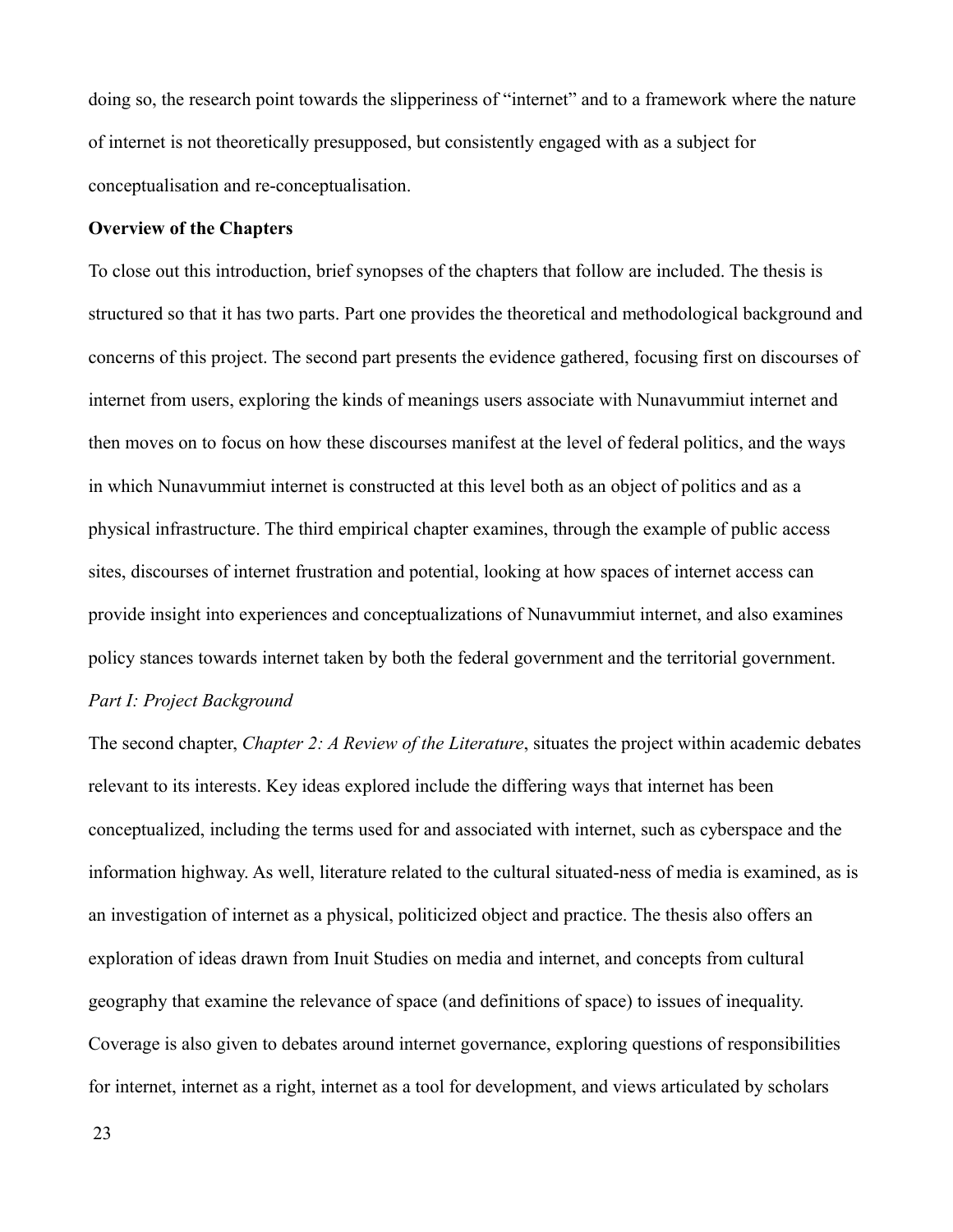working within ICT4D and the digital divide paradigms.

*Chapter 3: On Methodology* provides a detailed introduction to the research design of the project: the practical rationale for the methodologies chosen (primarily interviews and archival research), how these were implemented and how data was collected and analyzed. Included in this chapter are reflections on epistemological questions relevant to interview research, and ethical choices and questions faced by the researcher, particularly as they pertain to the circumstances of conducting research with an indigenous population, such as, in this case, conducting interviews with Inuit informants in Nunavut.

### *Part Two: Empirical Research*

The fourth chapter, *Chapter 4: "So frustrating": Nunavummiut Internet User Discourses of Frustration, Planning and Potential*, provides an introduction to discourses of Nunavummiut internet, presenting empirical data collected from interviews with Nunavummiut internet users. Attention is paid to how these internet users articulate experiences of technologies, their stories of being frustrated by it, and of the utility they see internet providing in the present, and how informants believe an improved internet could affect their lives, work and cultural practices.

The fifth chapter, *Chapter 5: Fractious Collaborations: Nunavummiut Internet Advocacy*, provides some background on Nunavut's history and examines some of the specific events of how internet was made available in the territory. Attention is paid to federal government policies concerning the North during the Cold War, activism by Inuit groups in the 1970s and 1980s, and the establishment of Nunavut in 1999. The chapter also examines current policy discussions around Nunavummiut internet, exploring how Nunavummiut internet stakeholders, including non-governmental organizations, the Government of Nunavut and telecommunications corporations, have collaborated to lobby federal government to change its approach to internet investment. The focus is particularly on the tactics of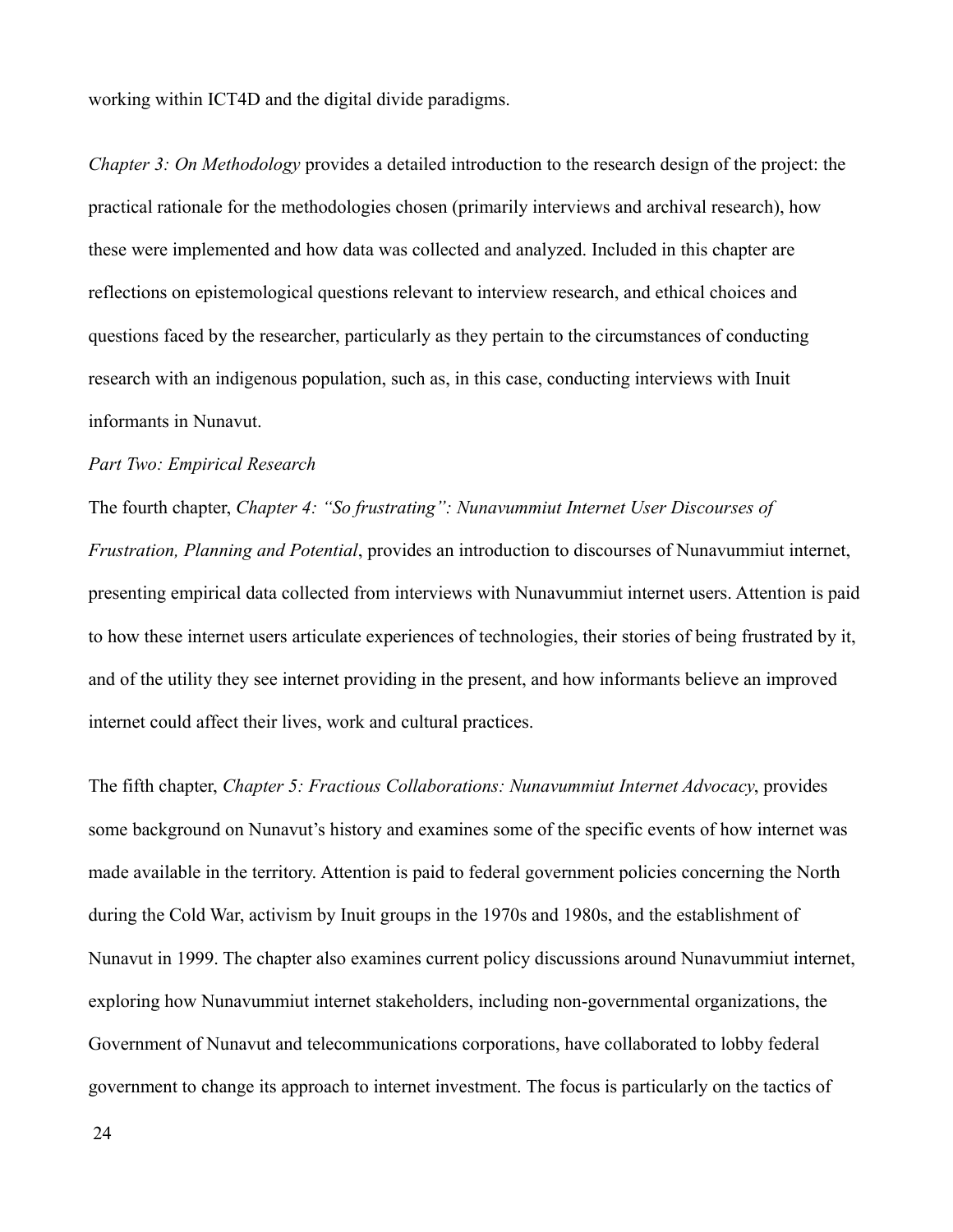writing joint reports and testifying at Canadian Radio-Television and Telecommunications Commission (CRTC) hearings. In particular, the collaborative use of discourses by activists and telecommunications companies, both in the writing of joint reports and in testimonies at the CRTC hearings is examined, as a means of showcasing different visions of internet in the territory, and how these organizations and activists hope to make these visions a reality. The historical narratives presented in this chapter provide some context for discourses of frustration presented in the earlier chapter, *Chapter 4:* "*So frustrating*." And in their advocacy for investment in Northern internet, Northern internet stakeholders articulate discourses of potential, that focus on the potential for Nunavummiut internet in and of itself, to be improved.

The sixth chapter*, Chapter 6: A Local Connection: CAP and Nunavummiut Internet*, brings together the interests of the fourth and fifth chapters of this thesis (*Chapter 4: "So frustrating"* and *Chapter 5: Fractious Collaborations*), dealing with both the politics of internet, and the articulated experiences of Nunavummiut users and administrators. The territory's Community Access Program (CAP) sites, spaces that provide free internet access to the public, are examined, both for how they are experienced by their administrators, but also for how the sites have been seen to facilitate specific communities' projects (and in particular, the ways in which digital technologies are seen as helpful tools for communication, for job hunting, and for cultural initiatives). CAP sites are key nodes in the network of Nunavummiut internet provision, as internet access has not been ubiquitous among the territory's residents, and the ostensible rationale behind CAP sites is the idea that, as was stated during the World Summit on the Information Society in 2003 (which occurred under the banner of the United Nations): "Everyone, everywhere should have the opportunity to participate and no one should be excluded from the benefits the Information Society offers" (Klang and Murray 2005: 1).

Finally, the conclusion of the thesis, *Chapter 7: Concluding Thoughts*, articulates the contributions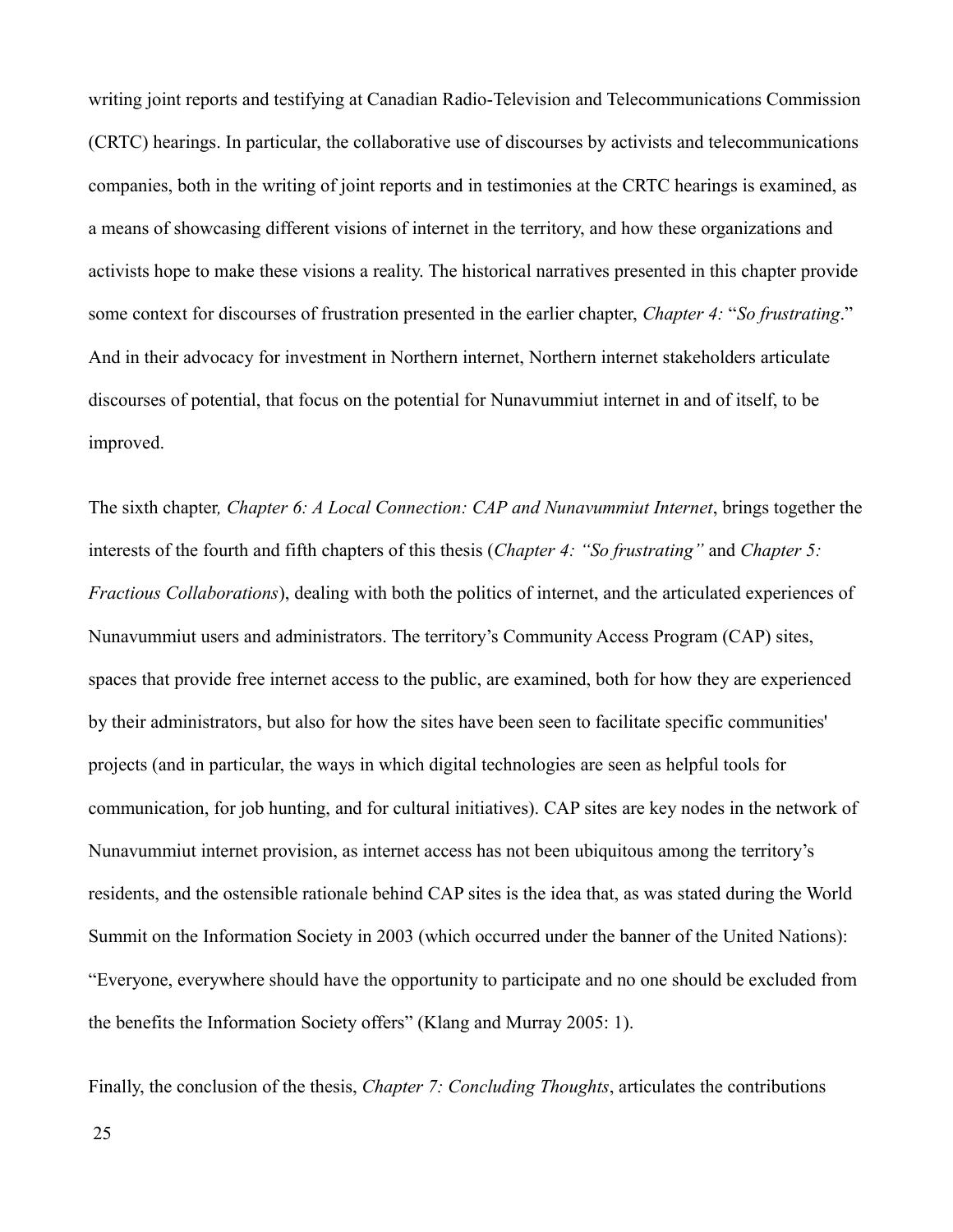made by this work, summarizing the debates, findings and arguments presented in this thesis, and explores areas for further research. These contributions include adding to understandings of Nunavummiut internet and contributing to evidence on why Nunavummiut internet should be an object of sustained government funding and planning, in consultation with Northern internet stakeholders and Nunavummiut communities.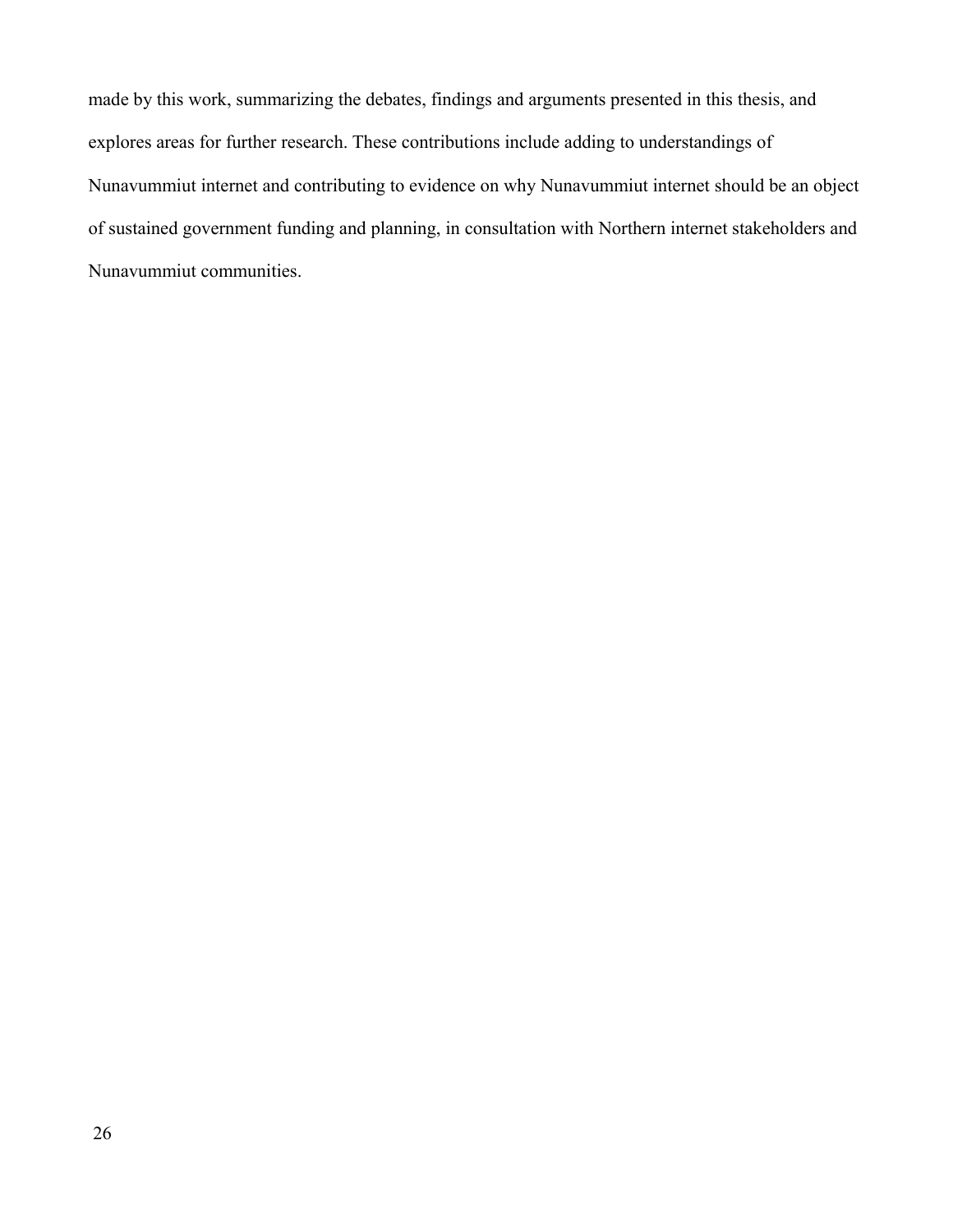**Part 1: Project Background**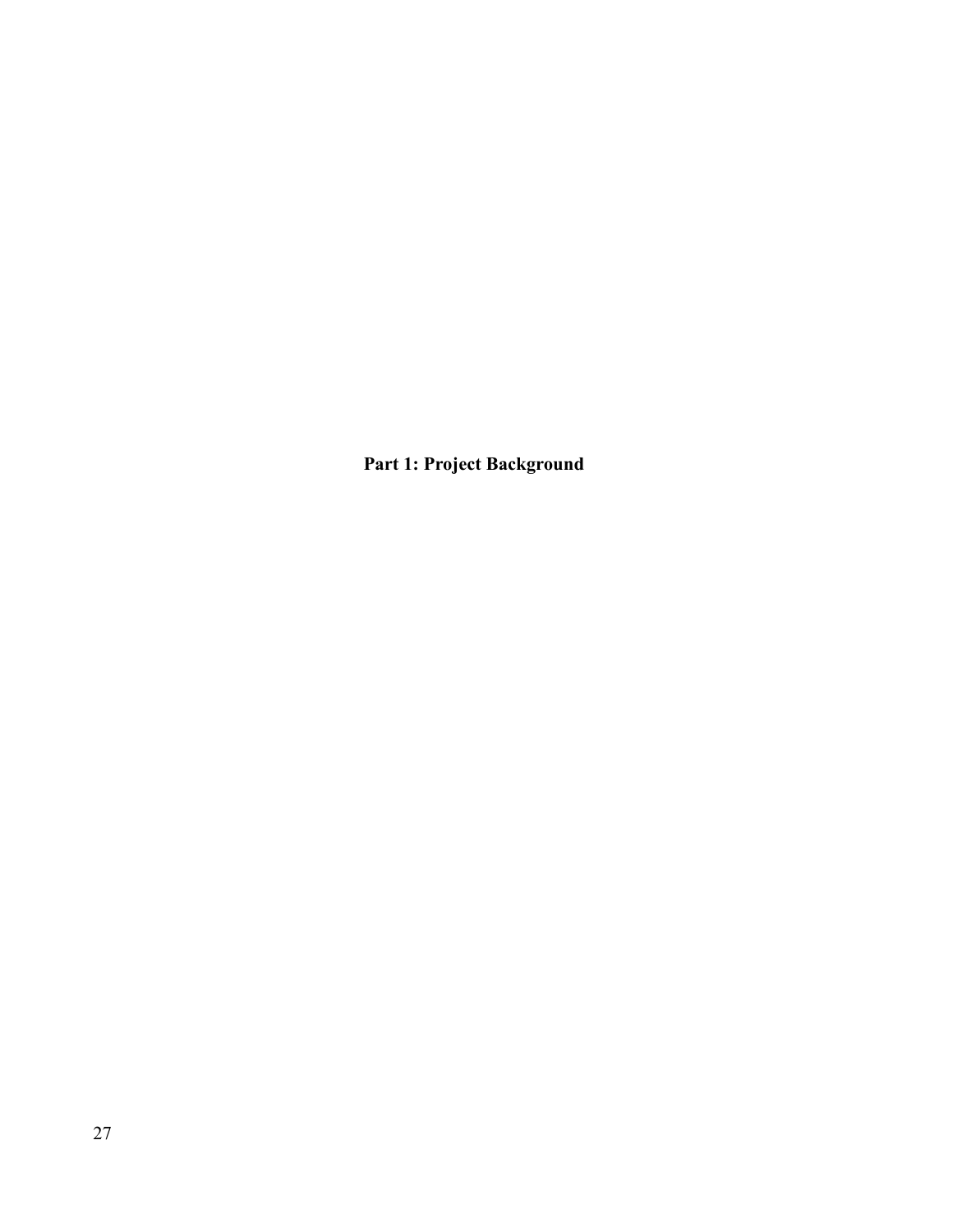### *Chapter 2: A Review of the Literature*

### **Introduction**

In this chapter, this research project is situated within the literature and debates in which it is engaged, and the project's key concepts, such as *appropriation towards parity*, *cultural persistence*, *spatial (in)justice* and *potential*, are elucidated. Due to the interdisciplinary nature of the project, ideas drawn from a range of disciplines including STS, cultural anthropology, Inuit studies, media studies, and sociology are discussed.

The chapter begins by exploring the debate about what internet is. It discusses how internet has been defined, explores different ways internet has been referred to, and examines the debate over whether internet is an information and communications technology (ICT) or medium. The chapter then moves to presenting literature concerned with discourse and practice theory. Various views of what constitutes discourse are summarized, and an examination of how practice theory (which includes discourse within its purview) has been applied to researching and conceptualizing technologies and media, including internet, is presented.

This literature review also considers debates concerning the relationship between internet and space, examining discussions about internet's physicality, its relation to physical space, and internet as an object within space, employing in these discussions the work of theorists such as Innis, McLuhan and Latour. Discussions about internet and policy are also explored, with a focus on deliberations concerning internet governance, the digital divide, and ICT4D.

 The chapter also discusses cultural approaches to internet and media, and taking into account the project's focus on Nunavut and Inuit communities, it examines prior research on Inuit internet usage. The work of researchers who have examined the relationship between Canadian public policy and Inuit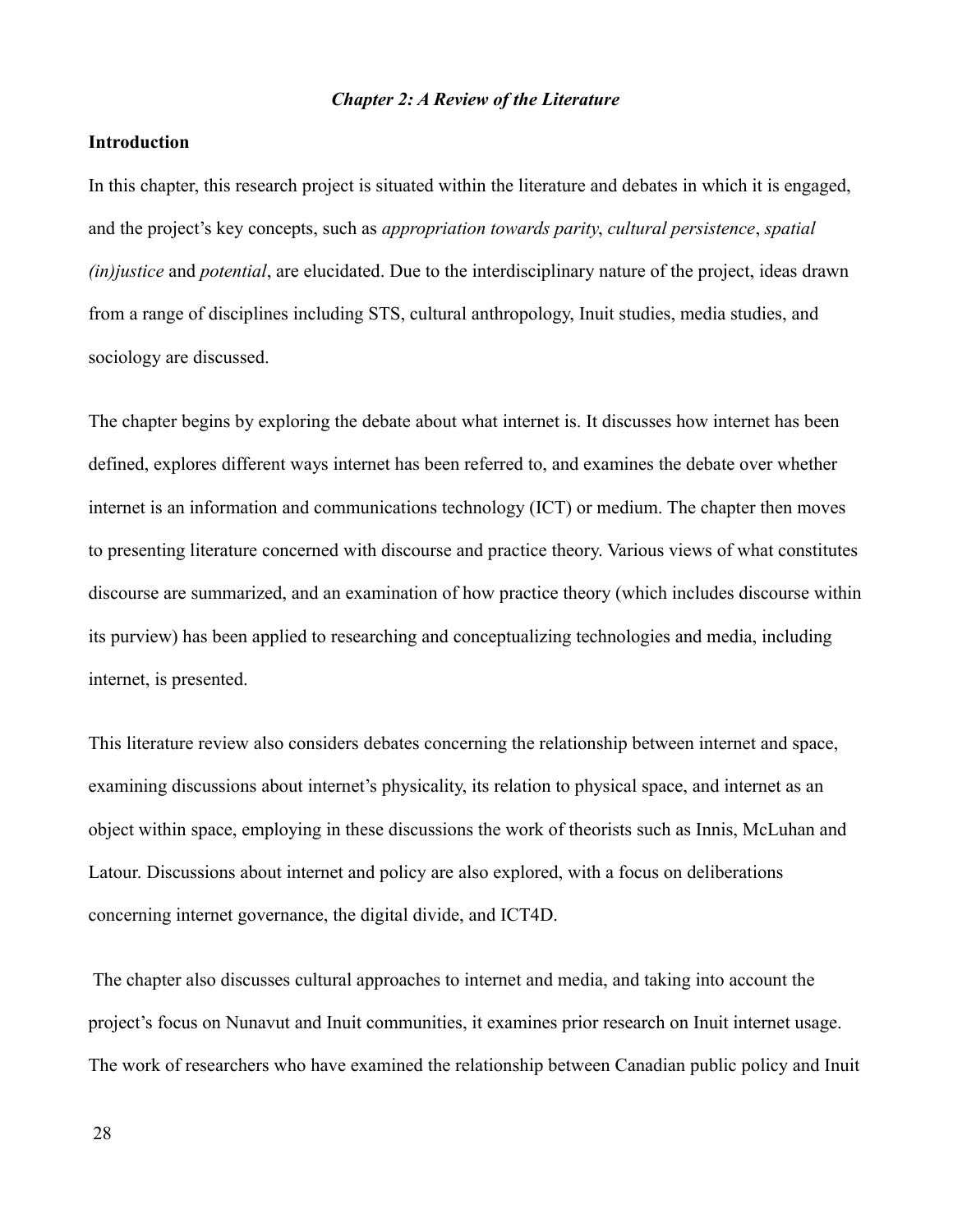communities, such as Tester and Kulchyski, and Roth, is also presented.

Finally, the chapter investigates frustration, fantasy and potential as they relate to media, examining cyber-utopianism and critiques of cyber-utopianism, media archaeologists' discussions of media fantasies, probing the idea of potential through Sandvig's concept of *appropriation towards parity*, and presenting the argument for taking failures into consideration when conceptualizing technology.

### **What is internet?**

As this project sets out to examine internet in Nunavut, clarifying debates around the conceptualization of internet is a central task of this literature review. Internet's penetration into numerous areas of life and its involvement in a complex range of technical, social, political, economic and cultural practices have meant that even its name – how it is referred to – can be a contentious topic.

The debate over what internet should be called perhaps reflects the disputed definition of what internet is.[5](#page-29-0) A technical definition of *an* internet is somewhat agreed upon as "a set of inter-connected Internet Protocol networks<sup>"[6](#page-29-1)</sup> (The Linux Information Project 2005). "The Internet" refers to a specific internet, the large, global internet (the global set of inter-connected Internet Protocol networks). "The Internet" is therefore a prominent internet, one that was primarily developed in the latter half of the  $20<sup>th</sup>$  century, which came to have greater cultural significance (particularly in the West) in the 1990s, during which time it became a consumer technology (Blum 2012; Lessig 2006: 2). In being referred to as "the Internet", internet has followed the naming trajectories of other media and communication platforms, such as the phonograph, which in its early history was referred to as a proper noun, "The Phonograph" (Schwartz 2002). Referring to internet as the Internet (with a capital 'I'), turning internet into a proper

<span id="page-29-1"></span><span id="page-29-0"></span> $<sup>5</sup>$  This discussion of how internet is named, largely refers to naming conventions within the English-speaking world. As the</sup> work of Goggin and McLelland (2009) and Paasonen (2009) cited in *Chapter 1: Introduction* describes, the terms for internet tend to vary by culture and language. The circumstances of naming internet within the Anglophone world have taken centre stage in this review because English names and terms tend to dominate, when internet is referred to in Nunavut. 6 Internet Protocols refer to the rules that structure how information is conveyed through the network: how information is broken down into packets, and travels from its source to its destination (Galloway 2004: 6).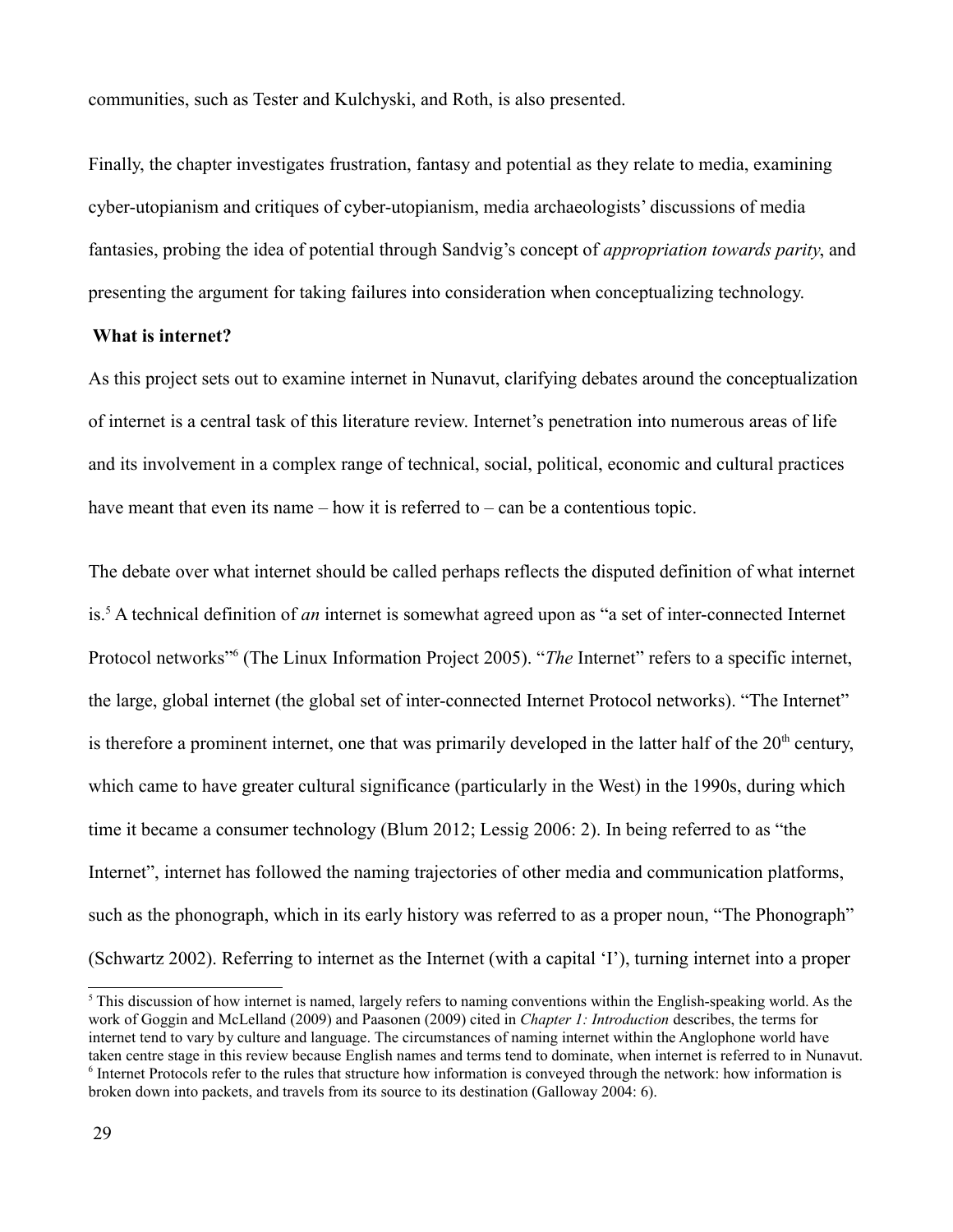noun (Internet) involves the explicit recognition that when one is speaking about "the Internet," one is referring to *a particular* network; one is naming a specific internet among others.

 However, arguments have been put forward, particularly over the past 15 years, that as internet usage has become more common, "the Internet" should become "the internet": it should be referred to not as a proper noun, but as a generic one. The trend towards de-capitalization of the "I" seems, to this point, to have taken a strong hold within the UK (Martin 2016), but increasingly in the United States, media outlets such as the *New York Times* (Bromwich 2016), *Wired* (Long 2004), and *CNN* (Herring 2015) have turned to the lowercase spelling of the "internet."

The argument over capitalization is rooted in an argument of what internet (or The Internet, or the internet) is, and to an extent, who it belongs to. Turow has argued that de-capitalization reflects both the banality of internet, as well as its belonging to all of its users. Turow, speaking to the *New York Times* in 2002, said on the justification for de-capitalization that

"I think what it [the de-capitalization of "the Internet"] means is it's part of the everyday universe," he said. Capitalization irked him because, he said, it seemed to imply that reaching into the vast, interconnected ether was a brand-name experience. "The capitalization of things seems to place an inordinate, almost private emphasis on something," he said, turning it into a Kleenex or a Frigidaire. "The Internet, at least philosophically, should not be owned by anyone," he said, calling it "part of the neural universe of life." But, he said, dropping the big I would send a deeper message to the world: The revolution is over, and the Net won. It's part of everyone's life, and as common as air and water (neither of which starts with a capital) (Turow in Schwartz 2002).

Moving from "the Internet" to "the internet" therefore, has been seen as a response to the ubiquity of internet, to its everyday-ness: "the Internet" has become for some users, banal, everywhere, an object or thing such as water, air or television, that is common enough to be referred to as a common noun – "the internet", surpassing all other internets in cultural significance that the disambiguation provided by the capital "I" is no longer seen (by some) as necessary.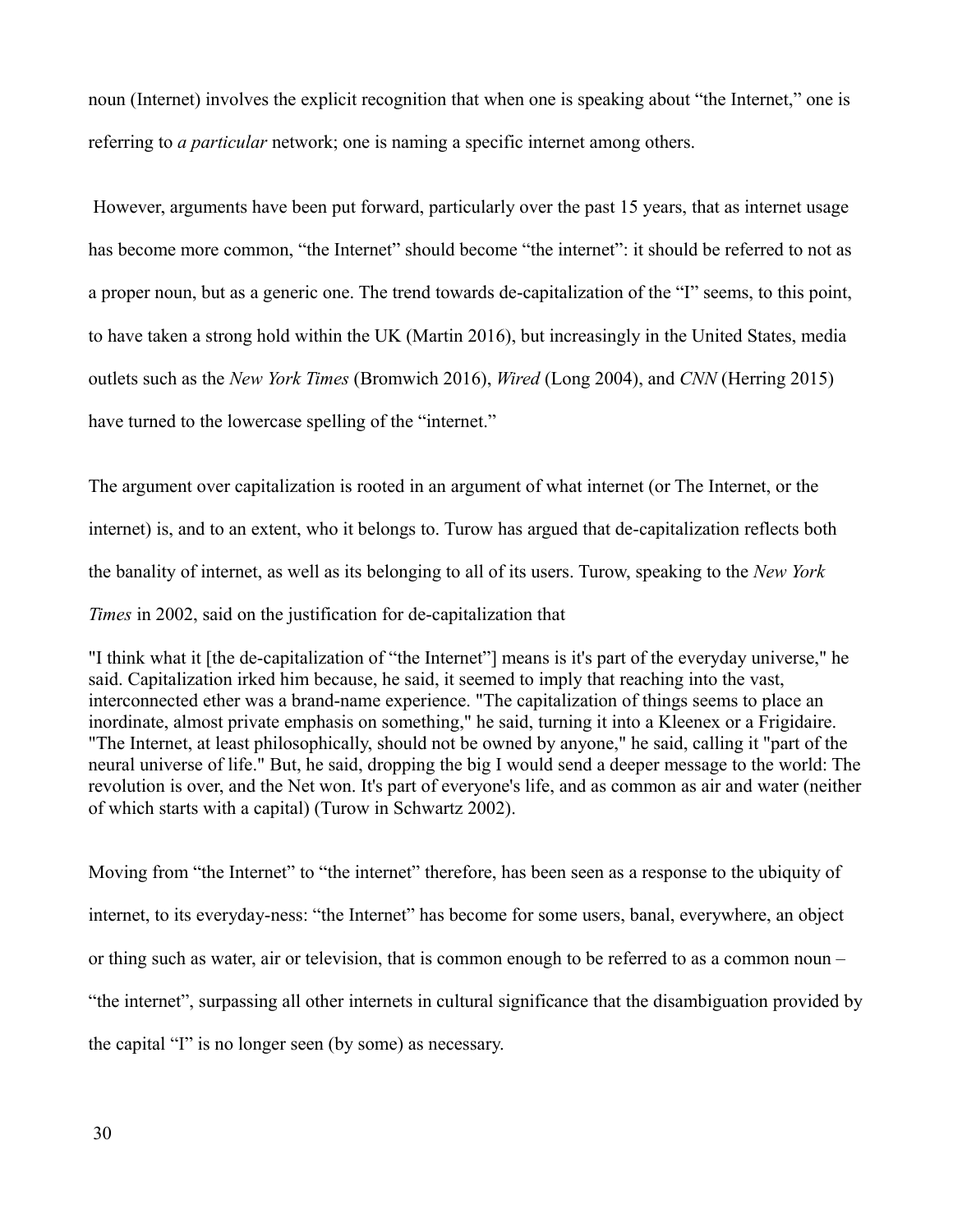However, there is room for debate concerning Turow's justification for switching the big "I" to a little "i." His justification seems to rest mostly on experiences of internet within the Western world, and in particular, on experiences in urban areas. As shall be discussed below, access to internet is not necessarily banal for everyone: in some areas, particularly in the Global South and in rural, remote and economically marginalized areas within the West, access to internet is not necessarily ubiquitous, and this difference in access calls into question the second part of Turow's justification – that internet "should not be owned by anyone." Turow is clear in stating that he is speaking in ideal terms, but it is still worth noting the gap between this idea and what evidence concerning ownership of internet has uncovered: evidence concerning the physical infrastructure of internet (to be cited below, when discussing internet's relationship to space) speaks to its physical ownership (Blum 2012; Franklin 2013: 41) by major corporations and governments, and as scholars have demonstrated, the online spaces of internet are increasingly dominated by corporate interests (Curran, Fenton and Freedman 2012; Pieterse 2005; Ya'u 2004), and experts, such as software engineers and developers (Galloway 2004; Lessig 2006). This is not to say that this thesis is in favour of continued capitalization; it is simply to underline that to a certain extent, the move from a capital I to a small i on the basis of the ubiquity of internet and its shared ownership represents an idealized and not fully realized vision of internet. The "internet", as discussed by Turow, represents a hope of what internet will be, not what it is (for some of the world's population) in the present.

 In this project, as discussed in the previous chapter, the term "internet" is preferred and utilized over The Internet or even the internet. Internet (without "the") has a longer history than "the Internet" or "the internet": it is a shortening of the word "internetwork", which was simply any system of connected networks, and the usage of internet (without the "the") dates back to at least 1974 (Martin 2016).

There are arguments for retaining the "the," primarily that the article "the" indicates the specific global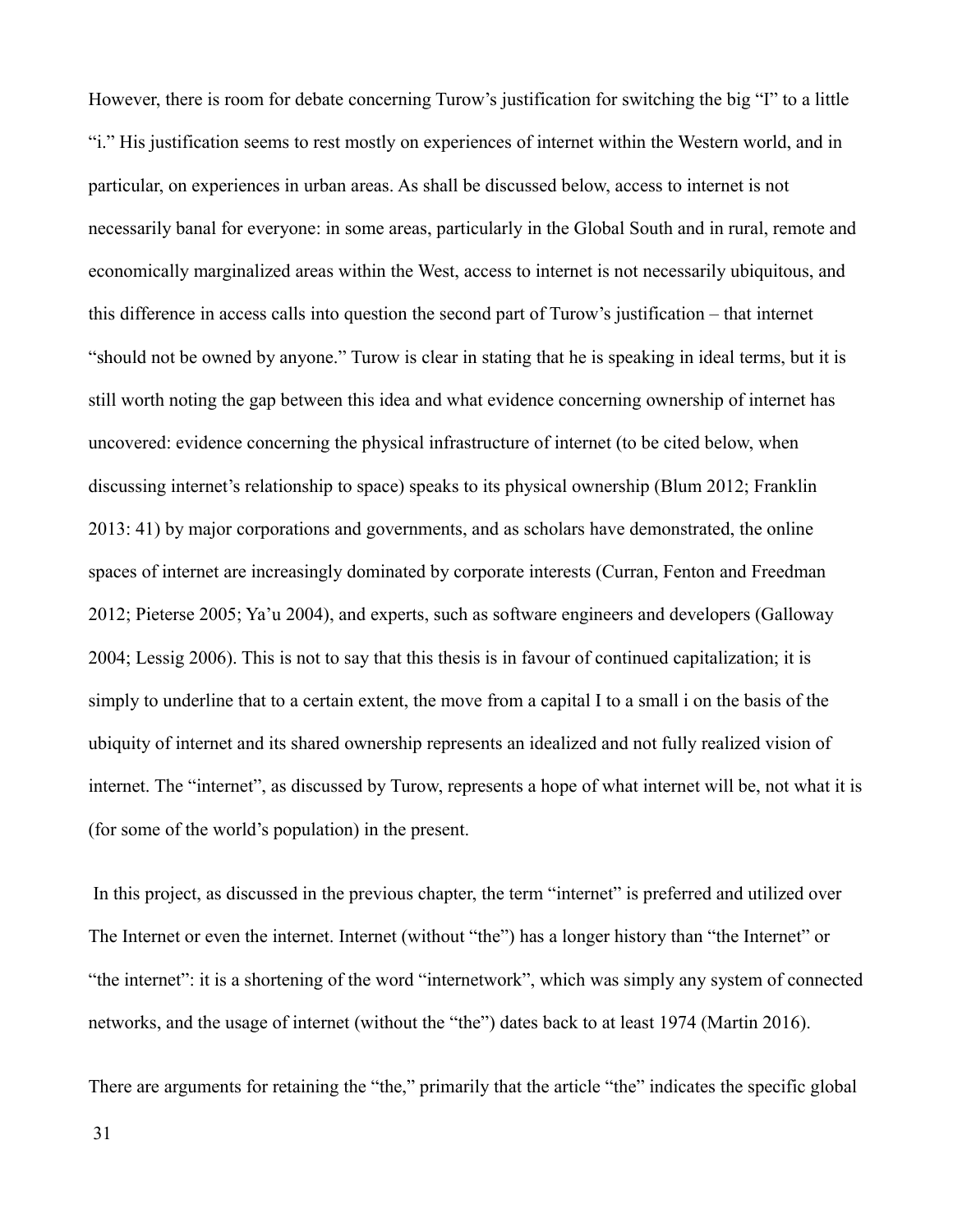network of connected networks that is being referred to when most users are speaking of or using internet. The decision to drop the "the" when referring to internet in this project, stemmed from several issues. Firstly, "the internet," as stated above, refers to the global network of networks, thus presenting a definition that focuses on the global-ness of this internet, as well as its technical aspects (the global interconnections). The argument in this project is not that "the internet" is incorrect. Instead, the argument is that there are different ways to engage with internet, ways that can differ for a variety of reasons, relating to variances in access, cultural engagements with technologies, differences in legalities around internet in one's particular local circumstances, among a multitude of other possible influences and factors. Christian Sandvig has also been critical of using "*The* internet/Internet", because its emphasis on the global network, its name, suggests a universal, singular technology, which can mask the glocal-ness (the ways that individuals and communities meet, experience, interpret and re-interpret and contribute to phenomena described as globalizing through ideas, prisms and practices that are often local: see Wellman, Boase, and Chen 2002) of internet and internet experiences (Sandvig 2012: 191).

Despite "the internet" referring to a specific network of networks, internet, as this project will explore within its research chapters, is not experienced in the same way everywhere – it is not even the same within the same country, or region, and often within the same cities. The technical accuracy of "the internet" does not correspond to the lived and cultural experiences of this technology, which results in users in different circumstances seemingly encountering technologies and infrastructures that feel different from internet in other places, when going (or trying to go) online. The choice to use the term "internet" was to underline the *different* kinds of internet experiences that a user might experience, depending on their location, on their financial situation, and on the specific circumstances of their lives. This project therefore, is about a particular kind of internet experience, experiences of Nunavummiut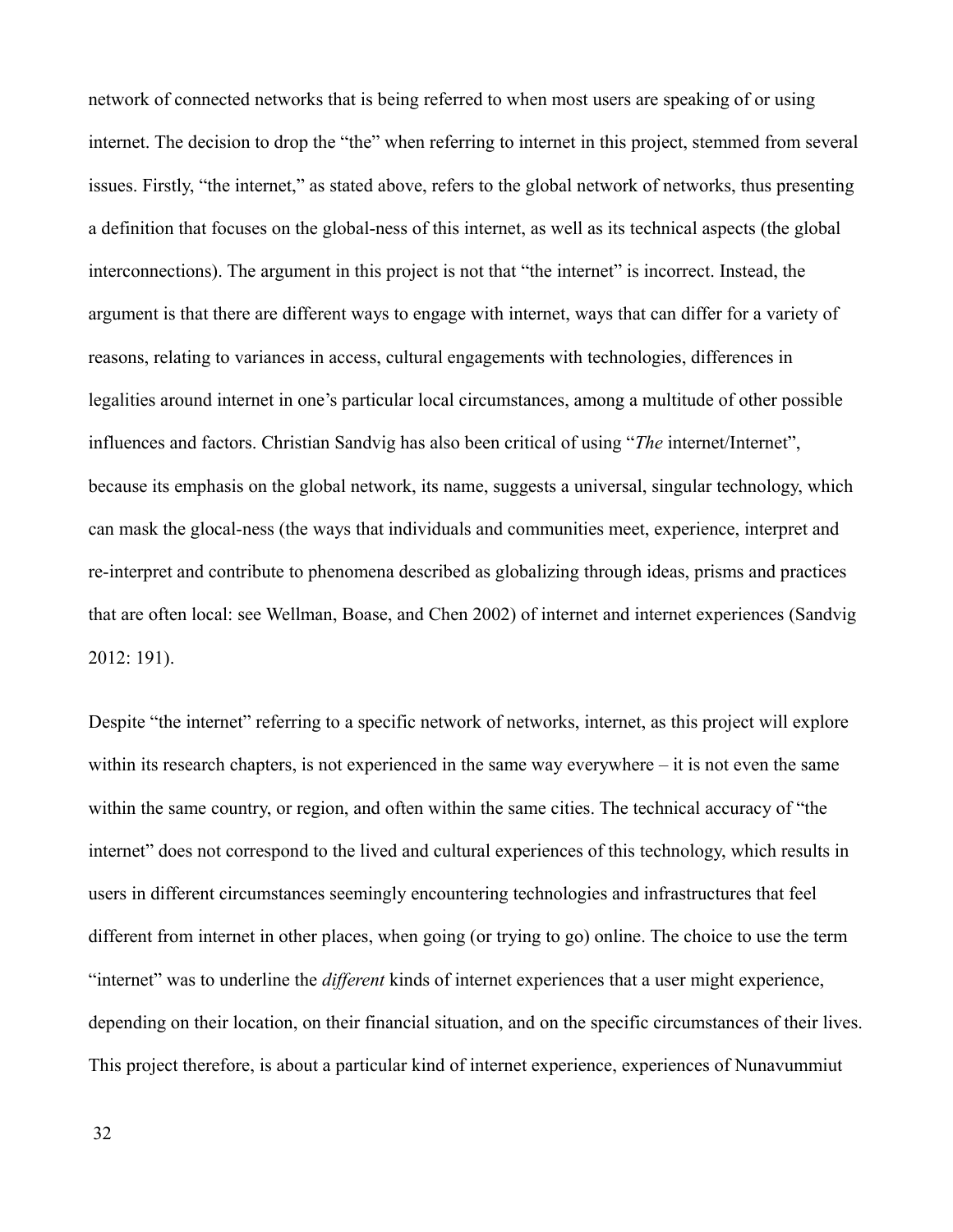internet, how its users understand it as specific in its manner of working, as not being the same as internet found in urban areas of Canada. In short, dropping the "the" is about this project's particular prioritizing of user experiences, and underlining the differences of internet, despite some of the universalities associated with its technical aspects.

Removing the article "the" is also helpful for this project because it allows internet to escape from being a noun, from being an object. Untying internet from "the" gives the concept the freedom to be an adjective, a verb, to be as banal, and/or amorphous, and/or flexible, as internet is in the lives of many of its users. Removing the "the" in short, allows this project the freedom to re-encounter internet as a concept, to revisit it and assess the ways the term's boundaries might be tugged at, dissolved and/or reformed.

### *Cyberspace, the Information Superhighway, the World Wide Web*

Internet is often used synonymously with other terms such as cyberspace or the information superhighway, or it is confused with a term such as the World Wide Web. To begin with clarifying the World Wide Web – the Web consists of hyperlinked content, first developed by Tim Berners-Lee, and it operates on internet; it is the space that many users frequent when using internet. Any content that is accessed through a "www" address is content located on the World Wide Web. But while the Web can be clearly distinguished from internet (as content on internet), cyberspace is perhaps a bit more complicated to disentangle, because cyberspace is not a technical term, but as some scholars have suggested, it instead connotes a particular *experience* of internet content.

Lessig, for example, argues that cyberspace is the sense that a user can have while online of entering a different world, a different territory, of not only being in the space where their physical body is located. He writes:

…"cyberspace" is something more. Though built on top of the Internet, cyberspace is a richer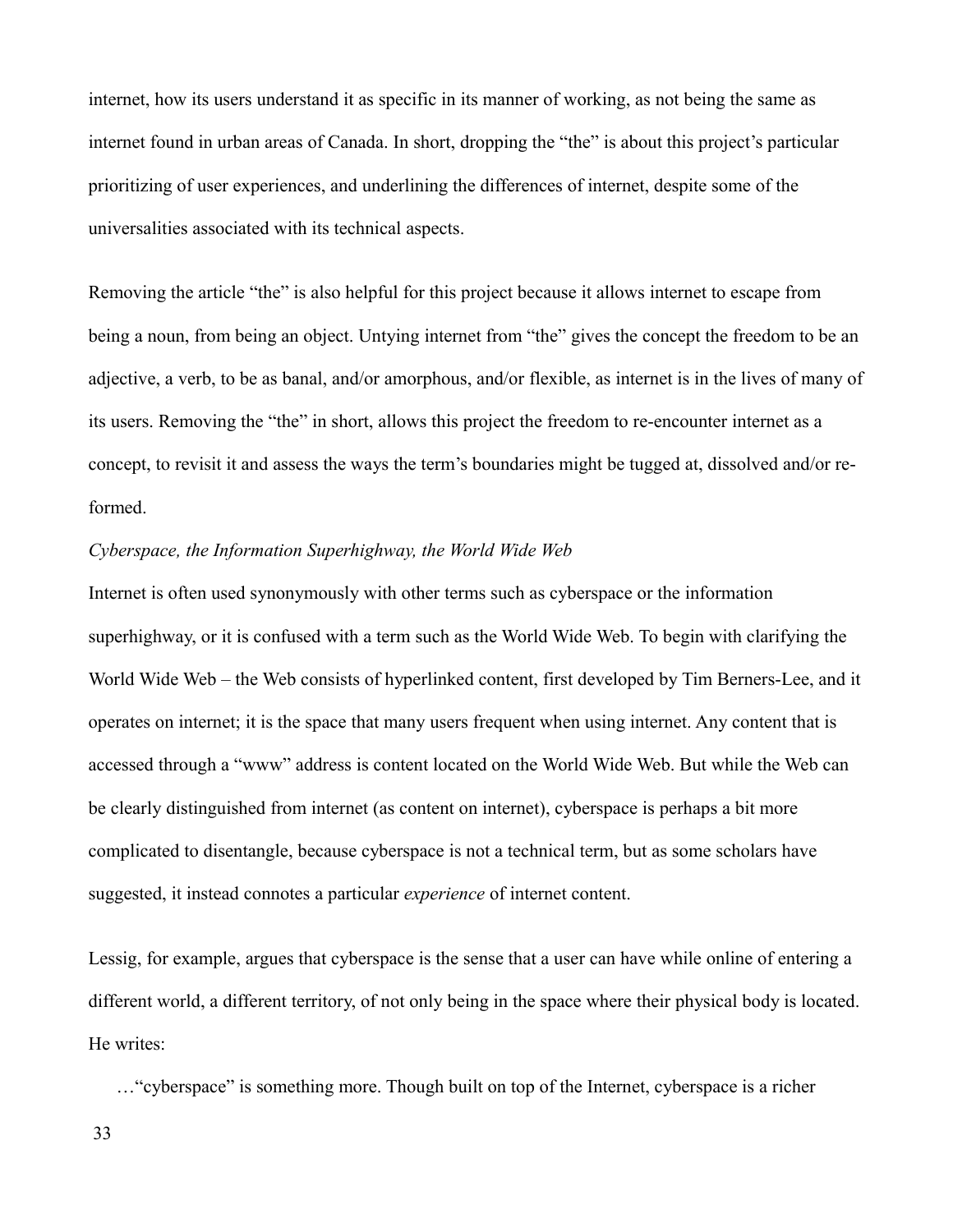experience. Cyberspace is something you get pulled "into"; the Internet is that medium through which your e-mail is delivered and web pages get published. It's what you use to order books on Amazon or to check the times for local movies at Fandango. Google is on the Internet, as are Microsoft "help pages" (2006: 9).

According to Farmer, Morningstar and Crockford, cyberspace<sup>[7](#page-34-0)</sup> suggests the social aspects of the network of networks, while internet connotes its technical basis (1994). An oft-cited origin of the term "cyberspace" is accorded to Gibson, whose novel *The Neuromancer*, called cyberspace a consensual hallucination (1984), while John Perry Barlow is referenced as having tied Gibson's term with internet (1996) in his "A Declaration of the Independence of Cyberspace." Cyberspace, in short, is a term for internet that focuses on the social affordances of internet, and the ways in which being online can constitute a kind of being that might feel at times, transformative and transporting to the extent that one might feel separate or separated from one's physical location.

Another popular term for internet , the information superhighway, has multiple claimed sources of origin, the most famous of which is former Vice President of the United States, Al Gore, who is said to have spoken the term in the 1970s (Cox 1989). Whereas cyberspace is used to suggest the social aspects of internet, and the experience being online might provide of being in a different space (to be in the space of cyber, versus or with one's physical location), the information superhighway focuses on internet's affordances for transferring, sending and receiving information between different physical locations at high speeds (Virilio 2006: 39). However, the information superhighway can also refer to more than internet, and is sometimes used to mean all digital technologies, including digital television and mobile phones (Hale and Scanlon 1999: 100). The information superhighway also differs from cyberspace in that it refers, through the "highway" aspect of the term, to the physical infrastructure of internet, to the cables and fibre optic networks through which information passes en route to its

<span id="page-34-0"></span><sup>7</sup> In *Chapter 1: Introduction*, Paasonen's commentary on cyberspace was briefly discussed; she had found within her own research on Finland that cyberspace was not a term that Finnish users found applicable or relevant to their online experiences.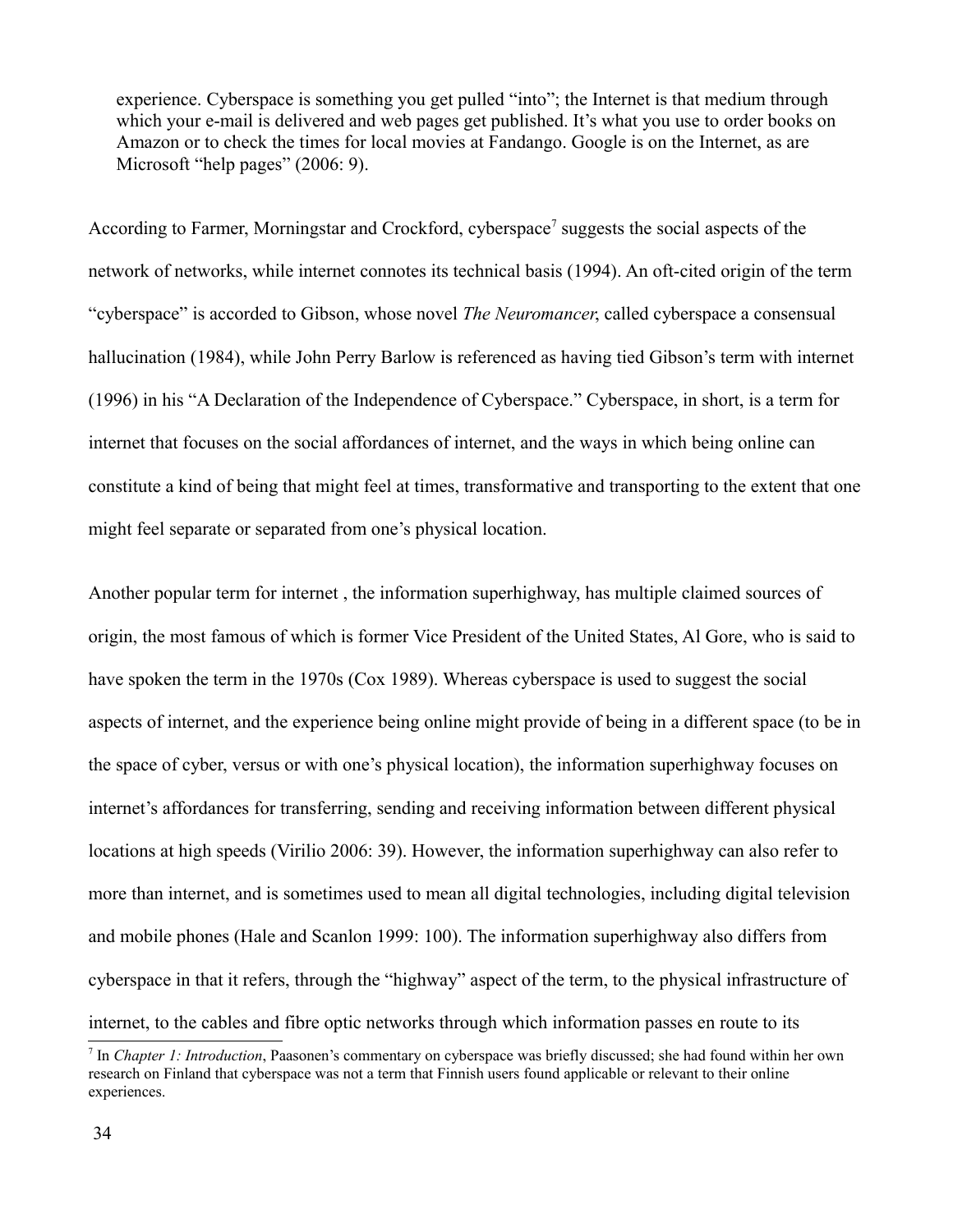receivers (Gore 1994).

This thesis uses the term "internet" and not cyberspace or the information superhighway in its discussion of Nunavummiut internet. These terms certainly have their value and point to particular discourses of internet: that is a place of sociality, that it might be a means for escaping some confines of one's physical locations, and that it is a channel for sending information quickly over vast distances. However, while each term is helpful for highlighting certain aspects and discourses of internet, this thesis is focused on examining internet from several angles, from both the ways in which it is experienced by users while online (cyberspace), and for its infrastructure and politics (information superhighway), and the ways that these two aspects of Nunavummiut internet are discursively linked. As a result, the term internet has been used, as an umbrella term, for the multiple possibilities, experience and affordances that the network of networks might have for its users, producers, policymakers and advocates in Nunavut.

### *ICT and/or Medium?*

This research has been pursued within a Media and Communications department, and the question may arise: can or should internet be categorized as a medium, or as an ICT, and what are the differences between these two categories?

Internet is often grouped under the ICT banner, particularly in policy discussions. The website TechTerms provides this definition of ICT: "ICT refers to technologies that provide access to information<sup>[8](#page-35-0)</sup> through telecommunications. It is similar to Information Technology (IT), but focuses primarily on communication technologies. This includes the Internet, wireless networks, cell phones, and other communication mediums" (2010).

<span id="page-35-0"></span><sup>&</sup>lt;sup>8</sup> Information in relation to ICT refers to data that has been processed, often by a computer and therefore given some kind of meaning or significance.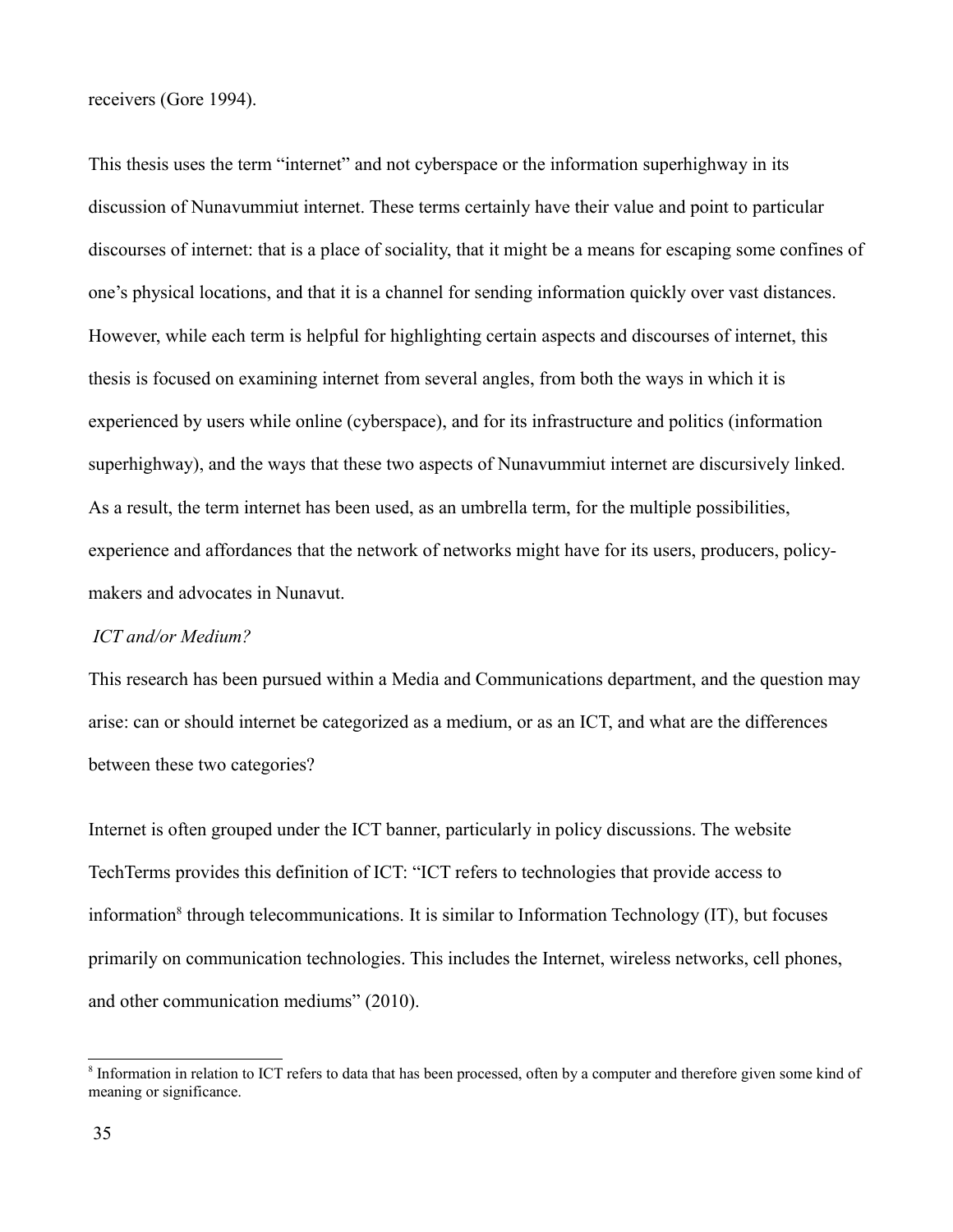A discussion of what media is might threaten to take this literature review off-track: a short, perhaps overly simplistic definition would be that media act as channels of communication within societies, nation-states and/or increasingly, on a global scale. Internet has been classified as a medium, in that it facilitates channels of communication from one-to-many (such as through websites and online newspapers) and in this way, acts in a manner similar to other mass media, such as television and radio (Morris and Ogan 1996), as well as acting as a space where older mass media are migrating, as a host for television and radio (Jenkins 2006: 10). In this latter usage, as a host for television and radio, internet seems to fulfil McLuhan's observation that newer media often draw upon and model the content of older, more established media (Bolter and Grusin 1999; McLuhan 1964: 31). As a platform for a host of mass media (podcasts, videos, television shows, online newspapers), as a space for one-toone communication (email, direct and private messages on social media sites such as Facebook or Twitter), as well as by facilitating the development of hybrid media that are mass but still allow for responses from its audiences, internet can arguably be placed under the rubric of "media."

The argument could be made that understanding internet as an ICT corresponds to some degree with understanding it as an information superhighway, while approaching internet as a medium perhaps links it more closely with the concept of cyberspace. This thesis would argue that internet should be understood as both an ICT and a medium, that understanding internet as an ICT highlights its physical and technical infrastructures (the ways in which information travels through internet and the idea of internet as a technology), while describing internet as a medium puts the focus on online content, on the platforms on internet, such as websites, social media, video channels, online newspapers, blogs, vlogs, and a host of other media that internet, as an ICT, can host.

# *So What is Internet?*

The possible terms that can be employed for internet have been discussed and debated above, and this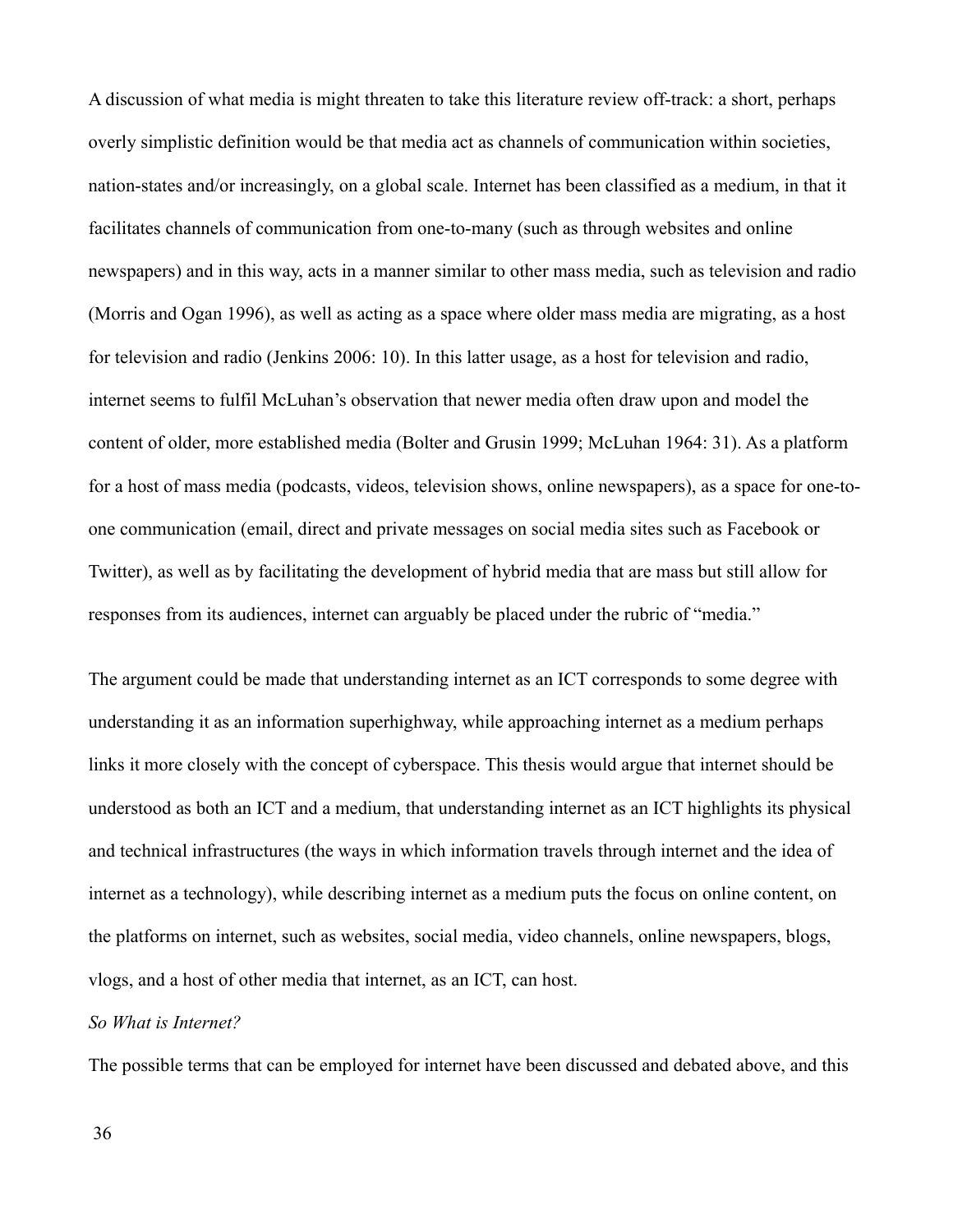discussion has given some insight into how internet has been conceptualized. Technically, it is any network that employs IP protocols; but specifically, it is the global network of IP networks that became a consumer technology in the latter part of the  $20<sup>th</sup>$  century. Turow's discussion about who internet belongs to (he claimed that it should to ideally belong to everyone), suggests some of the political dimensions of internet. The discussion of cyberspace versus internet provides a further definition: the understanding of internet as a place, as a space for content, some of which is fairly practical and sometimes banal (the sending of email, for checking movie times), and other content which draws its users in, making them feel they might be at two places at once (in their physical place, while also being online), such as in world-building, interactive games. The information superhighway highlights internet's ability to send information over large distances. And increasingly, internet, as a medium, is seen as a space for social media: for interactive, multi-media communication. In short, internet is an information communications technology and medium; it is the result of technical processes of engineering and coding, the combining of hardware and software, and it runs on algorithms; it is implicated in politics; it is a space for handling practical matters such as paying bills and sending email and finding a plumber, but it is also a space for pleasure, entertainment, to watch television, to listen to podcasts, to find new music; it is a place where one can lose track of time and a tool that allows a person to work from home.

Castells summarizes some of these aspects of internet in *The Rise of the Network Society* (2010), illustrating that internet is seen as altering conditions of labour (labourers can increasingly work from home, allowing for flexible hours – which in turn can also lead to working all the time), arguing that it alters how users entertain themselves, how they communicate, who they can communicate with on a daily basis, the workings of the economy and the flow of money and goods, creating what Castells has termed "a space of flows" (2010: 440-448) which allows for real-time synchronous communication and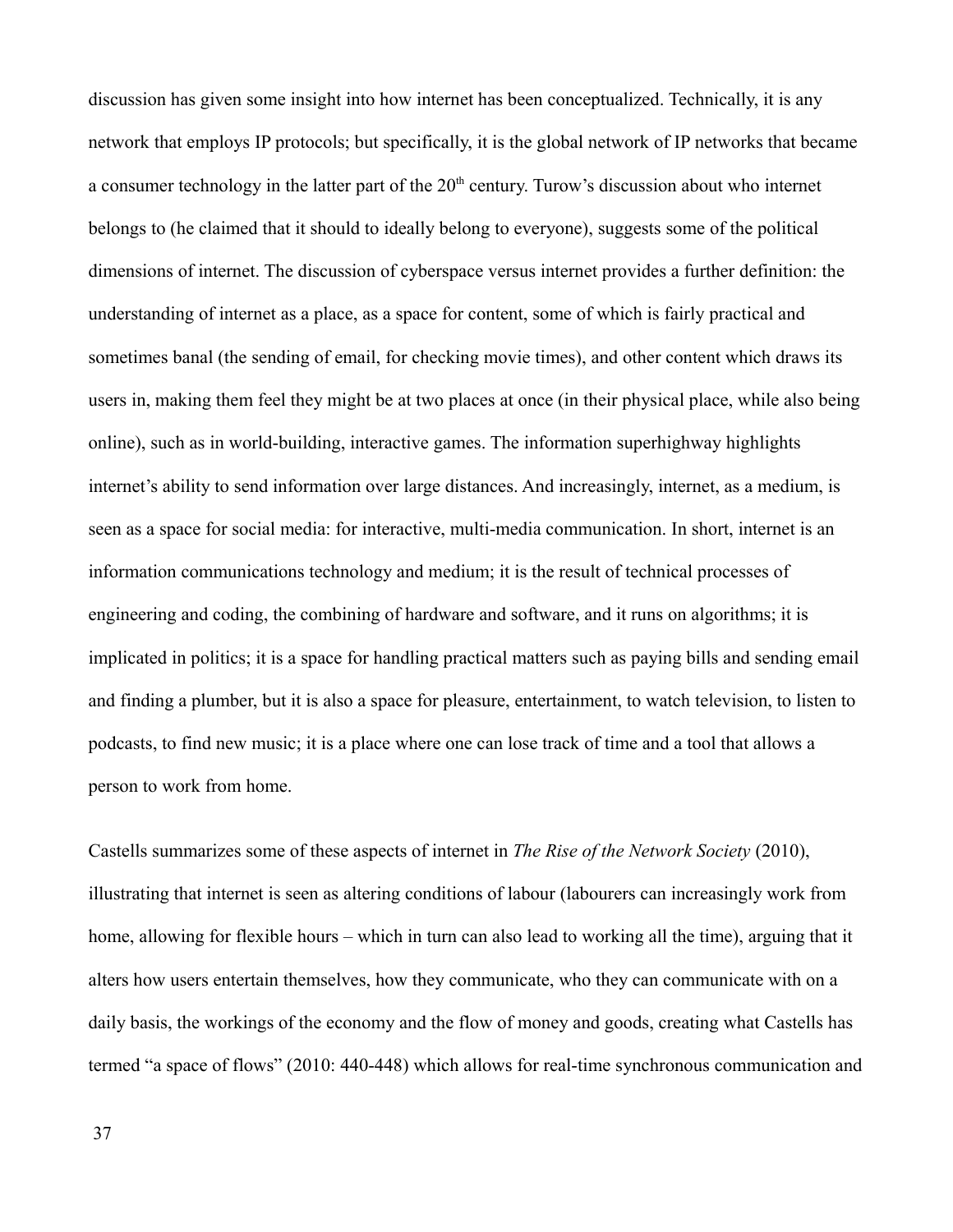interaction across distances, changing, Castell claims, the very form and shape of the social, so that the basic unit of society becomes the network.

These are just some of the ways that internet has been understood and conceptualized, and the point here is that putting too strict a boundary around internet can be challenging, because internet can be and mean (and do) different, multiple things for its various users, producers, regulators, and analysts. Therefore, instead of settling on a specific definition of internet, this project hopes to point to the amorphousness of internet, to its many possibilities, to the different meanings and emotions it can take on for those who engage with it, to its technical, social, cultural, political, affective aspects and say: instead of defining internet and risk missing its possibilities, let us instead take internet, hold it up to various lights, and see what can be found. In particular, this project is interested in trying to find out how Nunavummiut define internet, in taking up internet in Nunavut, and seeing how some of its users, producers and advocates articulate, how they speak of internet, and in this way, help construct Nunavummiut internet.

#### **Discourses and Practice Theory**

One of this project's central arguments is that Nunavummiut internet is simultaneously implicated in discourses of frustration and potential. The term "discourse" is used extensively within the academic sphere, with its meaning perhaps more often assumed than explicated. As such, Baumann writes in regards to discourse: "…the term has assumed a bewildering vagueness as it has spread from the humanities to the social sciences" (1996: 10). In the following section, a review of some approaches to "discourse" will be provided, along with this thesis' particular usage and employment of the concept. *On Discourse* 

Discourse analysis within the social sciences is frequently linked with Foucault. In his archaeologies and later, genealogies of knowledge, Foucault was interested in discerning the rules and patterns that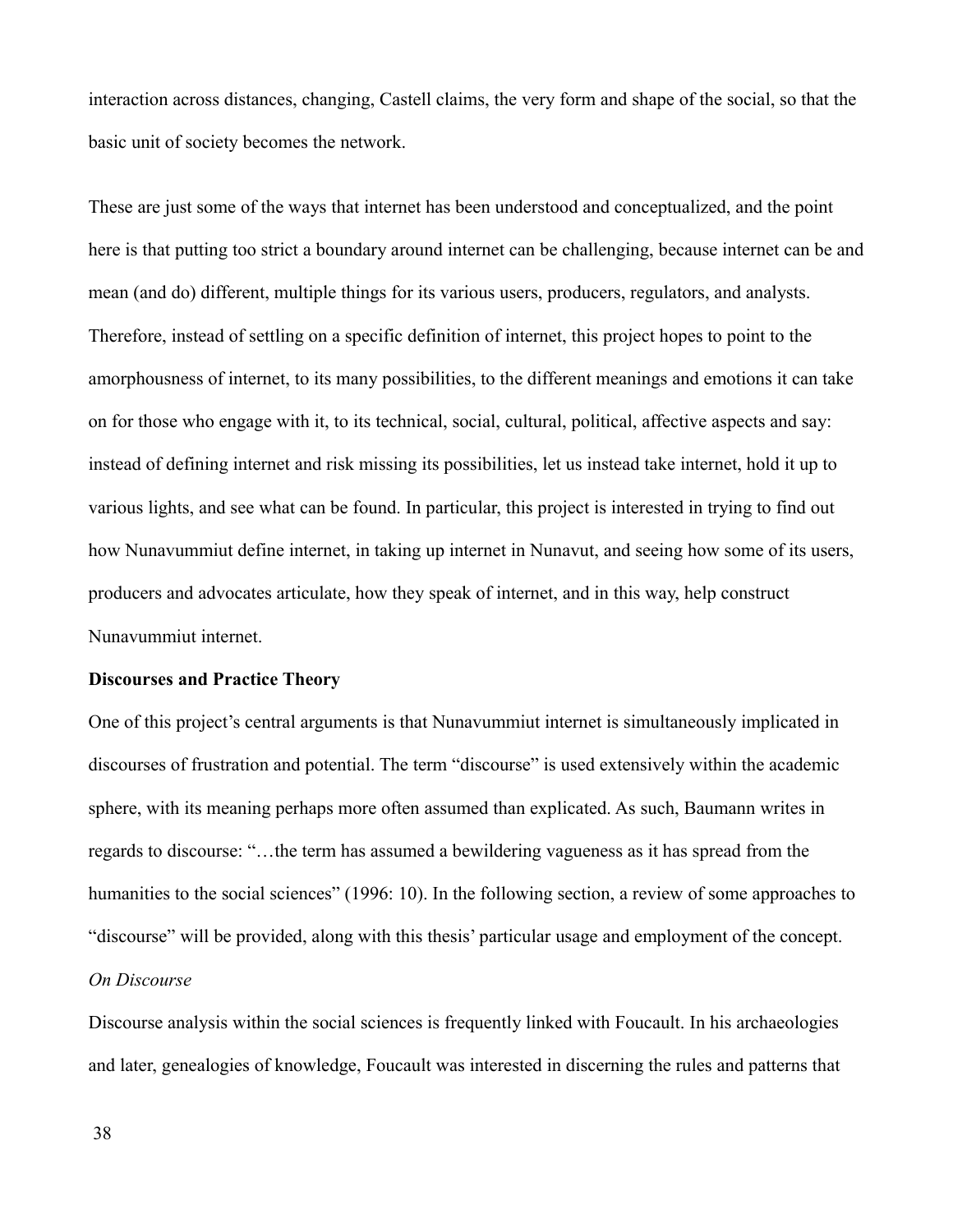gave specific ideas and utterances the power to be deemed "truth" and knowledge. He defined discourse as:

…a group of statements in so far as they belong to the same discursive formation… [Discourse] is made up of a limited number of statements for which a group of conditions of existence can be defined… (1972: 117).

Foucault understands discourses and knowledge as products of power, employing his understanding of power as dispersive, as operating relationally, and as productive, so that the ways that people speak, write, and articulate ideas and experiences are themselves produced by and the result of processes of power (1972). Examining discourses from a Foucauldian perspective, therefore, usually means probing discourses in an attempt to understand how they help maintain and entrench specific relations of power.

Certain elements of Foucauldian analysis can be found within most schools of discourse analysis, particularly the connection between discourses and power. However, whereas Foucault believed that for each historical period, there were specific discourses that were held to be true, later scholars have tended to argue that in any society and culture, there are multiple, often contradictory and conflictual discourses that represent varying groups and individuals vying to establish particular ideas and interpretations as "the truth" or as knowledge (Jorgensen and Phillips 2002: 13).

It would be impossible to provide any kind of full summary of all the schools of discourse analysis here, to do justice to the range of ideas and techniques that range from linguistic analyses that focus on the minutiae of syntax (Thompson 1999); anthropological techniques that focus on the pragmatics of conversation and every day speech events (Lutz and Abu-Lughod 1990); algorithmic techniques that break down speech to its morphemes in order to discern patterns (Marcu 2000); post-structuralist views of discourses that understand all social reality as discursive and are concerned with discerning discourses operating and circulating at an abstract, high-level within a society (Laclau and Mouffe 1985); critical discourse analysis which breaks with post-structuralism in seeing discourse as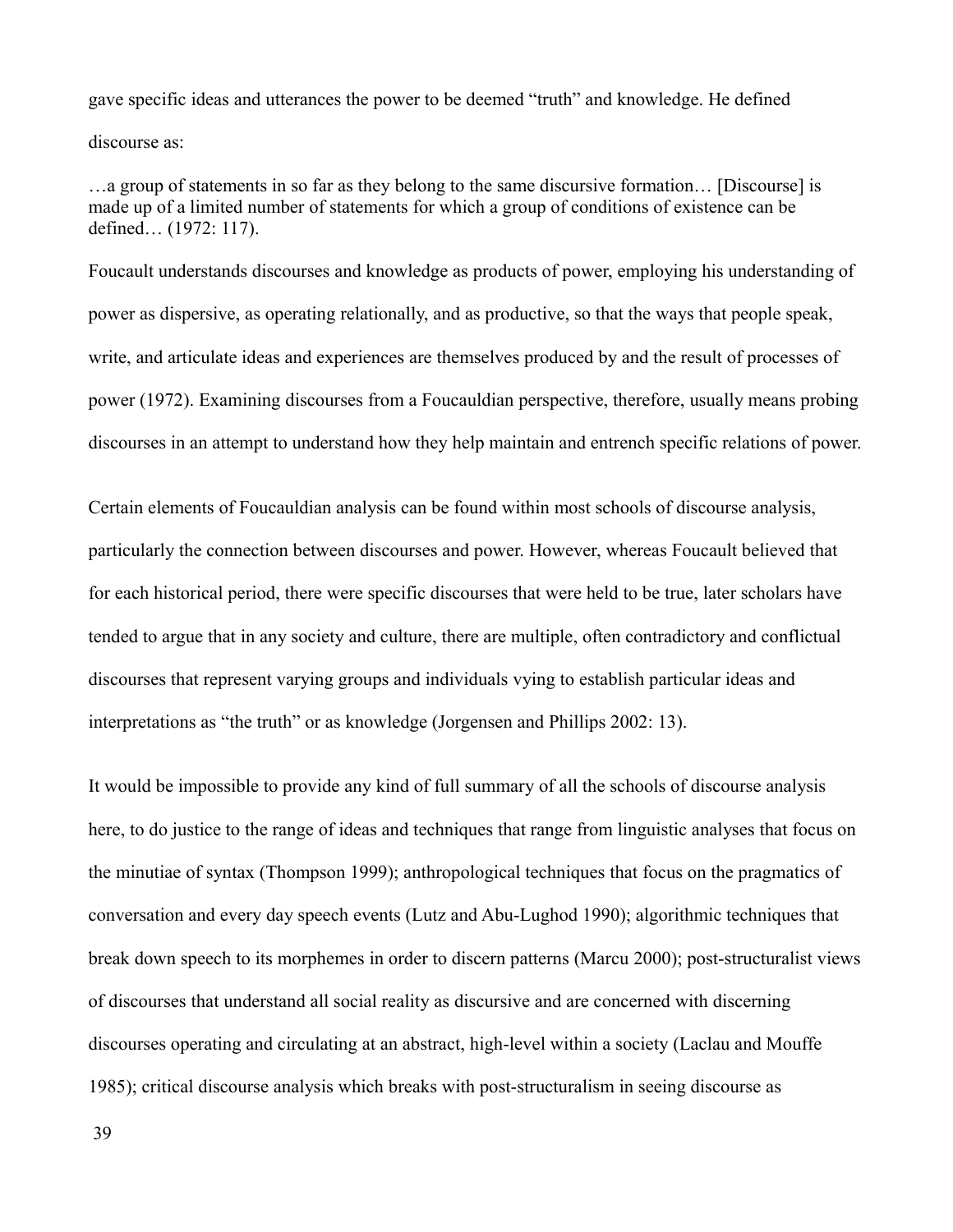constructing the social to a certain extent, but also as being constructed, the result of other social factors, and which focuses on how the study of discourse can be used to alter relations of power within a society (Fairclough and Wodak 1997); and discursive psychology which uses everyday conversation to examine how discourses help to constitute selves and group identities (Potter and Wetherall 1987). These are just a few of the prominent schools of discourse analysis.

This project does not adhere strictly to any one school of thought on discourse, but attempts, instead, to draw upon a range of the ideas mentioned above. It shares with all these approaches the idea that discourses are, to some extent, constitutive: that in articulating interpretations of realities, discourses help to form those realities for their articulators. However, with critical discourse analysis, this project holds that discourses interact with specific material conditions, that social reality and power are both discursive and material, and therefore discourses are both constitutive and constituted, productive and produced. To be clear, there is no attempt here to argue that post-structuralists think there is only discourse and that specific physical realities are non-existent – post-structuralists argue that discourse is material, and conditions and institutions often considered solely material, are implicated in discourse (Jorgensen and Phillips 2002: 19). However, the value that critical discourse analysis's perspective adds, is in *the explicitness* of its recognition of material conditions. This calls for the researcher to discern the links between those conditions and the relevant discourses, so that the focus can move between what is said/written, and the socioeconomic and political realities associated with the concentration of resources of power within dominant institutions and spheres within a particular society.

In keeping with the interests of discursive psychology and practices of anthropology, this thesis primarily seeks to discern discourses and patterns of articulations, through analyses of conversations, examining the pragmatics of language, in its objective of coming to an understanding of how

40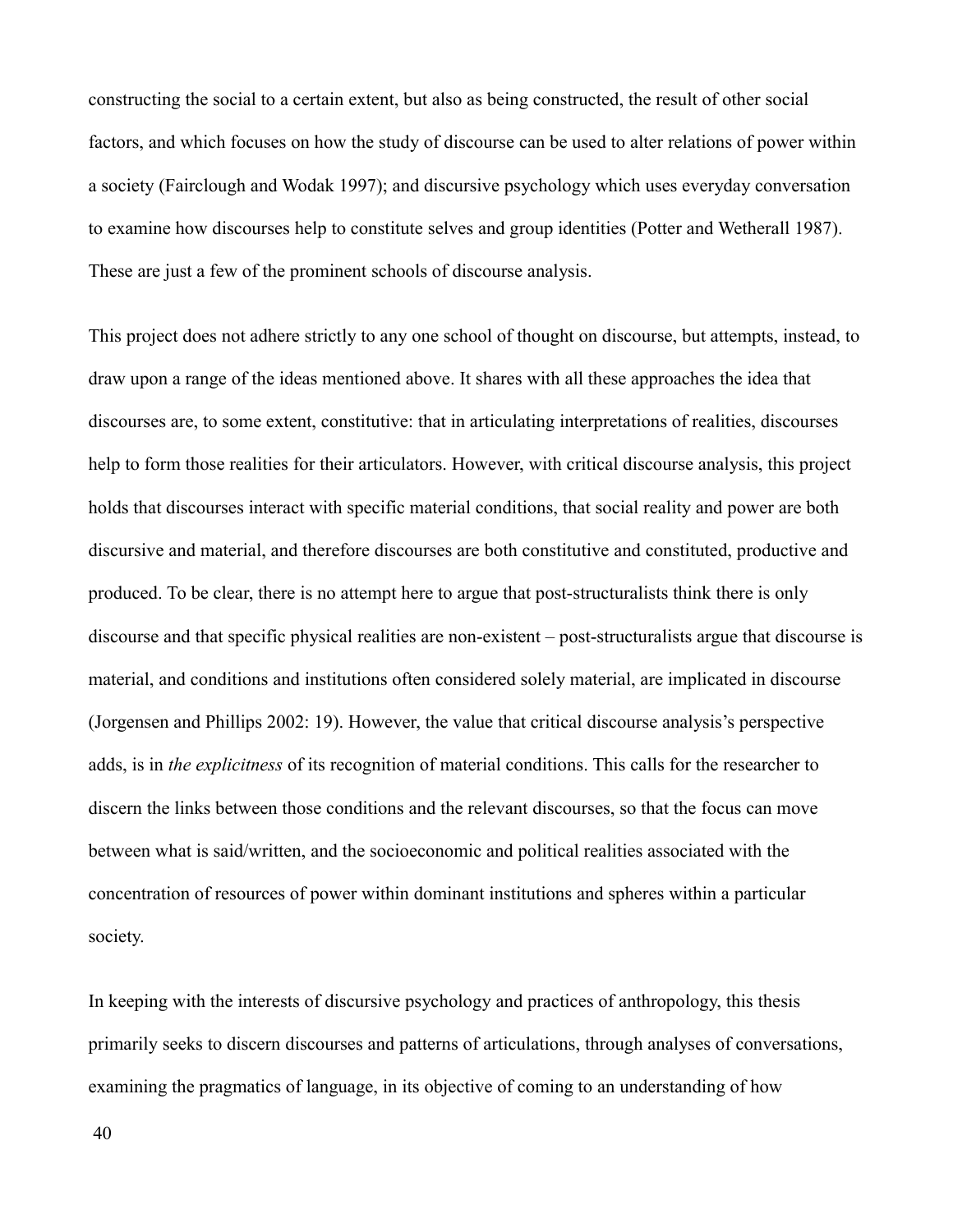Nunavummiut internet has been discursively constructed. This utilization of discourses (which have been helpfully defined as "…particular way of talking about and understanding the world (or an aspect of the world)" (Jorgesen and Phillips 2002: 1)), draws upon practice theory, particularly as it has been applied to media and technologies.

# *Practice Theory and Technologies-in-Practice*

Some media theorists (including John Postill (2010) and Nick Couldry (2010)), employing anthropology and practice theory, have been drawn towards understanding media as cultural practice. In his 2010 chapter "Media as Practice," Couldry presents the idea that media needs to be approached and understood as practices, or "possibilities of action" (2010: 50) – that what people in a specific area or locale are doing with media, what they are saying about it, what they avoid doing with it, are the kind of evidence necessary for theorizing media (2010: 41). The need for this widened gaze comes, Couldry argues, from what anthropologist Liz Bird has referred to as the increasingly "amorphous nature of media experience" (Bird in Couldry 2010: 40). Taking this into account, Couldry writes: In formulating a new paradigm of media research, we should open our lens even wider to take in the

whole range of practices in which media consumption and media-related talk is embedded…(Couldry 2010: 40).

This idea of practices is significant because it breaks open the possibilities for theorizing media such as internet, allowing the researcher to examine a medium not only through its form and its content. Inclusive in this definition of practices are what users say about media ("what types of things do people say in relation to media?" (Couldry 2010: 41)) – or to put it differently, discourses of media usage.

The practice perspective is emphasized in the work of Wanda Orlikowski, an informations systems researcher associated with the idea of *technology-in-practice* (2000). Orlikowski, like many practice theorists, is influenced by Giddens' structuration theory<sup>[9](#page-41-0)</sup> and asserts that technologies should be

<span id="page-41-0"></span><sup>9</sup> Giddens' structuration theory (1984) examines how social systems are reproduced. Giddens argues that social structures and human agency must be understood in relation to each other and that individuals (agents, to use his term) are continuously creating social structures through recursive action.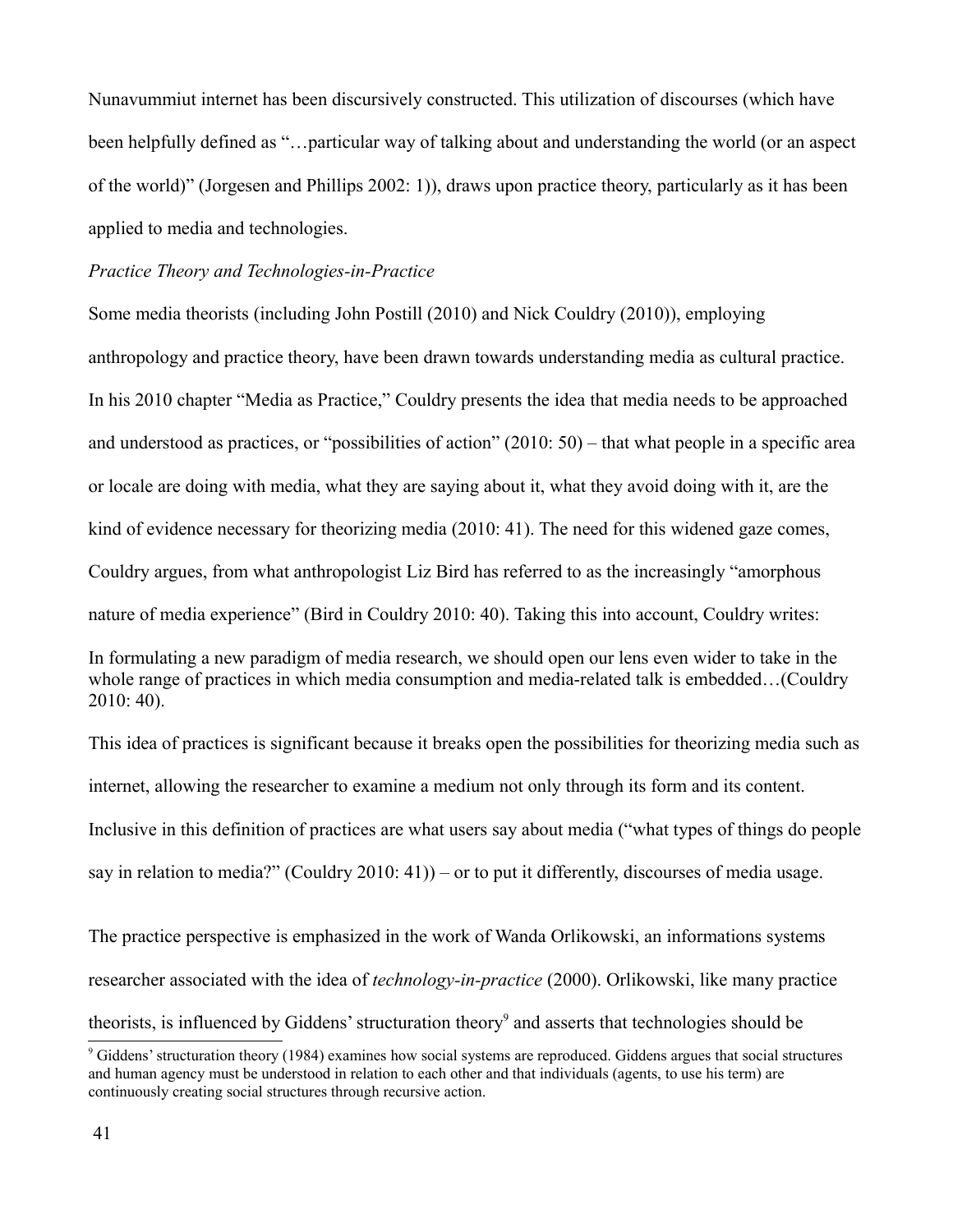understood as the continuously recreated and enacted outcomes of users' recursive technological practices. The rules, properties and circumscriptions we attribute to devices are rooted, Orlikowski argues, in our usage and interactions, not in the device itself. She writes:

When humans interact regularly with a technology, they engage with (some or all of) the material and symbol properties of the technology. Through such repeated interaction, certain of the technology's properties become implicated in an ongoing process of structuration. The resulting recurrent social practice produces and reproduces a particular structure of technology use…Thus, structures of technology use are constituted recursively as humans regularly interact with certain properties of a technology and thus shape the set of rules and resources that serve to shape their interaction (2000: 407).

Orlikowski's ideas point to the ways that devices, platforms and media such as internet, even in their materialities, are shaped by cultural practices, which include discourses. Her work is also useful for understanding how technologies, even when their material properties are similar across the globe, can differ because of the ways that people repeatedly use and understand them. This project, in drawing largely upon interviews with Nunavummiut internet users, is interested in the ways that the usage and conceptualization of a technology or medium, and the ways this usage is spoken of, can help to construct what the medium comes to represent and mean for its users.

Countering Orlikowski and the largely constructivist view of technology, are scholars such as Hutchby (2001) and Feenberg (2001) who assert that such a view diminishes the technical nature of technology, and some of the politics of technology. Andew Feenberg argues that the practices of users should not totally supersede the technical in conceptualizing technology, because users have less power than those designing devices. He writes:

Constructivism…has introduced difference into the question of technology…But ordinary people do not resemble the efficiency oriented system planners who pepper the pages of technology critique…For the most part they merely carry out the plans of others or inhabit technologically constructed spaces and environments…(2001: x).

This perspective, which recognizes the ways technology is formed by not only its usage but also its technical aspects, and the ways in which these technical aspects can create particular affordances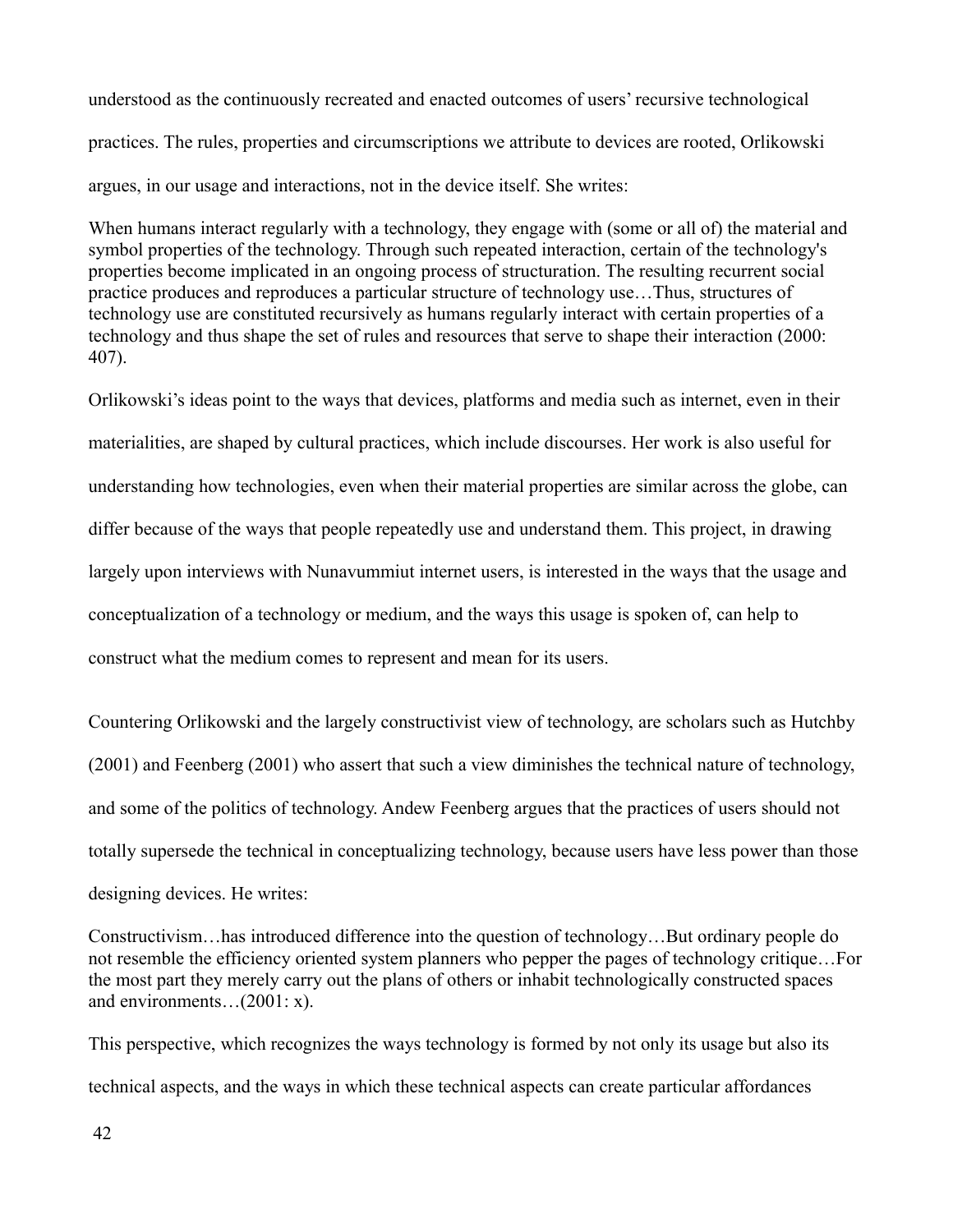(opportunities and limitations) for users (Hutchby 2001), raises questions of power concerning technology, which practice (and structuration) theorists, in their focus on usage and agents, might be seen to be glossing over.

As stated above, practice theory has been criticized for not addressing questions of power – that in its focus on everyday usage and practice, politics and power can be sidelined. This is a particularly relevant question for this project to address, because it examines discourses, and as outlined above, any discursive analysis that links itself with the Foucauldian tradition, has its roots in an analysis of power. While Foucauldian accounts that have curtailed approaches to agency are problematic for their dismissal of micro-processes of resistance, the opposite perspective, one that solely examines agency without sufficiently grounding analyses of that agency within the borders laid down by the powerful, risks diminishing the complexities of usage and the ways that communities and individuals resist, or to use Roth's term (to be examined below, see Roth 2005: 16), how they *persist*, within relations of power and domination.

If the analytical focus within this thesis is on the articulations of Nunavummiut internet users, it is not because there has been no attention paid to power. *Chapter 5: Fractious Collaborations* examines the actions and behaviours of the Canadian federal government, in regards to Nunavummiut internet. In examining the government's role and decision-making, its pattern of under-planning and underinvesting in Northern internet, this thesis lays out some of the context in which user discourses can be understood, not simply as descriptions of experiences, but as micro-processes of persistence in response to a government and to institutions of power, that are not always attentive. The discourses of usage examined in this thesis are related to power in the sense of being, in some cases, implicit or indirect responses or critiques of the misused power of the federal government, and therefore, to some extent, are partially constituted by power.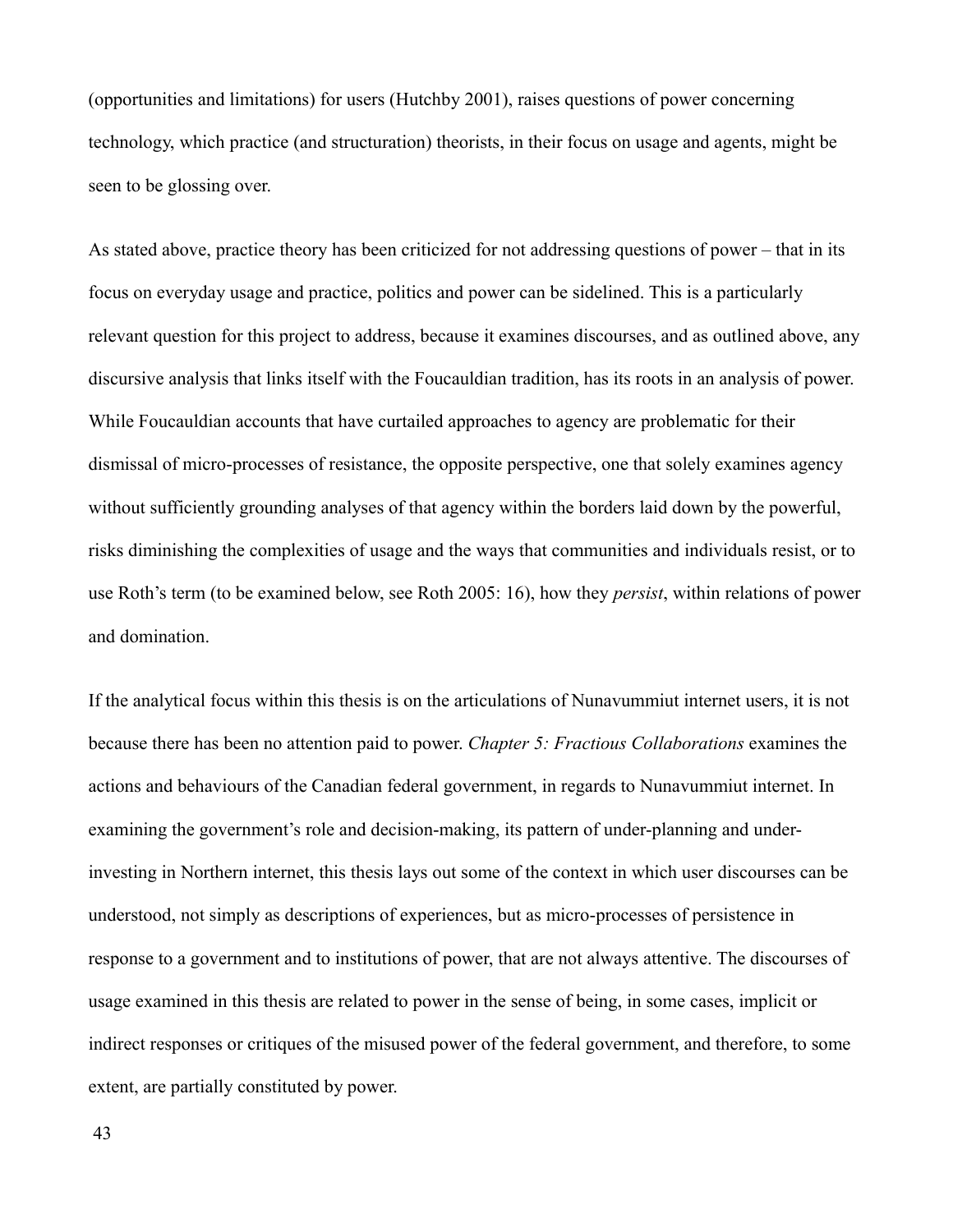In this way, discourses of usage, instead of acting as mere celebrations of how users constitute Nunavummiut internet, can be understood as responses to processes of power, allowing one to trace the links between these discourses and actions of more powerful institutions, thereby creating a path between the political concerns of Feenberg and the cultural concerns of Couldry, Postill and Orlikowski. Saying that internet can be understood as constituted by the practices of users (including user discourses) in the vein of Orlikowski, Couldry and Postill, is not to say that users approach objects and technologies with complete freedom. Rather it is a question of saying that whatever the goals of the more powerful players (governments, corporate interests, technical experts), users are not entirely "captured" in their actions and decision-making in regards to technologies and media (see de Certeau 1984 on how the less powerful "make do"), and can leave their imprint on these technologies. These discourses and practices occur in light of, within the boundaries of, and in relation to power.

#### **Internet and Physical Space**

If this project hesitates to offer a strict definition of internet which states unequivocally what internet is and can be, it nonetheless intends to focus instead on certain aspects of internet that it argues are pertinent to the experiences of Nunavummiut internet narrated by the project's interviewees. One such aspect is the physicality of internet – the infrastructural aspects of internet.

In *Tubes: A Journey to the Centre of the Internet* (2012), Andrew Blum sets out to "find internet", to discover what it is, where it is, how it works, who made it, and who is profiting from it. In delving into internet history, Blum goes over well-known background: that internet was created by the privileged and the powerful, a combination of the Western scientific community, American and European governments, the American military, and corporate sponsorship (2012: 36-62). Internet has its foundations in power and is, as Blum discovers when he attempts to locate internet, still, in a physical sense, in the hands of some of the richest corporations in the world and largely based in centers of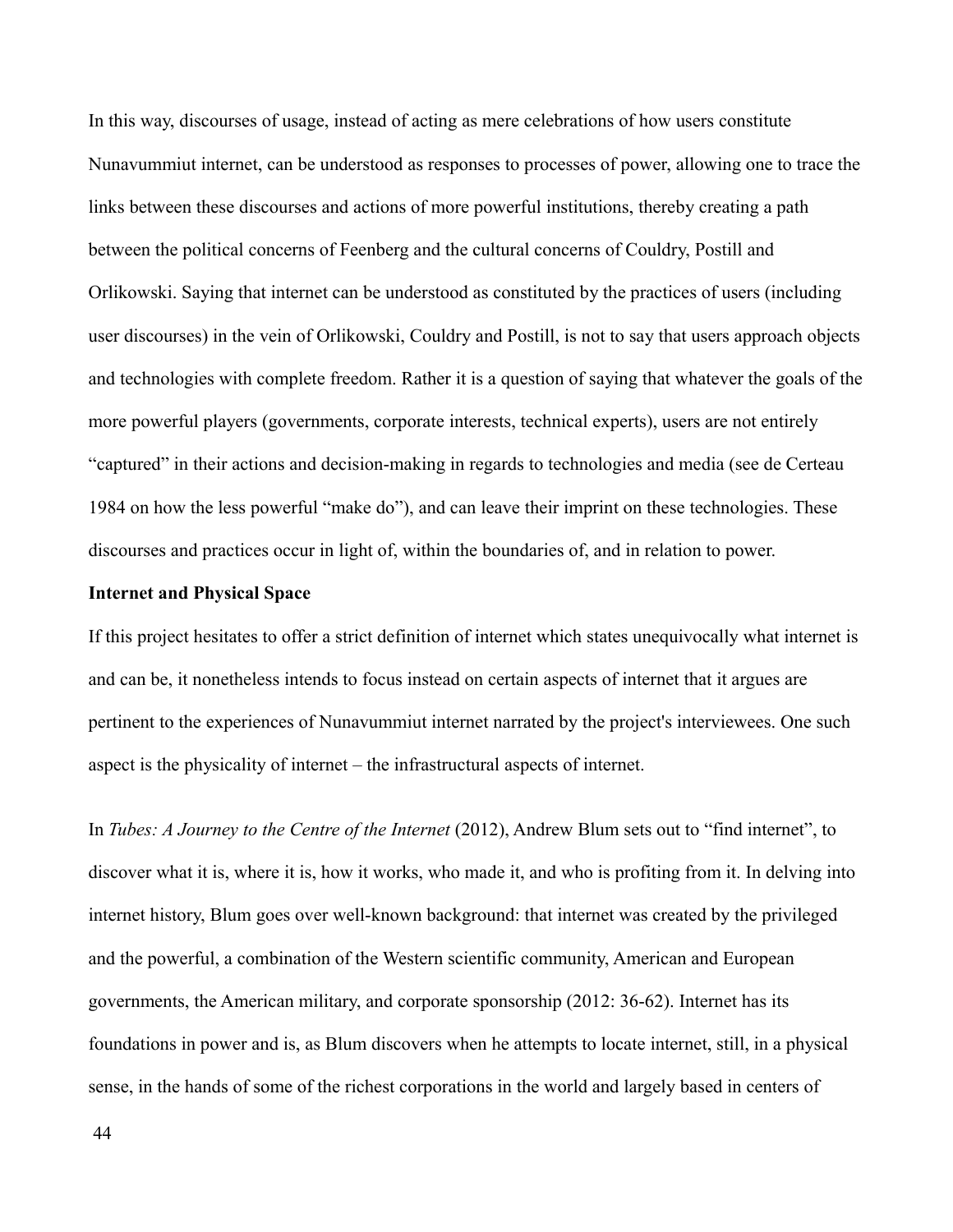economic and political power: New York, London, Tokyo, Frankfurt. What Blum also makes clear throughout *Tubes*, is that internet is constructed from specific materials and it functions through connections between physical things across spaces: between computers, through undersea cables, via satellite dishes broadcasting signals into space, through phone lines, through cables laid into the ground. And the physical aspects of internet are owned – by major corporations such as Tata and SEACOM (2012: 160-173).

Thinking about internet's physicality opens up this discussion into two related threads: internet as an object in space and broader ideas about internet and its theoretical connections to space. For now, the latter thread will be discussed: how internet's relationship to space has been theorized.

# *Internet's Relationship to Space*

Cyberspace, a common synonym for internet, as discussed above, points to the ways, particularly within Western cultures, that internet has been understood as a separate area, a different place. There have been efforts to write about the ways that virtual space is different from physical space, allowing people to adopt different personas in the virtual realm (Dibbell 1993; Donath 1999). As internet usage has become more pervasive, scholarship has continued to examine this phenomenon, while also considering the overlap between online and offline spaces, and the ways that online experiences and interactions are connected to and reflective of offline realities (Christensen (2003) on Inuit web pages reflecting long-standing cultural interests and practices; Miller and Slater (2000) on how internet usage in Trinidad reflects off-line interests and communication practices).

There is a history within the Western philosophical tradition of conceptualizing space and time as the two central axes upon which realities are based (Lefebvre 1991). But cultural geographers and theorists of space have argued that space often takes a backseat to time, that geography is made peripheral to history when social processes and practices are considered (Lefebvre 1991; Harvey 1989; Soja 1989,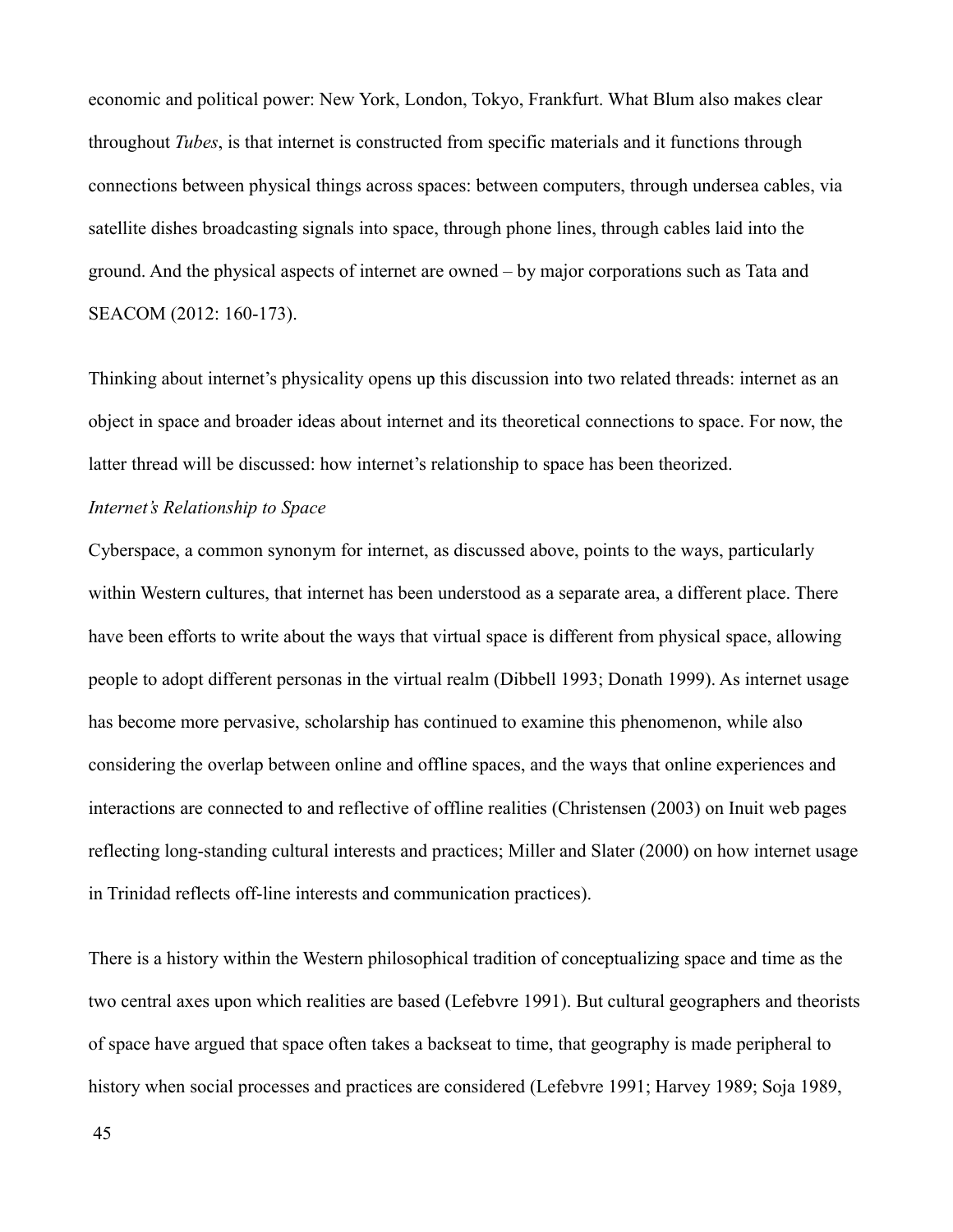2000, 2010). Lefebvre noted the tendency to take for granted space as a concept, for scholars to write of various kinds of spaces (cultural space, the space of politics, public space) without presenting any systematic theory, as if space was obvious and natural. He argued that spaces are produced, are social constructions, and are embedded within (unequal) social relations:

Is it conceivable that the exercise of hegemony might leave space untouched? Could space be nothing more than the passive locus of social relations, the milieu in which their combination takes on body, or the aggregate of the procedures employed in their removal? The answer must be no… *(Social) space is a (social) product* (1991: 11, 26).

The idea of space as socially constructed, as well as participating in the production of socialities was further developed by Massey, who foregrounded the notion that space, far from being static, was instead dynamic, ever-changing and fluid (1994). Soja, similarly, presents an understanding of space which insists that space is not only the "physical quality of the material world" but is instead a "complex social product…collectively created" (2010: 17-18). He states:

When space is referred to here, it is more than just a physical quality of the material world or an essential philosophical attribute having absolute, relative, or relational dimensions…the spatiality of human life must be interpreted and understood as fundamentally, from the start, a complex social product, a collectively created and purposeful configuration and socialization of space that defines our contextual habitat, the human and humanized geography in which we all live out our lives. Such socialized lived space, constructed out of physical and natural spatial forms, mentally and materially intertwines with our socialized lived times to create our biographies and geo-histories (2010: 17-18).

 In understanding space as a social product produced collectively, Soja is also interested in examining the ways that being or living in a particular space can have either positive or negative impacts on individuals and communities (2010: 19). Drawing on an idea articulated by Lefebvre, *the right to the city* (which examined the ways urbanism had created unequal living conditions within cities, and urged the marginalized to take action to rectify or fight against the ways their spatialities were being socially produced (1968)) , Soja puts forward the concept of *spatial (in)justice*, developing a framework for considering the ways that space and inequality are related. He writes:

Spatial (in)justice is situated and contextualized in three overlapping and interactive levels of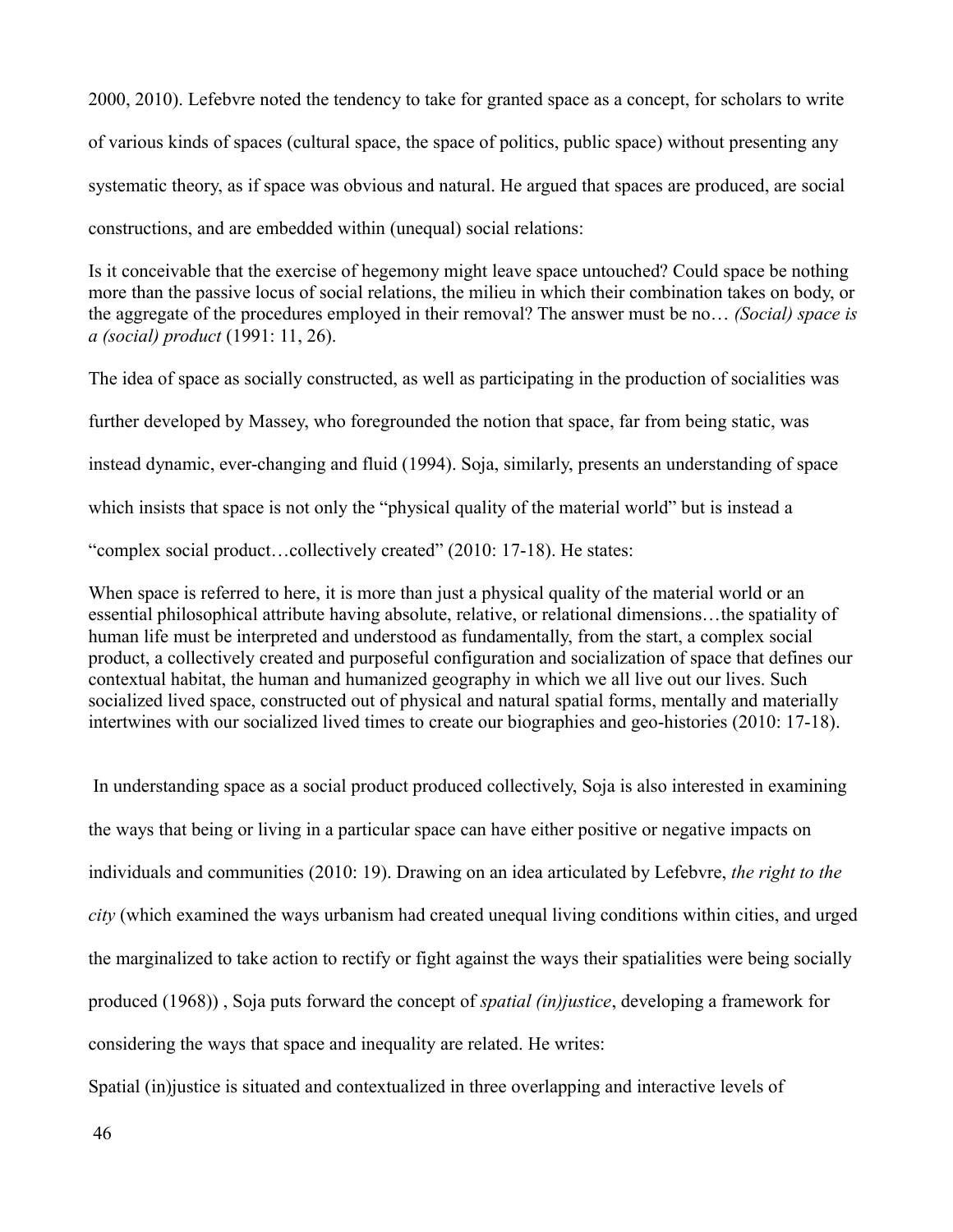geographical resolution. The first results from the external creation of unjust geographies through boundary making and the political organization of space. At a more local scale, unjust geographies arise endogenously or internally from the distributional inequalities created through discriminatory decision making by individuals, firms, and institutions. The third scale of geographical resolution is more regional, or mesogeographical, and is rooted in the injustices associated with geographically uneven development and what is described as the globalization of injustice (2010: 8-9).

In Soja's conception of "justice", he writes that it is more than fairness, but is

 …imbued with a symbolic force that works more effectively across cleavages of class, race, and gender to foster a collective political consciousness, create a sense of solidarity based on shared experience, and focus attention on the most challenging problems in the contemporary world in ways that span large segments of the political spectrum (2010: 21).

If this project is interested in internet in Nunavut, the question of what internet is, which has been discussed above, is not the only concept it needs to clarify. In setting out to examine discourses and definitions of Nunavummiut internet, this project is making a claim about space: that space means *something*, that situating internet within a particular space (Nunavut) can tell us something about internet, and in studying discourses of Nunavummiut internet, there is perhaps something to be learned about Nunavut. As Soja notes in the quote above: "unjust geographies arise... from the distributional inequalities created through discriminatory decision making by individuals, firms, and institutions." As shall be discussed in greater depth in *Chapter 5: Fractious Collaborations*, the history of the creation of Nunavut, the history of relationships between the Canadian government located in Ottawa and Inuit peoples living in Northern Canada, have been fraught with injustice, which has led to a number of inequalities experienced by Nunavummiut. Inequalities in the Canadian landscape are heavily spatialized, with patterns of investment and involvement by governments rendering some regions wealthier than others. In studying internet in Nunavut, this project is arguing that internet can impact physical space, which is a fluid, changing, constructed concept; it is also arguing that the space itself, the space of Nunavut and the ways in which that space has been constructed, impacts how internet has been made to work within the territory.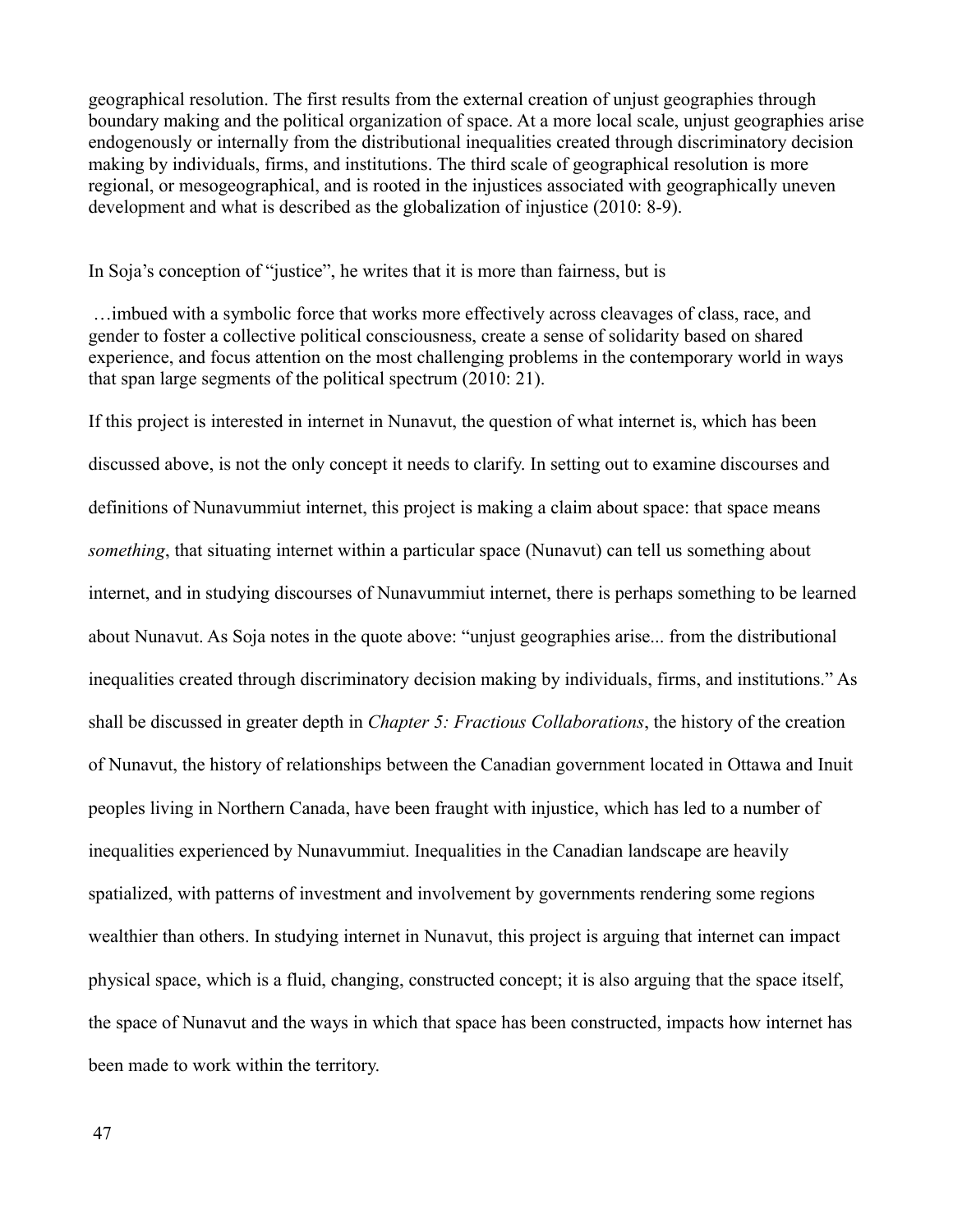#### *Innis on Space and Communications Infrastructure*

Canadian scholars in particular have been interested in the multi-faceted relationship between space and communications infrastructures. Harold Innis' work on empire, and the ways communications technologies contribute to the construction of margins and centres within a landscape, have enduring relevance for analyses of the dynamic relation between media and communications platforms, and the construction of space.

Innis put forward the idea of "a bias of communication" – that different communications technologies tend to privilege either space or time (Innis 1951: 33). As an example, Innis considered the postal service a communications technology that has a space bias – it can send messages across wide geographical expanses. But the kinds of materials that this sort of medium uses are not the kind that endure for years on end; they are necessarily lightweight and flimsy. In centuries past, Innis argued, a large stone-engraved monument was a way to convey a message that might stand the test of time but the monument and its message would be more difficult to convey to across distances, and therefore, had a time bias (1951: 35-37).

Innis looked at "ancient" empires to stress that the characteristics of different empires could be tied to the types of communications an empire used to relay messages to its subjects. The ancient Sumerians, according to Innis, had a more controlled, centralized empire and they relied on stone tablets to communicate (1951: 37), whereas the Egyptians, whose use of papyrus enabled them to communicate easily over large areas, had a more dispersed empire (1951: 35). As Innis saw it, time-biased communications result in more centralized government; space-biased communications are linked to a more decentralized practice of politics over a more expansive area.

Innis' work is often criticized and dismissed as resting on causal links, and for its focus on effects (the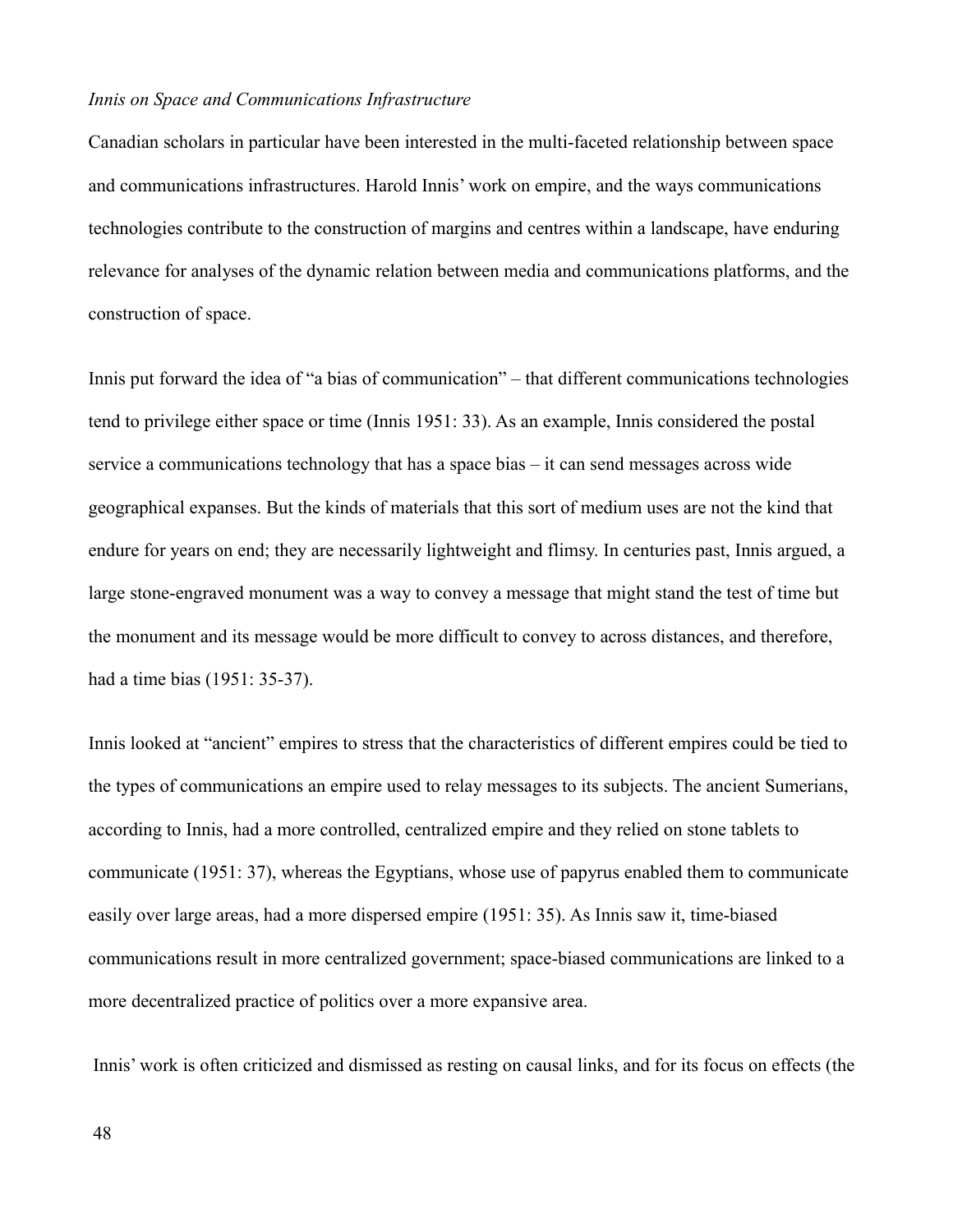consequences of communication platforms, which can be difficult to nail down with any precision). One could argue, for example, that instead of a communication platform resulting in specific forms of empire, as Innis suggests, that governments might actively employ specific platforms to construct particular kinds of empires. In *North of Empire* (2009), Jody Berland, however, argues that Innis' ideas as a communications theorist and political economist continue to be relevant for studies of media and communication, as they touch on ways that communications technologies and infrastructures are crucial to "spatial configurations of power" (2009: 66).

Communications, per Berland, play a role in how power relations are constructed within spaces. This is an idea that returns us to the area of cultural geography, discussed earlier, that productions of space always involve social relations and processes of power. Innis argued, for example, that the making of Canada into a colony, which involved building of transport and communication links in specific places, and the culling of resources mainly for the colonial power's benefit, demonstrated how communications and transport infrastructure play a part in marking and making particular spaces into either centres or margins.[10](#page-49-0) Berland writes of Innis:

He conceives topographical space as produced space, and shows that the production of space and the production of social life form one process. Space is neither an uninhabited frontier nor a backdrop for history, but the very subject and matter of historical change. Communications technologies mediate the social relations of a particular society by setting the limits and boundaries within which power and knowledge operate (2009: 69).

# *McLuhan, Latour and Internet as an Object in Space*

Marshall McLuhan, another Canadian communications scholar, also examined the links between how media forms affect and impact society, most famously in *Understanding Media* (1964). In that work, McLuhan argued that the characteristics of a medium, its form, are more fundamental to how it alters and interacts with a society, than the content of the medium, that what was "on" the medium mattered

<span id="page-49-0"></span><sup>&</sup>lt;sup>10</sup> To clarify Innis' understanding of the margin: marginal areas are spaces created to be dependent on a centre, while providing the centre with resources (Berland 2009).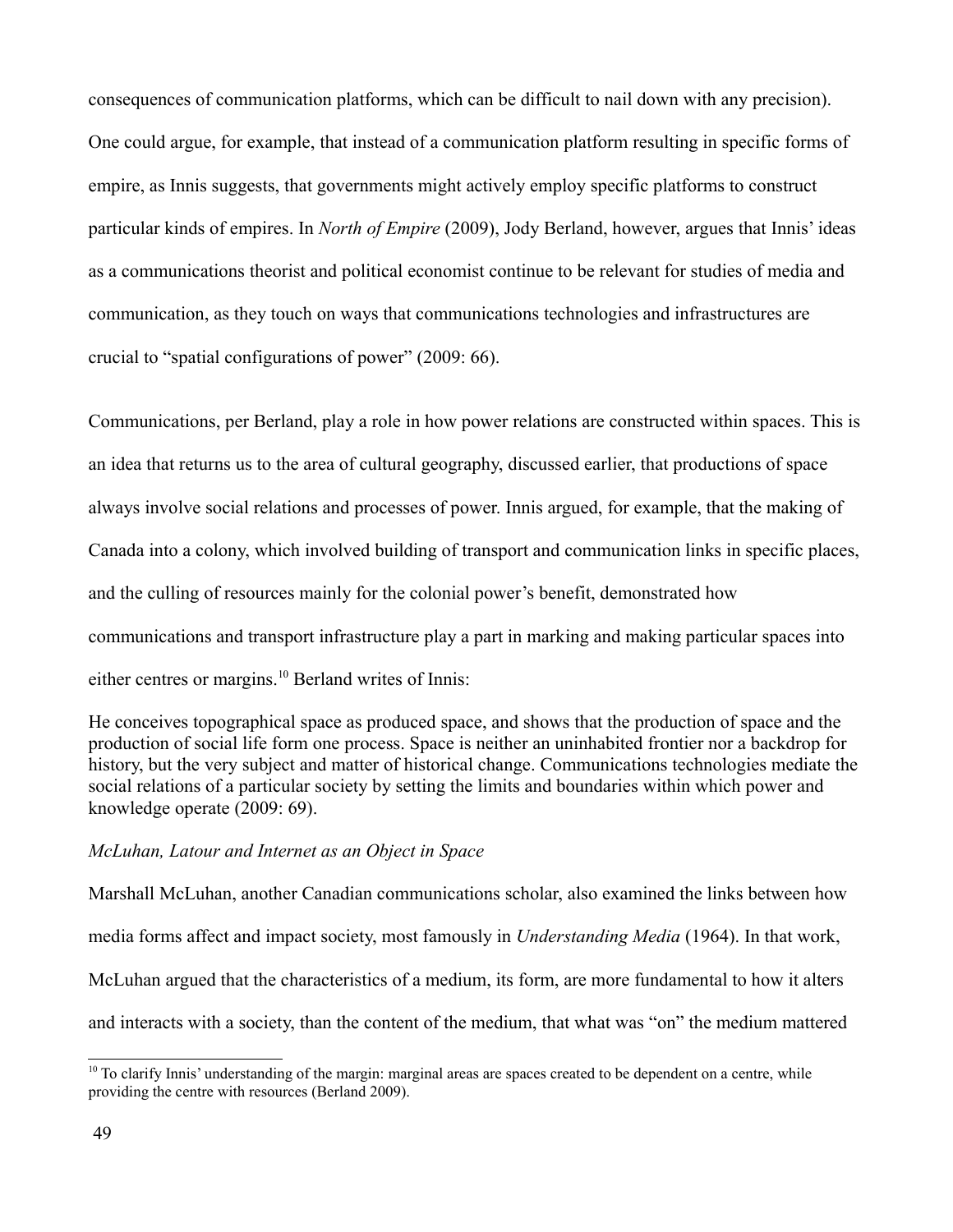less in terms of the medium's effects, than how the medium worked and transmitted its content. There is a link here with Innis: Innis too was interested in how the form of a medium (whether it had a space or time bias) could affect how an empire communicated with itself, and how these in turn impacted how that empire was governed. Innis, in conjunction with Soja and Lefebvre, provides a framework for understanding how communications media might participate in processes of spatial (in)justice, in constituting and being constituted by inequalities that are experienced and manifest spatially, whereas McLuhan's focus on form when applied to internet helps ensure that the form of internet, how internet works, its infrastructure and object-ness, is considered as important in its conceptualizations as its content.

McLuhan's interest in the forms of media and communications platforms return focus to the idea of internet as an object in space: internet as hardware, as comprised of parts. Galloway has pointed out that the form of internet, the way that it is constructed and coded, affects what can be done online (2004); Lessig has argued, the code which underlies the content and transmission of information on internet can be seen as the ultimate regulator, determining what kind of information can be put online, and how it will get to its intended destinations (2006). Internet's form, therefore, creates some of the conditions for its content. While perhaps disagreeing with McLuhan in his relegation of content to secondary status in the study of media, the argument that media forms are worthy of consideration for understanding the relationships a particular medium has with its users, remains useful.

Considerations of internet's form and its technical aspects have become noted as a vital area of study for communications and media scholars. Latour in his elucidation of Actor-Network Theory (ANT), advocates an approach to the study of the social often categorized as post-human, stating that attention should be paid to the ways that non-human objects (*actants*) can influence and impact the ways that humans make choices, act, and interact with objects and processes (2005: 75-76). Law provides this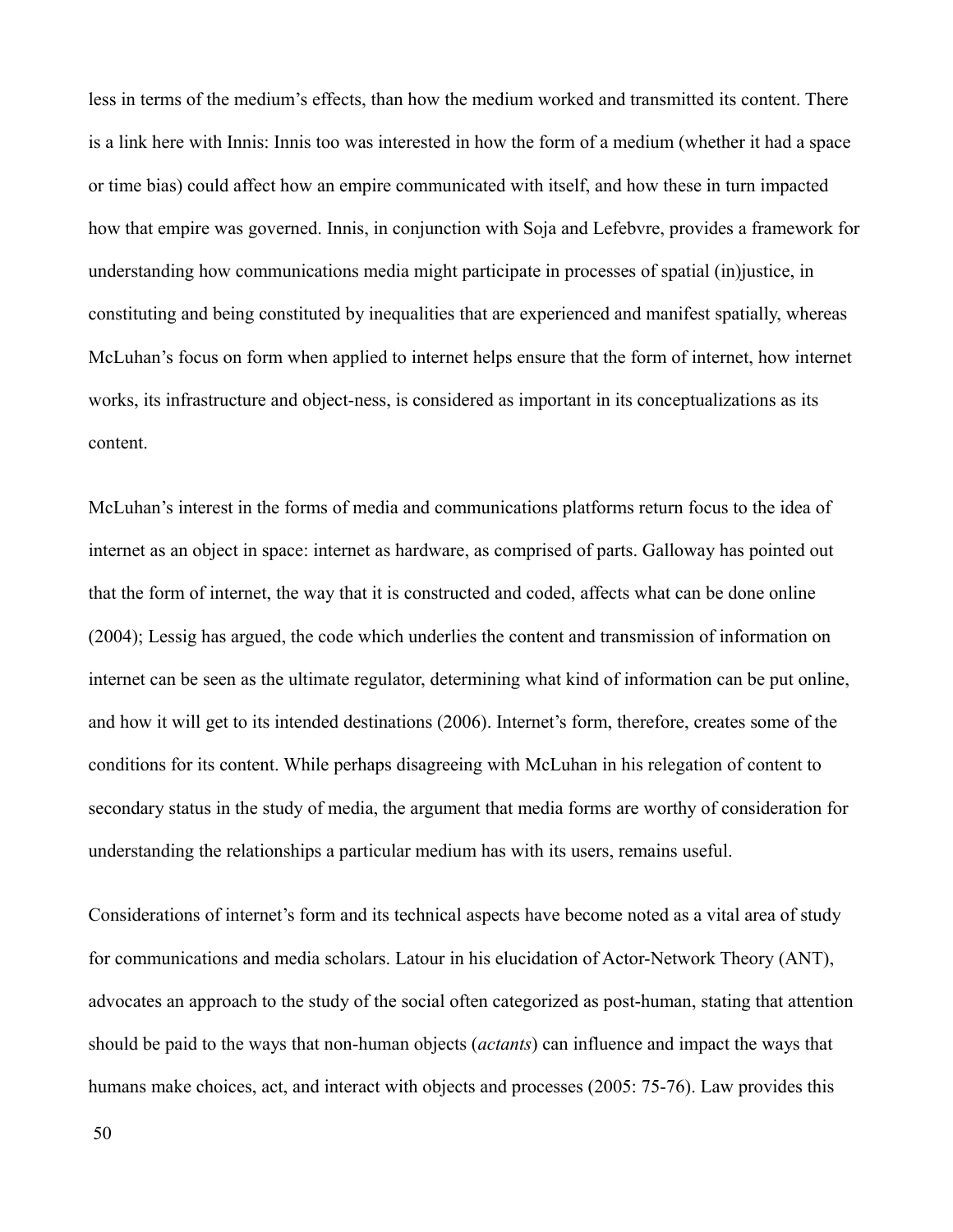summary of ANT: "Actor-network theory is a disparate family of material-semiotic tools, sensibilities, and methods of analysis that treat everything in the social and natural worlds as a continuously generated effect of the webs of relations within which they are located" (2008: 141).

 In the sphere of internet, key non-human actants include internet's codes and algorithms, the software upon which these codes and algorithms run, and the hardware which runs the software. The devices themselves and how they work (and work on their users), the infrastructure which supports the running of the devices, their technical properties – these are pivotal to understanding questions about internet and digital technologies, including questions with a more cultural or political bent. This thesis focuses in particular on the physical infrastructure of internet as part of the wider assemblage of human and non-human actors and actants that comprise Nunavummiut internet (see *Chapter 5: Fractious Collaborations* for debates about internet infrastructure in Nunavut), and takes from ANT the view that when one is studying internet, one is not studying simply one "thing" but a complex, a network of actors and actants. As well, as cited in *Chapter 1: Introduction*, Akrich and Latour's idea of description, that analysis of a network can only occur after a major event, such as a failure has occurred, because it is only then that one can glimpse the inner workings of a network (1992), has been employed to justify examining Nunavummiut internet in the first place; the failures and frustrations of Nunavummiut internet help reveal its inner workings, making it open for analysis.

#### **Internet and Politics**

The literature review has until this point, been considering literature and debates tied to the question of what internet is and now switches gears to considering specific socioeconomic and political discussions connected to internet. The section begins by considering another key debate in which this project engages: the debate on internet governance. Later in this section, the discourse of the digital divide is probed, as well as the ways that internet has been linked with international development.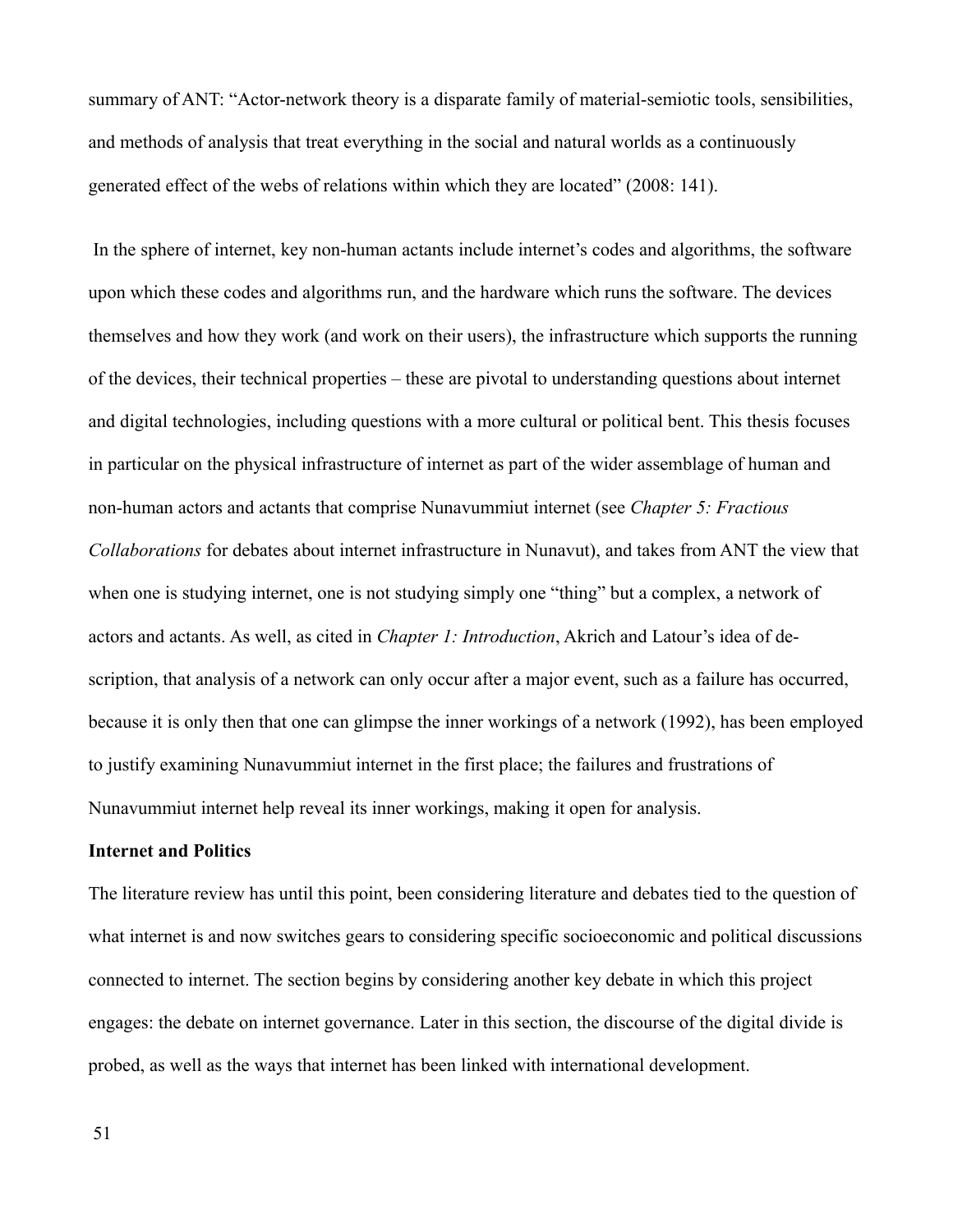As mentioned above during the discussion of capitalization of the term "internet" and Feenberg's discussion of technical objects as at least partially (and in some ways crucially) constructed by power, internet and technology more generally, do not live outside politics. From its beginning, as a tool for American government and the military, internet has been political and politicized. More recently, the use of social media for protest has led to internet being seen as a tool that the weak can use to confront the powerful, but beyond the political opinions that might be expressed by users online, internet is also implicated in politics through discussions concerning its investment, infrastructure and regulation.

While techno-utopians might have rejoiced at a technology that they once saw as destined to foster horizontal, more democratic relationships and societies (Barlow 1996), as brands, corporations and governments become more involved in the construction and patrolling of internet experiences, the question of power and politics in relation to internet has garnered attention. Deibert writes about the need for political engagements with internet, to ensure that it does not become solely a tool for the powerful, and to clarify the "rights, roles and responsibilities" for those who partake in internet:

We need more than ever to encourage, rather than stifle, the free flow of knowledge and the exchange of ideas, and cyberspace has provided us with that opportunity…The solutions to problems vexing cyberspace are going to require approaches at multiple levels – local, national, and global. The articulation of an alternative vision of security, one that doesn't throw the baby out with the bath water, one that protects and preserves cyberspace as a dynamic and open and yet secure ecosystem, is urgently required. At the heart of this vision must be the elaboration of the proper rights, roles, and responsibilities for all who share in and sustain cyberspace, and it means ensuring that those rights, roles, and responsibilities are implemented and enforced. It is important to recall that cyberspace belongs to everybody and nobody in particular, that it is what we make of it, and that it requires constant tending (2013: 225).

If internet needs to be pulled into legal frameworks and practices (and the encroachment of governments and corporations suggest that this is happening, whether we like it or not), the question becomes: who should regulate and govern internet? This question highlights not only the power dynamics of internet, but also raises questions about what internet is, and the changing role of the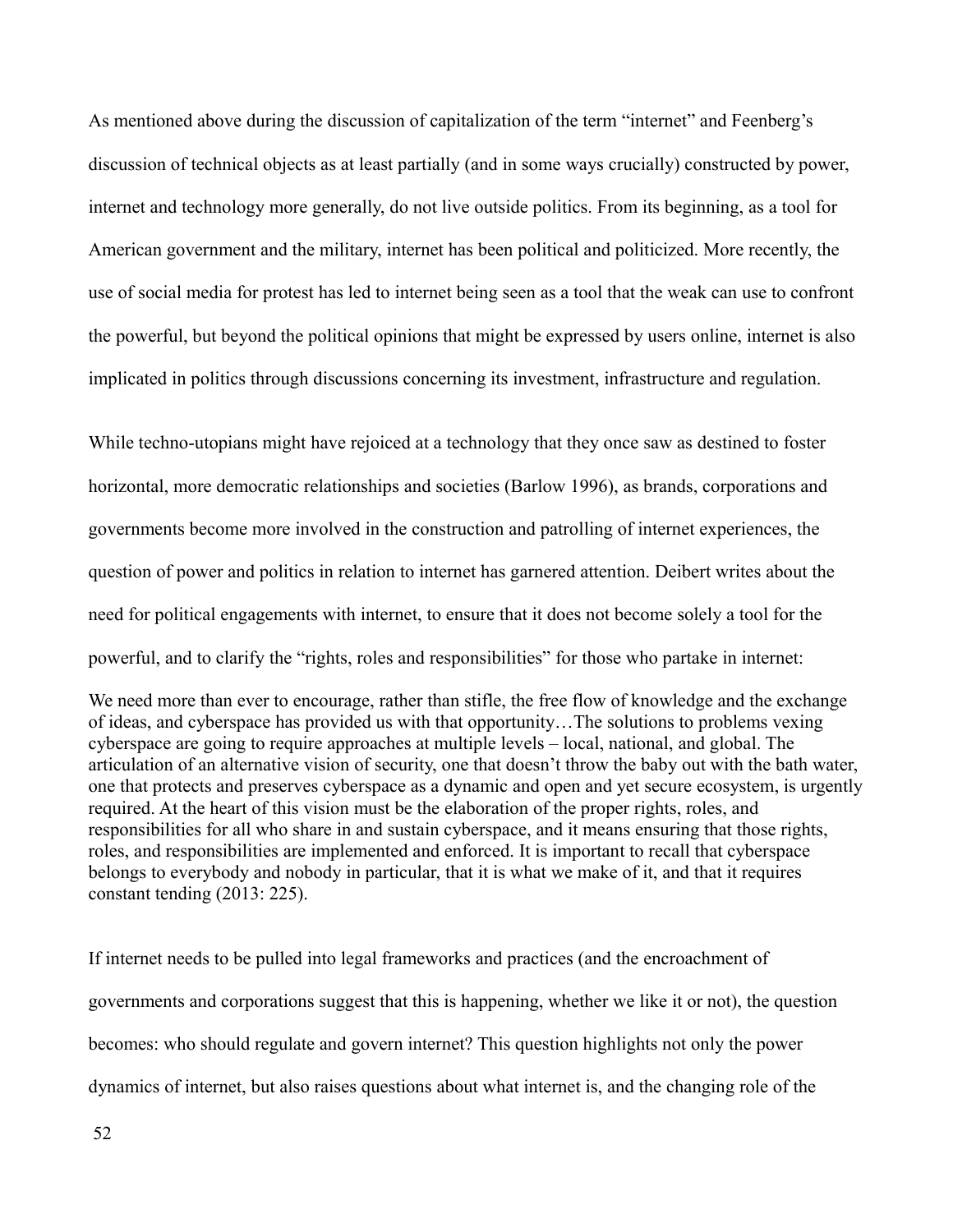nation-state. Does the form of internet (which McLuhan argues, should be the focus of our attention) – its global network, its transmission of information across borders – necessitate a kind of regulation that is also global and crosses borders?

Goldsmith and Wu have argued that internet, while changing a great deal, has not changed everything, and the nation-state still has an important role to play in internet governance. In the view of Goldsmith and Wu, internet should be territorialized, given boundaries and subject to the specific laws and regulations of nation-states (2006). Lessig, on the other hand, is more circumspect when it comes to the question of regulation. While acknowledging that in practical terms, internet will be regulated, Lessig maintains that the less regulation, the better. Returning to ideas around how internet's form is pivotal to its interactions and influence, Lessig argues that internet should be regulated at the level of code, deep within its infrastructure, as code is the starting and ultimate level of internet governance, and other approaches can only deal with internet's effects, but not directly address its issues and problems (2006).

Franklin counters the arguments of Goldsmith and Wu by pointing out that state power, while perhaps the easily imaginable solution is hardly a natural solution. State power is itself a construct (2009: 225), and she argues that non-state actors, such as supranational organizations, including the United Nations (which includes investments in communications technology as one of their sustainable development goals (Sustainable Development Goals, United Nations, n.d.)) are starting to play a greater role in governance and regulation (2013). Franklin herself participated in the drafting of the 2010 *Charter of Human Rights and Principles for the Internet*, which brought together stake-holders from a range of professions, countries and social, economic and cultural backgrounds, with different ideas about internet, but all with the idea that internet was important, and that with internet, should came the notion of rights (2013: 138-180). People everywhere, according to this declaration, have a right to internet access and a right to online information and participation (Internet Rights & Principles Coalition 2014: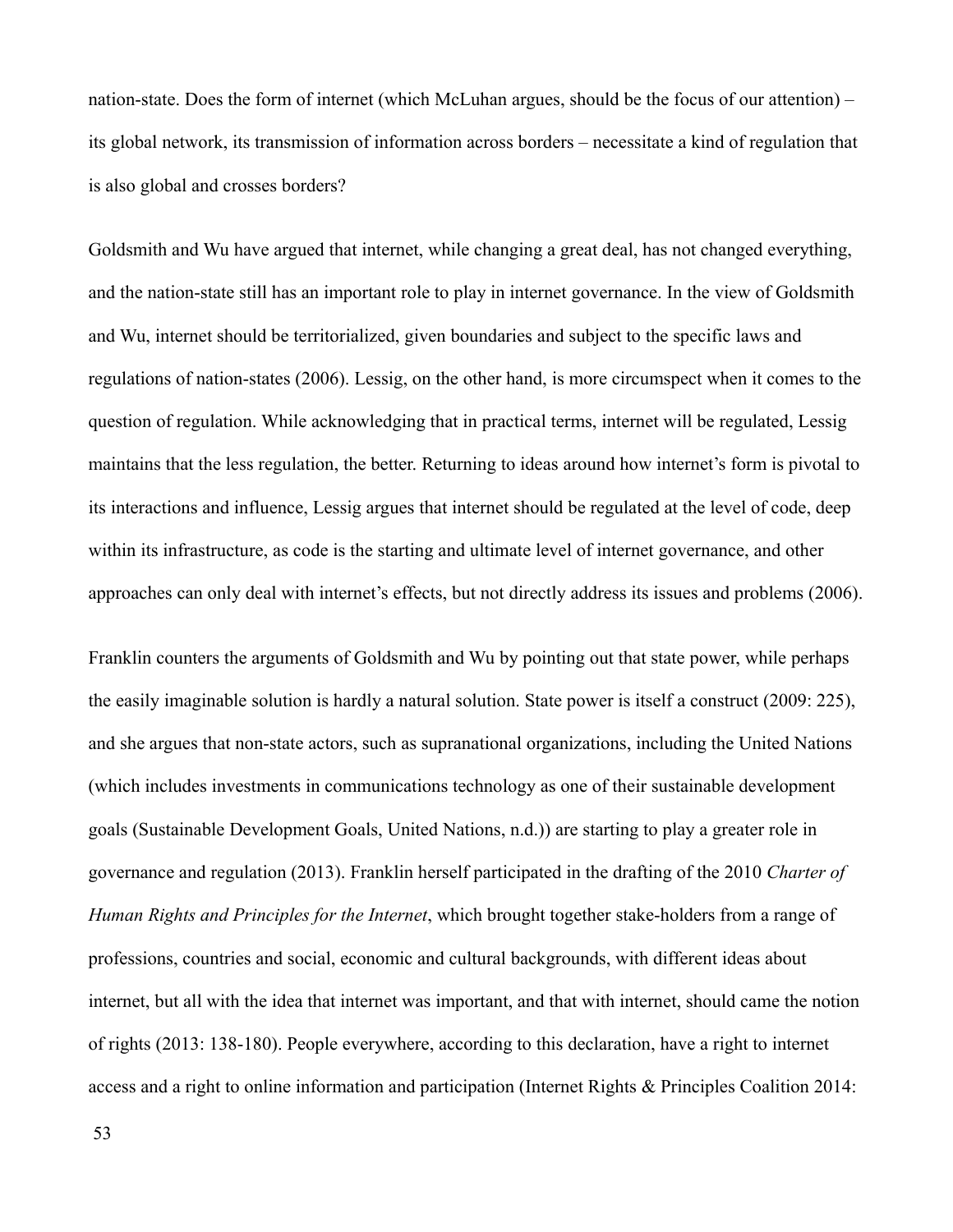Franklin also puts forward the idea that internet is not only a technology, but an idea (2009). She writes: "The Internet and its constitutive practices and structures need to be construed not just as-atechnology but also as-an-idea, integral to the ''scriptural economies'' that reproduce the ''modern mythical practice'' (Certeau in Franklin 2007a: 315)" (2009: 224). In keeping with the notion of internet as an idea, Franklin is able to discuss internet in the subjunctive, asking: what *could* internet be  $(2013:6)?$ 

Franklin's point that supranational organizations need to be factored into conversations about internet governance, comes from both a critique of state power, drawing upon Fraser's argument that publics are now not only confined within national boundaries (Franklin 2013: 45-46; Fraser 2005), and her observations that the very form of internet, its global-ness, renders it necessary to consider regulation and governance beyond state lines (2013: 18, 139).

While the question of internet governance might, at first, seem distanced from this project of examining internet in Nunavut, subsequent chapters demonstrate the ways in which internet in Nunavut is politicized. Specifically, Nunavummiut have had to lobby federal government extensively for improved access to internet. As such, the question of who controls internet takes on a slightly different aspect in Nunavut, where the pressing question becomes: who controls *access* to internet? At the moment, federal government remains a pivotal player in the provision and therefore, control of internet access in Nunavut. This is a state of affairs that is in keeping with the ideas of Goldsmith and Wu, save for the fact that the federal government's control is not considered ideal (for Nunavummiut or the federal government of Canada, as shall be discussed during *Chapter 5: Fractious Collaborations*), but a matter of pragmatics.

6).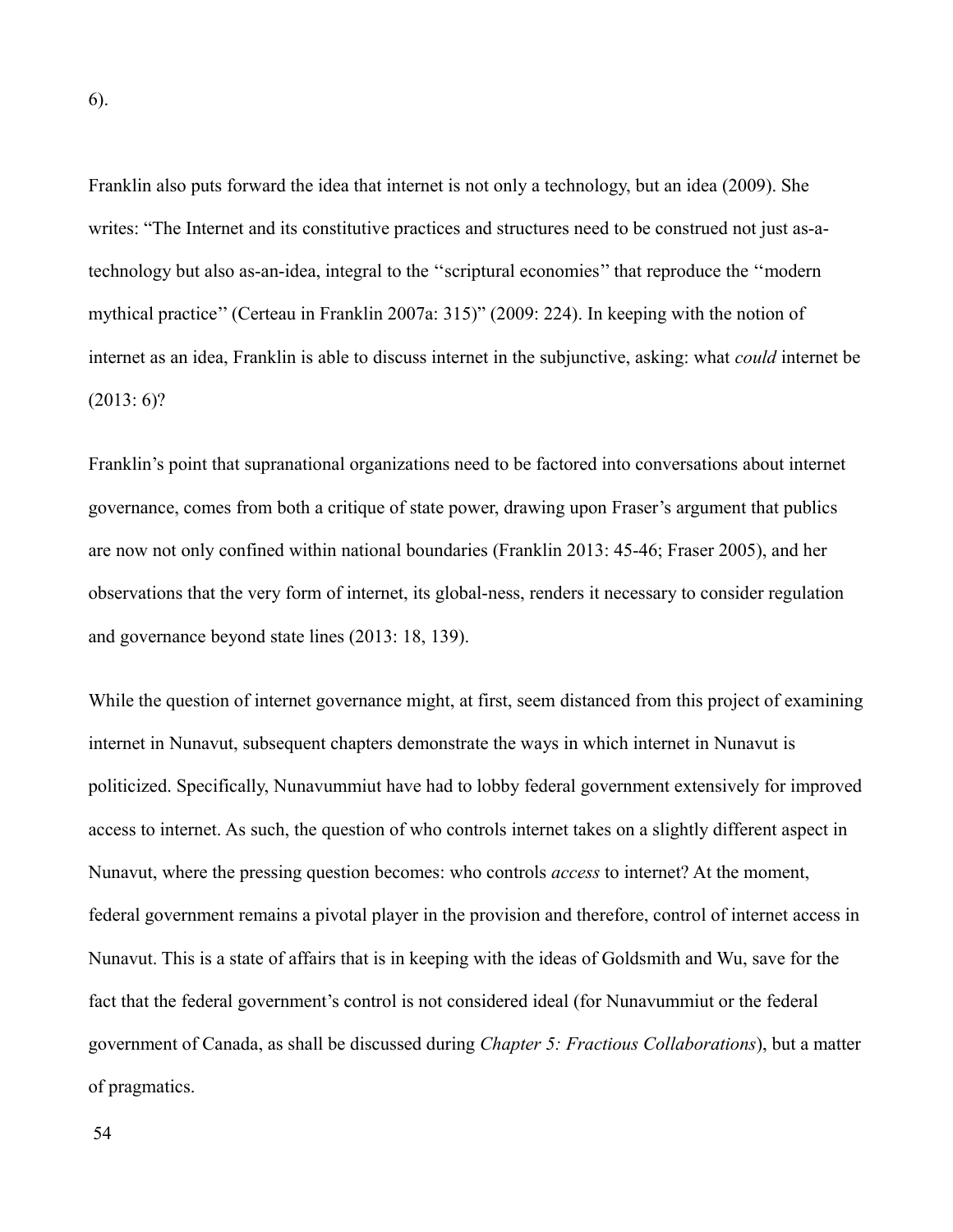However, with major corporations such as Google and Facebook discussing ways of connecting those who currently have a more problematic internet connection (Project Loon n.d.; Associated Press 2017), there is a possibility in the future that the players in Nunavummiut internet politics may become more varied, involving both the nation-state, the current telecommunications companies operating in the territory, Nunavummiut, as well as transnational corporations. And to take up Franklin's argument, supra-national organizations have already played a role in Nunavummiut internet politics, particularly in setting standards that can be used as points of comparison by Nunavummiut internet advocates, circumstances to be explored in subsequent chapters of this thesis.

#### *The Digital Divide and ICT4D*

Evidently, unequal access to internet is not only an issue within the Canadian context. Indeed, the divide that separates the digital-haves from the digital-have-nots is common enough to warrant its own term and discourse, that of "the digital divide."

 The discourse of the digital divide has its origins in analysis of Western cities, and the gaps in technological access between certain areas versus others, often coinciding with differences in income, race and socioeconomic class. However, the term is also used for exploring the global divide between countries that have high rates of high-speed internet penetration (generally, countries within the global North) versus those that do not (states within the global South) (Pick and Sarkar 2015: viii). The literature on the digital divide is vast, and heavily implicated in discussions concerning development, but underlying the orientation of digital divide research (for the most part) is the understanding that differences in access to digital technologies both represent an inequality and foster other (economic, social, cultural) inequalities. Kim Andreasson, writing about the digital divide, states that there are three stages of the digital divide:

…digital divides can be classified into three simple stages: (1) access, in providing ICTs in the first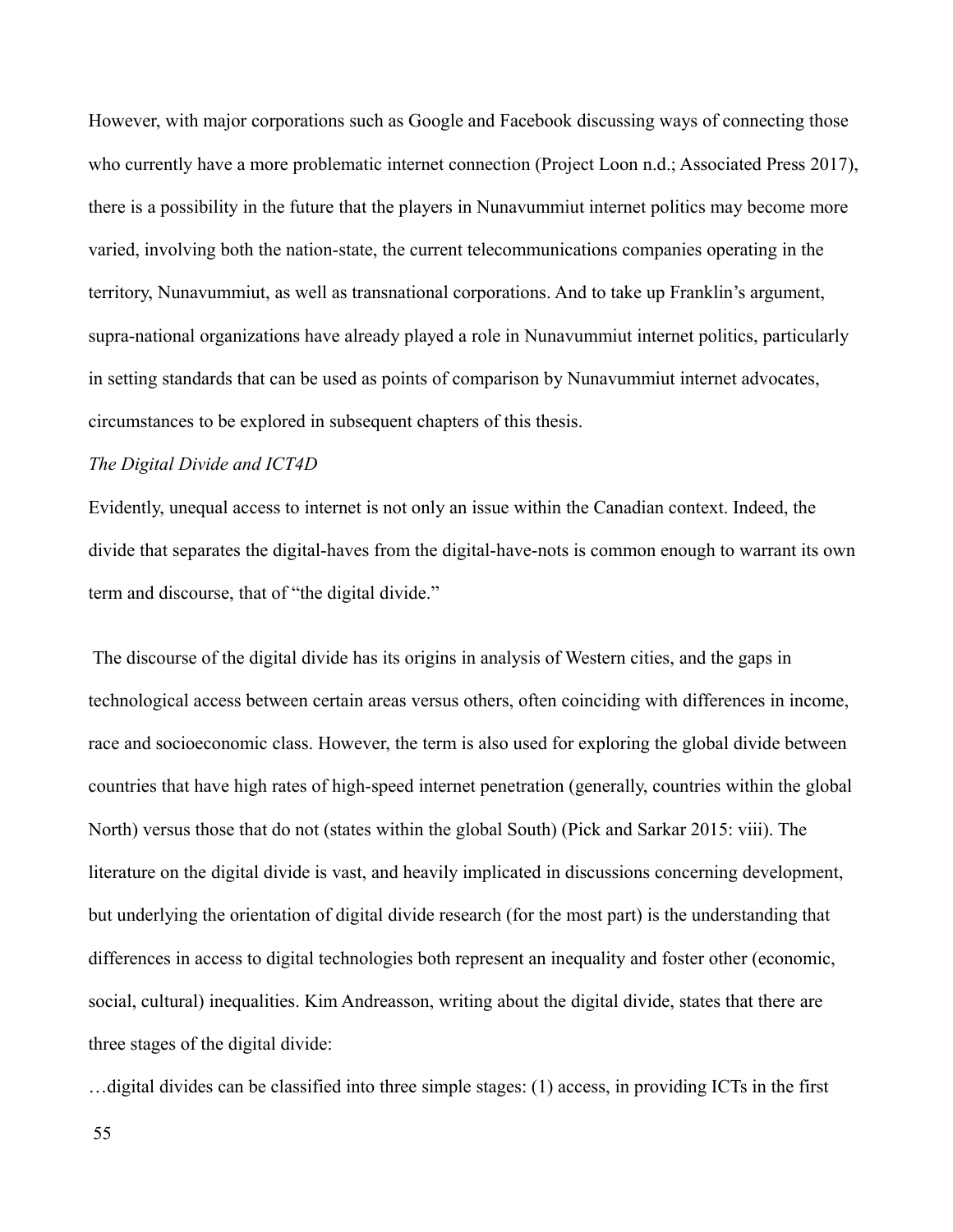instance; (2) usage, in the ability and interest to use them; and (3) useful usage, from which users can reap the potential benefits of the information society (2015: xxiii).

Strongly associated with the digital divide is the growth of ICT4D (ICTs for development), the concept that ICTs can be used for development purposes. Increasingly, NGOs, corporations and governments are investing in ICTs in the global South and in economically marginalized areas within the North, employing the rhetoric of "bridging the digital divide" to argue that these investments are creating and developing socioeconomic opportunities.

Jan Neveen Pieterse was an early critic of both the usage of the digital divide discourse and the growing prominence of ICT4D within development and academic circles. In the article, "Digital Capitalism and Development: The Unbearable Lightness of ICT4D" (2005), Pieterse criticizes the concept of the digital divide, stating that it represents inequalities between areas as technical issues to be solved with technical solutions, when these are instead socioeconomic problems:

The digital divide is a deeply misleading discourse: the divide is not digital but socioeconomic but representing the divide in technical terms suggests technical solutions. It suggests digital solutions to digital problems (Warschauer 2003: 298; Cullen 2001). With the digital divide comes reasoning that correlates connectivity with development performance – 'Area A is rich, integrated into market relationships, and has a lot of telephones; area B is poorer, less integrated into market relationships, and has fewer telephones: therefore a telephone rollout will make B richer and more integrated (Wade 2002: 450). The next step is to equate connectivity and economic development and to view ICT as key to bridging the rich-poor gap and national "e-readiness" as a cornerstone of capacity building…the discourse surrounding ICT has thus become part of developmental discourse itself' (Thompson 2004: 105) (Pieterse 2005: 12).

Pieterse argues against the strain of cyber-utopianism which he suggests is employed by digital divide theorists and ICT4D activists, arguing instead for a "disembedding" of technology from capital, stating that the correlation between technology and capital, which he refers to as digital capitalism (the investment in technology by corporations and Western governments in Southern countries), can run the risk of creating new dependencies. He argues instead that "Southern high-tech alternatives" is a preferred route – the development of technologies within Southern contexts that suit the needs and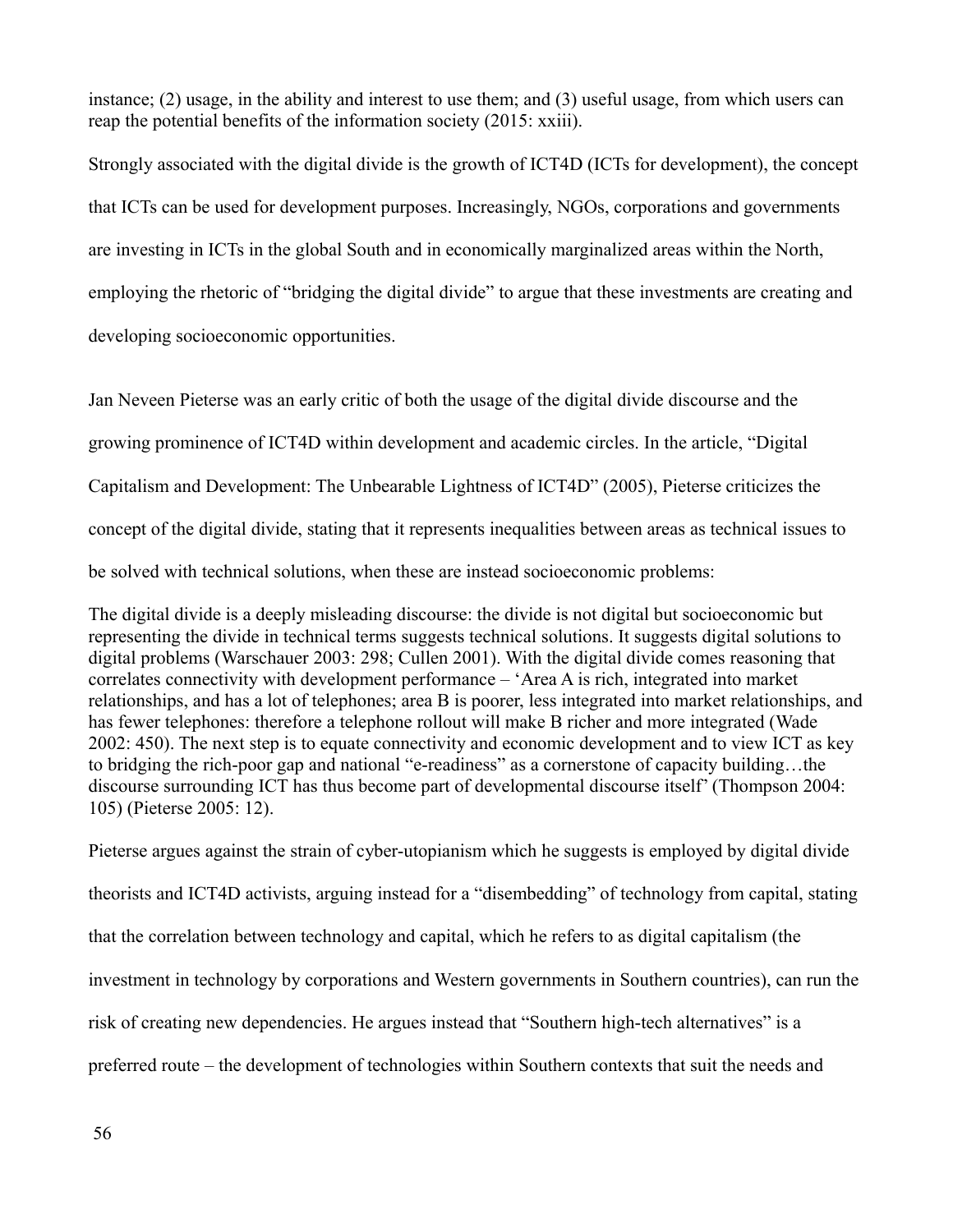wealth of the regions (2005: 26).

Ya'u's work is in a similar vein and explores the complex relationship between capitalism and internet in the article "The New Imperialism & Africa in the Global Electronic Village" (2004). In looking broadly at circumstances in Africa and the effects of attempts to bridge the digital divide, Ya'u argues that the proliferation of ICTs often masks another dynamic: the ways in which ICTs further implicate peoples and countries into neo-liberal, capitalist frameworks (2004: 18). Ya'u writes about the consequences of introducing ICTs to Africa and their use by multi-national corporations, stating:

ICTs allow the flow of information and market intelligence at incredible speed and very low cost… ICTs also link up the new manufacturing outposts of transnational corporations in the South to their markets in the North (2004: 13).

Some of Pieterse and Ya'u's reasoning can be related to the work of Mattelart (1996; 2000), who through histories of communication, has argued that the networking of the world (connecting the world through networks of cables, railway lines and other infrastructure, so that information and goods can travel more swiftly between places, resulting in what has become known as globalization), while to some extent, has facilitated equality and democracy, has also resulted in "expansionism." These networks of information for the purposes of "free speech" often become channels for the expansion of trade and corporate interests, and "the idea of freedom is reduced to freedom of enterprise and trade" (1996: 307). As the paradigms of ICT4D and the digital divide, their critiques and Mattelart's theories suggest, communication technologies such as ICTs are part of a longer history of being construed as both tools for the freedom of those who have access to them, and as tools of the powerful, who use communication technologies to more tightly ensnare consumers into neo-liberal, capitalist networks.

While the reasoning of Mattelart and critics of ICT4D and the digital divide is cogent for underlining the overly simplistic links drawn between socioeconomic development and access to ICTs, as well as the neo-liberal ideologies that ICTs can become implicated within and help proliferate, this project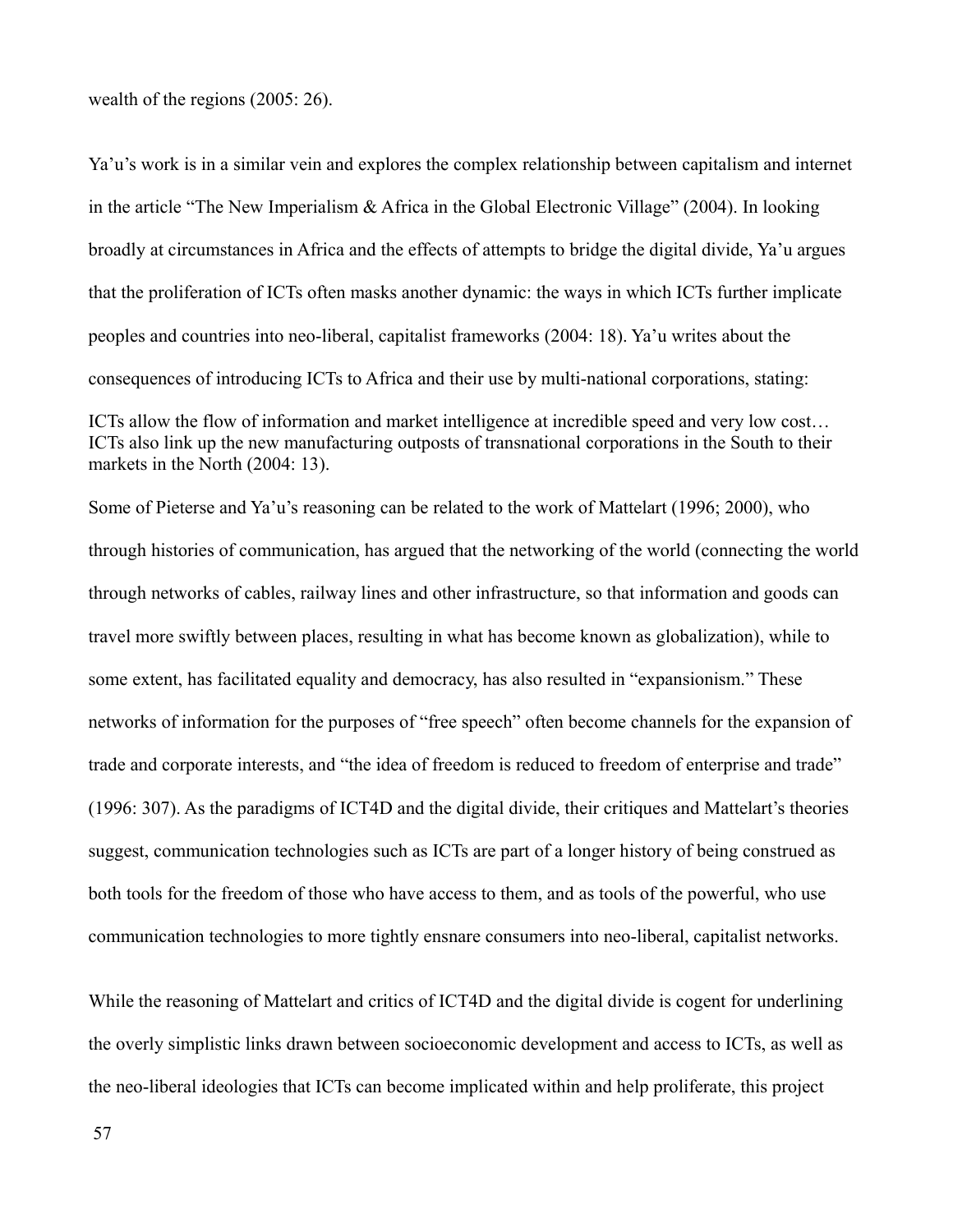argues that there is still value in both the digital divide discourse and ICT4D activism, particularly when analyzing circumstances in Nunavut.

The digital divide discourse makes clear that the gap between the circumstances of Nunavummiut internet access and the Southern Canadian context, do not render Nunavut exotic, but part of a greater story of global gaps and differences in access. In focusing on articulations and discourses around Nunavummiut internet, this project is not asserting the absolute difference between internet in Nunavut and other places in the world: on the contrary, research on internet in the Caribbean (Miller and Slater 2000), the Pacific Islands (Franklin 2004), Ghana (Fuchs and Horak 2008), Australia (Dugdale, Daly, Papandrea and Maley 2005) among much other research, shows some striking similarities between the issues experienced by Nunavummiut internet users and internet users in many other parts of the globe. In examining internet discourses in Nunavut, therefore, this project is examining a specific experience of technological inequality, grounding it in Nunavummiut discourses and the specific relationships between the Canadian government and Nunavummiut, examining the circumstances of how this gap became manifested in this territory, how users experience and articulate their sense of the divide, and how lobbyists and activists are actively campaigning to close the gap.

#### **The Cultural Nature of Media and Internet**

This literature review has thus far examined two of the key debates in which this project is implicated, the first being: "what is internet", which led to discussions about the different ways that internet has been conceptualized, and the second being: "who controls access to internet,"which focused on macropolitical questions around internet governance, politics, including development politics and discourses, as they relate to Nunavummiut internet. Another of the key debates in which this project is situated has to do with the cultural nature of internet.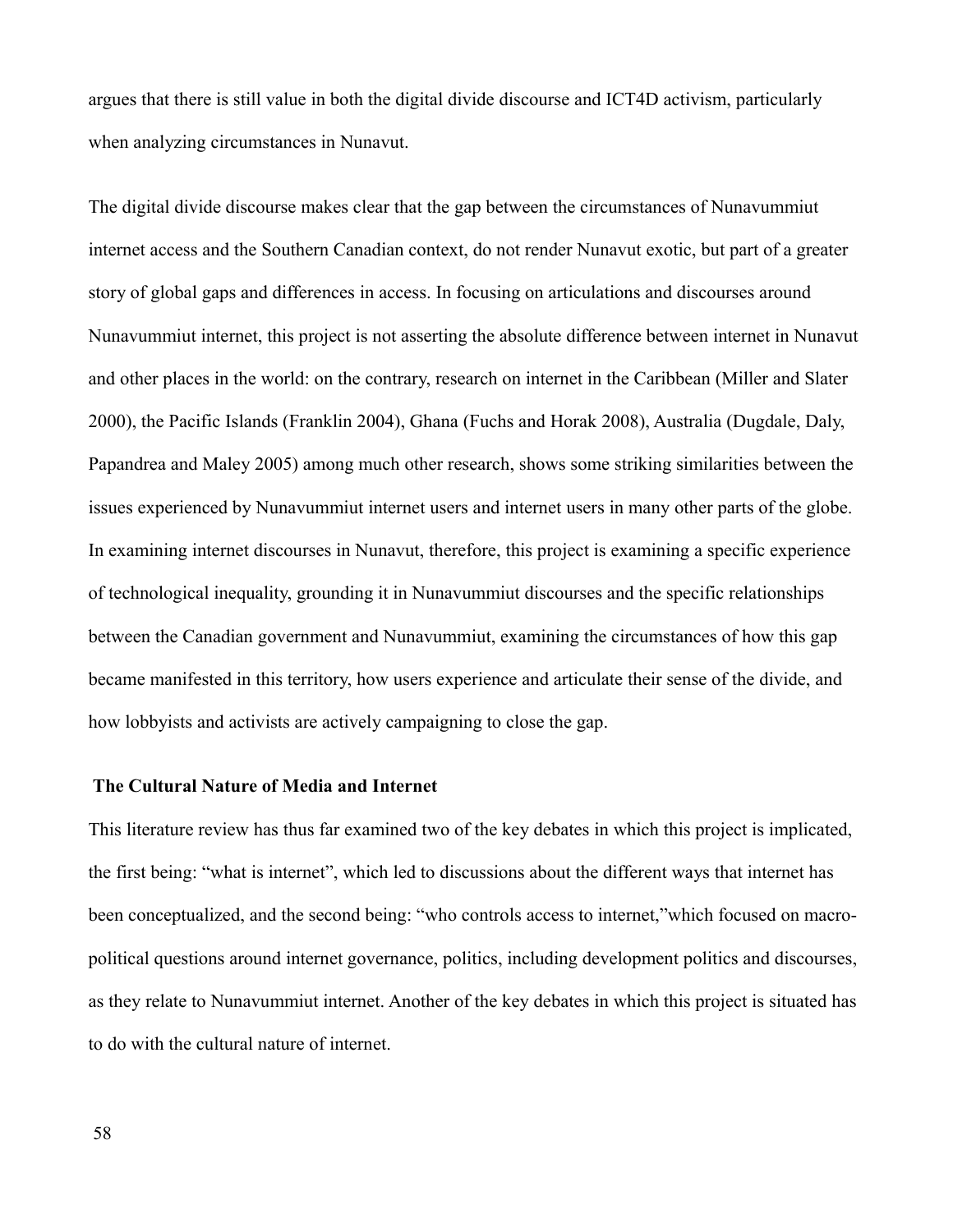Media anthropologists have led the way in examining the cultural aspects of media (Abu-Lughod 2004; Ginsburg 2002; Michaels 1993) – the ways in which a medium is altered and influenced by the cultural practices of those who use it. Brian Larkin's *Signal and Noise: Media, Infrastructure and Urban Culture in Nigeria* (2008), notably makes a case for the cultural specificity of media. In this work, he examines Nigerian media history with a particular focus on film. Larkin concludes by discussing one of the main questions with which he began his project. He writes:

One of the starting points of my research and this book was to pose the question of what a theory of media would look like if it began from Nigeria rather than Europe or the United States. Would it look the same? Would the conditions of existence for media – the political exterior of colonial and postcolonial rule, the religious and cultural discursive traditions in contest with that rule, the physical being of technology, the modes of sociability and imaginative life that media provoke – make media theory look different? …do these different conditions interrupt assumptions about media, highlighting processes played down in analyses that ground media in the social and political configurations of the United States or Europe? (2008: 253)

Larkin's hope was that his approach would "give greater analytic prominence to problematics common to media but often underexamined" (2008: 253) – that is, to analyze aspects of media experience that might be significant in a particular cultural setting but can escape the researcher who analyzes media using Western circumstances and norms as "the global standard." Larkin notes, there are black outs in both Lagos and New York, but that similarity can hide the dissimilarity of how those black outs are lived and what they signify. In Nigeria, black outs are a common, almost expected event, greeted with a sigh and a walk to one's back-up generator, a frequent reminder to citizens of ongoing governmental incompetence. In New York City, a black out is met with generalized panic in the face of the unexpected (2008: 242-243).

The result of Larkin's theoretical orientation is a study that prioritizes the importance of infrastructure, that examines how media can function as sites of political contestation (2008); or to put it differently, the result is a study that builds a theory of cinema in Nigeria from the ground up. In consciously trying to avoid taking media experiences in North America and Europe as the standard, *Signal and Noise* is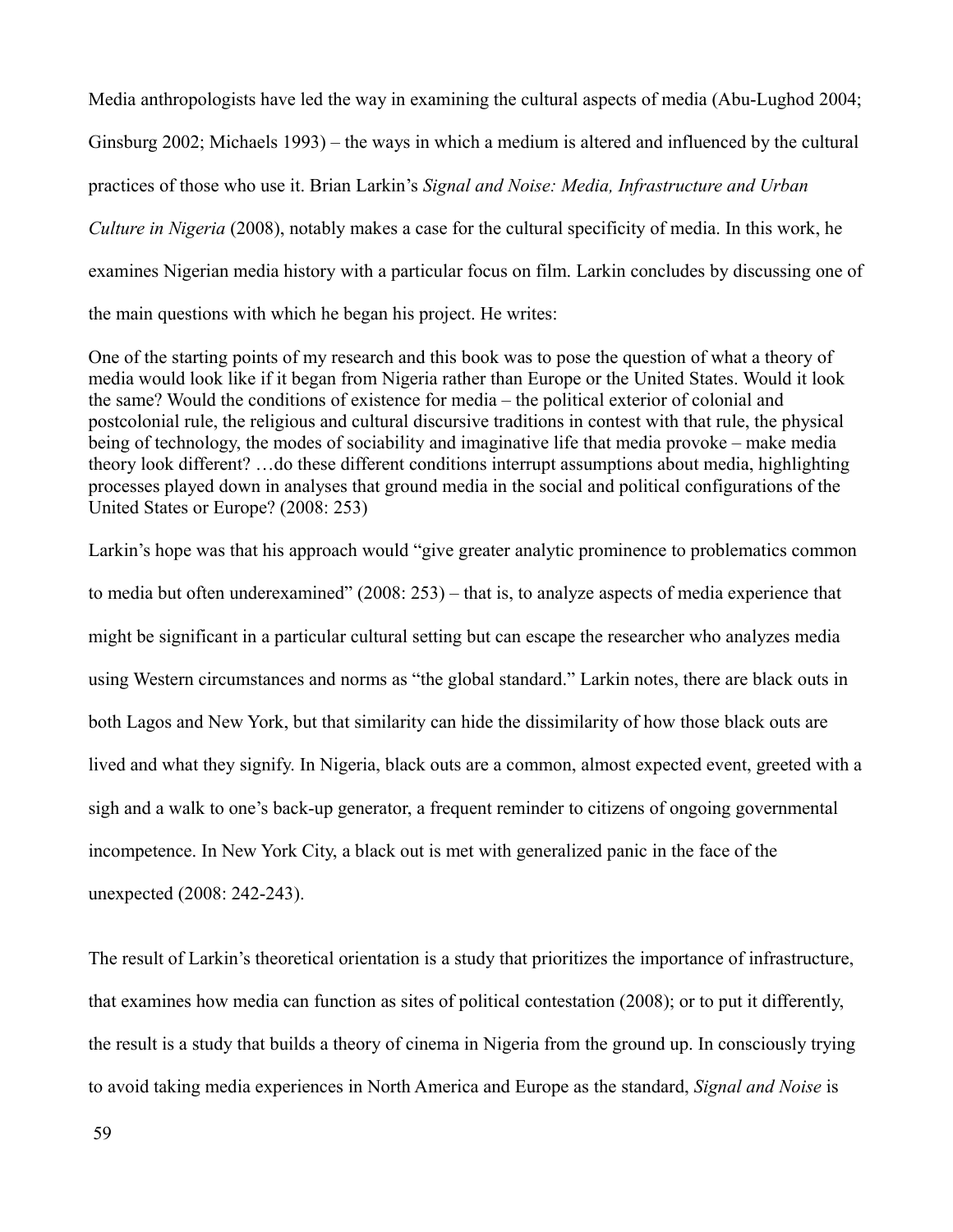able to recognize differences in media experiences in varying locations.

If Larkin's work demonstrates the need for theories of media that are culturally-situated, other scholars have developed work that focuses in particular, on the cultural nature of internet (Abdulla 2007; Franklin 2004; Tai 2006). Daniel Miller and Don Slater, in *The Internet: An Ethnographic Approach*  (2000), explore the history and culture of internet in Trinidad, for example, looking particularly at how cultural attitudes and practices in that country do not abruptly change between the online and offline environment, but instead demonstrate how frequently the online world acts as an extension of the offline. For example, Miller and Slater found that most of their informants communicated online with people they had met and knew offline (2000: 57-58). Miller and Slater also found that the way that these online communications were conducted, the expressions used in chat rooms, the kinds of social interactions that were sought, were overwhelmingly reflective of social practices that could be observed at any street corner, and argue that the online practices were most easily understood within the context of offline ones (2000: 8).

# *Cultural Approaches to Media And Practice Theory*

Ideas on the cultural aspects of internet and media are clearly related to discussions of practice theory (discussed earlier in this chapter) and its concerns in relation to debates about what internet is. In so far as the arguments made by practice theorists on usage capture the points made by those advocating the cultural nature of media, there is a benefit to be had in linking these debates.

However, while there are overlaps in the ideas of those advocating for a practice approach to the study of internet and those who argue for the cultural nature of media usage, there are differences which this thesis argues, warrant having these two debates kept separate. One of those differences is that a central focus of those arguing for media as cultural, has to do with building links between wider cultural practice and media usage, which while of interest to media practice theorists, is not its essential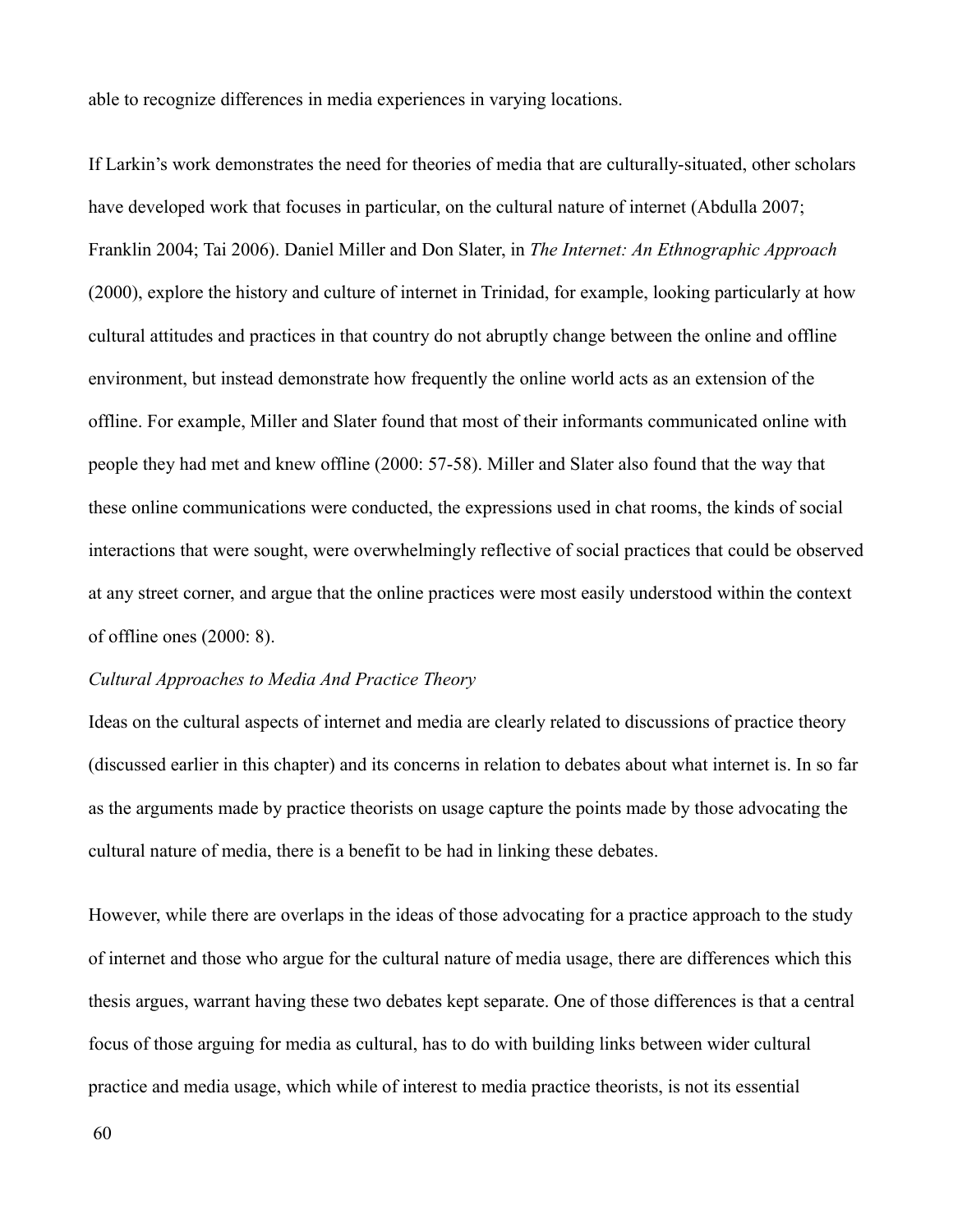concern. Another difference has to do with disciplines: those working within the practice theory debate, are usually firmly within media studies, while scholars studying the cultural nature of media are often to be found within media anthropology circles. As a consequence, the methodologies of research concerned with these debates are often quite different (making comparisons between research from these different threads a challenge), and the literatures are not frequently in dialogue with each other. The separation of these debates in this literature review then, parallels the conditions of the debates within academia, but the interdisciplinary nature of this project dictates the necessity to include and reference both.

Furthermore, media and technology practice theorists and those advancing the idea of media as cultural, are often arguing against different ideas. Media and technology practice theorists are often interested in arguing for attention to be paid to everyday usage, against those who would primarily conceptualize technologies on the basis of their production or technical attributes. Media anthropologists who research the cultural nature of media, on the other hand, are often trying to upend the tendencies within academia to make Anglo-American circumstances the norm, and to ignore the ways that indigenous peoples and peoples living in the global South engage with, produce and consume media, and inscribe that media with their own cultural logic (Larkin 2008: 253).

This project, while not anthropological, has focused its attention on an area and communities that have frequently been the subject of anthropological study, and therefore, much of the previous research and literature on Inuit media falls under the rubric of media anthropology, and explores the ways that Inuit communities have made media their own, and found ways to use it for cultural purposes and priorities. This research project, particularly in *Chapter 6: A Local Connection*, touches on some of the ways that Nunavummiut internet has been used to facilitate cultural practices and interests, but the attention paid here to debates about the cultural nature of media and internet is motivated by the desire to provide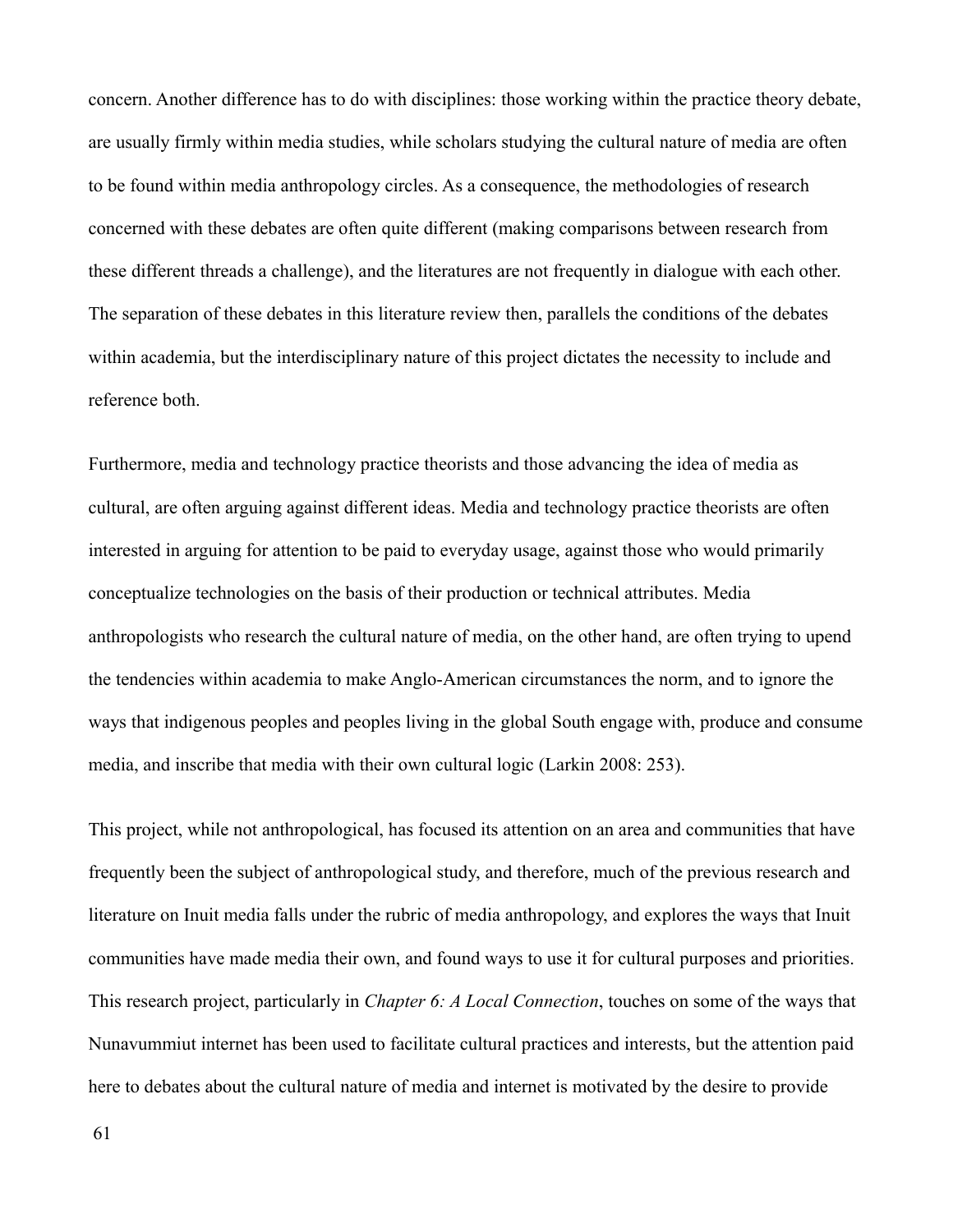scholarly context and background that any research on Nunavummiut communities would be usually fit into.

The decision to explicitly situate this thesis' research in relation to debates about the cultural nature of internet, largely rests on the basis that internets outside the "Western" world, used by people who are not Caucasian, who are not English-speaking, are worthy of increased attention from academics. In situating this thesis within arguments that make the claim for the cultural nature of internets, this thesis is arguing, with media anthropologists, that it is the job of media academics to be attentive to the variety of different cultural internets and their practices, when approaching, defining and theorizing internet. One would be hard-pressed to find numerous media academics who explicitly say that they believe that internets operating outside the Western world are not worthy of consideration, or that they think differing cultural practices have no bearing on the ways in which a media might be used and constructed. These claims would be easy to disprove; but what those arguing for wider attention to be paid to media outside the West are arguing against is usually silence, or only a few words paid to the media practices of those living outside the West, and media theories that often seem to draw almost exclusively on research done on Western circumstances.

 As stated above, the very idea of Nunavummiut internet ties this research to previous research on media (and more specifically internet) within Inuit communities, in which anthropologists have made the case that Inuit make media their own and use it for cultural purposes (see for example Ginsburg on how indigenous film-makers are involved in acts of memory (2002: 40), and Wachowich on the production of Inuit media texts as means of facilitating subsistence practices (2006)). The following section explores some of the relevant literature from Inuit Studies, on internet and Inuit media history.

#### **Inuit Studies and Inuit Media Studies**

Nunavut is a territory inhabited primarily by Inuit, and Inuit communities have had particular histories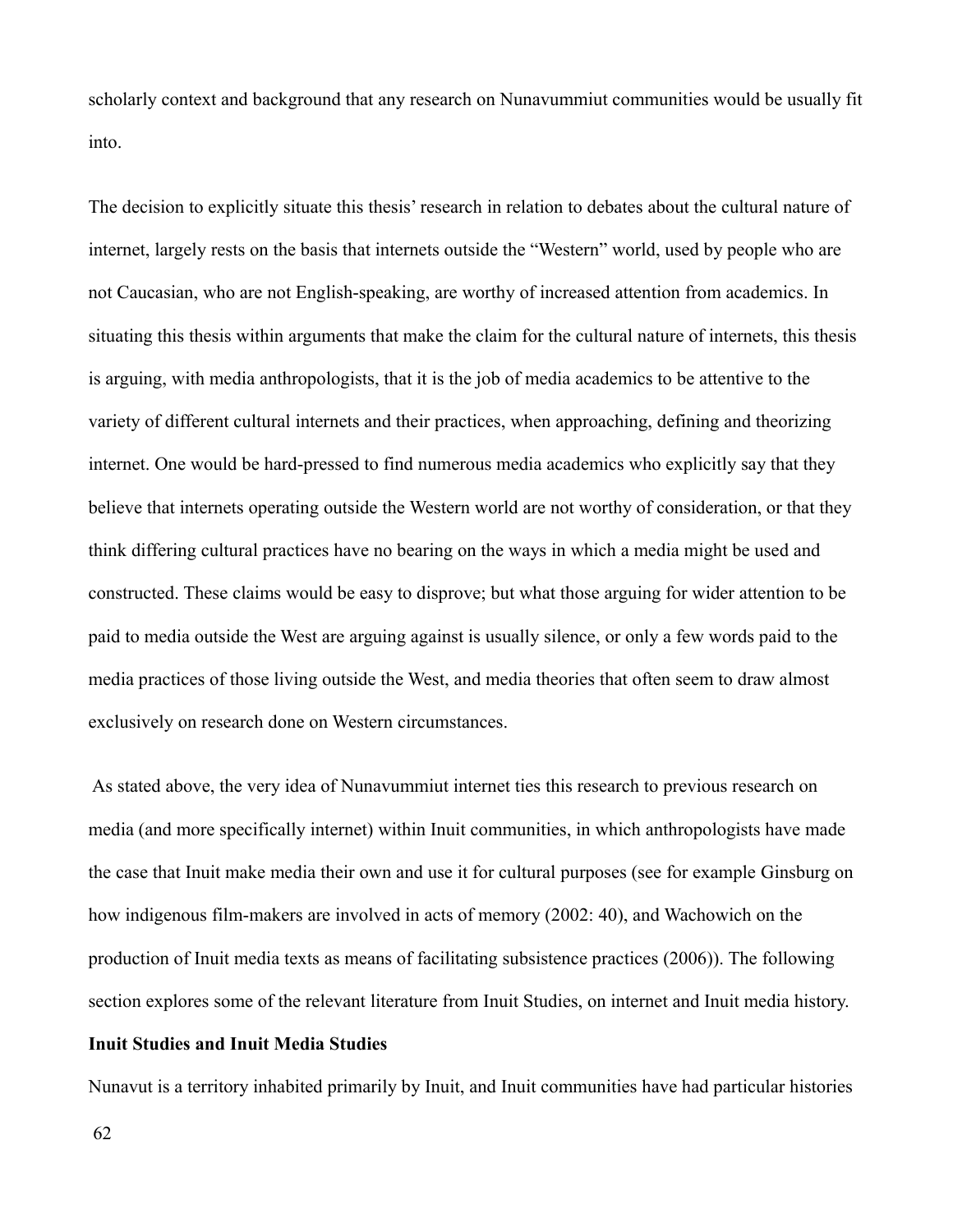with media, with using media for cultural preservation purposes, for political and social purposes, for pleasure, and with lobbying federal government for access to media resources. In the following section, some of the literature addressing approaches and usages of media and internet within Inuit communities will be addressed, as well as the politics of Inuit media within Canada.

Neil Blair Christensen published an early account of Inuit usages of internet in the book *Inuit in Cyberspace*: *Embedding Offline Identities Online*. Christensen was interested in examining how online activities among Inuit communities and users, tended to represent a continuation of off-line concerns. Christensen writes in his Introduction:

…I have found an interest in de-mythicising the Internet a little, or at least in showing that there is a continuum, a resemblance or connection between online cyberspace and offline space…I investigate how cultural identities of Inuit are asserted on the Web by reference to their offline communities... (2003: 12).

Christensen's work presents an example of cyber-ethnography, and examines the personal web sites, community web pages, cultural initiatives and online address books created by and visited by Inuit, arguing that Inuit are consciously interested in creating a kind of Inuit cyberspace that has pages and sites dedicated to Inuit culture and communities.

There are a multitude of other scholars who have done work on Inuit communities and internet. Soukup has also explored Inuit internet production and usage, in particular, how Isuma, a film production company located in Nunavut, operates the website Isuma.TV, which acts as an online hub for Inuktut videos and resources, using internet as an archival space for Inuit cultural memory (2006). Alexander, Adamson, Daborn, Houston and Tootoo (2009) discuss how Inuit communities are using internet as a tool for cultural education and preservation, through the IQ Adventure Site, a website. Scobie and Rodgers, in their 2013 article "Contestations of resource extraction projects via digital media in two Nunavut communities," explore how people in Baker Lake and Pond Inlet (two Nunavummiut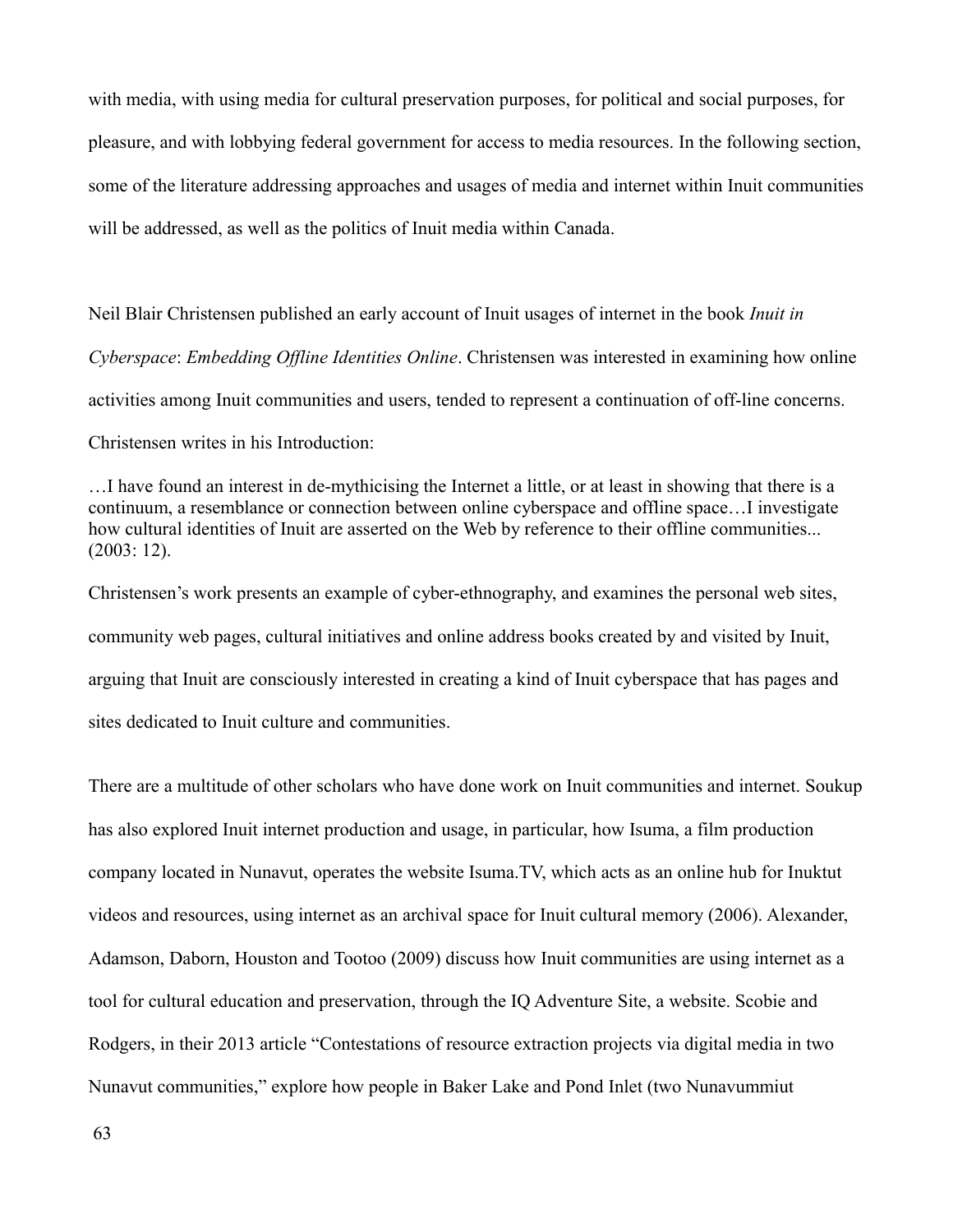communities) used social media to challenge proposed resource extraction projects. These scholars also looked at the social media activism of Makita, a public interest group composed of Nunavummiut concerned about uranium extraction (2013).

In short, the literature on internet usage by Inuit (of which only a few examples have been touched on above) provides some insight into why internet is a resource that Inuit in Nunavut would care to discuss in interviews for this project, and would advocate for at the federal level: internet can act as a tool to facilitate community and cultural concerns and priorities – if Inuit can have access and control of them.  *Inuit Communities, Public Policy and Media Policy*

The literature in the section above provides some reasons for why internet might matter to Nunavummiut as a cultural and political resource, although as will be discussed in *Chapter 4: "So frustrating*,*"* internet is also understood by some Nunavummiut as having possibilities for personal and private usage. However, earlier literature examining the history of how Inuit communities have gotten access to media such as the television and the radio, provides insight into why the fight for better internet access is in keeping with the historical patterns and relationships between the Canadian federal government and Inuit communities.

*Something New in the Air*, Lorna Roth's 2005 in-depth examination of First Peoples' fight for access to the tools for producing television, and the eventual creation of the Aboriginal Peoples' Television Network (APTN) in Canada, shares similar themes and interest with this project. Firstly, media policy and campaigns to alter policy are central to Roth's work, as they are in this project. Secondly, one of Roth's central arguments is that First Peoples media advocacy has required collaboration – an argument that it is also made in the "internet politics" chapter within this thesis (*Chapter 5: Fractious Collaborations*). Her focus is on "the seeking of cross-cultural links and coalitions" among Canada's First Nations, Métis and Inuit communities (2005: 13), while the focus in this thesis is on the

64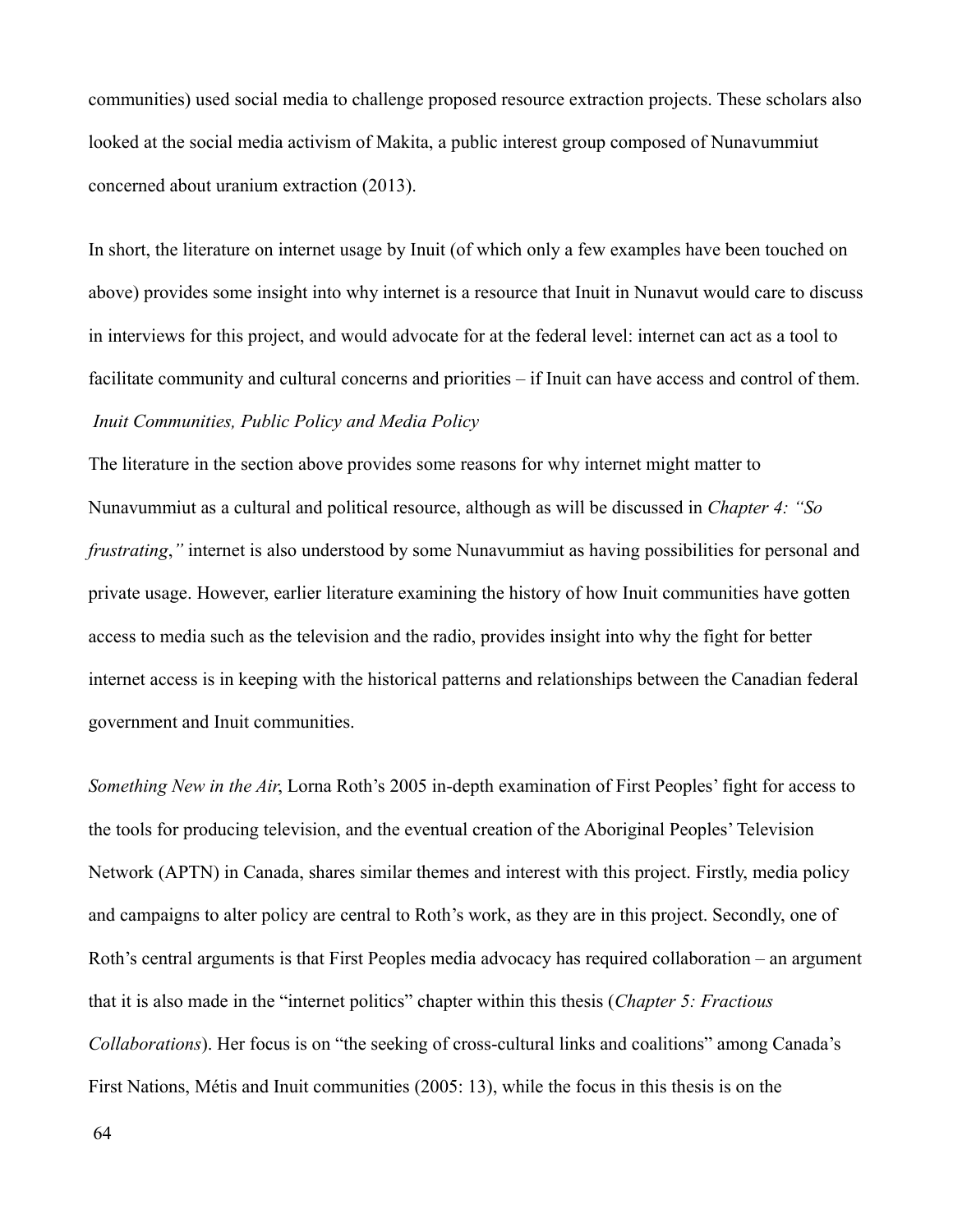collaborations among various Nunavummiut broadband stakeholders, but the notion of a collaborative media politics is argued for in both works. As well, Roth's book makes clear the complicated nature of the relationship between media, Inuit communities and the government of Canada, where the complexities of government, its size and onerous structure, can make it slow-moving. Processes can become convoluted, taking years, even when all involved are in agreement on how something should be handled. But if Roth underlines that the federal government is not an unequivocal evil, she also suggests the ways that federal governments have not been entirely innocent, that the federal government can sometimes put indigenous issues on the back burner, and de-prioritize the issues both in terms of attention and funding (2005: 225), a topic that also emerged in this research, particularly in the fifth and sixth chapters (*Chapter 5: Fractious Collaborations* and *Chapter 6: A Local Connection*).

Roth's work demonstrates that Aboriginal broadcasting advocacy has had an impact on the development of policy, the creation of media resources and platforms such as APTN, funding programs and infrastructure, and also makes the case for media (in particular, television) as an "emancipatory tool", stating that "the aim of First Peoples media – locally, regionally, nationally, and culturally – tends to be political development and community empowerment" (2005: 9). In writing the history of First Peoples' media lobbying (in particular, television lobbying), Roth argues for the ways that First Peoples have moved from being "cultural objects" (primarily represented by Euro-Canadians and presented as an Other in media spaces) to being "media citizens," who actively produce, consume and advocate to have access to media, to create representations of themselves for themselves (2005: 16). This is a process whose origin she traces to the launching of the Anik satellite in 1973 (2005: 16) (which will be discussed in *Chapter 5: Fractious Collaborations*).

The resilience First Peoples have had to cultivate in the face of processes that can be frustrating, that can make them feel forgotten and less valued by the federal government when compared with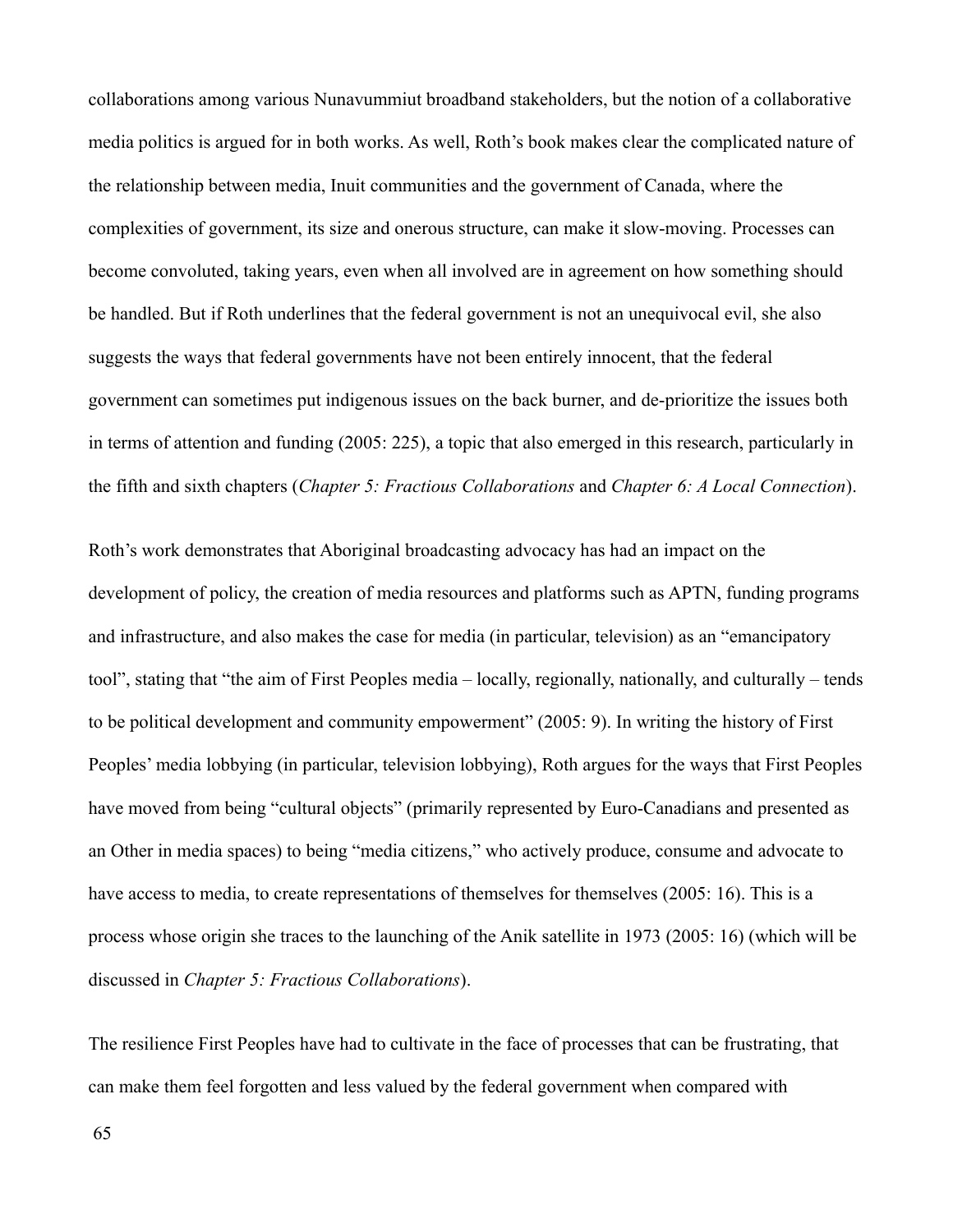Southerners and Caucasian Canadians, led Roth and Gail Valaskakis to develop the notion of *cultural persistence*. This concept states that when First Nations and Inuit communities keep going, keep campaigning, protesting and arguing for their concerns, they are not simply resisting – they are persisting, continuing to uphold the principles and priorities of their cultures, despite facing hostilities, despite sometimes being ignored, despite a multitude of obstacles and challenges. Media, per Roth, are vital for indigenous communities, because they facilitate this persistence, but in fighting for access to media, indigenous communities have had to demonstrate this cultural persistence. Roth writes:

…it has become clear…that what First Peoples have demonstrated more than anything in their broadcasting initiatives has been a cultural persistence. This differs from the notion of cultural resistance, as currently popularized in Cultural Studies, in that it is not just a reaction against the unpopular or distasteful. In fact, as I have pondered the concept over the years, I have realized how important it is as a strategic recognition that all cultures count and matter in the general scheme of things: making it worth the effort for First Peoples to develop cultural promotion strategies; making it evident that this is indeed what has guided the development of First Peoples television over the years…they are cultures whose priorities have persisted… (2005: 17).

Frank Tester, like Roth, is also attentive to questions pertaining to policy and Inuit communities, and in *Tammarniit(Mistakes)* (1994), he and Peter Kulchyski explore some of the history of the federal government's relocation program for Inuit communities in the mid-twentieth century. Tester and Kulchyski explore how these programs were often put into place with seemingly good intentions. They were a consequence of the rise of the liberal welfare state, which overstepped its role in "improving" Inuit lives, without adequately consulting Inuit and considering the concerns and issues of their communities, their histories and relationships with the land. Thus, relocation strategies were formulated without attention to how these relocations might affect these Inuit communities and their abilities to survive (literally and culturally) when displaced to new locations (1994: 3-12). The picture of government painted by Tester and Kulchyski is more nefarious than the one offered by Roth, although in both, as with research on policy conducted by Alia (who examined naming programs (1994)), and Valaskakis (in her work on the Inuit Broadcasting Corporation (1984)), there are grey areas.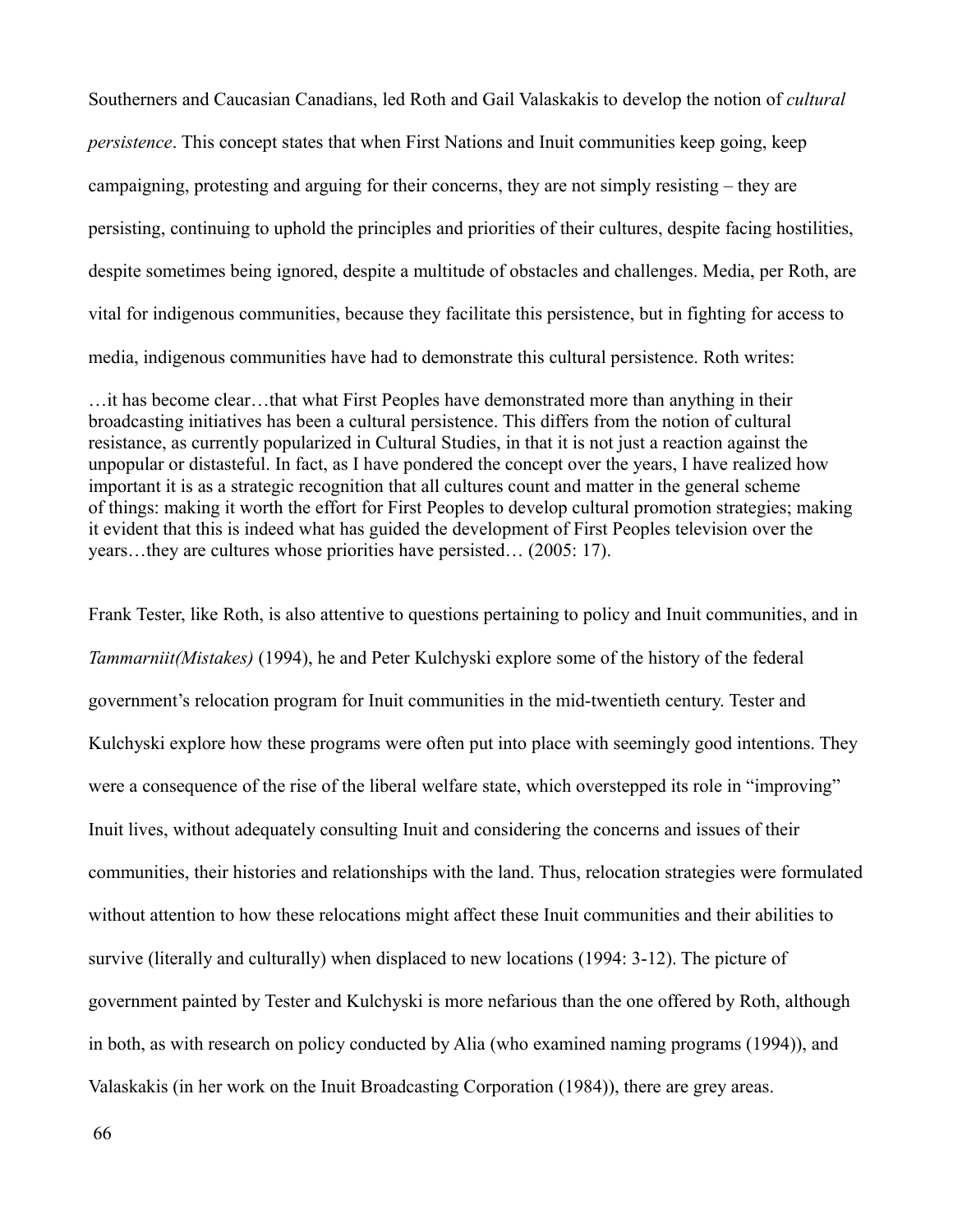Repeatedly, government officials seem to have had some good intentions when creating programs which actually resulted in much damage, because they have not adequately taken into account the perspectives and needs of the communities in question.

Research on the relationship between Inuit communities and the Canadian federal government suggests the complicated nature of this relationship. What this literature also suggests are the strategic practices that Inuit in Canada have employed in their interactions with federal government: practices of patience, of slow but steady compromises that eventually lead to substantial change, of banding together with allies, of employing discourses that resonate with government and the Southern Canadian media for the purposes of explication and persuasion. The strategic performances of such discourses will be examined within this thesis, particularly in *Chapter 5: Fractious Collaborations*.

#### **Frustration, Fantasy and Potential**

In the earlier discussion of how internet is approached in this project, it was stated that no strict definition was given, to leave space for the many things, ideas and purposes internet might be seen as encompassing. This project, in examining Nunavummiut internet, focuses to some extent on internet as an idea, an emotion, and as an imaginary. In particular, the project argues that Nunavummiut internet is implicated in discourses of frustration, but also of potential: that internet in the territory is seen as inadequate and problematic by its users, but these inadequacies are intertwined with beliefs about what internet *could* be and do.

Early internet history was full of proclamations about how it would alter life, politics, economics, memory – because of its participatory form, because it facilitated the speedy transmission of information across space. Business leaders made the pronouncement in the early days of the technology that internet would change the nature of business, making it easier to be an entrepreneur (Gates 1995). Others (Gilder 1994; Grossman 1995) have seen in internet a tool that will change the nature of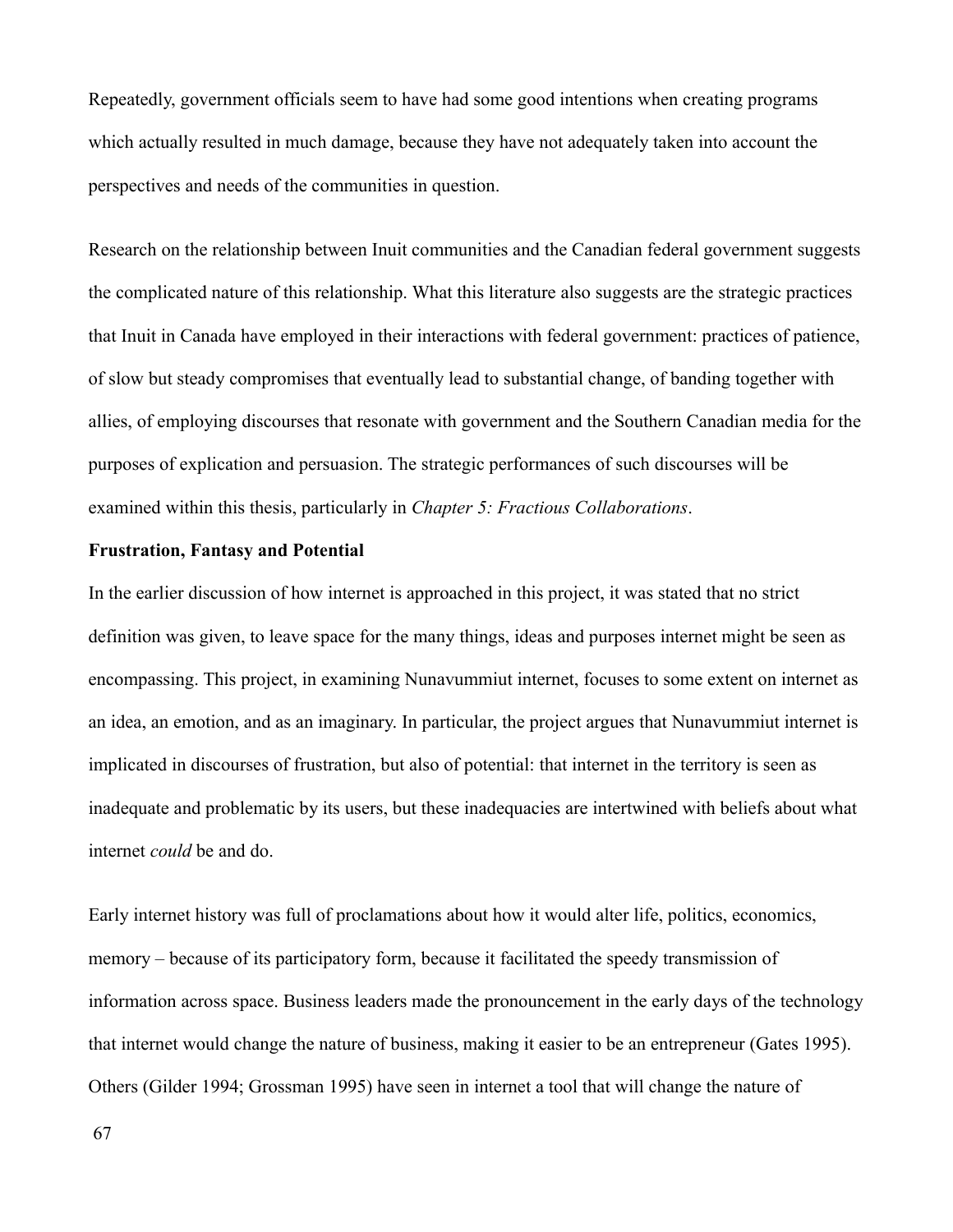democratic citizenship and protest, and a means to revolutionizing power relations.

Deconstructions of cyber-utopianism often stress that new technologies and media in particular, are positioned as almost magical, seen as having potential to fix multiple problems (Mattelart 2000; Mosco 2004). James Curran (2012) has written specifically about how internet has largely failed to meet the expectations that some cyber-utopians had, because rather than internet changing society, society has had an impact on the development of internet. Curran writes:

It was assumed that the distinctive technological attributes of the internet – its interactivity, global reach, cheapness, speed, networking facility, storage capacity, and alleged uncontrollability – would change the world beyond all recognition. Underlying these predictions was the assumption that the internet's technology would reconfigure all environments…readily available information tells a different story: the impact of the internet does not follow a single direction dictated by its technology. Instead the influence of the internet is filtered through the structures and processes of society (2012: 3, 8-9).

Media archaeologists have been particularly interested in what they term "media fantasies," which can include both fantastical media as envisaged in science-fiction and fantasy novels, as well as the cyberutopian possibilities accorded to new technologies discussed above, the idea that technologies and media might act as panaceas (Huhtamo and Parikka 2011). Kluitenberg has noted that media are not simply technical objects, but are also imaginaries, and with new media often comes the hope of transcendence – that cultural and linguistic obstacles to communication will be resolved, and time and space will be transcended (2011: 61-62). Vincent Mosco, in examining some of the myths that emerge with "new" media, has argued that when media is new, it is often seen as possessed of mythical properties, and that it is only when media becomes banal, when it ceases to be "new" and becomes "old," that its users (and scholars) can more fully grasp some of its meanings and uses within its cultural and political-economic context (2004: 118).

While there are perhaps elements of cyber-utopianism in the digital divide and ICT4D discourses,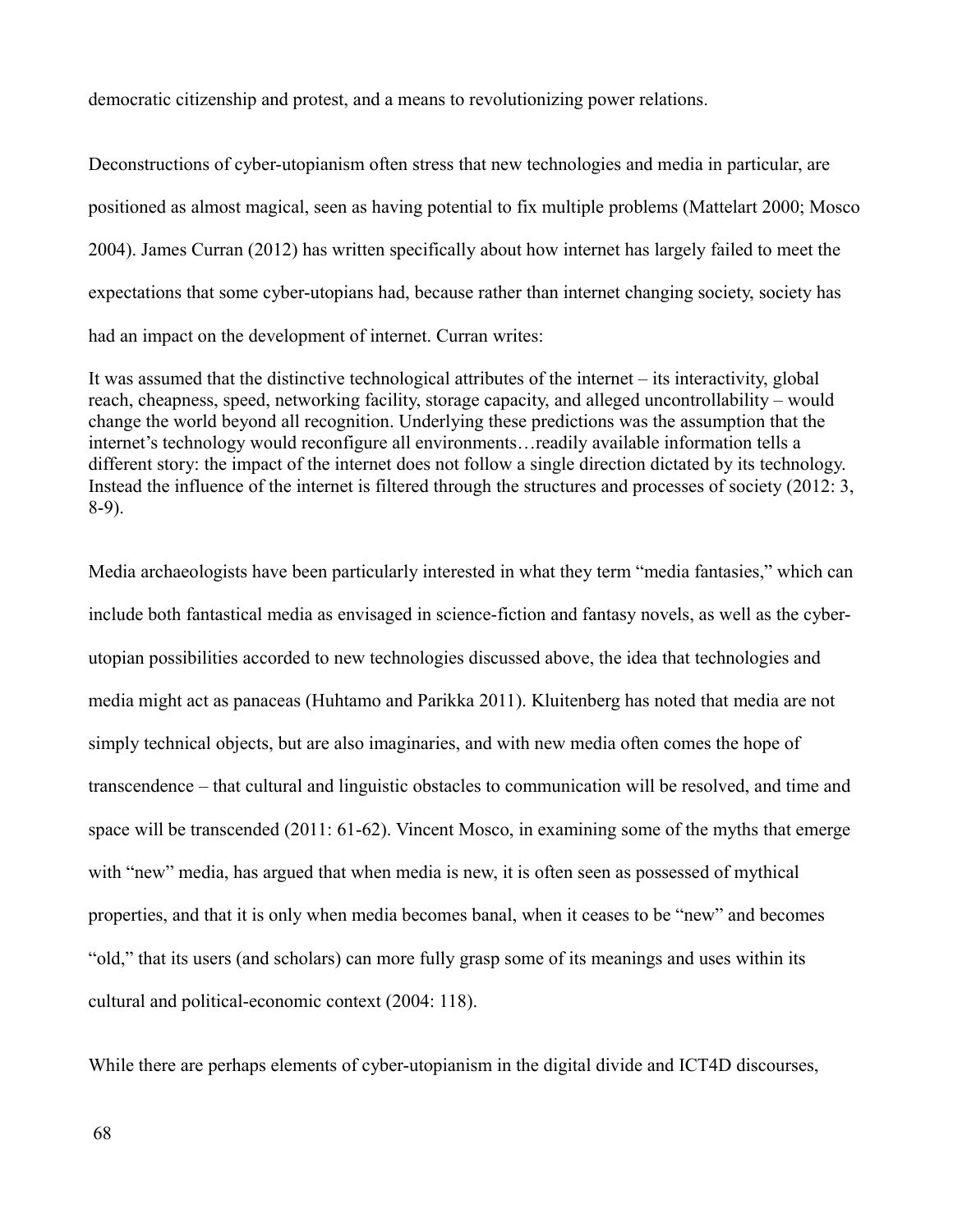which were at times, employed by some Nunavummiut internet users, this project situates the hopefulness, the potential that various Nunavummiut users interviewed for this project place in the possibility of improved internet access not within cyber-utopianism but closer to what Sandvig discusses when talking about *appropriation toward parity* in the sphere of indigenous media. *Appropriation Towards Parity and Potential*

Christian Sandvig researched the Tribal Digital Village (TDV), an internet distribution network in California that provides indigenous peoples in these areas, some of whom have inconsistent access to electricity and paved roads, with internet access through the use of solar-powered towers built by members of the community from discarded cell phone towers (2012). Sandvig thus highights the ways that the communities he studies have taken initiative in building their own networks through the use of materials intended for other purposes, and the ways their practices complicate discourses of appropriation.

Sandvig finds appropriation a useful concept for those studying technology, because "it can free us from the assumption that technologies always unfold in the ways they are intended to…" (2012: 191). Drawing on Latour's actor-network theory, discussed above (2005), Sandvig notes that technology is always changing, as it is comprised of a network of actors and actants, who work with and through technology, and in so doing, alter it. However, if Sandvig notes the helpfulness of appropriation as a concept that helps researchers focus on the ways that technologies shift and change through usage and interactions, he underlines that in technology studies, appropriation has often been equated with difference. He cites the work of von Hippel (1998) and in particular, the essays of Eglash, Croissant, Di Chiro, and Fouché (2004), whose study of technological appropriation focuses on how those outside of the centres of scientific power reinterpret (change the meaning of), adapt (change the meaning and use of) and reinvent (alter technical structures) of technologies. However, in the case of the TDV, Sandvig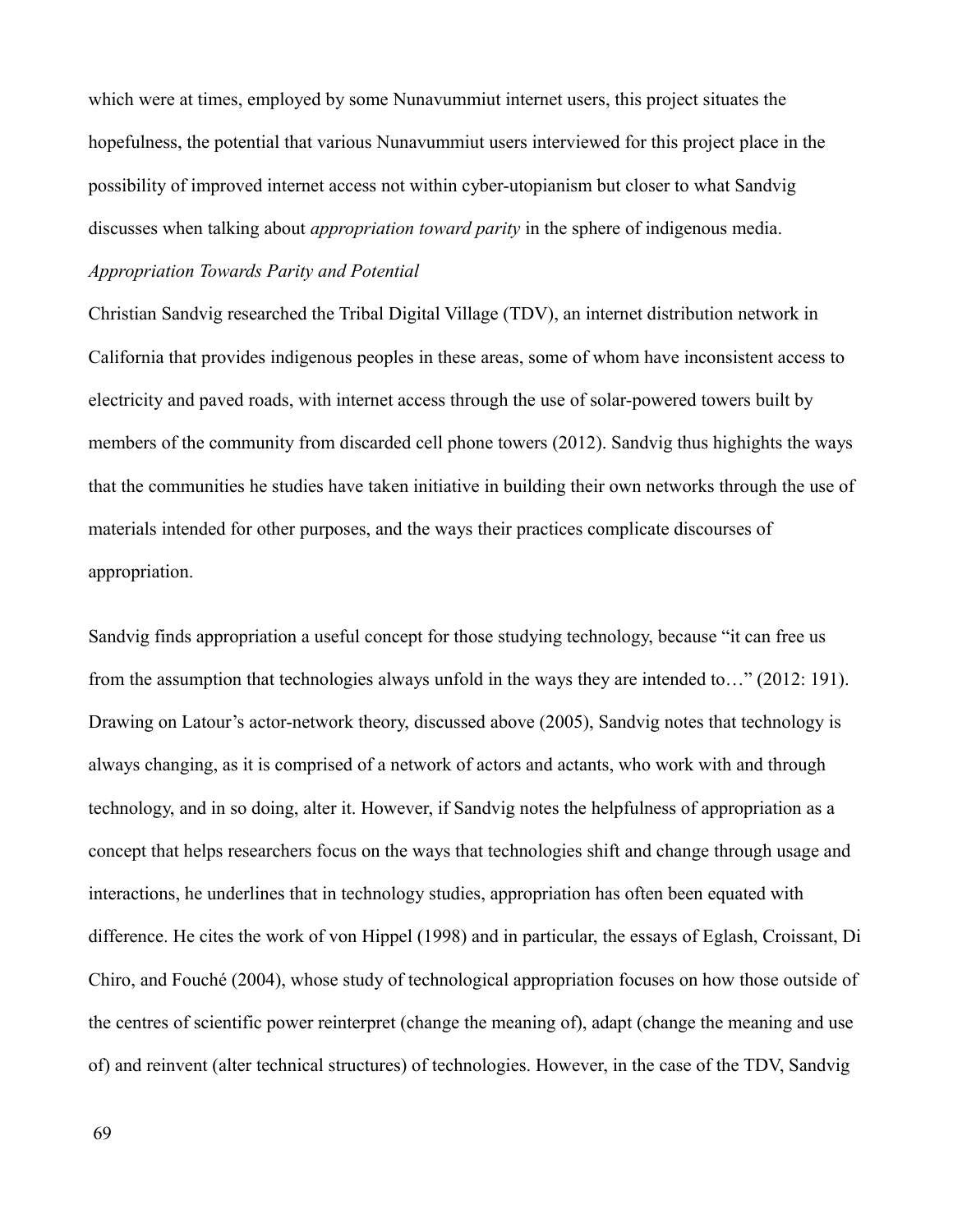suggests that appropriation is not about a desire for difference. Instead, it is about finding ways to achieve technological parity. He writes:

Appropriation appears in technology stories as the engine of difference …it's a concept that connotes virtuous inventors, hackers, tinkerers, phreaks, and colorful technical virtuosos who strive to change the sterile status quo … Like any appropriation story, the story of the Tribal Digital Village has underdogs and daring, but in the end I find it speaks for a very different perspective on appropriation than what has often been written: a perspective that I will call "appropriation toward parity." Rather than an engine of difference, in the case of the TDV it is clearer that some kinds of appropriation can be engines of similarity in the development of technological infrastructures … (2012: 191).

As Sandvig notes, appropriation is often associated with the countercultural, but the kinds of appropriation of infrastructures that he observed among indigenous communities in southern California, suggested to Sandvig less rebellion and more an attempt to have infrastructures and media access more on par with the norm in California (2012: 191).

If Mosco (2004) and Kluitenberg (2011) discuss the imaginaries that media and the mythologies that new media can embody for users who dream of a more perfect future, interviews with various Nunavummiut informants suggest an imagining of internet that instead of being transcendent, is more akin to what is available in Toronto. Nunavummiut internet discourses of potential, instead of suggesting the fantastical or the cyber-utopian, speak more to a desire for parity, for similarity and equality of access with other areas of Canada. As such, the word *potential* instead of fantasy has been employed within this thesis to describe some of the hopeful ways that informants spoke of internet's future possibilities.

# *Media Failure and Frustration*

As stated in *Chapter 1: Introduction*, failure and frustration are parts of media experiences, as explored by Larkin when examining black outs in Nigeria (2008), and in Akrich and Latour's concept of pre/description (1992). Larkin, in particular, makes the point that media are always affective, fantastical (2008: 2) and political, and that frustration around media and failures of media infrastructure, can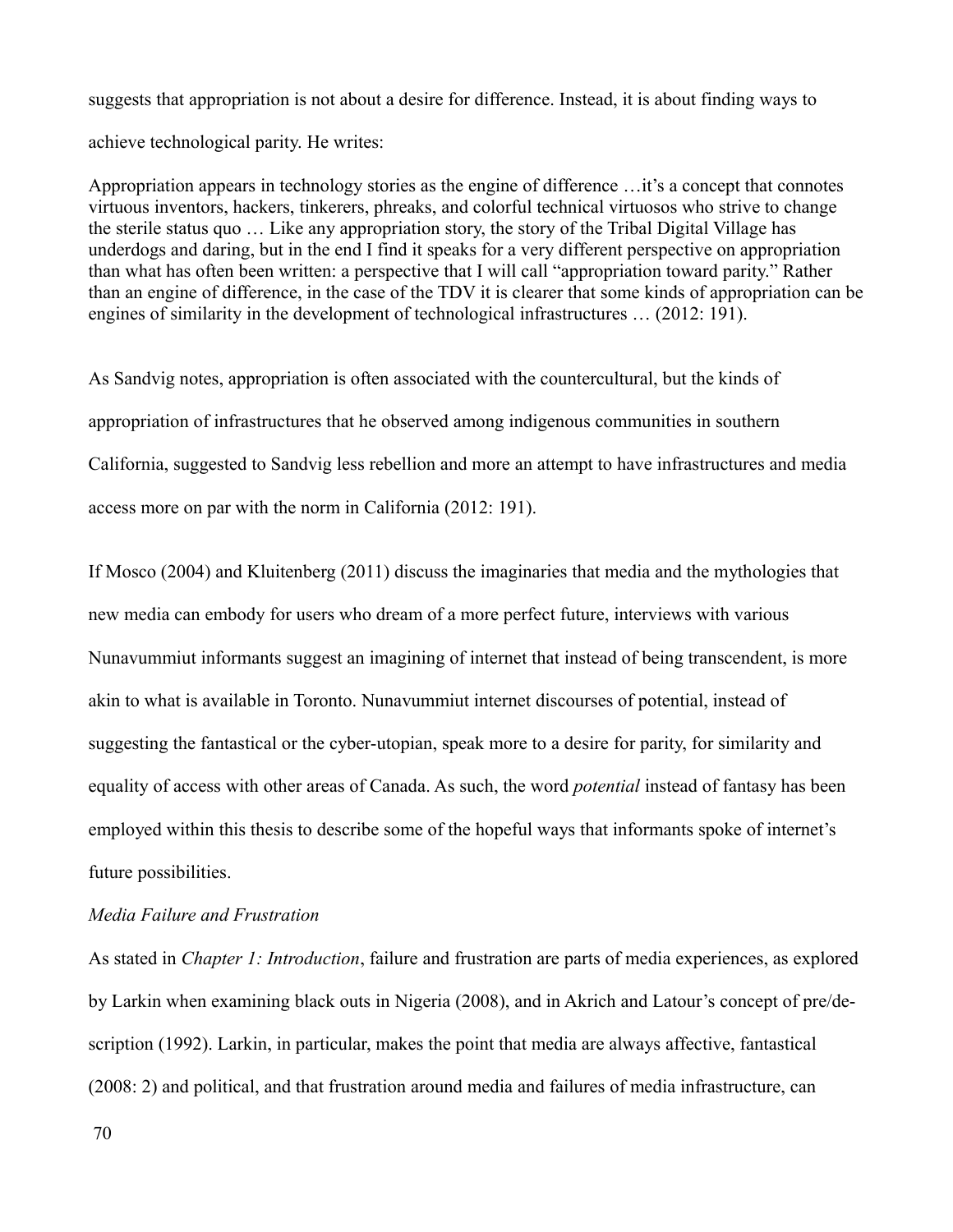indicate and help constitute particular relationships between a state and its citizens (2008: 243-343). Drawing on Larkin, Akrich and Latour, the gap between how media are seen to ideally operate and how they operate in practice, and how this impacts user experiences and discourses pertaining to these media, are explored in this research project. The project examines experiences of Nunavummiut internet, as well as its politics, particularly through exploring Nunavummiut internet discourses that focus on how internet in Nunavut can frustrate.

This focus on the frustrating aspects of media is one that is also influenced by Siegfried Zielinski, a media archaeologist who focuses his research on largely forgotten inventors and innovations (2008). In *Deep Time of the Media* (2008), he writes of the prevalent tendency of media and technology histories to present "comforting fables" (2008: 2-3), stating:

In the extensive literature …one thing above all others is refined and expanded: the idea of inexorable, quasi-natural, technical progress …In essence, such genealogies are comforting fables about a bright future, where everything that ever existed is subjugated to the notion of technology as a power to "banish fear" and a "universal driving force" (Zielinski 2008: 2-3).

 By zeroing in on technological and communications inventions that we no longer use and are largely unaware of, Zielinksi upends the idea that technologies move in a linear manner (an idea that Mattelart also argues against (1996: 303)) and instead shows that technologies are often dead-ends, not "leading" anywhere. The argument here is not that Nunavummiut internet is itself a dead-end, but instead that what Zielinski offers is a template and precedent for examining media that, like Nunavummiut internet, are not considered full "successes." He provides a rationale for studying such media, arguing that they contribute evidence to media studies that creates a more fulsome picture of a technology at a given moment in time, a picture that includes both its successes and failures.

The feelings that cluster around Nunavummiut internet, some having to do with perceived inadequacies, as well as hope for what internet could be and do if improved, speak to an understanding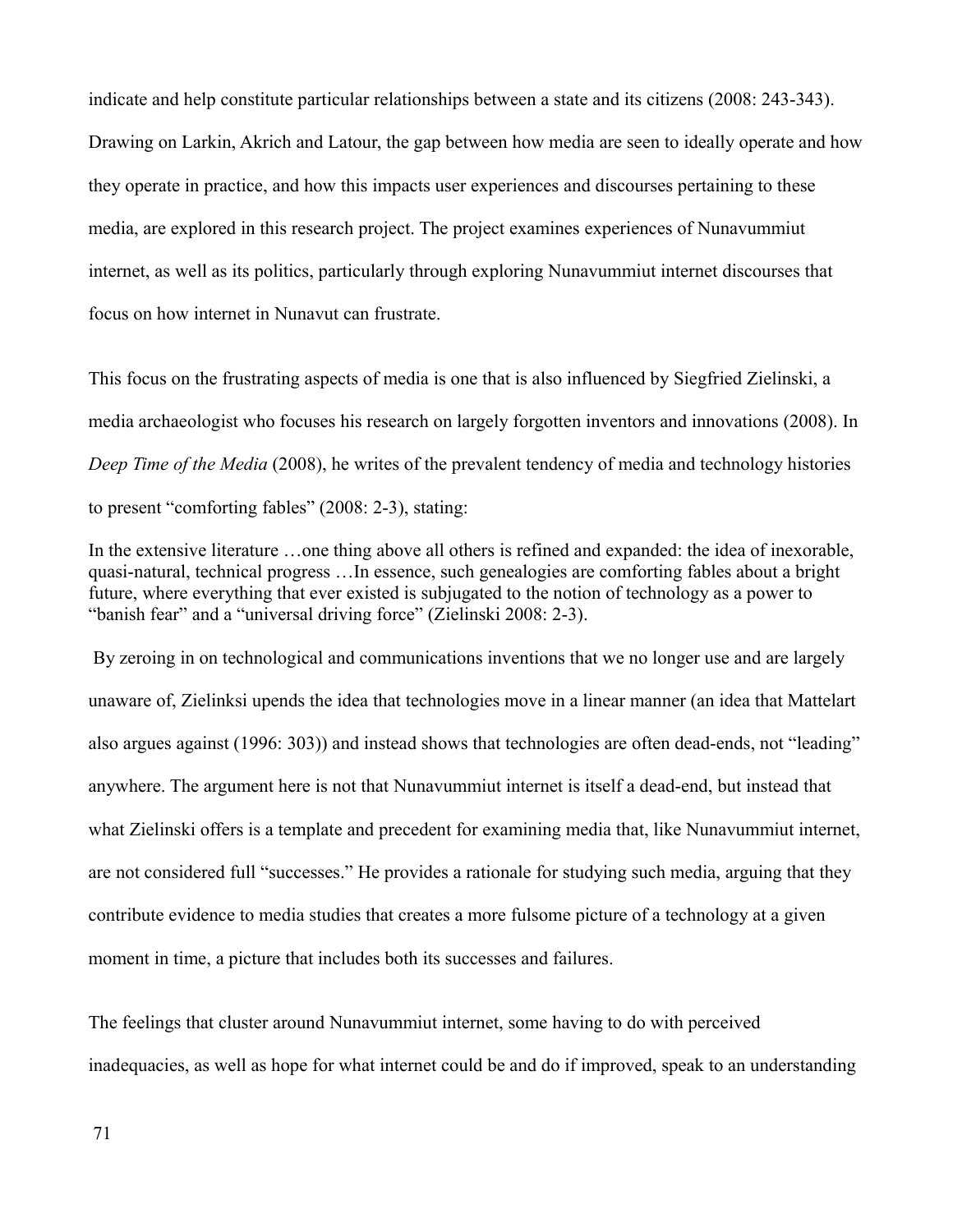of internet in temporal terms: as in the present but also within the potential future. This is the particular register in which Franklin addresses the question of internet governance, asking: What could internet be? What should it be? (2013: 15). Franklin asks these questions with the sense that having debates about the possible future of internet allows activists, academics, coders and regulators to help shape that future, to work towards it.

## **Conclusion**

This chapter has explored the key debates in which this project situates itself, debates on internet governance (who controls the internet, and what is the role of the nation-state?), on the cultural nature of internet (are media culturally-influenced? How have Inuit communities used media for their cultural purposes?) and debates about the definition of internet (can it be defined by its form, its content or its usage? Is it a technical object or a cultural practice?). In exploring these debates, key concepts have been elucidated, such as *cultural persistence*, *spatial (in)justice*, and *appropriation toward parity*. In reviewing the relevant literature, discussions of ideas from Inuit studies, actor-network theory, and internet's relation to space have been probed.

In the next chapter: the thesis' methodological approach.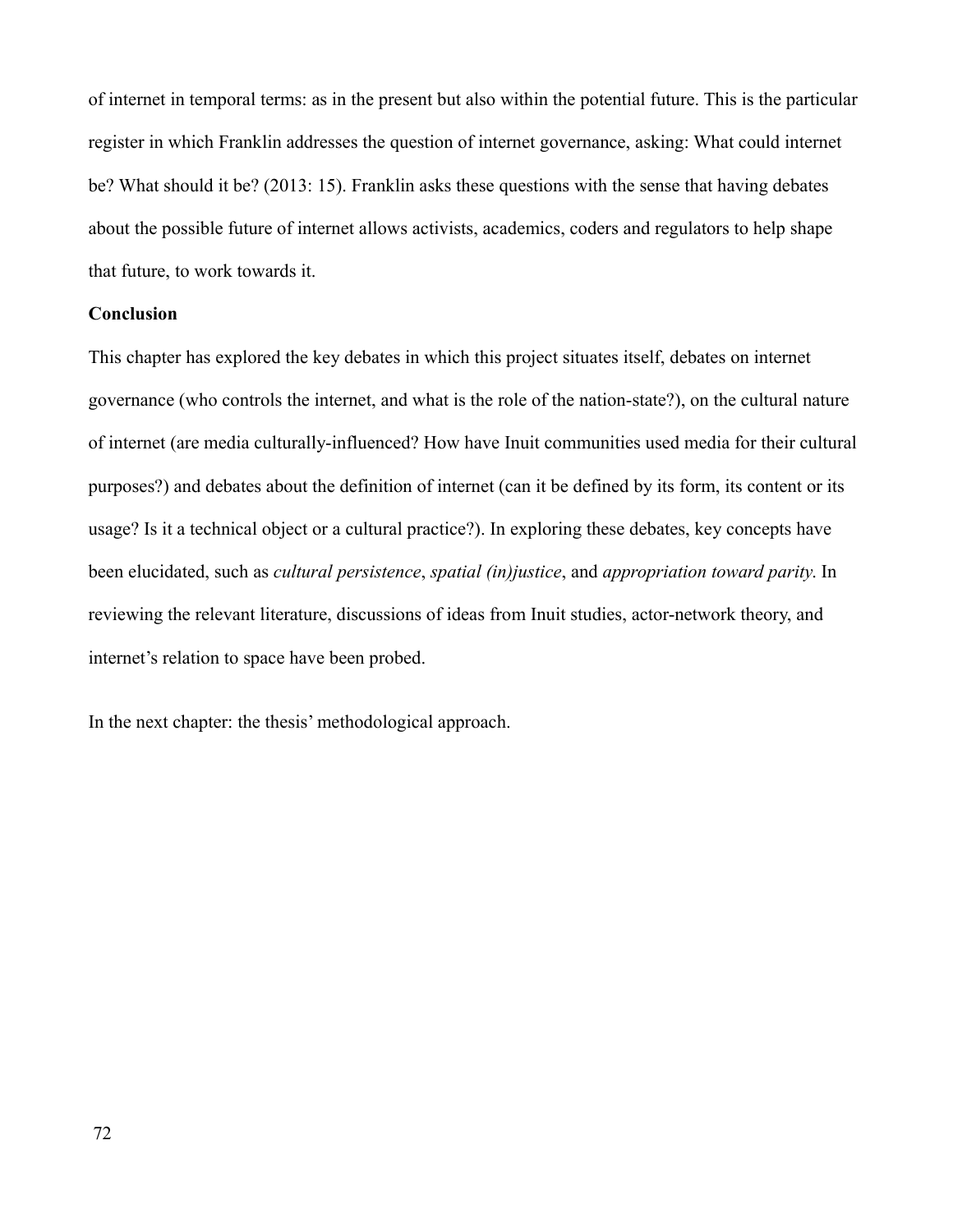## *Chapter 3: On Methodology*

#### **Introduction**

In developing a methodology for this thesis, two considerations took precedence. The first was to assess which methods were best suited to gather evidence that would respond to the project's objective of understanding the ways Nunavummiut internet has been discursively constructed. The second concern involved considerations about power and ethics, specifically, the power of the researcher within the research process, particularly when the researcher is relying on the testimonies and narratives of groups that have been historically politically and economically marginalized, such as Inuit communities in Canada.

This chapter explores ideas and practices developed in response to these considerations and in light of the main methods employed for this research: interviews, archival research and to a limited extent, participant-observation. In the pages that follow, the processes employed in data collection and interpretation for this thesis are detailed; the practical and theoretical rationales behind the selection of methodologies are examined; and the ethical concerns and practices connected to this thesis' methods are probed.

#### **How the Research was Conducted**

Data collection for this project began in the fall of 2013. I spent the month of October in the Canadian province of Ontario. The bulk of that time was spent in Toronto, attending events concerned with Inuit art and film (I was present during the IMAGINative festival), meeting members of the Inuit community based in Toronto, as well as speaking with Nunavummiut visiting Toronto during that time.

During this month, I also spent three days in Ottawa, where I met with a source from Inuit Tapiriit Kanatami, an Inuit advocacy group in Canada. While in Ottawa, interviews were conducted at an Inuit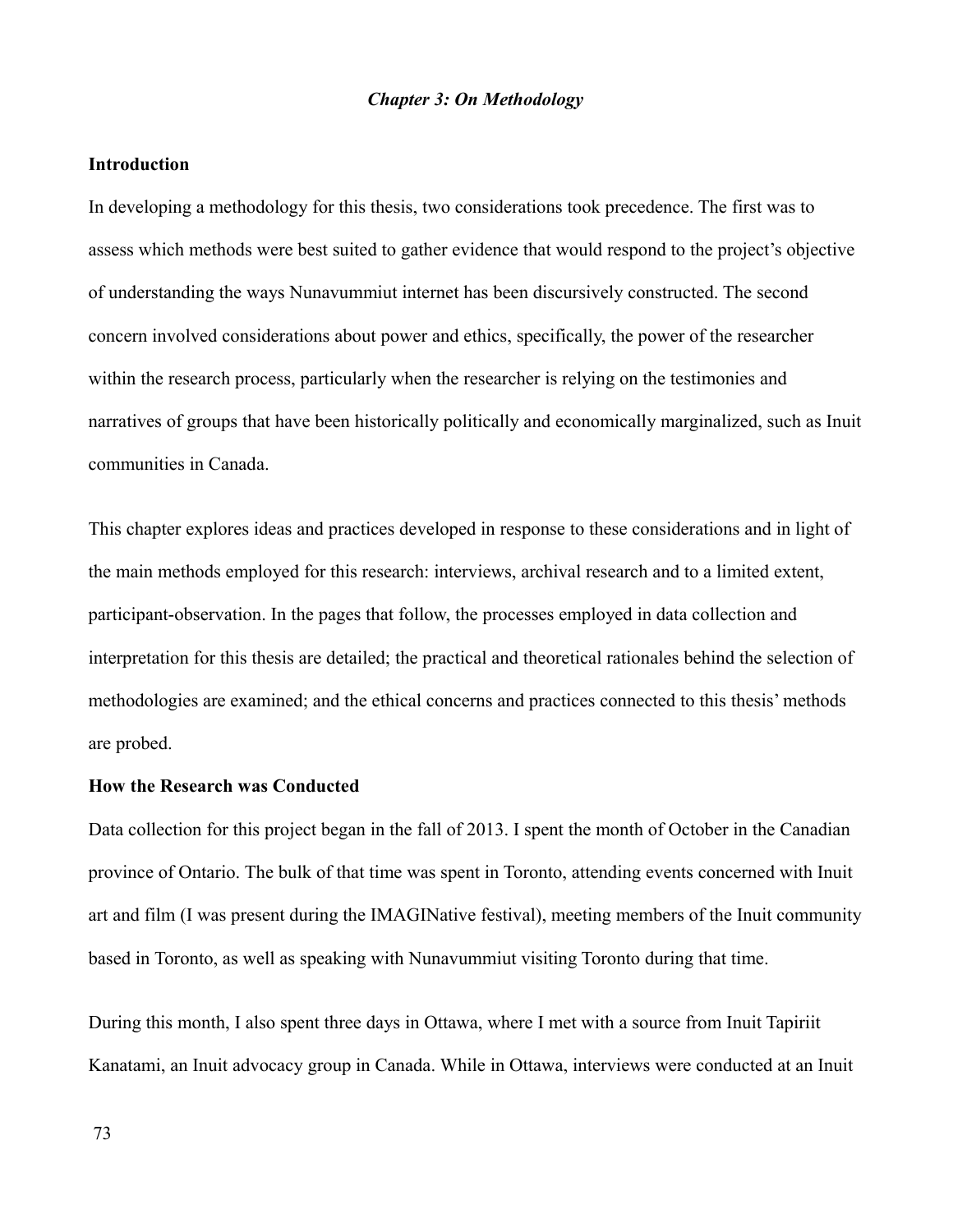community centre that acts as a place where newly arrived, visiting or Inuit firmly settled in Ottawa, (many of whom are from Nunavut) can connect with others in the Ottawan Inuit community. At this community centre, visitors have access to a food bank, take part in job preparation, participate in social programs, and gain access to resources such as internet.

The goal in visiting these locations and speaking with these interviewees was to make or deepen relationships with contacts who had experience with Nunavummiut internet, and therefore could both speak to their personal narratives of internet, and in some cases, could provide other contacts or leads, with other people they felt would be valuable to speak with (most of whom were based in Nunavut) – in this way, helping the researcher build a network of Nunavummiut informants.

Over this one month period in 2013, I conducted 39 interviews in total, with 17 conducted face to face, the remainder occurring over the telephone. Upon returning to the UK, I continued to conduct phone interviews, in many cases, following up with people that I met in person as well as speaking with others that my initial interviewees had recommended I connect with. Of the 39 interviews conducted during this period, one was with a curator of Inuit art based in Toronto, ten were with Nunavummiut who had moved to the Canadian South, 11 were with Canadian government officials and representatives of telecommunications companies providing internet services to Nunavummiut, and the remaining 17 interviews were with Nunavummiut living in Nunavut, some of whom were visiting Ottawa during that time.

The next intensive period of data collection was in the fall of 2014 (although during the period from fall 2013 through fall 2014, I continued to conduct telephone interviews with informants). In the autumn of 2014, I spent just over two weeks in Iqaluit, Nunavut's capital city, located in the southeast region of Baffin Island. Iqaluit is the most populous community in Nunavut, but less than 8,000 of the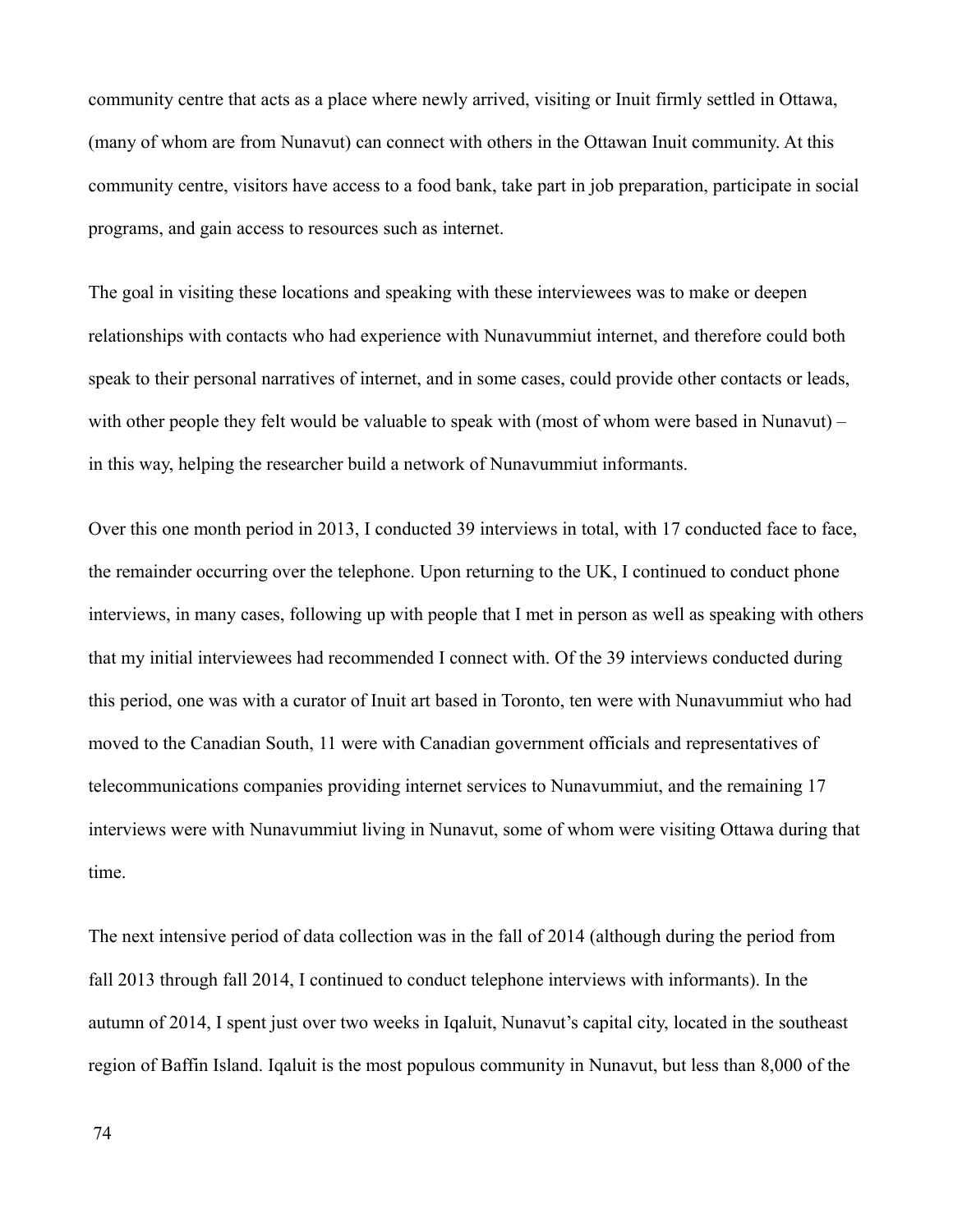territory's population lives there. It is the Arctic centre for business and government; all three branches of government (municipal, territorial, federal) have a presence in Iqaluit. The visit was timed to coincide with the annual Nunavut Trade Show, at which political, business and cultural entities from across Canada gather for a few days to showcase their products and services. It meant that several contacts based in Western provinces and the other territories were in town while I was there and I was able to meet with some of them face-to-face. I also visited the Iqaluit Community Access Program (CAP) site every day it was open, while in Iqaluit. The Iqaluit CAP site is a space where a wi-fi connection, internet-enabled computers, digital technologies, and programs related to digital technologies, are offered to residents and visitors to the city as a public service, free of charge. I would term the research method employed at the CAP site participant-observation – I observed patrons using the technologies, patterns of usage (how long people stayed at computers), as well as internet issues that arose, and I also used internet there (I participated), to acquire my own sense of how internet was provided and experienced at the site.

Prior to travelling to Nunavut, it was necessary to acquire a research license from the Nunavut Research Institute, a body that regulates and supports all research activities within Nunavut. To obtain this license, I had to provide a summary of my project, the informed consent form that would be used with informants, the question guides for the project, as well as references from within the Inuit community who were supportive of my research, with all documents provided in both English and Inuktitut. The project description was brought before a town hall in Iqaluit, where no objections or concerns were raised in regards to the research project and its methodology. I was therefore granted a license to conduct research and interviews in the territory (one is not permitted to conduct research in Nunavut without a license).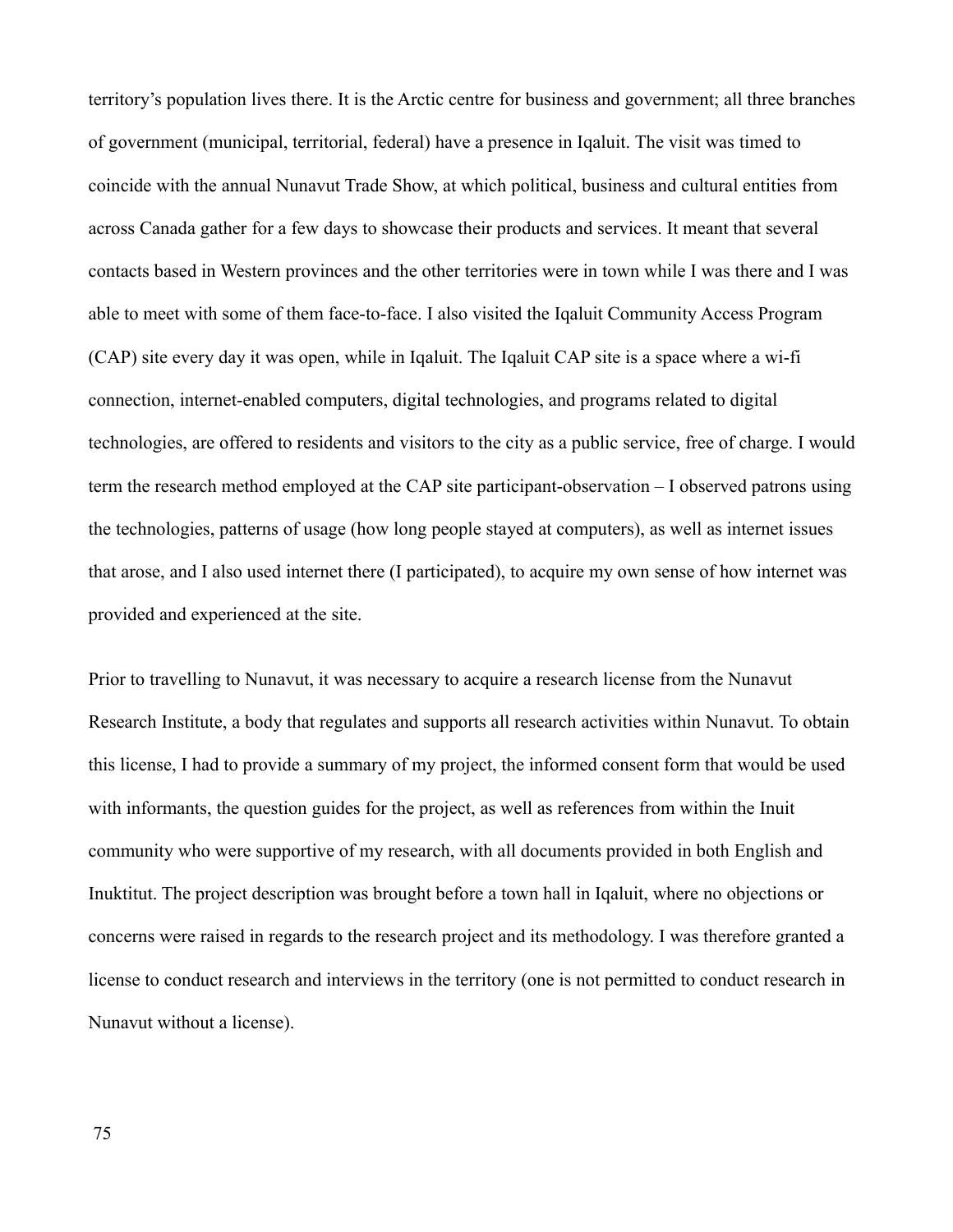In total, 61 interviews were conducted for this project: 35 were face to face (18 in Ottawa, one in Toronto and 16 in Iqaluit), while the remaining 26 occurred over the telephone/Skype. In terms of the demographics of interviewees, 28 identified as Inuit, while 33 were non-Inuit (not all non-Inuit interviewees were white, and some non-Inuit interviewees had lived in Nunavut for several decades). In terms of age, all interviewees were over 18: 30 were in the in the 18-40 age range, while 28 fell into the 41-60 age range, with three in the over 61 age range. As for gender, 29 interviewees were male and 32 were female. In terms of socio-economic class, there were instances where I judged that asking interviewees to identify themselves in this regard would be insensitive. As a consequence, breaking down the project's interviewees by class here would be speculative. However, it is worth bearing in mind statistics related to economic class in regards to Inuit and other Canadians: almost half of the adult Inuit population in Nunavut make less than \$20,000 (CAD) a year (CBC News 2014) while non-Inuit living in Nunavut have a median average income of over 85,000 a year (Peritz 2014); Canadians on average earn just under \$50,000 a year (Statistics Canada 2016). Finally, though informants were explicitly offered in all cases an Inuktitut translator, all interviews were conducted in English, reflecting the widespread use of English in Iqaluit, a difference that some contacts noted from other communities within the territory, where unilingual Inuktitut speakers are more common.

#### *Interviewee Selection, and how Interviews were Conducted*

Interviewees for this project were located in several ways. The first batch of informants were located through archival research: by going through the news, looking at web sites, reading government reports, and seeing mention of individuals who had worked with or were involved with Nunavummiut internet, particularly those who had worked to bring internet to the territory, and those who were currently campaigning for improved access. 14 interviewees were located in this manner. When speaking with these informants, I asked if they knew anyone else that they thought would be able to provide some insight on Nunavummiut internet and would be comfortable speaking with me. Based on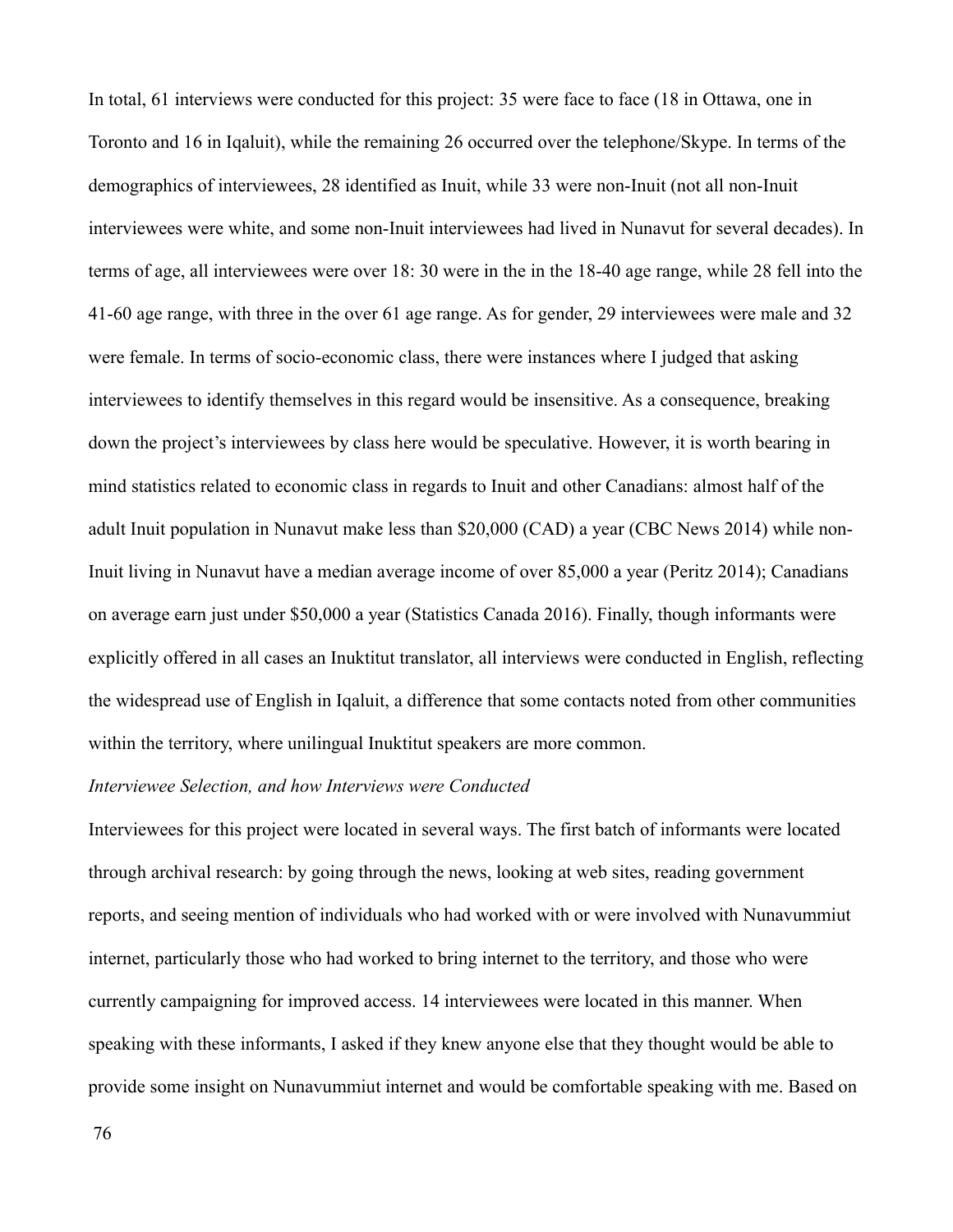recommendations, I interviewed 10 people.

I would usually find an informant's email address through online searches, and contact them that way, providing a brief summary of the project, the time requested for the interview, the different ways in which the interview could be conducted (in some cases, face to face, but often the choice was between the telephone or Skype). When I was in Nunavut and in Ottawa, I found some informants just by being in specific places at specific times, going up to people and asking them if they had time in the near future for an interview, and then setting up an appointment or exchanging email addresses to finalize appointment details. Face to face interviews in Ottawa occurred mostly at the community centre (three interviews were at the informants' workplace), whereas the interviews conducted in Iqaluit varied by location: four took place at the informants' homes; one took place at the CAP site; one took place at the local Tim Horton's; eight took place at the informants' place of work; and two took place at the coffee shop within the Royal Bank building in the city centre.

Interviews for this research project varied in length from forty minutes to three hours. Each interview began with my reading the informed consent form<sup>[11](#page-77-0)</sup> (which had been reviewed by the Nunavut Research Institute), explaining the purposes of the interview and the research project, what the information collected would be used for, how that information would be stored, offering the informant the opportunity to conduct the interview in English or Inuktitut (with the help of a translator, in the latter case), and asking the informant, if they wanted to remain anonymous when quoted or referred to within the thesis, or if they wished to be named (only one informant, Madeleine Redfern, chose to be named). As well, interviewees were asked for permission to record the conversations, and all interviewees save for two, granted their consent. Therefore, 59 interviews were recorded. The interview type employed for this research was semi-structured interviews – that is, interviews

<span id="page-77-0"></span><sup>&</sup>lt;sup>11</sup>The informed consent form utilized for this project can be found in this thesis, in the *Appendices* section.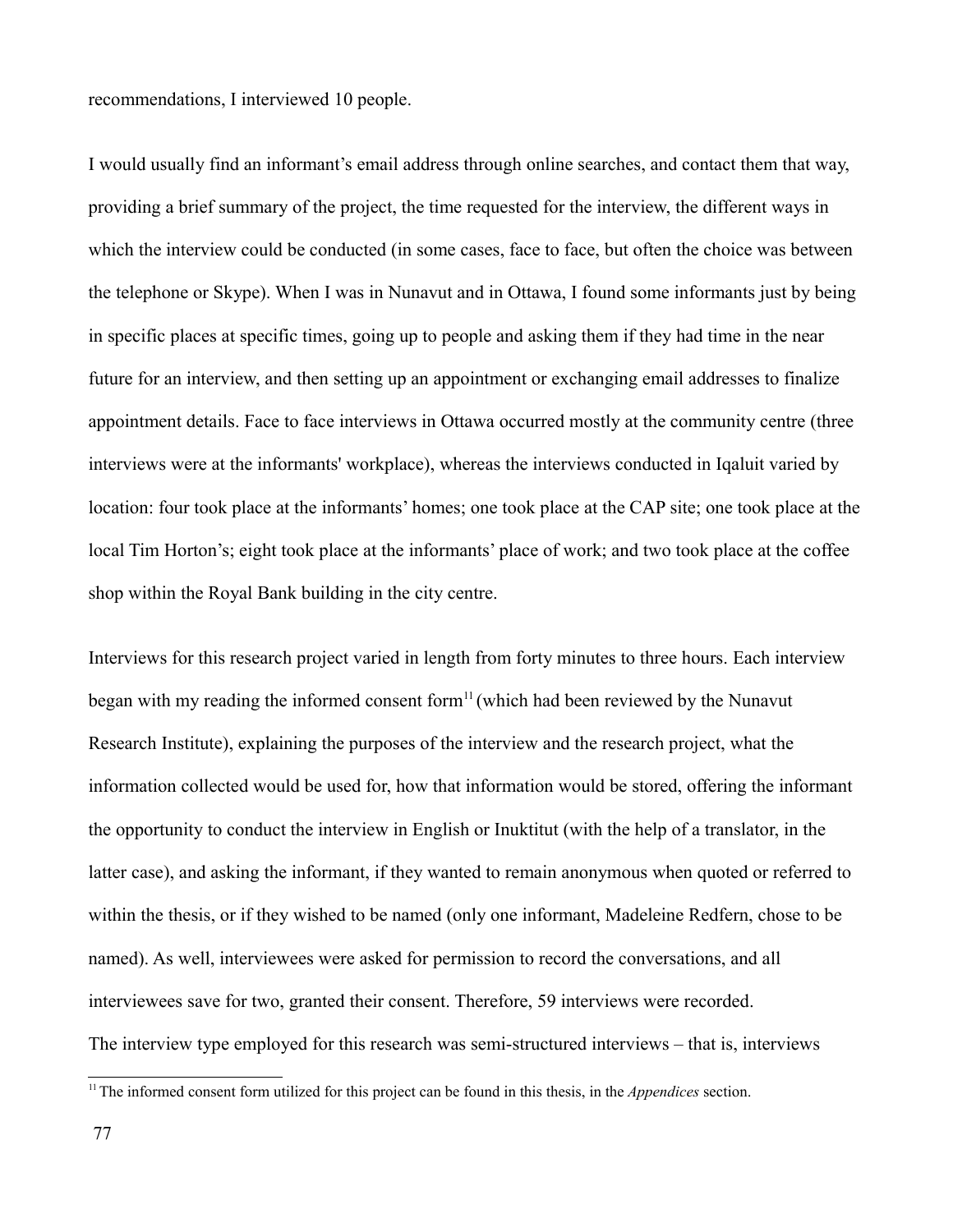where a question guide was formulated in advance, thereby providing some structure to the discussion, but allowing for sufficient freedom in the process so that if the informant led the interview in unanticipated directions, the question guide could be modified to include new questions, or to omit questions whose irrelevance to the specific informant became apparent over the course of the interview (Brinkmannn 2013: 21).

Before each interview, I prepared by learning as much about the interviewee, their work and perspectives as possible, and trying to identify what areas the interviewee would feel most comfortable and most able to speak to. I then constructed a question guide that aimed in the first two questions, to gather information about the interviewee (demographic information as well as other background information), which could hopefully also be easy enough to help the interviewee feel more comfortable about the interview process. I then moved on to asking questions pertaining to their relationship with Nunavummiut internet. If they were users, the questions focused on their experiences and ideas relating to internet usage: what they used it for, what they wanted to use it for, if they found it effective and accessible. If the interviewee was an internet advocate or lobbyist, I asked questions regarding the politics of internet, the funding and how they perceived the workings of internet in the territory. Question guides can be found in the appendix to this thesis, but as stated above, they were not followed religiously. If the interviewee led the interview down an unforeseen path that seemed fruitful, lines of questioning were altered to follow these leads.

The interviewees for this project came from a variety of backgrounds: seven were government officials; 14 were involved in the provision of telecommunications in the North or were involved in the advocacy for more funding for internet at the federal level; 41 were users of Nunavummiut internet, based in Nunavut, or had re-located to the Canadian South. Interviewees were selected because they had used Nunavummiut internet, or had wanted to access it; had produced content for Nunavummiut internet or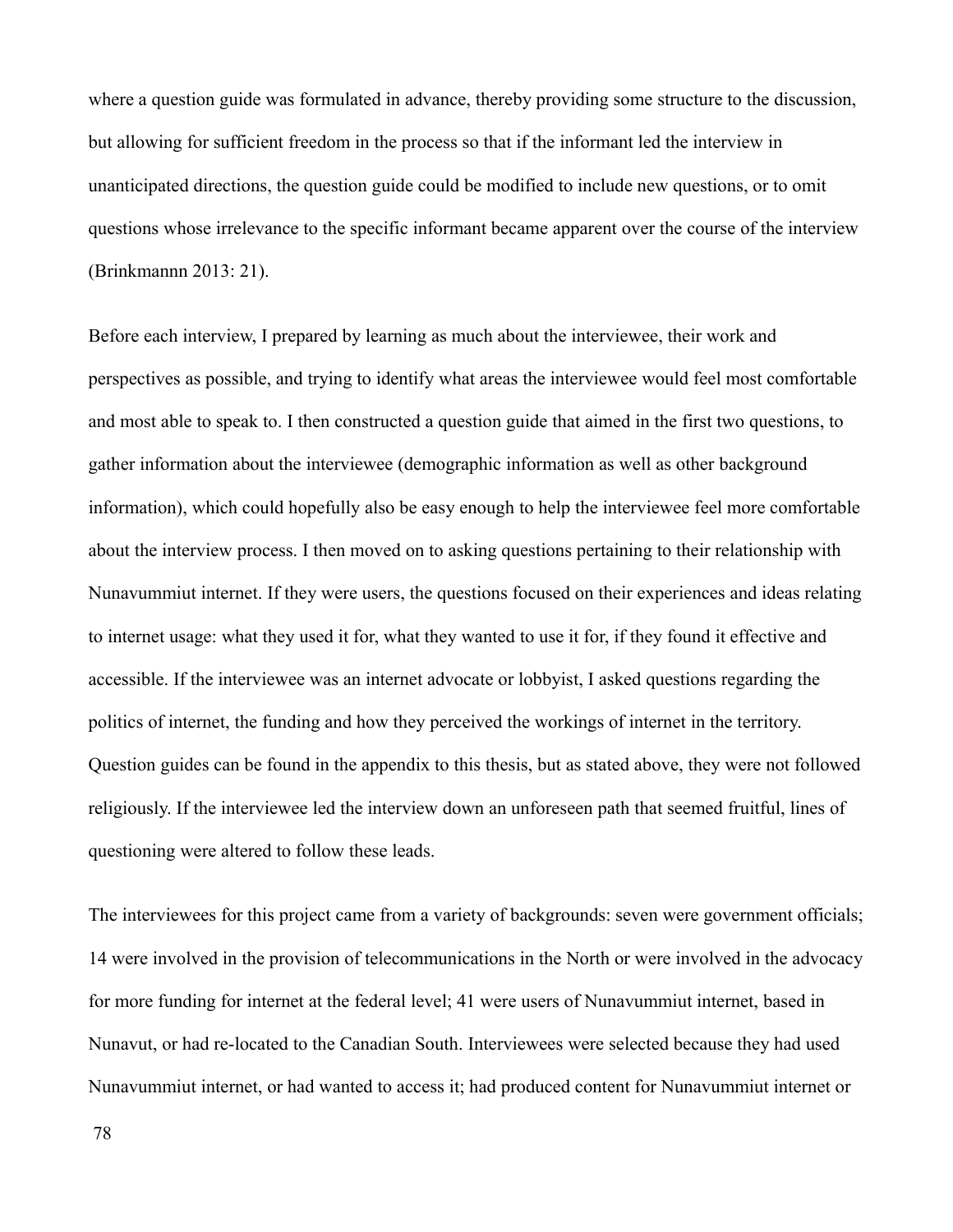had wanted to use Nunavummiut internet as a space for content and/or because of their involvement in the politics of internet in the territory. I wanted to speak with people who had different experiences and uses for internet and digital technologies. Informants were selected with the objective that they would have opinions, experiences, beliefs, hopes and emotions regarding internet in Nunavut, some subjective experience of internet that they could speak about, and from which I could attempt to discern some discourses that construct internet in the Nunavut (and which, in turn, are constructed and impacted by internet experiences).

The amount of informants (61) was judged to be sufficient based on my reading of the work of interview theorists such as Seidman (2006: 55), who suggested that once an interviewer began hearing very similar answers, the time to stop interviewing had come. Understanding knowledge as always partial, and that I would not, and indeed, could not, elucidate and sum up *all* discourses pertaining to Nunavummiut internet, I made the decision to do as many interviews as I could manage, knowing I would aim for the goal of having partially discerned only *some* discourses and narratives, which would be reflective of only *some* Nunavummiut experiences.

# *After the Interviews*

After interviews were conducted, initial notes were made about the main themes and points of interests raised by the interviewee. As quickly as possible (within two days), interviews were transcribed. After the transcription, interviews were read, and categories were assigned to different statements from the interviews that struck the researcher as interesting or insightful or contradictory (when compared with other interviews) or as emblematic of and consistent with ideas expressed by numerous other informants. I would highlight different portions of each interview in different colours, with each colour assigned a category such as "access problems", "potential of internet to facilitate Inuit cultural practice", "disappointment or frustration with internet". With each new interview, statements were read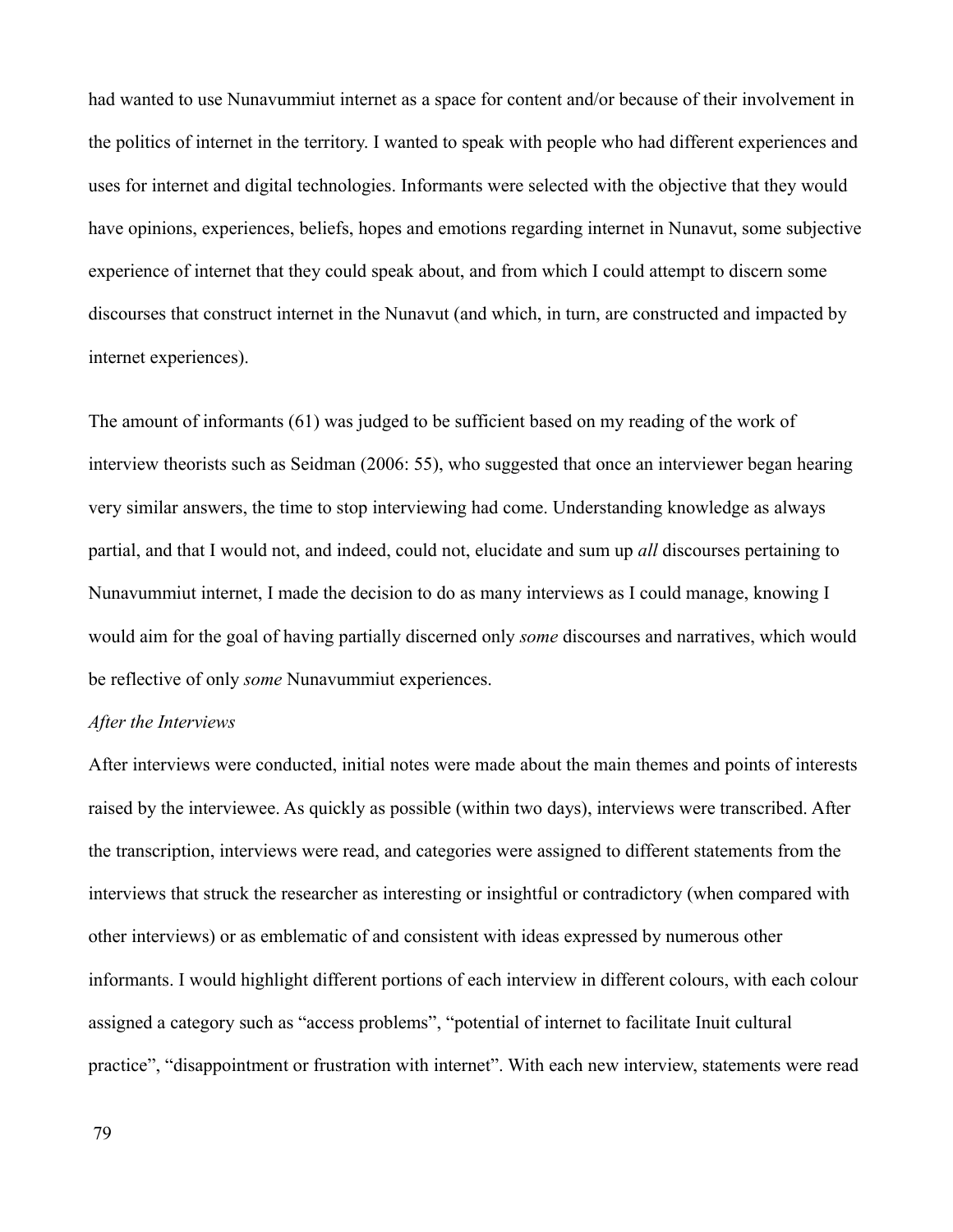for how they fit within the categories already in play; however, over time, as more data was collected, transcribed and analyzed, categories shifted, were refined, and sub-categories also developed, so that, for example, "disappointment with internet" became a larger category with sub-categories pertaining to the specific disappointments associated with internet, such as "inability to bridge distances to desired extent," "inability to employ internet in the manner used in the South," "not good enough connection for individual goals."

A similar process was used for the analysis of archival materials – materials were analyzed to discern how statements made in the materials could be categorized, as a means of both developing and discerning the main themes and discourses within the texts. Over time, links and connections between categories found in interviews and archival materials (such as whether they were sub-categories falling within a larger category) were elucidated and drawn, leading to the development of the thesis's central arguments. The main method of analysis, therefore, for both interviews and archival material, was interpretive and hermeneutical.

To speak more in-depth about the archival materials: I examined archival materials throughout the research process, beginning in the summer of 2013. The focus was on documents published between 2012-2016 (although documents extending back into the 1990s were examined), having to do with Nunavummiut internet politics, funding, infrastructure and advocacy. These documents were selected because of this thesis's interest in discourses having to do with the contemporary politics of Nunavummiut internet. These archival materials included government reports on internet and infrastructure, transcripts of government hearings pertaining to telecommunications, telecommunications and service provider business proposals, and relevant media articles – some of which are publicly available, while others were shared with me by those working within these sectors.<sup>[12](#page-80-0)</sup>

<span id="page-80-0"></span><sup>&</sup>lt;sup>12</sup> See this thesis' *Appendices* for a listing of archival materials examined for this research project.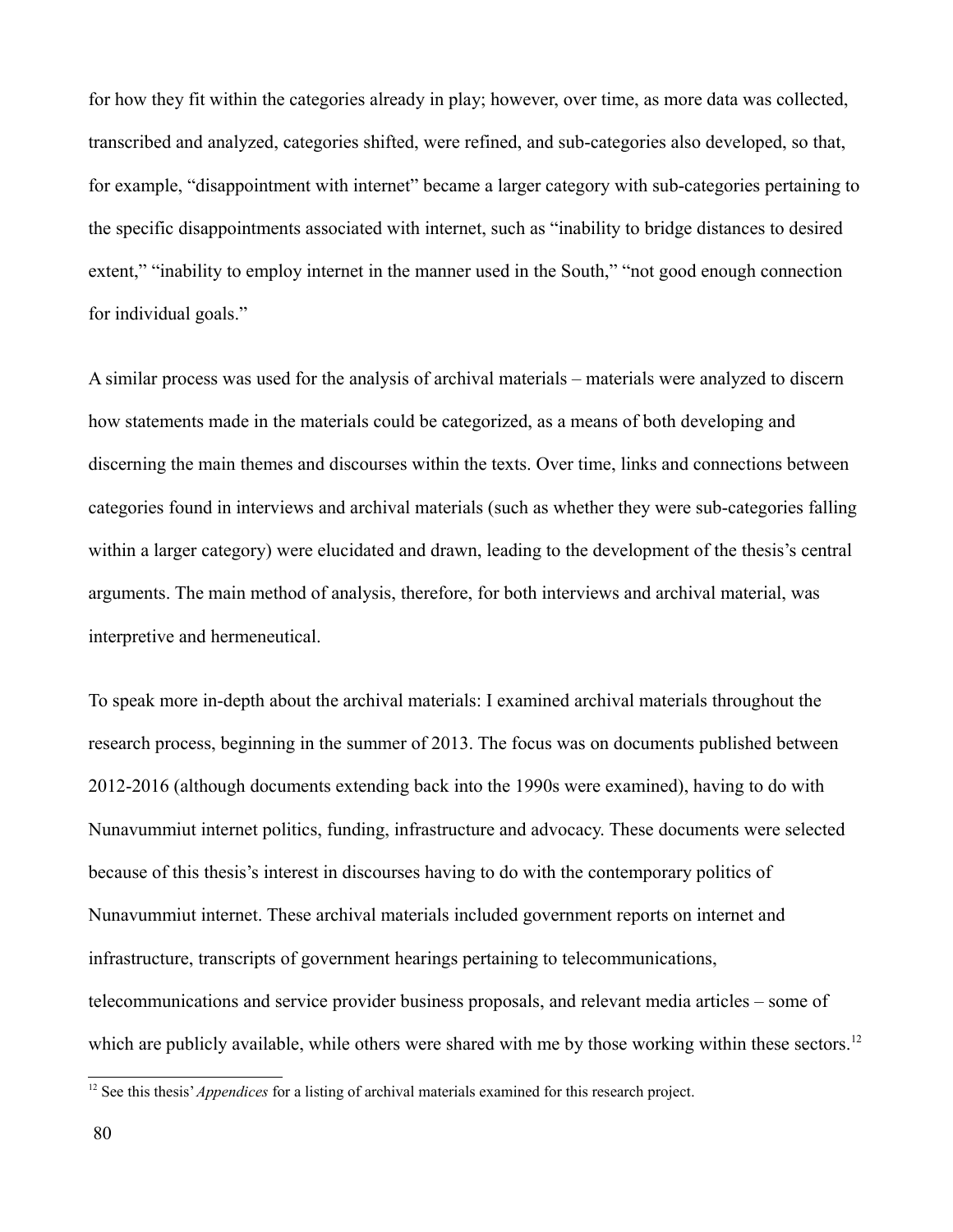As well, online content produced by Nunavummiut was also read through and watched (videos, Facebook pages, Twitter accounts as well as websites), mostly as a means of gaining further background and orientation on some of the Nunavummiut content online. Some of this content came about through my own searches, but much of it also emerged from conversations with informants, about the pages and videos they visited on a regular basis.

# **Rationales for the Methodologies Selected**

The research objective outlined in *Chapter 1: Introduction*[13](#page-81-0) has acted as the main guide for determining which methods to employ for this research project. As stated above, interviews and archival research were the main forms of data collection, with a very short period of participantobservation during the time spent in Iqaluit, particularly at the CAP site. Below, the rationales for selecting these methods are discussed.

To begin with the method used the most sparingly for this doctoral thesis: participant-observation. Media studies researchers (Ang 1996; Morley 1998), drawing from cultural anthropology (but also altering the length of time necessary in the field for the research to be considered "participantobservation" within their discipline) have employed participant-observation as a means of incorporating cultural practice and social relations into their research on media. Morley has argued, regarding why this kind of approach to television viewing audiences adds to understanding the background to their activities: "…the social relations within which viewing is performed as an activity... have to be brought more directly into focus if we are properly to understand television audiences' choices of, and responses to, their viewing" (1986: 15).

While my own time in Iqaluit was quite short, the benefit of traveling there, of engaging in even an abbreviated period of participant-observation seemed worthwhile for the context and background it

<span id="page-81-0"></span><sup>&</sup>lt;sup>13</sup> See pages 10-11 of this thesis for this research's objective.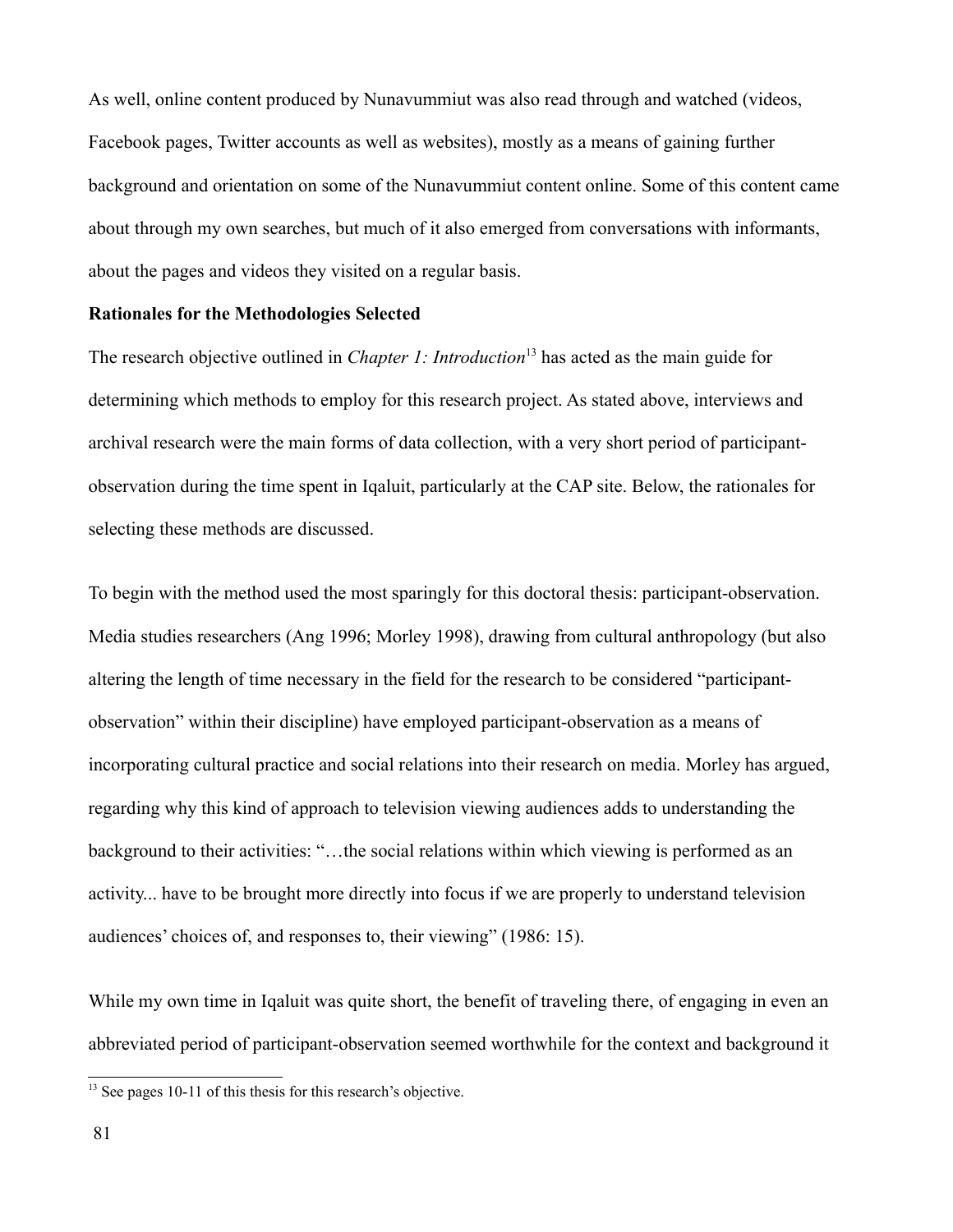could give. It provided a sense of what it was like to use internet in Nunavut, allowed me to observe the interactions and actions of users at CAP sites, and to further build up a network of informants for the project. There was value in just being there – in listening to the radio in the mornings, in being able to use internet there, in meeting people I might not have otherwise encountered. And I went on a daily basis to the CAP site in Iqaluit (where computers and internet access (through computers as well as wifi for mobile phones) are available free of charge to the public), to observe and use the computers. In short, the research trip to Iqaluit, which involved two weeks of observing and at times, participating, was a way of gaining a deeper feel for the context, for providing a first-hand experience of internet in the territory, for giving the researcher some necessary background in which to situate the project's interview and archival data (which formed the bulk of the evidence for this thesis), and to observe, to a limited extent, aspects of social relations at CAP sites. The only drawback of the experience did not have to do with the methodology itself, but with the sense that had there been more time and resources, a longer period of participant-observation would have further benefited this project.

Interviews and archival research were chosen primarily for the kind of evidence they elicit. This doctoral project is primarily interested in some of the discourses of Nunavummiut internet, in some of the ways that Nunavummiut internet has been narratively constructed by its users, lobbyists, advocates, government officials and service providers. This research tried to get to some of the meanings of internet in Nunavut, and how meanings and associations with internet dovetailed in particular with internet politics and historical narratives.

As such, hearing or reading what informants and relevant parties had to say about internet were considered vital tasks for elucidating some of the narratives that characterize and construct Nunavummiut internet. Interviews and archival research (such as the transcripts of testimonies given concerning internet to the CRTC) were therefore seen as useful methodologies for answering the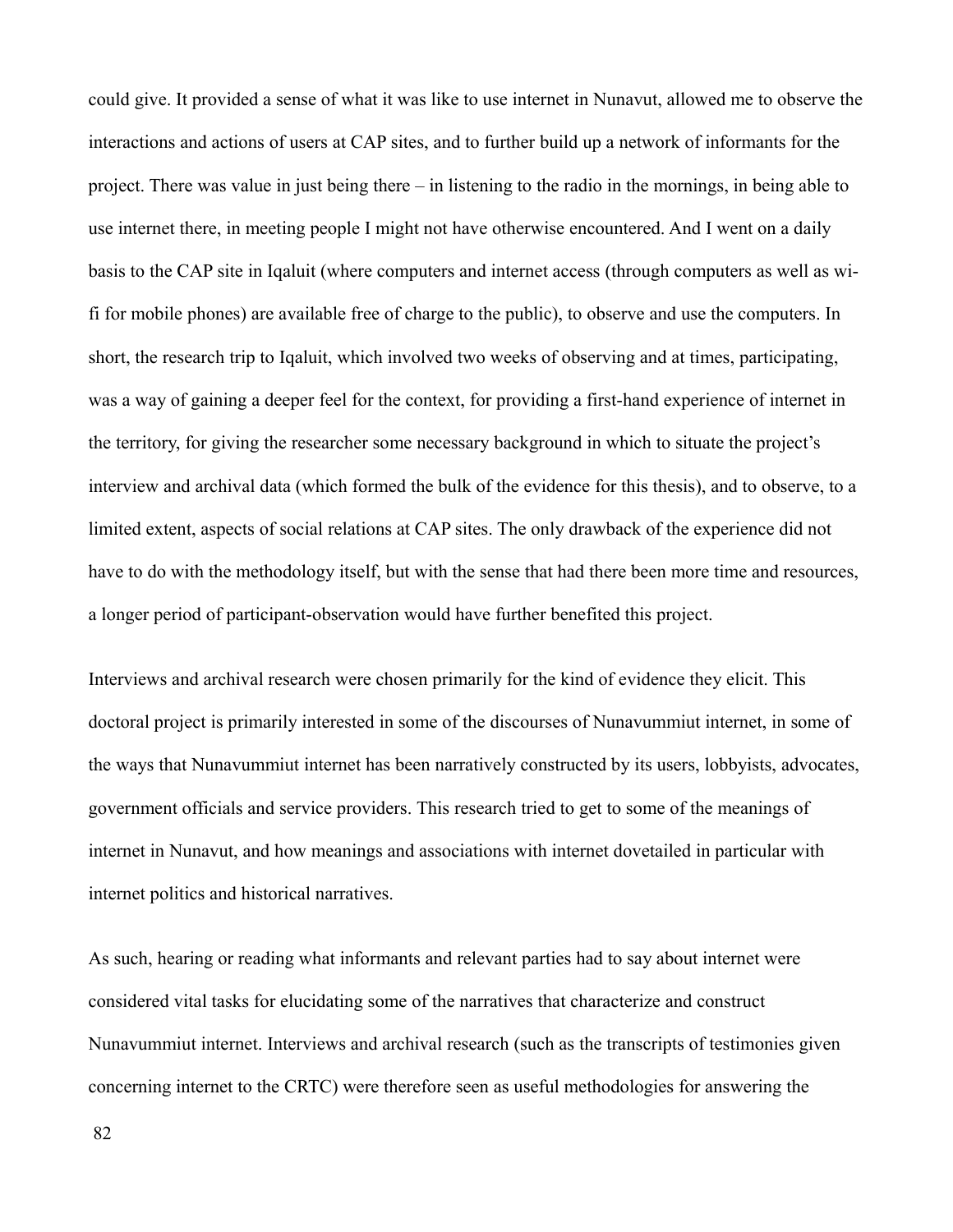research objectives, and they were methodologies that fit both with the theoretical goals and the practical limitations that influenced and structured this project (such as travel constraints and funding). As well, archival research, beyond acting as a source for discourses, also provided some background and secondary research, while interviews have the benefit, as shall be discussed in greater depth below, of being suited for the collection of data on expressions and articulations of subjectivities and meaningmaking.

Some of the drawbacks or potential problems associated with interviews and how these were mitigated will be discussed in greater depth later in the chapter. However, these include: ensuring that interviewer bias does not dictate how the findings are interpreted, being mindful that interviewees might not always be "reliable" witnesses, and in the case of telephone and Skype interviews, having to rely on the interviewee to provide most of the context around themselves, because one cannot observe the interviewee within their context in these instances. All these are factors to consider when analysing interview data. As for the archival method, its main drawback is that it mostly provides, particularly in the case of transcripts of hearings, the words spoken: the tones used by speakers, their facial expressions and body language are lost in the transcription. What was said can be found, but aspects of how things were said (which can act as a form of data) can be difficult to discern when reading the transcript of a hearing. One can attempt in this case, to ascertain things such as tone, from the responses given by others (or, if there was laughter recorded after a person spoke). But for the most part, when reading through archival materials, one has to be aware that there is the potential for misunderstanding the way that a speaker might have intended for their remarks to be interpreted, because of certain gaps in the information provided in a transcript.

The approach in this research has been inductive (Brinkmann 2013: 53; Glaser and Strauss 1967) – I started with the gathering of evidence, conducting interviews, categorizing and coding interviews,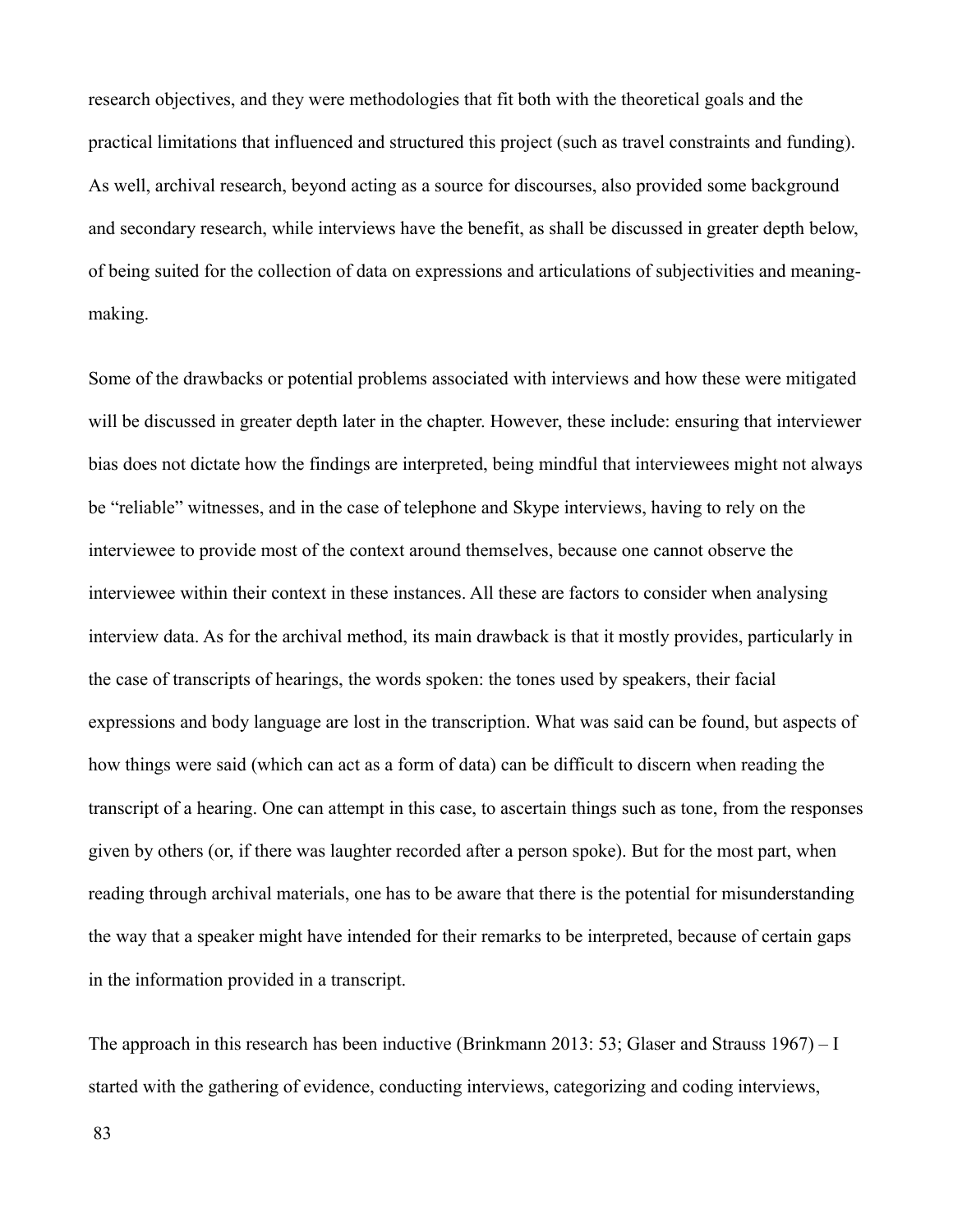discerning prevalent discourses, and from there returned to theoretical concepts (internet, spatial (in)justice, parity, cultural persistence) developed by scholars prior to this research, to refine and/or argue for their expansion or alteration or for how they fit with the data collected. The move then throughout this research, has been to start from the ground up and move toward theoretical discussions.

# *Face to Face? Telephone? Skype?*

Much literature on methodologies within the social sciences tends to prioritize face to face interviews over any other kind (McCoyd and Kerson 2006). If communication between people involves (but is not limited to) verbalized language, then it follows that meeting with someone face to face could mean being privy to a more fulsome communicative event (O'Connor, Madge, Shaw and Wellens, 2008).

Interviews via telephone or online platforms, on the other hand, have sometimes been theorized as being second-best interview options. With fewer visual cues available to the researcher, with the greater need to stick to the topic at hand (it is more difficult to explore unintended areas, to go "off topic," when not face to face with the interviewee), interviews not conducted in person have been seen as being less fruitful than face to face meetings (Deakin and Wakefield 2014). As Deakin and Wakefield state:

 …discussions surrounding the face to face interview can often feel uncontested, and online interviews are presented as a second choice or alternative when this 'gold standard' of interviewing is not possible (2014: 604).

As mentioned earlier, 26 out of the 61 interviews that I have conducted have occurred via telephone or Skype. It was, in many cases, the only way to speak with informants living in communities that I would not be visiting, and it was also a way to speak with informants whose schedule would not allow the time for a face to face meeting. While I would agree with many of the benefits outlined above concerning face to face interviews, particularly for their ability to convey non-verbal communication, I would also say that there were benefits to using the audio application on Skype for example. At times,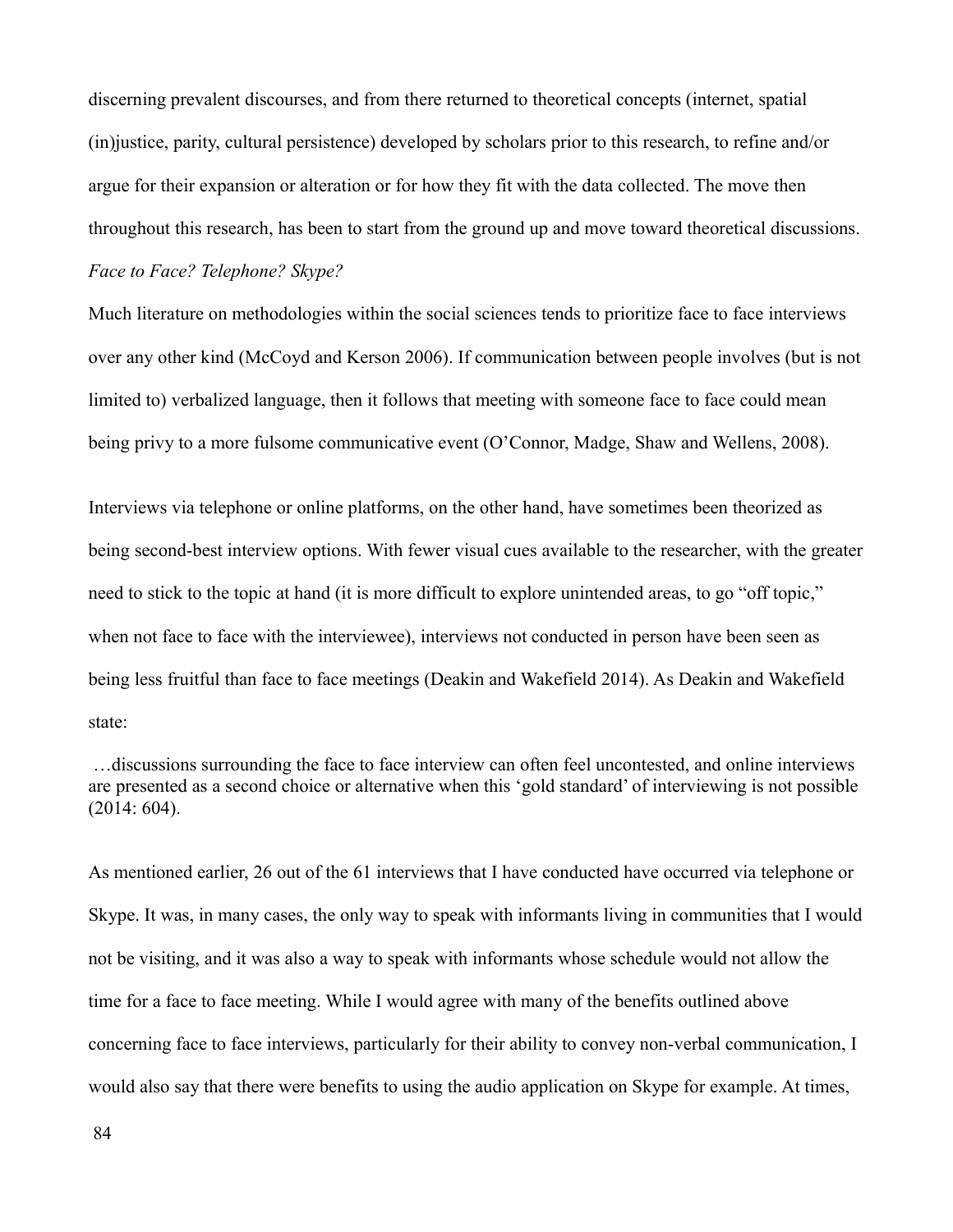when using this application, I was given further insight into the technology under study. Most of the time, Skype worked for both myself and the interviewee; but there were multiple occasions when there were noticeable delays, or when the connection cut out inexplicably (much more so than in other (non-Nunavut based) Skype interactions that I have had), and that helped to reinforce what my informants were (usually) trying to say about their experiences of Nunavummiut internet as problematic and unreliable. In this way, Skype-based interviews acted as a limited but still useful means of observation of how a particular application worked on the Nunavummiut internet. And what Skype and the telephone did provide was a means of speaking with informants that might have conveyed less data than a face to face interview would have, but still provided more evidence than if I had not spoken to those informants at all.

I was always keen to ensure that participants knew that I was open to speaking with them via telephone and was not only available via Skype for, as Deakin and Wakefield write: "Online interviews may… mean that some participants are excluded due to the need to have technological competence required to participate, obtain software and to maintain Internet connection for the duration of the discussion" (2014: 605).

In short, while face to face interviews might provide a number of benefits, particularly in the form of non-verbal cues, telephone interviews and Skype had their value as well. Both allowed me to interview those living in communities I would not be able to visit. Communicating via Skype allowed me to sometimes gain some insight into the problematics of internet in Nunavut, while the telephone was a more inclusive medium, allowing me to speak with those who might want to be more cautious about their bandwidth cap for that month or who might not have access to internet at their home.

## **Interviews: Theory, Ethics and Issues**

The paragraphs above described how research methods were employed during this project; the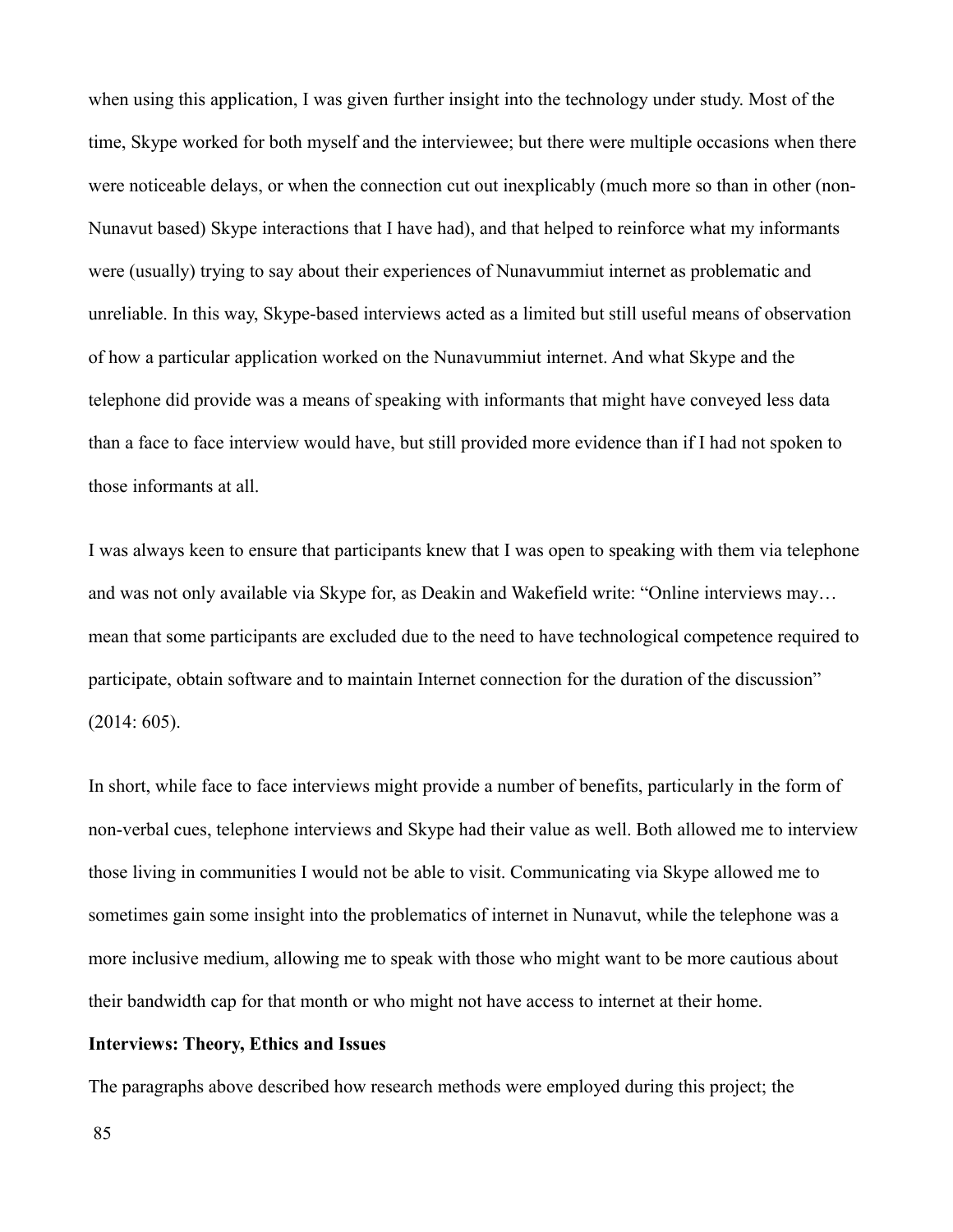following pages delve into some of the theoretical and ethical considerations relevant to this thesis' methodological approach. To begin: theoretical considerations of interviews.

 Maccoby and Maccoby famously defined interviews as "a face-to-face verbal exchange, in which one person, the interviewer, attempts to elicit information or expressions of opinion or belief from another person or persons" (1954: 449). In subsequent years, this definition has been re-iterated, criticized and altered. The "face-to-face" aspect of their definition has been contested by interviewers who speak to their informants via telephone, Skype and other communication platforms (see the discussion of telephone and Skype interviews in the section above). Some scholars have contested the characterization of an interview as a "verbal exchange", suggesting that this brands the interview as a primarily behavioural and not linguistic activity (it is focused on the action of talking, as opposed to both the action-oriented as well as passive means of conveying information and communicating) (Mishler 1986: 10), and disregards all non-verbal information that can be communicated during an interview (facial expressions, body language) (Labov and Fanshel 1977; Schumann and Presser 1996). The relationship that Maccoby and Maccoby describe between the interviewer and interviewee ("the interviewer, attempts to elicit information or expressions of opinion or belief from another person" (1954: 449)) has been debated among qualitative interviewers, some of whom suggest that the interview is jointly constructed by both interviewer and interviewee (denying that the interviewer necessarily leads the interview) (Denzin, Lincoln and Giardina 2006; Fine 1994). Others argue that the main point of the interview should be that the interviewer attempts to alter, change or empower the interviewee (Mies 1983). Some would qualify the "information" that Maccoby and Maccoby refer to as only constituting the life-world narratives and subjective experiences of informants (Mishler 1986; Wengraf 2001), while other scholars argue that interviews can provide data on more than narratives, that they can act as a resource for learning about circumstances and events described by the interviewee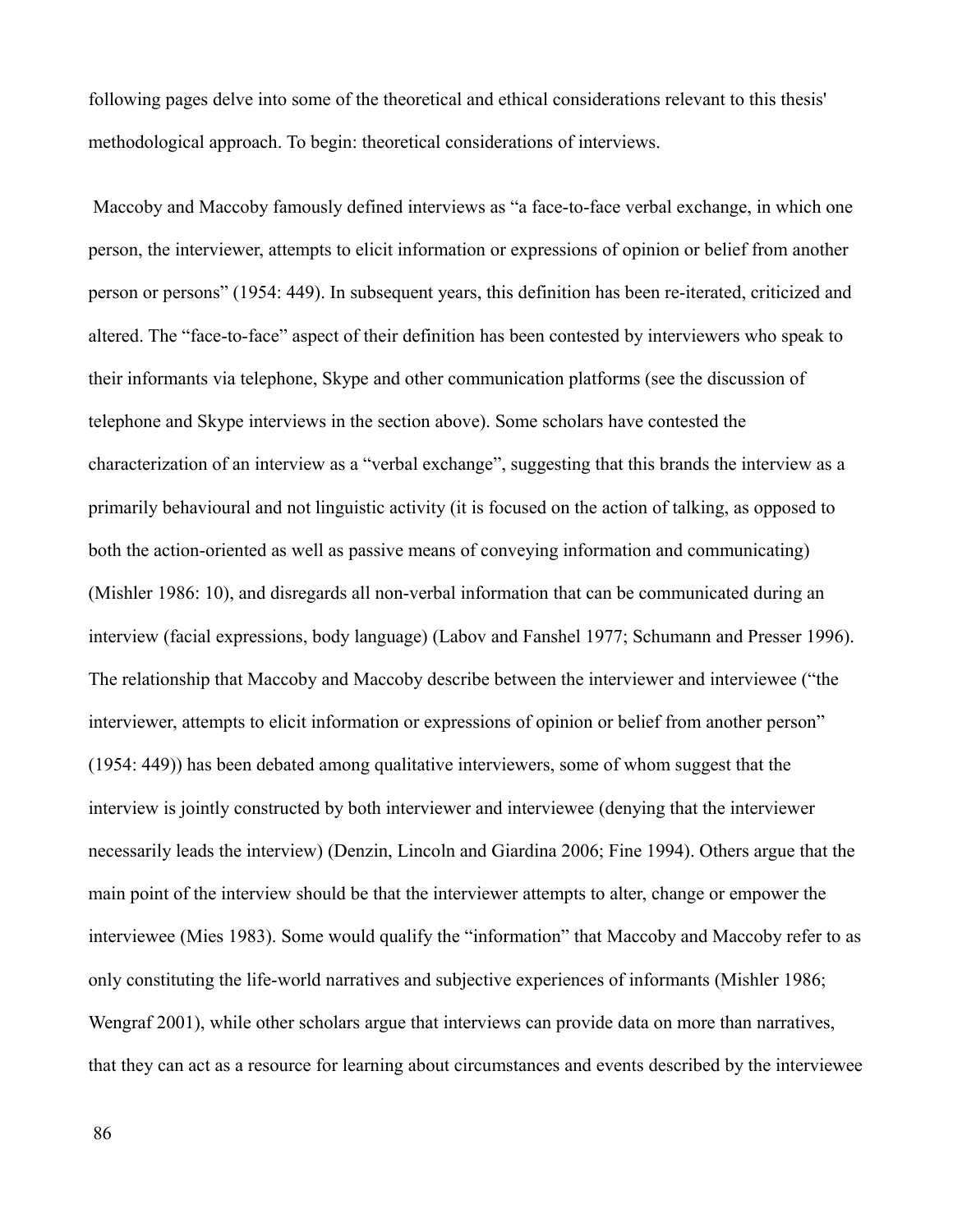– that interviews can act as a source for "facts" (Josselson 2013; Thomsen and Brinkmann 2009).

So there is no consensus on what an interview is, the respective roles of the interviewer and interviewees, and the kind of evidence that can be drawn from interviews. In the pages below, the varying perspectives about the nature of interviews, their reliability, objectivity and generalizability, the evidence that can be collected, and the role and power of the interview-researcher, will be discussed.

However, to begin this theoretical discussion of interviews, some of the ideas of Steiner Kvale will be examined. Kvale has responded to some common objections to interviews throughout his career, but particularly in the article "Ten Objections to Interviews" (1994). His responses to common objections to interviews, particularly the objections that interviews and evidence from interviews are not objective, reliable or generalizable, are examined below.

# *Kvale on Objectivity and Reliability*

In regards to the criticism that the data generated by interviews is not objective, Kvale responds by first exploring the meanings attached to the term "objective." These meanings can include: some reality that stands as universally true; an investigation of a particular object; or a perspective that is unbiased and neutral (1994: 6). In exploring the various definitions of objective, Kvale is able to point out that there is no one definition of about what constitutes objectivity. He writes: "…the lack of intersubjective consensus on the meaning of objectivity testifies to objectivity being a rather subjective notion" (1994: 6). In short, any definition of objectivity is itself subjective. In that case, the subjectivity of interview data is not an issue; all data, all evidence, even that which claims to be objective, is, to an extent, subjective, because any claim to objectivity is based on a subjective construction of the term.

 Moreover, Kvale, in pointing to the understanding of the objective as having to do with the object, suggests a way in which interviews can, in fact, be considered objective. He writes: "Objectivity may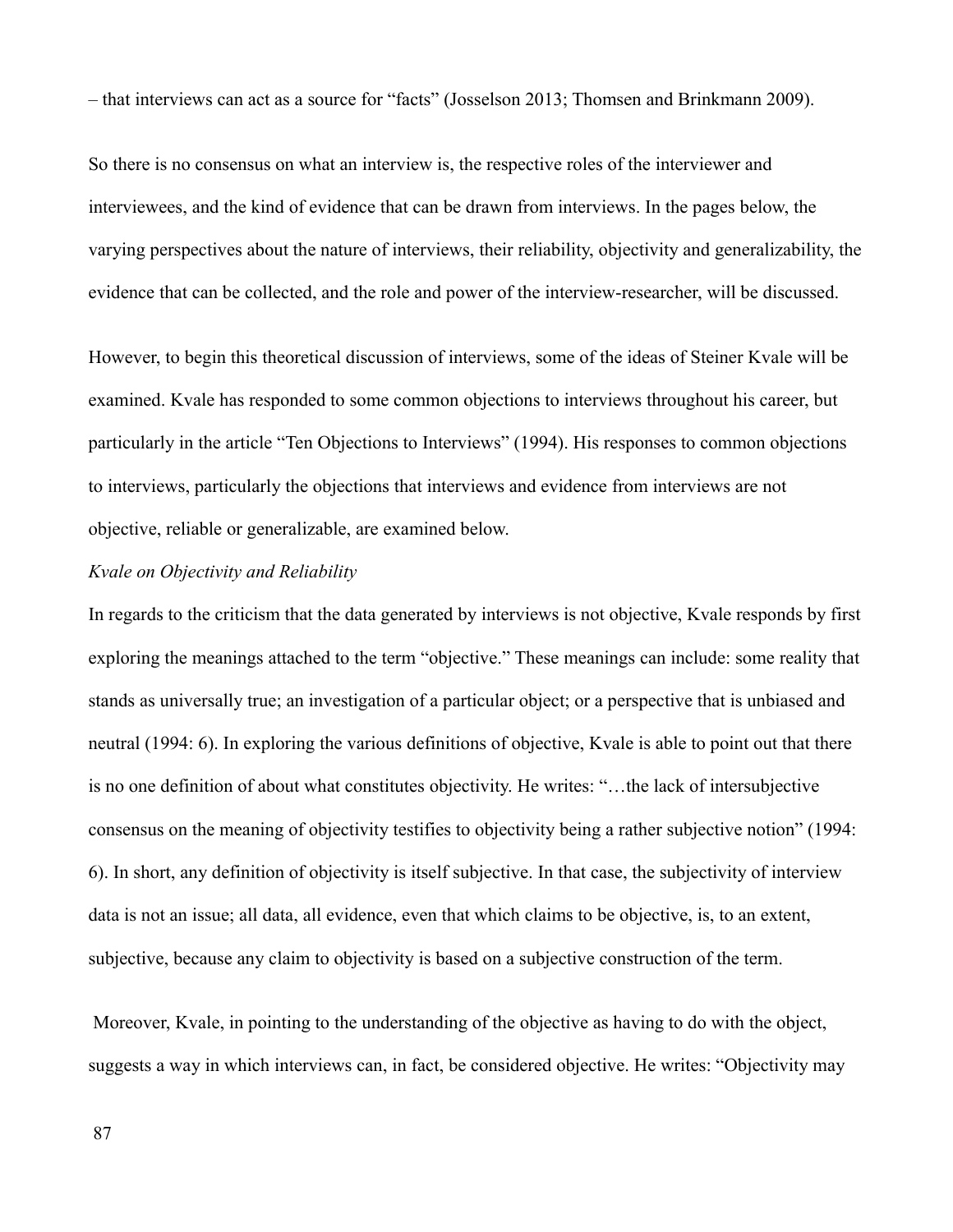also mean reflecting the nature of the object investigated, letting the object speak, being adequate to the object investigated, expressing the real nature of the object studied"(1994: 7). In this case, the objectivity of the interview data would depend on the interviewer's skill at creating an environment and facilitating a rapport with the interviewee that would facilitate the discussion of the interview's main object of interest and study (1994: 7).

Beyond being branded as non-objective, interviews have also been criticized for producing unreliable findings, particularly because processes of coding and categorizing are seen as reflecting the interests of the researcher, and have the potential for the researcher to "read" what they want into the data, making their conclusions non-replicable. Some scholars attempt to mitigate what might be seen as this potentially unreliable analysis by recruiting others to read over the transcripts and code them, thereby ensuring that the analytical power and the biases of the primary researcher are checked and balanced by other perspectives, which can either confirm the researcher's sense of the main categories and statements of interest within an interview, or force the researcher to see the bias of their original analysis (Wengraf 2001: 229).

This tactic of recruiting others was not available to me during this project. My use of analytic induction (which Pascale refers to as "the systematic examination of similarities within and across cases to develop concepts, ideas, or theories" (2011: 53)) and data-driven coding (codes were derived from the data, and were not constructed prior to data analysis (Brinkmann 2013: 62; Charmaz 2011)) might therefore be seen as having the potential to be biased, to simply reflect what I wanted to see in the data. In response to the idea that any individual interpretation is necessarily biased, Kvale notes what would constitute a biased subjectivity when it comes to interview data. Kvale states: "A biased subjectivity… means unprofessional work, readers only noticing evidence supporting their own opinions, selectively interpreting and reporting statements justifying their own conclusions, overlooking any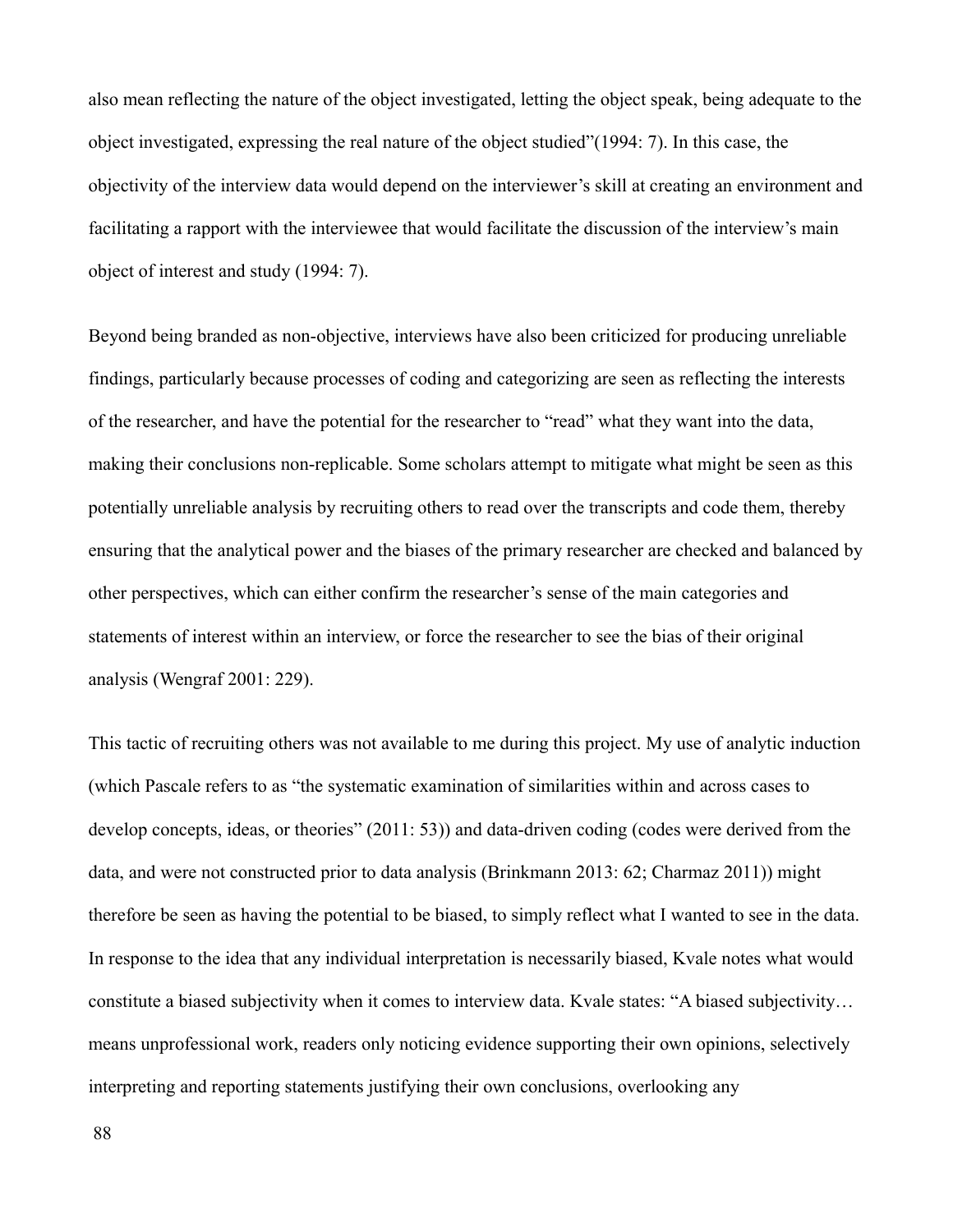counterevidence…" (1994: 13). That someone other than the researcher might interpret the research differently does not, however, necessarily make an individual interpretation biased. As Kvale goes on to note, there is not only one definitive interpretation of interview data – there are a range of possible interpretations for any interview – and this points to the rich possibilities of the interview method (1994: 13). That two researchers might code data differently does not therefore, necessarily point to the errors or bias of their coding, but to the myriad of interpretive gateways offered to a researcher by an interview. The reliability of the analysis, according to Kvale, is derived from "an impressionistic common sense method of interpretation" (1994: 14) and depends on the rigour of the researcher, in ensuring reflexivity throughout the process of data collection and analysis, in being thoughtful about sample size and informant selection, and in ensuring multiple, sustained engagements with the interview material over a period of time.

If the reliability of the researcher has been called into question, so has the reliability of interviewees. What if the interviewee lies? Seidman argues that a researcher can check individual interviews against each other (to see if a statement from one interview has been supported in interviews with other informants), as well as checking interview statements against data drawn from other sources (from newspaper reports, government accounts, and other resources in which the issue under discussion has been detailed) (Seidman 2006: 24-26). But what of information provided by informants that cannot be matched with other interview statements, where there is no other documentation to verify or challenge the informants' claims?

This possibility of deception or less nefariously, of the informant tailoring messages for the perceived benefit of the interviewer, means, again, according to Kvale, that care needs to be taken within the research process, in how informants are selected, in the kinds of clarifying questions asked to informants during the interview, and in the establishment of a rapport that leads the informant to be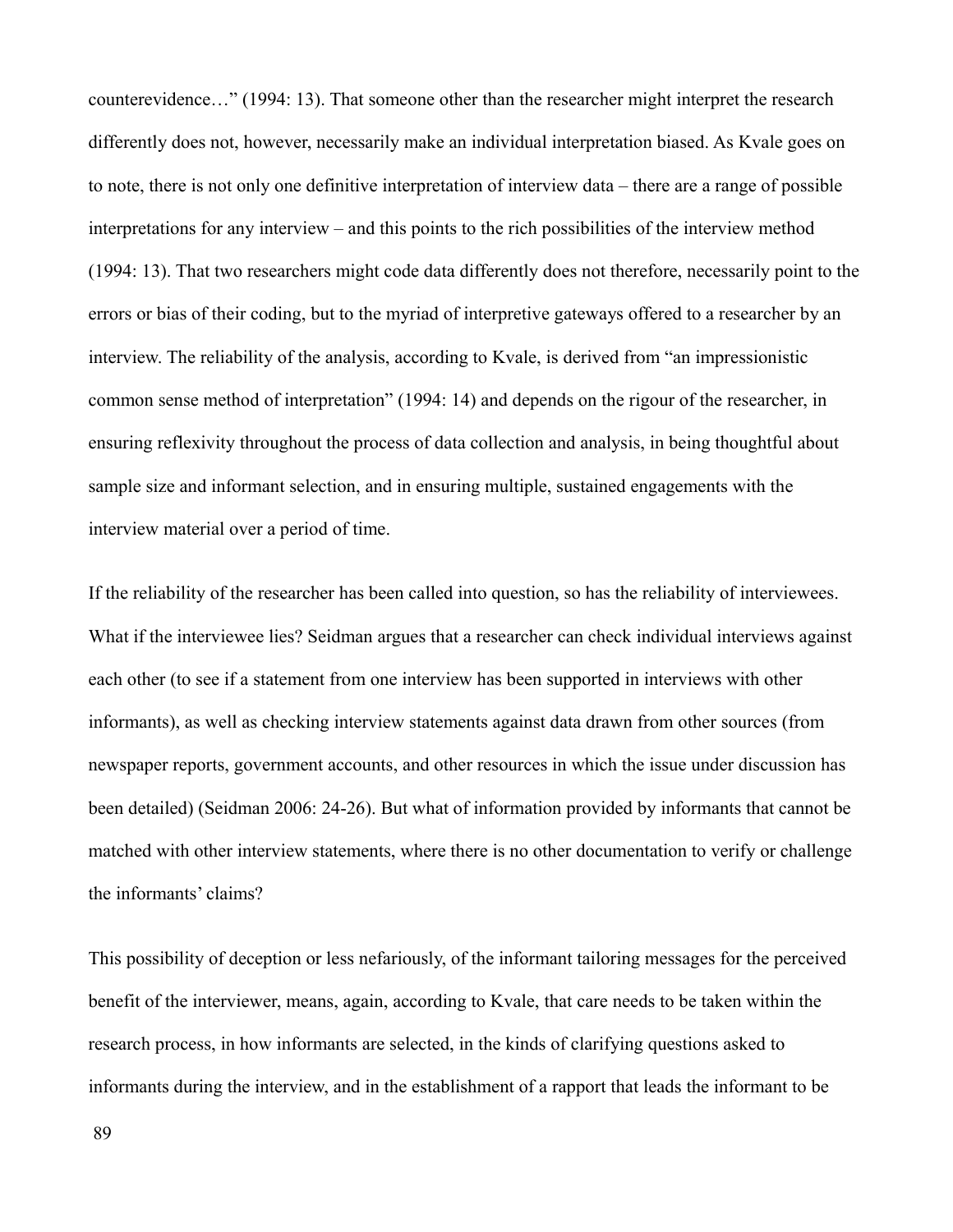adequately comfortable in speaking what they perceive to be the truth of a situation or issue, and gives them the freedom to speak freely, not simply to speak to please the interviewer (1994: 11).

# *Kvale On Generalizability*

Kvale also responds to the criticism that interview results are not generalizable – that the information and evidence drawn from interviews only pertains to the particular informants, and has little to say about anyone outside the cultural or geographic context of the interviewee, or as some scholars argue, about anyone or anything outside the interviews themselves. Kvale responds by critiquing the idea of generalizability itself, questioning whether it is a benefit, and a goal for social scientific research to strive for. He suggests instead that the idea of universal truths that underlies the idea of generalizabilty is what is problematic: underlying generalizability is the notion of some kind of objective reality, a truth that is binding for everyone, an idea that has been countered particularly by postmodern theorists, who have argued for a multiplicity of perspectives, and for all knowledge as partial (1994: 17-18).

Instead of generalizability, Kvale argues, research should strive to produce knowledge that is localized and data that is specific, because knowledge is partial and needs to be situated and contextualized. Interviews and even single case studies, he argues, are particularly suited for eliciting and constructing local, specific knowledge, because of their ability to examine the small-scale, to be focused on the narratives of particular individuals. This leads to a construction of knowledge that urges the research towards contextualization and situation amidst relevant factors, such as geography, cultural practice, politics, and socioeconomics. He writes: "…the focus on single cases made it possible to investigate in detail the relation of a specific behaviour to its context, to work out the logic of the relation between the individual and the situation" (1994: 20).

In sum, Kvale responds to these common criticisms of interviews, by pointing out issues with the criticisms themselves, while also arguing for the ways that interviews can be objective and reliable and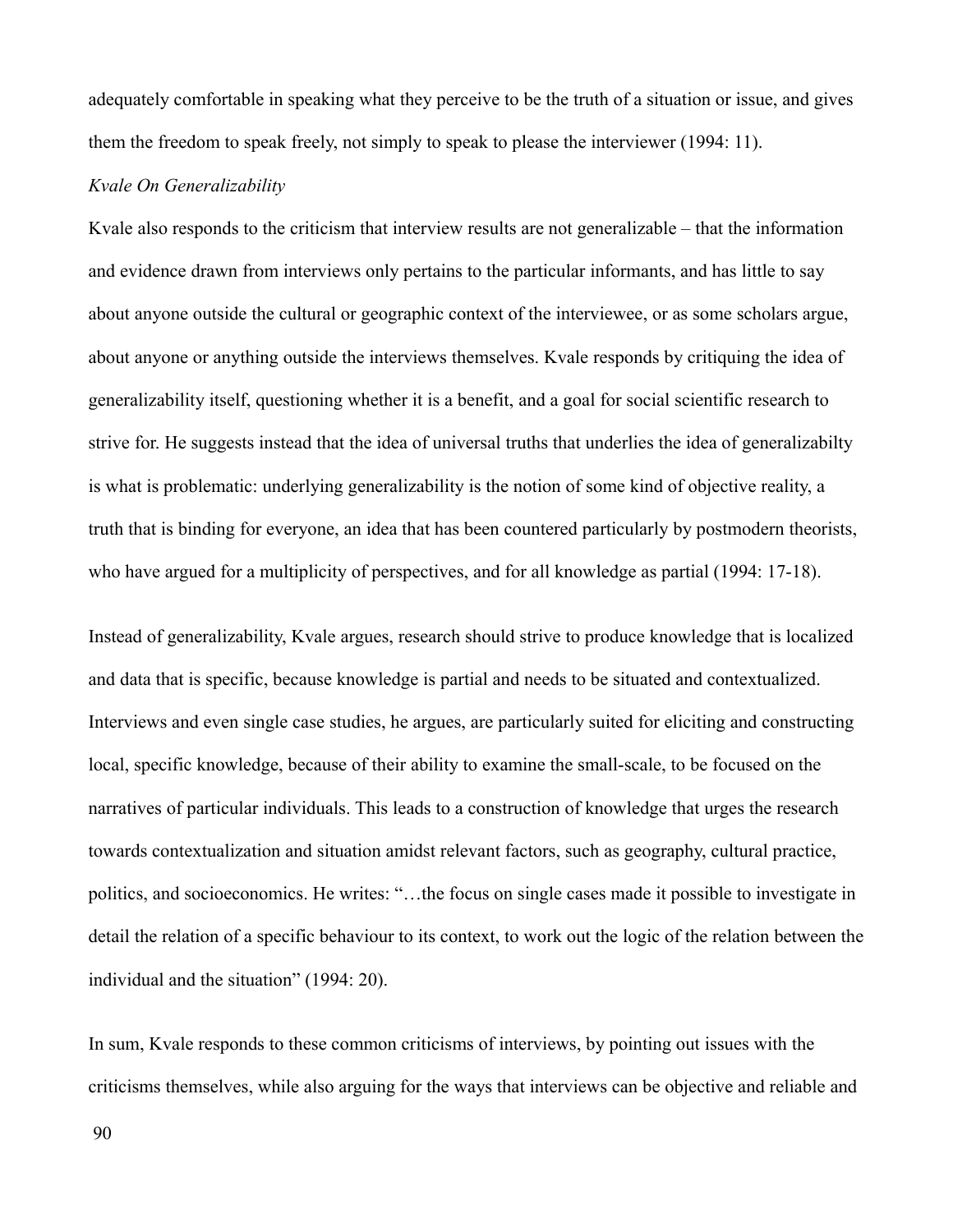suggesting that generalizability is not necessarily a virtue. Below, I address how issues of generalizability, objectivity and the reliability of informants have been handled or dealt with within this thesis.

## *Generalizability, Objectivity and Reliability in this Thesis*

To begin with generalizability: this work is aimed at the building of context-specific knowledge, and on focusing on ways that internet, though a global network, involves localized interactions and interpretations – so the main goal of the research is not generalizability, but to build knowledge that is specific to Nunavut. Some of the project's findings might be connected to or similar to internet discourses and narratives in other areas of the world, particularly those where internet access is experienced as problematic, in which case, theoretical bridges might be built between researchers working on conceptualizing internet in these areas and cultures. However, what might be most generalizable from this thesis are the ideas and orientation towards internet, the insistence on the localized nature of internet discourses and narratives, the argument that media technologies are always experienced specifically, within particular places, cultures, and times. The goal of this research, in short, was not primarily that its "findings" would be necessarily widely generalizable, but to add to knowledge about internet in Nunavut, reinforcing the idea of internet as localized on a conceptual level.

In terms of objectivity, the main goals of this research had to do with subjectivities (with the experiences, opinions, beliefs and emotions) of the interviewees – and so objectivity, if meant to be some agreed-upon, universal reality, was not the focus of the study: differences in perspectives, and multivocality were strived for. If, as Kvale noted, the goal was to gain some knowledge about the object under discussion (internet in Nunavut, discourses of internet in Nunavut), I would argue that the number of interviewees has provided sufficient data for there to be an argument for this research having discerned some localized discourses, for having centred itself around and investigated a particular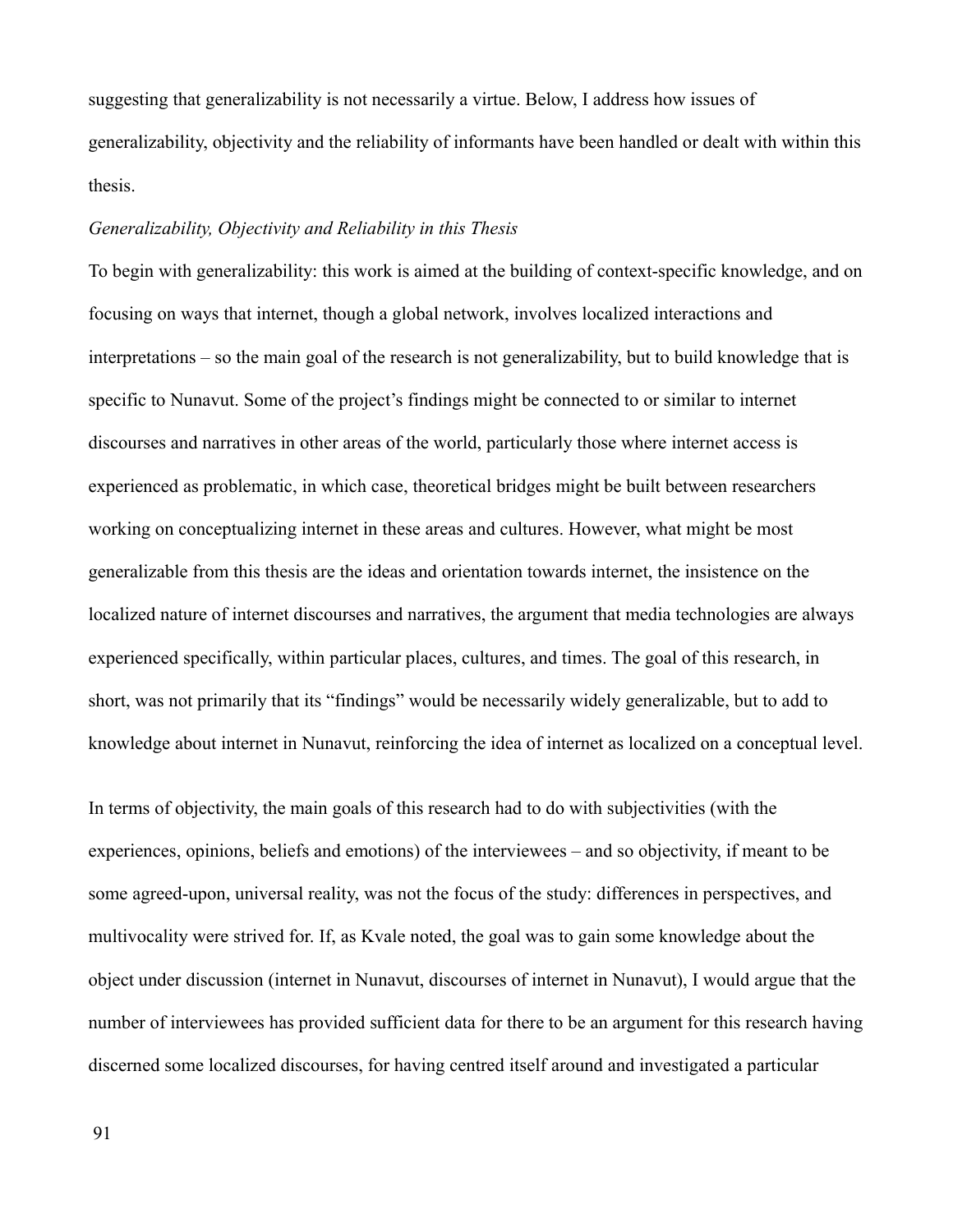object (in its case, Nunavummiut internet).

In terms of assessing the reliability of the data, trying to interview as many Nunavummiut as possible and juxtaposing interviews with government documentation has helped to ensure that much of what has been said to me during interviews has not been fabricated. As for my own biases, I have employed certain practices of reflexivity, such as keeping a research diary, writing notes about my own feelings and ideas, and asking for the advice of others about my conduct and interests, as means of creating awareness of my analytical biases, and, hopefully, being able to mitigate them when necessary.

# *What Information Can an Interview Provide?*

On the question of what kind of evidence can be elicited from interviews, the work of Tim Rapeley is often cited. Rapeley notes (2004) that the interview is increasingly used by qualitative researchers as a methodological tool and that it has also been increasingly theorized. Rapley divides the perspectives of interviews theorists into two main categories: the *interview data-as-resource*, and the *interview dataas-topic* (2004: 16). According to Rapley, the first category, the data-as-resource view, sees the evidence gathered during the interview as reflective of the interviewees' realities outside of the interview. The data-as-topic perspective, on the other hand, looks at the interview itself as an event, constructed by its participants, with the data collected reflecting the reality that was constructed by the interviewer and interviewee during their session. The notion of the interview data-as-resource, the idea that interview answers provide data that directly reflects the interviewee's experiences outside the interview, has undergone much critique, in recent years.

Most of that critique relates to the data-as-resource's inadequate problematization of the interviewer's role and the interview context: an insufficient recognition of the power of the interviewer, of the relationship and rapport established between the interviewer and interviewee, of the going-ons in the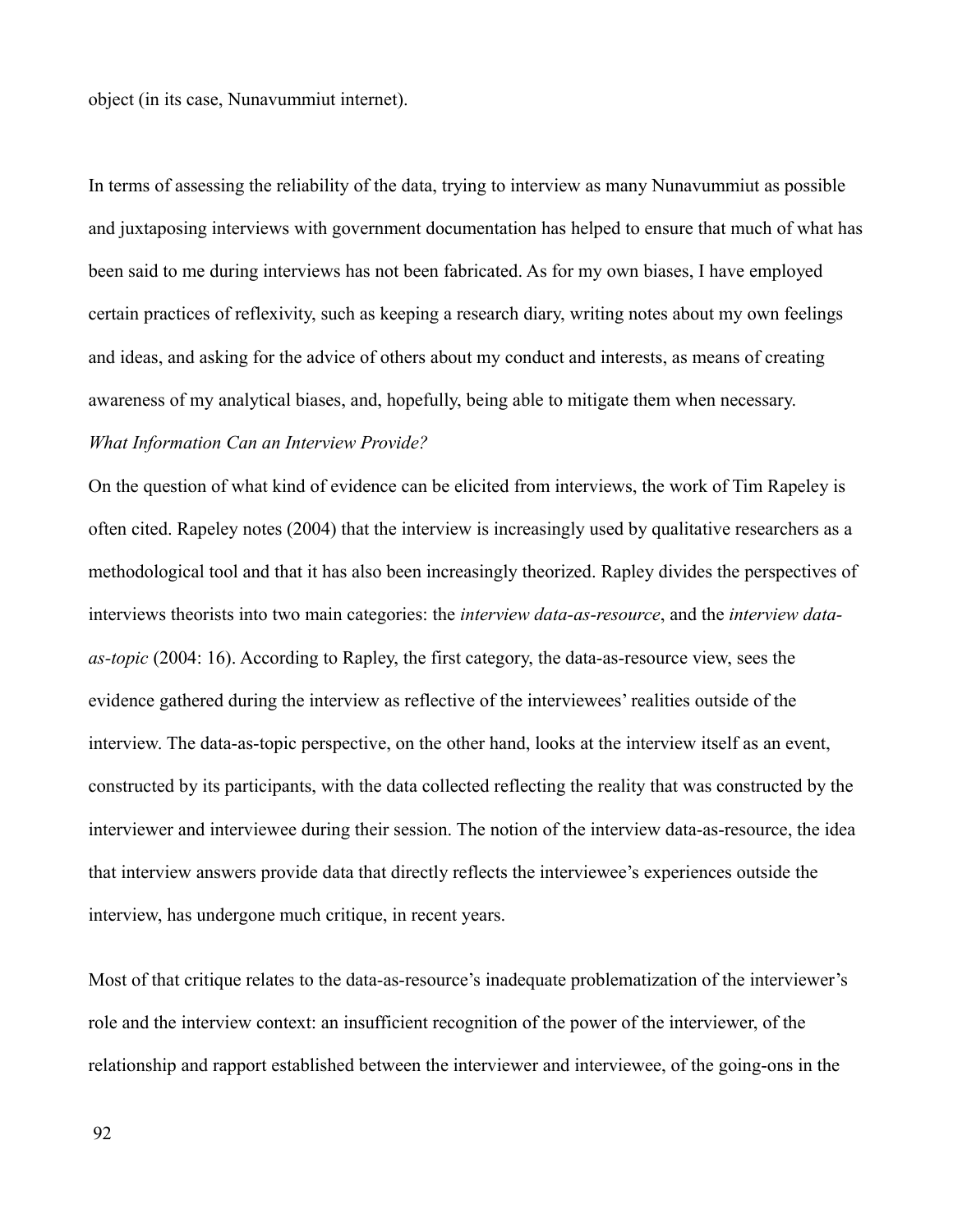life of both interviewer and interviewee the day of the interview, of the interview environment, among other factors. All that can affect the way that informant and interviewer experience the interview, and how they choose to conduct themselves, and what comes to mind when asked specific questions, have to be considered. Writing about the necessity of considering the circumstances and the factors influencing how an interview is constructed, Rapley states: "…these ways of understanding, experiencing and talking about that specific interview topic are contingent on the specific local interactional context and should be analysed, at least initially, from the circumstances of their production" (2004: 16). What this means, he notes, is that the researcher, when analyzing interview data, must view interview content as an account that needs to be contextualized. Interview analysis should begin by reflecting on the backgrounds of the interviewer and the interviewee, and on the context of the interview itself: where and when it has taken place, how it was conducted by the interviewer (2004: 26). All of these factors will play a part in the kind of data elicited.

The dividing line that Rapeley draws between interview data-as-resource and interview data-as-topic, is referred to by other theorists as the divide between understanding interviews as *accounts* and interviews as *reports* (Brinkmann 2013: 34-36), or alternatively, seeing interviews as *realist* versus *relativistic* (Josselson 2013: 1-2). These dividing lines are essentially drawn between how the interview should be theorized, and what kind of evidence (or inference) can be drawn from an interview.

There seems to be some agreement across the two camps that interviews are uniquely suited to providing insight into questions of subjectivity, into how informants understand themselves and how they fathom, construct and engage with the world around them. The questions that divide these camps are: can an interview teach the interviewer anything outside the interview situation – can interviews provide evidence about the world outside the interview? Or can an interview only provide information about the interview itself? Does the interviewee use language as a medium, as a tool for the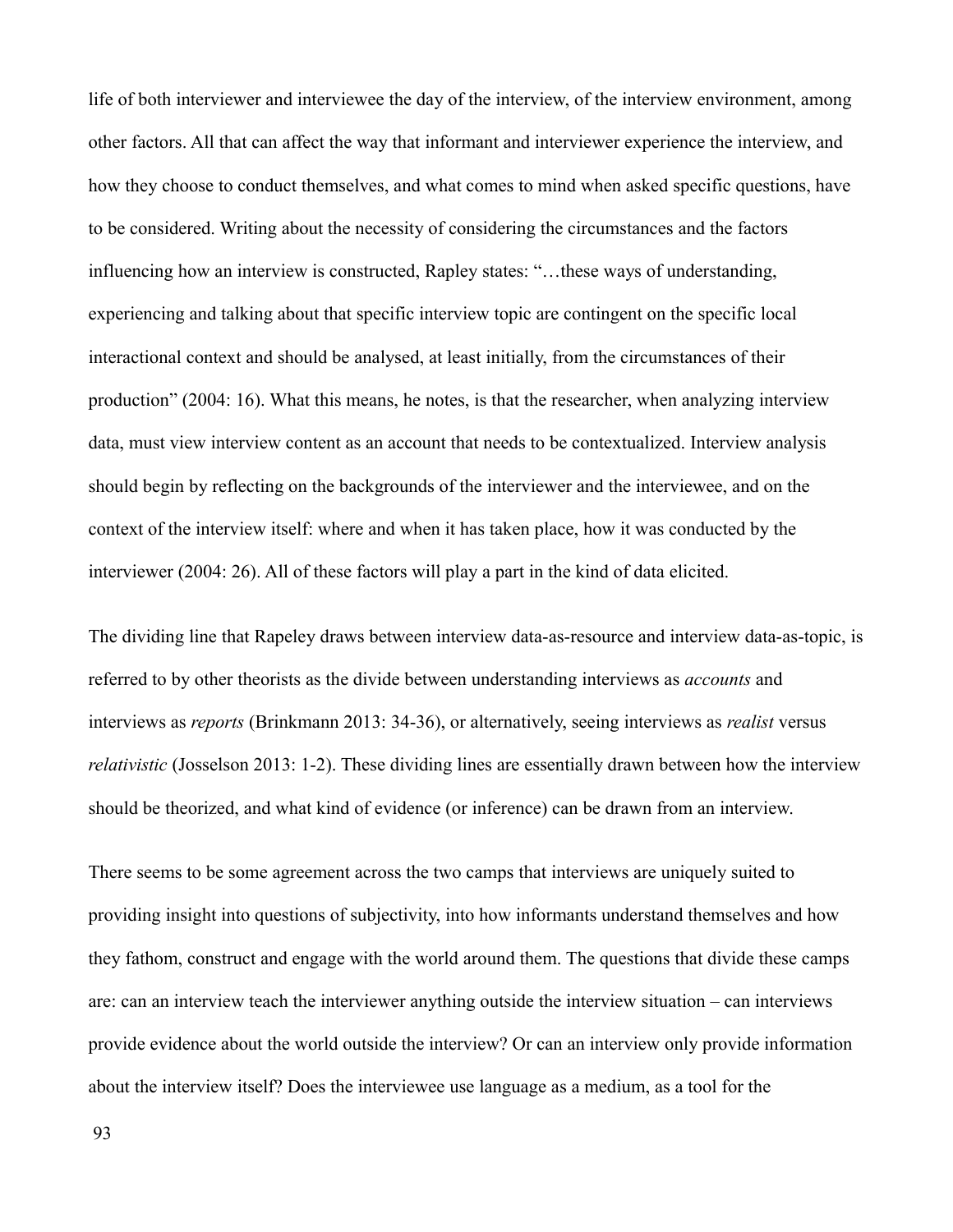communication of information, with the information being conveyed being the main evidence collected and analysed by the interviewer? Or is language usage the only thing one can examine and use as evidence from the interview? In short, is the content of what the interviewee said the evidence provided by the interview, or is it how the interviewee speaks, that forms the crux of the data?

Proponents of the second idea, such as Rapeley and Elliot Mishler (1986), who argue that the main analyzable evidence provided by interviews are how informants have phrased their answers, tend to draw heavily on linguistic and semiotic theory, seeing interviews as discursive in the sense meant by Foucault (1972) and Laclau and Mouffe (1985): revealing patterns of language, and therefore, providing the ability to elicit rules deeply internalized by interviewees for the production and articulation of knowledge. As such, Mishler recommends analyzing interviews using a semiotic approach, that breaks down the transcript into narrative units, and is mindful of not only the words spoken during the interview, but also the silences, facial expressions, and any other modes of expressions employed by the informant. Mishler writes: "Taking speech seriously requires investigators to pay close attention to linguistic and paralinguistic features that appear routinely in naturally occurring talk but are routinely omitted from standard written texts…include certain details of speech, such as pauses, non-lexical expressions, and speaker interruptions and overlaps…" (1986: 47).

While many interview theorists assert the importance of including an interview data-as-topic approach to analysis (that is, considering the interview itself analytically, and not simply taking the interviewee's statements as "evidence" without consideration of circumstances in which these statements have been made), some take a more middle-ground approach and state that this does mean that that the interview can provide no information or evidence about circumstances outside the interview. Wengraf argues, like Rapeley and Mishler, that interviews can provide evidence about language and discourse, but also suggests that interviews can provide evidence or leads about *objective referents* (the issue the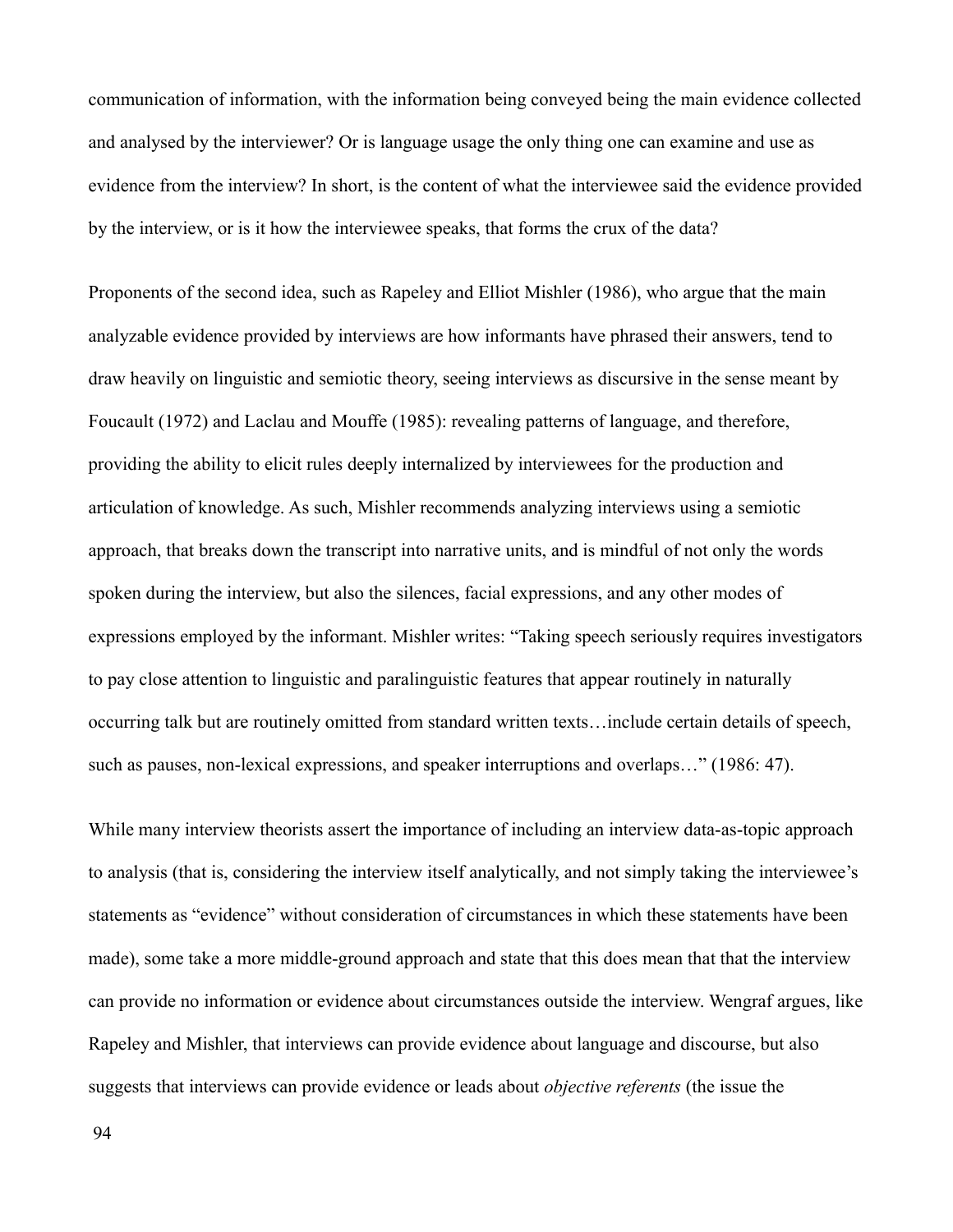interviewer is exploring with the interviewee, such as Nunavummiut internet in the case of this thesis), and *subjectivity* (2001: 8-9). Subjectivity is generally considered to be a topic that interviews can provide insight into, but where interview data-as-topic and interview data-as-resource differ is in their temporal parameters on the insights into subjectivity that an interview can provide. Some interview data-as-topic adherents argue that the interview provides insight into the interviewee's subjectivity only within the context of the interview (Rapeley 2004) while theorists who believe that there is a possibility of using interviews to gain insight into issues outside the interview, argue that interviews can provide data on the subjectivity of the interviewee more generally – i.e. that one can gain an understanding of how the interviewee understands themselves or sees aspects of their world and life outside the interview (Brinkmann 2013; Wengraf 2001).

Josselson advocates taking a middle-ground approach between the interview data-as-topic and interview data-as-resource approach, which he refers to as the relativist and realist positions. He states that it is necessary to understand and be mindful of the specificities of the interview context but also that interviews can and should try to get at something beyond the experiences of simply the interviewer and interviewee. He argues that the interviewee will tend, overall to respond to questions in ways that are consistent with the general patterns of their lives, and so interviewers, who construct and manage the interviews with reflexivity and rigour, can reach some understanding of interviewees' lives outside the interview (2013: 1-2).

It is this last perspective that I have employed in approaching interviews for this thesis. I was mindful of the ways that the interview is itself a kind of performance, in which the interviewee and interviewer are affected by the environment in which the interview takes place, the kind of rapport between them, the particular moods that might be affecting either and that all these factors might impact the answers given and questions asked when they converse. However, drawing on the ideas of Josselsson (2013)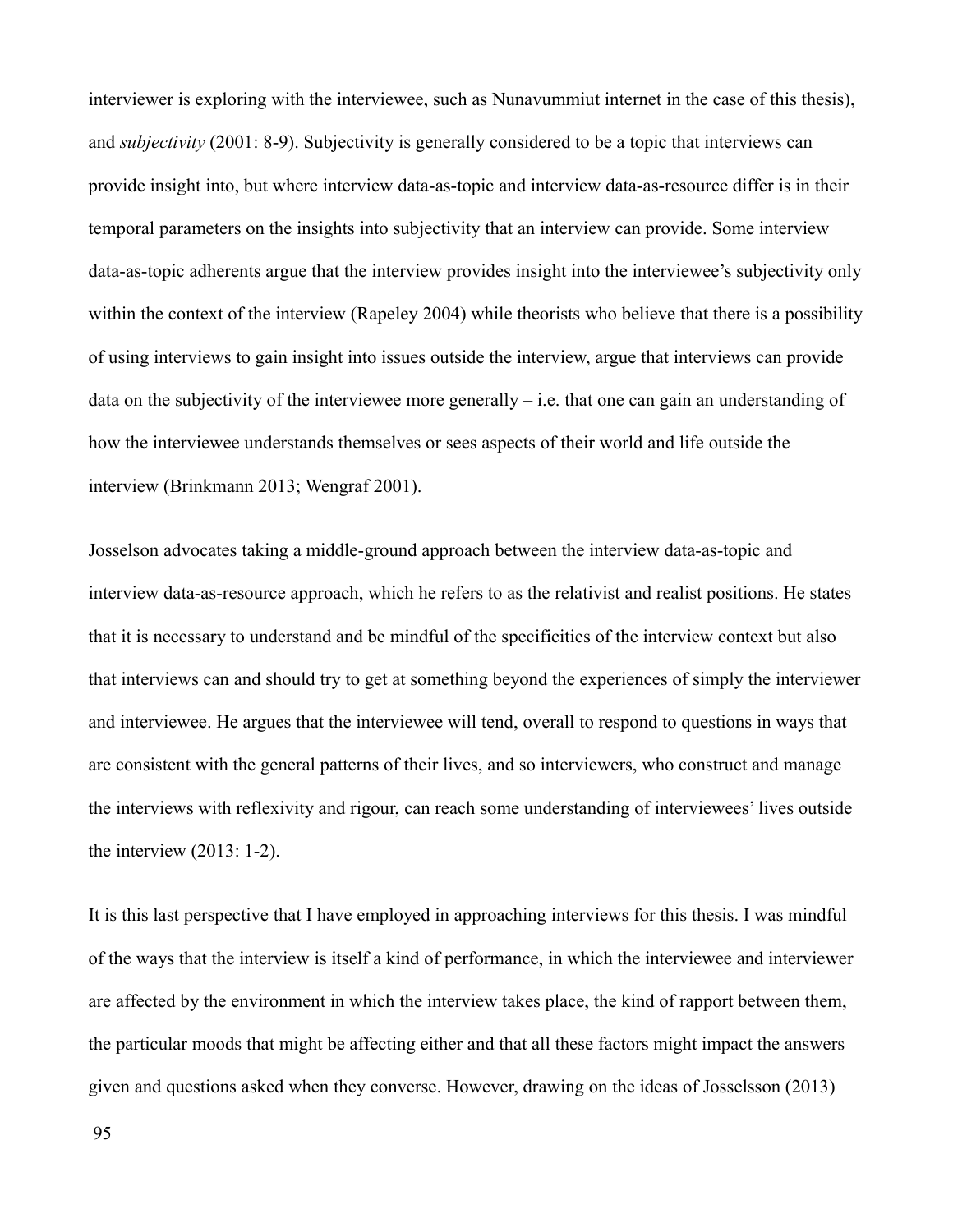and Wengraf (2001), this thesis project has approached interviews as providing data on both the interview itself, but also on some discourses pertaining to Nunavummiut internet, and the opinions, beliefs and feelings of interviewees in regards to Nunavummiut internet (both within the interview and seeing what has been said as reflecting the interviewees' experiences outside the interview). In short, interviews have been analyzed for what they can say about the subjectivities of informants in relation to Nunavummiut internet, as well as for recurring discourses of Nunavummiut internet articulated by interviewees, with mindfulness of the circumstances of the interviews themselves, and how all these factors might have affected and impacted the articulation of these discourses and subjectivities.

#### **The Power of the Researcher**

Crucial to the idea of interview data-as-topic approach is the relationship between the interviewer and interviewee: the interview, in this case, is understood as an event jointly constructed by the interviewer and interviewee. The power dynamic between the two or more parties involved in an interview has therefore been discussed extensively among qualitative researchers.

Implicit in the idea of the research process is the question of the power of the researcher, and scholars have examined the ways in which the interviewer-interviewee relationship is hierarchical, largely because in the cases of most semi-structured interviews, the interviewer comes with the agenda, the question guide, and the power to later represent the interviewee in published work, choosing how to use the interviewee's words for the interviewer's objectives and goals. With the rise of postmodernism and the influence of postcolonialist and feminist theory (Briggs 1983, 1984; Spivak 1988) there has been increased attention to these power differentials, and some researchers have argued for the employment of strategies that could lead to more equality by mitigating the ability of the researcher to take advantage of interviewees, and that could create greater alignment between the goals of the researcher and the interviewees' communities (Michaels 1993; Oakley 1981).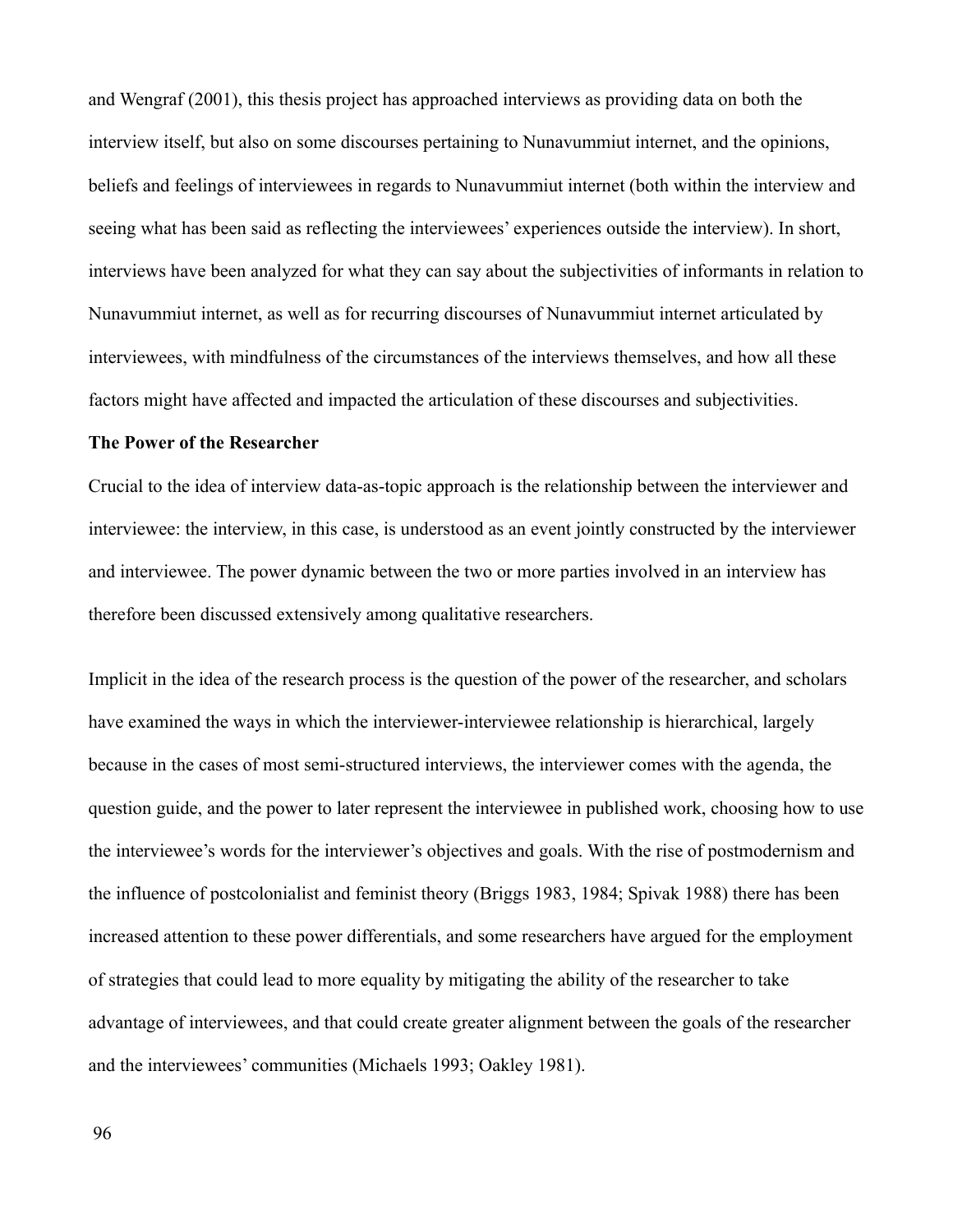These strategies include following the lead of Latour, who argued that research should strive for the object to talk back, to be "interested, active, disobedient, fully involved" (Latour 1999: 116), creating an environment where the interviewee feels confident to confront and to argue. Some have advocated sending interviewees the interview transcript, to ensure that they feel that they have been properly represented and can contest any statements that are not in keeping with what they believe (if the interviewer can go through a process of thinking and re-thinking their ideas, why should the interviewee only have one chance to articulate their position?) (Laslett and Rapoport 1975; Osherson 1980). Scholars such as Brinkmann (2013) and Kvale (1996) advocate that the researcher should work, during the interview, to ensure that the rapport between interviewer and interviewee is as nonhierarchical as possible. Anthropologists such as Kral and Idlout (2006) have argued for bringing the community into the research from the beginning, for researchers to partner with community members, so that the goals of the research are constructed to be beneficial from the community's perspective, and so that informants and interviewers come from similar or related backgrounds (so that linguistic and cultural divides are minimized). This perspective, on the importance of attempting to conduct research that is regarded as useful by the community being studied was also argued for by Eric Michaels. In reviewing an ethnography of the Pintupi (an Australian indigenous group) by Fred Myers, Michaels asks whether, from the point of view of the group under study, Myers' research can be viewed as beneficial. Michaels writes: "I want to insert political evaluations here that ask not just whether the ethnography is 'helpful' in some absolute sense, but whether its subjects will regard it as so…" (1993: 127). Michaels was arguing in this case for research that was accountable not just to the academic community but also to the cultures studied, for a study that aimed not only to understand the cultures examined but also to act as a resource on the group's behalf.

These questions regarding the researcher and power must be addressed here as this research involves an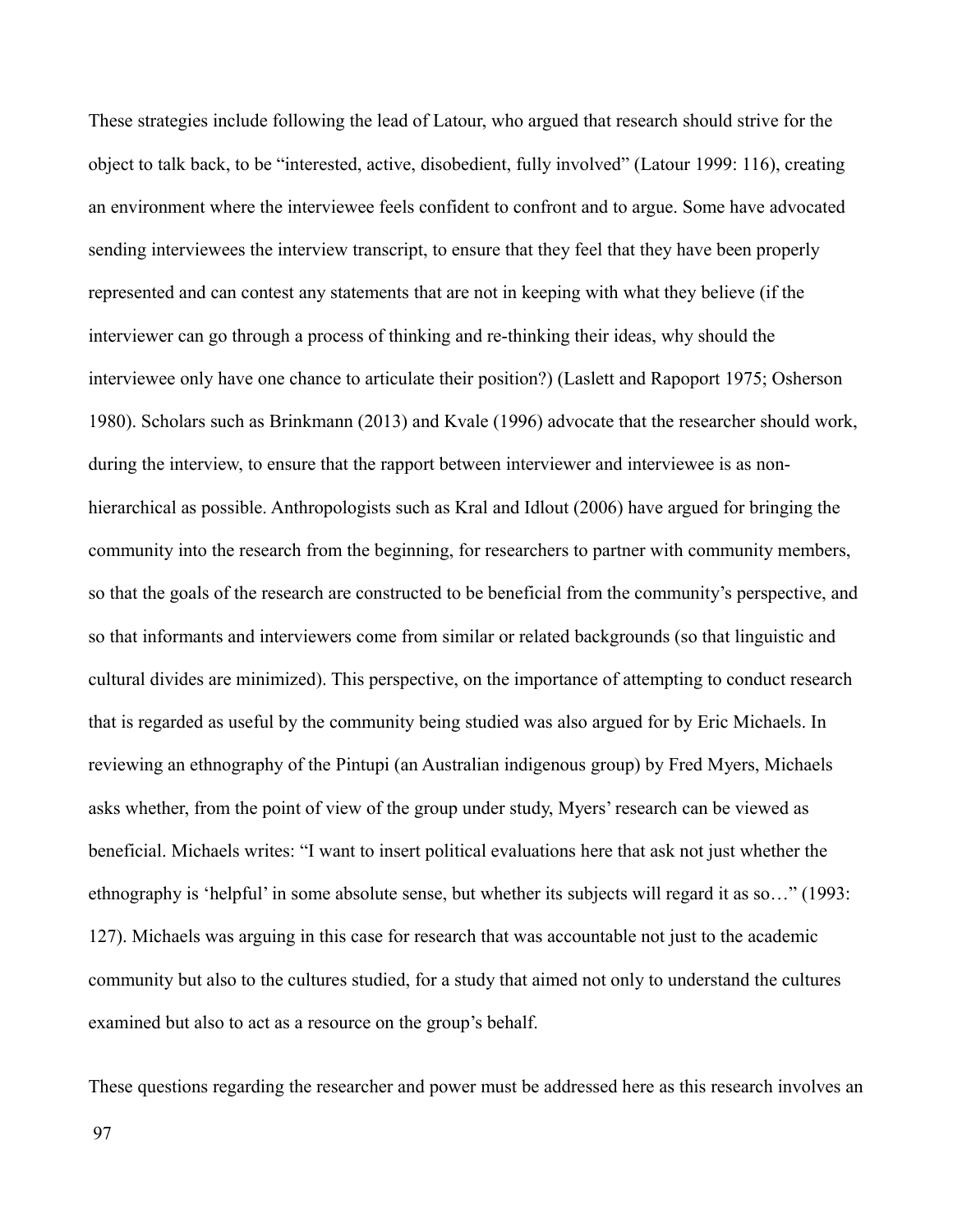indigenous people who have historically been subjected to the power of researchers whose research has sometimes resulted in negative consequences for Inuit communities. At times, this has resulted in the advancement of the researcher's career with no benefit for Inuit communities, despite individuals giving their ideas, stories, and time (and in some cases, food and shelter over a period of months) to the researcher.

#### *Researcher Power and Inuit Communities*

Kral and Idlout, mentioned above, have worked extensively with the Inuit (Idlout is an Inuk), a group that often feels overstudied. As they write: "Anthropologists who work in North American Aboriginal communities have frequently heard the complaint: "We are being researched to death!" (Kral and Idlout 2006: 56). Some Inuit will refuse to participate in interviews or research projects unless it can be demonstrated, from the start, that the research will be of some direct value, have some benefit, to their communities and their lives (Kral and Idlout 2006: 57). As Jolles notes, Inuit act as sources for academic projects that might help the career of the researcher but these projects frequently have limited positive impact on their lives; they may never see the results of research they have participated in, or they are given reports written in alienating jargon (Jolles 2006: 36).

Issues of power in the research process extend then, to the writing and publishing stage, and research results sometimes produce and reinforce conceptual frameworks that prioritize and normalize Western modes of understanding over the community's orientations towards ontological and epistemological issues. The power of the researcher therefore goes beyond the stage of the researcher's power while collecting data; as Jolles states, researchers are often seen by their readers (academic and non-academic alike) as being "omnipotent, omnipresent, professional observers" (2006: 38) who produce authoritative texts that can define and reify indigenous peoples for their audiences. Lisa Stevenson also discusses the power of researchers in the Arctic. She provides this anecdote: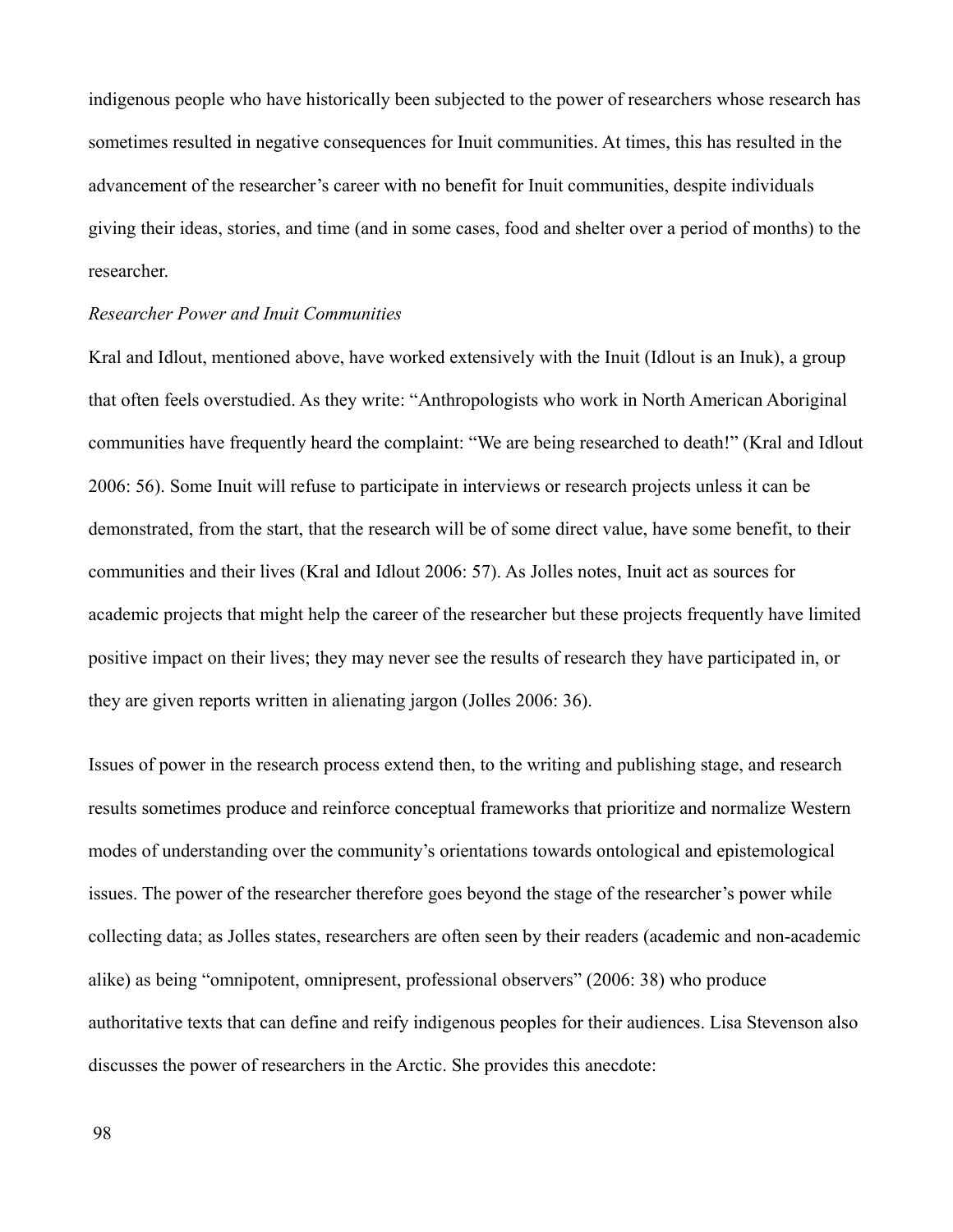While I was doing research in Iqaluit a document entitled "Being Inuk Is . . ." circulated via email. One entry stated that "Being Inuk Is . . . reading about your ancestors and relations in an anthropologist's paper"… (Stevenson 2006: 173).

Stevenson's anecdote illustrates that research does not exist in a vacuum (and as digitizing academic work becomes the norm, this is increasingly true). So it is worth bearing in mind that even if many social scientists, especially in light of postmodernism's influence, now recognize their work as producing necessarily partial interpretations, nonetheless, this work still constructs powerful representations for the communities who are the objects of their research.

As the ideas above suggest, issues of reflexivity, interpretation and representation, are important to consider while conducting and writing up research, and they take on added importance when one is studying a community (such as Inuit in Nunavut) who have historically have had relatively little power to represent themselves in academic work. This has meant that at every stage of the research process, I have needed to be critical and questioning of myself and the methods used. I have been attentive to the feedback of Inuit contacts, who in the early stages of this project, provided some insight on what kinds of questions they felt I should be asking; I have asked informants and indigenous friends and family for advice on my comportment. I have also welcomed the process of being granted a research license by the Nunavut Research Institute, which meant that my project, question guide, and informed consent form were reviewed and found to be unobjectionable by community members. I have taken seriously processes of protecting informants, from ensuring that their informed consent was acquired, protecting their identities throughout this thesis (if that was what they requested), and trying to create interview situations where the informants felt comfortable to say that they did not want to answer certain questions (which occurred in two interviews), and in which they could feel free to contradict or argue with any question or assertion I made. Being reflexive has meant being aware of my own emotions and thoughts throughout the research process, and it has entailed being open with my informants about the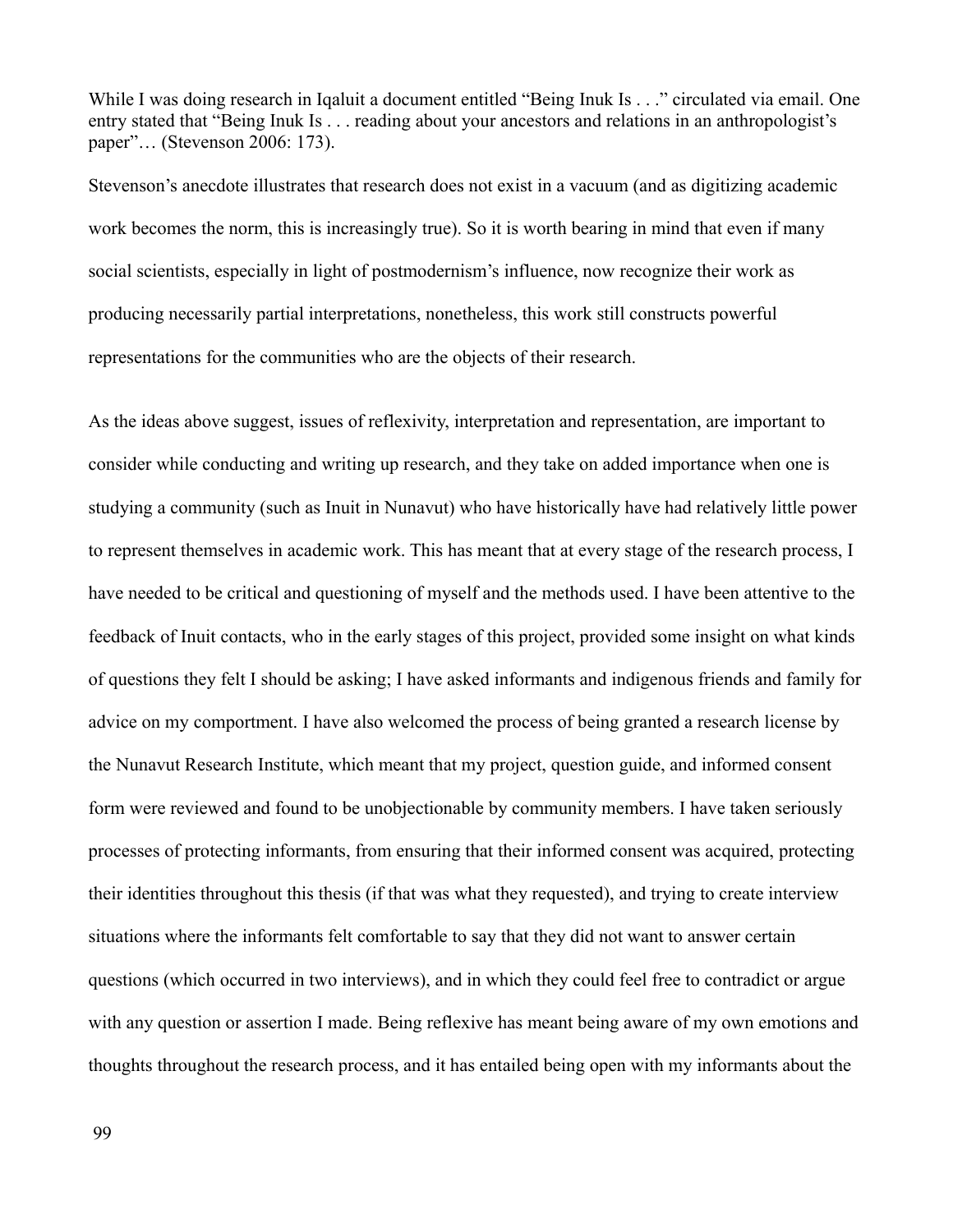goals of my project, what my work could possibly do (present certain discourses about internet in Nunavut, provide some historical background on political processes, examine how internet is seen to work and not work in the territory). It has also meant being blunt about what my research probably cannot do (act as the definitive, authoritative source for all "facts" relating to internet in the territory, and ensure the federal government feels compelled to provide better internet access in the territory).

# **Conclusion**

This chapter provided an overview of how research had been collected for this project, as well as an exploration of the research method most extensively employed for this project: semi-structured interviews. Epistemological as well as ethical issues pertaining to interviews were examined. Further, this chapter gave an explanation of this thesis' approach to interviews as both data-as-topic and data-asresource, and explored how ethical and power issues relevant to the researcher-researched relationship were handled throughout this research project. In sum, this project employed semi-structured interviews as well as archival research and to a limited extent, participant-observation, to gather evidence related to discourses and narratives of Nunavummiut internet. Evidence from interviews and archival research was analysed using analytic induction and data-driven coding approaches, where categories were constructed from the data, with the researcher returning to and amending theoretical models and concepts in light of the data gathered.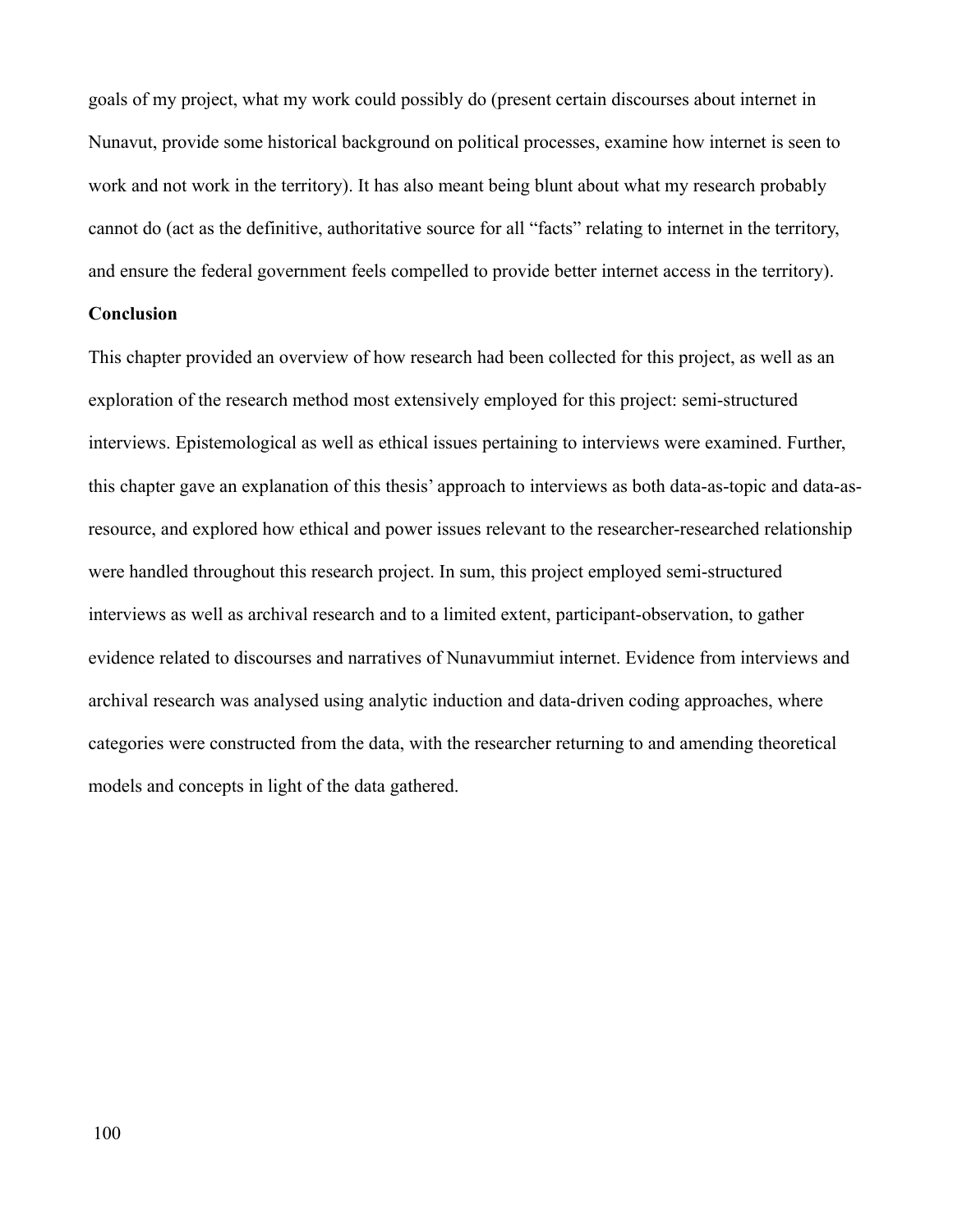**Part II: Empirical Research**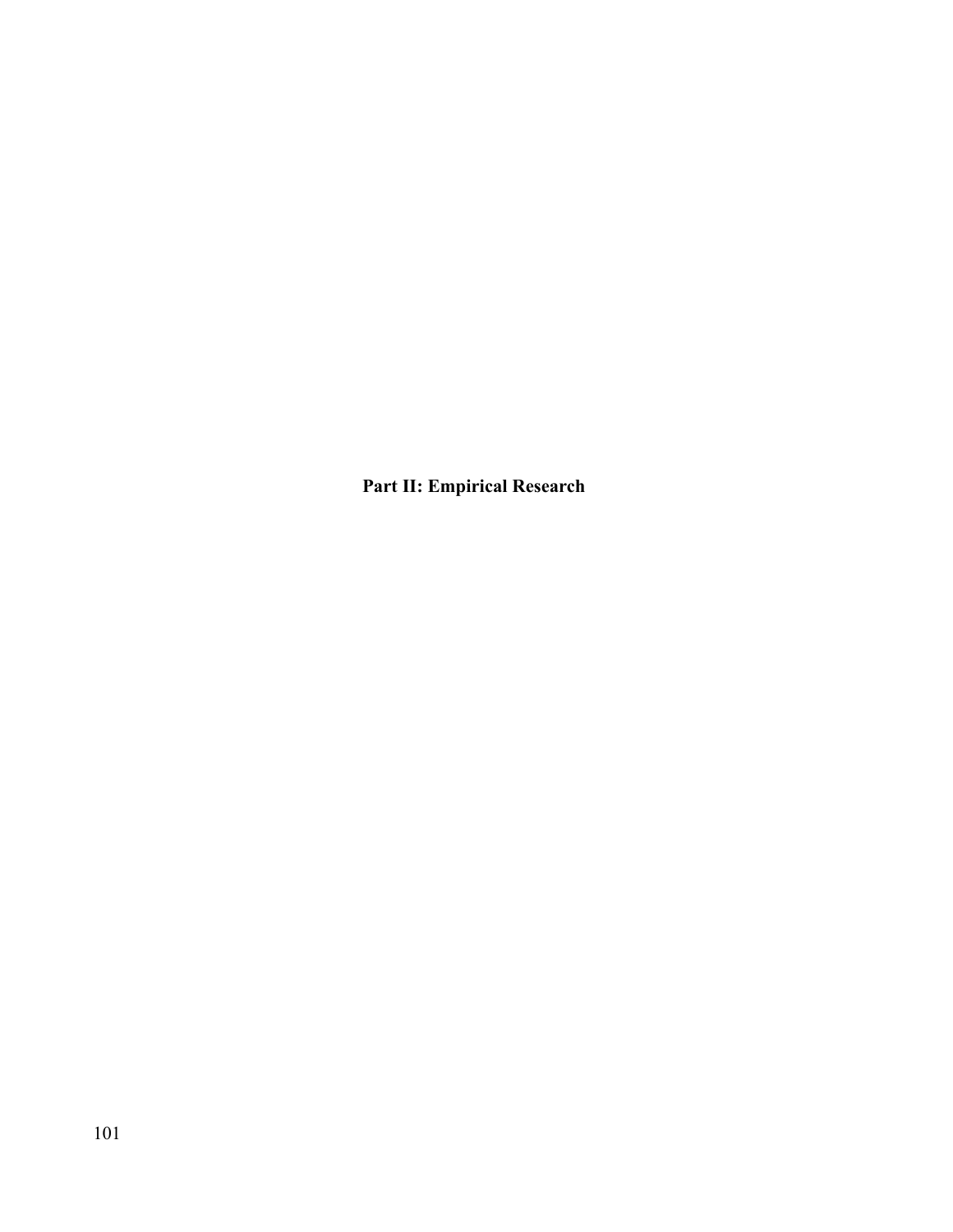#### *Chapter 4:*

# *"So frustrating": Nunavummiut Internet User Discourses of Frustration, Planning and Potential* **Introduction**

This chapter examines several discourses concerning Nunavummiut internet elicited through interviews with Nunavummiut internet users. These narratives illustrate some of the ways that Nunavummiut internet is viewed by some of its users, how they understand and position their experiences of internet, and how they articulate their usages of this internet. This chapter provides evidence for both of this thesis' main arguments. Firstly, the discourses examined in this chapter provide data for the argument that Nunavummiut internet is often implicated in narratives of frustration. However, in conjunction with being discursively construed as a frustrating obstacle, Nunavummiut internet is sometimes also positioned by its users within narratives of potential. Internet in Nunavut is therefore not only discussed in terms of what its users say it is, but also imagined by those users for what it might be. In analysing these discourses, evidence also emerges to support this thesis' argument that Nunavummiut internet has multiple facets and defies easy definition. From the perspectives and narratives of interviewees, internet in the territory emerges, by turn, as a communication platform, as an obstacle, as an educational device, and as an imaginary.

The evidence for this chapter is drawn from the research methods employed for this project, from the 61 interviews conducted for this thesis, and to a lesser extent (in this chapter), from archival research. The focus in this chapter is on presenting the voices and viewpoints of informants. These viewpoints and voices have been organized into three discourses which recurred during the research process. These narratives are 1) *Nunavummiut internet as frustration*, which focuses on the ways that users perceive internet in the territory as stymieing; 2) *Nunavummiut internet as necessitating planning*, which examines narratives of how users find ways to use a frustrating Nunavummiut internet to meet their objectives; and 3) *Nunavummiut internet as potential*, which looks at user discourses of how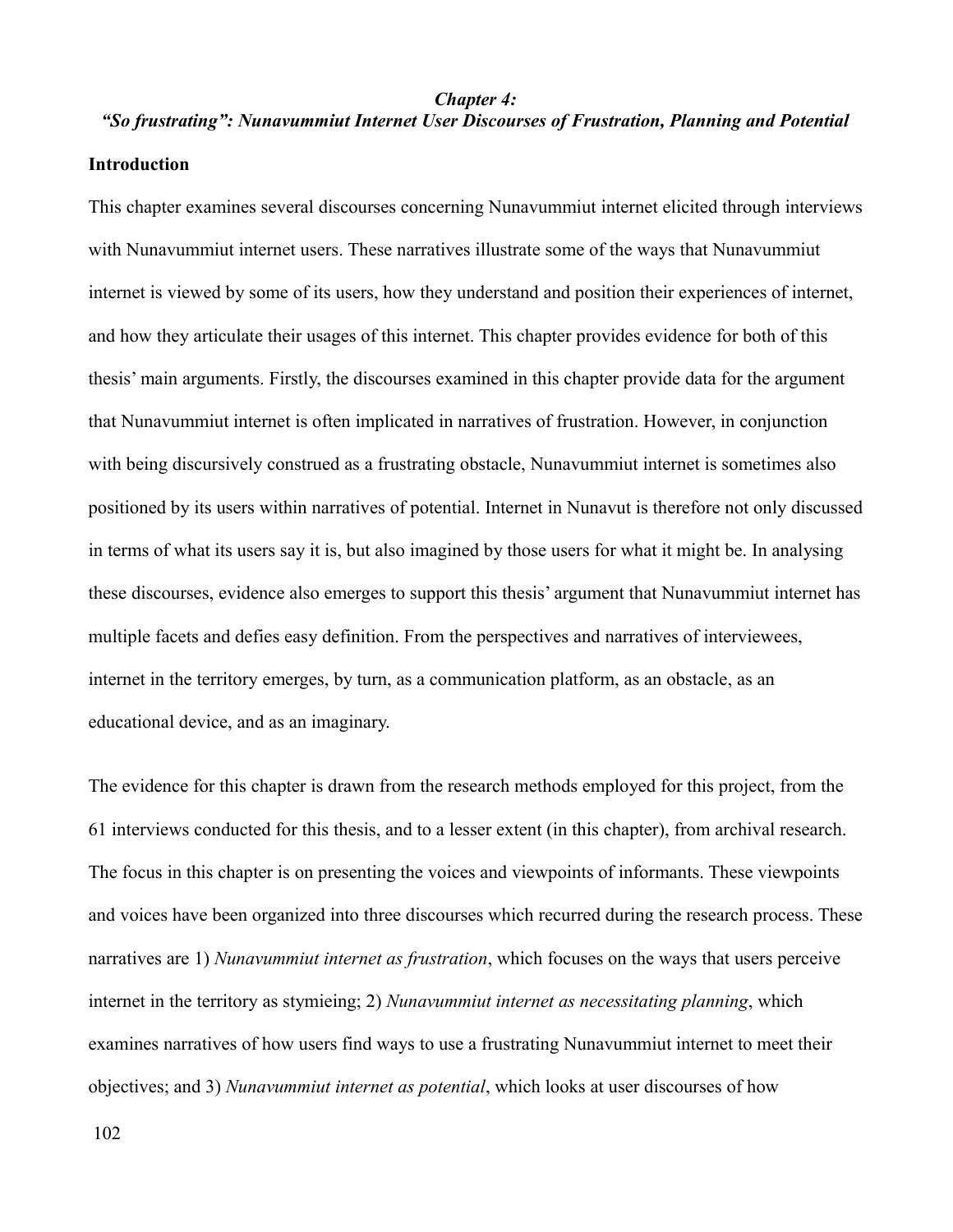Nunavummiut internet has already been helpful to communities and individuals in Nunavut, and how with improvements, internet in Nunavut has, from the perspectives of some informants, the potential to positively impact and change the lives of Nunavummiut.

It is worth noting that this chapter, in focusing on user experiences, is quite centred on the "cyberspace" aspects of Nunavummiut internet – on how users experience being online. However, as noted in *Chapter 2: A Review of the Literature*, cyberspace is only one aspect of internet; in the next chapter, *Chapter 5: Fractious Collaborations*, the infrastructural elements of internet are given greater prominence.

#### **Relevant Ideas from the Literature**

As discussed during this thesis' literature review (see *Chapter 2: A Review of the Literature*), this project takes a middle-ground approach between Orlikowski's (2000) argument that technologies are constituted by the practices of their users and Feenberg's assertion that users often "carry out the plans of others" (2001: x). Feenberg points to the need to situate usage practices within the plans and actions of the more powerful, who contribute to creating environments and producing devices that to some extent, will act upon users, constructing the boundaries and limits in which users believe they can act. Understanding technologies as constructed by both interactions between the powerful (experts, policymakers, investors, corporations) and usage practices, this thesis, in attempting to understand how Nunavummiut internet has been constructed, has tried to examine both sides of this equation. In the next chapter, *Chapter 5: Fractious Collaborations*, the focus turns to politics, where the decisionmaking of the powerful in regards to Nunavummiut internet is examined, providing further context for usage practices and discourses. This chapter, however focuses on users in keeping with Orlikowski's understanding of usage practices as being fundamental to the construction of technologies. Practices, in this conceptualization (Couldry 2010; Postill 2010) include not only what users "do" with a technology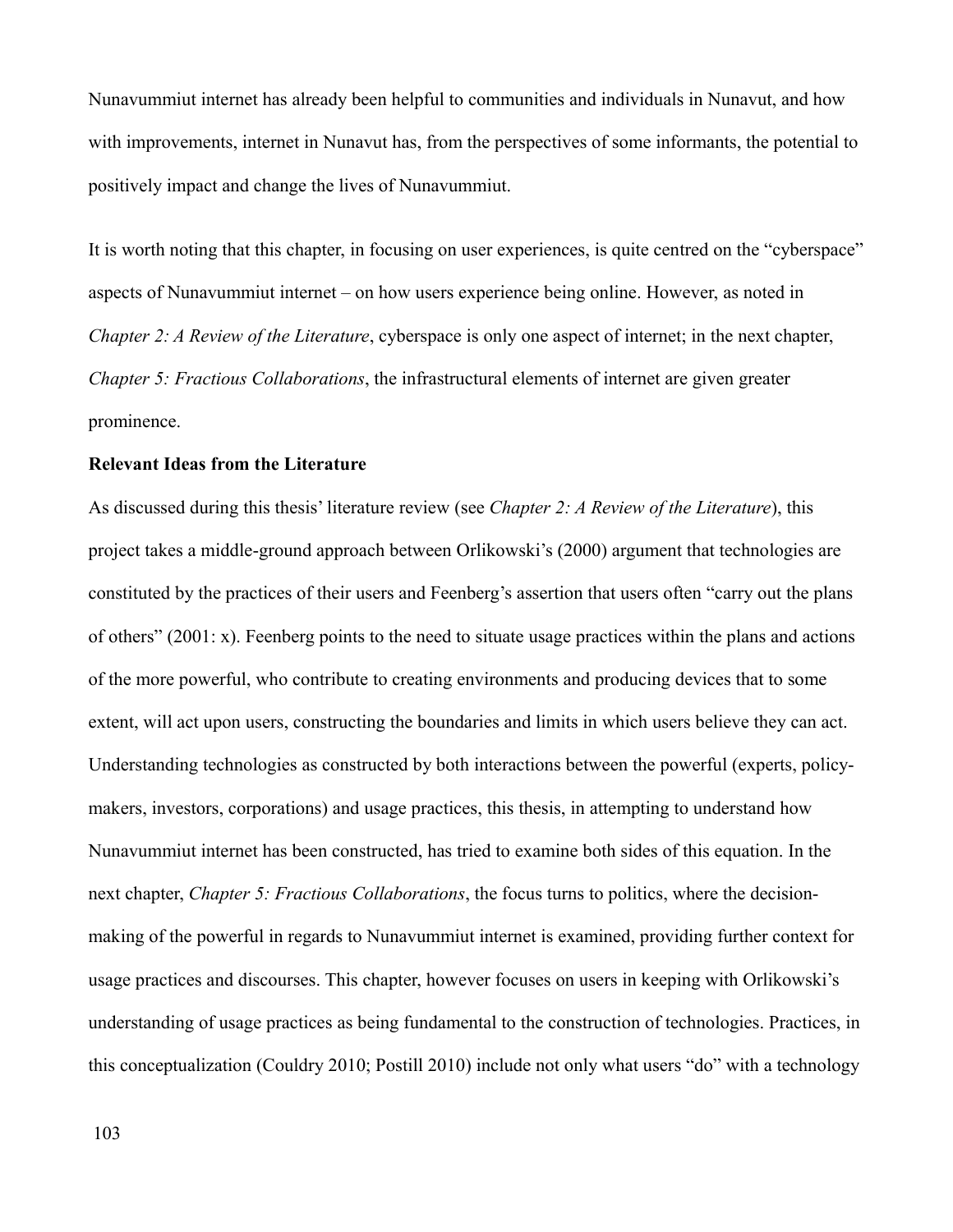or medium, but also how users speak about and describe technologies – their discourses of technology. Drawing upon this understanding of technology as constructed, at least in part, by user practices and discourses, the narratives of internet and internet usage in this chapter are therefore provided to shed light on some of what internet *is* in Nunavut, how it is defined through the articulations of its users.

It is worth noting that though the discourses presented here have been structured into three main narratives, there were a range of other responses from informants. The discourses presented here represent recurring narratives that emerged across multiple interviews; however, disagreement with the "consensus", or opinions not fitting into these discourses are also important evidence, and therefore some statements contradicting prevalent discourses have also been included in the sections below.

The discourses examined in this chapter beyond revealing particular understandings of Nunavummiut internet, also act as an introduction to Nunavummiut internet for readers of this thesis, an introduction largely made in the words of Nunavummiut internet users who describe their experiences. In showcasing how Nunavummiut internet works, how it does not work, and how it is made to work from the perspectives of its users, the chapter also sets the scene for the thesis' subsequent chapter, which examines the politics of Nunavummiut internet. In exploring the problems, potential and usages of Nunavummiut internet as articulated by its users, some of the motivation behind the campaign to have federal government invest more substantially in Nunavummiut internet is provided; this chapter helps to ground the campaign examined in the subsequent chapter, *Chapter 5: Fractious Collaborations*, within the circumstances and articulations of user experience within the territory.

# **Background on Internet in the Territory**

However, before examining these discourses, a brief background on internet in Nunavut is necessary, so that there is context for the particular frustrations and potential discussed by users. In the next chapter, *Chapter 5: Fractious Collaborations*, a more in-depth exploration of how internet came to be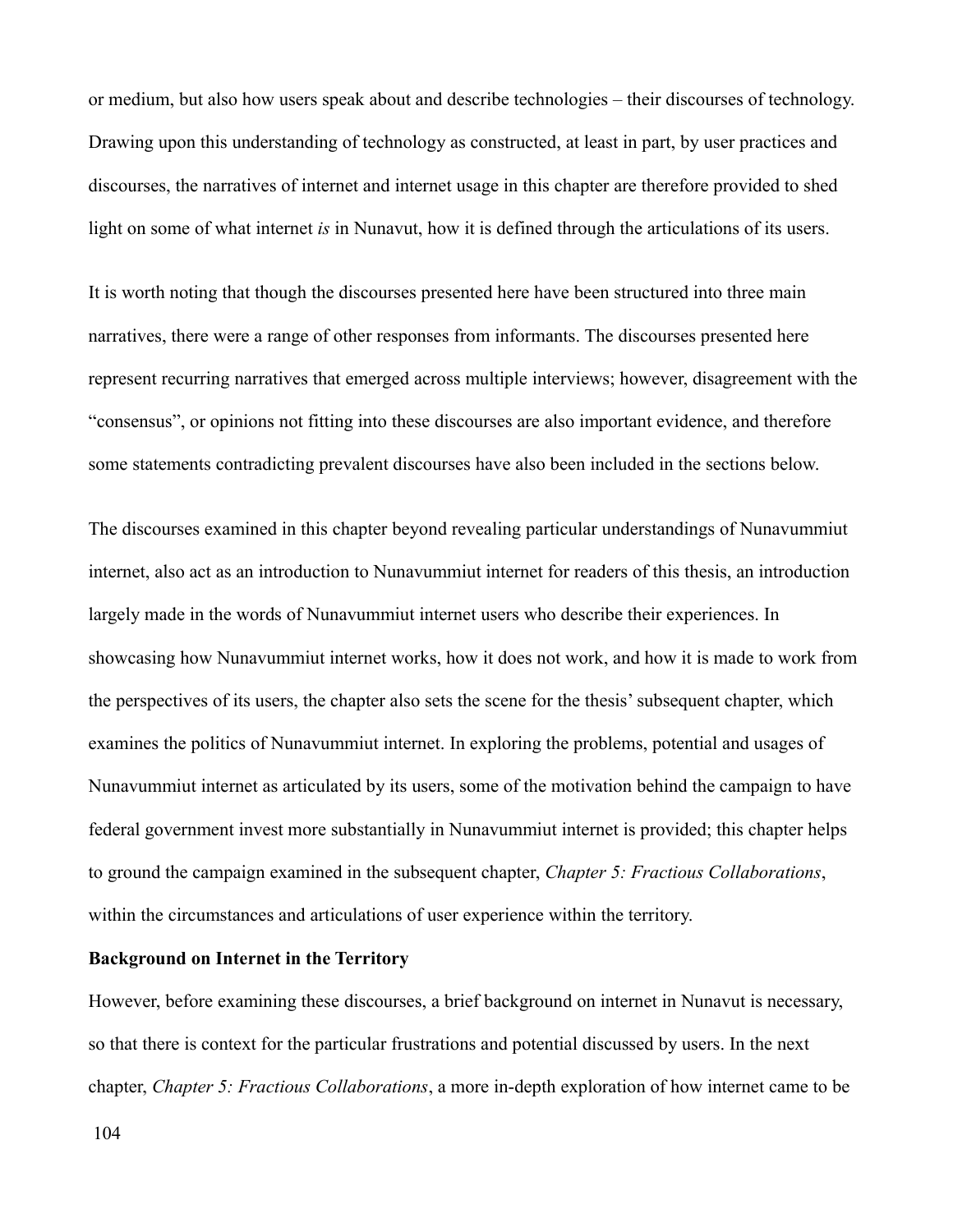implemented in Nunavut is presented.

The most commonly purchased internet package in Nunavut costs approximately \$80 (CAD) a month, for which users receive 20 gigabytes of data (Qiniq, "New Internet Packages", n.d.); for a similar price, a user in Toronto would receive unlimited data (Bell Canada, "Internet Packages", n.d.). With this \$80 package come advertised speeds of three megabytes per second (Mbps) for downloading, and 512 kilobytes per second (Kbps) for uploading. However, according to speed tests conducted by the Nunavut Broadband Development Corporation (NBDC), a digital technology watchdog in the territory, actual speeds experienced by users, as of 2015, were 1.672 Mbps for downloading, and 397 Kbps for uploading (NBDC, "Projects: Nunavut Broadband Speed Test," 2015). The NBDC stated on its website that this is "A far cry from the [Southern] Canadian experience: 30.77 Mbps average download speed, 7.46 Mbps average upload speed" (NBDC 2015).

There is also a scarcity of bandwidth in Nunavut, which means that most users have to contend with a monthly bandwidth cap that forces them to be selective in their consumption of online material. Should they exceed their monthly caps, Nunavummiut internet users can either purchase more gigabytes or have their internet slowed down to dial-up speeds for the remainder of the month; speeds are then reset at the beginning of the next month. A research report published in March 2012 summarized issues affecting Nunavummiut internet:

limited speed (e.g. having to take a whole evening to download a five minute YouTube video), latency (the delay between requesting data and the receipt of a response), limited capacity (there is only so much bandwidth available through the satellite at any moment in time and Internet connectivity is priced accordingly), and the higher cost relative to the south …These …factors impact how the Internet is …used by Nunavut residents and to what extent they can incorporate Internet-enabled applications in their day-to-day lives … (Strategic Networks Group 2012: 5).

In short, and as shall be seen below through the words of Nunavummiut internet users, internet in Nunavut is often experienced as slow, expensive, unreliable and bandwidth-scarce.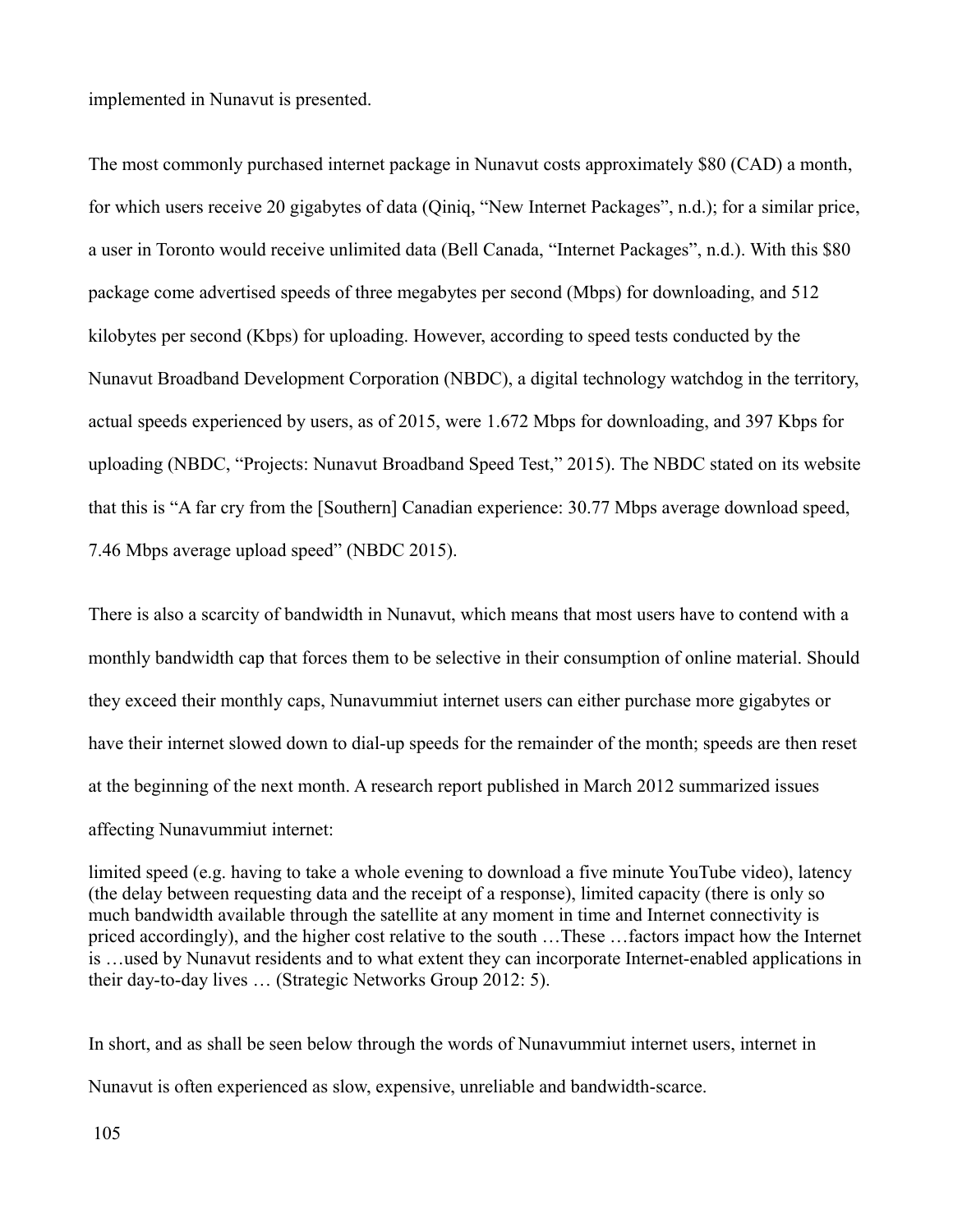#### **Discourses of Nunavummiut Internet as Frustration**

Interviewees, when asked about their experiences of Nunavummiut internet, almost universally mentioned experiences of internet failing them (save for in two interviews, where the respondents said they felt that Nunavummiut internet was satisfactory for their needs (Earl, internet user, 2013: Interview; Remi, internet user,  $2013$ : Interview)<sup>[14](#page-106-0)</sup>, or acting as an obstacle that generated frustration. Internet in Nunavut was described in 17 interviews as being "slow, unreliable, expensive" (Alicia, internet user, 2013: Interview; Denise, internet user, 2013: Interview; Elaine, internet user, 2013: Interview; Ezra, CAP site coordinator and internet user, 2014: Interview; Freida, internet user, 2013: Interview; Ken, internet user, 2014: Interview; Laura, internet user, 2013: Interview; Liane, former NBDC employee, 2013: Interview; Madeleine, Arctic Fibre representative and internet user, 2014: Interview; Marie, internet user, 2013: Interview; Melanie, Telesat employee, 2013: Interview; Mike, internet user, 2013: Interview; Naima, NBDC employee and internet user, 2013, 2014: Interview; Nancy, internet user, 2014: Interview; Pauline, film-maker and internet user, 2014: Interview; Simon, SSi Micro, 2013: Interview) with two informants adding on "bandwidth-scarce" to their characterizations of Nunavummiut internet (Madeleine 2014: Interview; Naima 2014: Interview). In the paragraphs that follow, an introduction to the issues of Nunavummiut internet are provided, through the narratives of internet users in the territory.

Seven interviewees described Nunavummiut internet as being unreliable, using descriptions such as "always dropping off", "inconsistent" and "not working from time to time" (Jenny, internet user, 2013: Interview; Ken, 2014: Interview; Marie 2013: Interview; Naima 2013: Interview; Sabrina, internet user, 2013: Interview; Selma, internet user, 2013: Interview). Marie, who works as a nurse in a smaller community in the territory said that one of the main problems she faces in using Nunavummiut internet

<span id="page-106-0"></span><sup>14</sup> In this thesis, when interviewees are *first* cited, their particular "role/position" in relation to Nunavummiut internet is provided; however, in subsequent citations of interviewees, only the name/pseudonym of the interviewee and year of the interview are provided.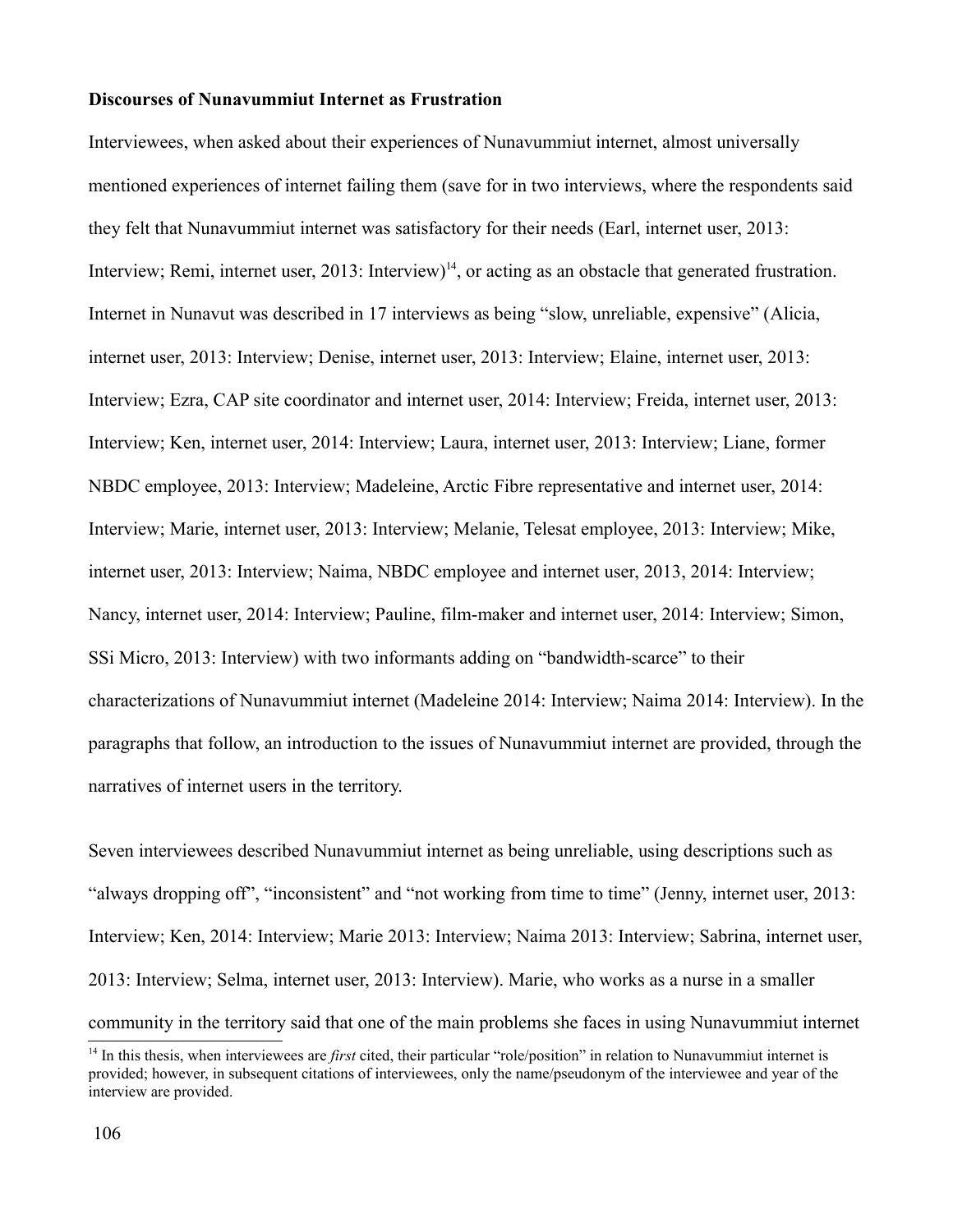is that the internet connection is often lost. As she describes it: "Most times, it's about 50 percent, you want to open something, and you can't. It's very slow. It'll keep hooking off, losing the connection... I do find that when I do lose access to the internet… it's not that much fun, because I mean, if there was a blizzard, and I can't go outside and I can't talk to anybody, I don't…like that" (Marie 2013: Interview).

Alicia, another informant, talked about her experiences of Nunavummiut internet in terms of its unreliability but also in terms of its slowness:

It's very slow. It's very slow. It's very expensive…And it's a pain to get on the internet, and you can still access many websites, but downloading, I don't go that far, like downloading movies, it's very difficult. YouTube, you can still manage it, but it takes a long time. I don't do it, but I know someone has shown me a video, and it took us 10 to 15 minutes just to get a little clip of five minutes. It's not reliable over all, in general (Alicia 2013: Interview).

Denise, a Nunavut internet user spoken to while she was on a trip to Ottawa, compared the experience of using Southern internet with Nunavummiut internet, saying, in regards to speed: "When I pull up the internet browser, here, it's instant, there [in Nunavut] it takes a while to go to the main page, to go on Facebook, or to go on Google anything" (Denise 2013: Interview). Selma also discussed speed, saying: "… it's [internet] very slow, the internet is very slow…but not really reliable…" (Selma 2013: Interview).

Beyond personal use, some Nunavummiut utilize internet for their work. Emilie, who works within advertising and communication, spoke about how the kind of internet available in Nunavut affects her workplace's ability to hold meetings with those located outside Nunavut. She said: "We can do Skype meetings, but that cuts off all the time…it's not that great. And just, being remote from everything… you have to plan ahead" (Emilie 2014: Interview).

Coral, who works at an electronics store in Iqaluit, discussed what she saw as activities and services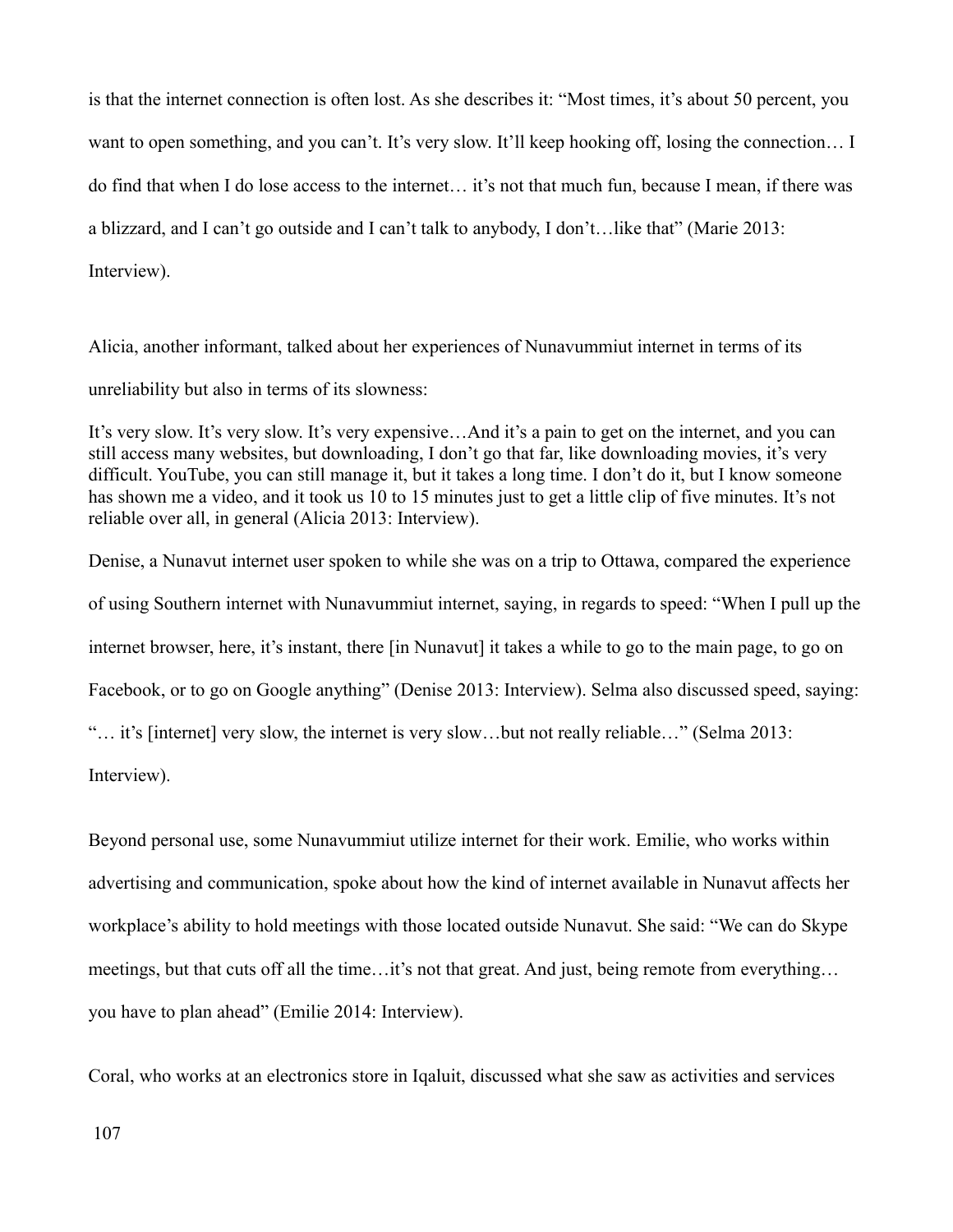that could not be successfully attempted through Nunavummiut internet:

So if you're were trying to do voice with video calling, you're going to find it as laggy as heck, because we're bouncing off a satellite, you can't get rid of that lag, so some of the VoIP [Voice over Internet Protocol] products or video conferencing products don't work at all here (Coral 2014: Interview).

On the day that Raina, who works in media production, was interviewed, she had resorted to physical

means for her work because the digital routes were not working as hoped:

Like, for example today, I have a report that's quite a large file, and it's urgent, urgent, urgent, it needs to be printed right away. I'm trying to get that file to the client, and usually we use FTPs [File Transfer Protocols] when they're big files so we use up less broadband and she's having huge problems downloading it off the FTP, because internet is slow. So now my assistant has taken off and he's got it on a zip drive and he's going to her office with a zip drive, sometimes we got to do that. It's a fortunate thing, it's a small town so you can get around pretty fast (Raina, internet user, 2014: Interview).

In conversations with Pauline, a film-maker, the particular ways she felt that the kind of internet

available in Nunavut had affected her work, was a recurring subject. She spoke at length about how

internet in Nunavut has acted as an obstacle for her work making documentaries:

It's [internet issues] in every phase of film-making, right from the very beginning of submitting a funding application. I had situations, I had a deadline to submit a funding application, and I was trying to submit it, even a day early, but we had a blizzard and the internet was out and trying to call up these Southern agencies that may not really know where we are, and say, "The internet is out." And they're like, "Can't you just go to the local library, or go somewhere to send this, do you have any friends near by?" And I'm like: "It's a blizzard in the Arctic, it's life-threatening to leave your house". So sometimes, it's a struggle, from the beginning, from submitting the proposal...

…Then when you're shooting and needing to share footage with your editor, just forget it, you're not going to upload, don't even bother, you have to ship a drive, and with our mail system, something will actually make it South in a few days, but it could also take a month and half, you really don't know… so not being able to share footage over the internet, is so limiting, so frustrating, and people don't understand, when you're working with funders, with broadcasters.

 Even post-production facilities…I was in Toronto editing this short drama…The whole week…we were all in the same city and we never ever just brought the footage over on a hard drive, we uploaded it all to each other and it was so nice to be able to do. And I got home [to Nunavut], opened up my email, and it was like: "oh my god, oh my god, so frustrating" (Pauline 2014: Interview).

The cost of internet in the territory was also cited as an issue for usage by several interviewees. Penny,

an Inuk who moved south to Ottawa, spoke about her experiences visiting a friend in Nunavut, saying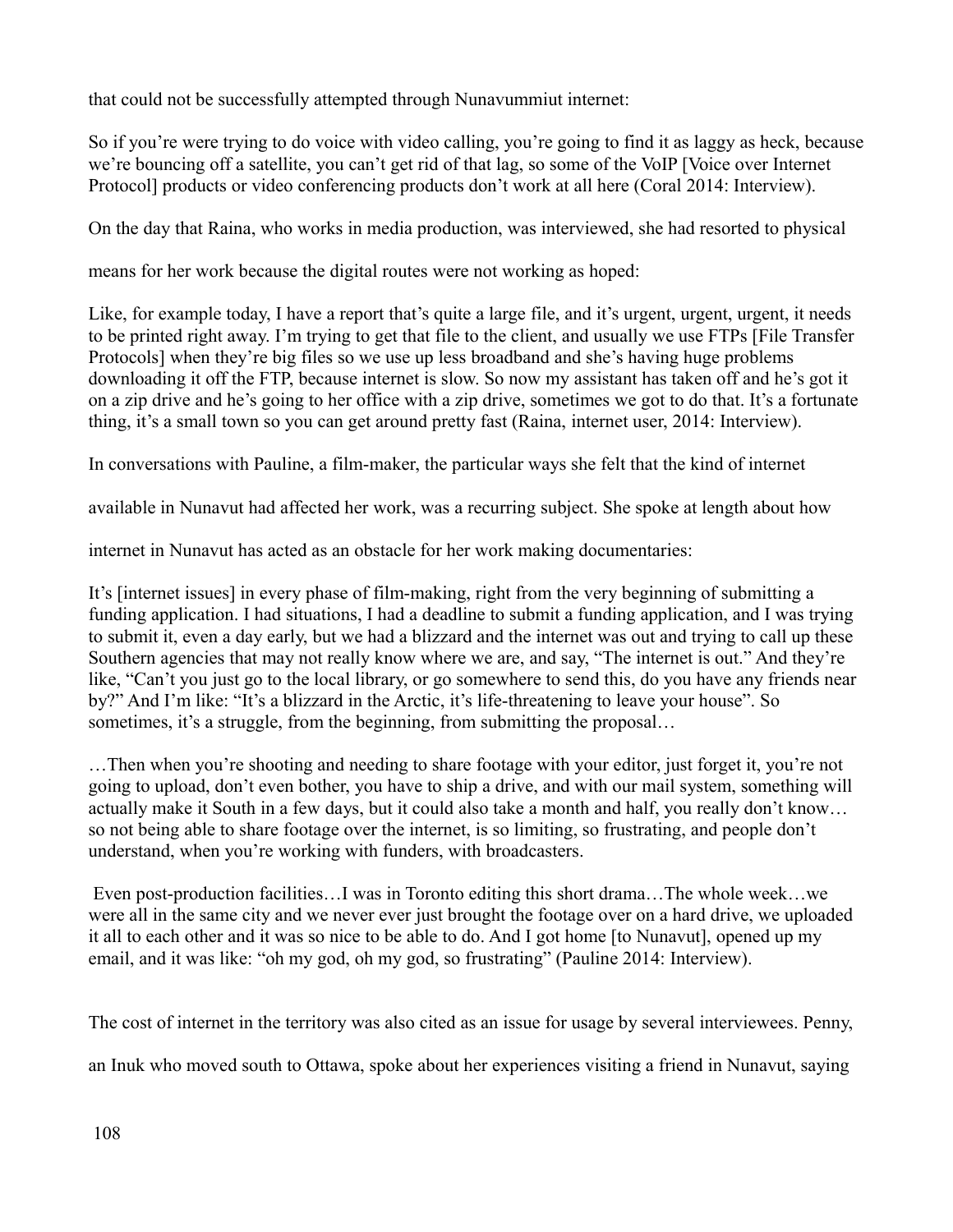in regards to internet costs and bandwidth availability: "I just know that my friend that I was staying with...she was saying: 'don't watch any videos, don't download anything, because internet is expensive and we don't have much available'" (Penny, internet user, 2013: Interview).

Ezra also focused on the expense of internet as an issue, stating:

It's grossly overpriced. I have NorthwesTel at home. I have a 30 gig cap and that's crazy, I go over, or I approach going over every month and then I have to reel it back in. We're paying almost \$200 [dollars a month], four times what Southerners pay (Ezra 2014: Interview).

These discourses of frustration and obstruction provide insight into what Nunavummiut internet users find to be problematic about internet in the territory: its unreliability ("cutting out", not working in inclement weather), its slowness (acting "laggy", taking 15 minutes to load a five minute video clip), its expense (costing four times what one would pay in the South). It also becomes clear from engaging with these discourses that the problems of Nunavummiut internet are experienced in a range of settings and activities: at work, for artistic purposes, at home, for entertainment, and that users sometimes perceive internet's issues to impact their ability to do their jobs (Pauline's issues with internet in every stage of the film-making process, Emilie's "cut-off" Skype meetings, Raina's sometime inability to send files via internet to her clients), and their personal lives, emotions and affect (Marie "not liking" when lack of internet access interferes with her ability to communicate).

However, as mentioned in the introduction, there is no universal consensus among users about Nunavummiut internet and how it is experienced. If multiple informants said that they found internet to be frustrating, George offered this statement on internet and frustration which both acknowledged some of the issues of Nunavummiut internet, while also stating that he does not find internet frustrating:

I'm patient, the North teaches you patient. I go out on the land, I hunt, I fish and I camp…in the North, in the Arctic, you have to take it as it comes…So you just roll with it, it's like trying to fly out to different communities or trying to ship stuff, it can get frustrating because of weather, backlog, but there's nothing you can do about it, it's out of your hands. So out here, you either accept it and go with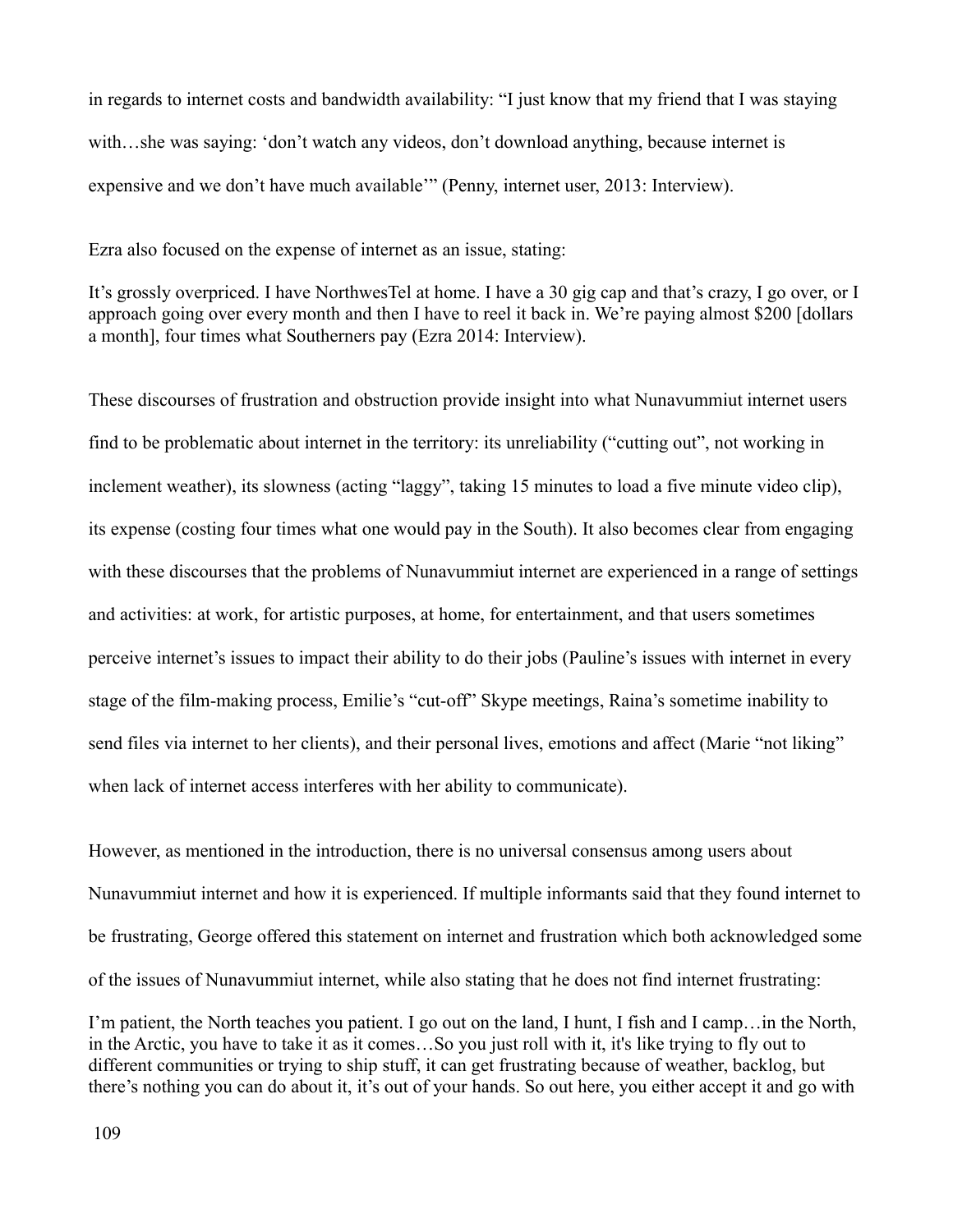it, or you can get frustrated and upset about it for nothing, because worrying about it is not going to change anything (George, former employee of SSi Micro and internet user, 2014: Interview).

George's perspective, though in the minority within the interviews conducted for this project, is an important one, because it acts as a reminder that there are multiple and sometimes contradictory viewpoints, feelings, and encounters with Nunavummiut internet. While some discourses might be more representative of the larger population's experiences than others, and/or discourses that are more representative of the stated views of interviewees for this project, there is no one single response or experience of internet that can be applied to all Nunavummiut. The range of differences among Nunavummiut, coupled with the complexities of Nunavummiut internet, mean that there will be a range of internet practices, feelings, discourses and narratives.

## *Nunavummiut Internet as Necessitating Planning*

If the above section introduced some of the issues of Nunavummiut internet as experienced by its users (its unreliability, its expense, its slowness, its bandwidth scarcity) and specific examples of how users encounter these difficulties, this section looks at how Nunavummiut describe their ways of making internet in the territory usable, and how they navigate through their experiences of Nunavummiut internet's limitations. The section explores discourses of how some Nunavummiut make internet work as best as it can for themselves, on an everyday basis.

Some Nunavummiut internet users stated during interviews that on a daily basis, they had developed practices to make Nunavummiut internet work for them, and to mitigate its frustrations. These discourses of "filling in" and "compensating" often included discussions about *conservation* and *planning ahead*. Practices of conservation focused on how bandwidth caps in the territory were navigated by users; discourses of planning ahead focused on how users were thoughtful in advance of using internet, figuring out strategies for lessening the import of Nunavummiut internet's issues on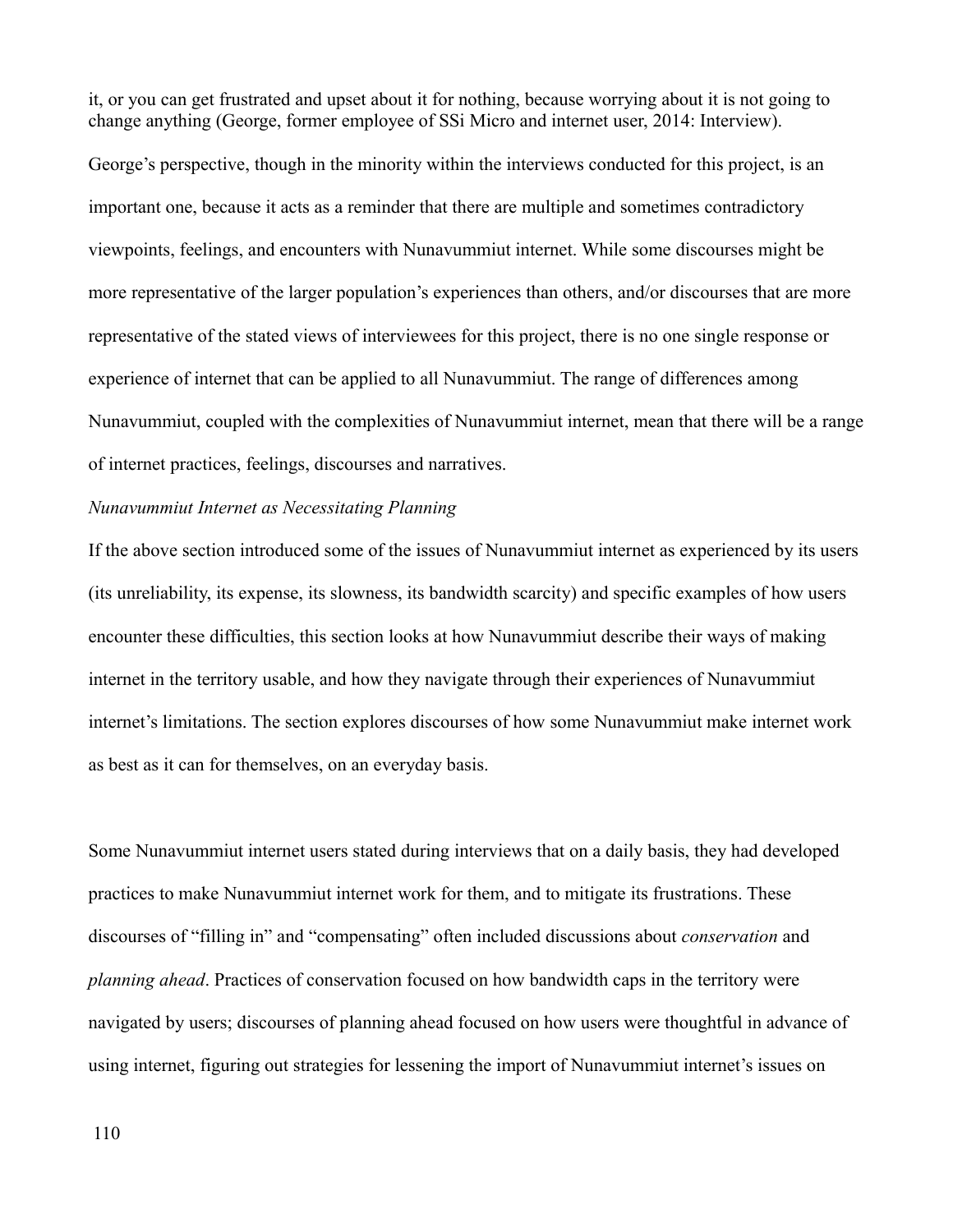their time.

Bandwidth caps were seen as particularly affecting the ways that users could engage with video, as video tends to use up more bandwidth than other forms of internet usage, such as surfing text-based websites. In our conversation, Madeleine Redfern stated that she and her family make decisions about which videos to watch: there might be several that she would be interested in seeing, but according to Madeleine, in attempts to stay under the usage caps, she will usually make a choice:

Today, I saw on Facebook two different videos that I thought about watching, both of them were news. At first I thought, I'm not going to watch either, because our bill is sometimes so high, but then I decided to just watch one (Madeleine 2014: Interview).

Oana Spinu, of the Nunavut Broadband Corporation, in her presentation to the CRTC in 2016 discussed

similar practices to those described by Madeleine, as being prominent among internet users in Nunavut.

# She said:

I think you monitor your usage on a regular basis. You see how much of your monthly cap you have used up at a particular point and you know ahead of time before you are going to do something, what is the impact of this going to be on my cap. And households in Nunavut are larger than households in the rest of Canada. So you have more people using even less capacity and especially if you have young children who want to download something on iTunes or they are trying to do their homework. They are not the ones that are going to be thinking about what's the monthly cap. That's for the parents to think about and get the huge bill at the end of the month because of their overages. So I think that there is – it's almost internalized. I don't know how much of it is really conscious and deliberate now because people have dealt with it for so long that I would say you don't even think about doing some things because you just know you can't (Spinu in Review of basic telecommunications services, CRTC 2016 Transcript Vol. 2: 2033-2035).

Carmine, who works for a service provider in Iqaluit, also suggested the ways that a conservationist

approach plays into usage of internet, explicitly referring to the practice as "conservation":

It's almost like, forced conservation. When I bought my house in [19]93, I was on water tank and sewer tank in the house, 250 gallons each, so we had to watch the weather and make sure that if a blizzard hit, we had to conserve our water for a day or two or three…so that same concept applies to the way that internet packages are offered here, you kind of have to watch yourself, you can't just watch a movie on Netflix because your bandwidth will be gone in like a week (Carmine, employee of an internet service provider, 2014: Interview).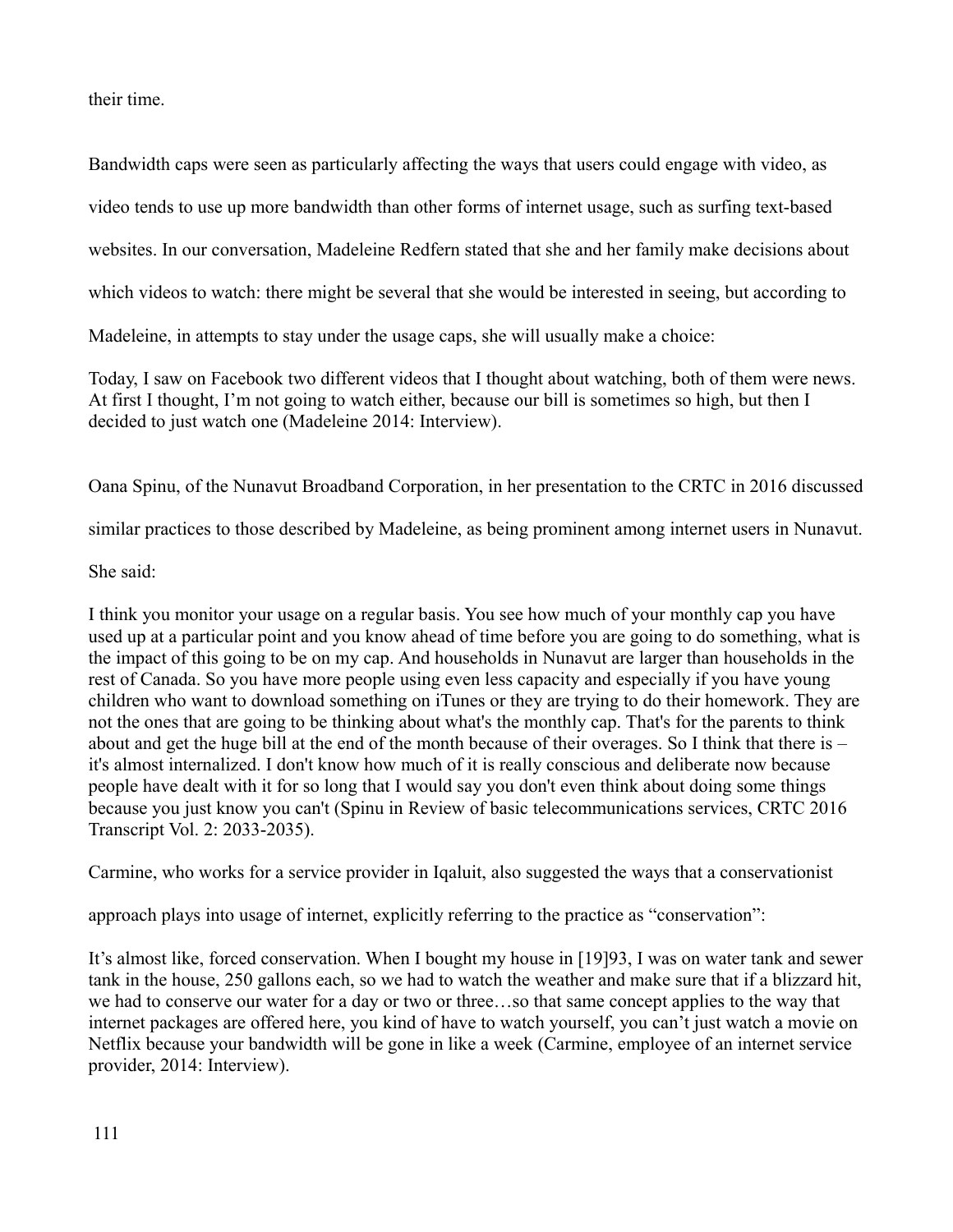Elaine, a Southerner who moved to Nunavut for work three years ago, situated her decision to regularly blog as a bandwidth conservation practice. She said, describing her adjustment to living in Nunavut:

I in particular was really homesick, so we were Skyping often with our loved ones at home [in the South] and that was sucking up a lot of bandwidth. Having the blog and the way to post videos and stuff like that helps because it all kind of does that at once instead of multiply times and that has really curtailed our bandwidth use as well. …It is a huge bandwidth conservation tactic on our part (Elaine 2013: Interview).

Along with discourses around conservation, in speaking with Nunavummiut internet users, it was also discovered that some see their usage practices involving *planning ahead*, thinking of some of internet's issues and finding ways to lessen these issues' impact on their experiences of internet.

Living with internet that was unreliable, that could not be counted on to work, and which was slow, has led to interviewees coming up with different ways of preparing or planning for online activities. James, who often travels for work, writes his blog articles for the week, and then queues them up if he knows that he is going to be away, because he says that internet availability and reliability can vary from one day to another (James, internet user, 2013: Interview). Laura, who practices photography as a hobby, often waits till she is in the South on vacation before doing any major changes to her photographs, saying: "I can't fix them up here, because…to actually open up the post and upload the photos it takes so much time, it takes hours instead of minutes down South" (Laura 2013: Interview).

For Alicia, her frustration with speed has led her to download or upload files right before she goes to sleep, knowing that in the eight or so hours before she wakes up, the action will usually be completed. She said: "It takes so much time, you can do it overnight and then you wake up and it's done" (Alicia 2013: Interview). Ezra spoke about how when he watches a video on YouTube, to avoid frustration, he lets the video fully load, before pressing play:

I rarely watch YouTube videos because it sucks a lot of bandwidth…and I don't want to go over, because you can buy more gigs, but it's expensive, but if I do watch Youtube videos, I have to be picky,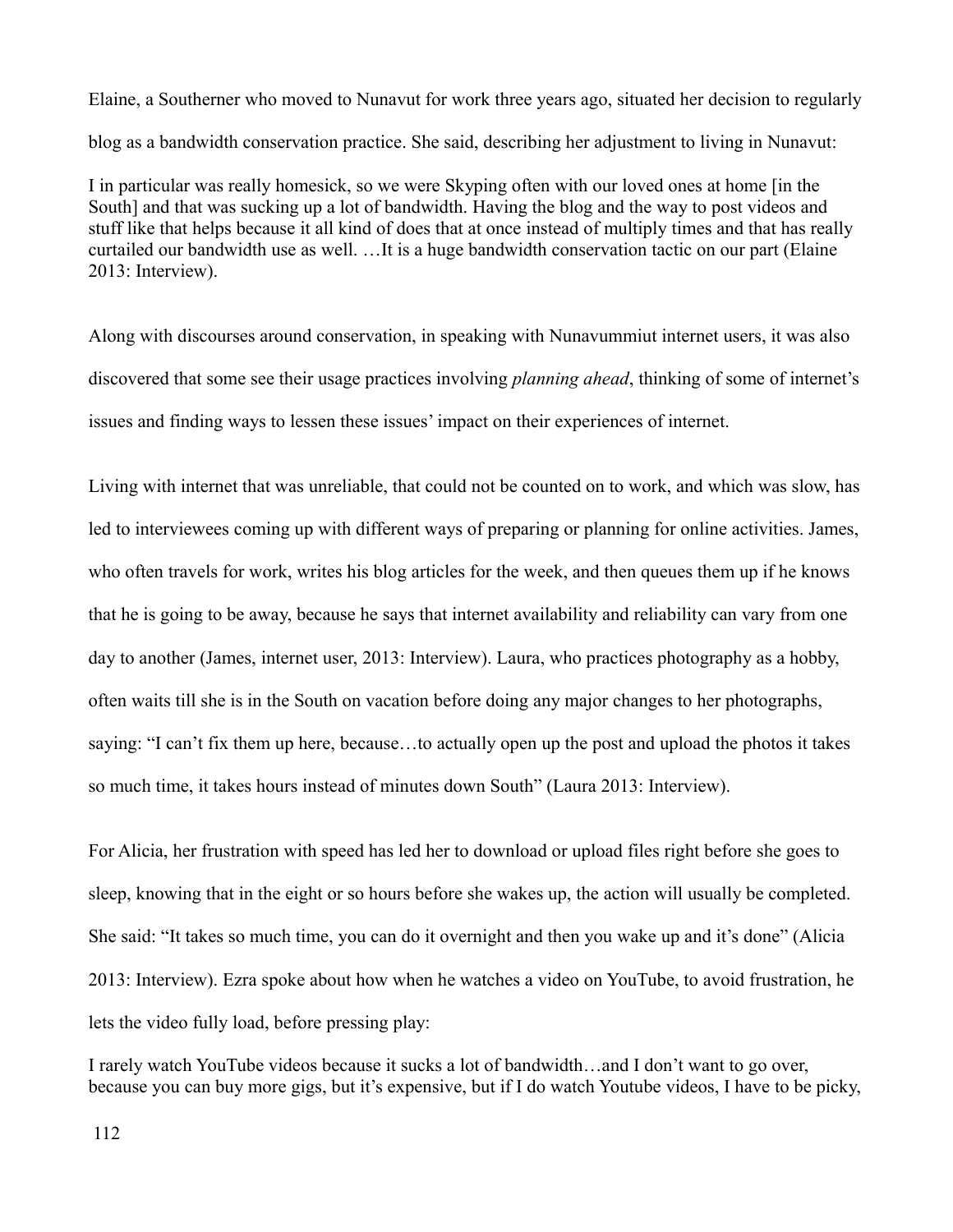and it takes a little bit of time to load, I always pause it, I can never play and stream it live (Ezra 2014: Interview).

Kevin said that he negotiates Nunavummiut internet by using his work's internet connection for personal matters:

And then, I like to watch stuff on whatever, and there's so much bandwidth that we can use per month and when we hit it, and I'm also trying to take an online course, so if we reach our limit for the month, then I try to sneak it in at work (Kevin, internet user, 2014: Interview).

It should be noted that these discourses of planning ahead and conservation have their counterpart in the discourses surrounding other internets, particularly those in the Global South (Davison and Cotten 2003; Di Maggio and Hargittai 2001) but also including internet available in Southern Canadian cities. Those streaming a movie or television program, no matter how fast their internet connection or their location, might let their entertainment fully load before beginning to watch, in a manner similar to Ezra before watching a YouTube video. The plethora of information online means that internet users everywhere cannot watch and engage with everything, and must make choices about their viewing and usage – they must to some extent, conserve. However, this thesis argues that what differentiates Nunavummiut internet as well as internets in the Global South from, for example, internet in Southern Canadian urban centres such as Toronto, are the kinds of choices that require preparation and some of the rationale for adopting a "conservationist" approach. Nunavummiut internet users, in their discourses around how they must be selective in the number of online videos they watch, situate their "culling" within a need for conserving bandwidth, and these choices lead their users to argue that they are watching significantly less video than internet users in other areas of the world (Madeleine 2014: Interview; Naima 2013, 2014: Interviews). When discussing planning ahead, the difference is one of scale: internet users in Southern Canada also have to plan when downloading large files, to mitigate time "wasted" waiting; it is the size of files that is the difference. Some users in Nunavut state that they have to "plan" to watch a three minute or 15 minute YouTube video (Alicia 2013: Interview; Elaine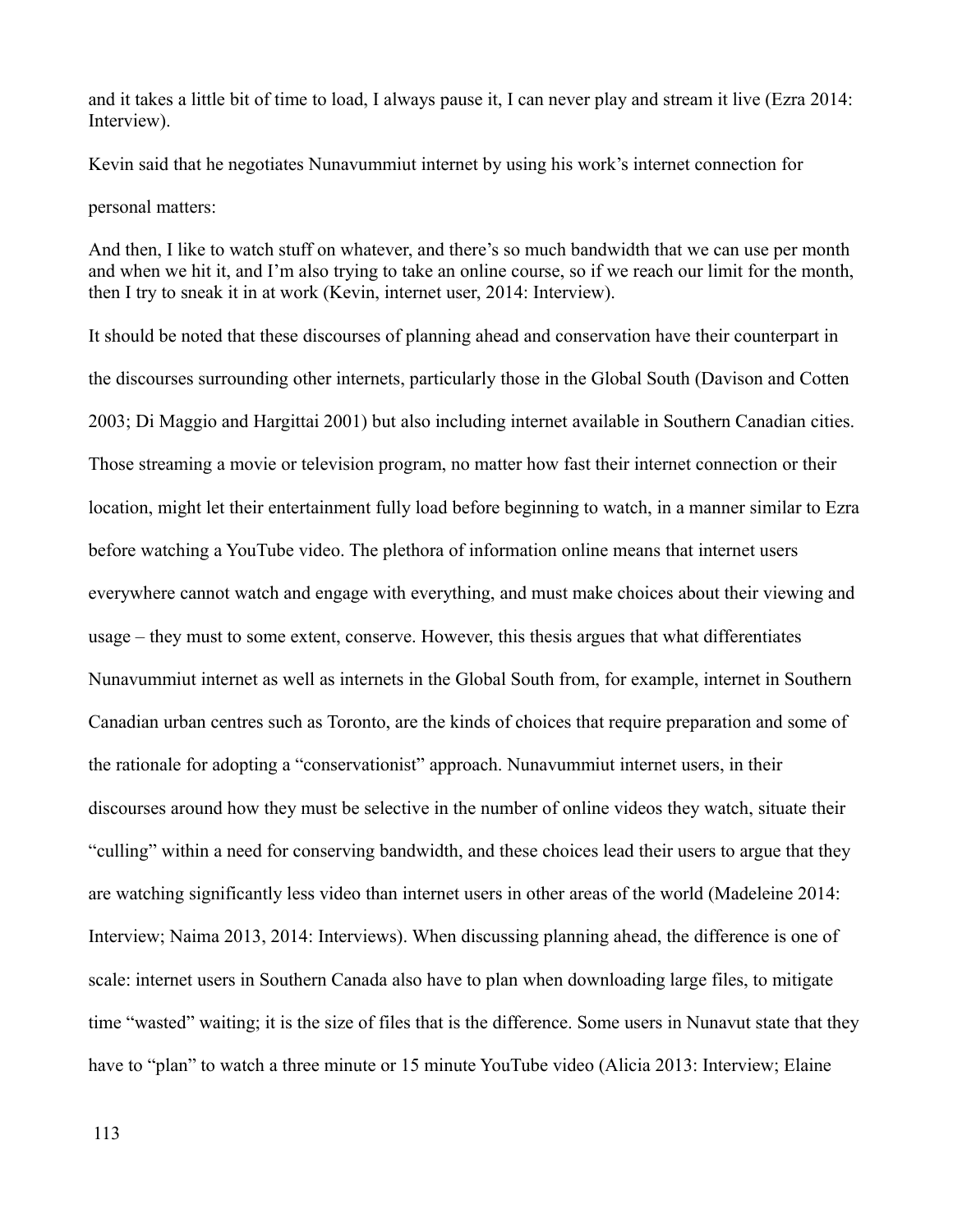2013: Interview; Ezra 2014: Interview ; Laura 2013: Interview), as opposed to Southern Canadians, who might make plans for a significantly larger file, such as a movie or a television program, but can often stream smaller video files immediately.

The discourses discussed above, of everyday usage tactics such as planning ahead and conservation, speak to the ways that Nunavummiut internet is understood by its users as being imperfect, as being problematic, as having specific issues. Some users understand themselves as responding to these issues by figuring out practices that help to lessen these issues, as not simply accepting Nunavummiut internet's imperfections, but trying to negotiate, and make do with the internet access available as best they can.

### **Discourses of Potential**

As stated in *Chapter 1: Introduction*, for some interviewees, Nunavummiut internet, despite its problematics (and in fact, because of these problems), still has possibilities to improve, to work "better." These include possibilities of what Nunavummiut internet could help Inuit communities and individuals accomplish if it was improved; as well as an understanding of the potential that Nunavummiut internet has in the present, despite its imperfections. Below are some excerpts from interviews with Nunavummiut internet users, which provide some of the representative narratives of potential in which Nunavummiut internet is sometimes implicated in by its users.

A specific example of Nunavummiut internet's potential in the present emerged through conversation with performing artists who work within the territory. The performing arts in Nunavut have faced particular challenges: less funding than film from the Government of Nunavut, and a lack of spaces in which to perform (Jacqueline, internet user and media producer, 2014: Interview). In response to these challenges, a group of performing artists have formed the organization *Qaggiavuut!* which advocates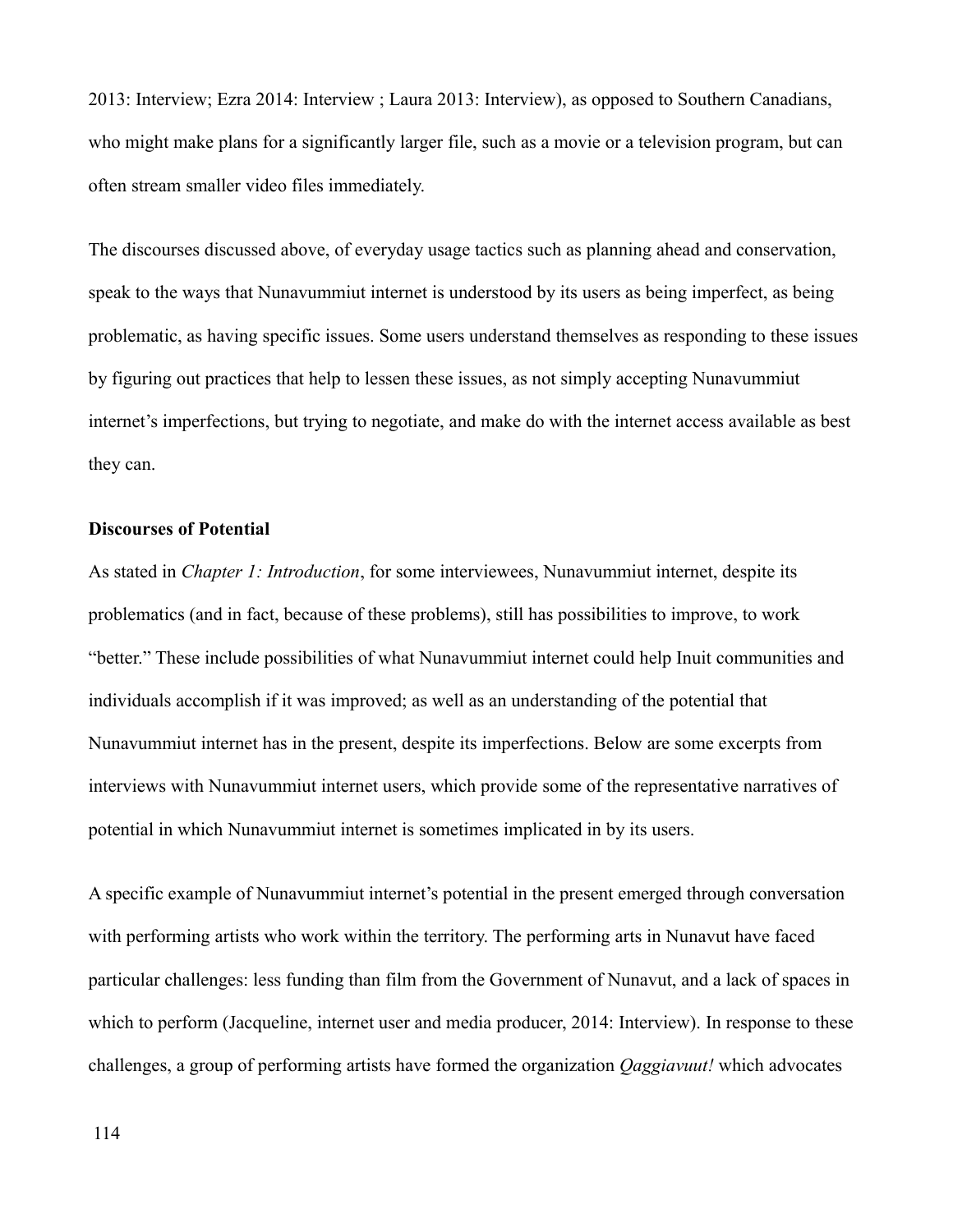on behalf of the performing arts in Nunavut. One of the major initiatives undertaken by this group is the website for *Qaggiavuut![15](#page-115-0)*, which features a database of performing artists across the territory, who can be searched for by art form and by community. Nancy said, regarding the reasons for creating the website:

We did it initially [created the *Qaggiavuut!* website] to show the rationale for a performing arts centre, show all the performing artists we have who have nowhere to perform and to professionalize them… it's been good for artists to see each other, and that's one of the reasons we wanted to do it, so artists could see who was doing something similar to them (Nancy 2014: Interview).

Nancy stated in our discussion that for artists who might not be able to create a webpage on their own, either because they are not sure how or because they cannot afford internet, the directory offers the chance to have a web presence. She said that the website allows film-makers and producers to find local performers for a production, and that the database on the website acts as ready evidence of just how many performing artists are located in Nunavut (Nancy 2014: Interview) – and therefore substantiates the need for a performing arts venue in the territory. The *Qaggiavuut!* website therefore, suggests that internet in Nunavut has utility and potential in the present, in this case, for facilitating artistic advocacy and collaboration.

Adam also discussed some of the potential that Nunavummiut internet has in the present, by discussing what it has already accomplished, at its current access and service levels. He said:

It already has transformed the North, broadband, I can bank here, because of broadband,…I am able to do it, there is lower level commerce of people selling stuff – country food, parkas, craft – has been enabled by that, you can do e-transfers… (Adam, internet user, 2013: Interview).

Madeleine Redfern discussed both the future potential of internet in Nunavut, if fibre optics were implemented, and commented on how, even though current internet is problematic, it has still greatly benefited Nunavummiut communities:

<span id="page-115-0"></span><sup>15</sup> The *Qaggiavuut!* website is located at: http://www.qaggiavuut.ca/.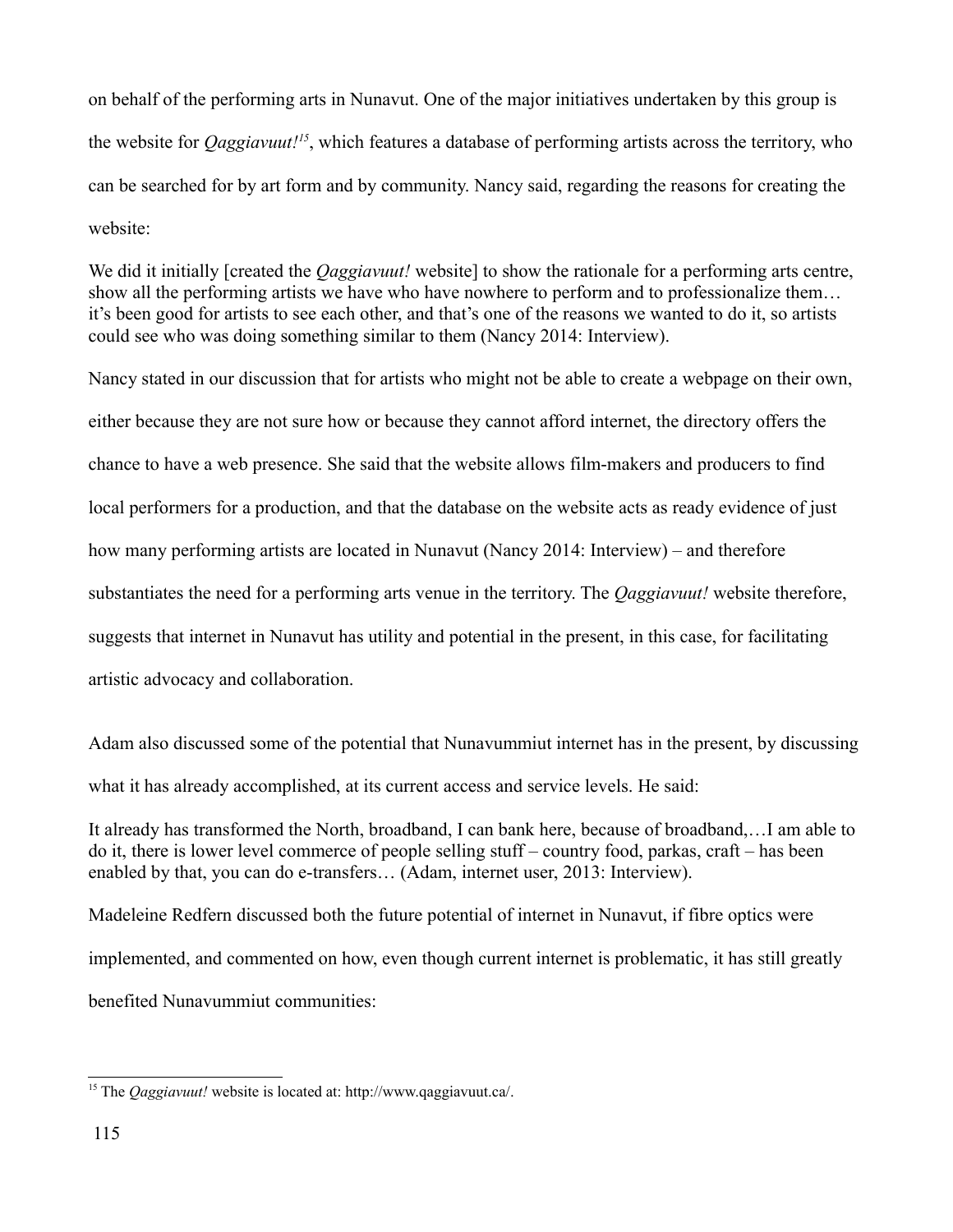You're talking big money [to improve internet in the territory by bringing in fibre optics] but in the long run, it'll bring Nunavut into the 21<sup>st</sup> century in a big way, it'll change a lot of things, and it'll drop the price and increase the capacity, because satellite can't compete with fibre in terms of capacity and cost.

So we're constantly being hampered, not just our ability to have an economy but also production of cultural materials… internet and broadband access and connection means that…if you're Inuk, you can suddenly connect to thousands of other Inuit, and talk about whatever you want, about this week's boat trip. Like my brother's down the bay walrus hunting, when he comes back, he's going to be uploading a bunch of photos and talking to people, because that's what we do. And that's really, cool, like the Nunavut Hunting Stories [a Facebook group], last time I looked, there were over 40,000 members, and there were Inuit, or indigenous people, Northerners, people from South interested in arctic hunting, connecting, it's really cool (Madeleine 2014: Interview).

Beyond noting the uses internet has had in the present, some interviewees discussed internet's potential, if improved, for specific sectors of Nunavummiut life. Wren suggested what she saw as the potential that an improved internet might have for children's education, saying: "It would be helpful for the kids because of the education, if they can go online easily you can learn a lot of educational things, things you don't learn at school to help you with the homework" (Wren, internet user, 2013: Interview).

Mathias, who works at Nunavut Arctic College, discussed both the ways that internet as it is, has been beneficial, as well as the potential a faster connection would have for offering distance education to students in the territory:

Other challenge is internet speed, we can still run an online course, as long as we keep a low bandwidth in mind, we can run them…we had to design course that were low bandwidth …when you're doing learning management system administration anything online that requires an upload or a download, what should took 30 seconds can sometimes take 5 minutes…that might not seem like a lot, two or three minutes here and there, but at the end of the week, it adds up and it limits productivity. That's the biggest challenge, but it doesn't stop us, we can still work with it, we still get it done and things work in the end…of course, if we had a high speed connection, we would incorporate streaming and synchronous content… (Mathias 2014: Interview).

Elaine also discussed Nunavummiut internet's potential and possibility but focused on the economic sector and her belief that improved communications might have cascading positive effects on the Nunavummiut economy, a belief that echoes ideas found within the ICT4D paradigm and digital divide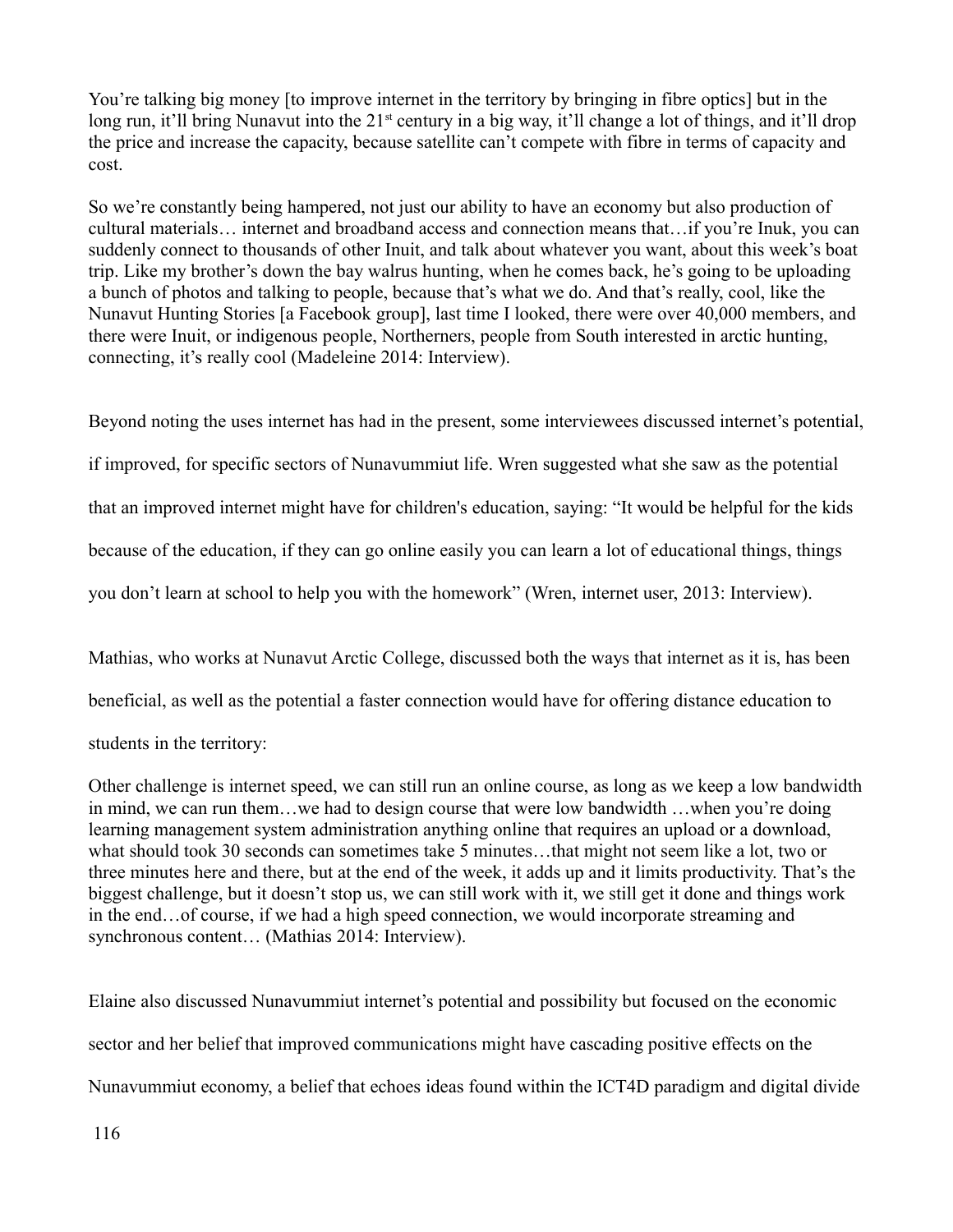#### literature, discussed within *Chapter 2: A Review of the Literature*:

Coming from our office, where it takes so long for us to do anything using the internet or any sort of technology, it's hard to grow the territory in the way that it wants to grow economically and socially, without reaching par or at least bettering its availability of resources and options up here... [if internet] was improved] they can actually survive and profit and grow economically …moving forward and catching up with the rest of the world would greatly help us (Elaine 2013: Interview).

Vanessa commented on some of the potential that an improved Nunavummiut internet (which for her would be one that was less expensive) could positively impact her familial relationships, and her access to information. She said:

I think about my family a lot, and I would be communicating with them a lot more if I had internet at home. I would be more informed, I would be more able to look for stuff on the internet, and it'd be easier for me to look for a job, and so many things that I'm missing out on because I don't have internet (Vanessa, internet user, 2013: Interview).

The discourses of potential point to three aspects of internet in Nunavut. First of all, the discourses that suggest the ways that internet has already been helpful to the territory, indicate the functionality of Nunavummiut internet for its users. Internet in Nunavut has not only been a frustrating obstacle, but has also been beneficial to some of its users, and is seen by some as having had significant positive consequences. This discourse can be read in several ways: as either refuting some of the discourses of disappointment and frustration, or at least adding in a more "balanced" view of internet in the territory – it suggests that Nunavummiut internet is not only a failure or a disappointment, but has also been a valuable tool for communication, for commerce, and for advocacy in the case of *Qaggiavuut!.*

The second discourse which involves the potential that Nunavummiut internet would have to positively impact the lives of Nunavummiut if it was improved, can be seen as related to the discourses centred around frustration. Seeing its potential is based on users having a sense that there is more that internet could do, that there is a better connection that could be available, and the hopes associated with that better connection which would be less expensive, faster, have more bandwidth and be reliable. This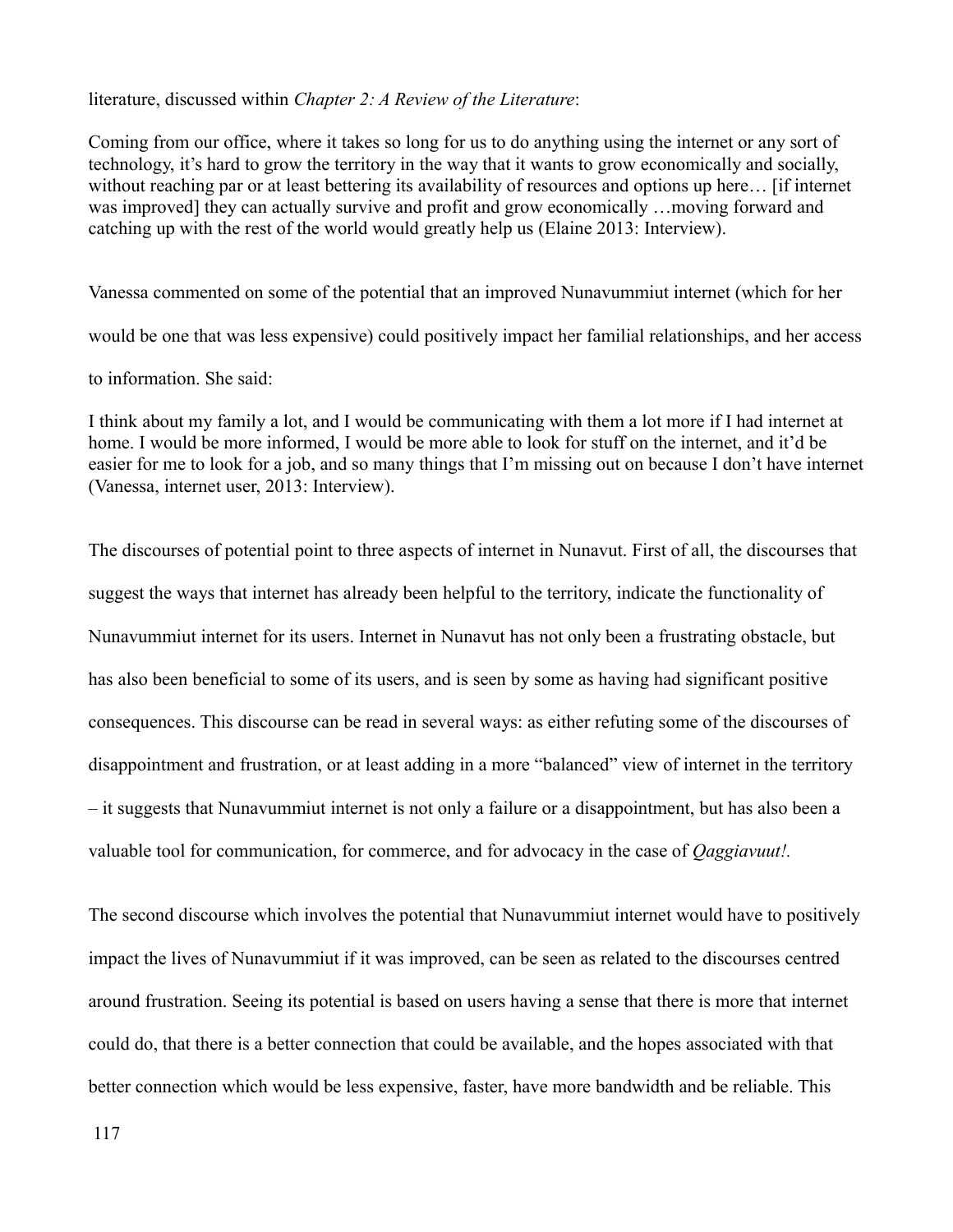could, according to these users, have transformative effects on a wide range of activity within Nunavut, including education, personal communication, and the economy.

Finally, a third aspect of these discourses of potential worth noting is that they point to some of the ways that Nunavummiut internet's possibilities are tied to its abilities to facilitate and act as a tool for cultural practices and issues. In Madeleine's discussion of internet's limitations, she remarks on how Inuit in Nunavut are hampered in their ability to produce cultural materials by the frustrations of Nunavummiut internet, while also pointing out that even with its limitations, Nunavummiut internet has been able to act as a space for Nunavut Hunting Stories, a Facebook page that allows Inuit to share their experiences of being out on the land and engaging in a traditional cultural practice (hunting). Moreover, the example of *Qaggiavuut!* also suggests some of the potential that Nunavummiut internet has been seen to have for Inuit cultural practice, by acting as a tool of advocacy for Inuit theatre, music and dance. The examples of Nunavut Hunting Stories and *Qaggiavuut!*, therefore, point to the cultural nature of internet. Nunavummiut internet is used for a number of purposes, but the comments of Madeleine and the example of *Qaggiavuut!* suggest that some particular value is found in the possibilities Nunavummiut internet could provide for Inuit communities, to foster the production of cultural materials, the dissemination of stories about traditional practices and experiences, and to help foster Inuit arts.

### **Tying this Chapter's Evidence to the Thesis' Overall Concerns**

These discourses provide evidence for this thesis' argument that the nature of internet is complex, that what internet is, what it means, can vary, and that internet can hold multiple meanings and be multiple "things" for its users. For users in Nunavut, internet can be associated with experiences of failure and frustration but it is also a source of imagination and a site for hopes. In the case of *Qaggiavuut!*, internet in Nunavut acts as a tool for advocacy and lobbying. According to interviewees, it has been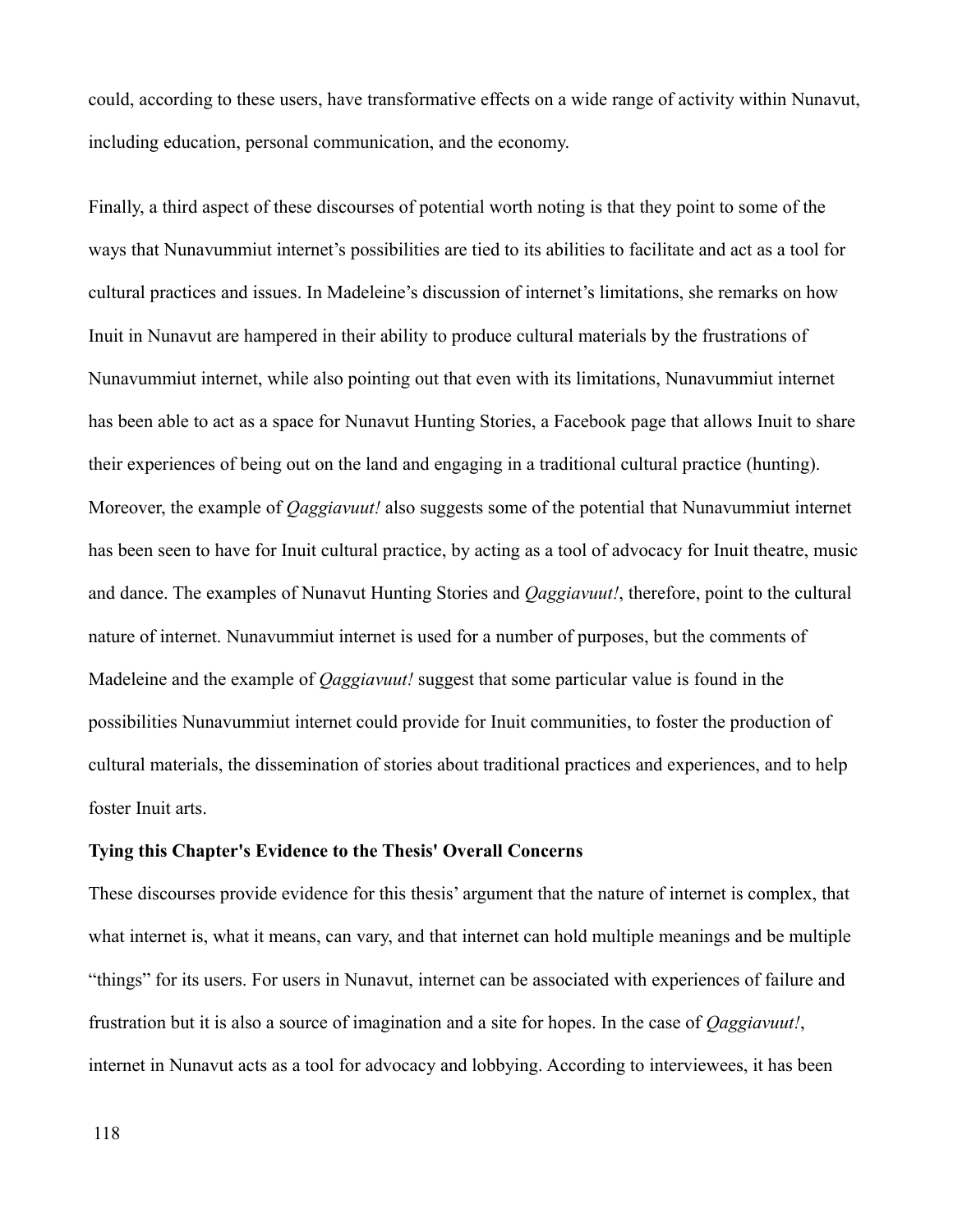and could be a catalyst for the Nunavummiut economy; it can play host for workplace meetings; it is a space for banking and personal finance; a means for communicating with family and friends; a forum for sharing stories relating to cultural practices, such as hunting; a facilitator and space for learning and education; a means and place for entertainment and pleasure. In sum, the discourses of Nunavummiut interviewees suggest the breadth of Nunavummiut internet's implication into the lives of its users, its multiple facets and uses. These discourses also show the range of emotions internet can participate in generating, and the spectrum of temporality on which Nunavummiut internet rests which spans from the past to the present and into a future in which there are hopes of a faster, more reliable, less expensive internet.

### *Nunavummiut Internet and Spatial Issues*

Although less prevalent than in discourses employed at the level of politics (to be discussed in the next chapter, *Chapter 5: Fractious Collaborations*), some of the informant statements presented here suggest the ways that spatial questions and issues figure in discussions about internet. Emilie's discussion about how the remoteness of Nunavut necessitates planning and Adam's example of how Nunavummiut internet has meant increased possibilities for banking, are all discourses that connect Nunavummiut internet to spatial issues. In Emilie's example, the remoteness of Nunavut requires labour, and internet, as it is, does not always mitigate remoteness to an extent that would lessen the labour costs of planning. However, in the example provided by Adam, concerning the increased possibilities for banking, internet's potential to mitigate spatial distances, does reveal itself. In this case, electronic banking has made it easier for Nunavummiut, no matter where they live in the territory, to have the capacity to open and operate a bank account, whereas pre-internet, travel to a bricks and mortar bank was required, which meant for many Nunavummiut, that plane travel was required (Financial Services: Banking with Broadband, NBDC, 2006: 7-8). In these examples, Nunavummiut internet, in both its frustrating aspects and its potential, is connected to the roles it might play in regards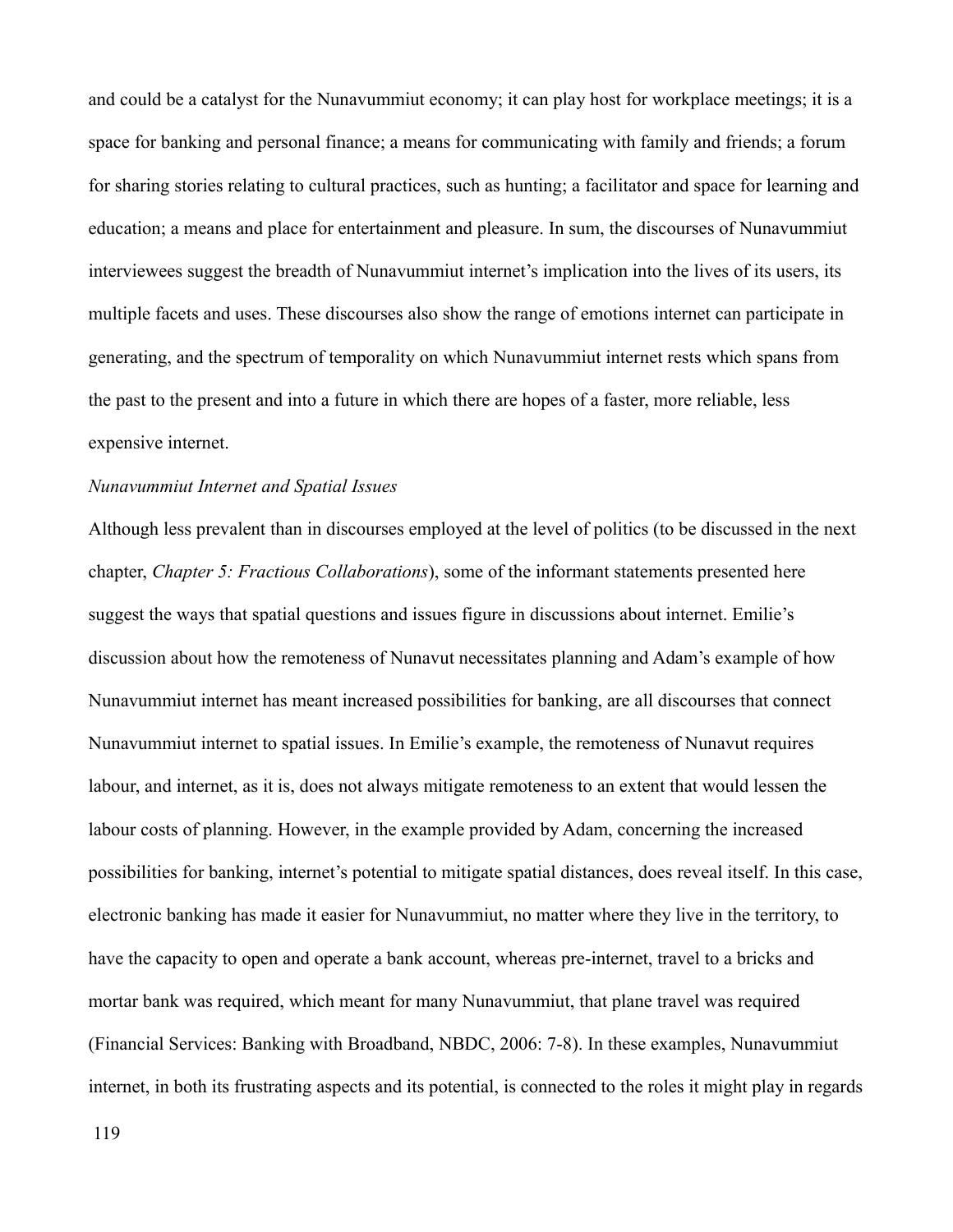to space and distance.

Nunavut, as an Arctic territory, with few transport links to Southern Canada, and only airplane links between its communities, is sometimes identified with the idea of "remoteness." It is considered, for example, a remote area by the federal government, when it comes to government programs. Internet, like television before it, has been hailed as a "teletechnology" (Wilken 2011), a technology that can bridge distances. And as the example of internet banking demonstrates, Nunavummiut internet has been able to mitigate some of the consequences of having limited physical infrastructure and communities spread out over two million square kilometres. However, the frustrations of Nunavummiut internet – its slowness, its expense, its bandwidth scarcity, its unreliability – means that internet in the territory has, thus far, been limited in its ability to mitigate these issues of remoteness.

These considerations of internet and remoteness lead this discussion towards the ideas of Soja, Innis and Berland discussed within *Chapter 2: A Review of the Literature*. As noted there, Soja is interested in spatial (in)justice: how inequalities and power manifest spatially (2010). Berland, in her discussion of Innis, explores the ways that communications technologies in particular are involved in spatial inequalities, in what Soja would term spatial (in)justices, and what she characterizes as "spatial configurations of power" (2009: 66) – in short, how communications platforms are tied to processes of power and space, imbuing some spaces with more power, and others with comparatively less. Key to this work is the idea of the relation between spaces: spaces have more or less power and privilege in relation to each other, and communications technologies are a factor that can impact the nature of the relations between spaces, making information and knowledge travel more from one space to another and thereby acting as part of the matrix that makes one space more dependent, another more powerful, one less culturally dominant and another more culturally and linguistically dominant, in connection to each other.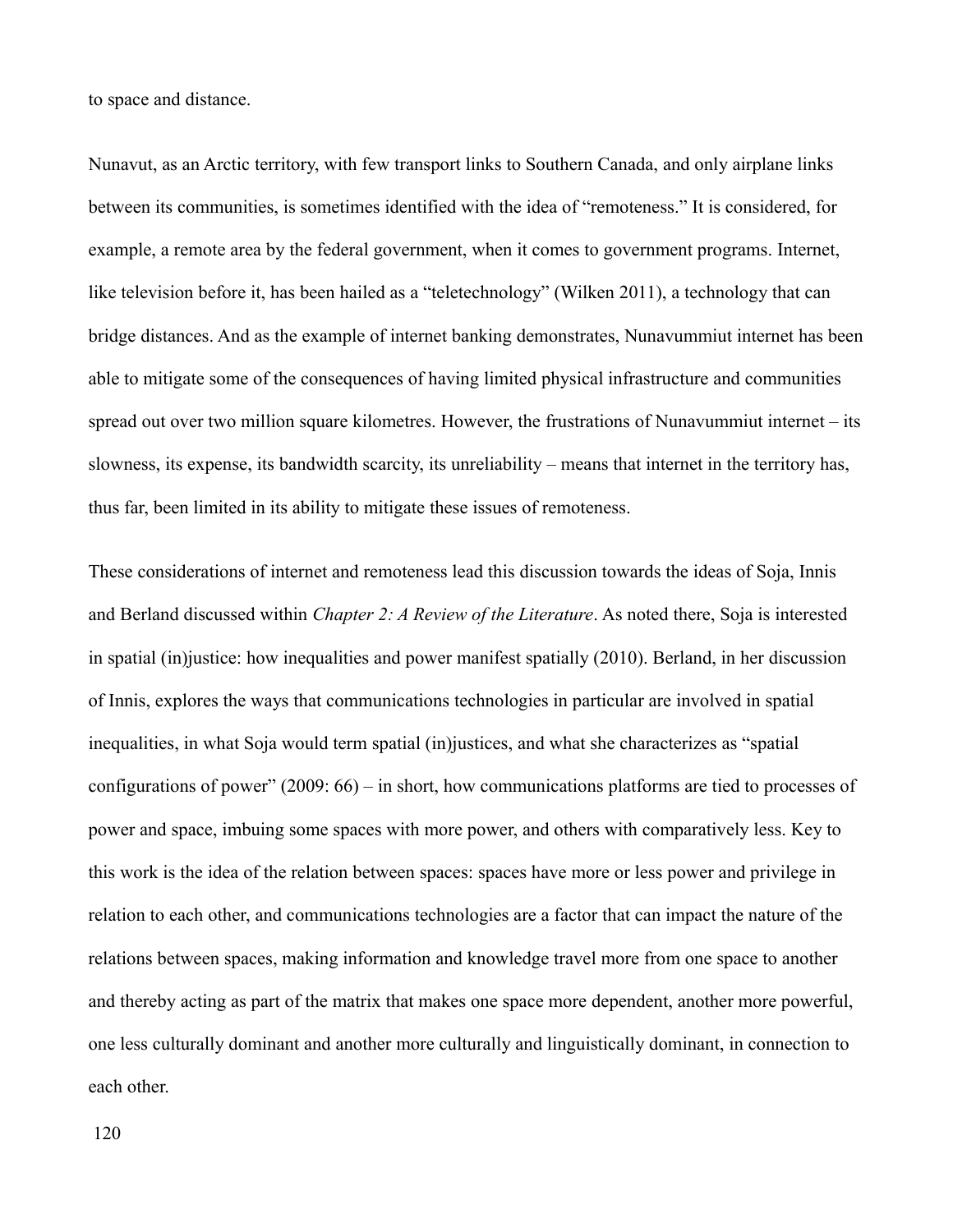An argument can be made that, drawing on the perspectives of its users, Nunavummiut internet's frustrations and limitations (its slowness, its unreliability, its bandwidth scarcity, its expense) contributes to Nunavut's continued construction within the wider Canadian imagination as "remote." For, while there are certain areas such as banking and online education, where Nunavummiut internet has helped mitigate issues caused by vast geographic distances, its ability to do so is hampered by its limitations, which internets available in Southern Canada do not have (or not to the same extent). As a result, the differences between internets' capacities and connections in Southern Canada versus Nunavut, suggest that even as Nunavummiut internet helps to bridge some physical distances within the territory, and between the territory and Southern Canada, by allowing information and files to travel more quickly than if they had to be sent through physical means, the greater efficiency of the internets in Southern Canada means that this mitigation does not help Nunavut "catch up" with Southern Canada, on centre-periphery terms: Nunavut's characterization as remote remains intact. Nunavummiut internet can bridge some distances, but so can the internets in Southern Canada, and they do so more efficiently, meaning that in Southern Canada, internet contributes to bridging distances between spaces that were not "remote" to begin with. One could therefore argue that internet possibly exacerbates the spatial configurations of power between Southern Canada and Nunavut, helping make the transfer of information and communication across distances in Southern Canada even more efficient, while the frustrations of Nunavummiut internet mean that Nunavut remains "remote" in comparison with other areas of Canada that have faster, less expensive, more reliable internets. The relative inequality between the regions may thus be exacerbated, rather than reduced.

It is also important to note that the possibilities and potential envisioned are not the same for everyone: for Madeleine, an improved internet involves fibre (infrastructure); for others, the nature of the infrastructure is not as important as thinking about how it might affect their family life and personal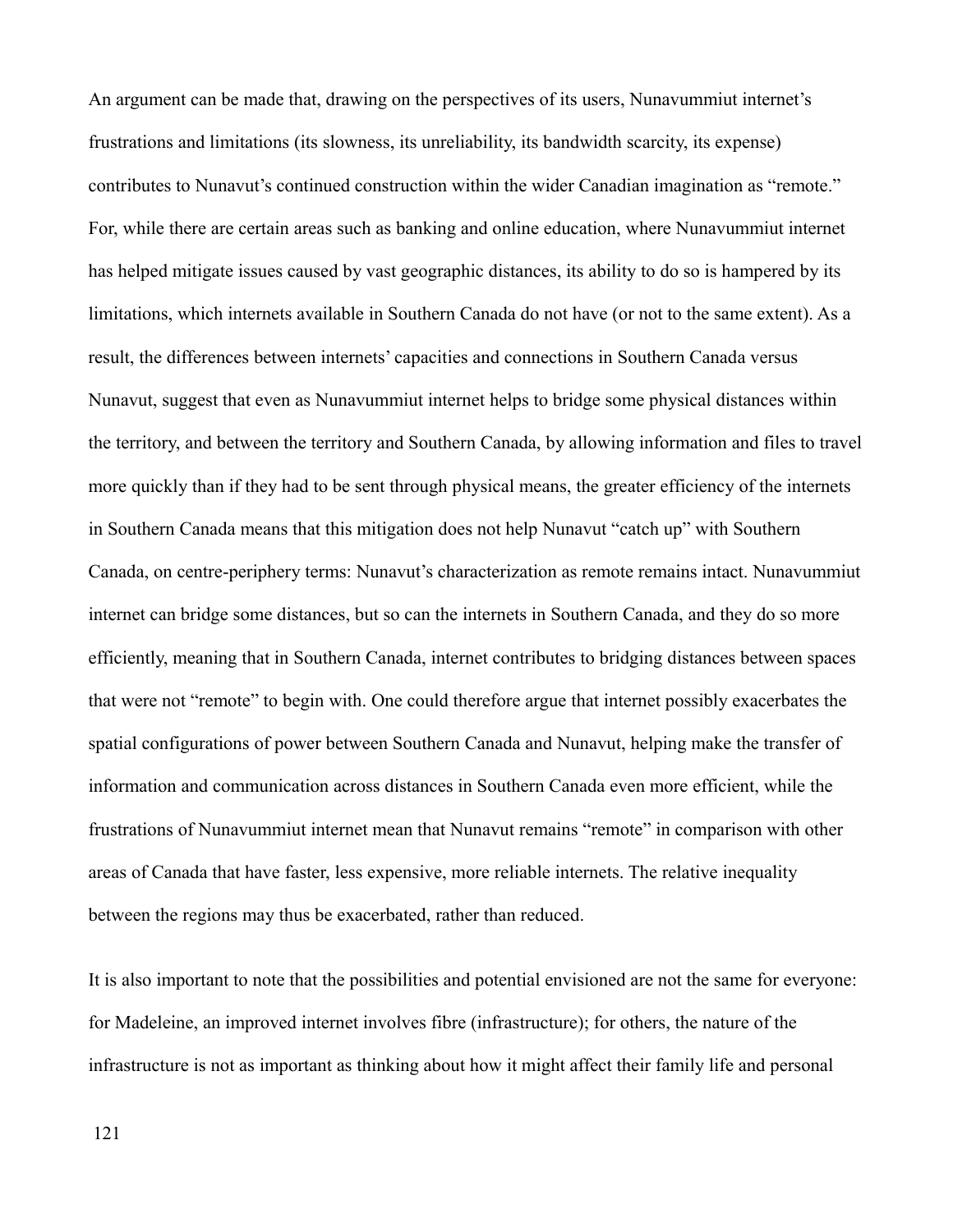welfare; for others, an improved internet is one that changes the nature of economic opportunities in Nunavut. Understanding Nunavummiut internet as an imaginary and as potential means grasping that there are multiple imaginaries of internet present in the territory, in the same way that this internet's experiences of frustrations and failures are not necessarily universal, but are felt by users in specific ways, in their specific circumstances. However, despite these differences in vision, the ways in which internet is discussed suggests that it is by no means considered a peripheral issue; instead, internet is linked with the personal (family relationships), the political (the ability to access information), the territory's economic vitality, personal finance, education and cultural practices. The frustrations and potential of internet felt by respondents, therefore, are not negligible; they speak to the idea that internet and its improvement are far from minor issues for Nunavummiut.

# *Nunavummiut Internet, Potential and the Desire for Parity*

Sandvig (2012) is interested in the ways that the indigenous communities have taken the initiative in building their own networks and how their practices can be understood as an "appropriation towards parity"(2012: 191), as discussed within this thesis' literature review (see *Chapter 2: A Review of the Literature*). If Kluitenberg (2011) discusses the imaginaries that media can hold and the mythologies that new media can embody for some users who dream of a more perfect future, interviews with Nunavummiut informants discussed in this chapter suggest, in the same vein as Sandvig, a perspective of internet's potential that instead of being transcendent or fantastical, is more focused on getting what is widely available in urban centres in the Canadian South. The goal and hope for many Nunavummiut in regards to broadband, is still that of an improved internet. In all but one of the interviews I conducted (Earl 2013: Interview), informants stated that they wanted their internet access to be improved, to be faster, less expensive, to have more bandwidth, and for the connection to be more reliable. But many of the ideas around internet potential in Nunavut (having to do with improved connections and access), principally suggest a desire for equality, for parity with internets in Southern Canada. As a result, one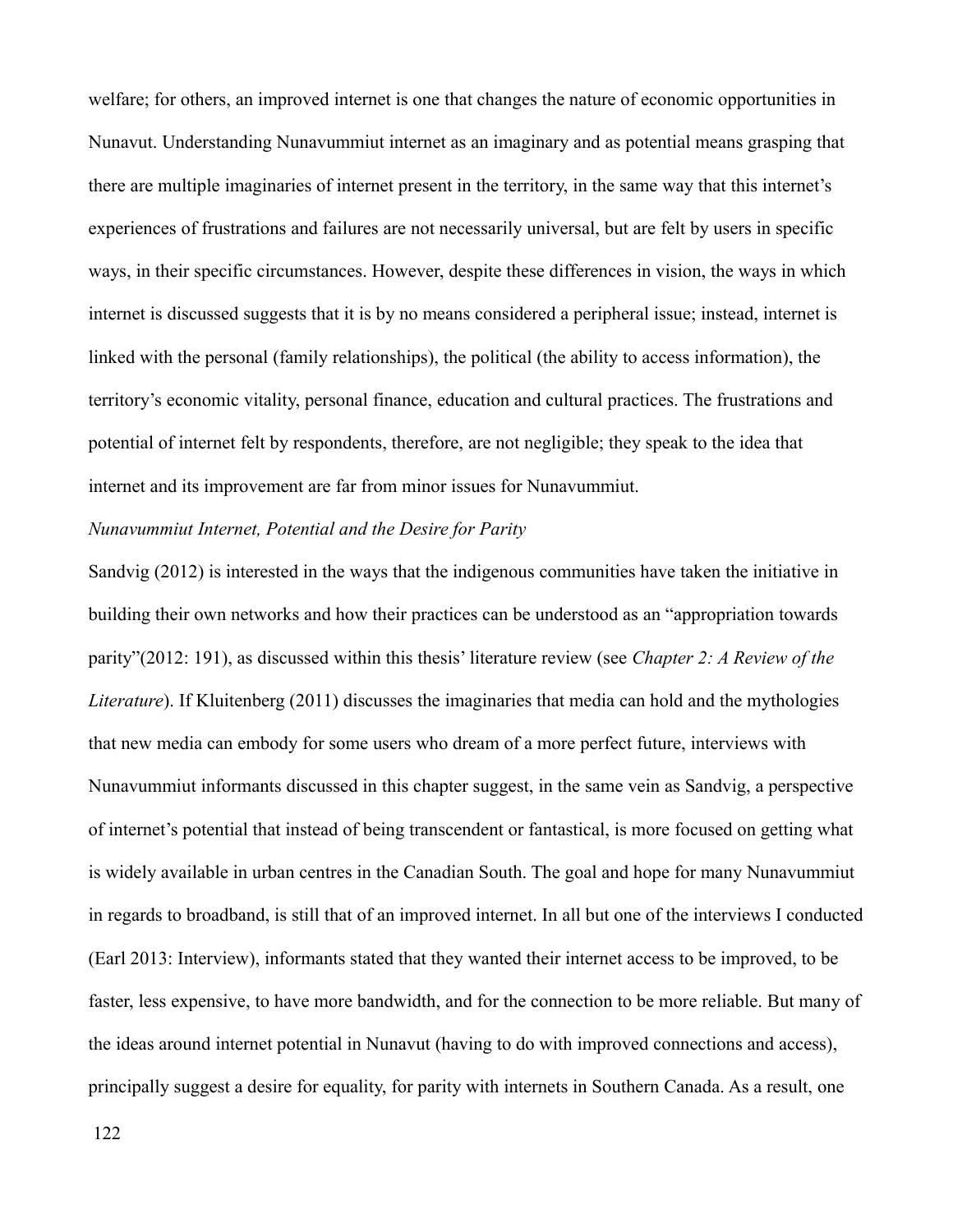could claim that discourses of potential might also be called *discourses of desired parity*, to draw upon Sandvig's term.

Franklin, in *Digital Dilemmas* (2013), also examines the idea of a potential internet, of possibility in approaching internet through the lens of governance, Franklin's exploration of media as subjunctive has an explicitly political and activist cast. She operates with the understanding that media do change, develop, fail, become tools of oppression and meaning, as a result of numerous factors, including government and supra-government legislation and intervention. For Franklin, therefore, the questions of what media is, specifically of what internet might or could be, are not simply cues for imaginings, but calls to action, calls to those interested in creating an ethical, accessible internet, to figure out ways and means to strive for and create that future. She writes:

The web that people access today…looks and feels very different from the one accessed in the 1990s and early 2000s. Stronger still, more than one internet is being made available to users today….If more than one internet exists, then more than one past, present and future is at stake – a point not lost on authoritarian regimes, one-party states, pluralist liberal democracies; peer-to-peer networks; hacker communities; or those involved in either cyberespionage or criminal activities (Clinton 2010a, b; Deibert 2008; Deibert and Rohozinski 2010; Lovink 2003; Franklin 2010, 2011; Morozov 2011). For this reason alone, the way people access and use the internet, the web particularly, is intensely personal and thereby, political (2013: 15).

As Franklin suggests, internet is "personal and thereby, political" (2013: 15). In this chapter, the focus has been on outlining, in the voices of Nunavummiut internet users, the ways in which internet is experienced as personal; in the next chapter, the focus turns to politics. Further, Franklin's understanding that internet has changed and will change in the future, takes on particular relevance in the next chapter, *Chapter 5: Fractious Collaborations*, which examines how Nunavummiut broadband stakeholders are fighting for the future of their internet. In understanding their internet's possibilities, in approaching their internet as an imaginary, Nunavummiut broadband activists are engaged not only with their internet's current issues, but are motivated by (sometimes differing) visions of what a future Nunavummiut internet could be, and how it might work.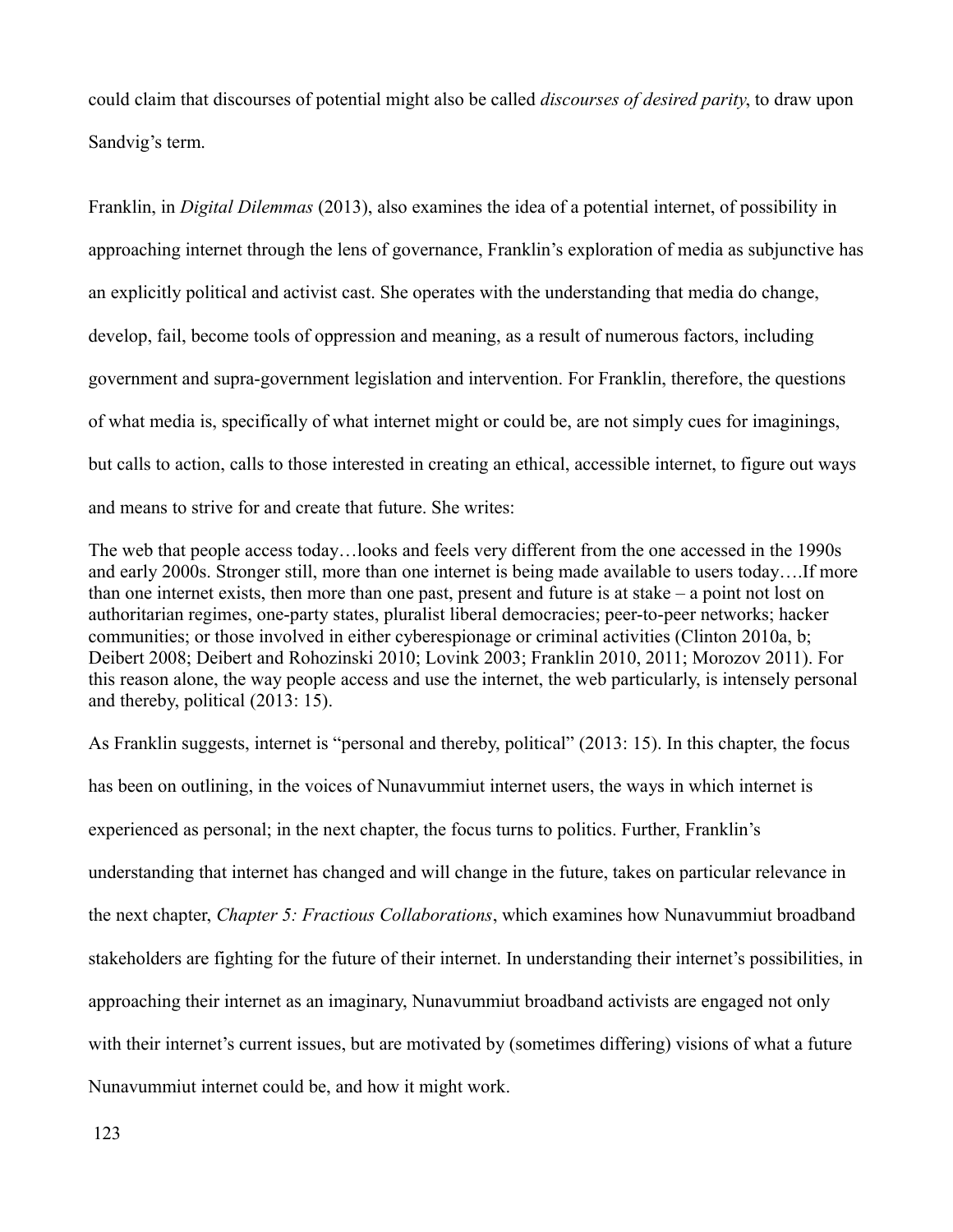A final point for this chapter: beyond pointing to the association of Nunavummiut internet with feelings of frustration and ideas of potential on the part of some users, examining the discourses of Nunavummiut internet helps one to construct, to use Zielinski's term, "a variantology of media" (2008: 7). By highlighting some user descriptions of Nunavummiut internet, the ways it can be differentiated from other internets emerge, pointing to variety within the category of "internet," and to the possibility of a multiplicity of internets.

When Nunavummiut internet users are asked about Nunavummiut internet and how they use it, and some respond by relaying narratives of how internet frustrates and how they employ tactics to make it useful, they construct and articulate a relationship with Nunavummiut internet that underlines one aspect of this internet's specificity. They define Nunavummiut internet as imperfect, as frustrating and sometimes disappointing, and as having areas for improvement. As stated earlier in this chapter, it is not that other internets are perfect, or that they do not require planning and managing by their users. But the argument here is that what differentiates Nunavummiut internet is the extent to which its users defined it and understood it as necessitating improvement, in their interviews for this project.

These discourses therefore help to situate Nunavummiut internet amidst other internets, at once pointing to Nunavummiut internet's specificity (that these tactics are necessary even for relatively small-scale internet usage) while on the other hand, suggesting the need to consider whether everyday managing tactics are employed by users of technologies and internets that are thought to work fairly optimally (as Akrich and Latour have suggested (1992); see *Chapter 2: A Review of the Literature* for a more fulsome explanation of their ideas of pre/de-scription), and if they are, what those practices might involve. Thus, investigating discourses of Nunavummiut internet usage helps to broaden understanding of internet more generally, by adding evidence of how a particular internet has been discursively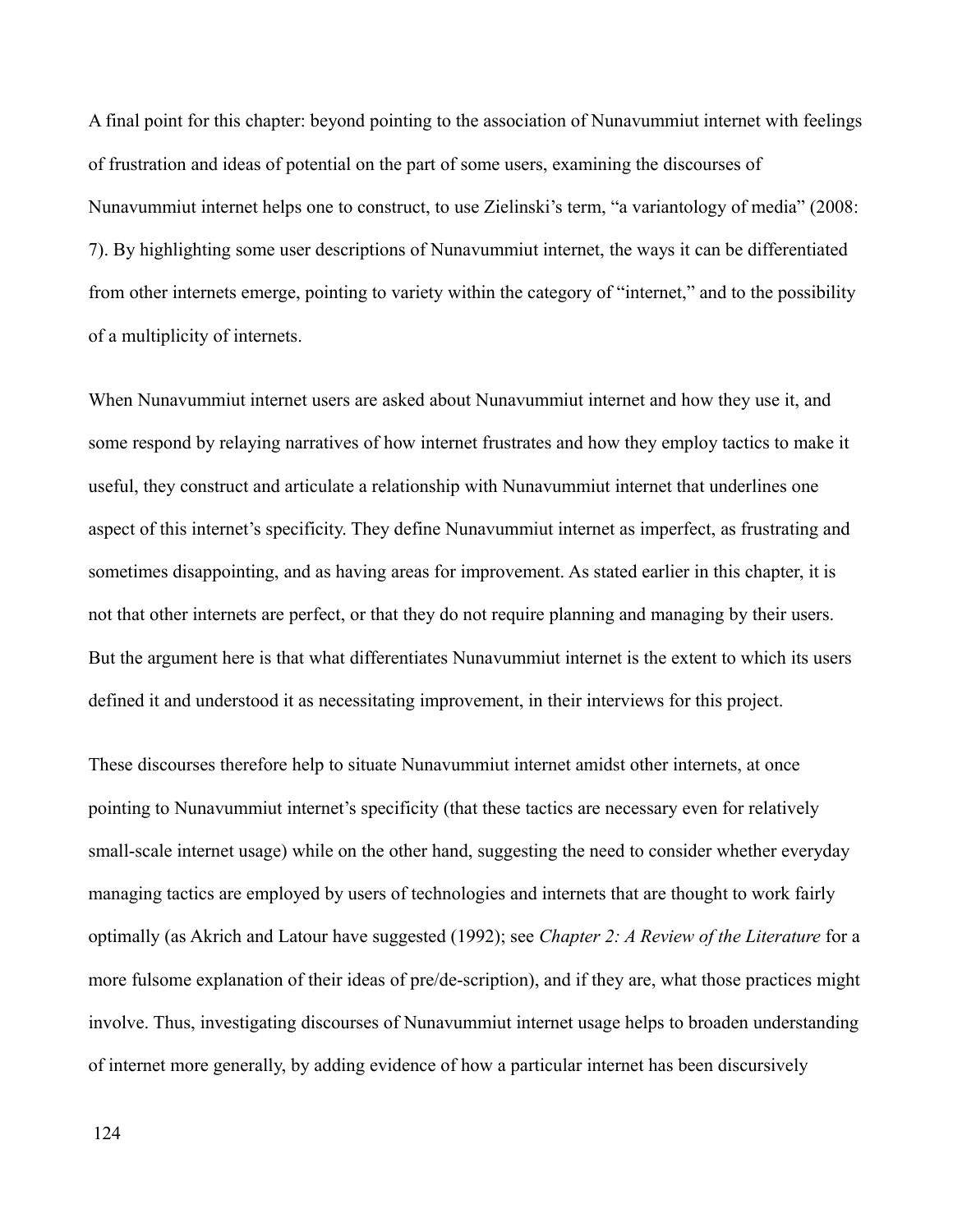constructed by its users, while also pointing to aspects of internet usage (practices of planning and conservation) that might be under-theorized or under-explored in the investigations of more widely used internets, such as the internets in Southern Canada and Western Europe.

### **Conclusion**

This chapter has provided some background on user experiences of Nunavummiut internet, by looking at how users interviewed for this thesis articulate those experiences within several recurring discourses: discourses that position Nunavummiut internet as frustrating, as necessitating "planning" and "conservation" tactics, and as potential and possibility. In understanding how Nunavummiut internet is approached by its users, some of the ways in which that internet is discursively constructed become apparent: as problematic, as slow, expensive and unreliable, as frustrating, as failing, as requiring planning, as necessitating conservation, as an obstacle, as an imaginary and as having possibility and potential.

The next chapter, *Chapter 5: Fractious Collaborations*, shifts from user experiences to the politics of internet; taking the thesis' perspective from the micro to the macro. The shift in perspective and arena does not however fundamentally change the discourses within which Nunavummiut internet is situated: at both the level of user, as well as at the level of internet politics, Nunavummiut internet is implicated in (and this thesis would argue, partially defined by) discourses of failures and of potential. At both levels, Nunavummiut internet is found to wear multiple faces, to be experienced within multiple arenas, and used for multiple purposes by its users, lobbyists and advocates.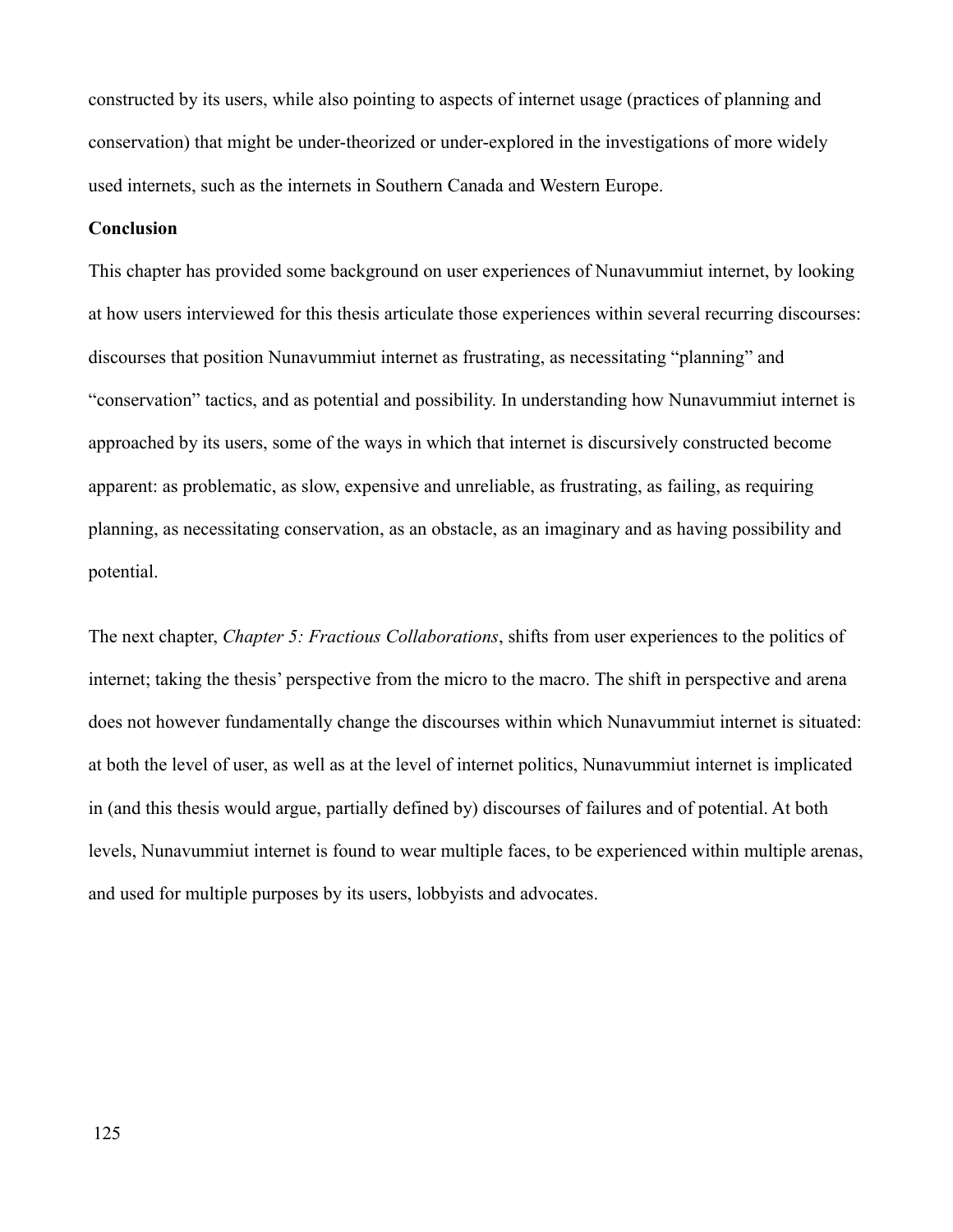## *Chapter 5: Fractious Collaborations: Nunavummiut Internet Advocacy*

### **Introduction**

The previous chapter focused on how internet in Nunavut is implicated in discourses of frustration and potential. This chapter, in probing government policy and advocacy tactics of Northern broadband stakeholders, examines narratives concerning the history of Nunavummiut internet which attempt to explain why Nunavummiut internet has the issues it has, as well as different visions and ideas of how it could be improved. In short, the chapter presents, from the perspectives of informants working within Nunavummiut internet politics, discourses for why Nunavummiut internet is frustrating, while also examining discourses that focus in particular, on the potential for Nunavummiut internet itself to be improved. The focus on potential therefore, in this chapter, centers on the potential of Nunavummiut internet to be less expensive, more reliable, faster, and less bandwidth-scarce. In particular, this chapter examines how some activists and lobbyists have collaborated to argue for further federal investment in Nunavummiut internet and for internet to be declared a basic service by the CRTC, as the main ways that Nunavummiut internet's potential could be tapped into and furthered.

In examining historical and political narratives of Nunavummiut internet, this chapter adds evidence to the thesis' argument, that the nature of Nunavummiut internet is complex and multiple. Adding to the facets of Nunavummiut internet that emerged in the previous chapter on user discourses, this chapter argues that in the context of historical and political narratives, Nunavummiut internet can be seen as a physical infrastructure, as an object of politics and governance and as a reason for political action.

In terms of structure, the chapter begins with a brief introduction to the history of Nunavut, then explores narratives of how Nunavummiut internet became available in the territory. It ends with examining how some lobbyists and advocates of Northern broadband have collaborated in employing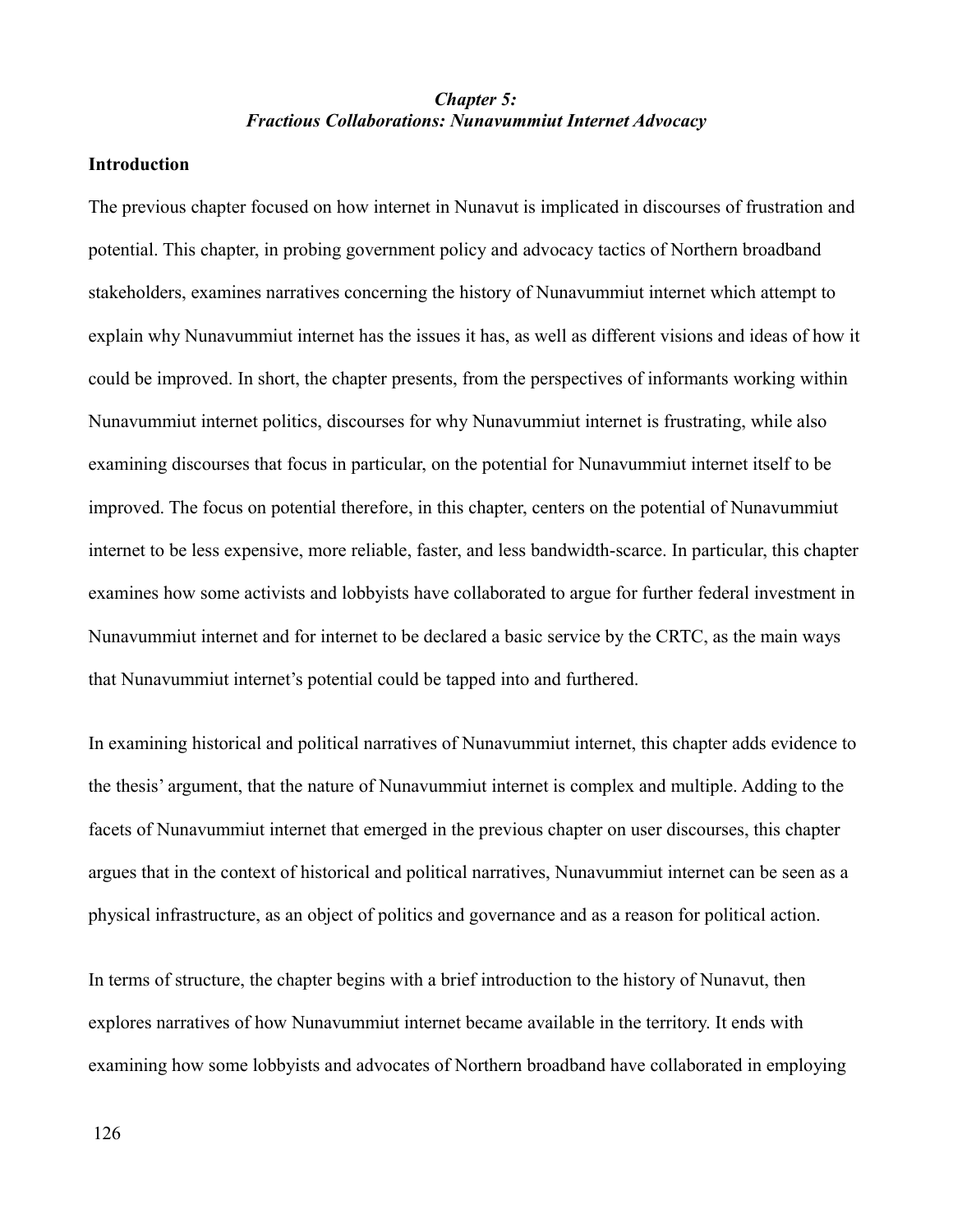specific discourses to sway the federal government's position on investment in internet, despite these advocates and lobbyists often having significantly different agendas and beliefs about how Nunavummiut internet's potential could be optimized.

#### **Historical Narratives Concerning Nunavut**

 The area now known as Nunavut is vast, and the histories of peoples in these regions are lengthy and varied. What is found below when discussing the history of Nunavut will do little justice to the full multiplicities of these narratives and histories, or the many differing experiences of Inuit groups and communities across Nunavut. Instead, its more limited undertaking is to briefly examine threads from these narratives, drawn mostly from the twentieth century, that are helpful for contextualizing the story of Nunavummiut internet.

In terms of its existence as a political entity, Nunavut is fairly young, being officially separated from the Northwest Territories and established on April 1, 1999. But the land and the peoples who reside in the area have a much longer history with each other. Archaeologists and historians believe that Inuit communities<sup>[16](#page-127-0)</sup> have been living in what is now called Canada for millennia (Wolfson 2001: 6). Below, the focus will be on experiences after contact with Europeans, as these are most relevant for this particular study.

The period of interaction between Inuit and Europeans before the Cold War, ranging from the eighteenth century to the mid-1940s, has been called by Damas and Helm the "contact-traditional" period (1963). This, according to their definition, was a period in which many Inuit cultural practices endured but some communities were increasingly influenced by European beliefs and practices, particularly through interactions with whalers, missionaries, police officers and the Hudson's Bay

<span id="page-127-0"></span> $16$ The ancestors of contemporary Inuit (Thule peoples) are thought to have begun moving into the Eastern Arctic around the year 1000. Prior to their arrival, pre-Dorset and Dorset peoples are thought to have inhabited what is now Nunavut (Duffy 1988: xv-xvi).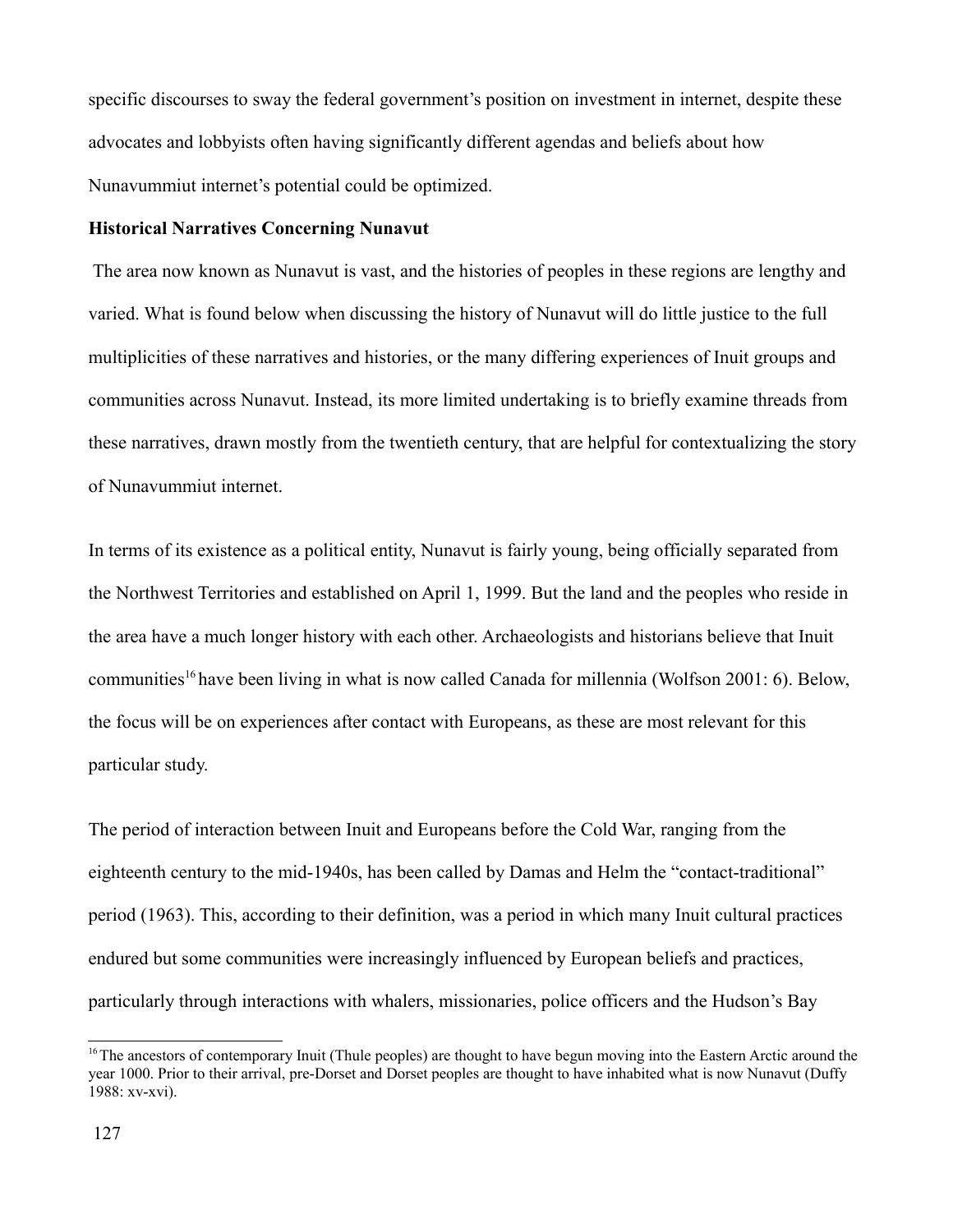Company (Damas and Helms 1963). The police, specifically the North-West Mounted Police (later known as the Royal Canadian Mounted Police) played an important role during the contact-traditional period, acting as the face of government (Matthiasson 1992: 42). Because they were covering a fairly dispersed population, these officers did not maintain a sustained presence in the lives of many Inuit during this period, but they provided Inuit communities with some of their first interactions with Western governance.

Canada was granted its independence from Britain in 1867, but policies regarding the North remained largely unchanged until the end of the Second World War and the beginning of the Cold War in the late 1940s. With the Soviet Union as an enemy, the Arctic, which had primarily been seen as a source of potential riches and as a vast territory that was difficult to reach, became a cog in the machine of continental security and national sovereignty. The Arctic, it was suggested, was where the Soviet Union would likely begin its attack on North America (Tester 2006: 234). Concerns were also raised about the health care and education available to Inuit communities, about the need to assert Canadian sovereignty through administration of the region, and the necessity of gaining more substantive knowledge of the North's resources (Duffy 1988: 17). The 1939 Supreme Court ruling that Inuit were, in effect "Indians", also created a legal mandate for the greater involvement of federal government in ensuring the safety, health and well-being of Inuit in Canada (Tester and Kulchyski 1994: 35).

As a consequence, commencing in the 1940s, the Canadian government paid more attention to the Northwest Territories (the area from which Nunavut was to later separate): building military bases and having Inuit operate them; building schools and mandating that Inuit children must attend them. A policy of settlement was urged, as the Canadian government set about building housing infrastructure, and most Inuit settled into permanent communities during this time (Duffy 1988: 22-29). Damas has argued, in *Arctic Migrants/Arctic Villagers* (2002) that the process of Inuit moving from dispersed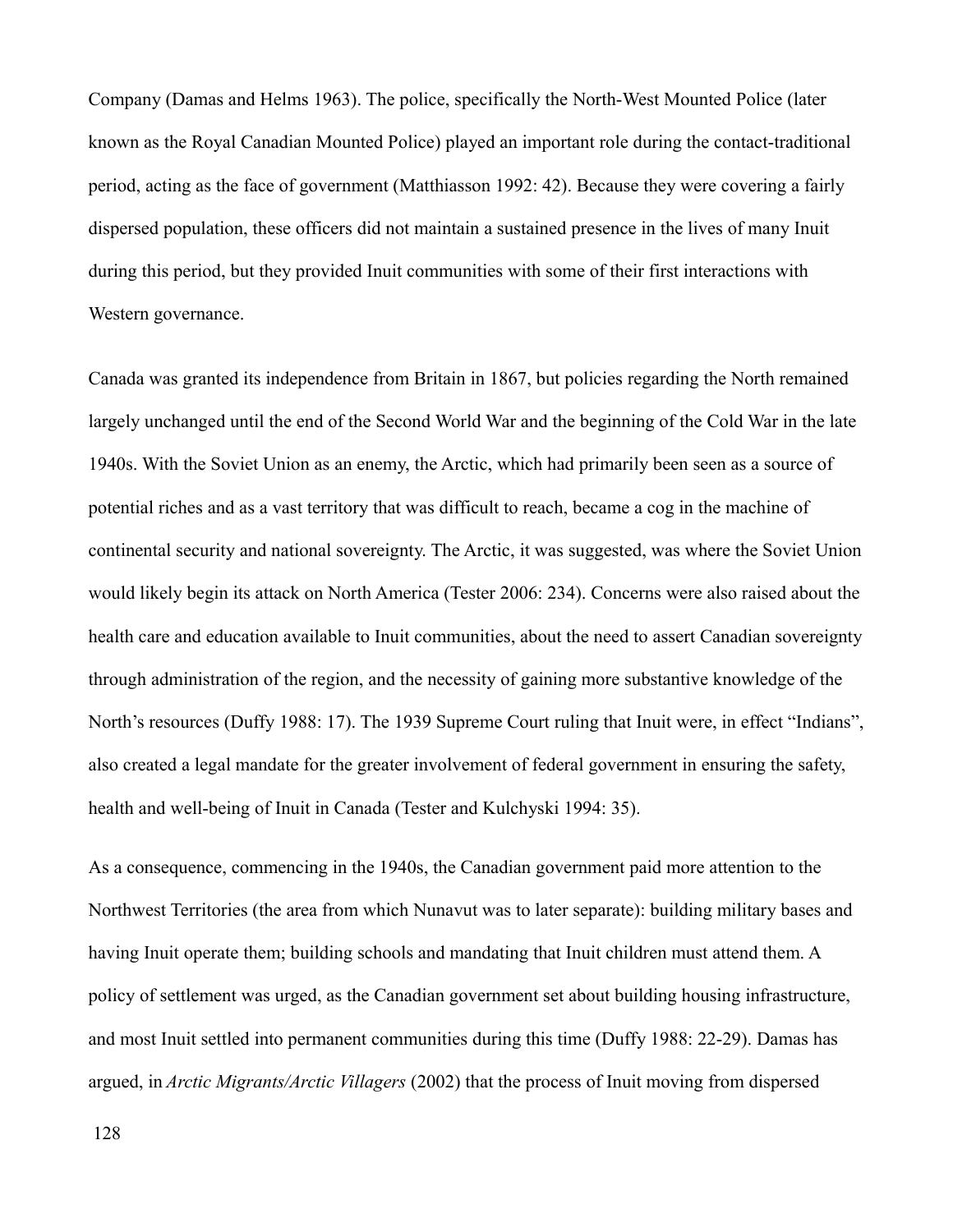camps to centralized settlements was nowhere near instantaneous, that the federal government initially supported the idea of dispersed settlements, but that over time, issues pertaining to education, housing and health brought about policy changes which led to permanent settlements, and that Inuit for the most part, voluntarily chose to live in permanent settlements. Within the first thirty years of settlement, many Inuit became more reliant on government assistance, as there were few industries or employment opportunities in the North<sup>[17](#page-129-0)</sup> (Inuit and Europeans, Inuit Tapiriit Kanatami, n.d), and as Tester and Kulchyski argue in *Kiumajut (Talking Back)* 2008), as policy changes spearheaded by the federal government regulated and curtailed the ability of Inuit to hunt.

The post-war period, in short, was one of great transition, and some of the issues facing Northern communities today, such as low graduation rates and substance abuse issues, are often attributed to the cultural policies enforced by the federal government during these years. Summing up their thoughts on the federal government's welfare policies directed at Inuit in the Eastern Arctic (1994), Tester and Kulchyski have said that government policies during this period, which did not consider the specific cultural needs of Inuit, created new issues for Inuit communities to resist and struggle against:

The postwar history of the eastern Arctic not only suggests that absolute and universal approaches to the assessment of human needs are suspect, it highlights the dangers of failing to seek, and to recognize as legitimate, self-definition in the articulation of those needs. The attempted totalization of Inuit society by the Canadian state produced not only serious problems for Inuit communities, but new and ongoing forms of struggle (1994: 361).

### *Inuit Activism and the Creation of Nunavut*

In the 1970s and 1980s, a new generation of Inuit activists emerged<sup>[18](#page-129-1)</sup>, concerned about negotiating their rights in terms of land, cultural practice and natural resources. In 1971, the Inuit Tapirisat of Canada

<span id="page-129-0"></span> $17$  Hunting continues to be economically and socially significant for Inuit communities. Settlement has meant that there were more people hunting within a particular region, so hunters might have to travel longer distances for a successful hunt. As well, tools associated with hunting (snowmobiles, guns, fuel) now require money; in this way, subsistence practices have become implicated within a hybrid formal/informal economy (Nuttall 1992: 26).

<span id="page-129-1"></span><sup>&</sup>lt;sup>18</sup> Many of the Inuit activists and leaders associated with land claims activism, attended residential schools (Truth and Reconciliation Commission of Canada 2015: 4).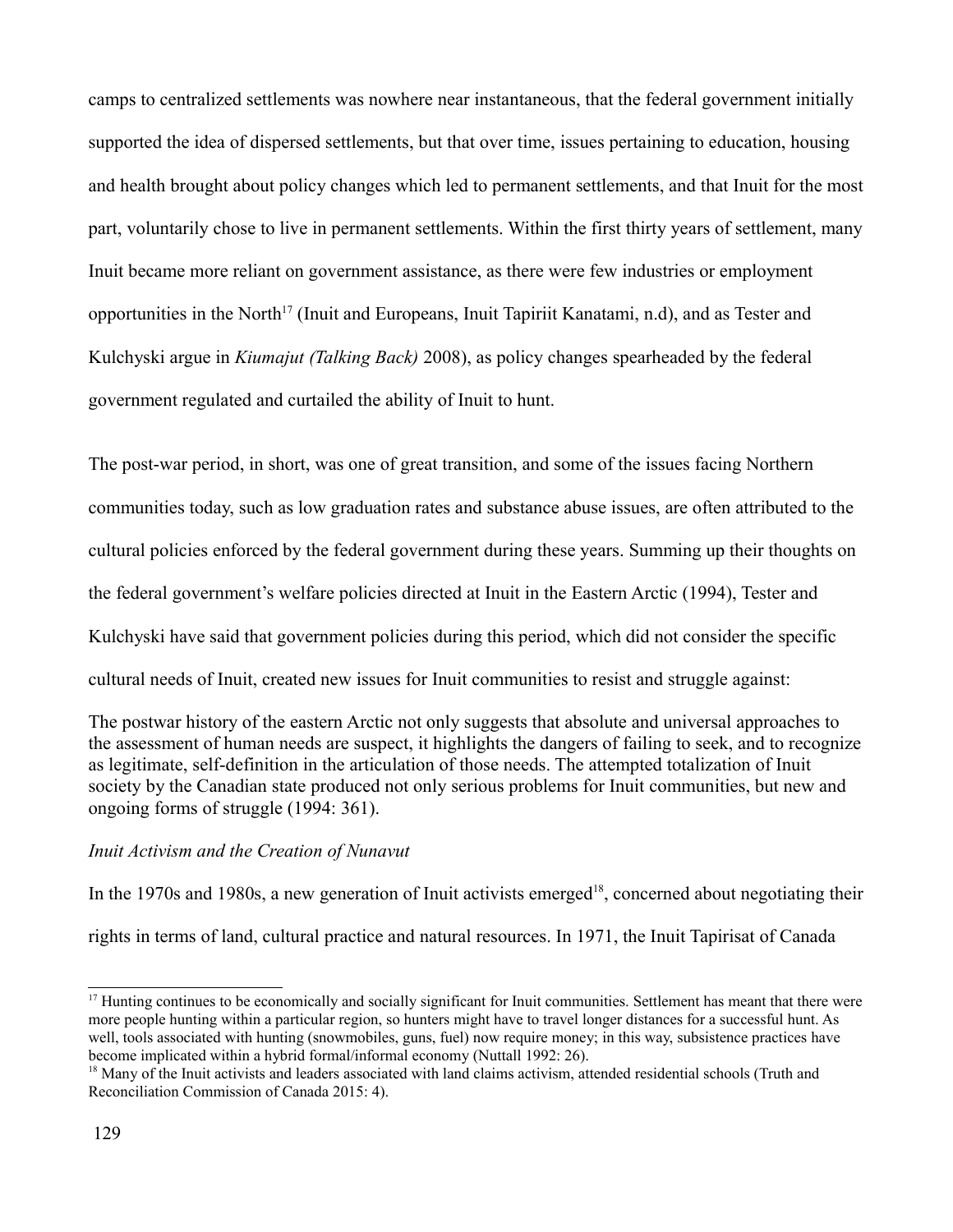(ITC), which would later become the Inuit Tapiriit Kanatami (ITK), was established to act an Inuit advocacy group, lobbying federal government on issues having to do with self-determination and land rights (McPherson 2003: 60-61).

 In 1976, in recognition of the fact that Inuit communities never signed any documents handing over land to the British, the ITC proposed the creation of Nunavut as a territory. By 1992, sixteen years after the ITC's original land claims proposal, the Canadian government and Inuit negotiators were able to reach a land claims agreement that included the establishment of Nunavut. In November 1993, *The Nunavut Act* and *The Nunavut Land Claims Agreement Act* were passed by the Canadian Parliament. And on April 1, 1999, the territory of Nunavut was established (Hicks and G. White 2000: 30-115). However, the federal government continues to retain much power over the territory, as Graham White has noted:

In no other jurisdiction [in Canada]…does the influence of the federal government loom so large…not only does the Nunavut government depend almost entirely on the federal government for its finances, but Ottawa retains various powers that "South of 60"[19](#page-130-0) fall under provincial jurisdiction, most notably over Crown land and non-renewable resources. Simply put, the federal government remains a powerful player in Nunavut (G. White 2009: 59).

# **Bringing Internet to Nunavut**

Taking into account some of these historical narratives, particularly concerning relations between some Inuit communities and the federal government, the thesis now considers the processes by which internet was made available in the territory.

The story of internet in Nunavut begins with television. Television was first introduced in the Canadian

North in 1967, primarily on the Western side of the Arctic, almost twenty years after the first Southern

Canadians had started to receive television signals emanating from the United States. Particular factors

occurring well outside the Canadian Arctic resulted in the creation of Telesat, a domestic Canadian

<span id="page-130-0"></span> $19$  The  $60<sup>th</sup>$  parallel North, as a circle of latitude, in Canada marks the boundary between Northern Canada and Southern Canada.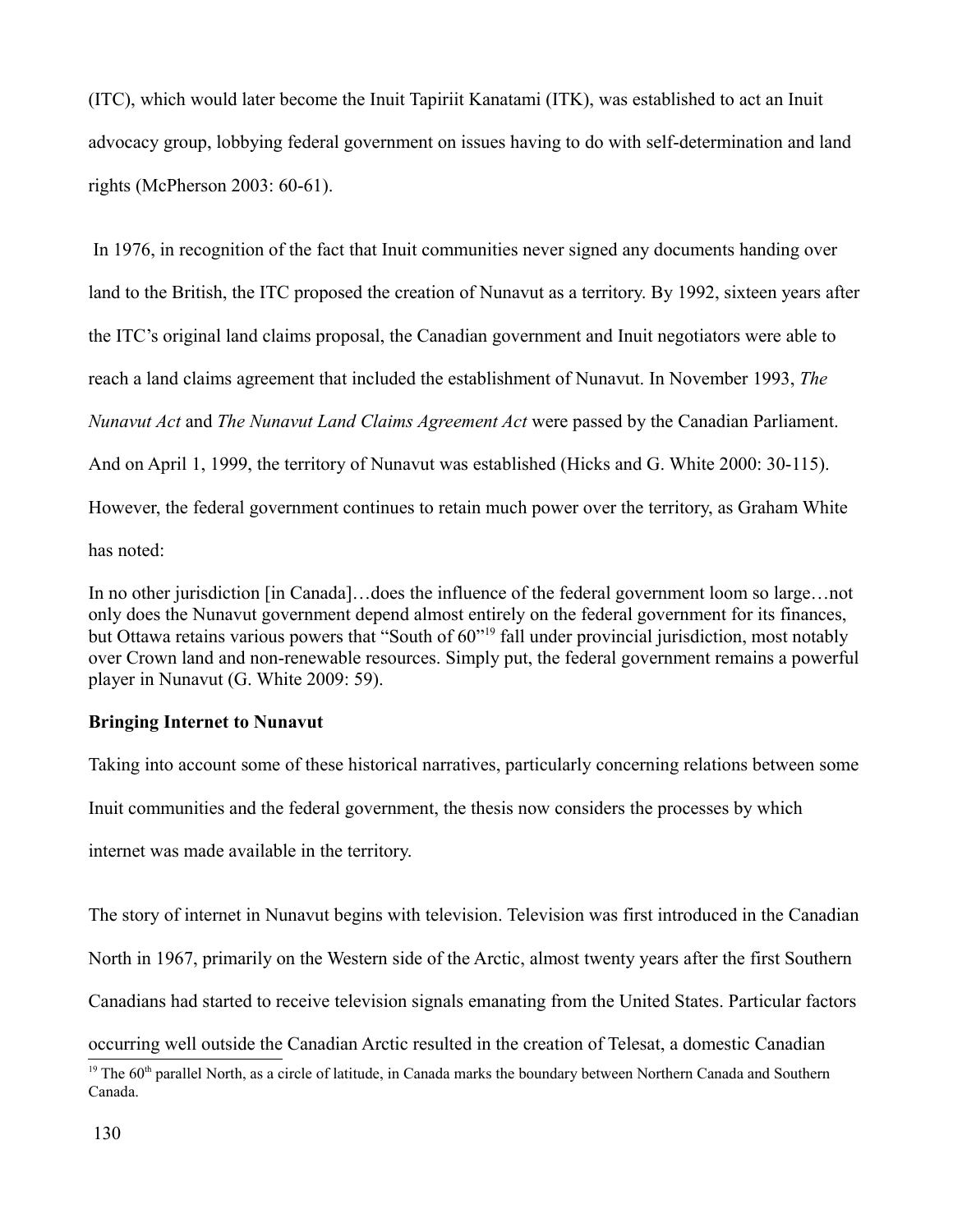satellite company, and the launch of the Anik A satellite in 1973. These would provide access to satellite television, and later internet, for Northerners who could afford the necessary devices (a television, and later with internet, a computer and now, a mobile phone) and could pay the subscription fees.

Howard Fremeth (2003) has explored how *The Telesat Act* of 1969 came to be passed by Canadian Parliament. Fremeth suggests that much of the 1960s Liberal government rhetoric on the need for a domestic satellite service focused on the duty to provide Northerners with mass communications, education and tele-health. But there were other political motivations in play (2003: 90). These motivations included not wanting to be completely left out of the space race that the United States and the Union of Soviet Socialist Republics (USSR) were competing in; bridging the "technology gap" that was widening between Canada and the United States; wanting to articulate more forcefully Canada's sovereignty and independence from the United States; and wanting to boost the prospects of Southernbased Canadian companies working in aeronautics and communications (2003: 83-84). It was these pressures, primarily of an economic and political nature, Fremeth argues, that led to the passing of Bill C-184 in 1969. This bill, known as *The Telesat Act*, mandated the creation of a Canadian satellite telecommunications corporation (2003: 74). Roth has argued that Inuit communities' understanding that the satellites could act as a means for their cultural assimilation led to their "active participation as media producers" (2005: 16) – to their determining ways to argue for their access to media tools, and actively working to alter media policy.

A report entitled "Man in the North", published in 1971, a year before the launch of the first Anik satellite, focused on public consultations with some Inuit leaders about the satellite. The report stated: In spite of promises of great social benefits for the North, the use of Anik [the satellite]…would fail to provide communications for the people's needs…Indeed, the original reasons given by the Government of Canada…were shown to be in need of re-evaluation (Kenney 1972: 1).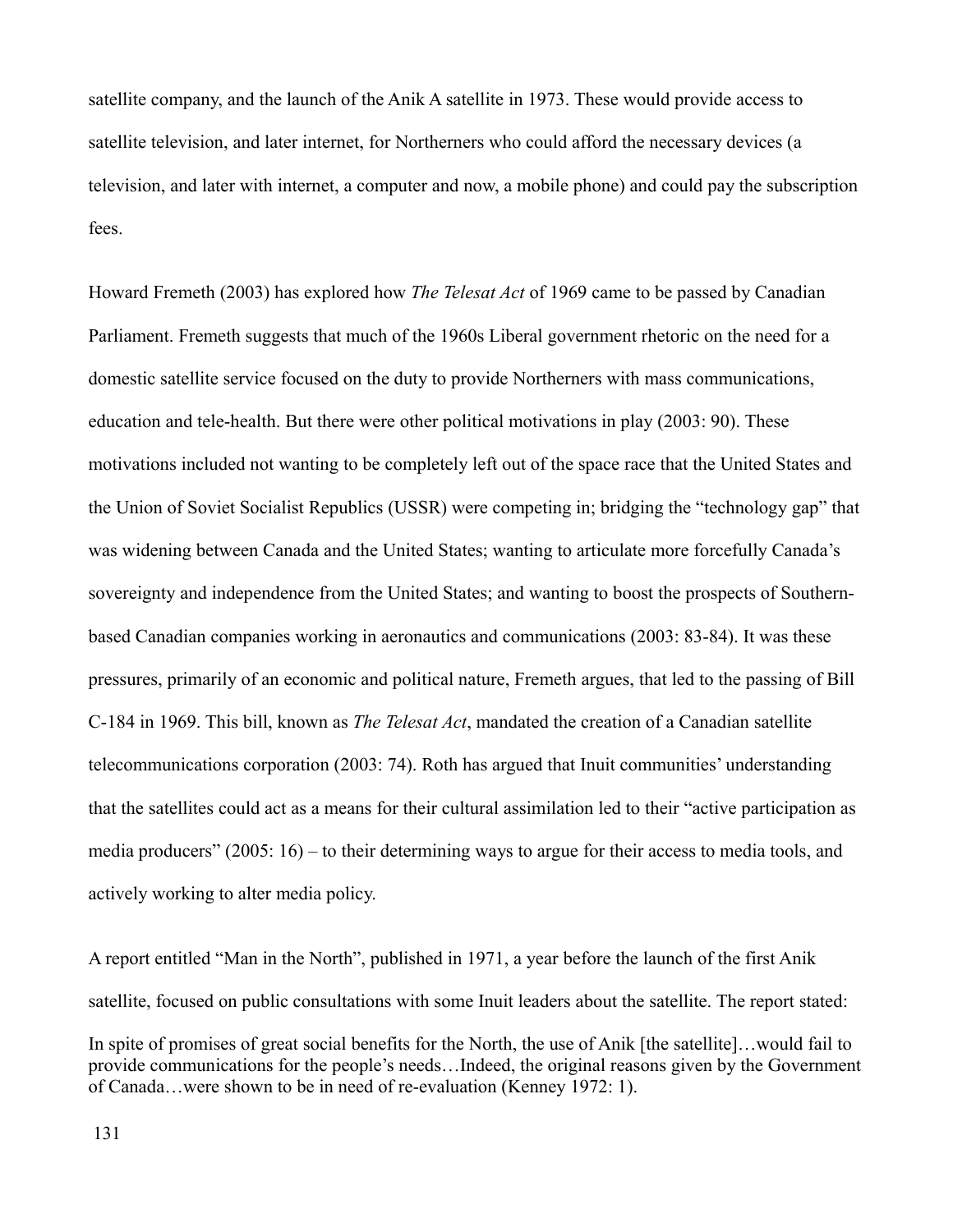Ignoring these concerns, the satellite launched. In 1973, Telesat launched the Anik A satellite, which transmitted telephone, radio and television services to Northern Canadian communities. Two experimental satellites programs were dispatched by Telesat in 1976, and in 1978, the Anik B was launched to connect six communities, and form a television network. Various Inuit leaders had expressed concerns about the launch of the satellites with officials working on the "Man in the North" report. But once the satellites were in place and a barrage of Southern Canadian content became available to Inuit communities, the concern shifted from fighting the presence of satellite television to advocating to ensure that Inuit television content, content created by Inuit for an Inuit audience, was aired (McMahon 2013: 98; J. White 2005).

In 1974, the CRTC<sup>[20](#page-132-0)</sup>, a public agency that is mandated with regulating broadcasting in Canada, held a hearing to investigate complaints from Northerners about television services. Various Northern activists articulated their frustrations over the ways they felt the Canadian government and Telesat had used the North to justify the satellite's existence, as opposed to being attentive to the concerns of Northerners themselves (Akeshoo & MacNeil 1974: Section 2). They urged the CRTC to consider how Anik could be used to support Inuit culture. Their suggestions included funding and facilitating the production of more Inuktitut programs; they also suggested that Anik could be used to transmit Northern content to Southern Canada (Fremeth 2003: 108).

In 1978, the Department of Communications (a now defunct federal department which the CRTC supervised and which oversaw telephone, radio, and television in Canada) provided over a million dollars for Project Inukshuk. This project was overseen by the ITC, and its "purpose was to train Inuit film and video producers, to establish Inuit production centres in the North and to conduct interactive

<span id="page-132-0"></span><sup>&</sup>lt;sup>20</sup> The agency was called the Canadian Radio and Television Commission but it would later be re-named the Canadian Radio-Television and Telecommunications Commission.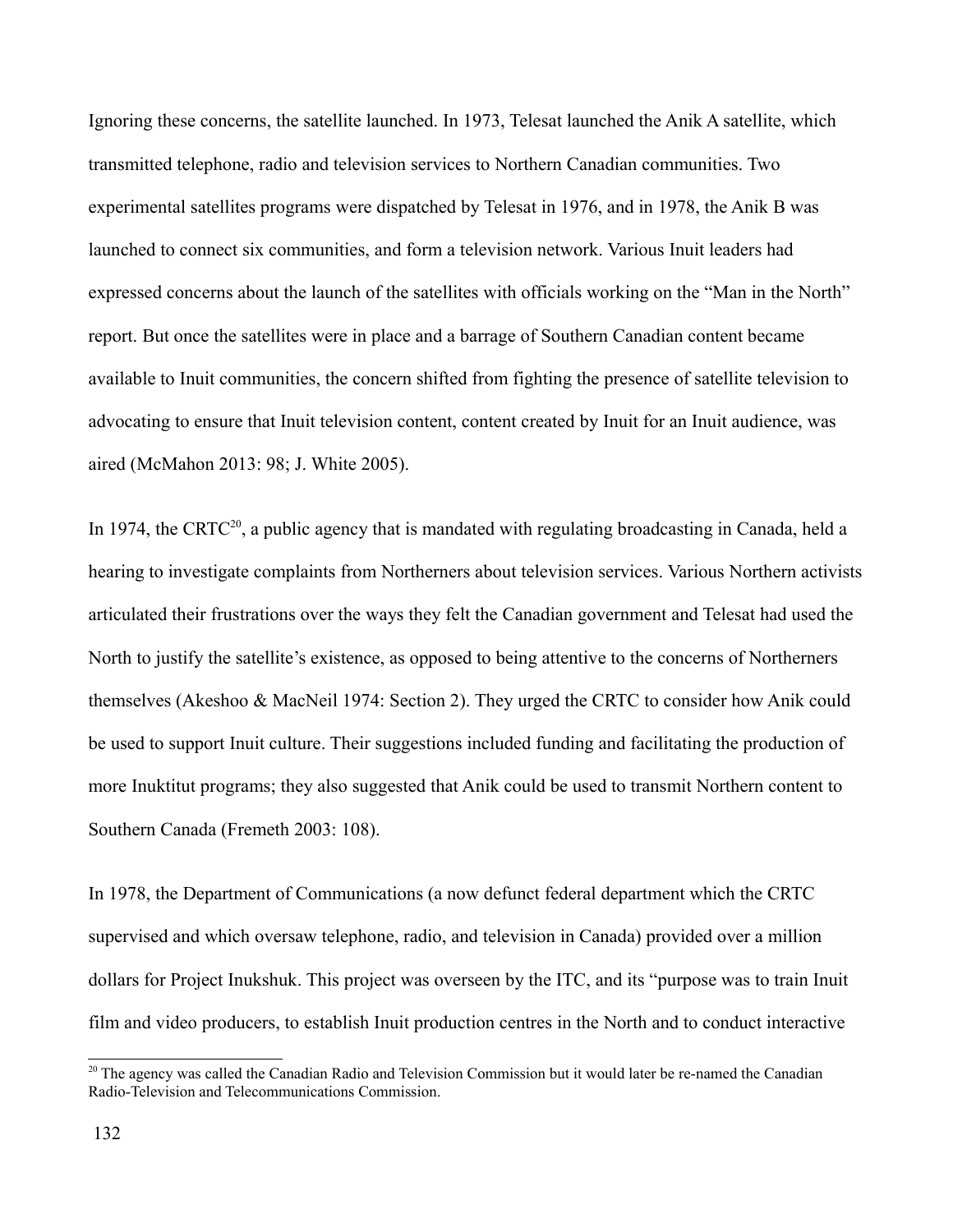audio/visual experiments…" (Roth 2005: 118). As a result of years of campaigning by various Inuit and Northern groups, and the results of experimental initiatives such as Project Inukshuk, the ITC was able to make a case for the need for Inuit communities to have the resources to produce programming for themselves. In 1981, the CRTC issued a license for an Inuit television network, the Inuit Broadcasting Corporation (IBC), which produces Inuit news and entertainment television programs (Roth 2014).

Lorna Roth, in *Something New in the Air* (2005), provides a comprehensive history of Inuit and Aboriginal media activism, particularly regarding television and the creation of both the IBC and the Aboriginal Peoples Television Network (APTN). Roth has posited that advocacy for media networks has an influence wider than the media itself. Writing about some of the outcomes of Inuit (and other First Peoples) media activism, Roth said:

…First Peoples broadcasting lobbies have …had an impact on the formation of new mediating structures in Canada, such as policy frameworks, a new broadcasting channel (Aboriginal Peoples Television Network (APTN)), more open access arrangements with existing channels, funding programs, and technological infrastructures… Their use of television in this way sets up grounding and motivating assumptions and beliefs about its relationship to other institutional and political realities – to change, to learning, to the struggle for national identity, and to a particular notion of empowerment and rationality vis-a-vis social action (2005: 9).

Employing Roth's perspective, Aboriginal media, in this case, Inuit media, is not a negligible or a second-tier issue for various sectors of Inuit communities (a point made by informants, that was discussed in the previous chapter, *Chapter 4: "So frustrating"*). With this view, advocating for access to media platforms, such as those associated with internet, can be understood as fighting for access to tools that facilitate First Peoples' engagement with political, social and cultural issues that are significant to their communities. These political engagements for autonomy and access to media tools speak to the cultural power of media, or at least to the ways that media have been understood by various Inuit communities as having significant cultural affordances, for offering possibilities and potential for supporting and sustaining cultural and linguistic practices. As shall be seen below,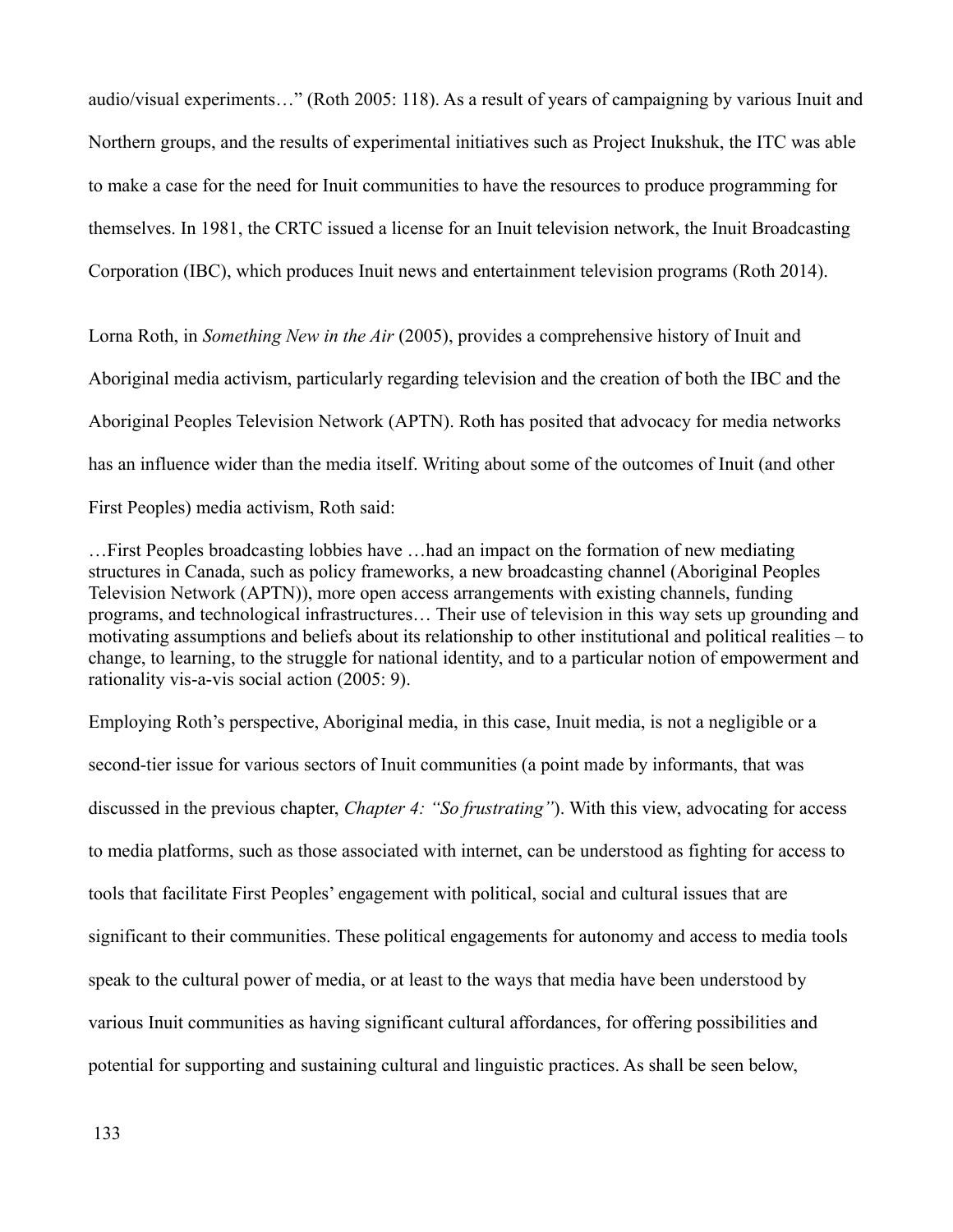Nunavummiut internet is tied to television through infrastructure: much of the infrastructure (the satellites) that provide television is used to provide internet in the North. But internet is also tied to television in terms of its advocacy, because for both television and internet, Inuit media activists have had to advocate for access. Regarding television, the issue of access had to do with content and platforms – having access to media tools so that there was Inuit television content, in Inuktut, available to Inuit audiences. When it comes to internet, the current battle is for access to be improved so that the territory's residents can take greater advantage, both through their production and consumption, of the range of possibilities offered by internet in various sectors.

## *The Early Days of the Campaign for Internet*

In the early 1990s, a decade after IBC's launch, when details about Nunavut's establishment were still being negotiated, internet was becoming more popular and widespread in Southern cities. There was the realization, according to informants who had been involved in campaigning and working with the IBC, of the necessity of bringing internet to the North. Those who participated in the IBC believed that media (radio, television and now internet) could be a major benefit for Inuit communities, particularly in connecting the communities to each other. According to Liane, an informant who worked with the IBC and has long been involved in campaigns to bring internet and improved internet access to Nunavut, conversations about internet, and bringing it to Nunavut, began as early as 1992. As she describes some of the early efforts:

I was sick thinking of the huge potential benefit for people living in remote communities to share cultural knowledge, between communities in the Arctic… This was already a strong network of broadcasters that worked together on getting a television network. So I said to them, "Let's have a conference on connecting the North." So they launched this Connecting the North conference in 1994...

I also have the original document from negotiations over land claims, about getting communications on the table, to get Inuit to have control over communications infrastructure, because they knew that communications would be critical to self-determination. But the federal government said "we only deal with land and critters, we don't deal with communications" (Liane 2013: Interview).

As Liane describes, Northern and Inuit leaders wanted to have some plan or funding in place for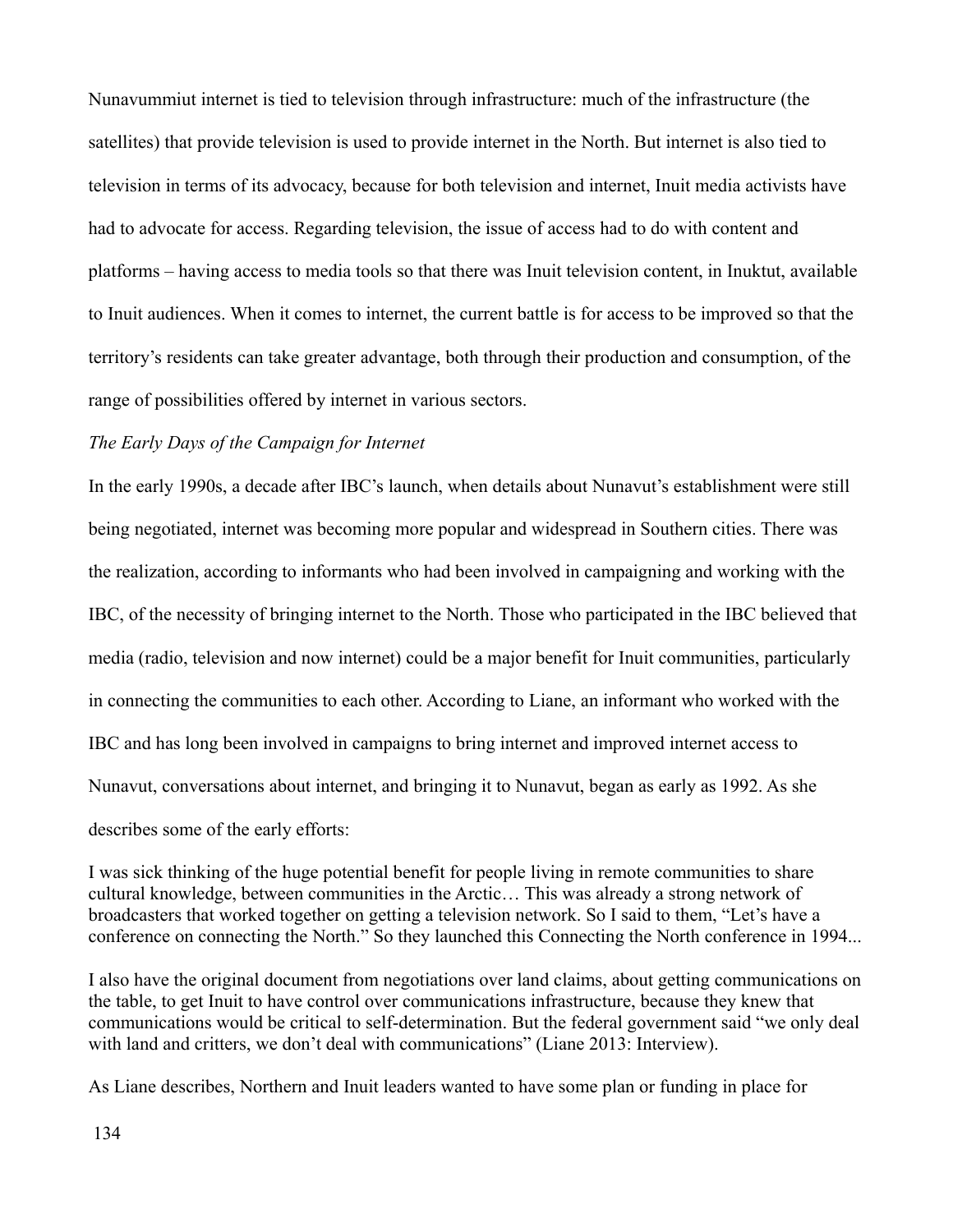communications infrastructure before Nunavut was established in 1999, and tried to bring these demands into the land claim negotiations regarding Nunavut, only to be told by the federal government that it was not for discussion at those talks. Later in this chapter, when the focus shifts to broadband advocacy efforts, the report that emerged from the Connecting the North Conference mentioned by Liane, will be discussed.

By 1999, the situation had altered. It was not just that Nunavut now officially existed as a territory, a separate entity from the Northwest Territories. It was also that internet and its importance in business, education, and communication had altered. Internet had become an intrinsic part of the daily life and work of many individuals, businesses and governments, particularly within North America and Western Europe (Castells 2010).

By 1999, broadband internet was accessible to most Southern Canadians. Providing broadband in Southern Canada was fairly cost-effective for telecommunications companies. They could use infrastructure such as cables that were often already in place for television and telephone service. It was only in areas such as Nunavut, where there is limited infrastructure in place and a limited business case to be made, and where even if there was demand for broadband, small, widely-spread out populations meant that there could never be enough demand for companies to want to invest in developing the infrastructure for internet, that access to broadband remained problematic. In a few communities in Nunavut, dial-up was a possibility by 2002, but it tended to be quite costly and slow. Dial-up was provided in the late 1990s and early 2000s by independent service providers, such as Nunanet in Iqaluit (founded in 1995), Polarnet in Cambridge Bay and Sanny Internet in Sanikiluaq (Itorcheak 2012). As described by Jim Bell of *Nunatsiaq News*:

Of Nunavut's 26 communities, only residents of Iqaluit, Rankin Inlet, Baker Lake and the five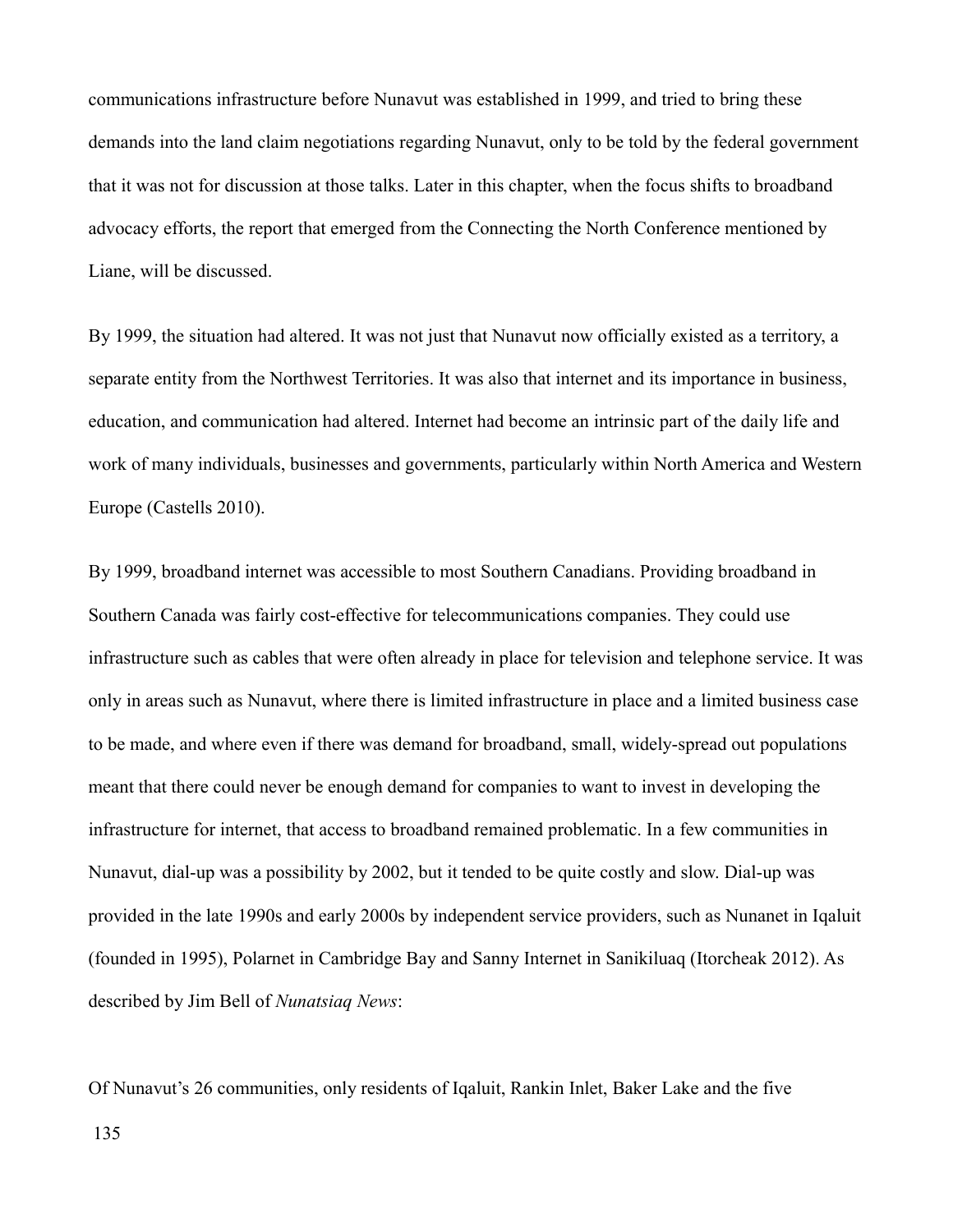communities of the Kitikmeot enjoy access to dial-up Internet access. In the 10 communities outside Iqaluit with decentralized Nunavut government functions, government employees put up with a primitive form of satellite access that's so slow it's sometimes unusable. For private users in most of those communities, there's nothing, except for expensive long-distance modem calls to Southern Internet service providers. In the year 2002, this is unacceptable (Bell 2002).

In 2001, a year before Bell's article was published, the Nunavut Broadband Development Task Force had been created, with the project of assessing and advising the territorial Government of Nunavut on how to best bring broadband internet to Nunavut. There had already been a federal broadband task force that issued a report in June 2001, recommending that a \$4 billion (CAD) investment was necessary to bring broadband to all areas of the country (Bell 2002). However, even with this recommendation, the federal government's annual fiscal budget for that year allocated no funds for broadband programs. Some background on the development of Canadian media policy might provide some insight into the delays in funding for internet in Nunavut (and other rural and remote areas in Canada), and why advocating for greater investment in internet continues to be an issue that Northern broadband advocates must argue for.

## *Background on Canadian Media Policy*

Those studying Canadian communications history tend to divide the modern period into two eras: the monopoly era and the deregulation era. The monopoly era extended from 1906 until 1993, when the government's main focus was ensuring the provision of services, particularly telephone service, to all Canadians. The safety of a monopoly was encouraged so that companies, using subsidies from the federal government, could provide services to Canadians living in remote and rural areas without having to worry about losing money or competing for market share (Sinclair, Intven and Tremblay 2006). However, as Rideout describes (2003), the 1970s and 1980s brought with them a turn towards neo-liberalism and deregulation. In the midst of an economic downturn, telecommunications corporations (both Canadian and American) lobbied the federal government on the advantages of an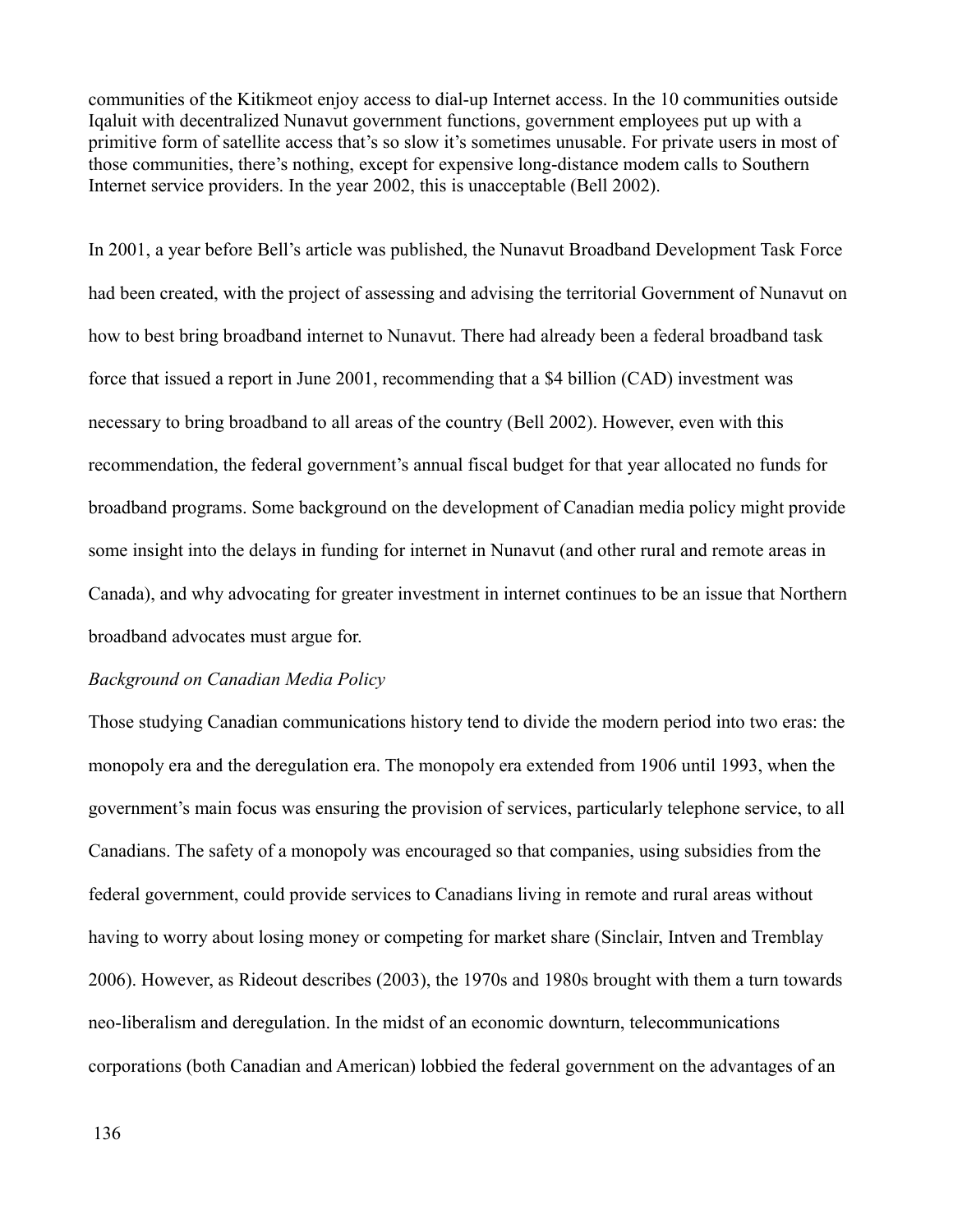increasingly deregulated telecommunications landscape. They argued that both customers and the Canadian economy would benefit from lessened government involvement and competition (Rideout 2003: 59-83). While the process of deregulation in Canada began in the 1970s, 1993 saw its culmination in the area of communications with *The Telecommunications Act*. *The Telecommunications Act* specifically mandates a deregulated and more competitive telecommunications environment for Canada; federal telecommunications policy introduced subsequent to the Act must demonstrate that it is pursuing its aims (2003: 165). Rideout refers to this process as *neo-regulation*, writing:

…a more appropriate term is neo-regulation. This is where the state replaces regulation that was previously based on the public interest and on service, affordability, and universality with market regulation (2003: 64-65).

This turn towards neo-regulation in Canada coincided with similar movements in telecommunications and broader economic policy in the United Kingdom and the United States (Schiller 2011). It also set the stage for some of Nunavut's persistent telecommunications challenges, in this case, around internet. Policies prioritizing lessened regulation and competition, while perhaps workable for more urban environments, are problematic for Nunavut. With its large geographic area, Arctic climate and fairly dispersed population, there is little business case to be made for investing in Nunavummiut internet. It is difficult for most companies to turn a profit in the territory and none of the major telecommunications businesses can operate entirely on their own in the territory. Most depend on government subsidies (ACIA 2011: 36-37; Strategic Networks Group 2012: 4).

How *The Telecommunications Act* is interpreted, to some degree, depends on the politics of the party in power at the federal level; the Liberals, in power from 1993 to 2005, while pursuing the aims of the Act, were open to a certain degree of investment in internet in the North, a degree that was more significant than their successors in office, the federal Conservatives. It was the Liberals who allocated much of the funding necessary for broadband internet to be implemented in Nunavut in the early 2000s.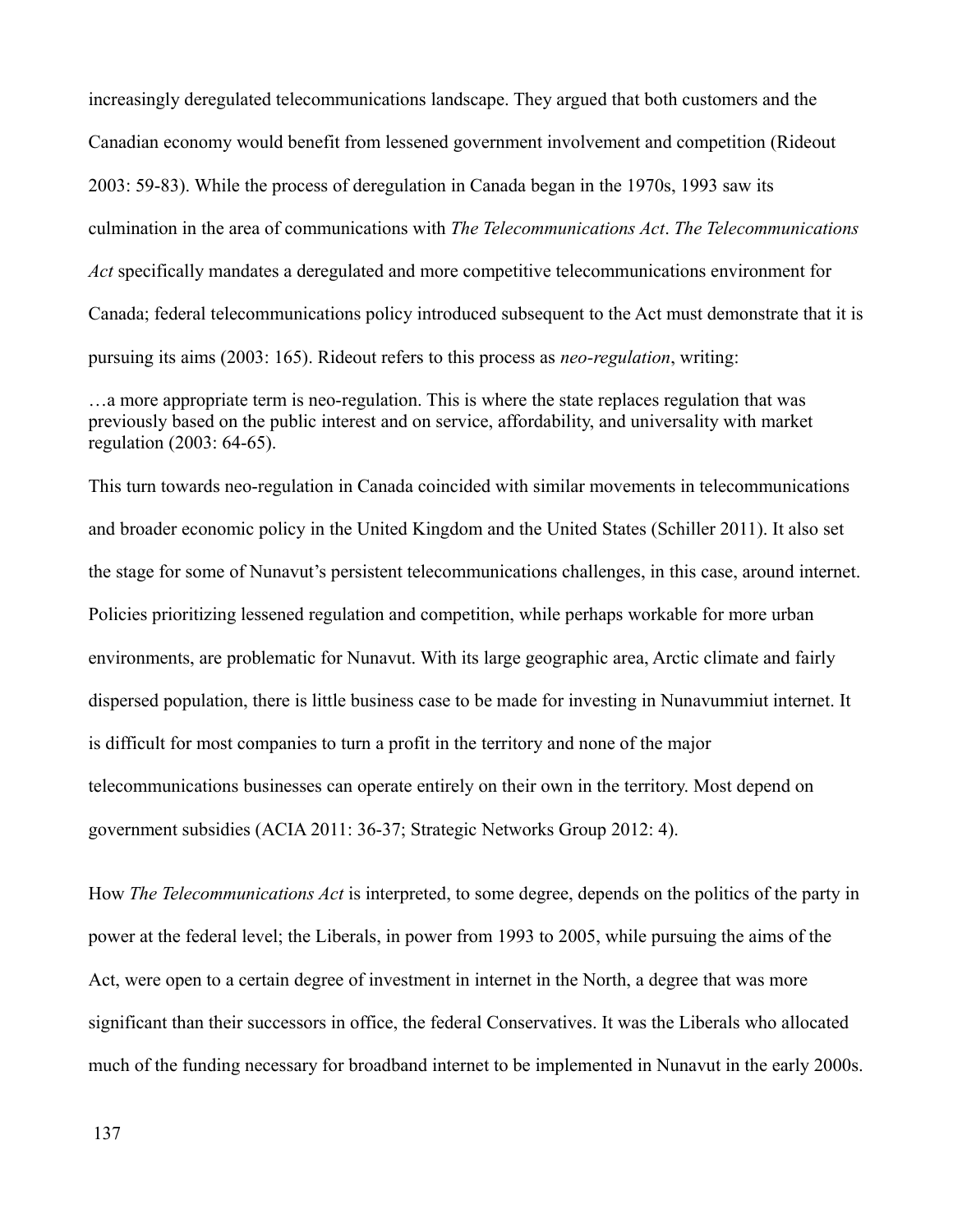### *Broadband Receives Federal Funding*

In 2002, Industry Canada<sup>[21](#page-138-0)</sup>, the federal department concerned with investment and industry innovation, announced funding of \$105 million (CAD) for the Broadband for Rural and Northern Development  $(BRAND)$  program<sup>[22](#page-138-1)</sup>, a program whose funding Nunavummiut communities would be eligible for. The federal Department of Aboriginal Affairs<sup>[23](#page-138-2)</sup> then provided the Government of Nunavut with the money to create an in-depth business plan (Building of Qiniq Network, NBDC, n.d.) that explored how broadband could feasibly be brought to the territory, using funds provided by BRAND and other programs. Drawing on their findings from 2001, the Nunavut Broadband Development Task Force developed a plan.

Then came the task of seeking out funding to put the plan into action. The federal government, particularly through the BRAND program, was going to be the main source of funding, but what was less clear to those working on the Nunavut Broadband Task Force at the time (a mix of civil servants and community leaders) was who in Nunavut could apply for the federal money.

The federal Liberal government of the early 2000s had a policy of not giving money to telecommunications corporations or to territorial or municipal governments for broadband. That meant that the territorial Government of Nunavut and its departments could not apply directly for broadband funding and neither could NorthwesTel, the main telecommunications company operating in the North during that period. The Liberals preferred to give money to community-based organizations (community "champions"), who could request funding. These community organizations in turn, would select vendors and private companies to do the work of installing infrastructure and providing services (Jeremy 2013: Interview). The logic underlying this model was that community members not directly

<span id="page-138-0"></span><sup>&</sup>lt;sup>21</sup> This department is now known as Innovation, Science and Economic Development Canada.

<span id="page-138-1"></span><sup>&</sup>lt;sup>22</sup> As mentioned above, a federal task force had said in 2001 that \$4 billion was necessary to bring broadband to all areas.

<span id="page-138-2"></span> $23$  The department is now known as Indigenous and Northern Affairs.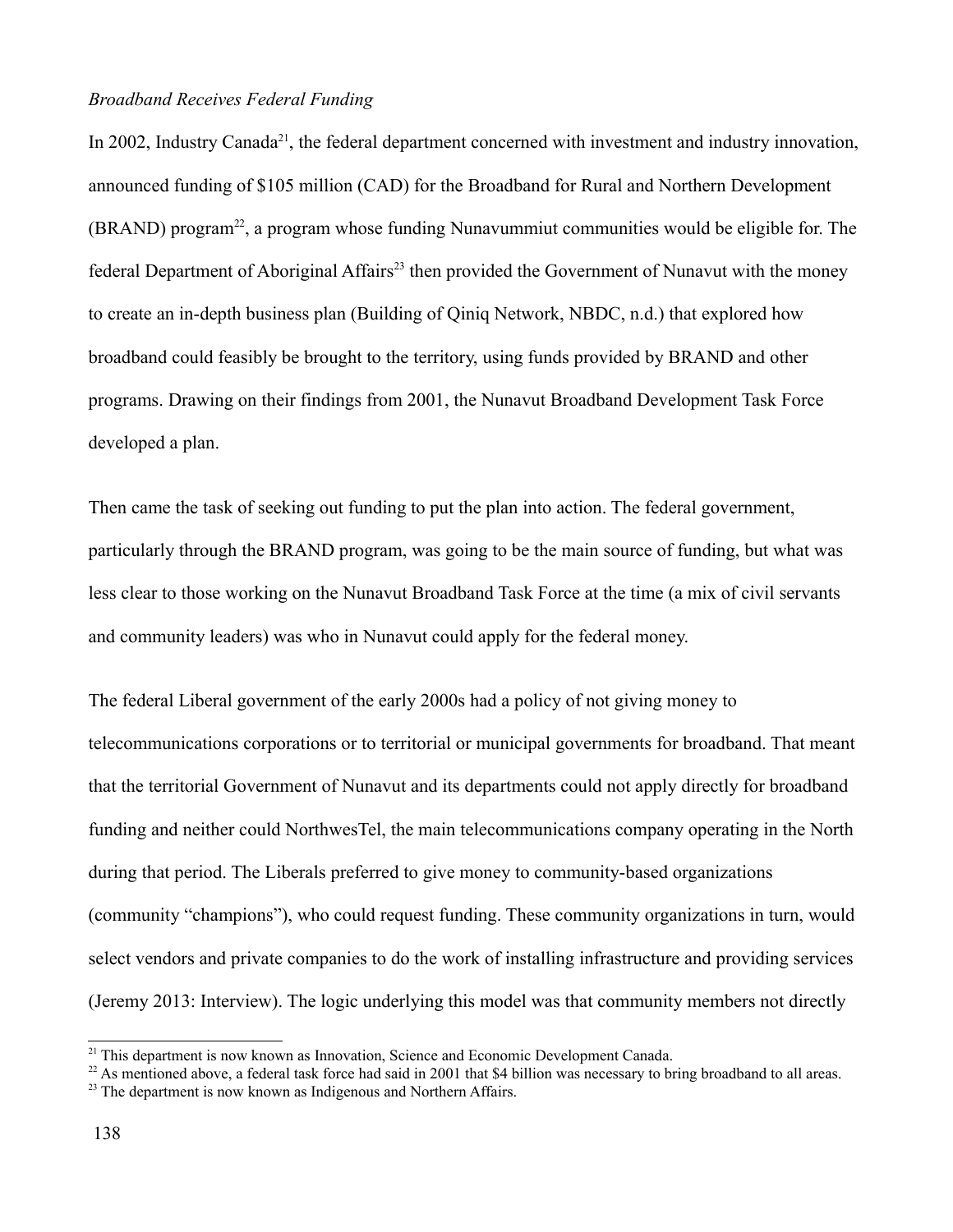tied to any specific corporate interests or politics were best equipped to know and prioritize the specific needs of a region. But in many of the communities that were seeking broadband funding from BRAND, there was no community champion already in place and operating. For the most part, these community organizations had to be created because of this federal policy.

While this model had its potential benefits, in Nunavut the task of figuring out how to create an organization that fit the federal government's description of a community champion was a major task unto itself. For the purposes of applying for BRAND funding, Nunavut presented itself to Industry Canada as one community, with one community champion representing the territory: the Nunavut Broadband Development Corporation (NBDC). Jeremy, who worked closely with the NBDC during its early years, said that federal government policy regarding community champions resulted in the creation of a corporation with a rather awkward, somewhat onerous structure. In an interview, Jeremy described the complicated structure of the NBDC:

So essentially, we had to create [something] to fit the rules of the federal government. And because we were in Nunavut, we had to create it in a way that qualified it as an Inuit organization as well. The community organization that the federal government gave money to had to be a federal, Canada-wide, not for profit corporation – that's the only way that they would accept the community organization. To qualify as an Inuit organization, you had to be a for-profit shared company that was 51 per cent owned by Inuit land claims beneficiaries. We had to create this cumbersome organization...<sup>[24](#page-139-0)</sup>

So that was as complicated as anything, because we didn't understand all the rules to start with, so as we applied for money, program by program, they would say, "oh you don't qualify" because of whatever. And then we'd have to go back and talk to the lawyers, and figure out some strange way of getting around it (Jeremy 2013: Interview).

Once the NBDC was developed, in 2003, it was able to submit its business plan to the federal

government and issue a Request for Proposals from companies who could implement broadband

connectivity for all of the territory's communities. Two corporate bids were submitted: one from

<span id="page-139-0"></span> $24$  Jeremy provided further details about how the NBDC is structured: "So the not-for-profit corporation is controlled by Inuit beneficiaries. It in turn owns a company called NBDC Inc., and because it's owned by a parent company that has more than 51 per cent Inuit beneficiaries, it can be classified as an Inuit corporation. But that company didn't qualify for some other reason for grants from Indian affairs and CanNor [federal departments]. So we had to create a third company, it's called Qiniq Inc. So we have this weird structure all because of these programs" (Jeremy 2013: Interview).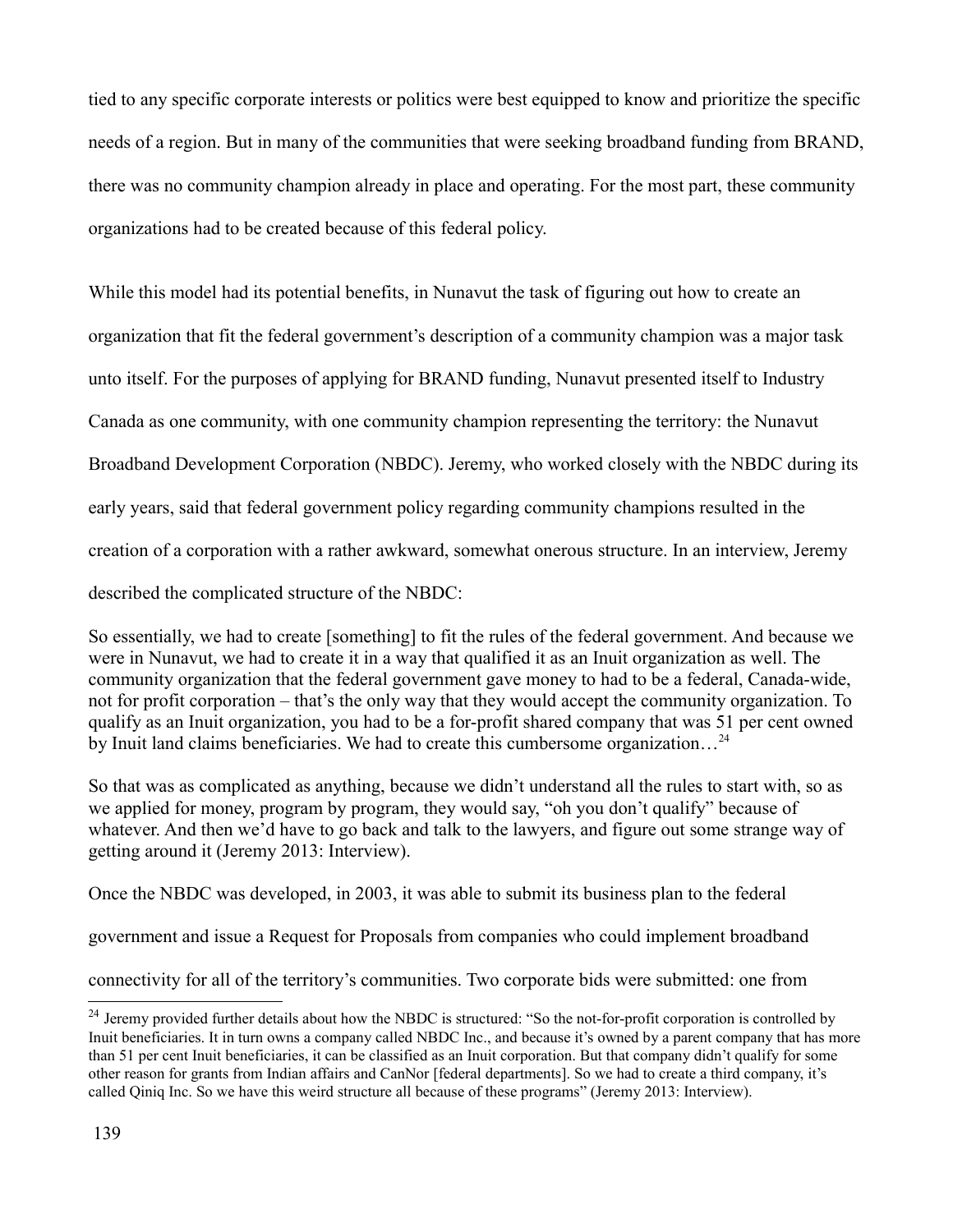NorthwesTel, who have long been the largest telecommunications company operating in the North, and another from SSi Micro, a company based out of Whitehorse in the Yukon territory. The NBDC selected SSi Micro's bid, stating that they were choosing the bid that would be least costly (Building of Qiniq Network, NBDC, n.d.).

SSi Micro proposed to build a network that would provide broadband to Nunavummiut communities via Telesat's Anik F2 satellite dish, which at the time provided long-distance telephone services to Nunavummiut and, as discussed above, most television channels. Using satellite was the most viable and cost-effective way to provide broadband internet to Nunavummiut because of a relative lack of other infrastructure, particularly transport and communications infrastructure, in the territory. SSi's technology did not require any antennae or the laying down of cables. The Qiniq<sup>[25](#page-140-0)</sup> network that SSi built works wirelessly, through portable modems. The network was launched in 2005. It cost approximately \$10 million to build Qiniq, with funding coming from various federal government departments (Building of Qiniq Network, NBDC, n.d.).

Building the Qiniq network in Nunavut provided its own challenges, some of them coming directly from having to deal with the red tape surrounding government funding, as well as the climactic conditions in the Arctic. As Jeremy describes it:

The whole thing was a scheduling problem because to build things in the Arctic, you have to have your materials on the ship in either Vancouver or Montreal, by June  $15<sup>th</sup>$  ... satellite dishes, steel, communication shelters that you're going to put the equipment in, the equipment itself, some of it is very expensive to fly in, television caddies you can't fly, in, satellite dishes are too big to fly in. So you had to do all that [by ship]. But the various funding programs, they pay no attention to that.

So we had to convince the vendor, SSi Micro, to put stuff on the boat and have it on its way to the Arctic before we even had contracts for funding. And then the funders, the federal government and Industry Canada said we had to complete the entire project in a single construction season, which was phenomenally difficult in 25 Arctic communities. No one's ever done anything like that before. We managed to achieve that, but it was a very, very expensive requirement and it really had nothing to do

<span id="page-140-0"></span><sup>&</sup>lt;sup>25</sup> Qiniq means "to search" in Inuktitut.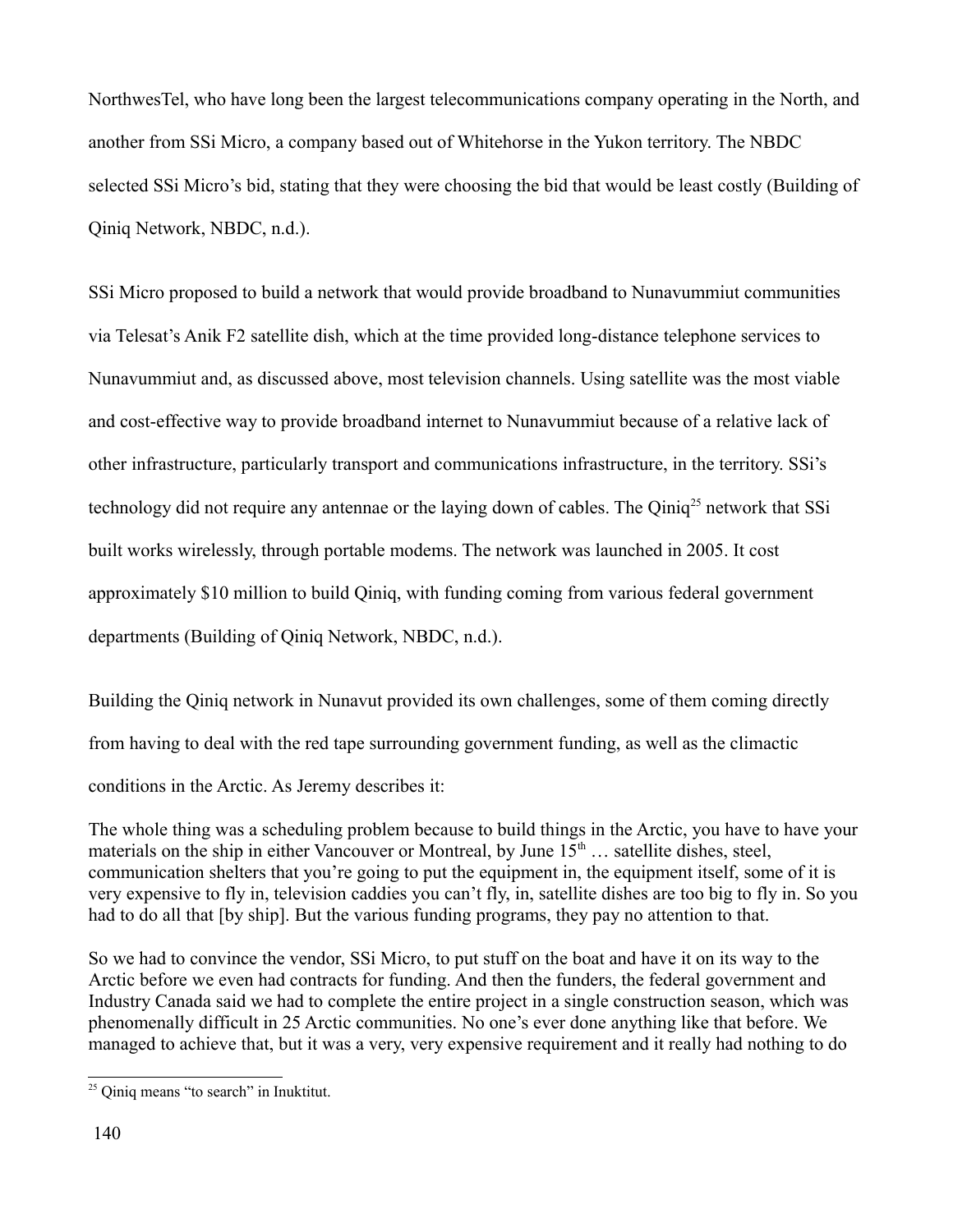with anything except that they wanted to spend the money in a specific fiscal year. (Jeremy 2013: Interview).

#### *After Broadband Becomes Available*

The Qiniq broadband network was built with projections that it would garner 2000 household subscriptions within Nunavut, with the government funding provided projected to last for nine years. However, instead of 2000 subscribers over nine years, there were 2000 subscribers within nine months (Infrastructure II, NBDC, n.d.). By 2008, three years after Qiniq had been established, the number of subscribers had doubled: 4000 subscribers using an internet backbone created for half their number. This particular issue prompted the NBDC to launch a project entitled Infrastructure II in 2008, which is estimated to cost approximately \$45 (CAD) million and aimed to expand broadband services in the territory. The federal government pledged \$21,601,175 (CAD) through its National Satellite Initiative (NSI), with the rest of the funds covered by the NBDC, SSi Micro and other partners.

As stated above, broadband internet is provided via satellite, largely because in a territory with relatively little physical infrastructure and where extending that infrastructure would be prohibitively expensive, the satellites were already in place. Satellite is the main means for providing internet in areas on the less privileged side of the digital divide, because satellite is the "best" infrastructure for the provision of media technologies in places where physical infrastructures such as roads and telephone cables have not been built. In this way, the federal government's historical lack of investment in infrastructure in the North, coupled with its investment in satellites in the 1970s, can be connected to the current provision of internet in Nunavut, and subsequently, the kind of internet available in the territory. Satellite was also selected as the means to provide internet because of how dispersed the territory's population is: satellite's ability to beam signals over large areas made it "a fit" for Nunavut's particular needs. Satellite, though, is not a popular technology in the territory. As one government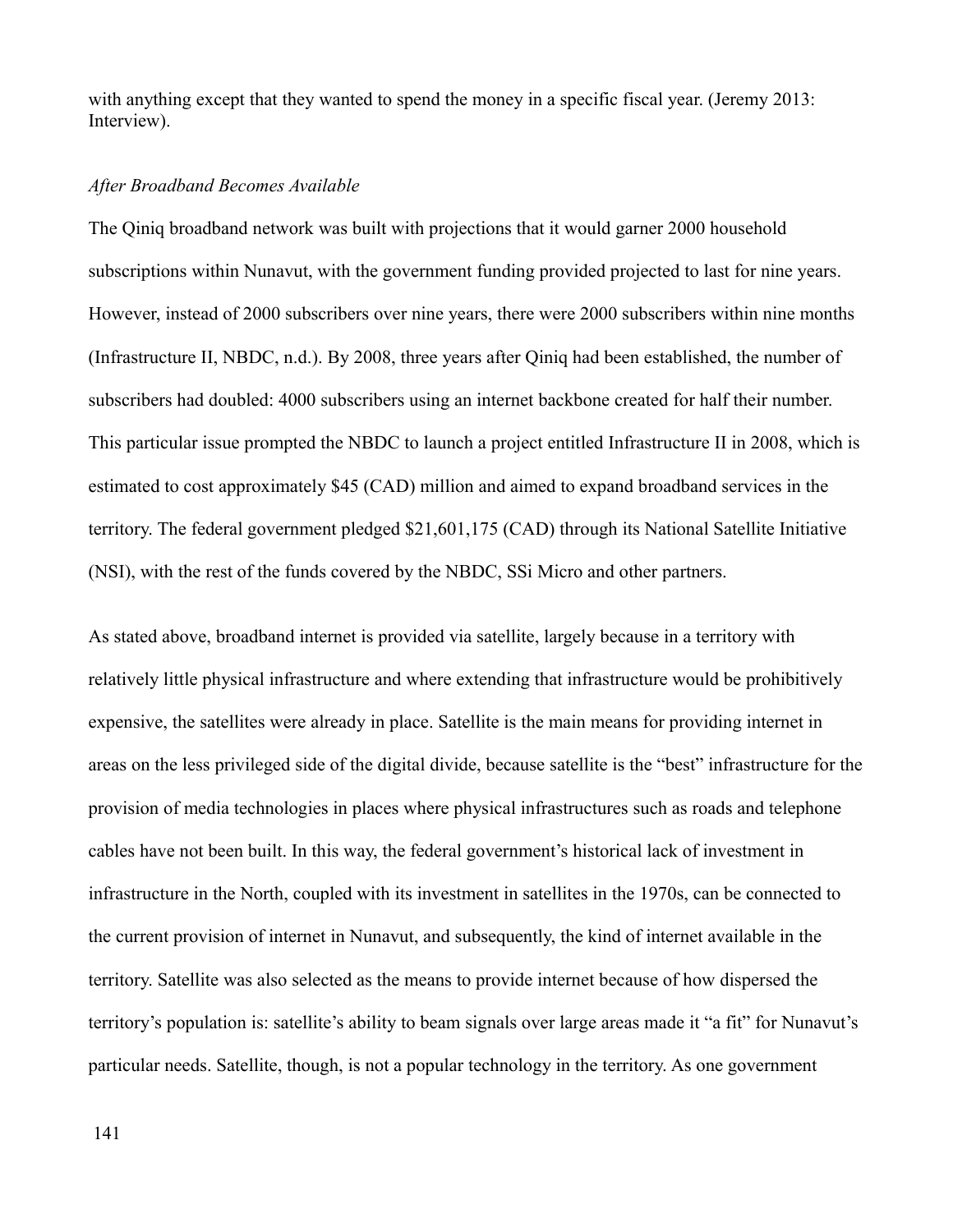informant noted: "it's the worst option" (Michael, Canadian Northern Economic Development Agency employee, 2013: Interview), largely because it is associated with a number of problems that do not seem to affect cable or microwave internet users to the same extent, and these issues are exacerbated by circumstances specific to Nunavut.

### *Satellite's Issues*

Satellite, as a space-based technology, is expensive. The Qiniq network purchases satellite capacity from the company Telesat, from which it provides internet access to its subscribers. The problem, as mentioned above, is that this capacity, though expensive, is not adequate for the amount of internet subscribers in Nunavut. Even with the expansion of the number of subscribers, the fees subscribers pay for their internet services has not made it possible for SSi Micro (the company that operates Qiniq) to purchase substantially more bandwidth.

As discussed in the previous chapter (*Chapter 4: "So frustrating"*), Nunavut internet subscribers pay more for their monthly home internet packages than Southern Canadians do,<sup>[26](#page-142-0)</sup> but the actual cost of providing internet still exceeds what is collected via the monthly consumer fees, and must be subsidized by the federal government (Bell 2012). Qiniq has little hope of turning a profit without these government subsidies, and there are many residents of Nunavut who, because of the high cost of internet and computers, have limited access to internet on their home computers as a result (however, the increased popularity of mobile phones has meant that residents who have smartphones can gain access to internet when in an area that has wi-fi).

Having a growing number of Nunavummiut users crammed onto an insufficient amount of bandwidth creates a situation where there is a great deal of "traffic" on the available bandwidth, and this slows

<span id="page-142-0"></span> $^{26}$  The most commonly purchased internet package in Nunavut costs \$80 a month. With that, the user gets a 20 gigabyte usage cap. As a point of comparison, in Ontario, for that same price, a user would get 250 gigabytes (New Internet Plans, *Qiniq*, n.d.; Bell Internet Packages, *Bell Canada*, n.d.).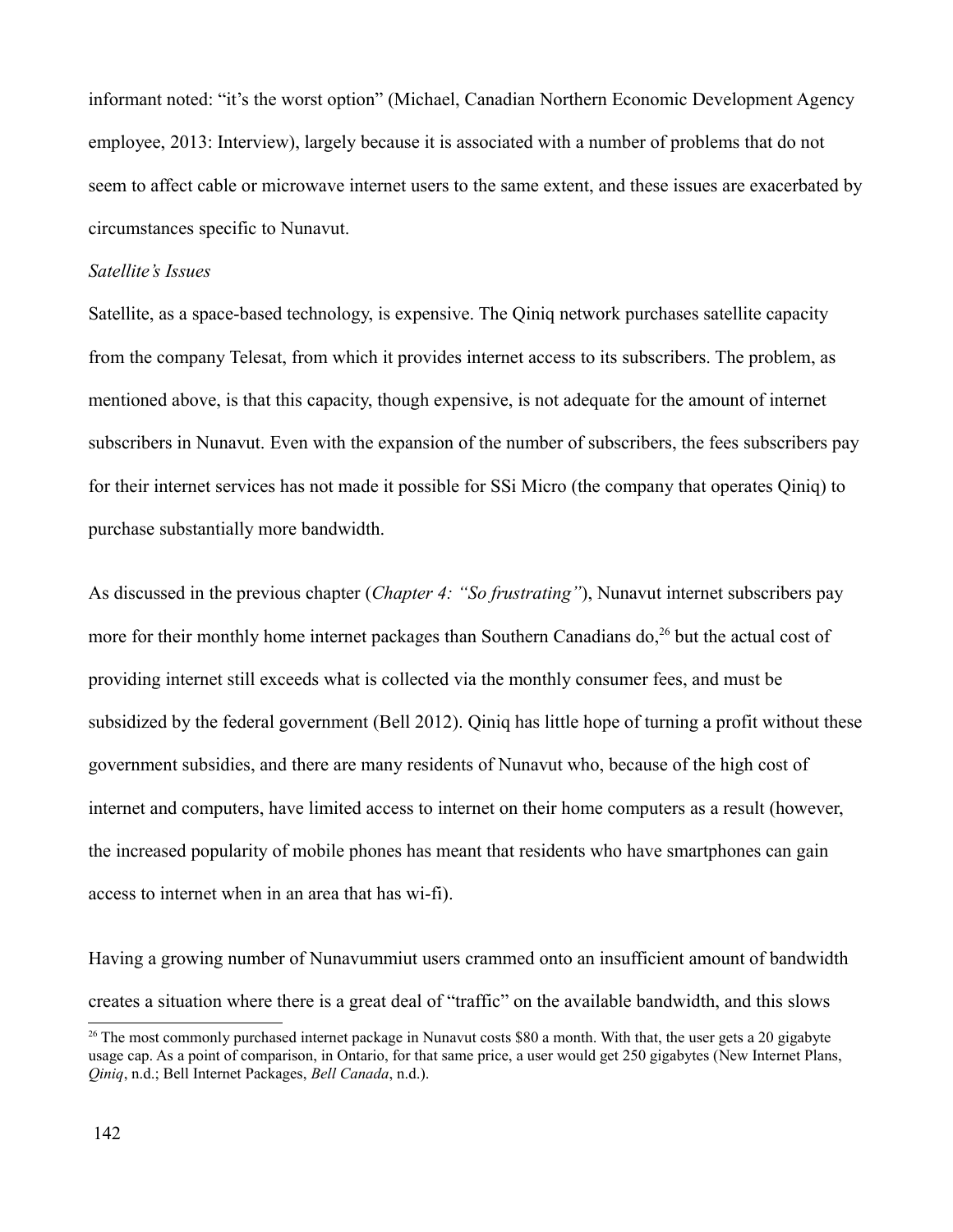down download and upload speeds (Alicia 2013: Interview; Elaine 2013: Interview; Laura 2013: Interview). The lack of sufficient bandwidth also means that most users have a monthly bandwidth usage cap – they can only use a particular amount of bandwidth per month. As noted earlier, once they have reached their caps for the month, Qiniq<sup>[27](#page-143-0)</sup> slows users' internet access down to dial-up speeds; their internet is then re-set at broadband speeds at the beginning of the next month. These issues make it difficult to use internet for numerous things, but particularly make using video challenging, because video takes up a larger amount of bandwidth versus text-based sites. So users in Nunavut, as discussed in *Chapter 4: "So frustrating"*, often have to be thoughtful about what they click on and watch (to not exceed bandwidth caps). And when they do choose to watch a video or look at a site, it can take a long time to load (because of the bandwidth "traffic" jam).

Finally, if satellite is slower and more costly internet, another problem with it is that it is seen as unreliable. To be sure, this is a description that some have disagreed with (Strategic Networks Group 2012). But many of those interviewed for this project say that there are times when their access to Nunavummiut internet will just not be there. Beyond planned black outs, they are never completely sure if their internet will be working, or if it will go down, or just work for a few minutes, here and there (Alicia 2013: Interview; Laura 2013: Interview; Marie 2013: Interview).

In *Chapter 2: A Review of the Literature*, the ideas of Latour on actants were briefly discussed: that when conceptualizing social relations, non-human actors need to be factored in, because they, to some degree "act" on people, influencing and sometimes setting certain boundaries for how people can act or choose to act (Latour 1999). This project's conceptualization of Nunavummiut internet largely prioritizes human actors, particularly users, advocates as well as decision-makers within government.

<span id="page-143-0"></span> $27$  NorthwesTel provides broadband access in a few communities in Nunavut; they do not slow down users' speeds once users hit their monthly usage cap, but instead, add any additional gigabytes used onto the users' bills (additional gigabytes cost \$17.50) (Internet Packages, *NorthwesTel*, n.d.).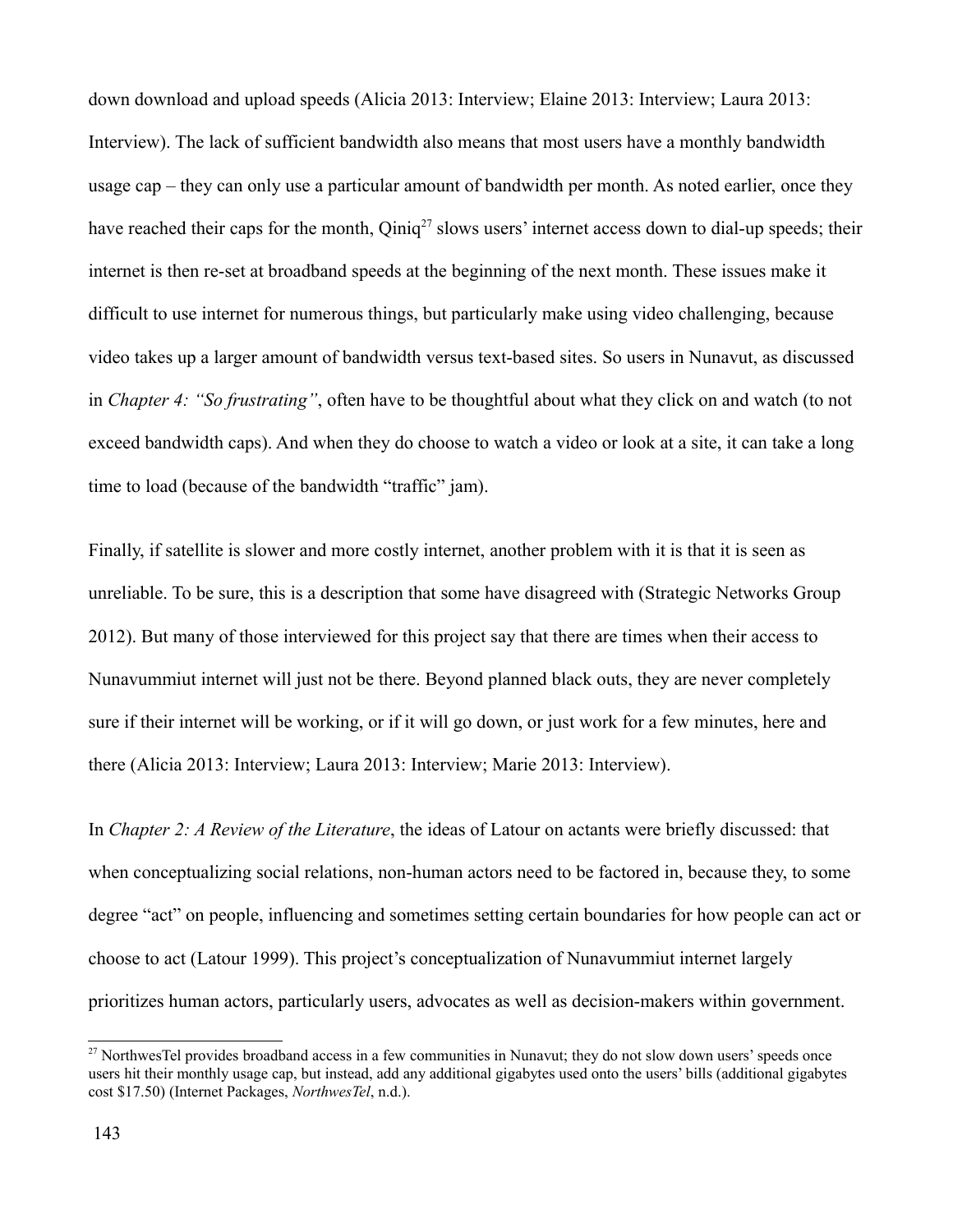However, it is important to note that the satellites used to provide Nunavummiut internet can be understood as actants, as non-human agents that impact the kind of internet available to Nunavummiut, how internet is employed by Nunavummiut users, and some of the frustrations that users experience when going online. The particular characteristics of satellite as a communications infrastructure inform some of the ways that internet in Nunavut is used, the ways it is not used, and how it is described in narratives at both the micro level of users, as presented in *Chapter 4: "So frustrating"*, and the macro level of governance.

### *Broadband Internet in Nunavut Now*

Broadband internet has now been available in Nunavut for thirteen years. As previously noted in *Chapter 1: Introduction*, the percentage of household access to internet in Nunavut is estimated at 59 per cent as of 2016 (Review of basic telecommunications services, CRTC 2016 Transcript Vol. 2: 2017), although access varies wildly between communities. By contrast, the estimated percentage of household access in Southern Canada is somewhere between 89 percent (Review of basic telecommunications services, CRTC 2016 Transcript Vol. 1: 522) and 98 percent (Review of basic telecommunications services, CRTC 2016 Transcript Vol. 1: 588).

There may be some who see the federal government's role in the provision of internet in Nunavut as "generous." Certainly,  $$105$  million dollars<sup>[28](#page-144-0)</sup> which was the amount allocated for the BRAND program, is a large sum of money. But research has shown that Canada spends less on broadband than countries that could be seen as comparable in population and size. As the Canadian Media Concentration Research Project stated in their 2016 presentation to the CRTC:

We completed a review of the EU and OECD situation outlining the broadband policies for 41 specific countries…At the low end of the scale, we look at Bulgaria, Romania, and Austria that spend around a buck or two per year per person... Looking at the middle range of the scale, we find countries like Sweden, Estonia, the UK, Germany spending between \$5 and \$12 a year. Standing in a league of their

<span id="page-144-0"></span><sup>&</sup>lt;sup>28</sup> This was the total amount for the entire BRAND program, for all remote and rural communities in Canada, not only for Nunavut.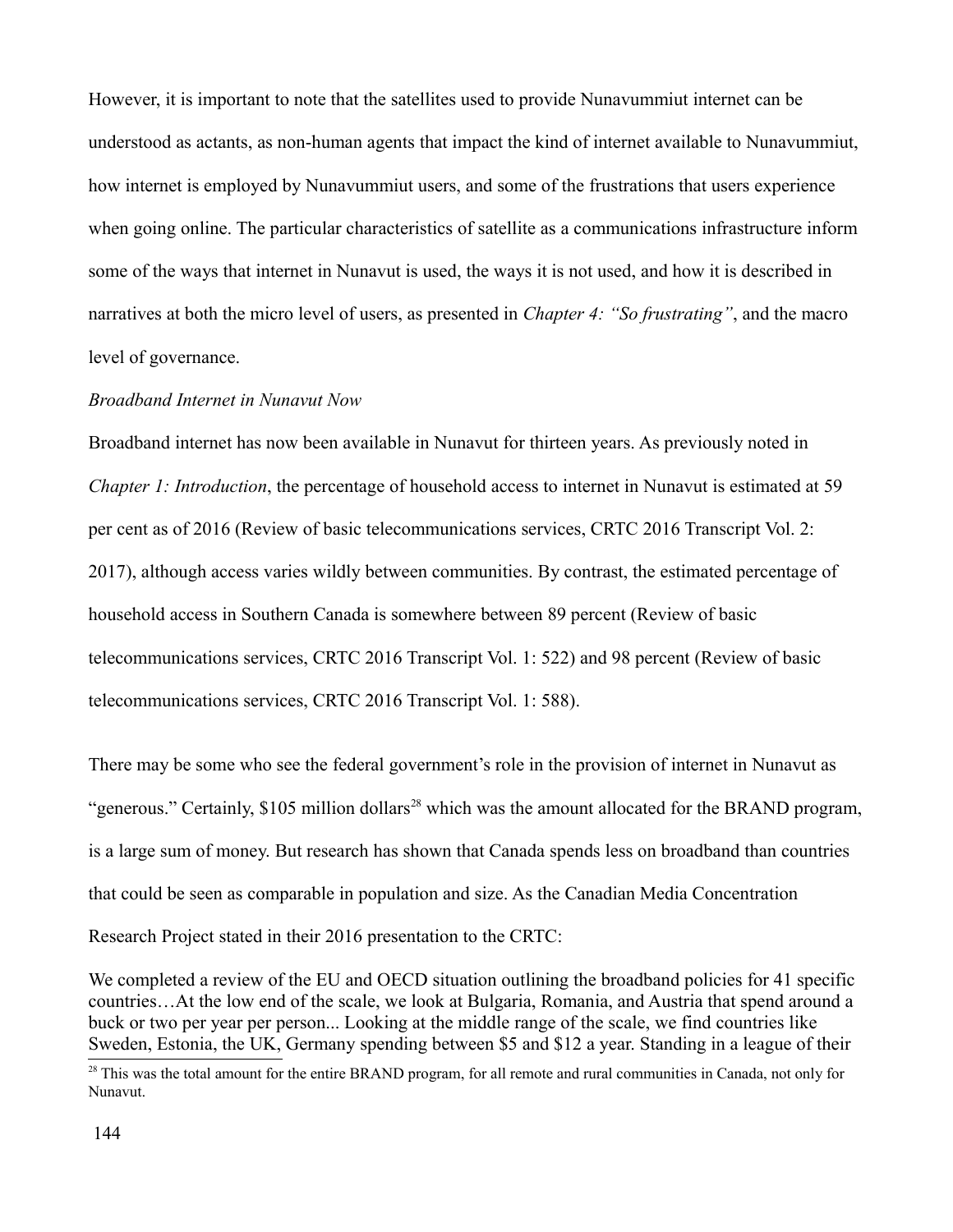own and outside Europe, of course, we have Australia and New Zealand. New Zealand and Australia invest \$25 and \$163 per person per year respectively.

 In Canada, in stark contrast, total federal subsidies over the last five years have been around \$2 per person per year. (Review of basic telecommunications services, CRTC 2016 Transcript Vol. 1: 1506- 1510).

When compared with the policies of other countries, the Canadian government approach to and funding of broadband thus comes across as relatively minimal. This minimal investment in broadband has limited effect on those living in Southern Canadian cities; telecommunications companies have largely provided broadband to urban Canadians without any government involvement. It is the remote and rural areas in Canada that rely more heavily on government funding for communications infrastructure and services, that are most impacted by the federal government's minimal investment in internet.

In *Chapter 4: "So frustrating"*, the thesis presented narratives and discourses about Nunavummiut internet from users interviewed for this project, and argued that one of the main narratives about Nunavummiut internet was that it is an internet of frustration – slow, unreliable, and expensive. Nunavummiut internet was discussed by some of its users as an internet that could and should be improved upon. In the first part of this chapter, in examining some of the history of how internet has been provided to Nunavummiut, and in examining how the ways that internet could be provided were constrained by limited infrastructure and government spending, some of the background to these discourses, has been provided – some of the reasons why lobbyists and those working with broadband believe internet in Nunavut functions (or does not function) and frustrates in the ways it does, from the perspectives of its users.

However, this thesis posits that internet in Nunavut is also implicated in discourses of potential, of possibility. Internet in Nunavut could and should be better than it is – or so some of my informants stated. Substantiating this argument about discourses of potential are the advocacy and lobbying efforts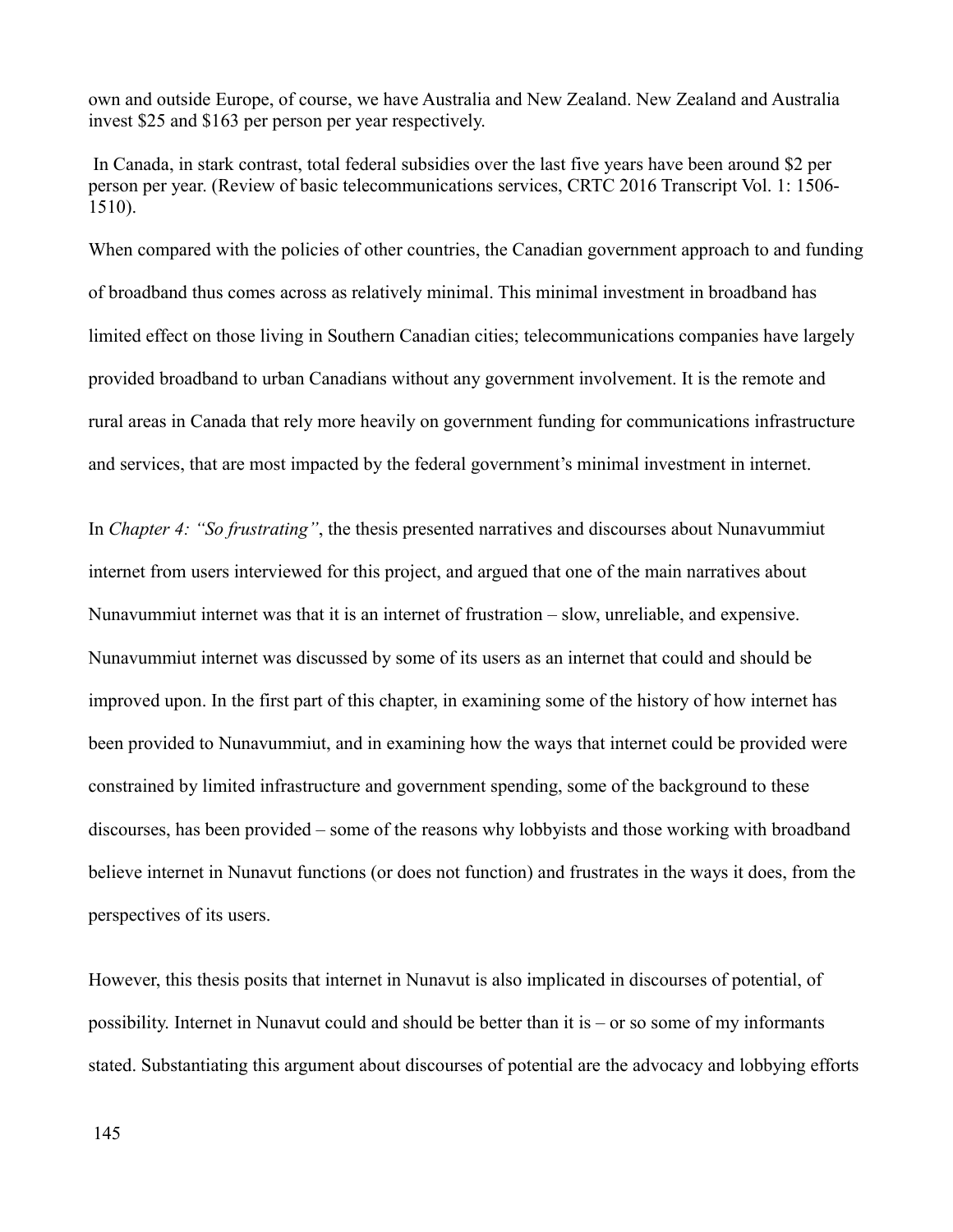around Nunavummiut internet that have been ongoing since before internet became available – that date back to the early 1990s. The second part of this chapter examines how various broadband activists and lobbyists have collaborated in their usage of discourses when advocating for improvements to internet access. It is also attentive to the different ideas these actors have, the different options they advocate for, which to some extent, can be understood as different visions for how Nunavummiut internet's potential can be tapped into.

#### **Contemporary Northern Broadband Lobbying**

Naima, an employee of the NBDC, has stated that according to research conducted on behalf of the NBDC, it would cost approximately \$1 billion (CAD) to provide Nunavummiut with internet comparable in speed and applications to what is available to Southern Canadians (Naima 2013: Interview). Not all Nunavut broadband stakeholders are necessarily agreed on this particular sum.<sup>[29](#page-146-0)</sup> But there is general agreement among those lobbying federal government that more sustainable funding, a longer-term federal government investment, is necessary for there to be substantial improvement in Nunavummiut broadband internet provision and access. To this point, funding for broadband in Nunavut has largely happened in "one-off" grants and subsidies, given for short-term programs (usually lasting four years), which service providers claim leaves them with little ability to make major upgrades, or to plan for the future (Review of basic telecommunications services, CRTC 2016 Transcript Vol. 2: 2378).

As stated earlier in the chapter, different political parties have had different approaches to internet policy and funding. The federal Conservative government, in power from 2006 to late 2015, unlike the Liberals, did not deal with community champions. They provided funding directly to corporations. This

<span id="page-146-0"></span> $^{29}$  To provide some examples of the funding other stakeholders have requested: Telesat has asked for \$120 million to lower the cost of satellite (Melanie 2013: Interview); Arctic Fibre has asked for a \$230 million investment (Reggie, Arctic Fibre, 2013: Interview); SSi Micro at the 2016 CRTC hearing on basic telecommunications services stated that an exact figure could only be established after service obligations had been mandated (Review of basic telecommunications services, CRTC 2016 Transcript Vol. 2: 2409).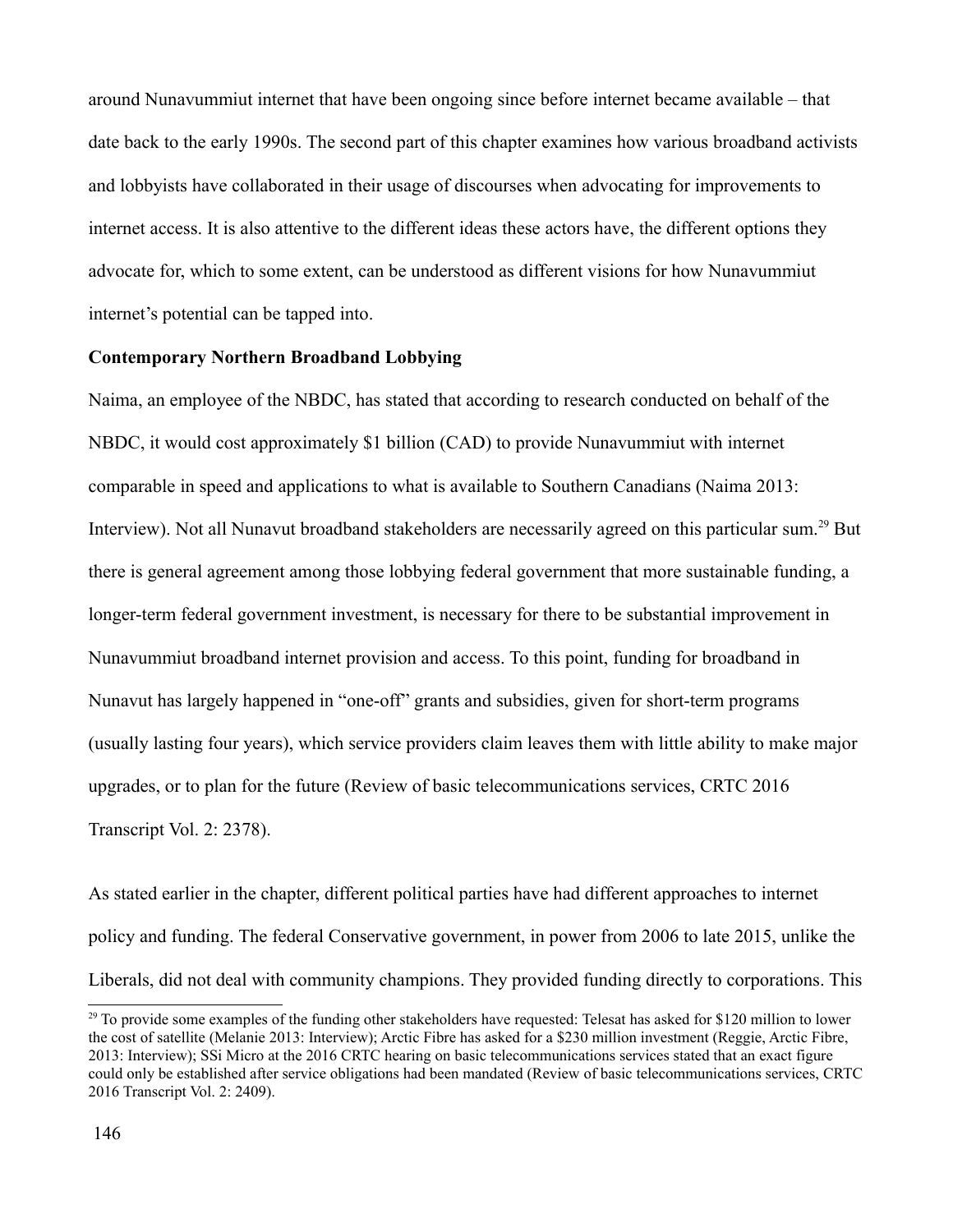move altered the complexion of policy debates, with corporations competing against each other for funding in government negotiations and also within the Canadian and Nunavummiut media. As well, the Conservatives adopted what might be considered a more orthodox neo-liberal approach to their interpretation of *The Telecommunications Act*, and repeatedly during their time in office, minimized internet funding as a priority, claiming instead that it was relying on the market to fill the gaps. For example, in 2011, the federal Conservative government's stance that internet deployment should rely on the market and "targeted" government funding (one-off grants and programs), was reiterated through a statement made by the CRTC concerning broadband funding in rural and remote areas, such as Nunavut:

…the deployment of broadband Internet access services, including deployment in rural and remote areas, should continue to rely on market forces and targeted government funding... (Telecom Regulatory Policy CRTC 2011-291).

In April 2014, a federal digital strategy was released (by the department formerly known as Industry Canada, now called Innovation, Science and Economic Development Canada). The strategy, called *Digital Canada 150*, set out a three year plan for "making Canada a truly digital country" (Industry Canada 2014). It linked digitizing with the history of the rail road in Canada, positioning both as essential to nation-building, connecting digital infrastructure with transport infrastructure. Of most relevance to Nunavut, the digital strategy states that the federal government would put \$305 million towards connecting Canadians in rural and remotes areas to internet with download speeds of 5 megabytes per second (Mbps) by 2019 (Industry Canada 2014). \$305 million, when spread out over the rural and remote regions of Canada, is not a great deal of money. As mentioned earlier, the NBDC has suggested that \$1 billion is necessary "to bridge digital gaps" (Naima 2013: Interview) just between Nunavut and the rest of Canada.

In short, from 2005 to 2015, the efforts of Nunavummiut internet stakeholders to gain more sustained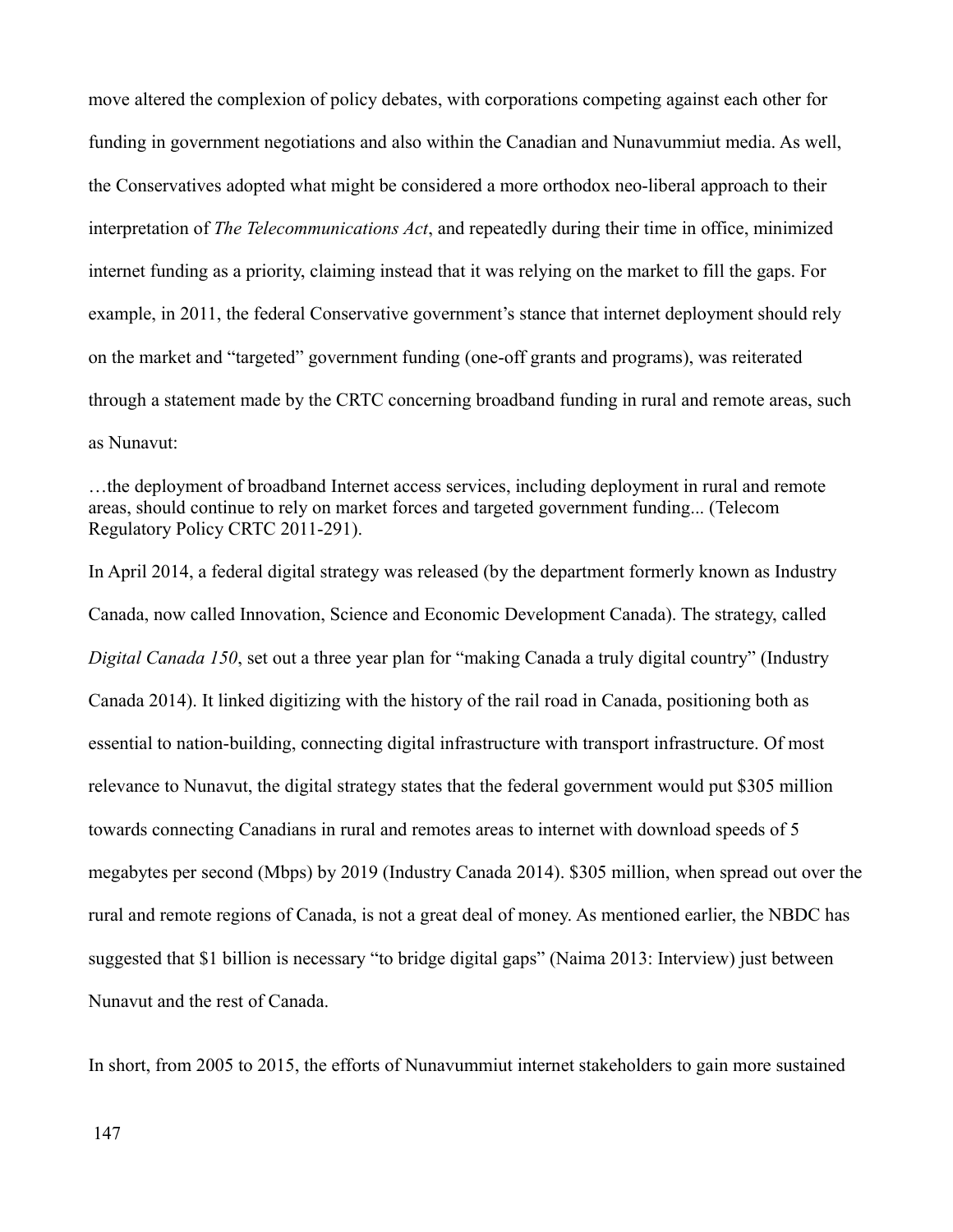funding were largely conducted against the backdrop of two forces. The first was a federal Conservative government (the only entity with adequate resources to provide the investment that advocates, telecommunications companies and the Government of Nunavut (GN) are seeking) that has been hostile to longer-term and larger government investments. The second was the growing expectations of Nunavummiut, who were aware of the faster, less expensive, more varied internet experiences available to Southerners (Review of price cap regulatory framework CRTC 2011 Transcript Vol. 1: 1753).

#### *The Players*

Before looking at how those campaigning for greater investment in Nunavummiut internet have approached the federal government, the players involved and their varying ideas about how internet in Nunavut could be improved, will be introduced. What is emphasized in looking at these actors are their differences: their different approaches to internet and their different ideas on how government money should be directed. Having a grasp of these differences not only confirms the idea that internet in Nunavut is contested and that there are varied visions about what internet could be, but also makes clear that Northern stakeholders' collaborations on the usage of discourses during advocacy efforts are strategic. These actors have had to compromise, not only with federal government, but with each other.

It should be noted that in the pages below, the term "Northern" is used more frequently than "Nunavummiut." That is because many of the actors involved identify as "Northern." It is also because in campaigning for improved broadband, organizations across Canada's three Northern territories (the Yukon, the Northwest Territories, and Nunavut) have banded together.

# The Wholesalers

Telesat owns the Anik F2 and Anik F3, the satellites that provide cable television, broadband internet and long-distance telephone service in Nunavut. It currently sells satellite bandwidth to the two main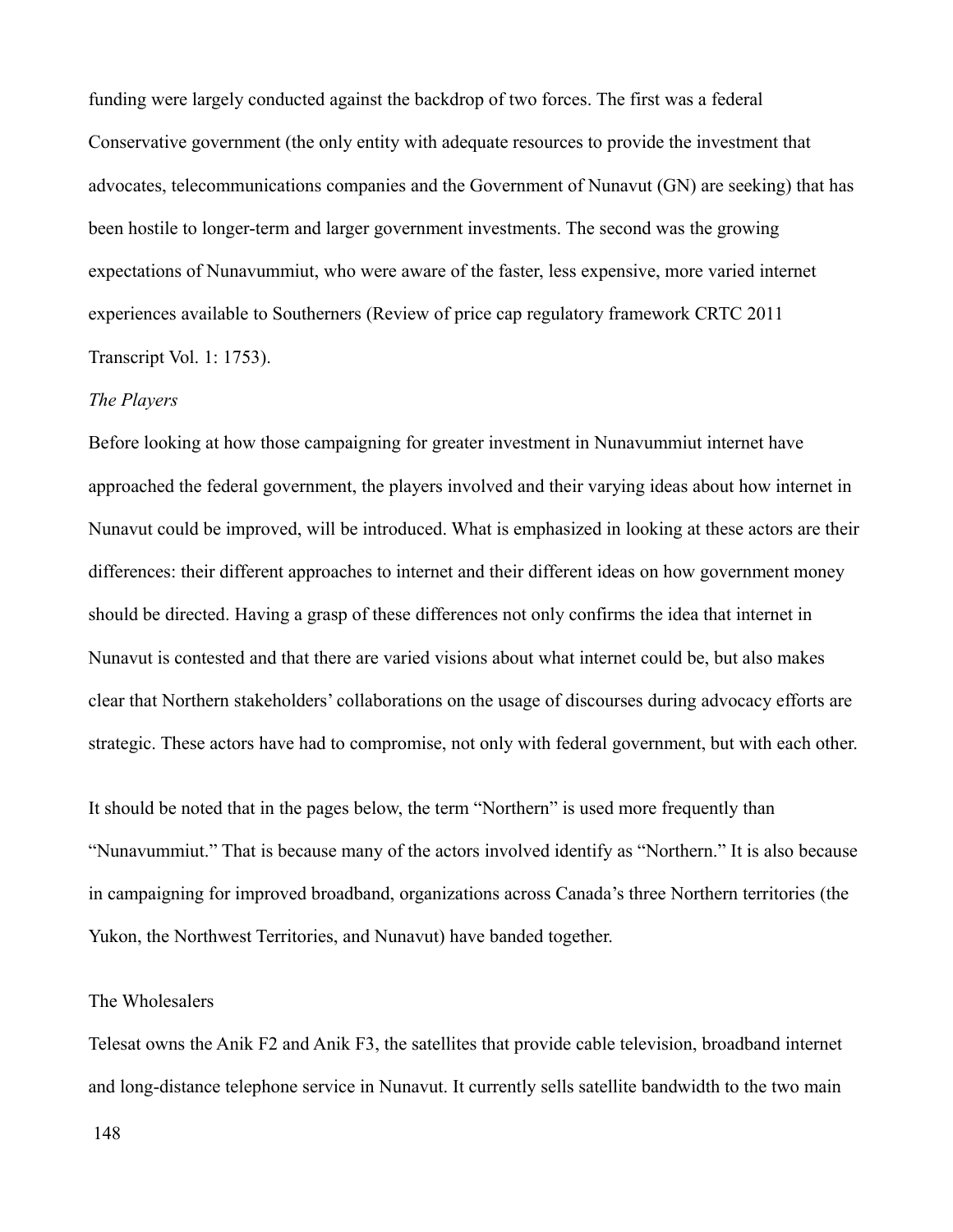telecommunications service providers in Nunavut: SSi Micro and NorthwesTel.

Telesat's vision for improving Nunavummiut internet service involves persuading the federal government to invest further in satellite: a plan the company suggested in 2012 involved putting up \$40 million of its own money towards improving internet infrastructure in Nunavut, while asking the federal government to contribute \$120 million for purchasing further satellite bandwidth.<sup>[30](#page-149-0)</sup> Telesat claims that the government and service providers have already invested in satellite – other technologies, such as fibre optics, would essentially entail starting over. Melanie, a Telesat representative, described the issues facing Nunavummiut internet as her company sees them: Really what they're [the federal government] trying to do is fund…at the lowest common denominator

…What we would propose, is a solution that would solve it immediately…and we could do it more cost effectively than putting in fibre… (Melanie 2013: Interview).

Melanie's pointed comments about fibre were directed at a potential challenger to Telesat: Arctic Fibre. Arctic Fibre is one of the newer companies on the internet scene in Nunavut. The company, under the leadership of Doug and Michael Cunningham, says it will lay down a fibre optic cable that will extend from Tokyo to London. This cable will pass through significant portions of the North American Arctic, including seven communities in Nunavut, thereby having potential to connect 52 per cent of the territory's population to fibre (Reggie 2013: Interview). The company put forward a proposal to Industry Canada for a \$230 million investment from federal government to connect communities not linked by the initial cable, through the use of spur lines and microwave hops (Bell 2013).

The fact that only seven communities would initially be connected by Arctic Fibre is problematic for some, as community parity is quite important to actors such as the GN. Jeremy, who has worked with NBDC as well as the GN, pointed out issues with fibre during our conversation:

<span id="page-149-0"></span><sup>&</sup>lt;sup>30</sup> At the time of our interview, Telesat had put forward a proposal to the federal government but had yet to hear back. The 2014 digital strategy seemed to be the government's response: its \$305 million investment for all of rural and remote Canada suggested that it would not be providing Telesat with \$120 million for Nunavut.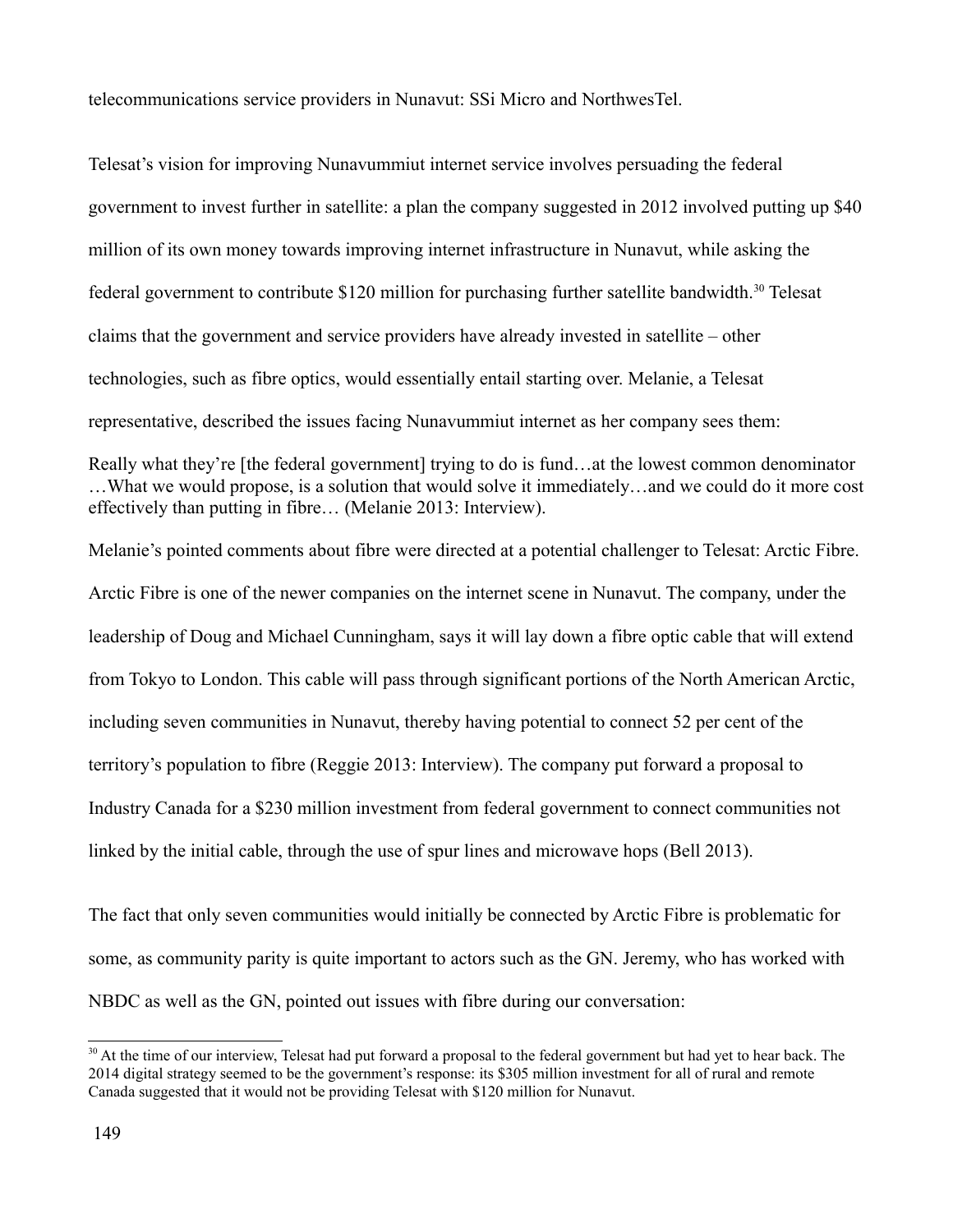The…thing is, if you lose your fibre in January, it broke for whatever reason, you can't get it fixed until May [because of winter weather conditions], so you're out, for weeks at a time... (Jeremy 2013: Interview)

Doug Cunningham, the CEO of Arctic Fibre, has said that he thinks satellite should remain as a source of infrastructural redundancy<sup>[31](#page-150-0)</sup> (Reggie 2013: Interview). But interviewees from federal government agencies are quick to point out, that though having both might be the ideal, satellite and fibre both require funding (at least for the present), and there is only so much money to go around (Michael 2013: Interview; Will, Industry Canada employee, 2013: Interview).

Certain broadband stakeholders remain sceptical of the viability of the Arctic Fibre's plans and its future (Michael 2013: Interview; Naima 2014: Interview). Their scepticism has perhaps proven justified: Arctic Fibre announced in 2013 that it would have its cable in place by November 2015, with or without government investment (Review of NorthwesTel CRTC 2013 Transcript Vol. 3: 2117), but this did not happen. In May 2016, it was announced that Arctic Fibre had been acquired by an Alaskan firm, Quintillion Subsea Holdings (Sponagle 2016). Quintillion said, in a statement after the acquisition, that they could not say which communities in Nunavut would be connected via fibre, but that they would be connecting some Nunavummiut communities by 2017; however, this has still not occurred, as of the time of this writing (September 2017).

# The Service Providers

There are two main internet service providers in Nunavut, NorthwesTel and SSi Micro (which operates under the brand name of Qiniq in the territory).

NorthwesTel is the largest telecommunications company operating in Northern Canada and it is still the main provider of telephone, television and broadband internet to consumers across the Canadian North.

<span id="page-150-0"></span><sup>&</sup>lt;sup>31</sup> Redundancy often has a negative connotation, but not when it comes to internet in Nunavut. Redundancy in reference to Nunavummiut internet essentially means having "back-up" options, so if a technology were to fail (such as fibre, in this case), there would be a back-up technology in place that could ensure Nunavut was not entirely disconnected.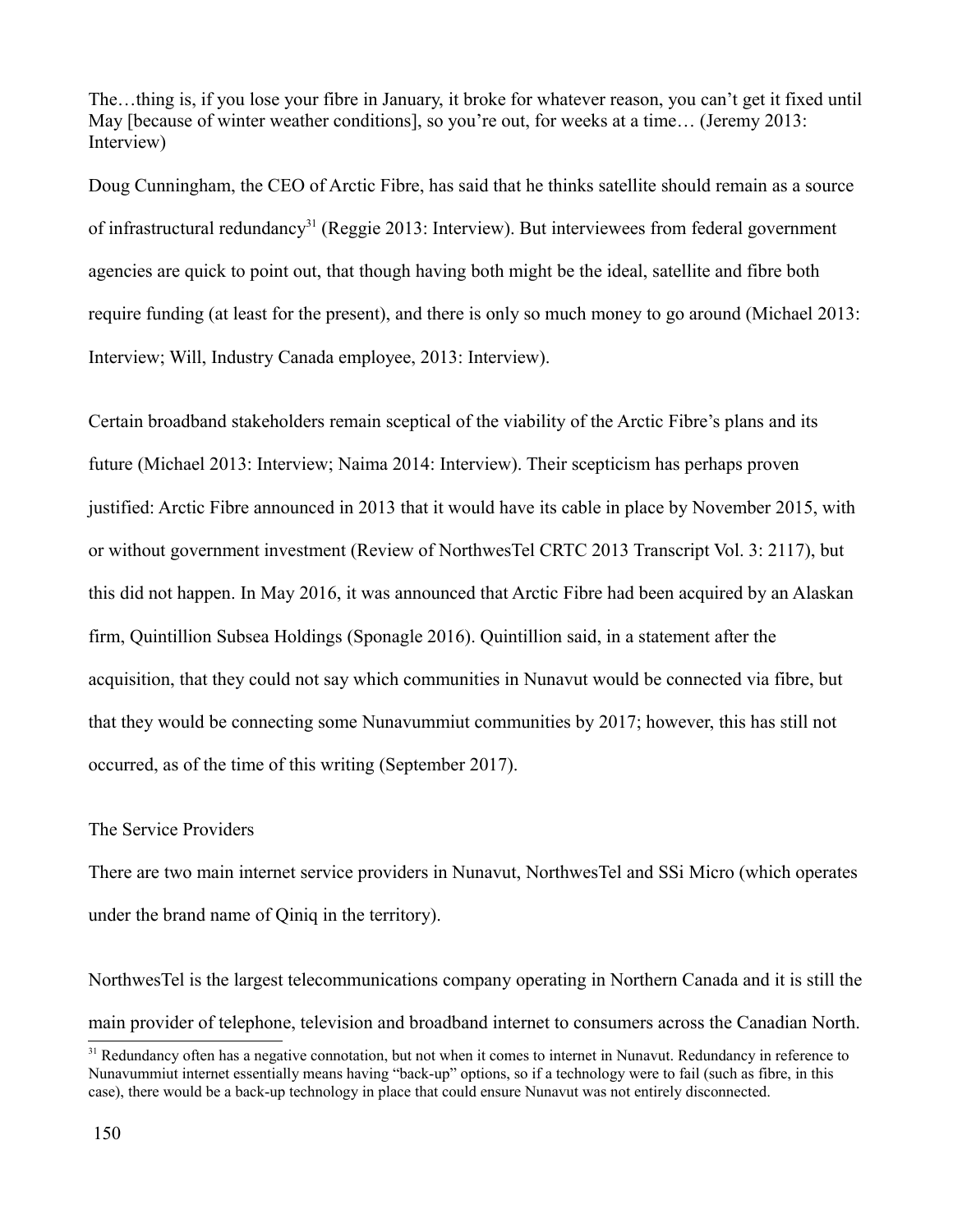However, when it comes to Nunavut, NorthwesTel has not been the only internet player. This is primarily because its competitor in the territory, SSi Micro, was the company selected to implement broadband in the territory in the early 2000s and has received federal grants and subsidies to purchase satellite bandwidth and to provide services (Building of Qiniq Network, NBDC, n.d). NorthwesTel therefore offers DSL internet service in only four Nunavummiut communities: Iqaluit, Cambridge Bay, Rankin Inlet and Arviat.

Where NorthwesTel becomes important is in the bigger picture of telecommunications in the Canadian North. Recognizing that there are certain areas of the country, such as the far North, where telephone companies would have difficulties making a profit (and therefore might be hesitant to provide services to those areas), the Canadian government created the National Contribution Fund (NCF) (Procedures for the Operation of the National Contribution Fund, CRTC 2008). Telecommunications companies operating in Canada contribute a certain portion of their profits to the NCF: it acts as a kind of tax on the industry.

For its telephone services, NorthwesTel receives between \$11 to \$20 million from the NCF in annual subsidies (Review of basic telecommunications services, CRTC 2016 Transcript Vol. 2: 1981). So though Nunavummiut may turn primarily to Qiniq and therefore, SSi Micro, for internet, many still deal with NorthwesTel for other telecommunications services, including phone service. It is worth noting the difference in subsidization between these competitors. Compared with the estimated \$11-20 million that NorthwesTel receives per year from the NCF for telephone (Review of NorthwesTel CRTC 2013 Transcripts Vol. 1; 2: 1424, 3291), SSi Micro received \$6 million for the purchase of satellite bandwidth over a five year period, which means a little over a million per year (Review of NorthwesTel CRTC 2013 Transcript Vol. 2: 3291). Again, that is between \$11-20 million every year for phone service (over the Canadian North, not just Nunavut), and over a million dollars for broadband internet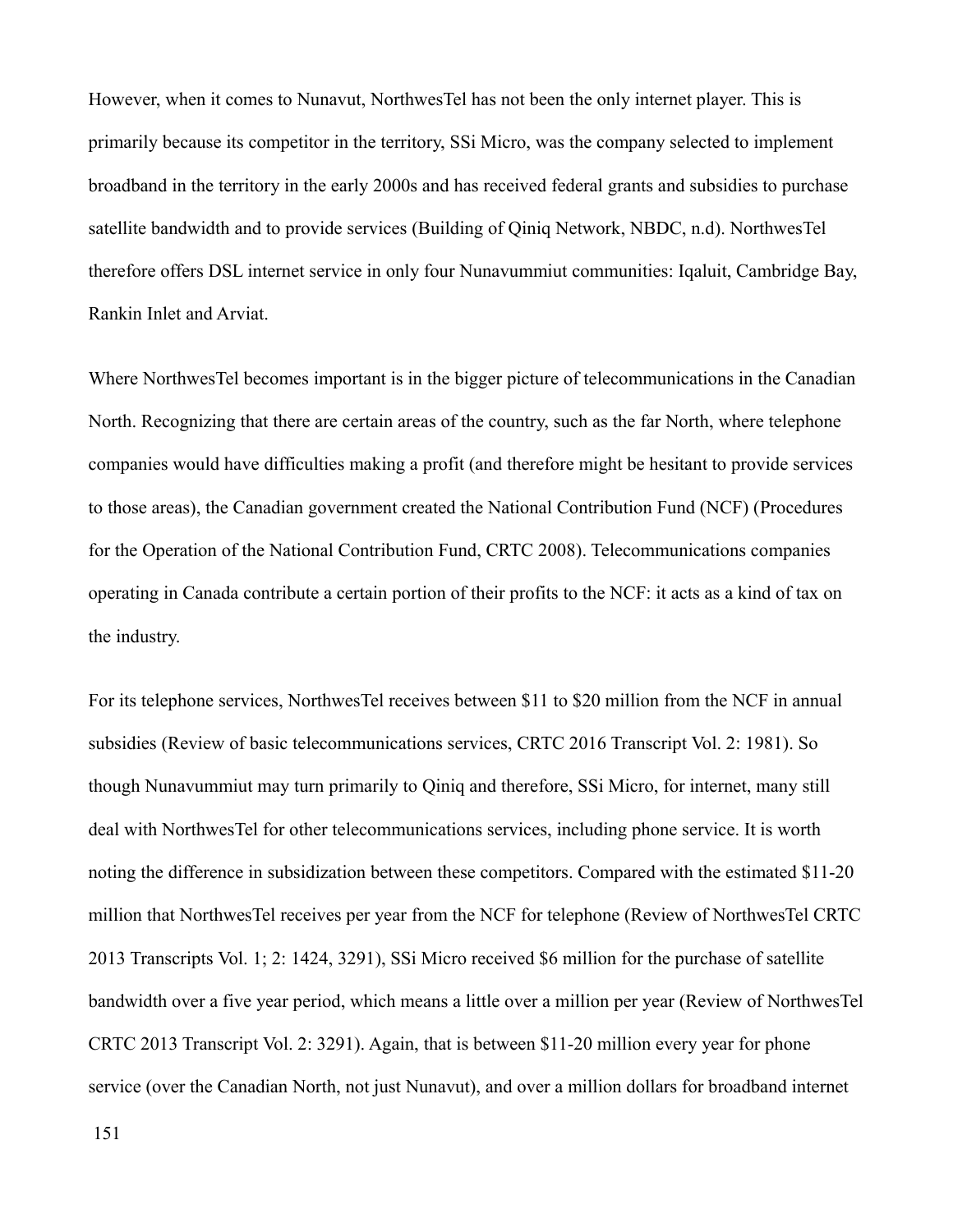(in Nunavut) for five years.

SSi Micro has argued that broadband internet should be considered a basic service by government, in the same category as the telephone, and therefore eligible for the major subsidies currently given to NorthwesTel. Simon, who works within SSi Micro's Development Department offered a justification for using the NCF for Northern telecommunications infrastructure. Simon believes that since Northerners pay taxes that contribute to Southern infrastructure, that Southerners should be asked to pay taxes (in the form of higher telecommunications bills) to fund Northern telecommunications. He said:

They pay taxes up North the way that we pay taxes down South. We have access to interprovincial national highways, railway systems [in the South], all these things are receiving huge amounts of funding from federal and provincial governments. They don't have any of that in the North. So there's a bunch of infrastructure that we get for free down South that they don't get in the North (Simon 2013: Interview).

In response to these ideas, Jonah at NorthwesTel, stated in our 2013 interview:

If you look at broadband, you need to go beyond the National Contribution Fund, the NCF is paid by rate payers… it's probably better when you're making social policy decisions, that you don't tax the telecoms industry. From a broader sovereignty, national security, social development standpoint, all you're really doing is driving up the bills of consumers in Montreal, Toronto, Winnipeg, to basically pay for broadband in Northern Canada (Jonah, NorthwesTel employee, 2013: Interview).

# **Advocates**

The history of the NBDC and its involvement in bringing broadband internet to Nunavut was discussed above. The NBDC currently sees its purpose as acting as a watchdog and advocate for internet and digital technologies in Nunavut. An informant who works closely with the NBDC said that getting the government to invest the kind of money needed to substantially improve internet for Northerners is difficult. She feels that she must couch her argument in talk of primarily economic benefits and development, though from her perspective, ensuring that Nunavut has the same level of access to internet as Southerners is about rectifying a disparity. She said during our interview: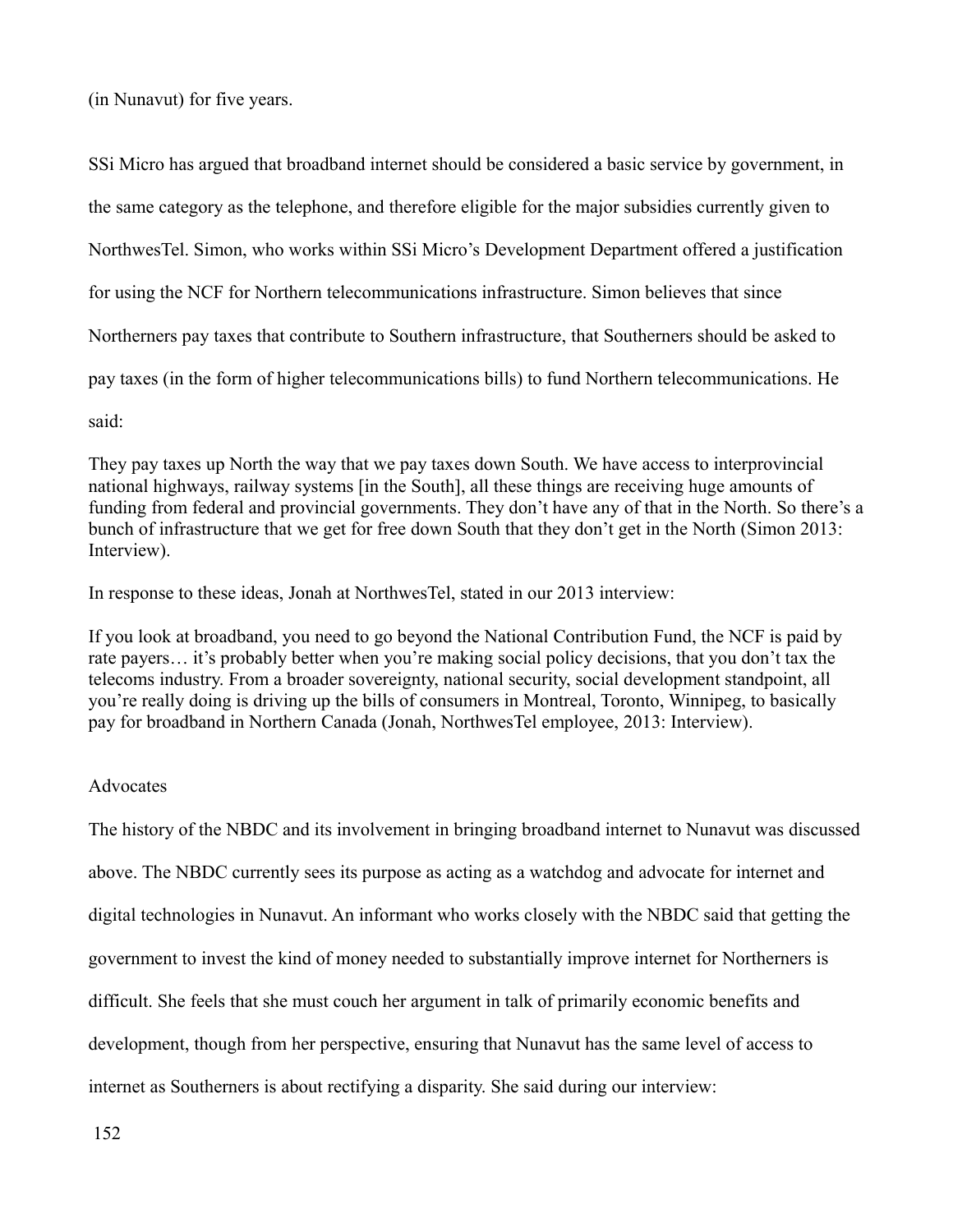Look, what it's actually about is equality. But the government won't hand over hundreds of millions of dollars for equality. They won't give out a billion for equality (Naima 2014: Interview).

The GN, like the NBDC, has acted as an advocate for the improvement of Nunavut's access to broadband. In comparison to provincial governments, the GN has more circumscribed powers. As well, whatever funds the GN does have, cannot always be accepted by telecommunications companies, because of "stacking laws" at the federal level, which state that if a company receives a federal grant, it cannot take money from a provincial or territorial government for the same project (Review of basic telecommunications services, CRTC 2016 Transcript Vol. 2: 2657).

Considering that federal government grants are more substantial than what the GN could provide, this has meant that financially, the GN has not been able to contribute much to broadband in the territory.<sup>[32](#page-153-0)</sup> However, the GN has continued to advocate for improved internet access in Nunavut and for greater federal funding. GN representatives, aligning with the NBDC, are adamant on the question of community parity – that communities across Nunavut should have the same level of access, at the same price. Margaret Hollis, representing the GN at a hearing in 2013 said:

The Government of Nunavut is committed to all of its communities moving forward at the same time. We do not want to have, have and have not communities (Review of NorthwesTel CRTC 2013 Transcript Vol. 1: 1658).

An important note on the GN is that before Nunavut's creation, "government" for Inuit communities largely meant Qallunaat (white people) and Qallunaat culture. In many instances, particularly in cases involving the relocation of communities and residential schools, government was seen as a kind of force that was, at times, opposed to Inuit culture and values. The perspective towards government has been complicated by the creation of Nunavut and the GN – it has essentially meant that one of the governing forces in the territory is Inuit-led, but at the same time, the territorial government, as mentioned above, also continues to rely heavily on the federal government for funding and G. White

<span id="page-153-0"></span><sup>32</sup> As shall be discussed in the next chapter, *Chapter 6: A Local Connection*, the GN did begin funding the Community Access Program (CAP) in Nunavut after the federal government cut its funding of that program.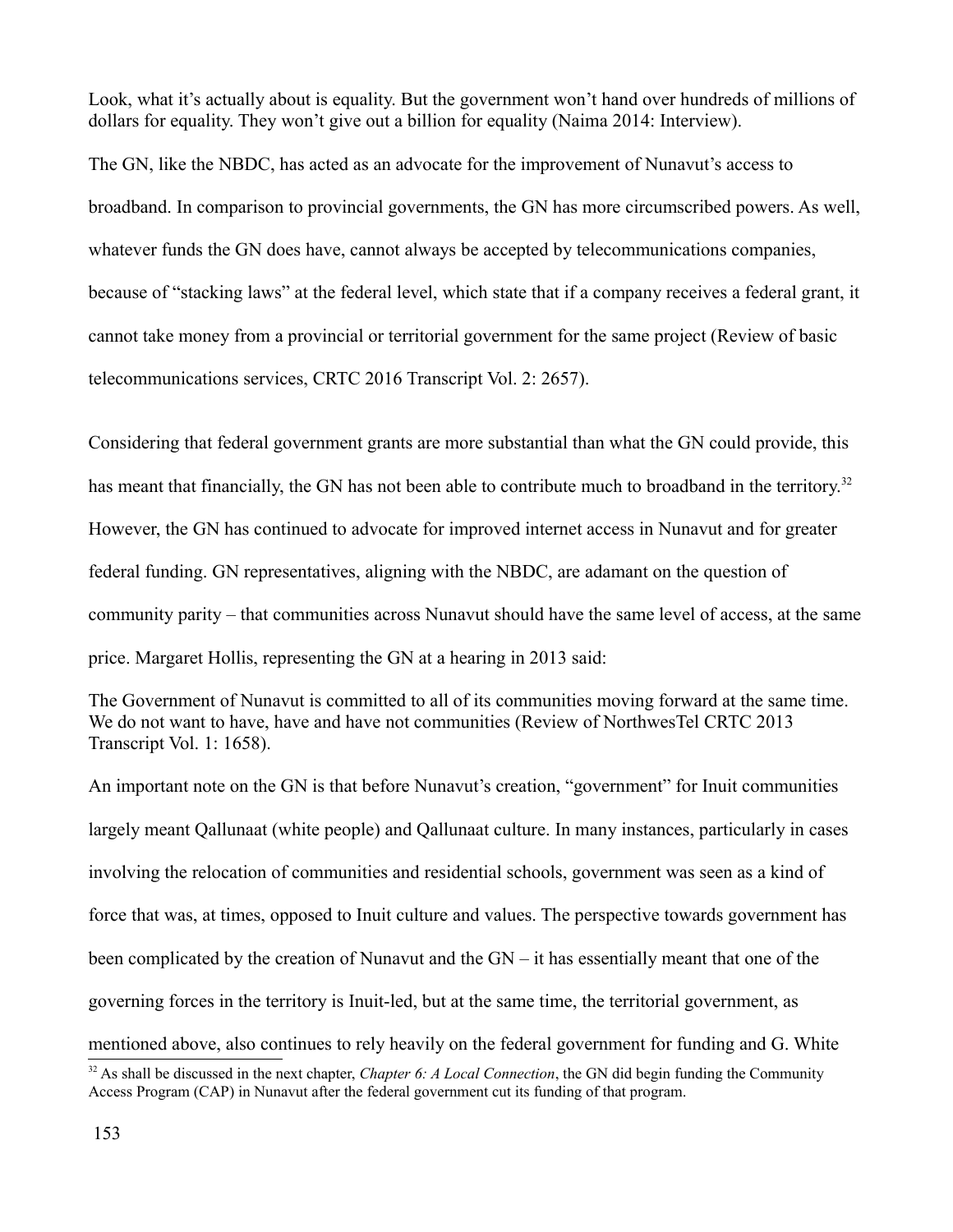(2006, 2008), for example, has argued that its administration and decision-making processes replicate Westminster-style parliaments. On certain issues then, the GN can occupy a complex position, representing Inuit in Nunavut to the federal government, and toeing the line when it comes to federal government interests for some Inuit. However, on the issue of internet, because the GN has limited ability to invest in internet, the GN has stood firmly on the side of the various Northern and Nunavummiut broadband activists in talks with federal government.

#### **Discourses of Advocacy and Lobbying**

There are differences separating these broadband actors: differences in how they think internet should be funded, differences in the technologies they think should be invested in, and differences in why they think the North needs better broadband – but they are united in believing that internet in Nunavut can and should be improved.

In the pages below, ways that the actors described above have advanced their policy goals are presented. Two practices are focused on, the issuing of reports, and participation in CRTC hearings, to argue for how these practices show collaboration between the players discussed above, in employing agreed-upon discourses, and to underline the ways that Nunavummiut internet remains caught up in discourses of potential.

# *Broadband Lobbying and Activism: Reports*

Various Northern stakeholders interested in advocating for improved broadband in the territory have issued reports as a means of presenting research and recommendations that can be disseminated to media and to government policy-makers. One of the earliest reports related to internet dates to 1993; the most recent report examined was issued in 2014. Below, common narratives tying these reports together are focused on and in particular, how reports issued in 2011 and 2014 mark a strategic turn in negotiating with government. Starting in 2011, the actors discussed above started to show elements of a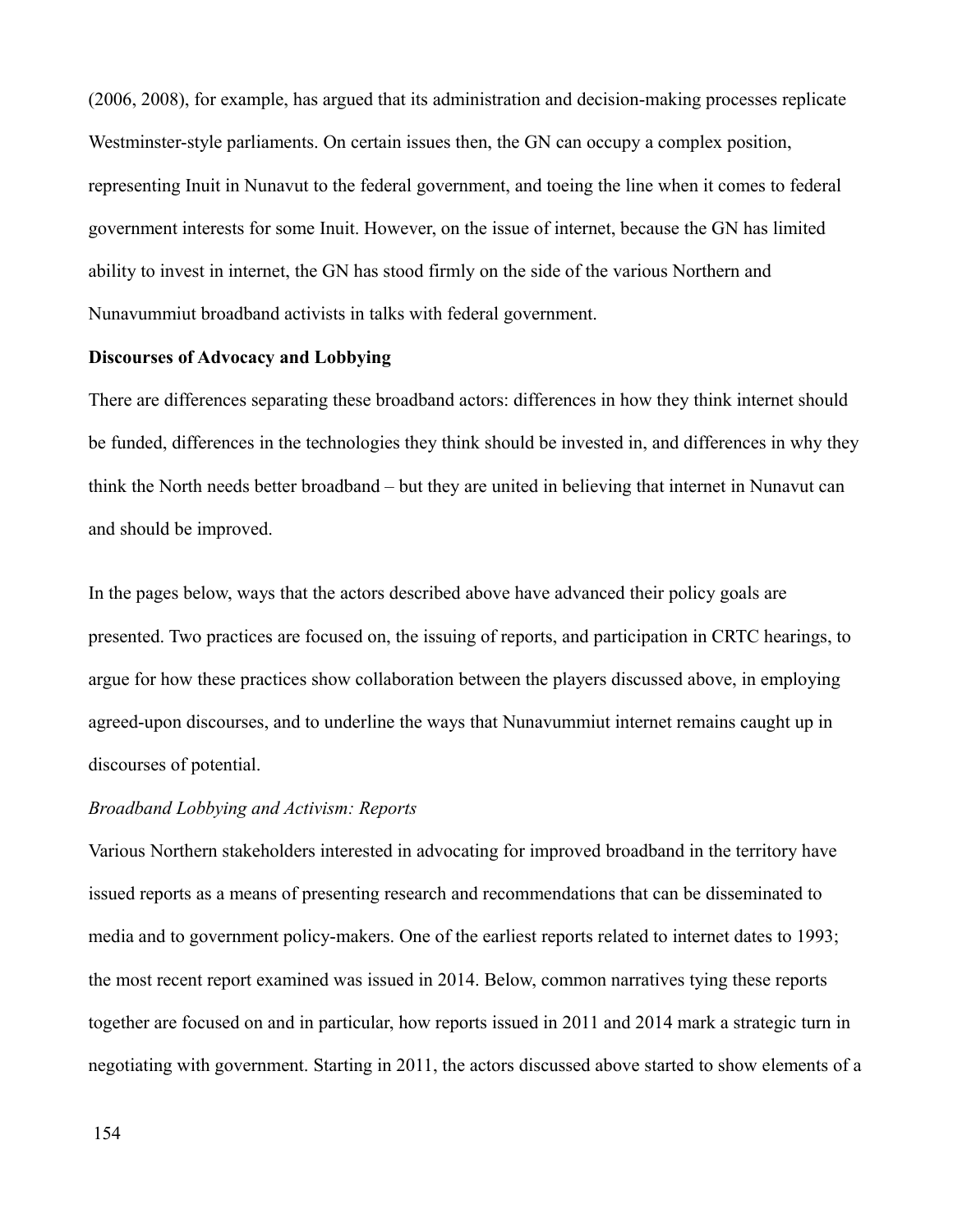shared approach in their articulation of arguments to the Canadian federal government.

One of the earliest internet reports, *Connecting the North* published in 1993, was written before Nunavut officially became a territory, while negotiations concerning the details of its territory-hood were ongoing between the federal government and Inuit organizations. *Connecting the North* was written by the IBC and its findings were based on focus groups with Northerners, who discussed their frustrations with Northern "distance communications" infrastructure. The report notes two key issues, issues that would continue to be cited by Northern communications activists for the next twenty years:

Subsequent reports were issued in 1995, including *Uqausiit Ukiuqtaqtumit Sukajukkut Tusarutikkik: Northern Voices on the Information Highway*, which summed up ideas and recommendations related to communications that were articulated at the 1994 symposium Connecting the North, discussed earlier in this chapter. That symposium itself came out of recommendations from the 1993 *Connecting the North* report referenced above.

The symposium and the report on its findings were the efforts of the IBC as well as the Northwest Territories' Department of Education, Culture and Employment. In the list of recommendations, the report explicitly articulates an important tactic for Northern actors advocating and lobbying around internet: the need for wide collaboration and partnerships. The report states:

Establishing and operating an accessible, effective Northern communication system will require the collaboration and formation of partnerships between all levels of government, the private sector, public and non-government organizations, and communities (Thomas, Fry and Stiles 1995: 3).

Also published in 1995 was a report written by the Nunavut Implementation Commission, *Nunavut Telecommunication Needs: Community Teleservice Centres*. This report was aimed at the federal government, attempting to ensure that communications was regarded as an area to be funded by federal

<sup>…</sup>a widening gap between current communication services available in the North and the rapidly expanding communications services in the South… [and] the current technical infrastructure…does not support the newer technologies (Thomas and Forster 1993: 8).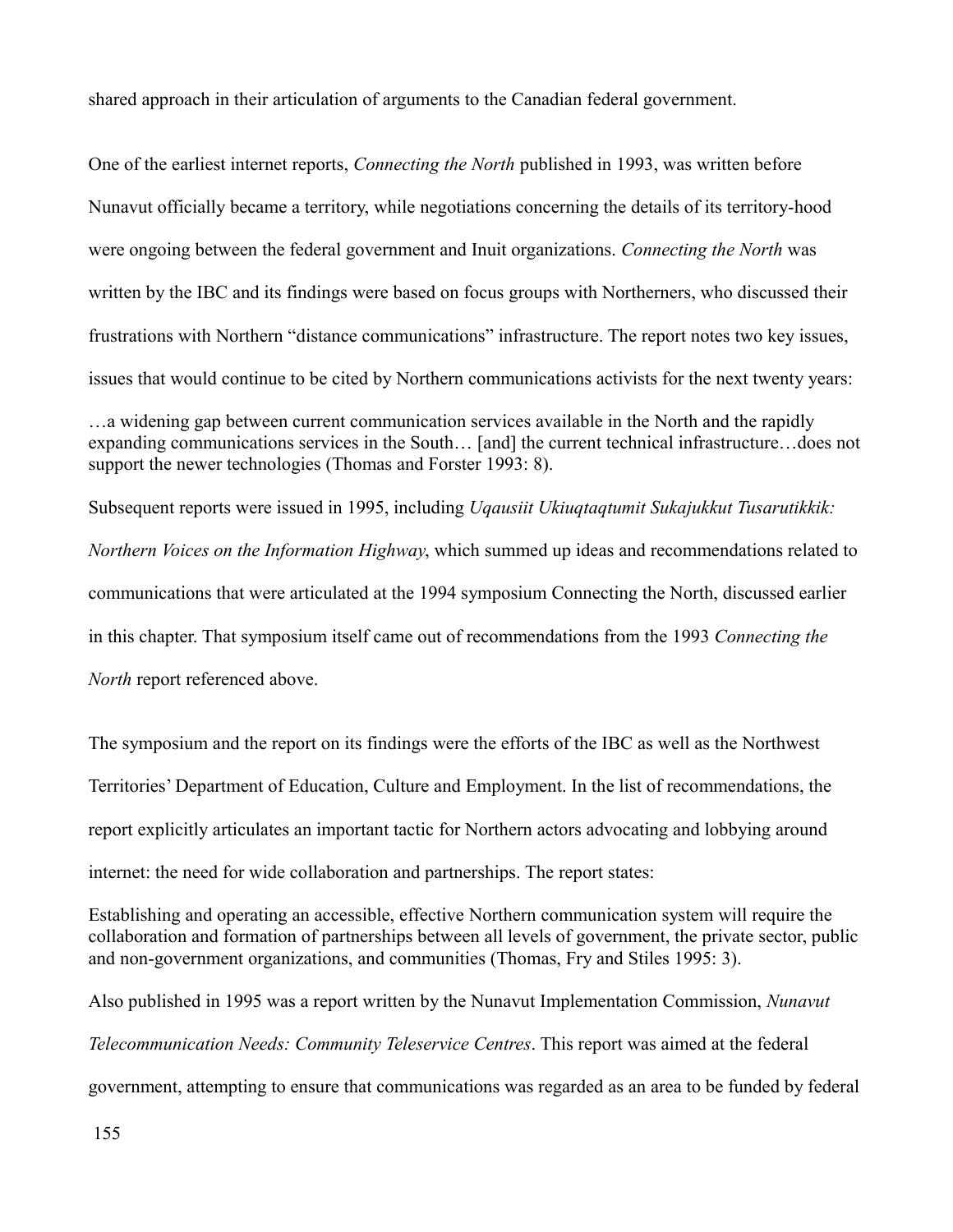government after Nunavut became a territory. In the report's introduction, it says:

The Nunavut Political Accord (Section 8.4) provides that the federal government determine and fund "…reasonable incremental costs arising from the creation and operation of the Government of Nunavut." This would include the infrastructure and ongoing operation and maintenance costs associated with Nunavut Government communication needs…it would be prudent therefore to ensure that any communications infrastructure established serve the communication needs of the Nunavut public at the same time as meeting the communication needs of the Nunavut Government… (Nunavut Implementation Commission 1995: 1).

These reports were issued before the official creation of Nunavut in 1999 and the implementation of broadband in the territory in 2005. Over twenty years, the same ideas and issues have persisted as discourses concerning communications and Nunavut. These ideas include: the necessity of collaboration; the understanding that communications can only be substantially improved if the federal government takes on a more active and sustained funding role; the goal of narrowing the difference between communication services in the Canadian North and South; and the sense that one of the main problems plaguing Northern communications is the lack of adequate infrastructure in place.

Some of the more recent reports, written between 2011 and 2014, which will be argued, show an adjustment in the ways that broadband advocates have articulated their demands to federal government. In 2011, the report *A Matter of Survival: Arctic Communications Infrastructure in the 21st century* (ACIA) was issued. It had been written with participation and input from the NBDC; Telesat; service providers (NorthwesTel; SSi Micro); and government participants (all the territorial governments – the Northwest Territories, Nunavut, the Yukon as well as federal government departments). The group refers to itself as the Northern Communications and Information Systems Working Group (NCIS-WG).

The report was written as an outcome of consultations held in 2010 between these participants, after a communications breakdown occurred during a military exercise in the Arctic in 2009. The Canadian Northern Economic Development Agency (CanNor), a federal department, sponsored the writing of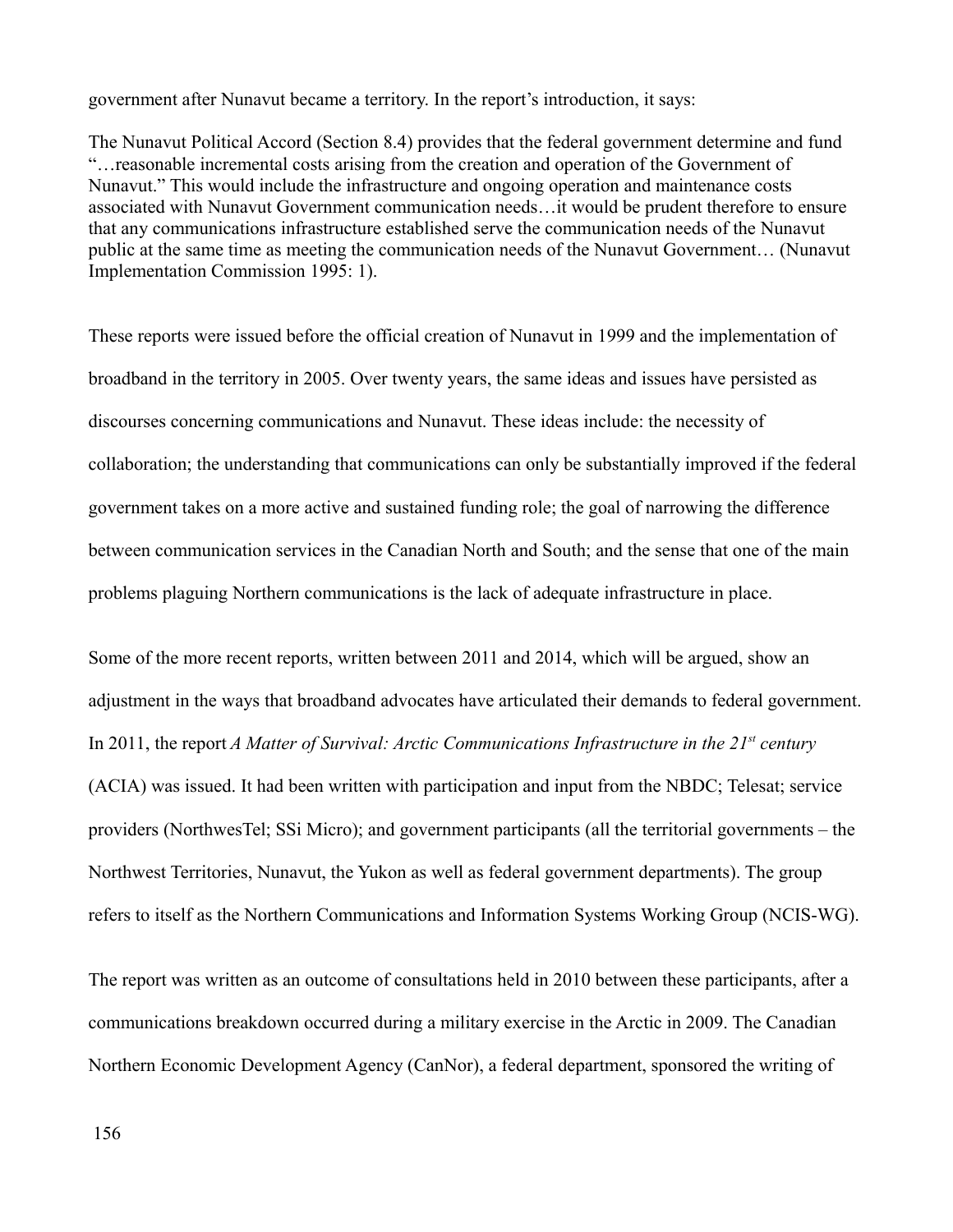this report to discern what had caused that breakdown and how those kinds of issues could be prevented in the future.

Those working on the report examined the military angle, but also used the opportunity to reflect on Northern communications infrastructure from a broader perspective (or to employ a word that is used consistently throughout the report, from a more "holistic" perspective). Importantly, the report created a measure of cohesion that had been previously lacking between stakeholders asking the federal government for a greater investment in Nunavummiut internet. As discussed above, there are substantial differences between these actors, differences that have acted in the past as conflicts of interest in negotiations with the federal government. What emerged from this report and its consultations were the areas in which these actors had a degree of consensus, and discourses that they seemed to jointly agree on, in regards to Northern internet and investment. Three main recommendations came out of ACIA report. These recommendations were:

Recommendation 1: Commit to service parity among Arctic communities, and set minimum connectivity standards for all Arctic communities that assure service parity to Southern urban centres.

Recommendation 2: Develop an Arctic-specific strategy with clearly defined rules, that articulates a sustained, multi-year funding commitment for communications network development to meet connectivity standards set by policy makers.

Recommendation 3: Ensure there is a redundant connection into every Arctic community to avoid gaps in the provision of essential communication services (2011: 11-12).

The second recommendation in particular would become the regularly repeated discourse and demand of Nunavummiut broadband activists and lobbyists to the federal government (as shall be seen below when CRTC public consultations are discussed).

The last report considered here was issued in 2014 by NCIS-WG, the same group that wrote the ACIA; it was entitled *Northern Connectivity: Ensuring Quality Communications*. This report sought to build on the 2011 recommendations. Since the federal government had not taken the group's 2011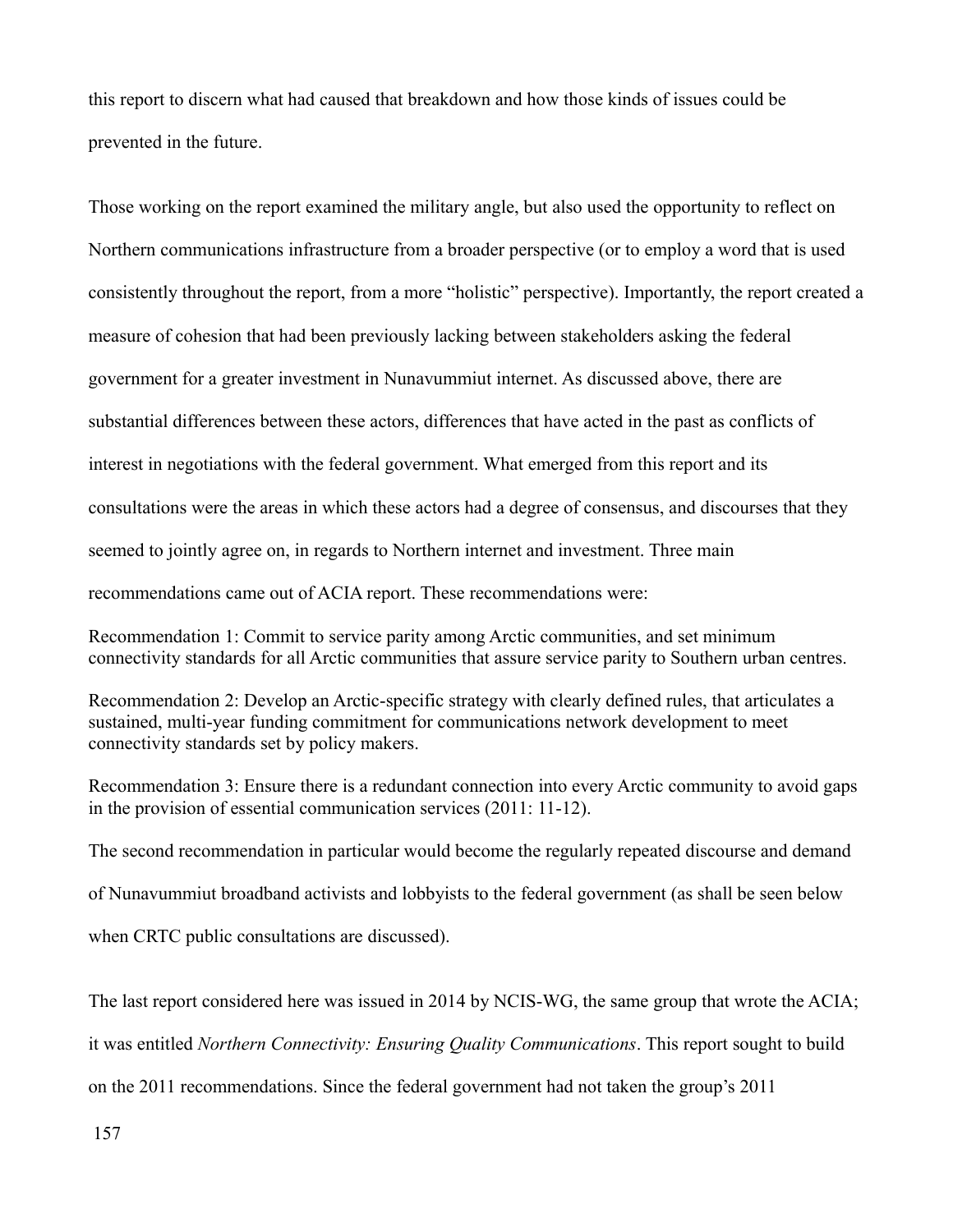recommendation of creating an Arctic broadband strategy, the group offered potential plans in this 2014 report. They provide specific recommendations related to "setting a target broadband speed and calculating the cost of internet backbone upgrades<sup>[33](#page-158-0)</sup> as well as "developing a sustainable financial model and measuring the economic and socio-economic impact of investments" (2014: 17). In short, this report provided concrete ideas and plans for how Nunavummiut internet could be improved, could be invested and could have its potential further developed.

What these reports suggest is the increasing collaborative nature of lobbying around internet in the Canadian North, and in particular, a collaboration on the kinds of discourses reiterated by these players to the federal government. While collaboration has long been understood as necessary (as evidenced by the quote from the 1995 symposium report), informants suggested that the Conservative government's policy of primarily dealing with companies over community champions had changed the nature of lobbying; the focus shifted to individual companies and their plans over the broader needs of Arctic communities (Naima 2013: Interview).

There is perhaps another reason, beyond facilitating conversations around common goals among stakeholders, for why creating reports has been an important tactic in the negotiations around broadband policy. Research and reports on internet in "Canada" do not always include data on the North and that has had major policy consequences. Referencing a recent report that claimed to measure broadband performance in Canada but excluded Nunavut, a GN representative said: "We all know that research drives policy. But how can there be good policy in Nunavut if we are excluded from the research?" (Review of basic telecommunications services, CRTC 2016 Transcript Vol. 2: 3155-3156). These reports therefore, can also be understood as trying to fill gaps within Canadian internet research,

<span id="page-158-0"></span><sup>&</sup>lt;sup>33</sup> The 2014 report set target broadband speeds at 9 MBPS for download, 1 MBPS for uploading. Four potential plans for improving Arctic infrastructure are presented with their costs ranging from \$623 million to \$2.178 billion (NCIS-WG 2014).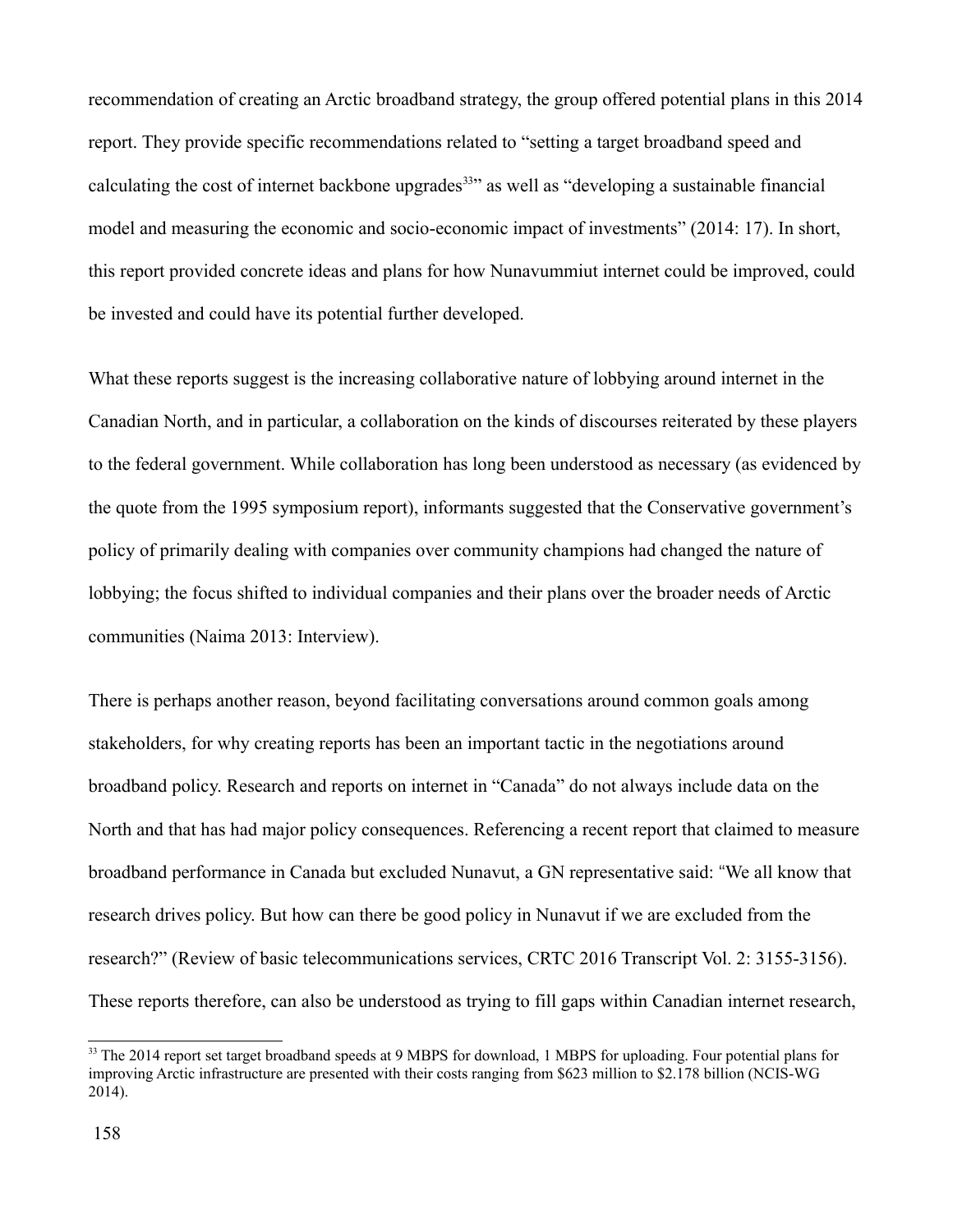which can exclude Nunavut (and the North) from its lens.

### *Discourses of Advocacy and Lobbying: CRTC Public Consultations*

There are four main government agencies involved in discussions around Nunavummiut internet. The department formerly known as Industry Canada (now Innovation, Science and Economic Development), has given out the bulk of the funding for internet infrastructure and upgrades but also drafted the Digital Canada 150 strategy, discussed above, which was rather unresponsive to Northern needs. CanNor and Aboriginal Affairs (since late 2015, known as Indigenous and Northern Affairs) are meant to advocate on behalf of indigenous peoples in Canada – both have provided assistance to broadband programs in the North (CanNor also provided funding for the drafting of the 2011 ACIA report), but they seem to have less legislative pull when it comes to telecommunications compared with Innovation, Science and Economic Development. Finally, there is the CRTC $34$ , the main regulatory commission for Canadian telecommunications, which is tasked with ensuring telecommunications in Canada serve the public interest.

In keeping with its mandate to regulate in service of the Canadian public, the CRTC regularly holds public consultations where anyone can submit complaints, ideas or recommendations relevant to the consultations, and can request to present their ideas to the CRTC in person at scheduled public hearings (Shepherd, Taylor and Middleton 2014). Northern broadband stakeholders have used CRTC consultations and hearings as spaces for publicly voicing their concerns about broadband in the North.

The CRTC has played a significant role in the Canadian North, because "market forces" do not solve the telecommunications issues experienced by Northerners. The CRTC is tasked with intervening in telecommunications when there is no business case, to ensure that "basic service objectives" are met.

<span id="page-159-0"></span><sup>&</sup>lt;sup>34</sup> The CRTC "regulates and supervises broadcasting and telecommunications in the public interest... focuses on achieving policy objectives established in the *Broadcasting Act*, *Telecommunications Act* and Canada's anti-spam legislation (*CASL*)" (See: About Us, CRTC, 2017: http://www.crtc.gc.ca/eng/acrtc/acrtc.htm).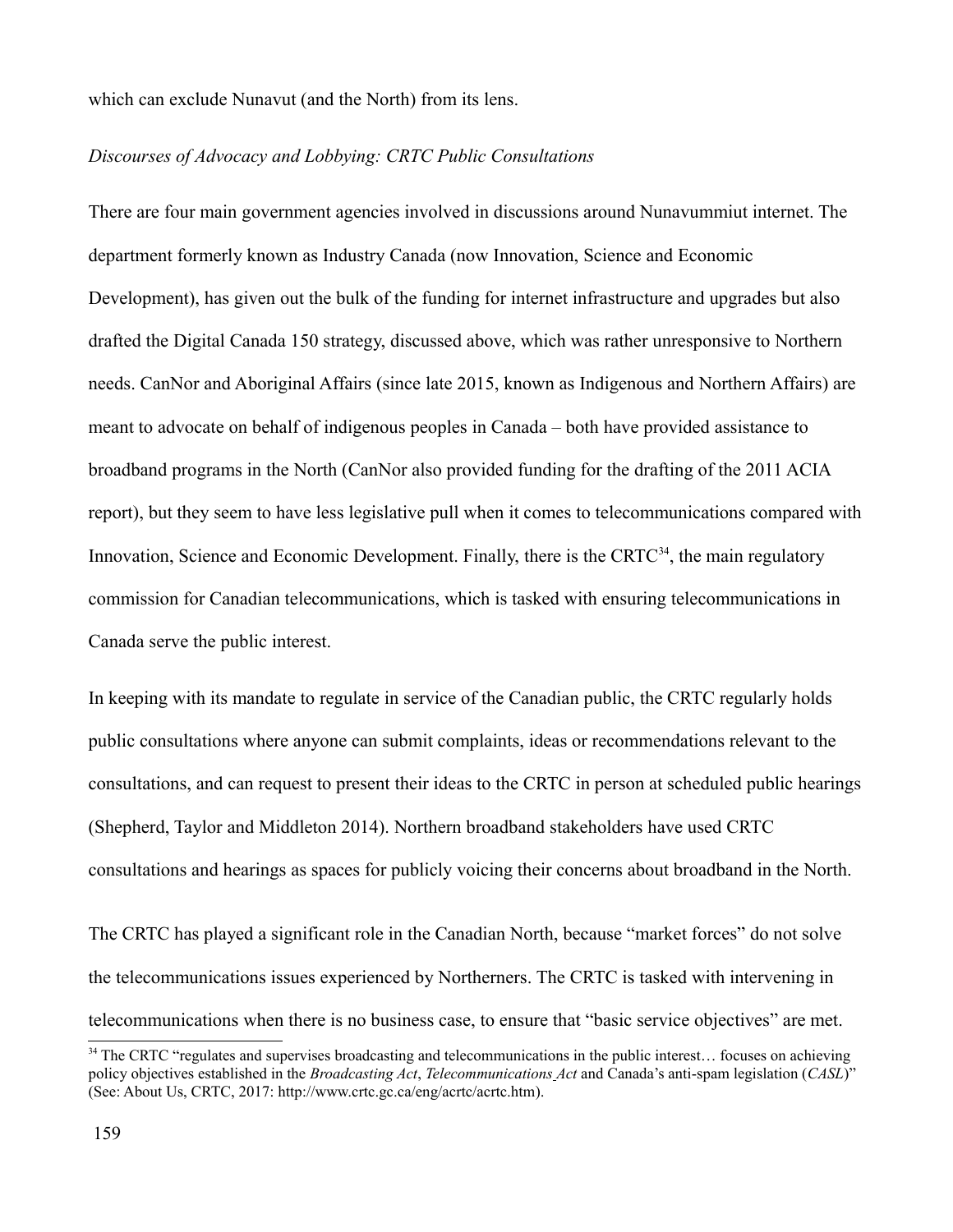According to the CRTC:

The basic service objective ensures that Canadians in all regions have access to affordable, highquality telecommunications services. Currently, the basic service objective consists of the following: individual line local touch-tone service [telephone]; capability to connect to the Internet via lowspeed data transmission at local rates [dial-up internet]; access to the long distance network, operator/directory assistance services, enhanced calling features and privacy protection features, emergency services, as well as voice message relay service; and a printed copy of the current local telephone directory upon request (Telecom Notice of Consultation CRTC 2015-134).

As landline telephone is part of the basic service objective and NorthwesTel receives annual subsidies for telephone services, the company is subject to regular reviews by the CRTC. Northern broadband advocates and lobbyists used these CRTC public assessments of NorthwesTel to argue that broadband should be added to the basic service objective. In the following section, an overview of recent hearings is provided.

# *CRTC Hearings: 2010-2016*

In 2010 (five years after Nunavut acquired access to broadband internet), a CRTC consultation was held to review the basic service objective. Though individuals, organizations and governments are welcome to participate in these consultations, the main voices from Nunavut came from businesses operating in the territory, in particular, SSi Micro. SSi did not send an in-person representative, but sent written remarks to be read at the public hearing in Gatineau, Quebec. Interestingly, in assessing whether broadband internet should be added to the basic service objective and have its own funding mechanism, SSi said at that hearing that broadband should *not* be funded as a basic service:

Should the Commission establish a fund to enable Canadians to access high-speed Internet service in areas where it is not provided? No…The harm that SSI would experience as a result of the application of a contribution tax to Internet service revenues…would actually prevent SSi from expanding…broadband services (Obligation to serve and other matters, CRTC 2010 Transcript Vol. 4: 4493-4494, 4537).

It was after this 2010 hearing that the CRTC, in *Telecom Regulatory Policy CRTC 2011-291*, issued its statement that the deployment of broadband should continue to be left to market forces, which was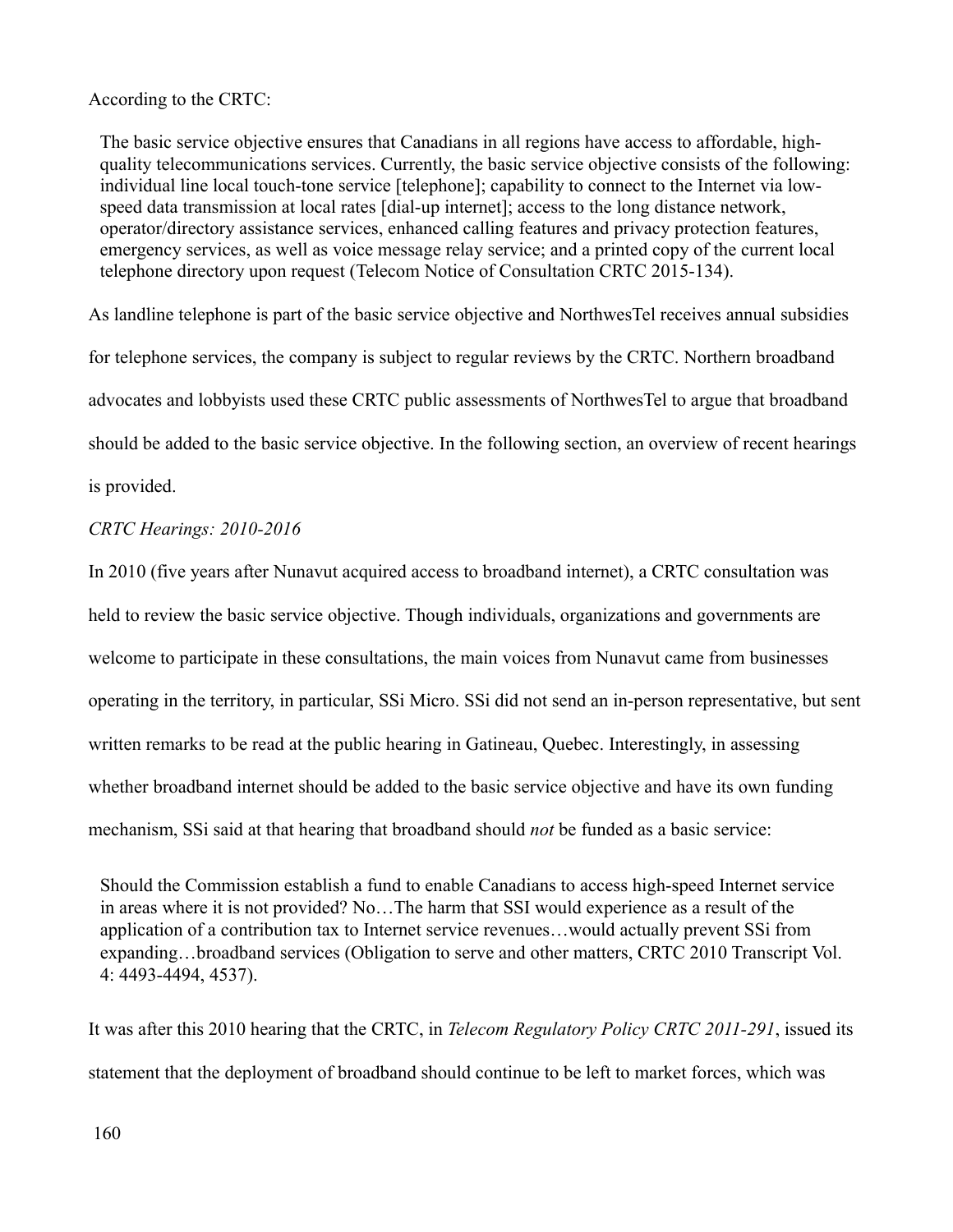quoted earlier in this chapter.

Another CRTC consultation was held in 2011, this time to assess NorthwesTel's prices and provision of services in the North. At this hearing, SSi Micro sent three representatives, and the GN also chose to participate in person. SSi Micro focused its efforts on stating why telecommunications conditions in the North should be more competitive, but the GN used the opportunity to suggest that broadband should be subsidized in a more substantial fashion. Margaret Hollis, representing the GN, said regarding broadband investment in Nunavut:

We need to plan holistically and not just in these little band-aids of this subsidy here and this Infrastructure Canada grant and that Industry Canada grant and this CRTC grant. We need a coherent plan for the whole thing (Review of price cap regulatory framework CRTC 2011 Transcript Vol. 1: 1707).

Part of the GN's decision to participate in this hearing, as well as their choice of language, seemed influenced by their involvement in the ACIA Report (Review of price cap regulatory framework CRTC 2011 Transcript Vol. 1: 1694), which as discussed above, gathered together Northern stakeholders to discuss internet and explicitly recommended that the federal government develop a "holistic" broadband strategy and a sustainable funding mechanism for broadband. The ACIA report was published a few months prior to this 2011 public hearing.

Based on the findings of this 2011 hearing, in which many critical comments were levelled at NorthwesTel, the CRTC announced that NorthwesTel had to develop a plan to modernize its infrastructure in the North. The CRTC also announced that it would hold a public consultation to hear comments from Northern stakeholders about NorthwesTel's plan.

At this 2013 consultation, which took place in the Yukon and the Northwest Territories, a wider range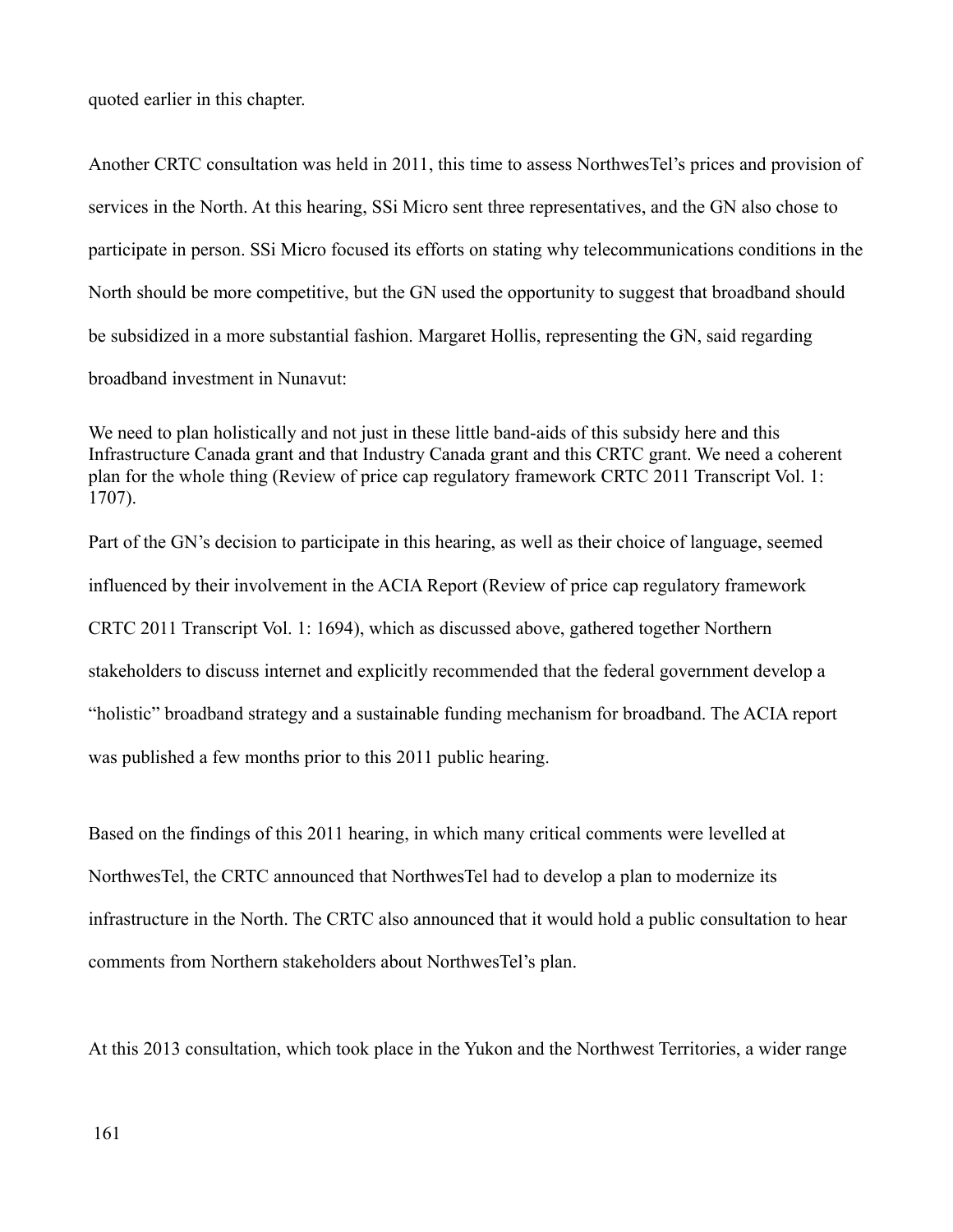of Nunavut broadband stakeholders took part. In terms of broad recommendations, Northern participants echoed the recommendations made in the ACIA report. The Yukon government, the GN, the NBDC and SSi Micro all reiterated that the federal government needed to adopt a more "holistic" approach (Review of NorthwesTel CRTC 2013 Transcripts Vol. 1; 2; 3: 1592, 2003, 3088, 3219- 3220). Arctic Fibre, the NBDC and SSi Micro, in their respective presentations, recommended that NCF subsidies be directed towards broadband (Review of NorthwesTel CRTC 2013 Transcripts Vol. 1; 2; 3: 2078-2079, 2088, 3091-3092, 4391). Particularly from SSi Micro, the recommendations were a far cry from their assertion just three years earlier that using the NCF for broadband would be problematic. Here is an excerpt regarding broadband funding from SSi Micro's presentation to the CRTC in 2013:

The Commission must break this cycle and chart a new course that addresses the problem holistically. Public funds must be used effectively and to the greatest benefit of all stakeholders through fair and open processes… We suggest a new mechanism be developed and be managed as part of the National Contribution Fund... (Review of NorthwesTel CRTC 2013 Transcript Vol. 3: 3220, 3258).

At this hearing, in which Northern actors seemed to operate with some degree of consensus regarding broad recommendations, GN representatives openly articulated the importance of collaboration to the North:

We are more cohesive culturally and we care about each other more than our Southern counterparts... Partly that's because at least among the Inuit and Innu– well, the Inuit peoples. I'll collect them together. Almost everybody is related to almost everybody else by blood or marriage…We're looking for a Pan-Northern solution (Review of NorthwesTel CRTC 2013 Transcript Vol. 1: 1656-1657).

In the NBDC's rebuttal, Oana Spinu powerfully positioned the need for improved broadband within

historical relations between Inuit communities and the Canadian government:

One cannot talk about fairness without asking what is fair for the North, and specifically for the Inuit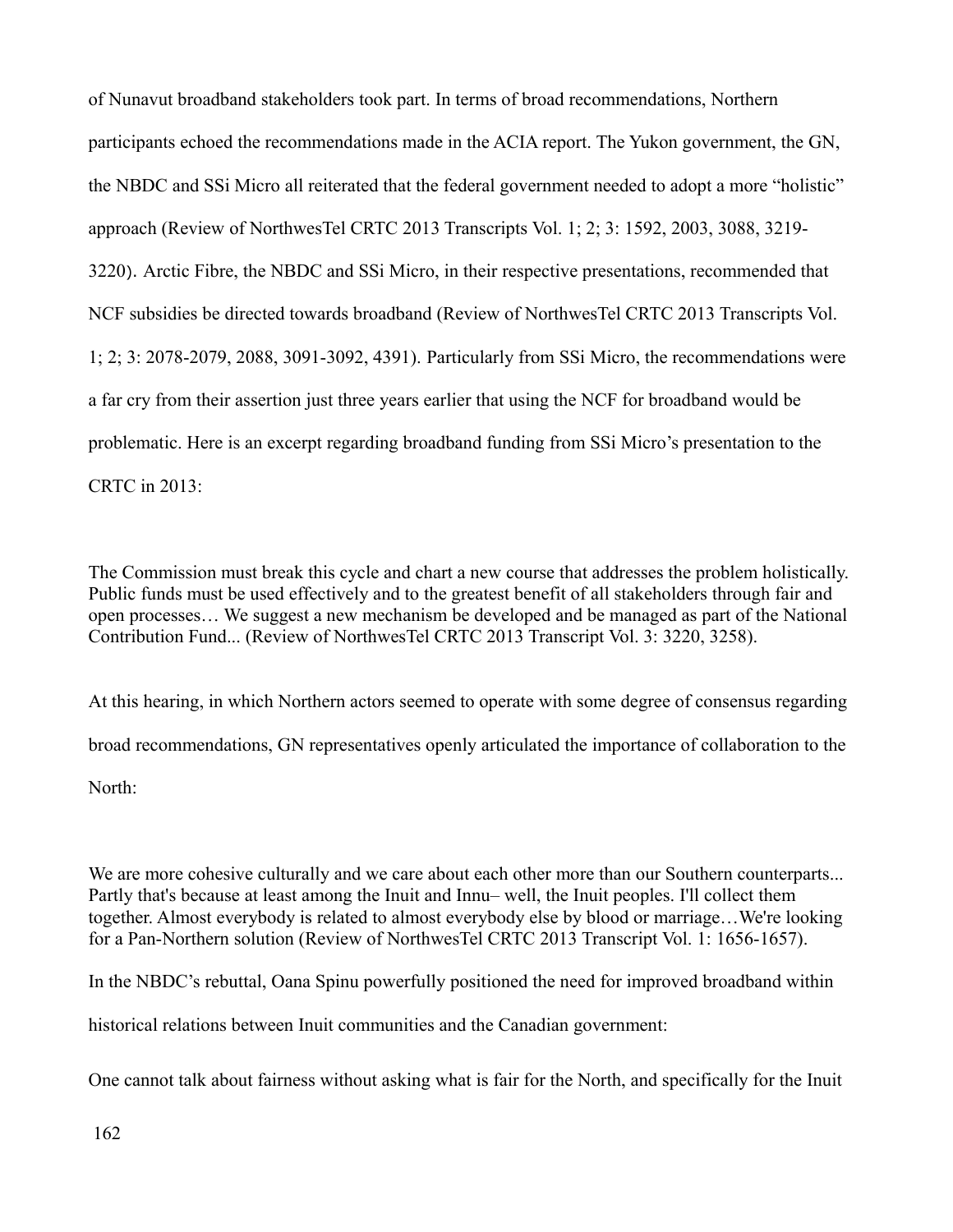and First Nations peoples who inhabited the land long before the fur traders, whalers, gold miners, missionaries or Canadian government officials ever made contact…As Grise Fiord is so often brought up as an example of a very hard to serve community because of its small population and extreme isolation, I'll ask what is fair for the residents of that community?

Grise Fiord was not an area of regular Inuit settlement. Inuit from what is now Inukjuak were forcefully relocated there by the Canadian Government in the early fifties…Given the current interest in the Arctic, its resources and waterways…I think it is in the national interest to support healthy and strong communities in the North, and affordable and equitable broadband is a necessary requirement (Review of NorthwesTel CRTC 2013 Transcript Vol. 3: 4285-4288).

In the aftermath of this 2013 public proceeding, the CRTC ruled that there needed to be another comprehensive review, to be launched in 2014. This review would specifically investigate circumstances around satellite-based internet services, to assess whether there needed to be changes made to the subsidy regime, the NCF, and review "what is required by all Canadians to fully participate in the digital economy" (Telecom Regulatory Policy CRTC 2013-711). This marked a change in tone from the previous policy of letting the market develop solutions. The CRTC notice about this consultation said:

The Commission also considers that, without its intervention, the digital divide within NorthwesTel's territory (i.e. terrestrially versus satellite-served communities) will likely not be resolved (Telecom Regulatory Policy CRTC 2013-711).

It is worth noting that the language used by the CRTC to make its case for why there needed to be review of satellite-based internet services was couched in the language of ICT4D and the digital divide (the CRTC needed to review "what is required…by all Canadians to fully participate in the digital economy...without its intervention, the digital divide within NorthwesTel's territory (i.e. terrestrially versus satellite-served communities) will likely not be resolved" (Telecom Regulatory Policy CRTC 2013-711)). It suggests first of all, in its specific call-out to the digital economy, the importance placed on the economic potential of ICTs, including internet, by this organ of Canadian governance. It also suggests that the disparities in internet access, the digital divide in Canada had been conceptualized by the CRTC as primarily infrastructural (terrestrial versus satellite connections) rather than geographic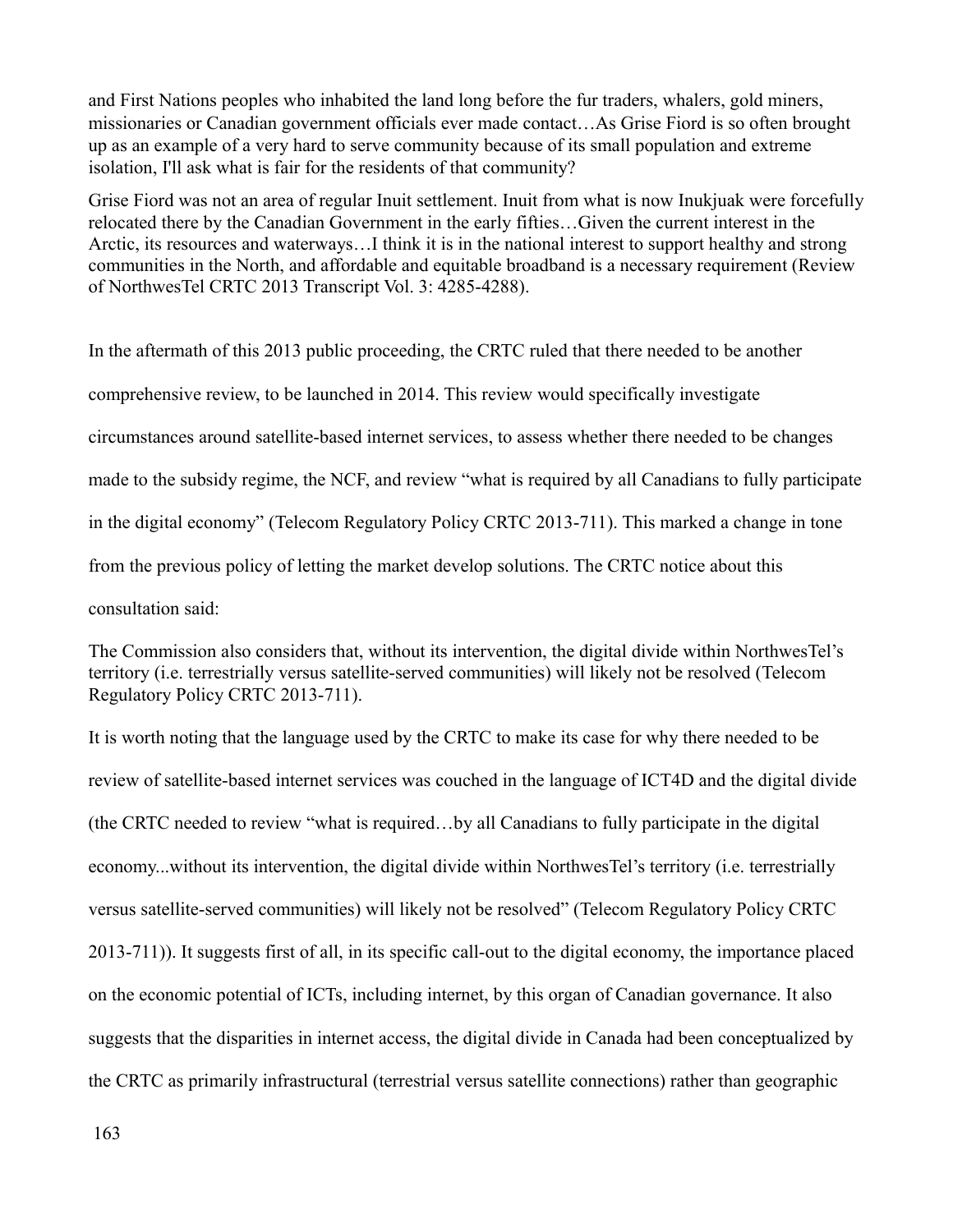(North-South or urban versus remote and rural) – though, for example, Spinu and the GN specifically called out the ways that this difference in internet access is a Northern issue (requiring, according to the GN, a "pan-Northern solution", while Spinu made the argument that improved internet access is necessary for ensuring "strong and healthy Northern" communities).

In April 2016, the CRTC held hearings in Gatineau, Quebec to look at whether broadband should become part of the basic service objective, and if it were, what that objective (in terms of speed and funding) should look like. Participants at this hearing included the actors discussed in this chapter (although Arctic Fibre did not participate), as well as representatives from Nunavik (the Inuit territory in Quebec), and representatives from First Nations and Métis communities in Northern Quebec and Northern Ontario.

There were differences in what participants asked the CRTC for, particularly in the specific details of recommendations.[35](#page-164-0) But many of the Northern and First Nations participants, such as the Yukon Government, the Kativik Regional Government (Nunavik's representatives), First Mile Connectivity (a group interested in First Nations access to ICTs), the NBDC, the GN and SSi Micro advocated for a more sustained funding mechanism for broadband<sup>[36](#page-164-1)</sup> (Review of basic telecommunications services, CRTC 2016 Transcripts Vol. 1; 2; 3: 52, 385, 681, 1981, 2378). Further, these actors along with Telesat argued for broadband's inclusion in the basic service objective (Review of basic telecommunications services, CRTC 2016 Transcripts Vol. 1; 2; 3: 67, 1981, 2363, 3735, 4347).

At the hearing, NorthwesTel suggested that dial-up internet should no longer be part of the basic

<span id="page-164-0"></span><sup>&</sup>lt;sup>35</sup> See the Postscript to this chapter for a chart summarizing recommendations from prominent stakeholders at the 2016 hearing.

<span id="page-164-1"></span><sup>&</sup>lt;sup>36</sup> On the question of subsidies. Telesat stated that as it did not have a stance on subsidies, as the company does not need them to operate; however, they stated that they understood service providers might require them (Review of basic telecommunications services, CRTC 2016 Transcript Vol. 3: 7855-7856).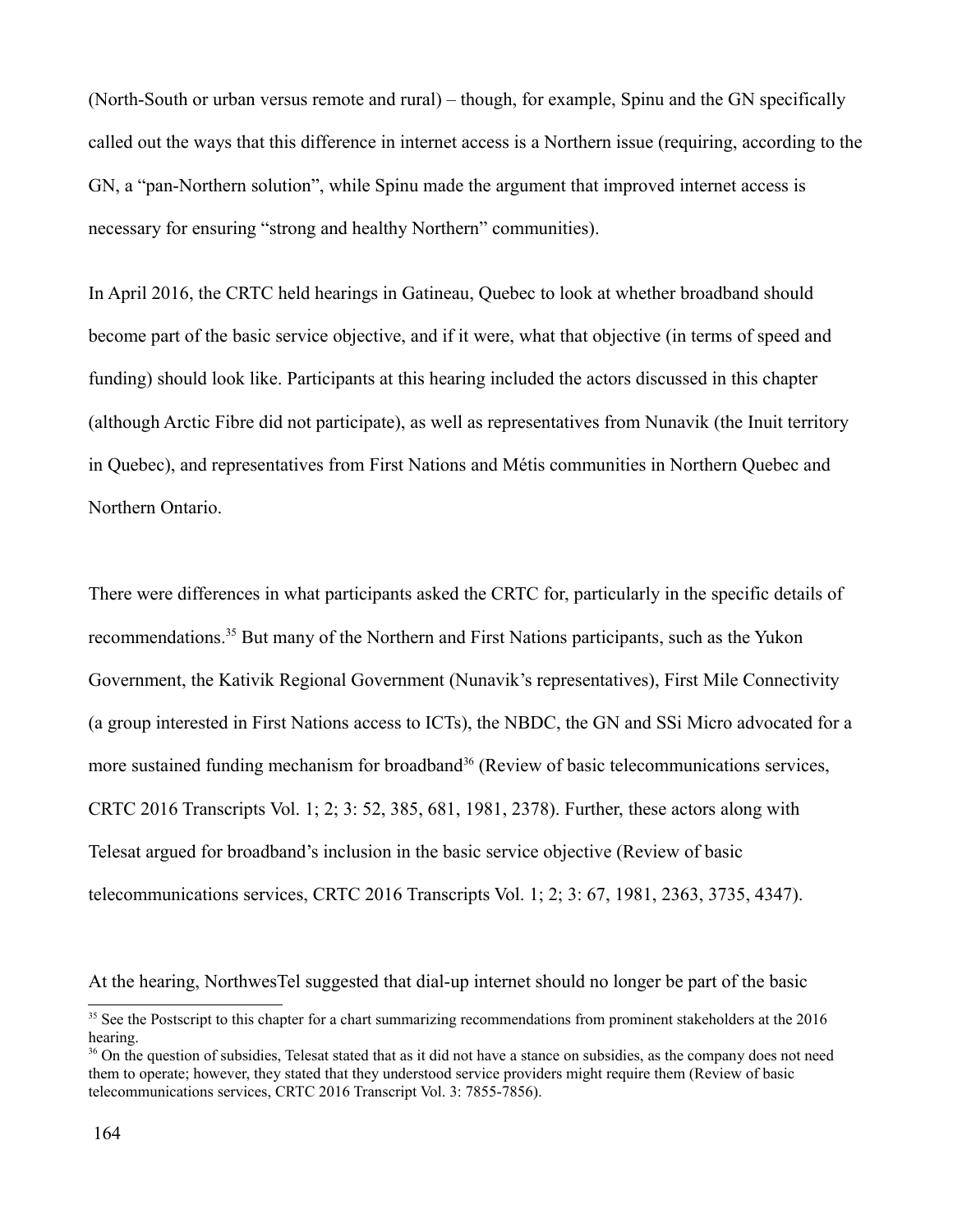service objective, and that subsidies for dial-up should be redirected towards broadband (Review of basic telecommunications services, CRTC 2016 Transcript Vol. 7: 9012, 9026). NorthwesTel currently receives subsidies for dial-up, so in making this recommendation, the company seemed to show some solidarity with other Northern broadband lobbyists and activists, particularly SSi Micro, who have long argued that subsidies for dial-up were an inefficient use of resources (Simon 2013: Interview). It also marked a change in orientation in regards to the NCF and broadband. As mentioned earlier in this chapter, during the 2013 interview with Jonah, a NorthwesTel employee, he argued that using the NCF for broadband would be poor decision-making from a social policy perspective (Jonah 2013: Interview). NorthwesTel's 2016 comments on subsidizing broadband by using the NCF, therefore, marked a significant change in position.

 However, NorthwesTel also suggested during this hearing that the provision in the basic service objective which says that consumers should have a choice of long-distance telephone providers should be removed (Review of basic telecommunications services, CRTC 2016 Transcript Vol. 7: 9035). This recommendation is very much contrary to SSi Micro's stance on telecommunications in the North; SSi Micro continually argues that consumers need more choice (Simon 2013: Interview). Thus, the presentations at the hearing showed some compromises and changes to previously held positions: there were degrees of discursive collaboration on display, but there was not universal consensus.

Countering the presentations of Northern stakeholders at the hearing, some of the larger and powerful corporations such as Telus and Xplornet, who operate across Canada, were adamant in their presentations that the CRTC should not implement any new subsidies but continue to let market forces determine solutions for broadband (Review of basic telecommunications services, CRTC 2016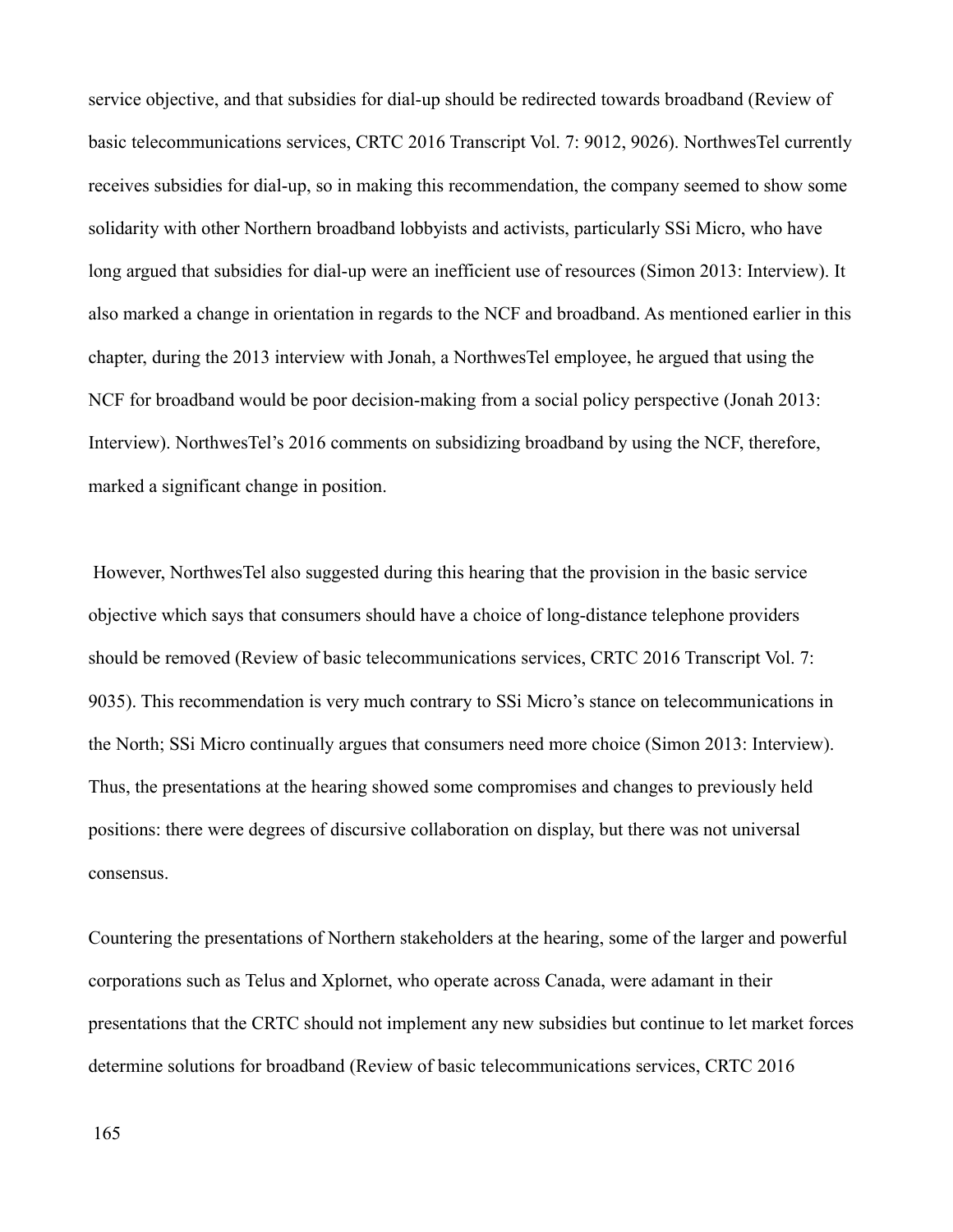Transcripts Vol. 3; 6: 3758, 7841, 7855). However, in December 2016, the CRTC made its ruling: mobile and wired high-speed internet are now part of the basic service objective (Telecom Regulatory Policy CRTC 2016-496). This marked a major victory for Northern broadband stakeholders, but almost immediately, Bell, one of the largest telecommunications companies operating in Canada, announced that it was "reviewing the decision" (Pedwell 2016), leading speculation that there could be corporate challenges to the ruling. In September 2017, the federal government announced through its department of Innovation, Science and Economic Development, that it was granting NorthwesTel \$50 million dollars to upgrade Nunavummiut internet's backbone. This investment is expected to triple internet speeds in the territory, and increase the territory's broadband capacity by 20 fold (Jackson 2017). This grant can be seen as a mark of the success of the Northern internet activists' media campaign; however, the kind of internet available to Nunavummiut, even with this grant, will continue to remain far below the speeds available to Canadians living in urban areas in the South. Thus the work of creating parity between Nunavummiut internet and internets in the Canadian South continues to have relevance.

# **Tying this Chapter's Evidence to the Thesis' Overall Concerns**

The section above, on the discourses employed by various advocates and lobbyists who have argued at the federal level for further investment and long-term planning around internet in the North, has argued that the discourses employed in advocating to the CRTC and in the writing of joint reports, discourses that stress the need for a longer-term funding mechanism for Northern internet, a holistic plan for internet, and that broadband internet be made a basic service so as to have access to funding from the NCF, are discourses of potential. They are discourses that suggest that Nunavummiut internet has the potential to be improved, if certain steps and initiatives are taken at the federal level. The discourses employed by lobbyists and advocates, parallel those articulated by Nunavummiut internet users in the previous chapter, *Chapter 4: "So frustrating*." In the previous chapter, users articulated Nunavummiut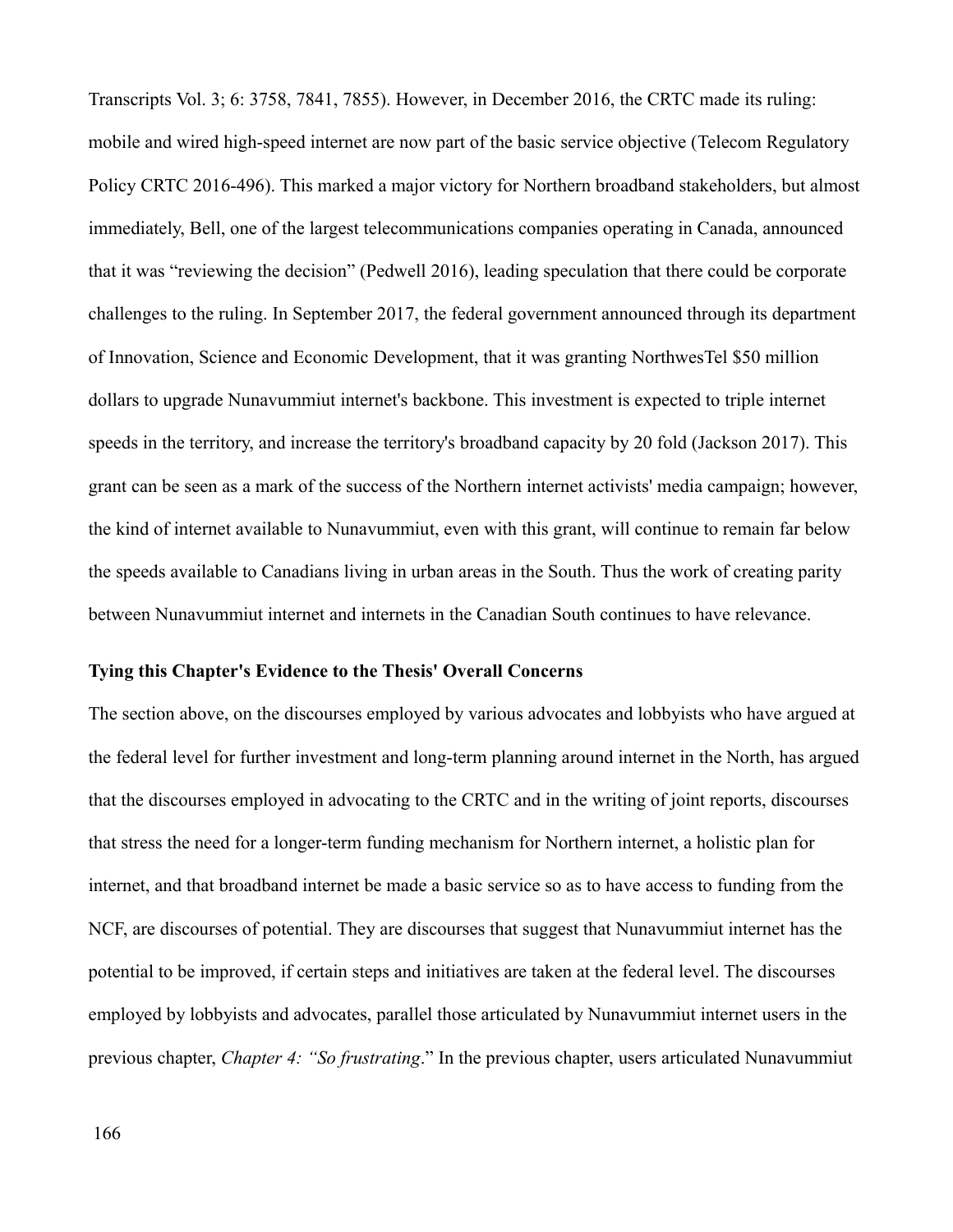internet's potential largely in terms of what kinds of effects an "improved" internet might have for the lives of Nunavummiut as well as the ways that it is already seen by some informants as altering and improving certain aspects of life in Nunavut. The discourses in this chapter focus on how the potential of Nunavummiut internet might be developed through changes made to its funding and infrastructure (how much bandwidth is purchased from the satellite, or if fibre optics are implemented).

The historical narratives of internet implementation can also be linked to discourses from *Chapter 4: "So frustrating"*, particularly to discourses of frustration, because they articulate some of the reasoning for why informants believe that Nunavummiut internet functions in the manner that it does (being seen as slow, unreliable, expensive, and bandwidth-scarce). In these ways, the historical narratives and advocacy/lobbyist discourses examined in this chapter contextualize the frustrations of users and connect them to narratives of decision-making at the macropolitical level.

The discourses employed in this chapter suggest that at the present moment, for those involved in the provision of internet in Nunavut, either as advocates, wholesalers or as telecommunications companies, the frustrations of internet as well as its potential are deeply linked with the past, present and future decision-making of the Canadian federal government. Government decision-making and investment in satellites in the 1970s, as well as the relative lack of investment in other types of physical infrastructure, were key to the decision to employ satellite as the main means for providing internet to the territory. Subsequent government investment, to this point, has meant that satellite has continued to be employed, and that levels of bandwidth available to the territory have been insufficient, because the grants given to companies have not been enough to purchase an adequate amount of bandwidth for the territory's number of users. Government planning, and larger and more consistent government investments, some advocates have argued, is essential to improving Nunavummiut internet and maximizing its future potential.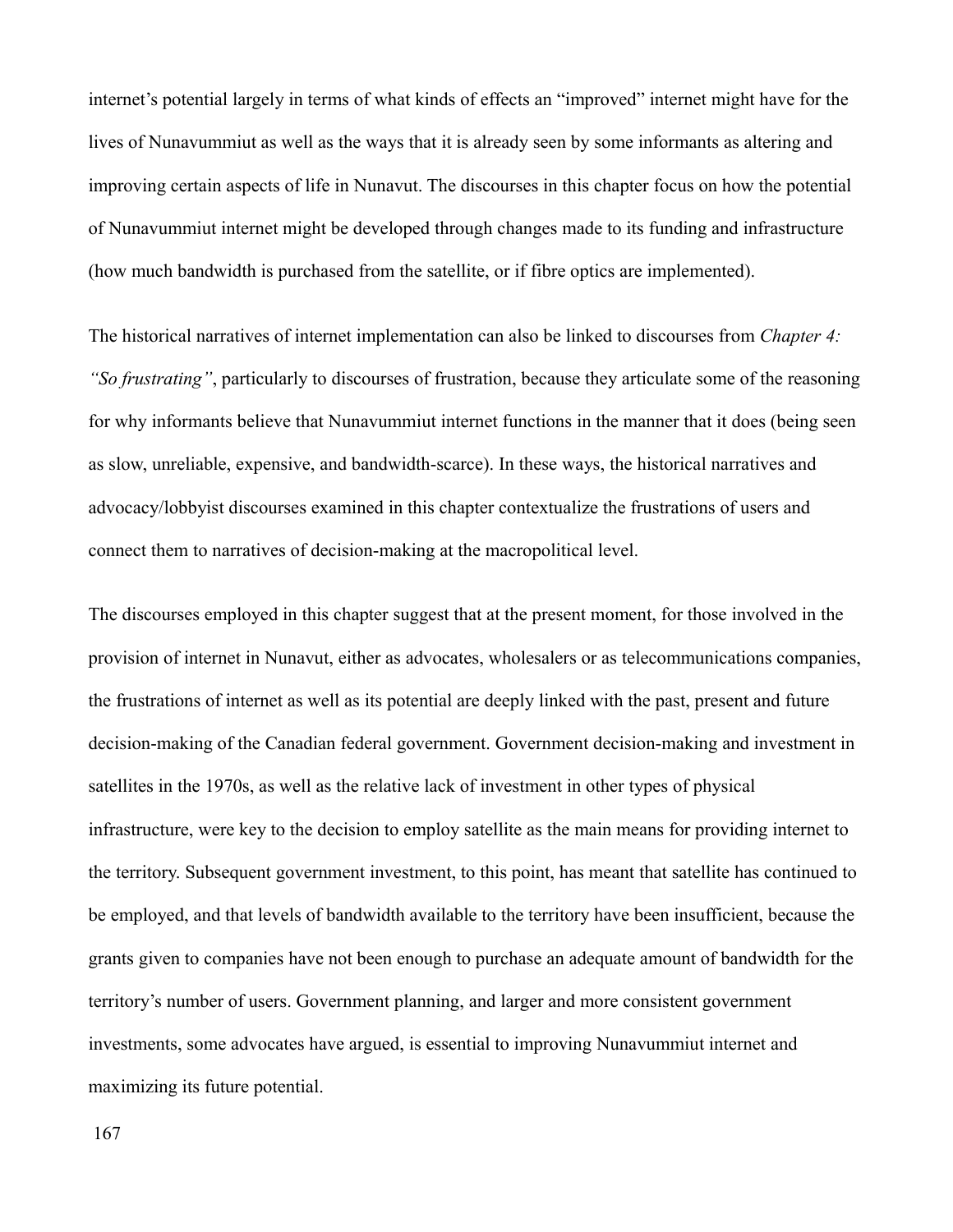#### *Nunavummiut Internet and the Nation-State*

In recent academic literature, there has been debate about the power and relevance of the nation-state, in light of the reach of transnational corporations and growing access to technologies such as internet, which function across state boundaries, and sometimes seem to undermine and suggest the irrelevance of national boundaries (Castells 2010; Galloway 2004: 3). However, while the relative power of the state versus supranational and transnational institutions and movements remains a rich area for academic and political debate, in the case of Nunavut and Nunavummiut internet, the prominence of the nation-state and of governmental power, remains pivotal to peoples' experiences. At the very least, this power has been discursively reiterated by Northern internet players, when arguing for greater investment and planning around internet in the Canadian North and in other rural and remote areas within Canada.

For many in Nunavut, federal government power is felt rather pervasively (G. White 2009: 59). Government acts as one of the main employers; it is a source of grant funding for cultural performances; it is the entity with which many Nunavummiut have had to negotiate with – for land, language and cultural rights, for their children's education, and as Roth has detailed, for access to and autonomy over media (Madeleine 2014: Interview; Naima 2014: Interview; Roth 2005). When it comes to internet, the nation-state continues to be an important player in Nunavut.

As the work of scholars such as Goldsmith and Wu (2008) Franklin (2013) and Lessig (2006), discussed in *Chapter 2: A Review of the Literature*, suggests, the debates on internet governance go far beyond the issue of internet provision, to considering issues of safety, security, criminality, and freedom of expression. Lessig has posed the question: "what kinds of claims can…sovereigns make on cyberspace?" (2006: 302), a question that he maintains has not been answered. How internet will be governed (and controlled) and by whom, remains open to debate, and as Franklin's work argues, the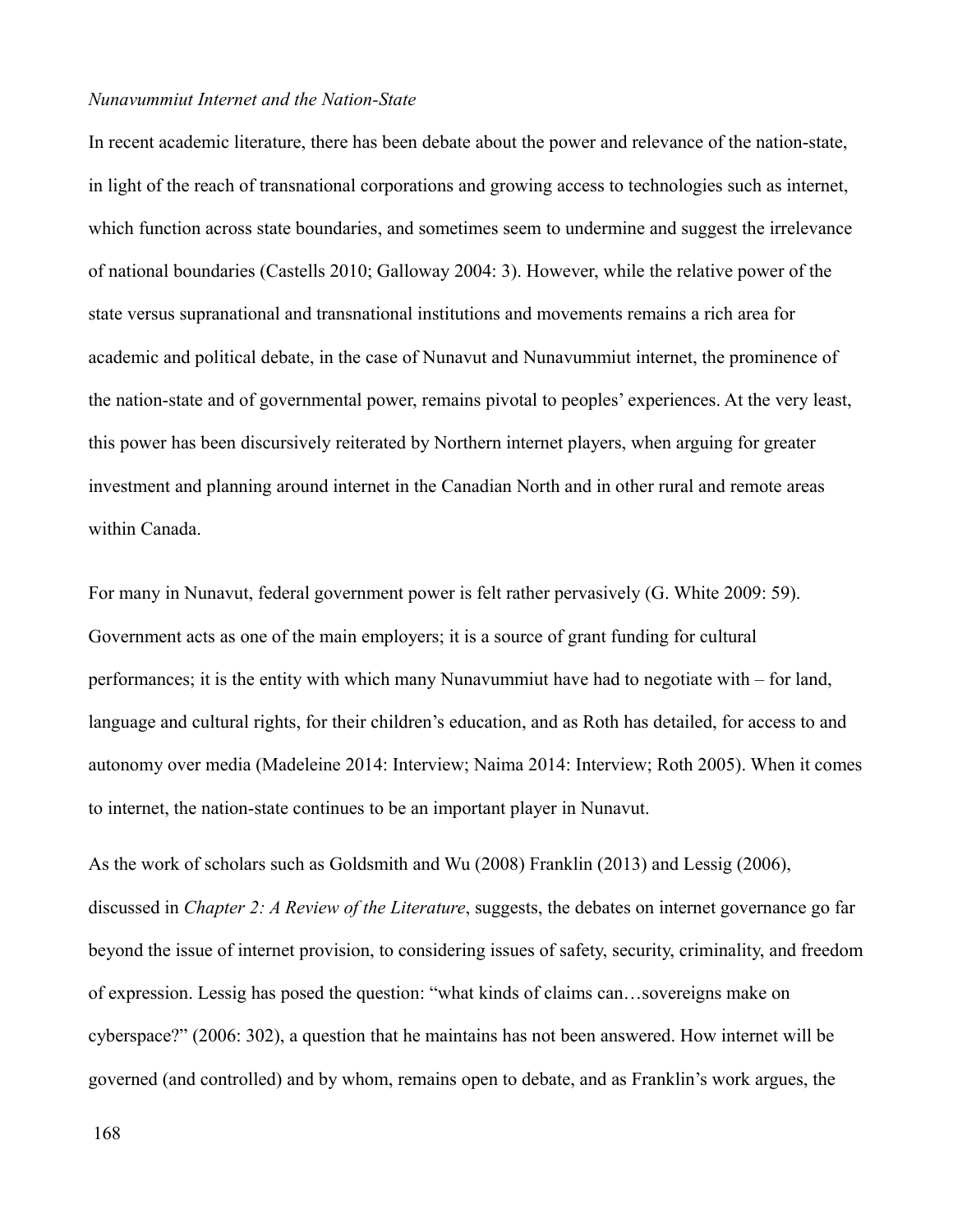future of internet remains uncertain (2013: 15). Its potential for beneficence depends on the proactivity of actors at various levels, from local settings to international institutions, fighting to ensure possibilities for a free, open, inclusive and ethical internet. This thesis has largely focused on some of the discourses and discursive connections between local usage and national discussions around Nunavummiut internet. However, it is worth noting that research conducted at the international level, such as the research on internet funding cited by the Canadian Media Concentration Research Project (discussed earlier in this chapter) can be used by local activists to make arguments at the national level, because international research and international standards (such as the *Charter of Human Rights and Principles for the Internet*, which cites internet access as a right (2014: 6)) help to contextualize the circumstances within a particular state such as Canada. Such research illustrates where a state stands vis-à-vis other nations in regards to an area, such as internet. In the case of the Canadian Media Concentration Research Project, the statistics on how much other countries spend on internet provision helped demonstrate to those at the CRTC hearing how relatively little Canada spends on internet.

The discourses employed when discussing the history of Nunavummiut internet, and its potential at the federal level, suggest that the federal government of Canada has been constructed as a key and powerful player in regards to Nunavummiut internet. In the future, with corporations such as Google and Facebook taking a more active interest in the provision of internet in areas where access to internet has been seen as sub-par (Associated Press 2017; Project Loon n.d.), discourses around the power of federal government in regards to Nunavummiut internet might wane, if these major players within the technology industry start to provide the investment that up till now, internet lobbyists hoped the federal government of Canada would provide.

# *The Faces and Facets of Nunavummiut Internet*

While contextualizing discourses of frustration and providing further discourses of potential in regards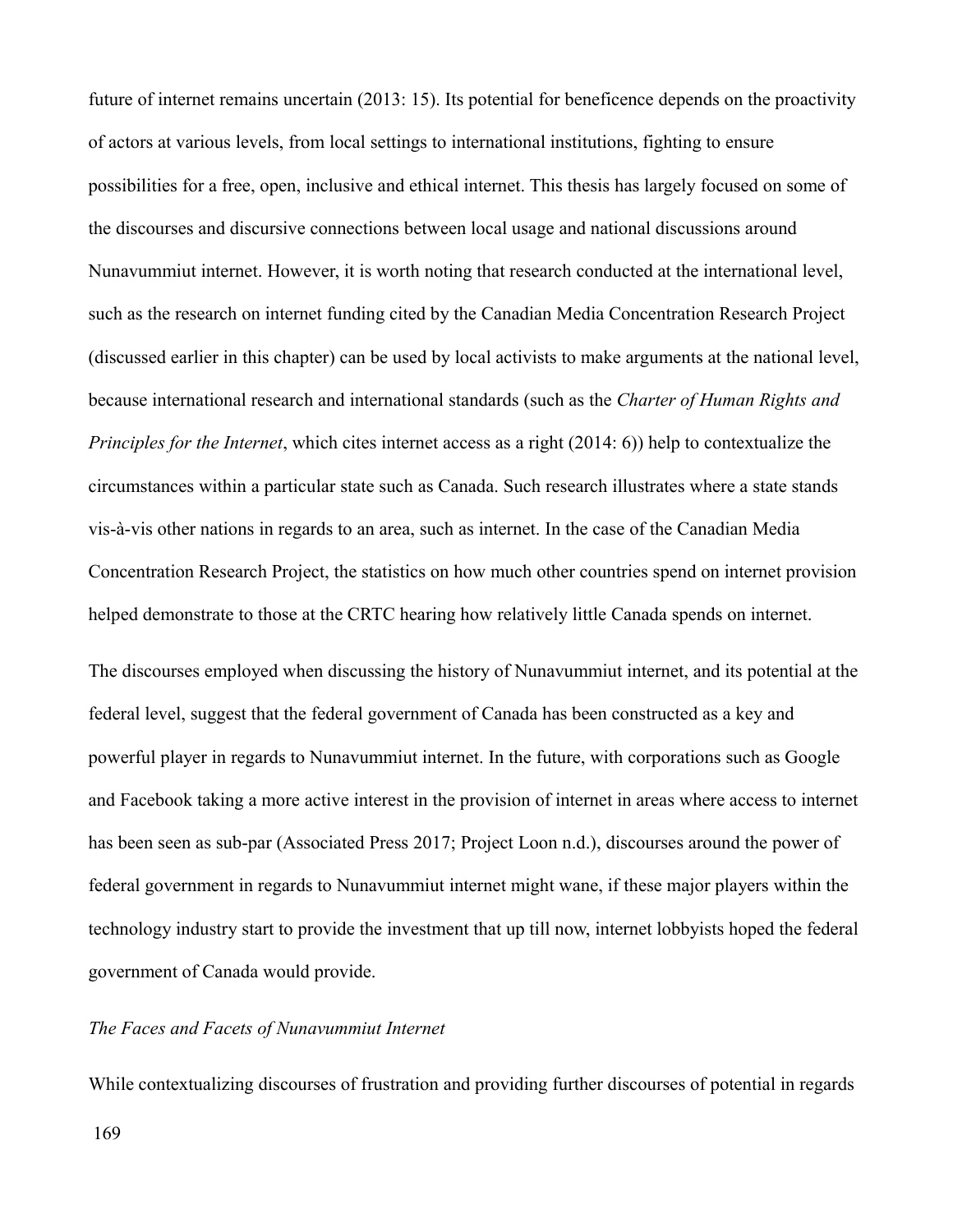to Nunavummiut internet, this chapter also adds evidence to the thesis' central argument that Nunavummiut internet has multiple faces, facets and meanings. In *Chapter 4: "So frustrating"*, Nunavummiut internet emerged as an obstacle, as affective, as potential, as an imaginary, as a tool for communication, a platform for education, a means for banking and personal finance, as a site for pleasure and entertainment and as having content that a user could both produce and/or consume. While also displaying certain characteristics discussed in the previous chapter, in this chapter, other aspects of Nunavummiut internet come to the fore. It emerges as a kind of physical infrastructure (in this case, reliant on satellites, with the hopes from some that it will become reliant on fibre optics in the future), and it also becomes an object of politics, both produced and implemented as the result of governmental power, and discursively constructed as being hampered by the choices of this governmental power. Nunavummiut internet also emerges as a reason for political action: it is why advocates and lobbyists have engaged with federal mechanisms such as CRTC hearings, and have met with government officials and bureaucrats consistently over the course of the last decade. Finally, this chapter makes evident that varying conceptualizations of Nunavummiut internet can be argued for: Nunavummiut internet advocates and lobbyists, in their campaigns for further investment, have made the categorization of internet as a basic service a focal point of their fight. They have argued for internet as a necessity that all Canadians should have a right to, such as telephone access or access to clean water. In having to make this argument, they reveal the federal government's implicit categorization of broadband internet as *not* a basic service, as a non-necessity, for most of the 21<sup>st</sup> century (a stance which was only altered in late 2016).

 As well, Nunavummiut internet can be seen as having its potential discursively linked with the politics of Northern broadband actors, who have utilized the politics of collaboration, to argue and campaign for internet through the employment of joint discourses in the writing of reports and in testimonies at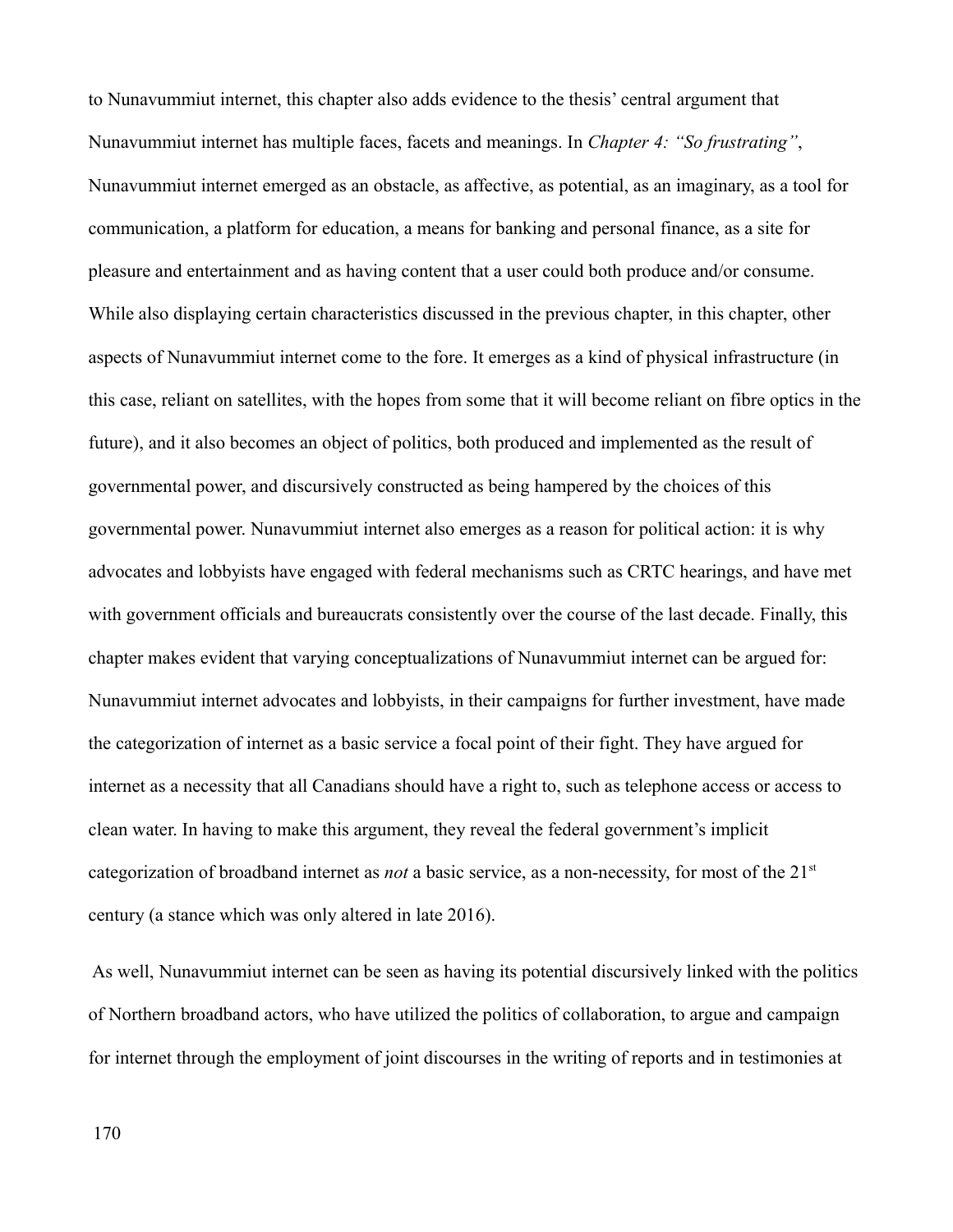CRTC hearings. Adding to its previously articulated characteristics then, this chapter makes the argument that Nunavummiut internet should also be understood as a physical infrastructure rooted in space, as an object of politics and governance and as an object of political action.

## *Nunavummiut Internet and Space*

In thinking about Nunavummiut internet as a physical infrastructure based in space, previous discussions about internet's connections to geography, space and ideas of remoteness re-emerge. To begin with, informants such as Liane (2013) (who noted in an interview that she realized the potential internet would have for connecting remote communities in the North with each other), Jeremy (2013) (who discussed the complications of implementing internet infrastructure in Nunavut, partially because of Nunavut's climate and geography), and Oana Spinu's testimony to the CRTC (2013) (about the moral imperative of connecting remote communities such as Grise Fiord), bring the discussion back to how issues of space and distance contributed to making Nunavummiut internet challenging to provide. They also act as reasons for why Nunavummiut internet is thought to have so much potential – for its potential to bridge distances and space. To summarize the views of various informants: Nunavummiut internet has been complicated to provide to Nunavummiut because of issues of space and geography; and Nunavummiut internet is imbued by advocates and users with potential, for its possibilities to potentially mitigate these issues.

This chapter has also tied the relative paucity of physical infrastructure in Nunavut to internet's ongoing issues in the territory. This lack of infrastructure has often been attributed to the objective features of the land. Nunavut's Arctic geography and climate can make the building of large-scale infrastructural projects expensive and complicated, as Jeremy's anecdote about building the Qiniq network illustrated. Though this reason is insufficient in itself to completely explain the relative lack of investment in infrastructure in the territory (government agenda-setting and prioritizing also need to be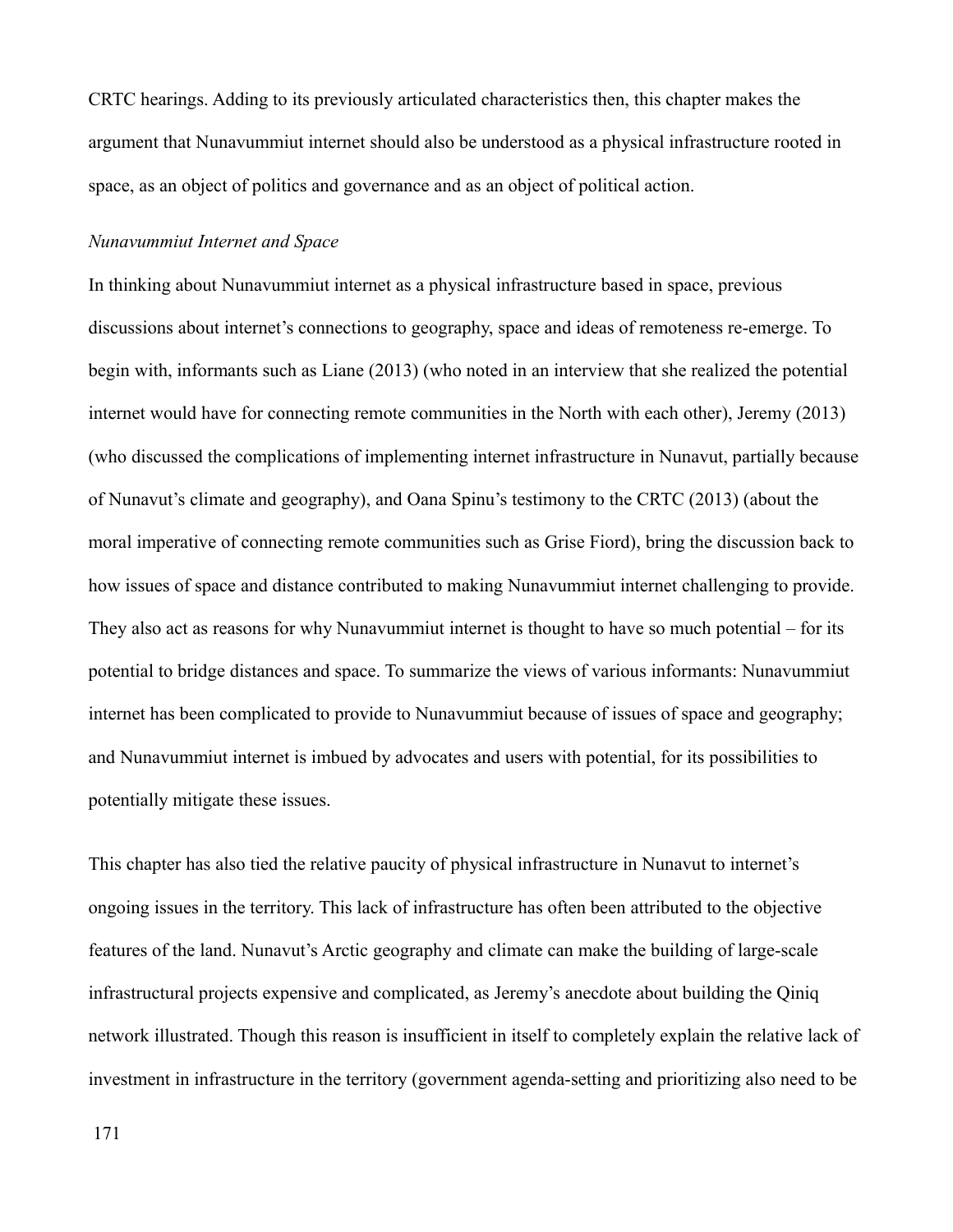considered), it suggests the need to be mindful of how the natural environment is not always a neutral, background actor, but can play a role in experiences of media, an idea increasingly considered by scholars working within the field of media infrastructures (Maxwell and Miller 2012).

As discussed in previous chapters within this thesis, Harold Innis (1951; Berland 2009) was interested in how infrastructure, space and power are connected. As indicated earlier, it was Innis' argument that infrastructure, particularly media and transport infrastructure, contribute to rendering certain areas "margins" and other areas "centres" (Berland 2009). The directions in which information and goods flow, according to Innis, construct certain places as peripheries and others as foci and centres. These ideas can be related to Soja's theory of spatial (in)justice (2010), outlined in *Chapter 2: A Review of the Literature*, that inequalities and injustices are not only historic, but have a geographic dimension – their placement in space is not coincidental, but constructed.

 The federal government's historic pattern of not substantially investing in building physical infrastructures suggests that the federal government sees Nunavut as peripheral to its concerns, an argument that several informants made during interviews (Liane 2013: Interview; Naima 2014: Interview; Pauline 2014: Interview). But to use Innis' and Soja's ideas, the history and current circumstances of the North, in this case, in relation to internet, also suggest that the federal government, through its action and inaction on areas such as internet and infrastructure, contributes to *constructing*  Nunavut as a "marginal" (or a marginalized) space within Canada. Soja has written about spatial injustice:

Space is not an empty void. It is always filled with politics, ideology, and other forces shaping our lives and challenging us to engage in struggles over geography…All who are oppressed, subjugated, or economically exploited are to some degree suffering from the effects of unjust geographies…(2010: 19).

Drawing on the ideas of Soja, that space is "always filled with politics, ideology" and Innis' notion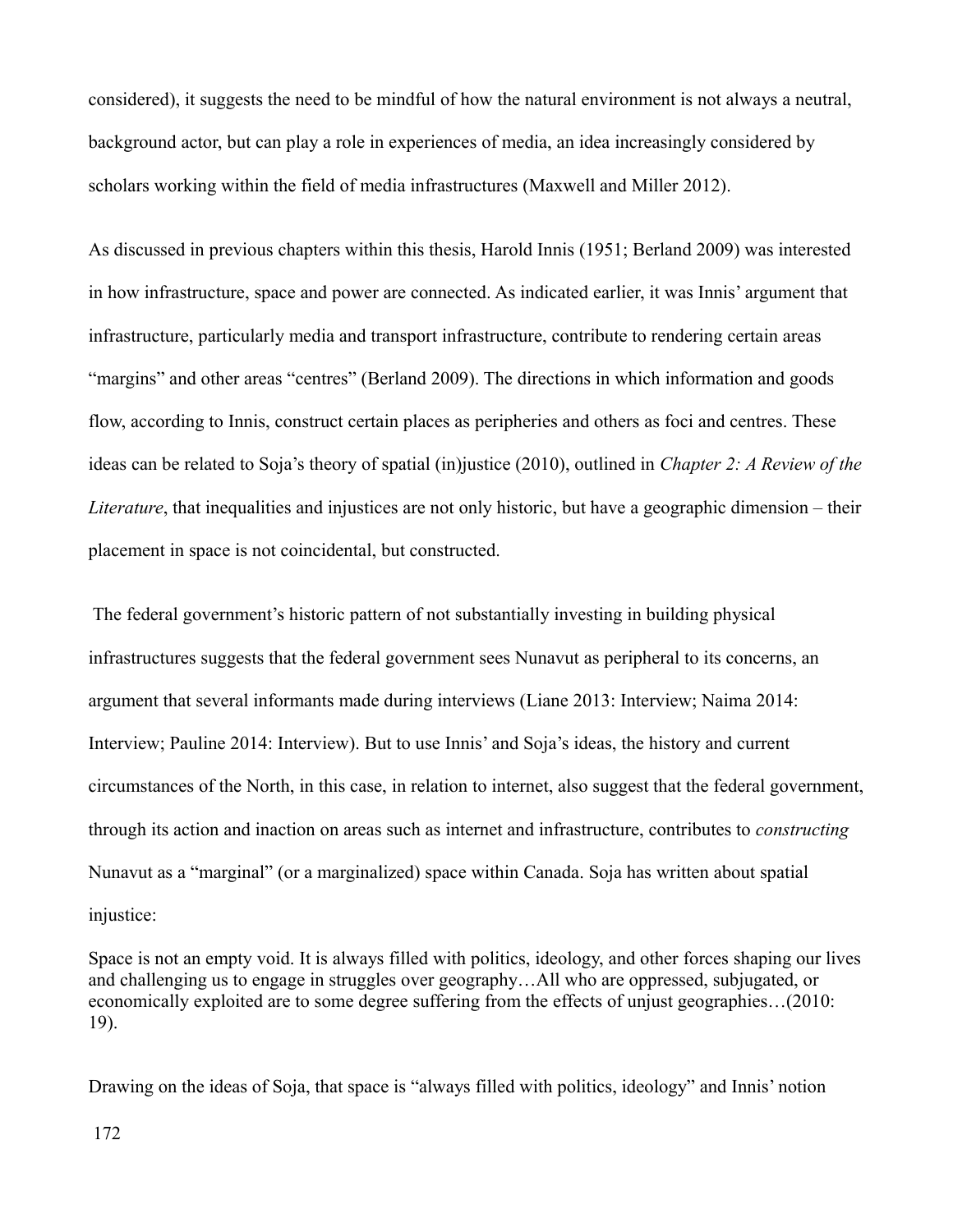around the connection between communication platforms and the construction of margins and peripheries, the findings from this chapter point to the ways that some of the history, experiences and debates about Nunavummiut internet are linked to understandings and narratives around space, geography and distance. Both historical and current federal government behaviour in regards to internet can be seen as contributing to injustices and inequalities that manifest spatially (in this case, particularly affecting the North, as well as other rural and remote areas in Canada), in constructing Nunavut as a "periphery" within Canada.

### *On Parity and Internet's Importance in Nunavut*

Sandvig's ideas on parity (that indigenous communities, in their engagements with media infrastructures, are often pursuing parity with media standards elsewhere) (2012) have been discussed earlier in this thesis. However, the question of parity emerges again several times in this chapter: when discussing the ACIA report (2011) and its first recommendation: ("Recommendation 1: Commit to service parity among Arctic communities, and set minimum connectivity standards for all Arctic communities that assure service parity to Southern urban centres" (2011: 11)), when discussing the GN's stance on community parity (that communities in Nunavut should have the same level of internet) and the NBDC's discussion of how the fight for improved internet access is a fight for equality with the South that would take around one billion dollars. That parity – among Nunavummiut communities and between Nunavummiut internet and internet available in the South – is a priority for some advocates, has been made explicit in these pages. This advocacy for parity suggests that internet is a metric by which some advocates measure the equalities or inequalities between areas; it is arguably a metric by which spatial (in)justice is measured. One can therefore understand the advocacy of Nunavummiut internet advocates for parity as advocacy for equality, and for the rectifying of a particular inequality that has a geographic manifestation, so that Northern Canada has internet access on par with the digital opportunities available in Southern Canada.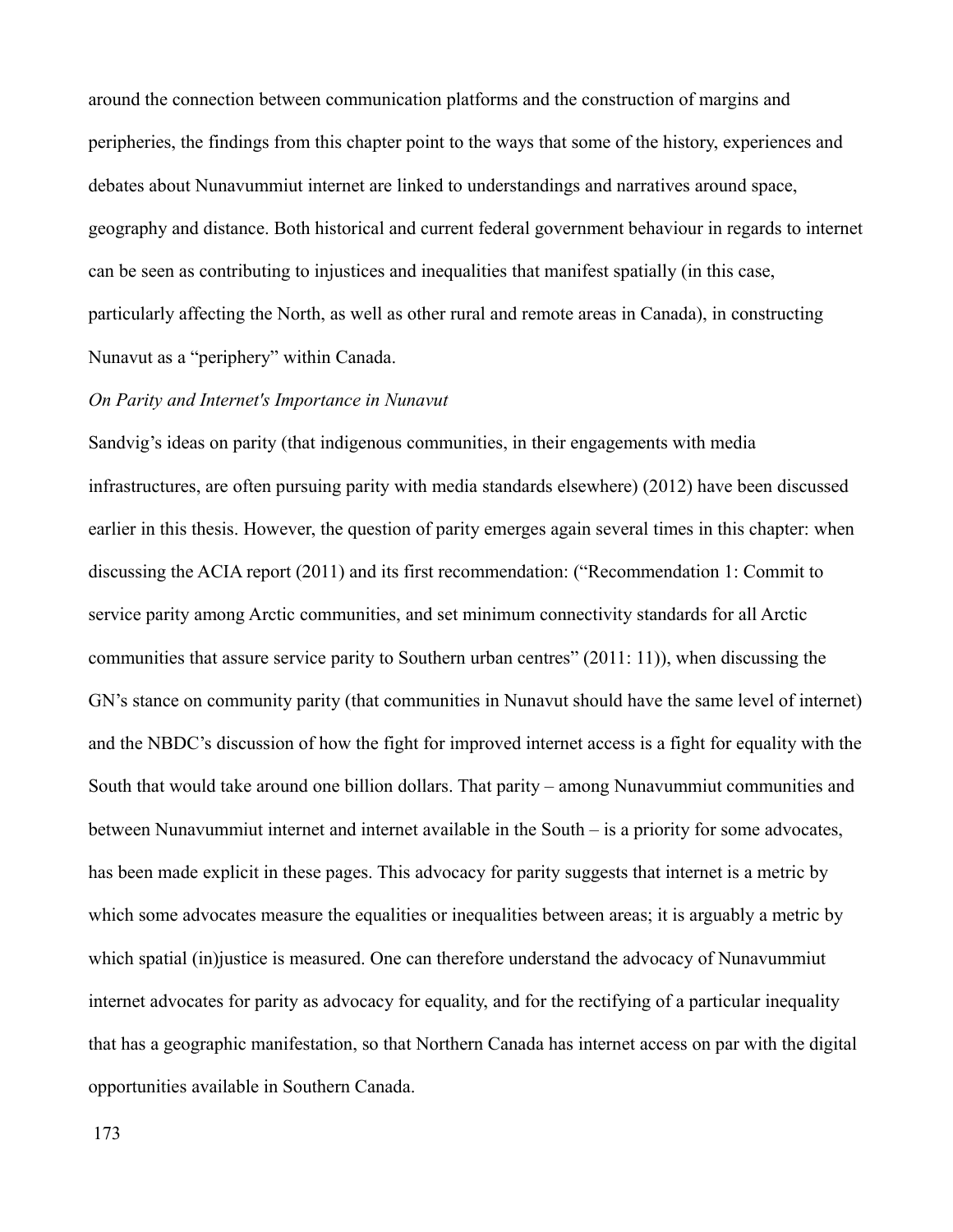This use of internet as a metric for measuring spatial inequalities, reinforces the sense of just how important internet is considered to be for some Nunavummiut. In emerging as an object of politics, the argument can be made that Nunavummiut internet is understood by activists and advocates as something worth campaigning for, as an area worthy of government attention, investment and planning. Spinu's equation of communications capabilities with the "healthiness" of Northern communities underlines this point: internet is not seen as an add-on, but is discursively constructed as necessary to the region's future health and prosperity. This links with the finding from the previous chapter on user discourses (*Chapter 4: "So frustrating"*), which also suggested that Nunavummiut internet was not negligible or an issue of second-rate interest, but one that informants seemed to see as important for the future potential of the territory, its economy, the education system and for the ability of Inuit communities to share cultural practices and communicate with each other.

The political campaigning for internet, as discussed earlier in this chapter, echoes some of the campaigns that were necessary for Inuit communities to have access to the tools and resources to produce and broadcast Inuit television content for and to themselves. One of the key reasons why Inuit communities and political advocates wanted access to the tools of television production was for television's ability to disseminate cultural practices and ideas (Roth 2005). These ideas have also emerged in political campaigns and discussions regarding why Nunavummiut internet's potential should be further invested in: it can be used, like other media have been used, for the production and consumption of cultural material and it can be used for sharing cultural knowledge among remote communities, as Liane noted in this chapter and Madeleine stated in *Chapter 4: "So frustrating"*. These statements help to reinforce the idea that internet, like television and other media, can be used for specific cultural practices (some of which scholars such as Alexander et al. (2009); Christensen (2003); and Soukup (2006) have examined, as explored within *Chapter 2: A Review of the Literature*),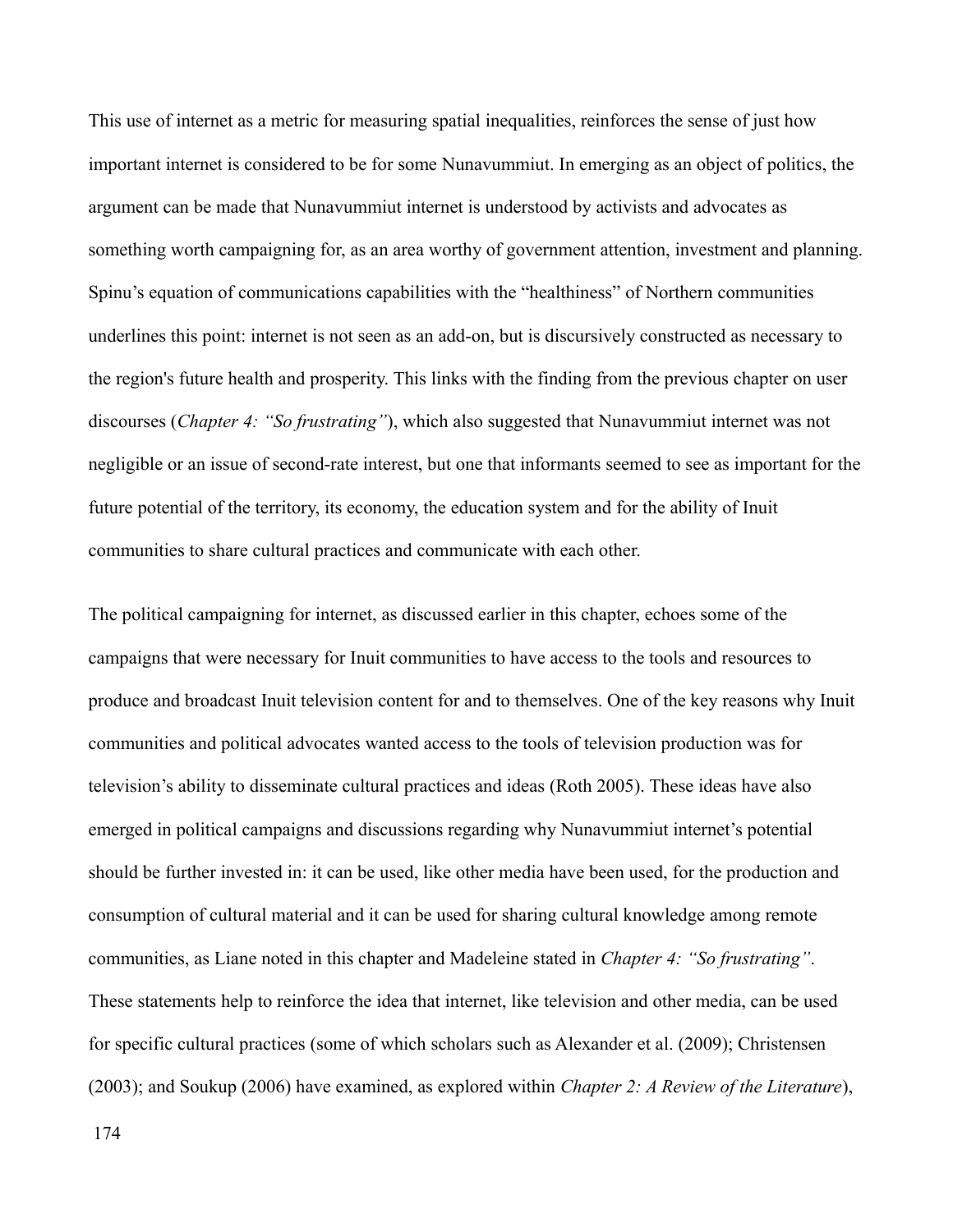practices such as the dissemination of Inuit video and teaching traditional knowledge. Internet can arguably be understood as a medium, as used by communities and individuals for some specific cultural purposes.

However, if the political campaigning of Northern broadband stakeholders suggests the importance of internet to various Northerners for multiple purposes, including cultural ones, and the belief that internet is an area that requires further investment, the fact of the need for their campaigns and the past levels of low government investment suggests that Northern internet has not been as highly prioritized by the federal government of Canada. This is perhaps in keeping with patterns within the relationship between Northerners (specifically Inuit communities) and federal government, where media, in particular, have been seized upon by Inuit as important tools for their communities, a perspective that the federal government has needed convincing of, thus requiring extensive campaigns on the part of Inuit activists for government investment in media access for the North. The fact that activists have been asking the federal government to invest in internet from before the time that Nunavut was a territory (during talks about the development of the territory) speaks to both the patterns of lengthy periods of media campaigning, and also to the enduring idea of the importance of internet for some Nunavummiut.

The resilience of Northern broadband activists' campaigning calls to mind Roth's notion of *cultural persistence* (Roth 2005: 17). The idea of cultural persistence relates to the ways that indigenous peoples in Canada, and specifically Inuit communities in the case of Nunavummiut internet, have persisted in their cultural concerns and priorities, and continue to fight and negotiate for the tools to further these cultural concerns, and for the increased ability to represent themselves to themselves. As with television before it, some of Nunavummiut internet's potential lies in its ability to provide Inuit communities with further tools for cultural performances and representations, and as such, the fight for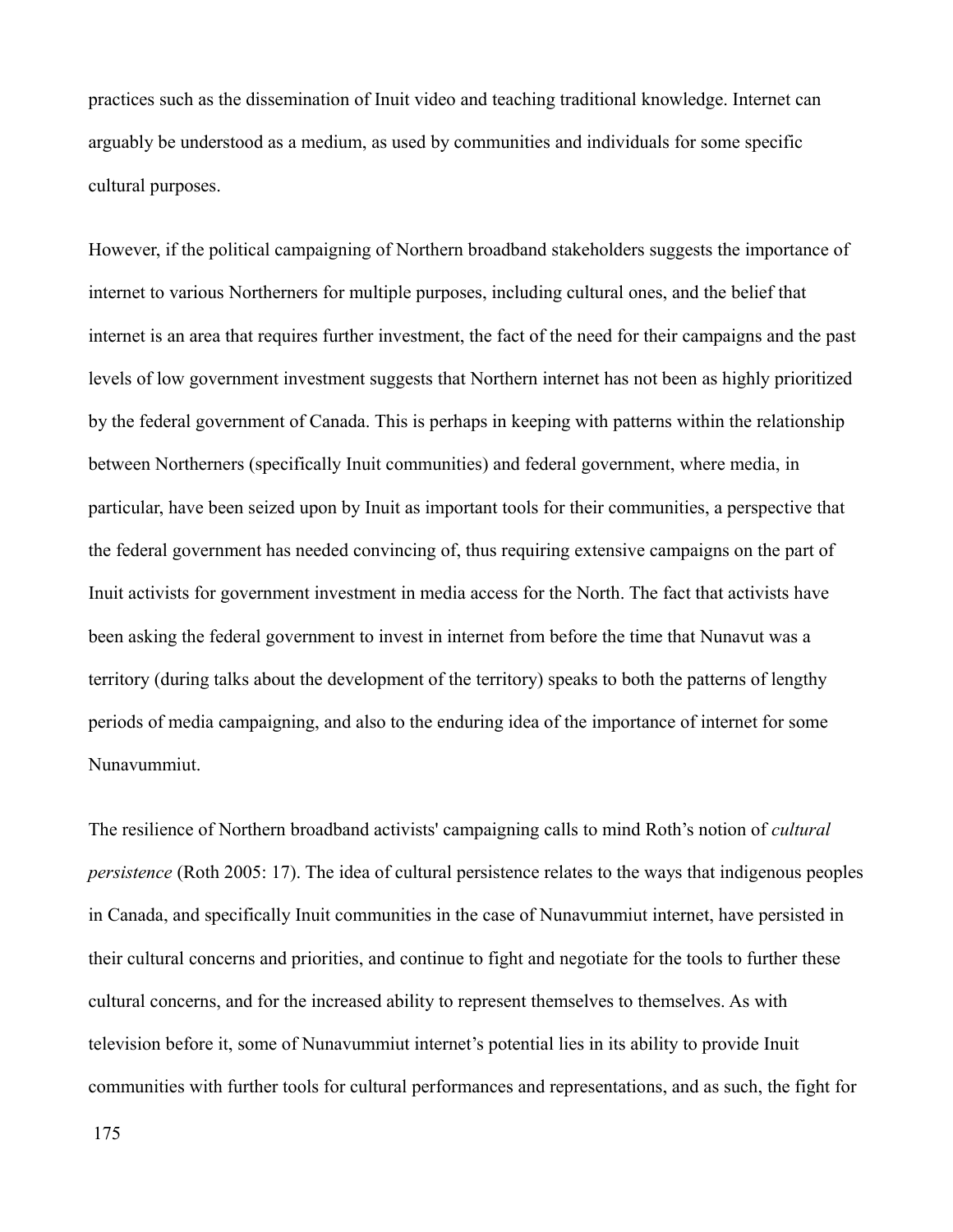internet can be grouped with Roth's description of the activism around television, as an example of cultural persistence.

### **Conclusion**

The evidence presented in this chapter ties into this thesis's ongoing arguments that internet in Nunavut is complex and fits into a range of definitions and categories, and that it is implicated in discourses of both frustration and potential. In examining the narratives of federal government policies towards Nunavut and Nunavummiut internet, one can gain a deeper understanding of why internet in Nunavut is discursively constructed as frustrating and failing. Looking at how stakeholders have advocated and altered federal policy regarding broadband has shown how some Nunavummiut have been actively working to find ways to tap into and alter the potential of internet, offering differing ideas at the level of policy and infrastructure of what Nunavummiut internet could be, and how it could be provided. Through the lens of politics, internet in Nunavut emerges as a physical infrastructure, as an object of politics, as an object of political action and engagement, and as a concept whose status (as a basic service or not) has been argued over.

In the chapter that follows (*Chapter 6: A Local Connection*), the discourses of frustration and potential discussed in the this and the previous chapter come together in an examination of the Community Access program in Nunavut, which provides a means for thinking about some of this thesis' main concerns: the complexities around the very idea of internet; the cultural nature of Nunavummiut internet; discourses and issues that connect the macro levels (government policy) and the micro levels (local usage) of Nunavummiut internet, and narratives in which Nunavummiut internet is implicated.

## *Postscript: CRTC 2016 Review of Basic Telecommunications Services Chart*

During the 2016 CRTC Review of Basic Telecommunications Services, the Commission asked participants to state their recommendations regarding speed and how broadband should be funded. If broadband was to become a basic service, what minimum download and upload speeds did the participants think the CRTC should mandate? And how should the costs of broadband be covered? In the chart below, summaries of the central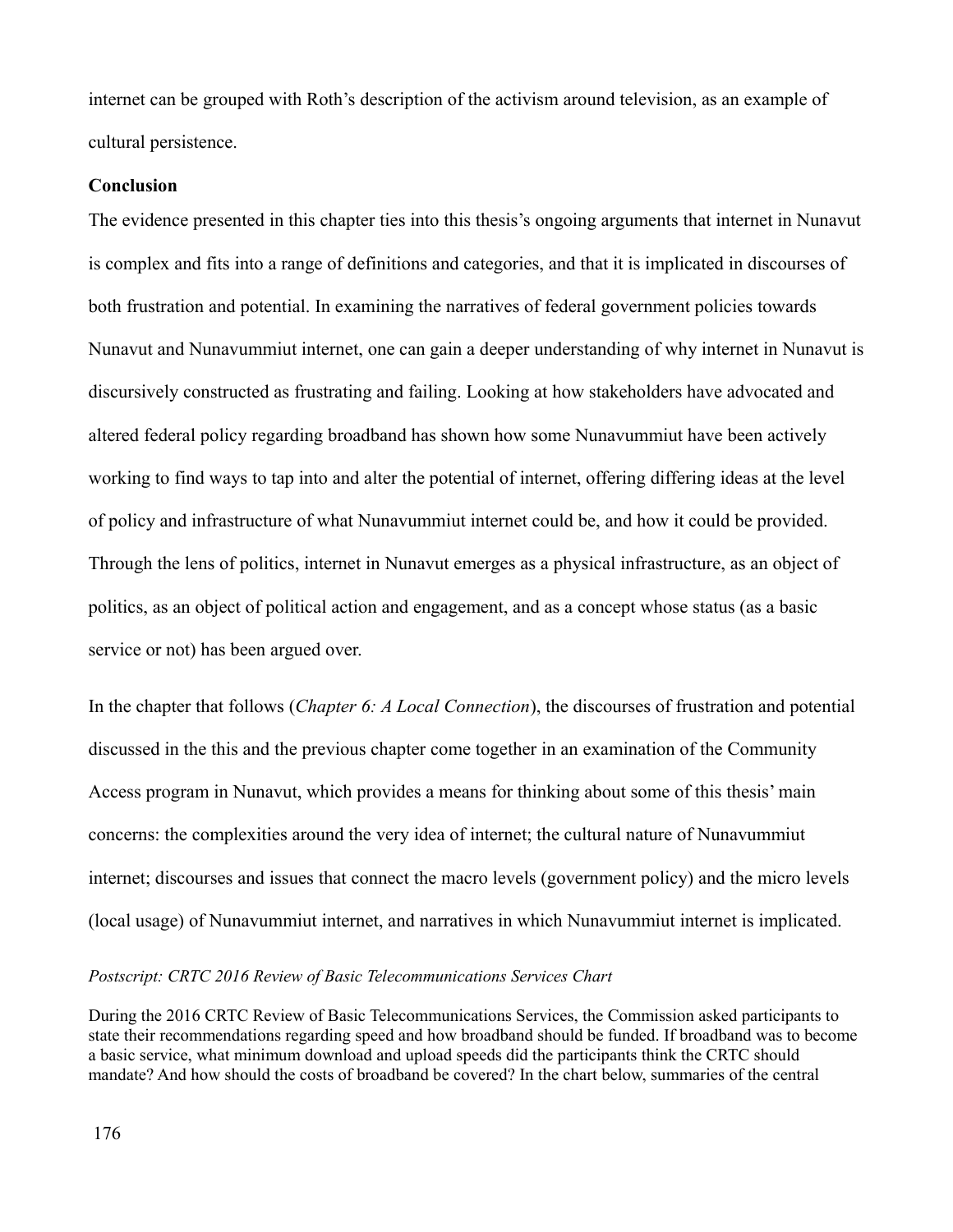participants' recommendations vis-à-vis these issues are provided.

| Organizations/Companies/<br><b>Governments</b>                                       | <b>Speed Recommendations (in megabytes</b><br>per second - Mbps)                                                                                    | <b>Funding Recommendations</b>                                                                                                                                                                                                                                                        |
|--------------------------------------------------------------------------------------|-----------------------------------------------------------------------------------------------------------------------------------------------------|---------------------------------------------------------------------------------------------------------------------------------------------------------------------------------------------------------------------------------------------------------------------------------------|
| Yukon Government (See<br>Transcript Vol. 1: 33,71)                                   | 25 Mbps for download and 3 Mbps<br>upload; aspirational target:<br>130 Mbps                                                                         | <b>Extend the National</b><br>Contribution Fund (NCF) to<br>support broadband as basic<br>service                                                                                                                                                                                     |
| Kativik Regional Government<br>(Nunavik) (See Transcript Vol.<br>$1: 445 - 446, 511$ | Focus should not be on speed, but on<br>increasing capacity                                                                                         | Federal government either<br>provide subsidies to customers<br>directly or subsidizes the<br>provider                                                                                                                                                                                 |
| NBDC (See Transcript Vol. 2:<br>2037-2038, 2091)                                     | Does not provide speeds, because specific<br>numbers cause internet services to plateau<br>(users are provided the bare minimum<br>speeds mandated) | Federal government provides<br>upfront capital investment for<br>infrastructure upgrades (bring<br>in fibre, upgrade the satellites);<br>recurring federal government<br>funding for the satellites                                                                                   |
| Government of Nunavut (See<br>Transcript Vol. 2: 3167, 3170)                         | 9 Mbps download and 1.5 Mbps upload<br>standard by 2019                                                                                             | There should be federal<br>government support for new<br>infrastructure and a broadband<br>contribution fund                                                                                                                                                                          |
| SSi Companies (See Transcript<br>Vol. 2: 2395-2398, 2412)                            | Does not specify speeds, because focus<br>should be on dealing with the wholesale<br>cost of buying bandwidth                                       | The creation of a Backbone<br>Assistance Program (BAP), to<br>lower costs of backbone,<br>funded via the NCF                                                                                                                                                                          |
| Xplornet (See Transcript Vol. 3:<br>3715, 3735, 3758)                                | 5 Mbps for download, 1 Mbps for<br>upload*; aspirational goal of 25 Mbps by<br>2020                                                                 | There should be no new CRTC<br>mandated subsidies for<br>broadband, as this will curtail<br>competitiveness                                                                                                                                                                           |
| Telesat (See Transcript Vol. 3:<br>4506-4508, 4527)                                  | Does not specify speeds; company<br>determines speeds based on funding<br>available                                                                 | Does not use subsidies for its<br>operations, but not against the<br>idea of subsidies for service<br>providers                                                                                                                                                                       |
| Telus (See Transcript Vol. 6:<br>7830, 7855-7856)                                    | 5 Mbps for download, 1 Mbps for upload*                                                                                                             | Policy should stay committed<br>to letting market forces find<br>solutions                                                                                                                                                                                                            |
| Bell Canada/NorthwesTel See<br>Transcript Vol. 7: 9032-9036,<br>9087)                | Speed should not be regulated. Keep at 5<br>Mbps for now; companies plan for 10<br>Mbps in future                                                   | One-time subsidy for<br>infrastructure builds; ongoing<br>subsidy for satellite-served<br>communities; NCF should be<br>changed so that dial-up internet<br>is removed as basic service and<br>the necessity of having a choice<br>of long-distance telephone<br>provider is removed. |

\*These are the broadband speeds the CRTC has previously mandated, in 2011.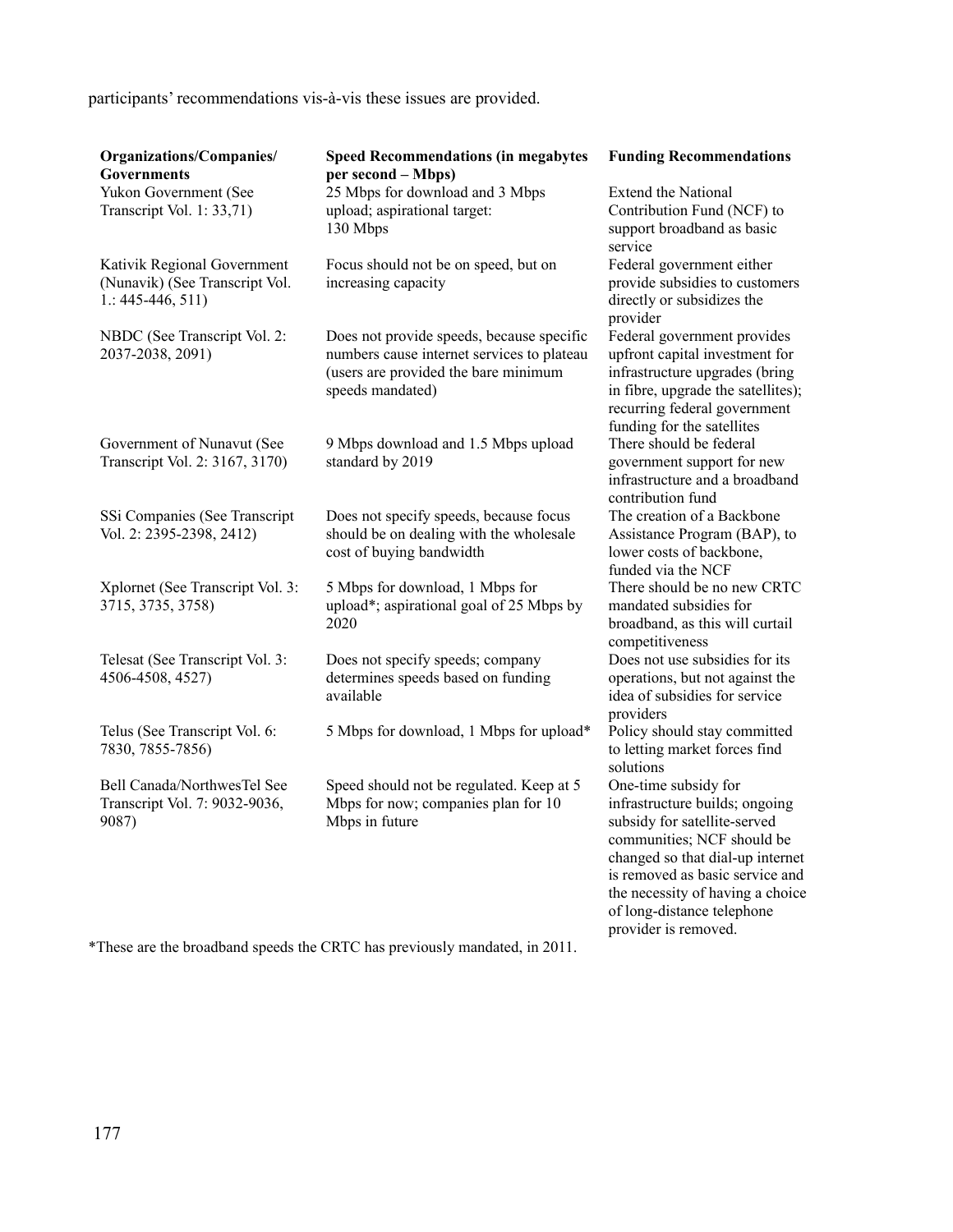# *Chapter 6: A Local Connection: CAP and Nunavummiut Internet*

### **Introduction**

This chapter examines the Community Access Program (CAP) in Nunavut, which provides public spaces for internet usage, either through computer access, or by giving patrons with smartphones access to wi-fi. By focusing on a particular publically-sponsored digital program in Nunavut, this chapter captures and synthesizes the foci from the previous two empirical chapters (*Chapter 4: "So frustrating"* and *Chapter 5: Fractious* Collaborations), examining Nunavummiut internet from macro (government policy) and micro scales (local usage), exploring specific policies relevant to Nunavummiut internet, probing user discourses of internet, showcasing in particular the ways that through CAP sites, Nunavummiut internet has facilitated specific community and cultural initiatives. The chapter adds further evidence to the thesis' central arguments, that Nunavummiut internet is implicated in discourses of potential and frustration and that Nunavummiut internet has multiple faces. It examines how, within the context of CAP, narratives of Nunavummiut internet emerge, which include: understanding Nunavummiut internet as a tool for community; as a site for cultural projects; as frustration; as a means for employment and learning; as a space for information freedom; as political and cultural. In examining the politics of Nunavummiut internet, Soja's concept of spatial (in)justice is returned to, and Roth's ideas around cultural persistence are re-engaged with, in discussing the cultural and community programs taking place at CAP sites.

The chapter begins by examining federal and territorial policies in regards to CAP sites in Nunavut, providing some of the context for CAP and further thoughts on the important role played by government in the story of Nunavummiut internet access. The chapter moves to examining discourses of frustration as they relate to CAP, through the examination of narratives of CAP site administrators.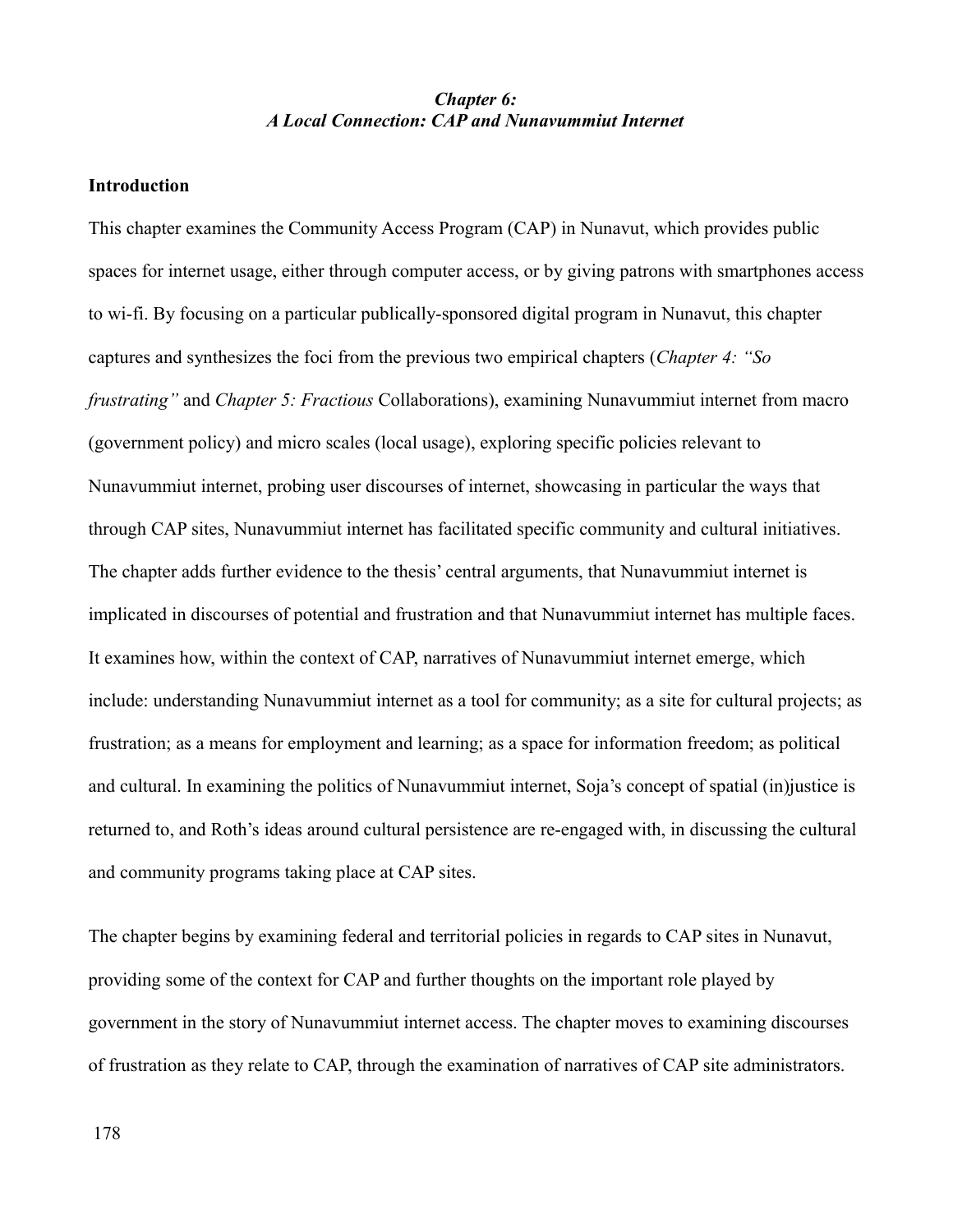The chapter then explores discourses of potential, by focusing on how local CAP sites and their digital technologies have been used, according to informants, to facilitate cultural practices and experiences of community.

Focusing on CAP sites was a decision based on both methodological and theoretical grounds. In conversations with multiple Nunavummiut informants, CAP sites were mentioned as a necessary part of the provision of internet in the territory (Jeremy 2013: Interview; Liane 2013: Interview; Madeleine 2014: Nancy 2014: Interview; Raina 2014: Interview), pointing to ways that the physical spaces of internet access are part of the broader infrastructure of internet. Nunavummiut internet has ties and links to experiences of internet in other areas, particularly in the Global South and places considered to be on the less privileged side of the digital divide. Scholarship on internet consumption within digital divide literature has been attentive to the pivotal place of internet cafés and public access sites, as key to the provision of internet in regions where home internet access and smartphones are not the norm (Asaduzzaman 2013; Gurol and Sevindik 2007; Gurstein 2003, 2014; Hobbs and Bristow 2007; Hossain and Karan 2015; Taylor 2015). The literature on internet cafés, particularly on sites of public access in the Global South, indicates that while there are similarities, usually in terms of the kind of wired internet available to users (it is usually relatively expensive, unreliable, and slow, in keeping with how Nunavummiut internet users describe internet in their territory), there are also substantial differences between these sites that reflect the particular political, cultural, and socioeconomic contexts in which specific internet cafés and access sites are situated.

Gurol and Sevindik, for example, in their research on Turkey, found that internet cafés there are far more likely to be used by men (2007: 67); Taylor, in her research on Ghana, finds that the quality of an internet café can often be linked to the international mobility and networks of their owners (2015: 3); Hossain and Karan, in their research on internet cafés in Bangladesh discovered that internet cafés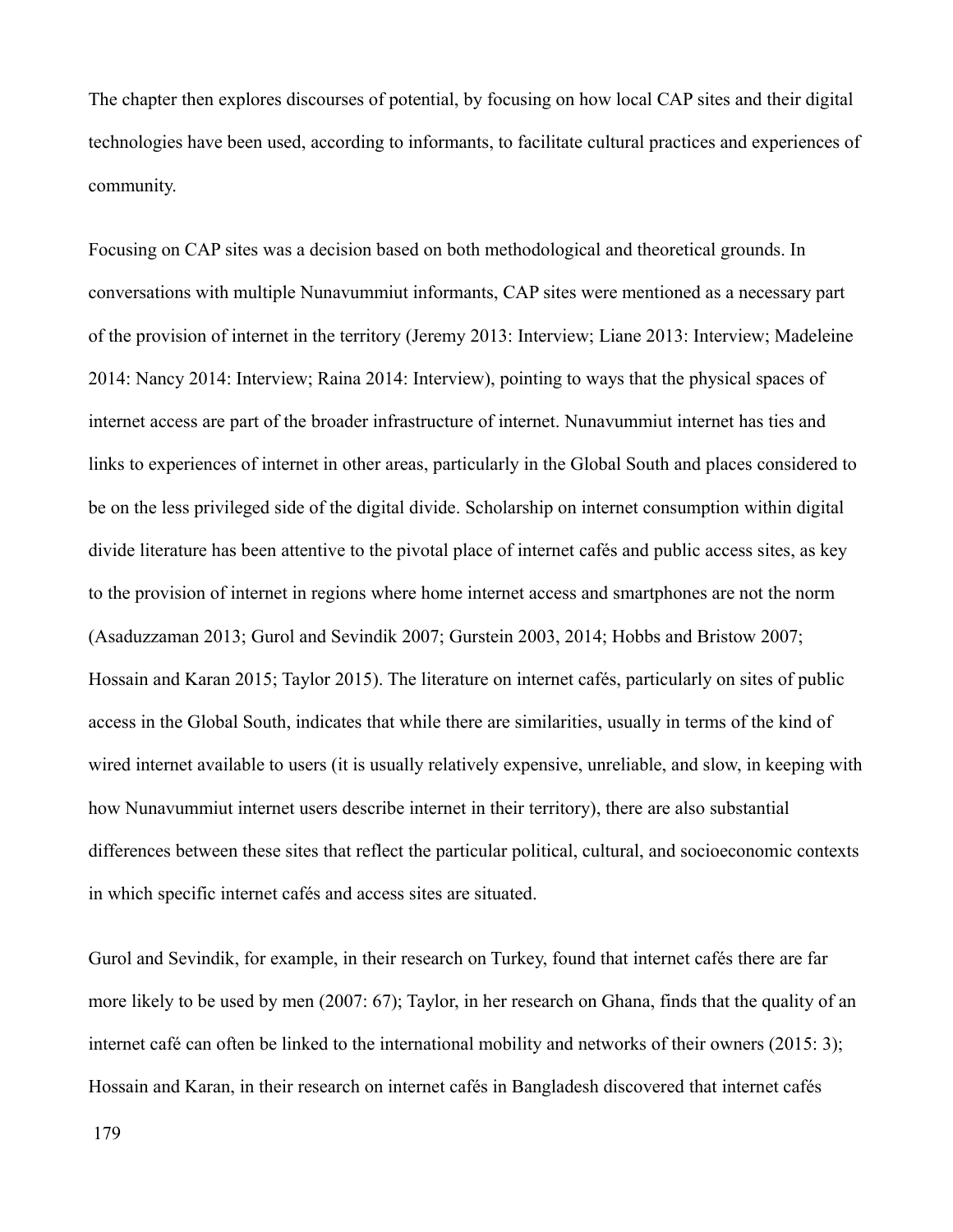there, often the result of private-public partnerships, tend to be more easily accessible to higher-income users (2015). In keeping therefore, with the feedback from informants (who claimed that CAP sites were pivotal to internet access for Nunavummiut) and in examining the literature on internet access in spaces where the quality of internet access is often described by users in terms similar to those employed by users of Nunavummiut internet, this project decided to focus on CAP sites. CAP sites were examined as key spaces of internet access in a region where access to internet for some users is problematic, and the specificities of these public access sites were probed for what they might say or reveal about Nunavummiut internet in particular.

CAP sites also seemed worthy of research because of the particular intersection of issues at which they stand, as spaces of everyday usage and public access, as community sites, and as linked with politics, due to their funding by governments. CAP sites provided a means for a consideration of internet at two different but related scales: from a macro view, CAP is a means for probing the politics of internet, in keeping with the interests of *Chapter 5: Fractious Collaborations*; but the sites themselves are local, based in communities and consequently provide portraits of lived experiences of access and usage, tying in the interests from *Chapter 4: "So frustrating"*. Though internet researchers sometimes choose to focus on either a macro or micro view, both are examined here, because, as Franklin has argued, the two scales are connected. She has written:

…the microcosms of everyday life and concomitant social relations and cultural practices can inform more macro-level analytical frameworks and abstract explanatory models (see Franklin 2001, 2003, 2004, 2007)…the intersection of the macroanalytical modes of reasoning used to apprehend global (for example, cross-border) political issues with micro-level modes such as those preferred in cultural studies remains largely underexplored… (Franklin 2013: 10).

While the focus in this chapter is at the level of territorial and federal political issues (as compared with Franklin's discussion of global politics), adopting Franklin's perspective has meant attempting to discern some links between how macropolitical decisions have constructed and affected CAP and the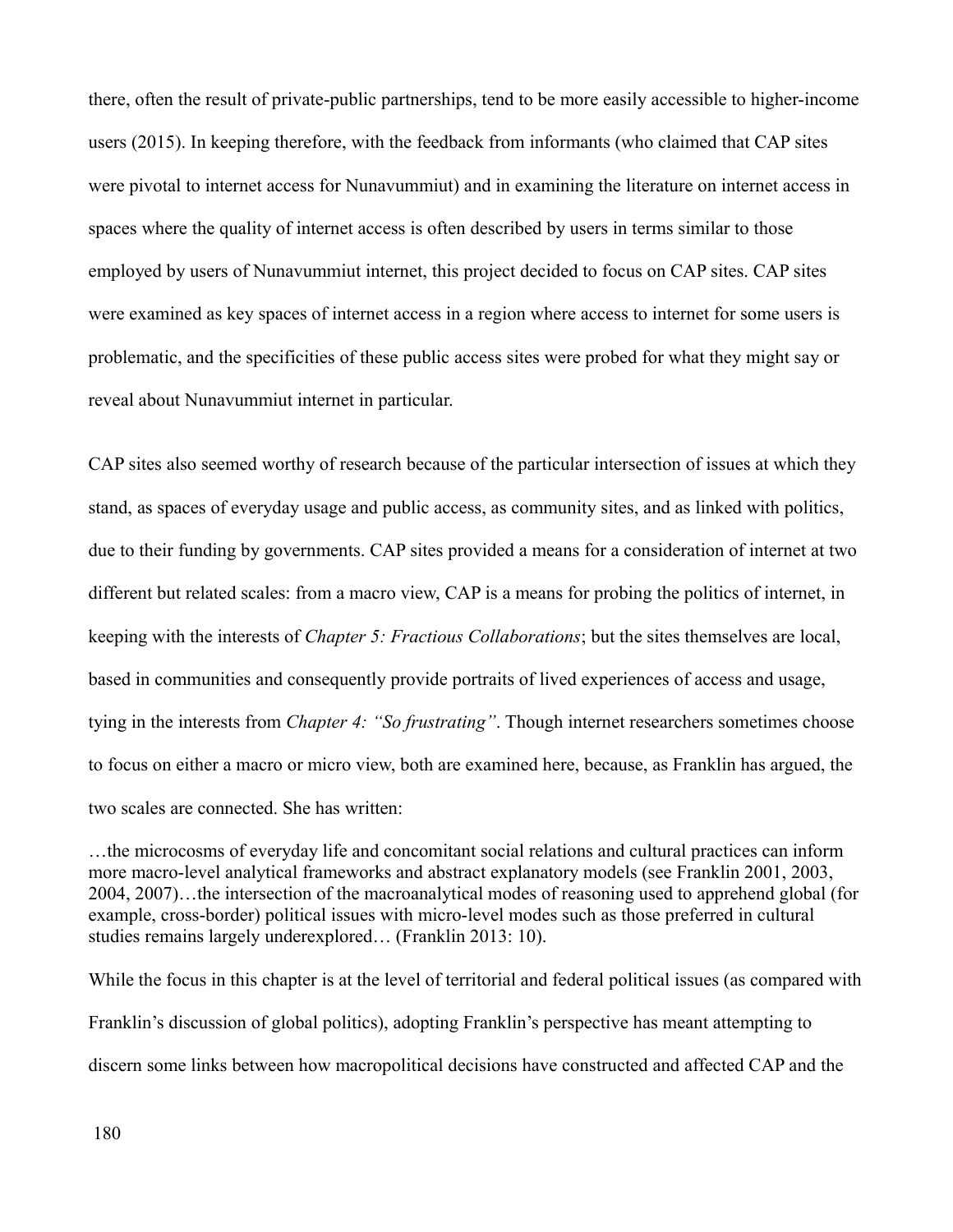kind of internet available in Nunavut, while also examining how experiences of usage can present grounded evidence of policy outcomes.

### **The Community Access Program (CAP): Macro-Perspectives**

In the following section, some background on CAP is provided, with the objective of exploring specific federal and territorial decision-making regarding CAP sites, and linking these decisions to wider internet policy orientations.

Throughout this research project, informants reiterated that from their perspectives, the continued importance of CAP sites in Nunavut was due to the fact that a substantial portion of the territory's population did not have internet access at home (Brenda, Inuit Tapiriit Kanatami employee, 2013: Interview; Jeremy 2013: Interview; Liane 2013: Interview; Madeleine 2014: Interview; Naima 2014: Interview; Pauline 2014, Interview). CAP in Nunavut, therefore, fills gaps in access. This is an issue that can be at least partially traced, as discussed in *Chapter 5: Fractious Collaborations*, to the high cost of Nunavummiut internet due to its conveyance through satellites, the infrastructure chosen to provide internet in Nunavut because of a lack of other in-place communications infrastructure options (a lack that itself can arguably be attributed to historical patterns of decision-making and lack of infrastructural investment by the Canadian federal government).

CAP came to Nunavut in 2001 (although the program was started at the federal level in 1995) (Blanton 2014), before the introduction of broadband into the territory in 2005, with its funding provided by the federal government to local communities in Nunavut, so they could provide internet and computer access free of charge to their residents. Government funding was not given directly to specific communities. Instead, it went to an intermediary territorial organization called N-CAP, which then redistributed the funds to local communities who applied for CAP site funding (N-Cap, Nunavut E-Association*,* n.d). N-CAP acted (and continues to act) as the go-between between government and local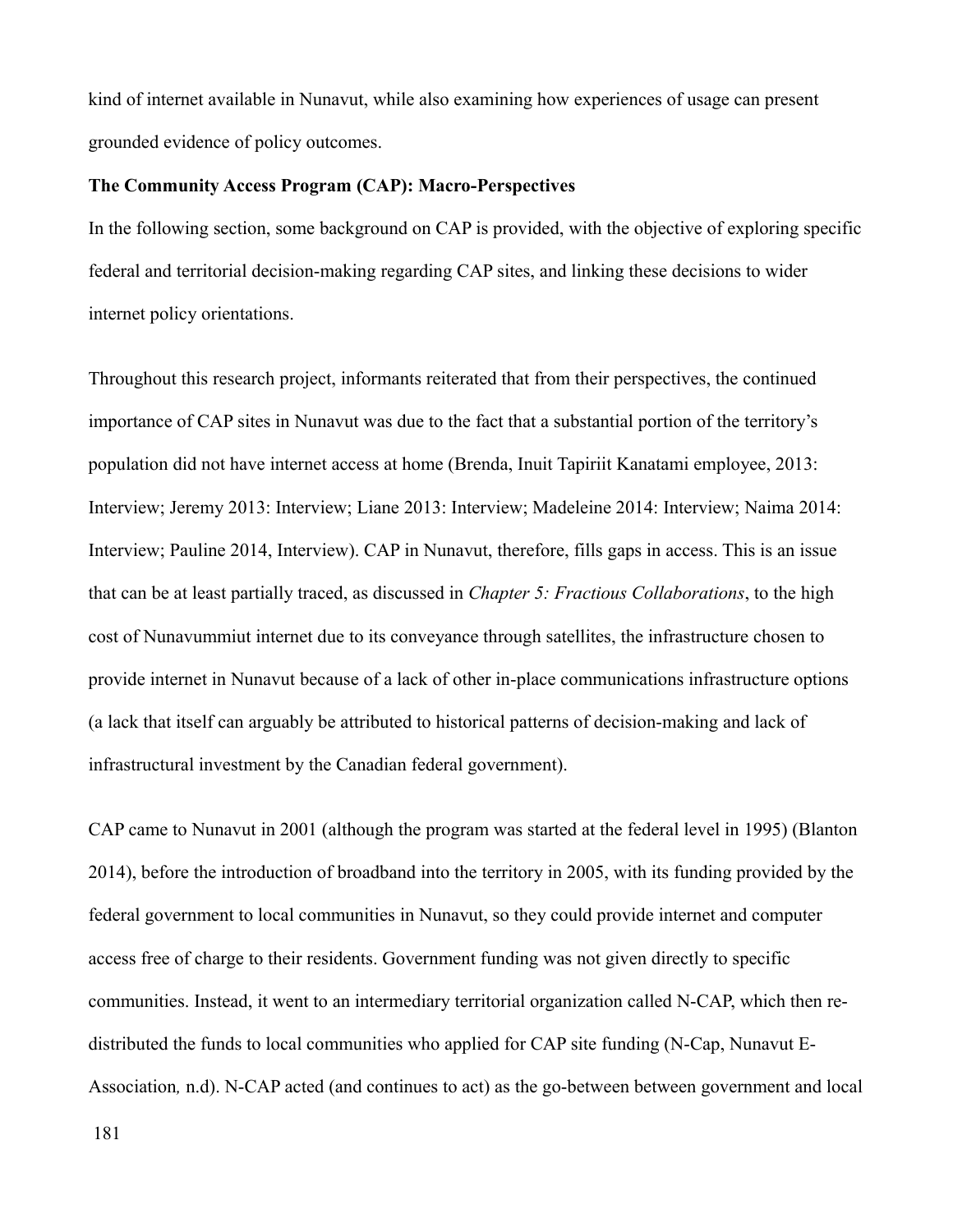communities. Of Nunavut's 25 communities, 20 currently have CAP sites (Faith, Government of Nunavut, 2014: Interview).<sup>[37](#page-182-0)</sup>

In the spring of 2012, the federal Conservative government ended federal funding for CAP sites across Canada. In announcing this decision, the government cited a study conducted by Statistics Canada which claimed that 79% of Canadians have access to internet at home (George 2012). However, the study cited contained no data from the Canadian North. Kim Crockatt, Director of the Nunavut Literacy Council and an N-CAP board member, said in response to the CAP cuts:

I believe the Prime Minister made a comment about the fact that most people now have computers and internet access at home. While that may be the case in the South, I know that is not our reality here in the North. Even if people have their own computers, the cost of internet here is such that most families cannot afford it (Crockatt in George 2012).

The federal government's decision-making in regards to CAP is in keeping with this thesis' argument that Nunavummiut internet is necessarily linked with discussions of space, and in particular, can be examined through Soja's lens of spatial (in)justice (2010). Cuts in funding to public access sites would have widened the gulf between those who have access to internet and those who do not, and in this case, the gulf would have been particularly widened between the South (where statistics seem to show there is high and widespread rates of internet access) and the North, including Nunavut. In cutting funding to a program that had benefits to Northern Canada, based on evidence drawn only from the South, on evidence that did not consider the circumstances of Nunavummiut, the federal government's decision would have furthered inequalities, in this case, in terms of internet access between the North and South, reinforcing a disparity that has a geographic corollary. And in its consultation solely of Southern circumstances, the appearance (at least) was given of the federal government prioritizing Southerners and their concerns.

<span id="page-182-0"></span><sup>&</sup>lt;sup>37</sup> Because CAP sites require a certain amount of infrastructure (primarily, a building where the site and its equipment can be located and open to everyone in the community), not all Nunavummiut communities are able to host a site.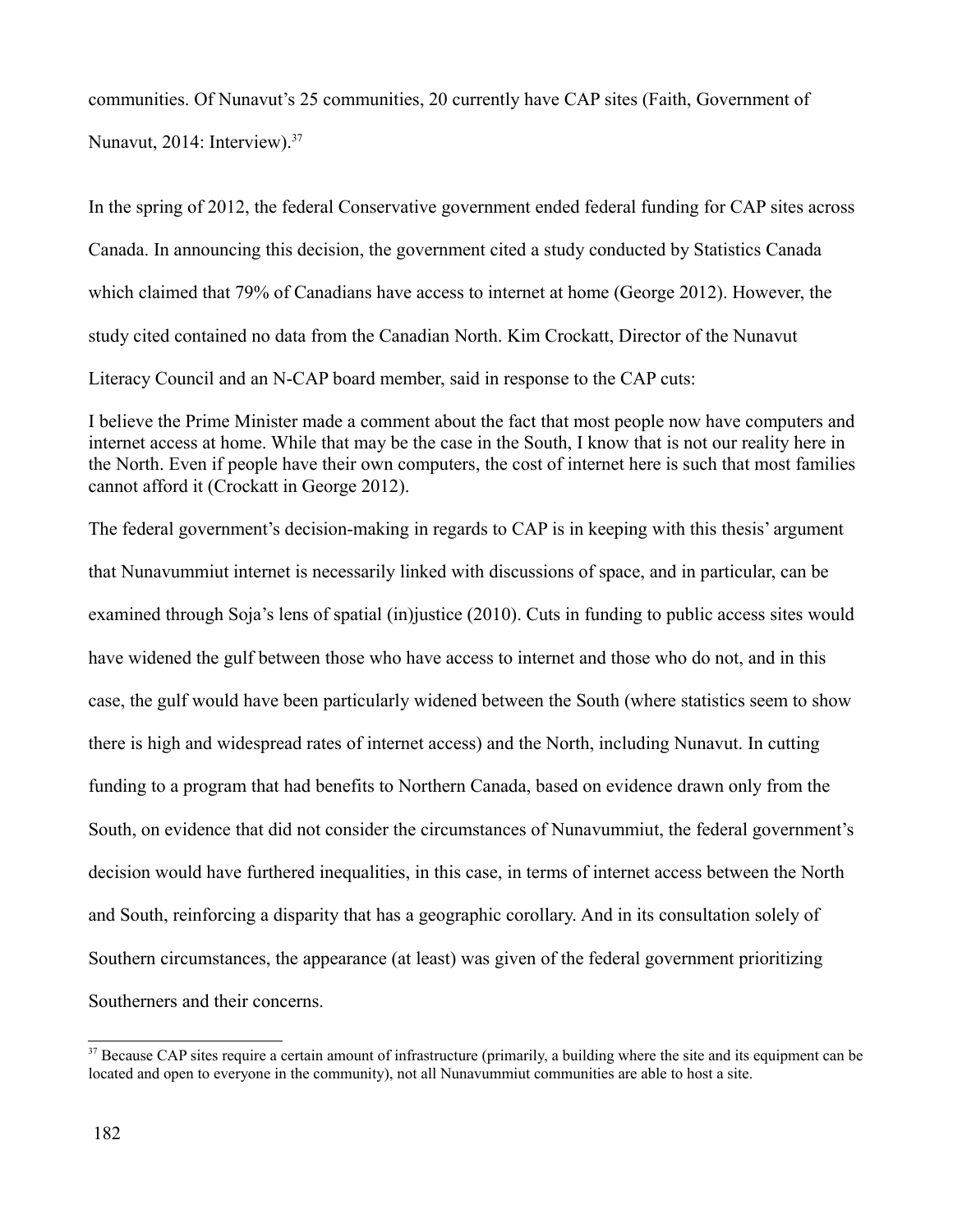In the weeks that followed the federal government's decision, the territorial government of Nunavut announced a plan to keep CAP in place in Nunavut by funding it themselves.<sup>[38](#page-183-0)</sup> The territorial government has been funding Nunavut's CAP sites since that time, and continue to use N-CAP as an intermediary (Bell 2012; Faith 2014: Interview), although as of 2016, N-CAP reported concerns about continuing to run CAP sites, citing a lack of sufficient volunteers (N-CAP Board, Nunatsiaq News 2016).

By considering the background of CAP sites, the reasons for their specific importance in providing internet access to Nunavummiut, and federal decision-making in regards to CAP, the Conservative federal government's approach to internet more broadly is clarified. The necessity of CAP for Nunavummiut communities (as articulated by informants for this project) can perhaps be traced to the federal practice of deregulation, which resulted in an internet in Nunavut that is slow, expensive and sometimes unreliable, because it was, as was argued in the previous chapter, insufficiently invested in. Subsequently, this orientation towards internet, this goal of funding internet at a minimum, led to a foreseeable end: the slashing of CAP from the federal budget as a means of further reducing federal government expenditures on internet. Perhaps unsurprisingly, the removal of CAP from the federal budget was cited as an issue by activists and advocates seeking to alter internet policy, in interviews (Liane 2013: Interview; Naima 2013: Interview) as well as at CRTC hearings on internet in the North (Review of basic telecommunications services, CRTC 2016 Transcript Vol. 2: 3292-3293). For

<span id="page-183-0"></span><sup>&</sup>lt;sup>38</sup> Conflicting information was provided on this point. Most informants and press materials stated the Government of Nunavut provided the funding (Ezra 2014: Interview; Faith 2014: Interview; Jerry, CAP site coordinator, 2015: Interview). However, one informant (Naima 2014: Interview) stated that the Department of Aboriginal Affairs (a federal department, known as Indigenous and Northern Affairs since late 2015) offered to cover the costs of CAP with the help of Nunavut's territorial government, after the program was shut down. This informant said that at the press conference announcing that funds had been found to continue CAP, the Government of Nunavut "took all the credit", even though Aboriginal Affairs provides most of the funding (Naima 2014: Interview).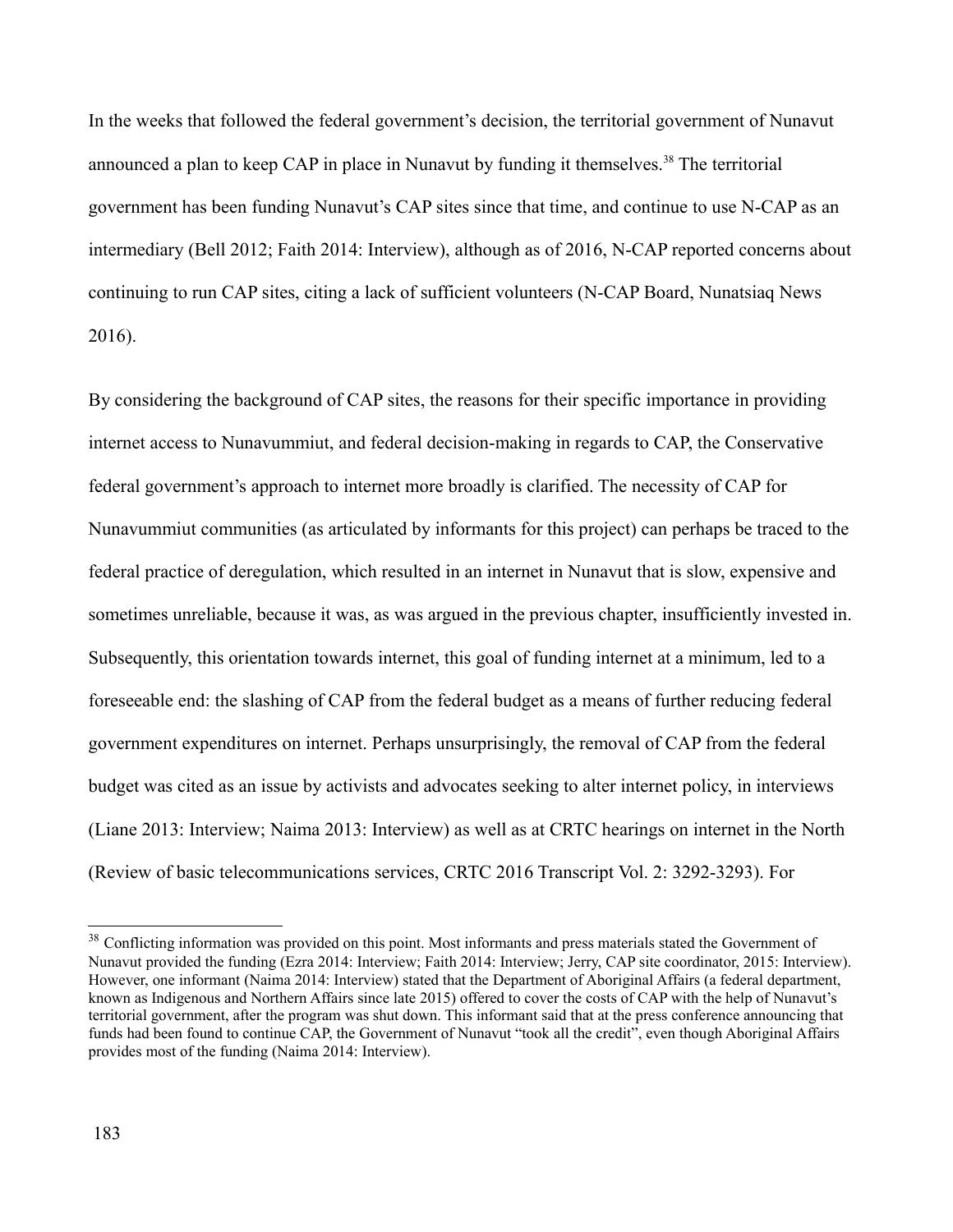example, the GN mentioned the cuts to the CAP program when talking about the challenges of raising digital literacy within the territory:

… after the community access program stopped some of that function fell onto the territorial government to start providing innovative ways of providing that style of service back to the community…So we have continued to help support some of the community access program locations while we try to figure out the next step. Because after…the funding process for it sort of teetered off and now, we're at a point where we're trying to just – in Nunavut, we still need to bring that digital literacy level up – so trying to find the right – a way to do that (Review of basic telecommunications services, CRTC 2016 Transcript Vol. 2: 3292-3293).

The analysis of CAP therefore acts as a means for probing certain aspects of federal policy on internet; in particular, it provides evidence for how policies of deregulation have furthered the particular spatial (in)justices that are linked with internet access in Canada, as they manifest between Northern territories such as Nunavut and Southern Canadian cities.

## *Territorial Policy and CAP*

Territorial policy regarding CAP provides some insight into the GN's internet priorities. Taking over the CAP program after the federal government discontinued its funding suggests that the GN wants Nunavummiut communities and residents to have access to the technology, but CAP policy in Nunavut also shows the importance accorded to community autonomy by the territorial government.

CAP in Nunavut currently functions in a decentralized manner. Every local CAP site in Nunavut has to provide computers and internet access, but beyond that, each site has freedom in terms of the programming, equipment and other projects its administrators want to offer (Faith 2014: Interview). The lack of territory-wide standards has led to discussions, particularly among those on the board of N-CAP, about the benefits and drawbacks of this decentralized model. Naima, who works in the nonprofit sector said:

<sup>…</sup>it's not very organized …. I really think it should be centralized, that they should have the same gear ... It's giving communities their autonomy but I think … my not so generous assessment …is that people just don't want to make the effort (Naima 2013: Interview).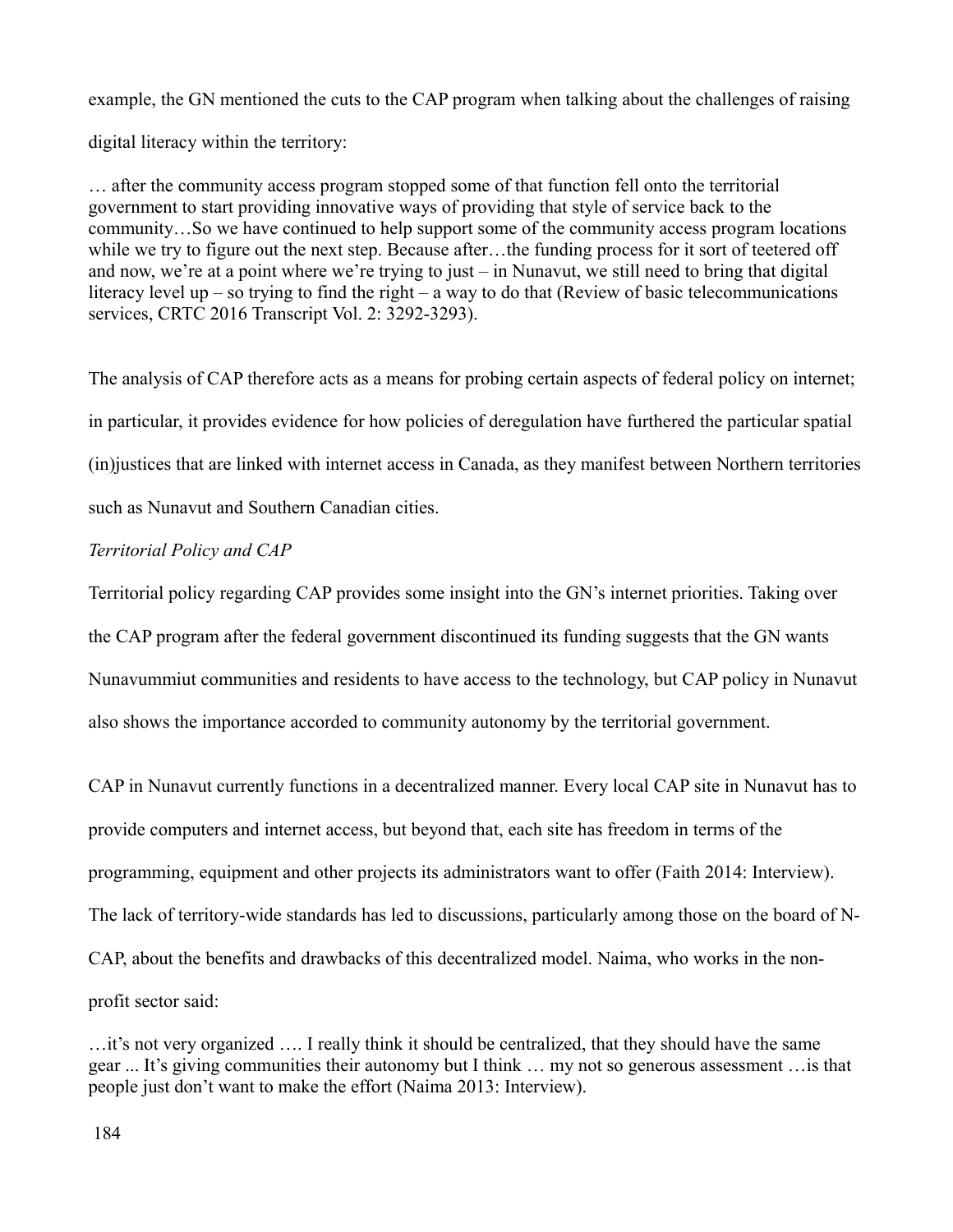Jerry who is involved in a local community CAP site, echoed Naima's ideas:

There's no centralised support or standard, no standard for their connectivity or software, so there's a lot of flexibility, but it also means that you have some CAP sites that are really great, and other CAP sites, they got some funding five years ago, they put in some computers … these computers are hooked up to the internet, and these are not … you really have a wide range of service …in fact, it's maybe a bit chaotic…. I'd like to have a standard, but I don't know how it could be created (Jerry, CAP site coordinator, 2015: Interview).

The issue that Jerry noted during the interview, when talking about the difficulties of developing a standard, is that different CAP sites currently operate on different networks and according to different ethics. Some CAP sites use a government-provided link – but that means that there is a degree of censorship at those sites, because the territorial government has had strict policies about what can be looked at through their networks; all social media, for example, is banned from government networks. Some CAP sites administrators use the government link because it is faster than other networks, but Jerry notes that he would not use the government link, for ethical reasons. The point of a community access space, from his perspective, should be to facilitate users' access to information and those who cannot afford regular access to internet in their homes should not have a censored web as their alternative (Ezra 2014: Interview; Jerry 2015: Interview). These kinds of differences in ethics make the idea of developing a territory-wide standard seem challenging to those involved, even those who can appreciate its potential benefits.

On the issue of decentralization, Faith, who worked with the territorial government on CAP, had a different perspective from Naima and Jerry. When interviewed, she said that decentralization, rather than simply resulting in disparities between communities, means that each community has freedom and can make choices "per the community's needs, where they want to go, what kinds of training they specifically need" (Faith 2014: Interview).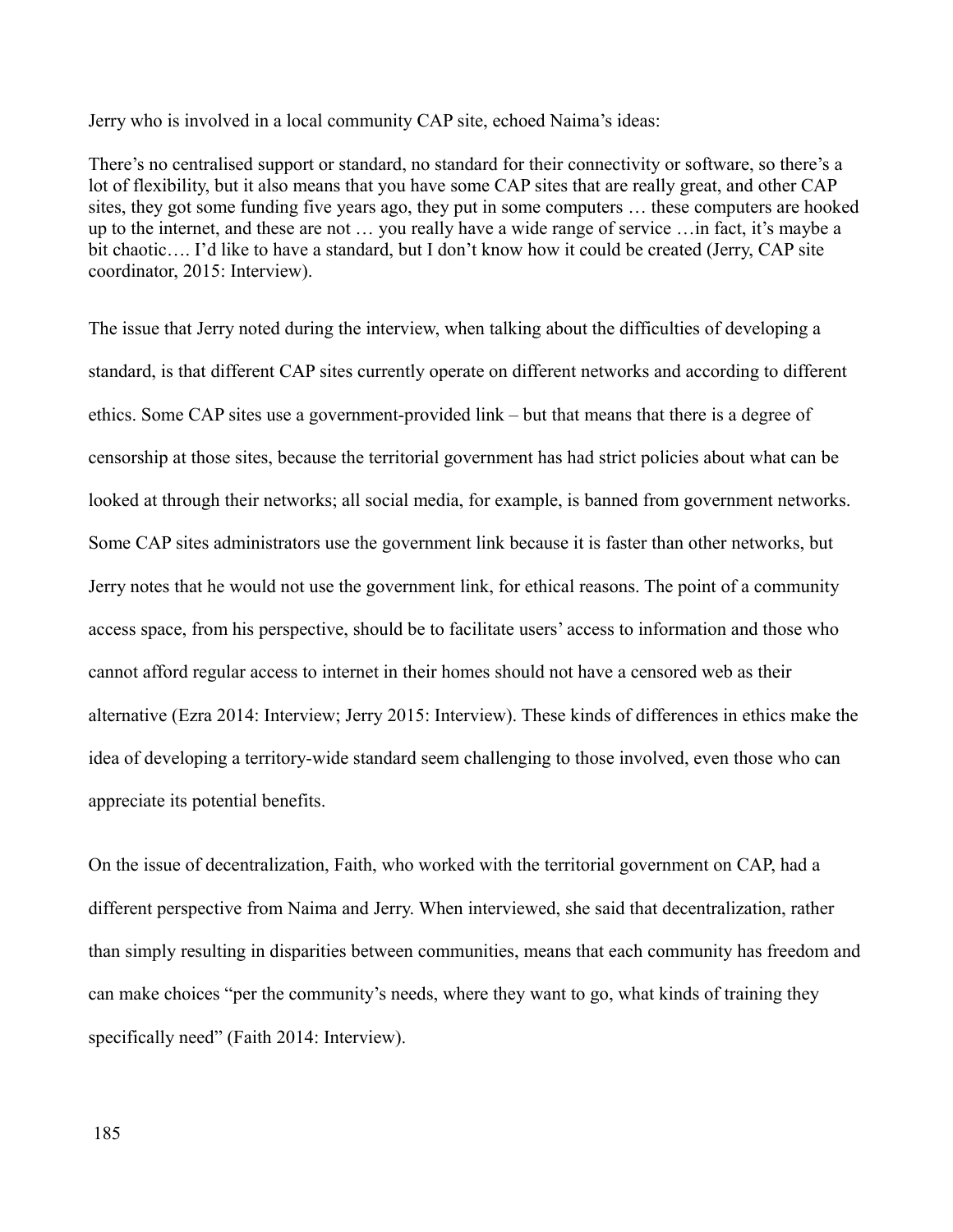At the territorial level then, the approach to internet is one that seeks to maintain the autonomy of communities (an approach started by the federal government but maintained by the GN) while, as discussed in the previous chapter, also ensuring their equality in terms of internet access (see *Chapter 5: Fractious Collaborations* for a discussion of the GN's prioritizing of parity among communities in Nunavut). These stances perhaps suggest the enduring discursive importance of local, physical communities to some in Nunavut (at least at the level of territorial, institutional politics) but one can argue that these policy choices also indicate a belief in the significance of internet as an economic and cultural tool. The GN's seeming conceptualization of internet is that it is an influential instrument; communities should therefore have as much freedom as possible in deciding how to use this influential instrument, how to use internet resources, such as CAP sites, to further their specific interests.

In previous chapters, Sandvig's notion of parity (2012) was discussed: the idea that when it comes to media infrastructures, indigenous peoples are often seeking parity of access and tools. The notion of parity has been drawn upon in this thesis, which has argued that the discourses of potential within which Nunavummiut internet users sometimes position their ideas about internet, though situated in a possible future, are discourses about parity; about having internet access on par (or more on par) with what is available to users in urban areas within Southern Canada. In *Chapter 5: Fractious Collaborations*, and in this chapter on CAP, the notion of parity has come up in a different sense: as articulated by the GN, parity of internet access between communities in Nunavut is important, as is community autonomy when it comes to digital resources provided at CAP centres. This suggests the GN is sensitive to the ways that spatial (in)justices might work; that unequal access to resources can lead to certain areas thriving while other communities do not. However, parity is not about enforcing same-ness in regards to any issue, save for the specific level of internet access and provision. In the GN's conception, it is about all communities having the same internet resources (and as stated in CRTC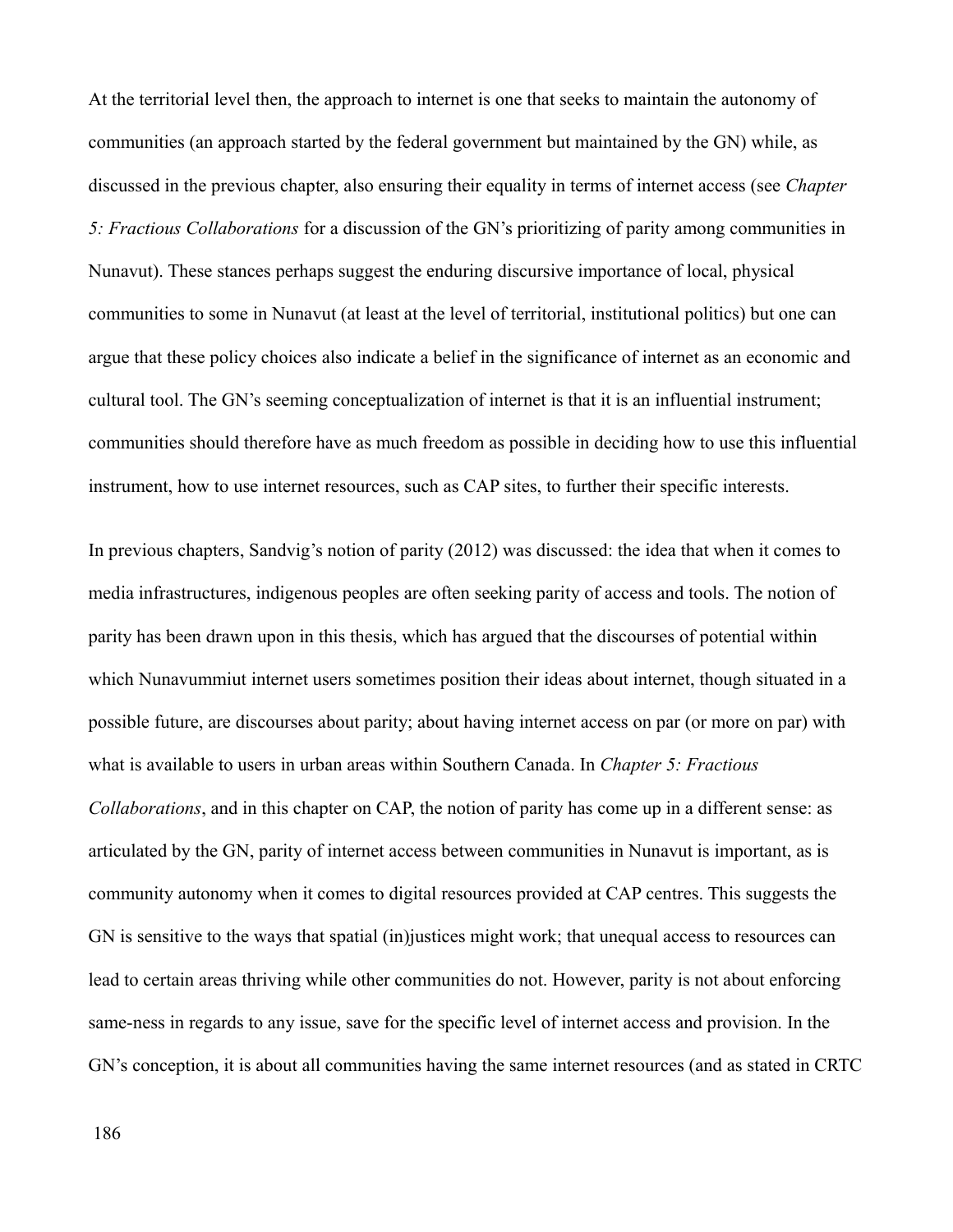hearings, about having the same internet resources as communities in the Canadian South – see *Chapter 5: Fractious Collaborations*), but also having the freedom to do what they want, to do what they deem best for their communities, to have autonomy over their digital resources.

The findings from this section on policy illustrate that, by examining the political background of CAP sites, exploring why these sites are considered necessary nodes in the distribution of internet in Nunavut, and using them to consider the broader politics of internet distribution and access, federal and territorial government orientations towards internet, particularly between the years 2006-2015, can be made clearer. In particular, policy in regards to CAP suggests that questions about governance in regards to internet, are not irrelevant. Governments, both at the territorial and federal levels as they relate to Nunavut, have played important roles in the implementation, funding and running of the territory's CAP sites – that is to say, that governments have played a key role in producing and maintaining pivotal nodes within the network of internet and wi-fi provision within Nunavut. It speaks to the continued power of government in Nunavut in the area of internet. While in some other areas where internet access is not ubiquitous, such as Bangladesh, governments have partnered with private corporations (Hossain and Karan 2015), or private corporations or small business owners manage the cafés or public access points (Taylor 2015; Wakeford 2003), in Nunavut, CAP remains largely within the domain of government: implemented and funded during earlier years by the federal government and currently funded and maintained by the territorial government. When it comes to internet in Nunavut, at least for now, contrary to the hopes of cyber-utopians who hoped for an internet free from governance (Barlow 1996), governments still have an (important) role to play in making internet accessible for Nunavummiut through CAP; and as evidenced from *Chapter 5: Fractious Collaborations*, the goal of telecommunications companies and various Nunavummiut internet activists has been to urge the federal government to participate more deeply in the provision of internet in the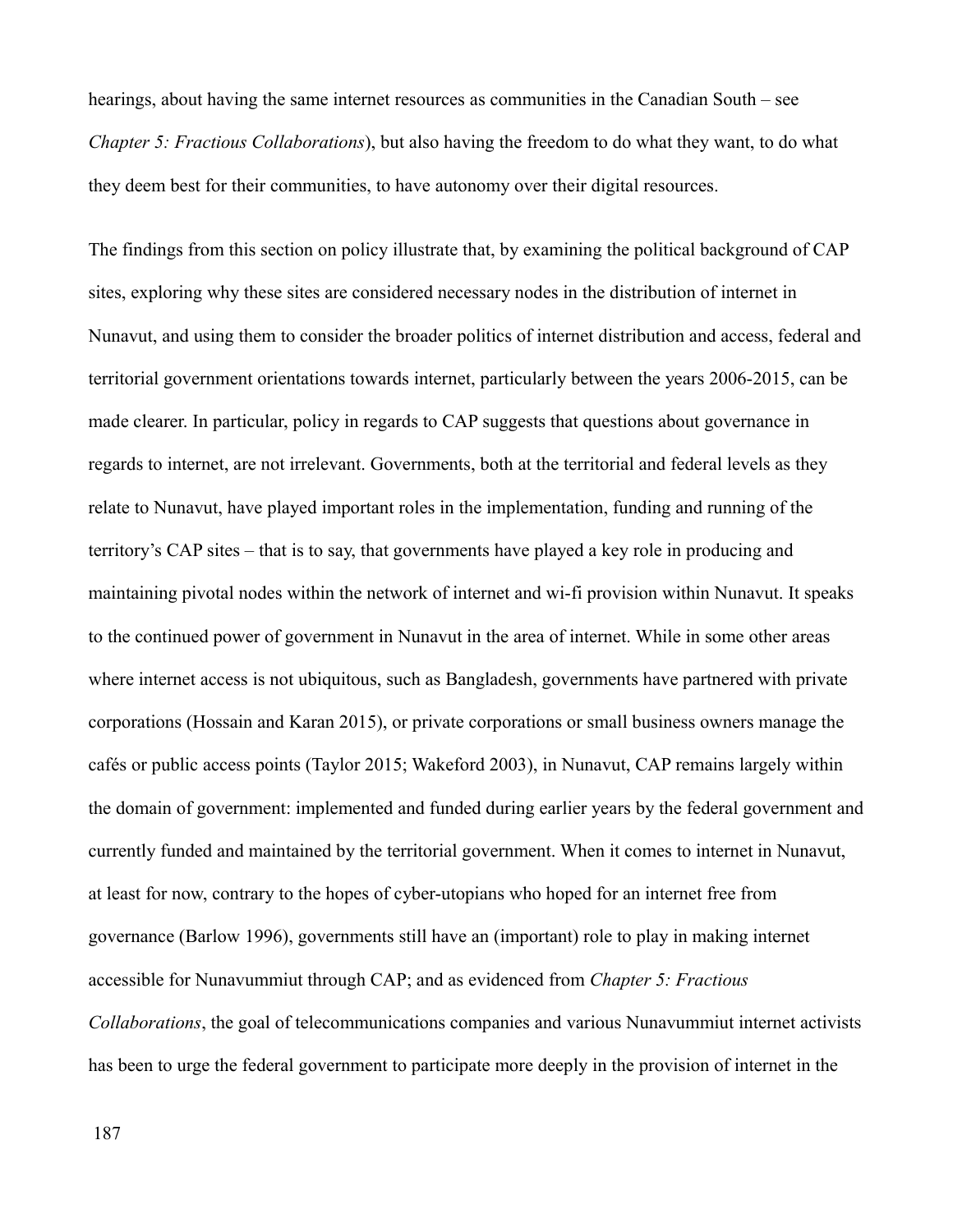North.

#### **The Community Access Program (CAP) and Usage: Micro-Perspectives**

CAP sites are not only the outcome of public policy; each individual site is also produced by, and provides space for the production of interactions, actions, and practices of those who use and administer the space. In this section, CAP is explored at a smaller scale – at the local level. Below, the researcher's experiences at the Iqaluit CAP site are discussed.

I spent over two weeks in Iqaluit in September 2014, and visited that community's CAP site on the days that it was open (every day except Sundays), for at least half an hour a day. During my visits, I observed users and participated in the site by using computers. I avoided looking at other people's screens, because I did not want to invade users' privacy, and so my observations centred on phenomena such as queues for computers, and the kinds of interactions users had at the site. Considering the decentralized nature of CAP, my experiences and observations at the Iqaluit site should not be taken as characterizing the way that CAP necessarily works in the rest of Nunavut.

The CAP site in Iqaluit is located within the city's library: on the same street as the city's museum, and inside the building that contains the Visitors' Centre. During my first day at the site (and in Iqaluit), I arrived late in the afternoon, after school had let out for the day, and the site was busy. All twenty computers were occupied, with a strong contingent of users appearing to be from the local secondary school. However, the other times that I went to the CAP site, it was during school hours and it was still busy – most or all of the computers would be occupied, no matter what time. So it appeared to me, and also from talking with staff and locals, that when the site in Iqaluit is open, it tends to be widely and regularly used (Ezra 2014: Interview; Madeleine 2014: Interview). Site employees told me that from their observations, the most popular online activities at the site are Facebooking, emailing and online poker (Ezra 2014: Interview).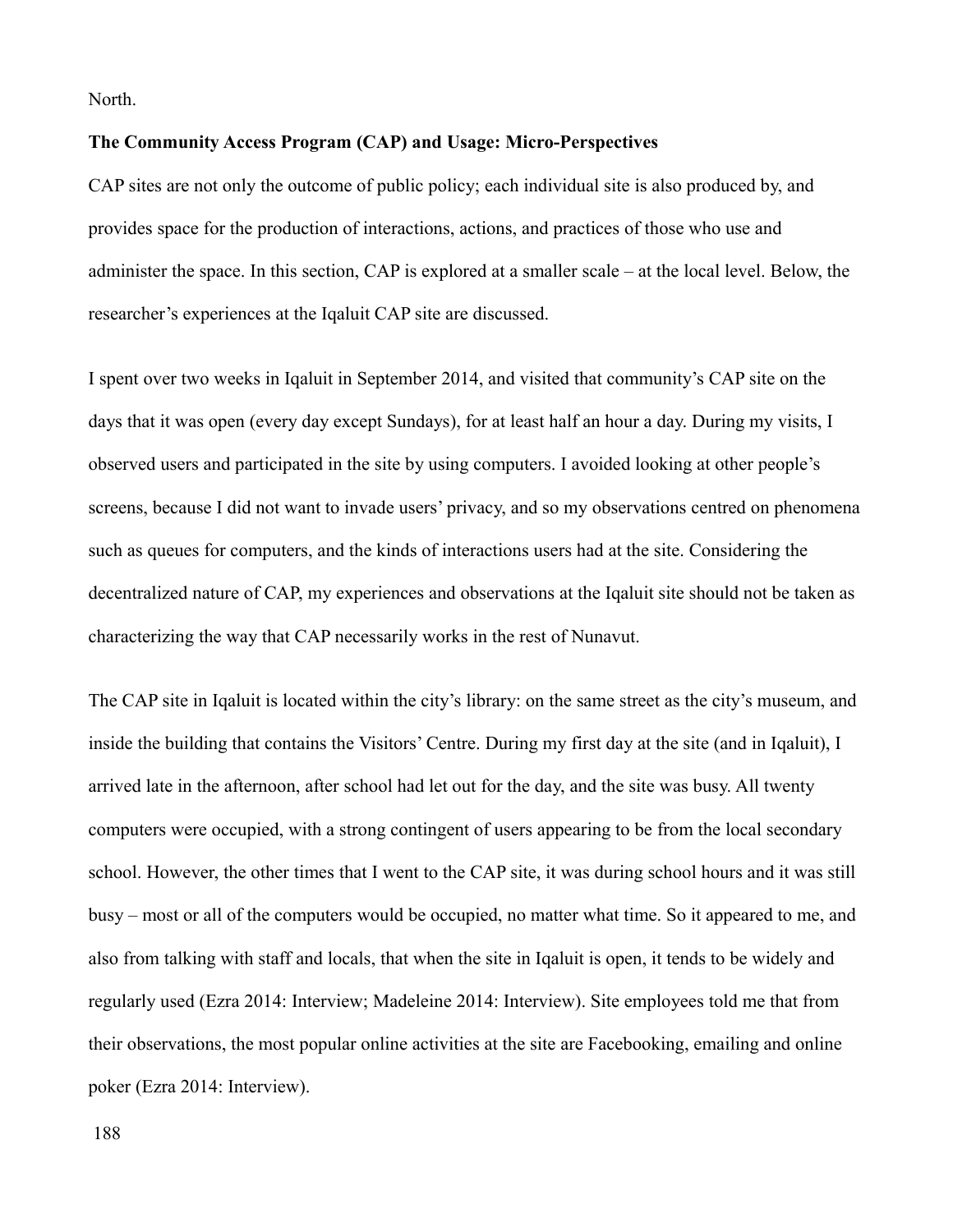On that first visit, I waited about twenty minutes for a computer, and then had twenty minutes to use it before ceding it to someone else. The site has a policy (though I did not ever see it enforced) that when there is a queue, individuals should only use the computers for a maximum of twenty minutes. Considering the speed of internet in Nunavut at that time (2014), in twenty minutes, I was only able to sign into my email account (choosing the low-bandwidth setting called HTML view), send two short emails, and sign out.

In Iqaluit, the CAP site functions not only with the territorial funding, but also with a donated link from NorthwestTel, the telecommunications company. As Ezra, who is involved in the Iqaluit site, said:

We have a donated connection from NorthwesTel, if we did not have that donated connection, it'd be very dire straits. However we have a bandwidth limitor…Before they put the limitor on, they had some technicians come in because our network just disappeared, and they said that the CAP site was out of the control and eating up a lot of bandwidth, but what do you expect? There are 20 computers here, we're open five hours a day, you donated the connection, I don't know what you expect. But they put the limitor on, and presumably it's helping keep our bandwidth under control (Ezra 2014: Interview).

Those working at CAP sites that do not have a donated link and a bandwidth limitor said that during certain points in the month, if their sites exceed their bandwidth usage cap, the internet speeds at the site might be slowed down to dial-up levels (Olga, CAP site coordinator, 2015: Interview; Otto, CAP site coordinator, 2015: Interview).

Another observation from my time spent at the Iqaluit CAP site was that, in keeping with the public nature of the space, there was some degree of social interaction. Users greeted each other, chatted, sometimes surfed internet together (this was particularly the case for the adolescent crowd), this last example suggesting a kind of social internet usage. There were also people who quietly came in and used the computers in silence, but many users would at least say hello through a nod or briefly chat with acquaintances present. This observation echoes the work of Wakeford on internet cafés in London. Wakeford found that public spaces of internet access are not just for virtual sociality, but also facilitate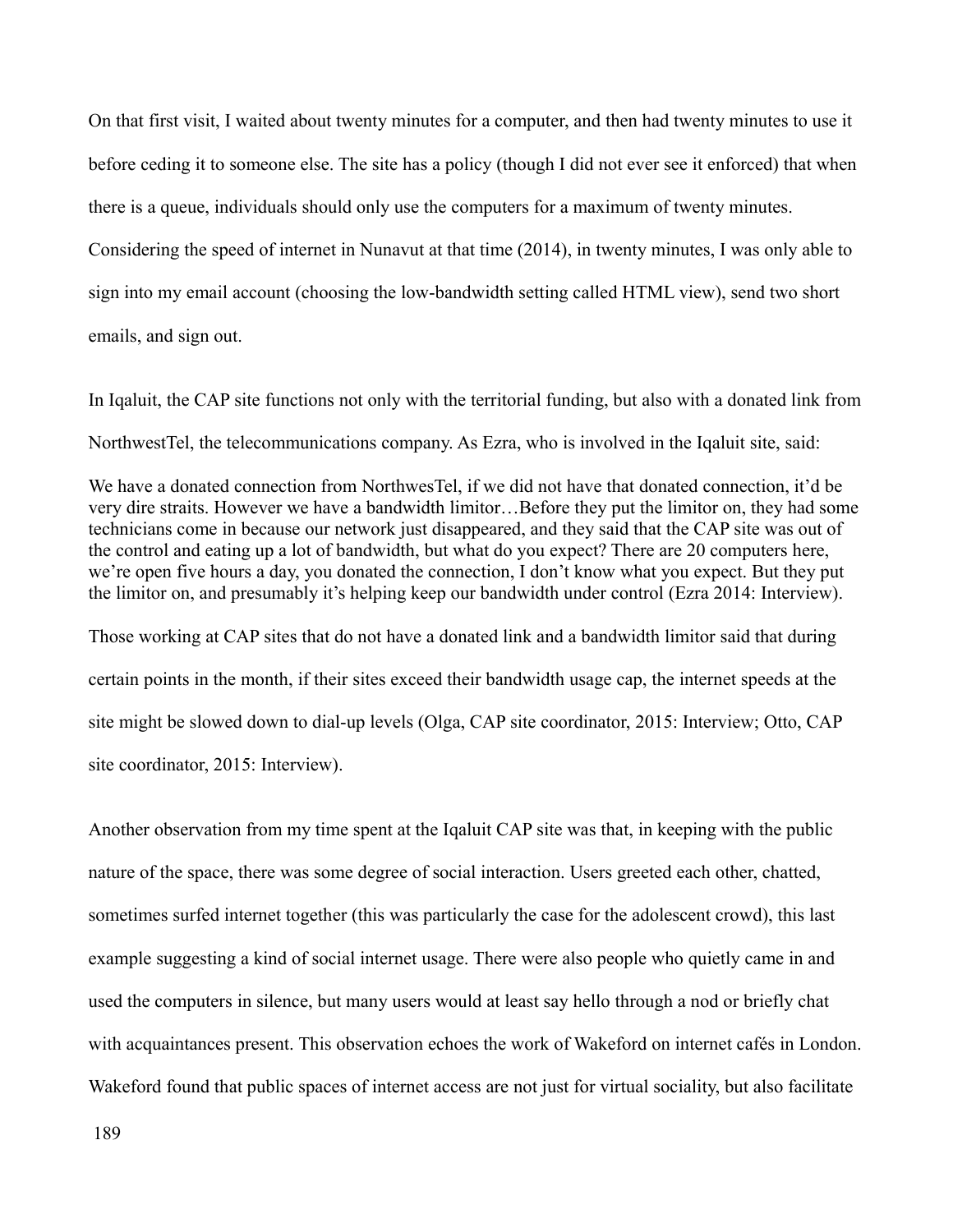physical, face to face interactions. She writes: "Both CheapCall and Colours [internet cafés] are fittingly described as 'places of sociability.' Often the dominant forms of communication at each café were talking and looking, rather than computer interactions …" (Wakeford 2003: 388).

Prior to my visit to Nunavut, I was told by one informant (who worked with the territorial government) that the CAP site in Iqaluit is mostly used by tourists (Faith 2014: Interview). However, my experiences, through observation and interviews, was that though there might be tourists and travellers who use it, the CAP site in the city is also heavily frequented by locals (Ezra 2014: Interview; Madeleine 2014: Interview), even locals who might have a subscription to internet at home. For example, when I arrived in Iqaluit, I found that internet at the place I was staying was not working. I had planned on using the CAP site as a place for participant-observation; I now needed the CAP site for my personal use. In conversations, I found that my experience was not unique. For many, even those with internet access at home, the occasional unreliability of their connections made the CAP site something they deemed indispensable to their community. For example, in an interview with Nancy, a Nunavummiut internet user based in Iqaluit, she stated that: "There was this time when my internet stopped working …I went online at work, and if I was in the area, I'd sometimes go to the library [where the CAP site is located] to use the internet there" (Nancy 2014: Interview).

My time at the Iqaluit CAP site highlighted and reinforced some of the experiences and discourses of internet that informants had articulated during interviews (discussed in *Chapter 4:* "*So frustrating"*). In particular, I found myself empathizing with discourses of frustration, as they relate to Nunavummiut internet. CAP sites illustrate some of the issues and problems that Nunavummiut users often express when asked to describe their internet: the expense of Nunavummiut internet (CAP sites continue to be necessary because some Nunavummiut cannot afford a subscription to home internet); the unreliability of internet in Nunavut (why I and some others needed to use the site even though we should have had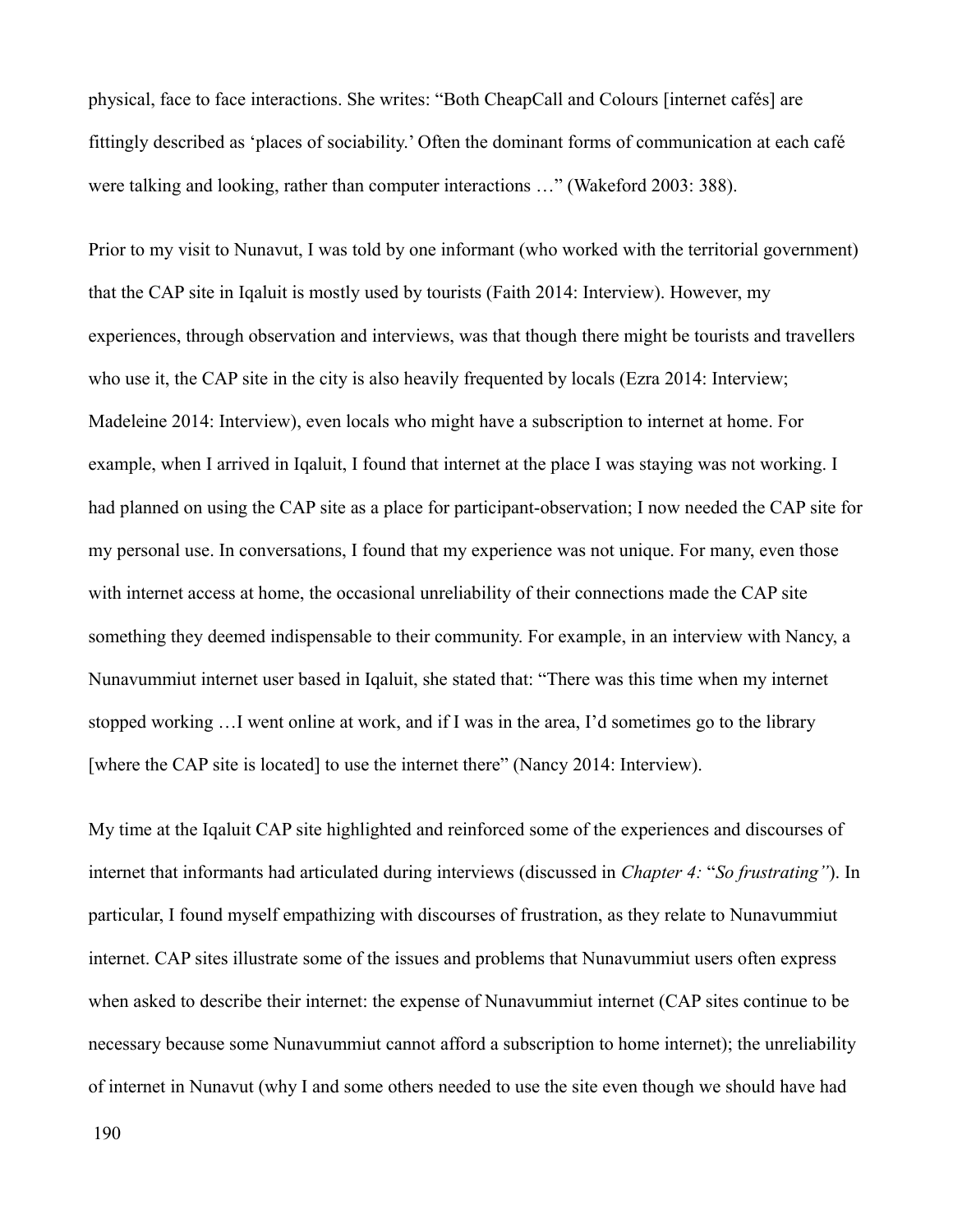access in our homes); its slowness; its bandwidth scarcity (hence the need for a limitor at the Iqaluit site). However, my experiences also suggested the ways that Nunavummiut internet has potential; in this case, CAP, as a space of internet, seemed to facilitate both access to technologies and face to face interactions, the public nature of the site providing the possibility for some in-person social interaction and connections among local internet users.

### *CAP and Usage: Common Issues and Frustrations*

To get further perspective on CAP and discourses of experiences at these sites, five administrators working in different parts of the territory were interviewed. One interview was face to face, the other four were over the telephone, with interview times ranging from half an hour to an hour. During these interviews, these administrators spoke about the issues they face at CAP sites, reiterating discourses of frustration discussed throughout this thesis, in terms of how some of the issues associated with Nunavummiut internet impact their work.

 Some of the CAP administrators stated during interviews that some of their work involved dealing with computer viruses. In charge of numerous computers connected to internet and surfed on a regular basis by a range of patrons with a range of computer skills, one CAP site administrator said that he found himself constantly dealing with viruses until they switched to Apple products (Otto 2015: Interview). Furthermore, break-ins were reported to be an issue. CAP sites are open quite frequently throughout the week, but they close for certain periods in the evenings and at night, and administrators in some communities said that at times, people would break in because they wanted to go online. As Otto, who works at a CAP site, said:

We also have break ins at night sometimes, and they're just because people want access to the internet and they're not necessarily doing anything wrong, but people know that there's access to the internet, and they will break in for that, they don't steal anything…(Otto 2015: Interview)

The kind of internet available at the sites was cited as an issue by interviewees, their issues with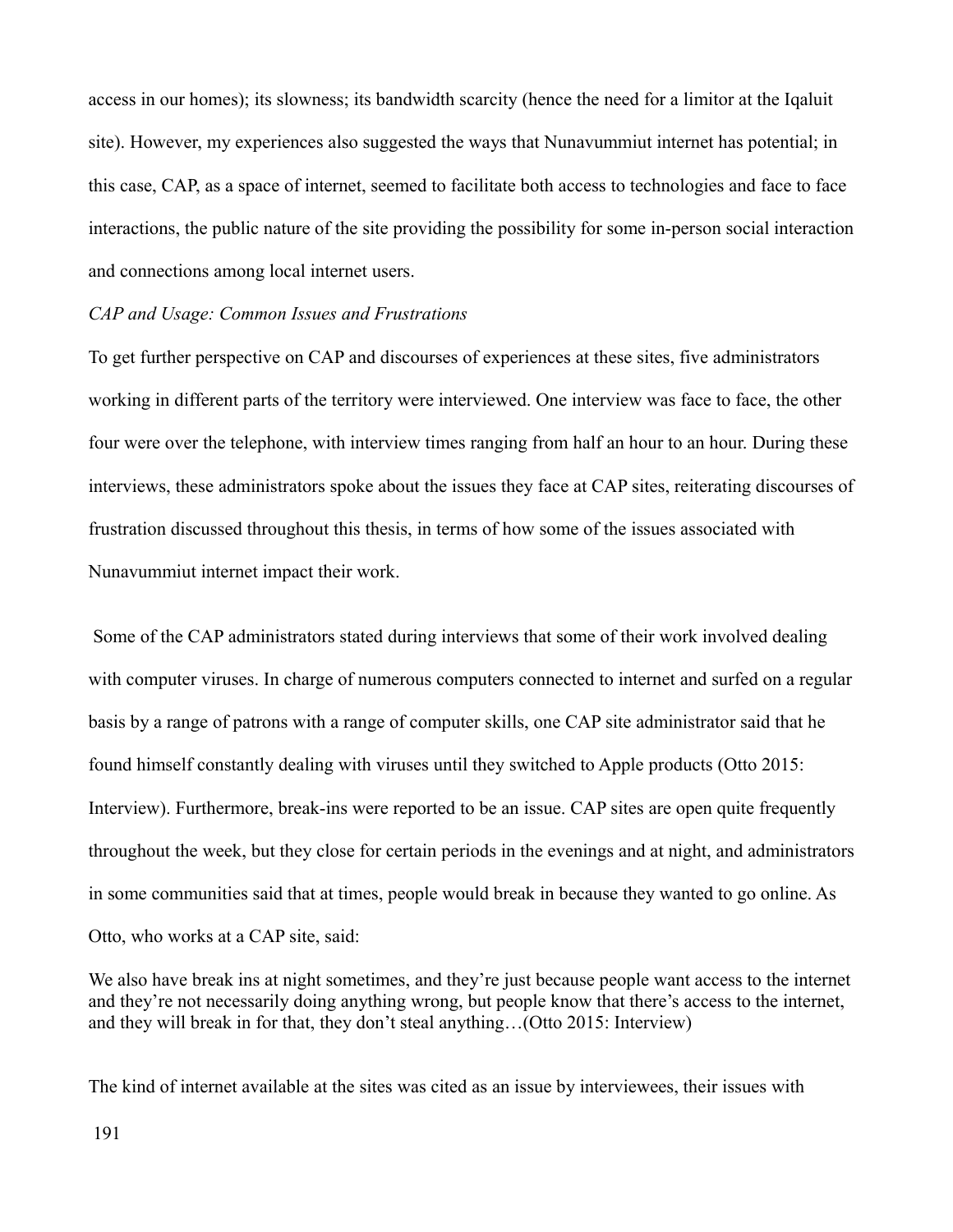internet echoing the frustrations voiced by users in *Chapter 4:* "*So frustrating"*. Its lack of speed was mentioned, as was the monthly bandwidth limit at most CAP sites outside of Iqaluit (Jerry 2015: Interview; Olga 2015: Interview; Otto 2015: Interview), which meant internet speeds at the sites would sometimes be slowed down to dial-up for parts of the month. Internet's unreliability was also discussed. As Ezra said: "I'd say once or twice a month, we lose connectivity [at the CAP site] … we'll reset the modem, we'll do this or that, and eventually it just comes back …" (Ezra 2014: Interview).

Looking back to the earlier discussion of CAP sites and policy: CAP is seen as necessary in Nunavut because household access to internet is not ubiquitous. CAP is therefore meant to be a solution to some of the territory's access issues. But in speaking with CAP site administrators, and in using the Iqaluit CAP site myself, many of Nunavummiut internet's issues and frustrations which have emerged through interviews with both individual users and Nunavummiut internet advocates, can still be found at CAP: the slowness, the bandwidth limitations, the unreliability of internet. These are also issues of access, in the sense that they affect what can be accessed and accomplished online. CAP however, is useful, in mitigating the cost of internet for end-users, by providing internet and wi-fi free of charge to the public.

In terms of who used the sites, the administrators said that it was not necessarily one demographic, but that many community members from varying socio-economic backgrounds used CAP sites. There is perhaps a special interest from high school students; there are patrons who have internet at home but who come in when they have gone over their monthly bandwidth caps; there are patrons who have smartphones and devices and come to the site to utilize its wi-fi; and there are patrons who do not own devices and have no internet access in their homes (Ezra 2014: Interview; Jerry 2015: Interview; Olga 2015: Interview; Otto 2015: Interview). Otto mentioned that some of the CAP sites users might technically have a computer and an internet connection in the places they live but that this does not necessarily mean that they have access to internet or the computer in that space: "My gut feeling is that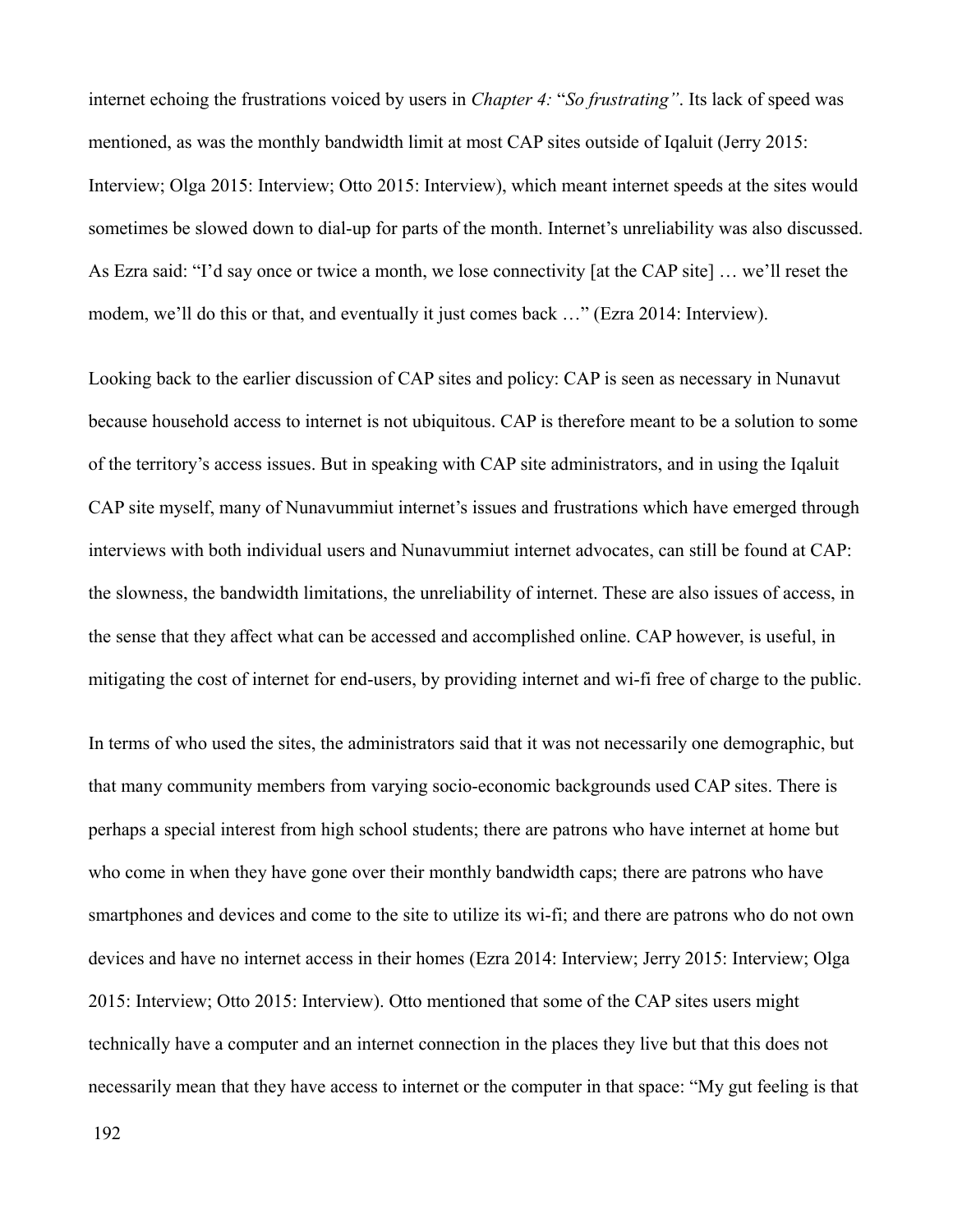in terms of households, houses are really crowded here, so there might be an internet connection … there might be a computer, but that doesn't mean that everyone in the household has access to the computer" (Otto 2015: Interview).

Otto's discussion of crowded houses is a reference to the housing crisis affecting Nunavut. There is a lack of adequate housing infrastructure in Nunavut and over 3000 people (ten percent of the territory's population) are in need of social housing (Van Dusen 2015). One of the consequences is that many people live in rather packed circumstances. So the home or apartment where an individual is staying might have a computer and internet access, but considering the effort to coordinate between those who might want to use the computer, and potential issues around who is paying the bill, it might be simpler to use internet at the local CAP site. This example reinforces the idea that internet in Nunavut, and CAP sites as spaces of internet, are implicated within and structured by wider social and political issues.

# *CAP and Usage: Programming and Projects*

CAP sites do not only act as spaces where individual residents can go online – they also receive funding for community projects and computer literacy programs. In looking at these community projects in particular, interviewees provided some narratives of Nunavummiut internet as potential, particularly for facilitating spaces for community and cultural initiatives. Below, a discussion of certain CAP site programs is presented.

The CAP site administrators interviewed all held computer literacy programs at their sites. However, community members did not seem particularly interested in coming in for these kinds of classes. Ezra said: "We have done some programming with our CAP site, but it's been less than successful. We basically wanted to do digital literacy workshops, very basic ….Unfortunately, people didn't seem to respond to that" (Ezra 2014: Interview). Otto reiterated this point, saying: "We used to try to do organized, 'hey come in at 3pm,' and that stuff doesn't really work …" (Otto 2015: Interview).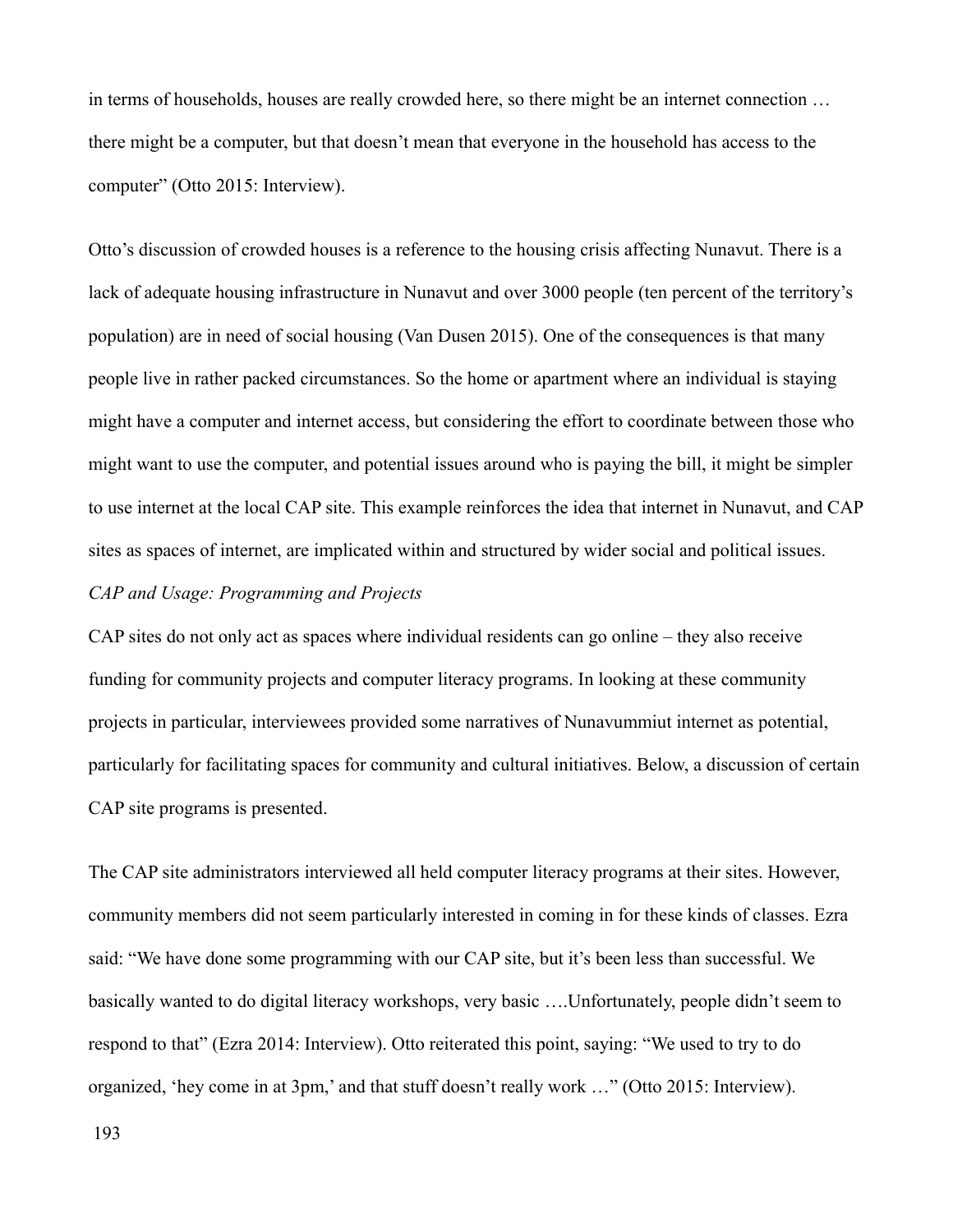According to interviewees, programming that was focused on using computers and internet for personal goals or entertainment tended to attract more patrons (Naima 2014: Interview) and showcased some of internet's potential, through its spaces of access. Olga, a CAP site administrator in a smaller community, mentioned that a resume-building program at her CAP site led to the creation of a job club, where community members looking for jobs get together to share advice and opportunities with each other. She, in turn, hires people from the job club when the CAP site needs new employees (Olga 2015: Interview).

Programming at CAP sites having to do with culture and community was reported to be quite popular. When Google came to the Iqaluit site to map out the city, there was a large attendance of Iqaluimmiut who participated in putting Iqaluit on Google Maps (Ezra 2014: Interview). In the community of Arctic Bay, the CAP site participated in a Traditional Naming Project. This project involved collecting and mapping traditional histories associated with locations, along with their GPS coordinates. Ron Elliot described The Traditional Naming Project in the report, *The Road We Travelled* (Nunavut E-Association 2011):

This project started by engaging the elders around Arctic Bay to come into the CAP site and look at maps of the surrounding area. The elders recorded their recollections of the histories of different areas as well as their traditional Inuktitut names. They made these recordings in both audio and video formats. Following that, hunters who were going out on the land on snow machines were loaned GPSs so that they could record the coordinates of each of these traditional places. Later, a photographer was sent out to take pictures of each of these places. Finally, using Google Earth and other software these locations were charted and by attaching the rich media collected (audio, video, digital photographs, etc.), the viewer could now gain knowledge of the local area (Ron Elliot in Nunavut E-Association 2011).

The final CAP sites to be mentioned are those located in Clyde River, which are some of the more famous CAP sites in the territory (Gearheard 2005). Otto spoke at length of how the Clyde River CAP sites fostered a local film production industry: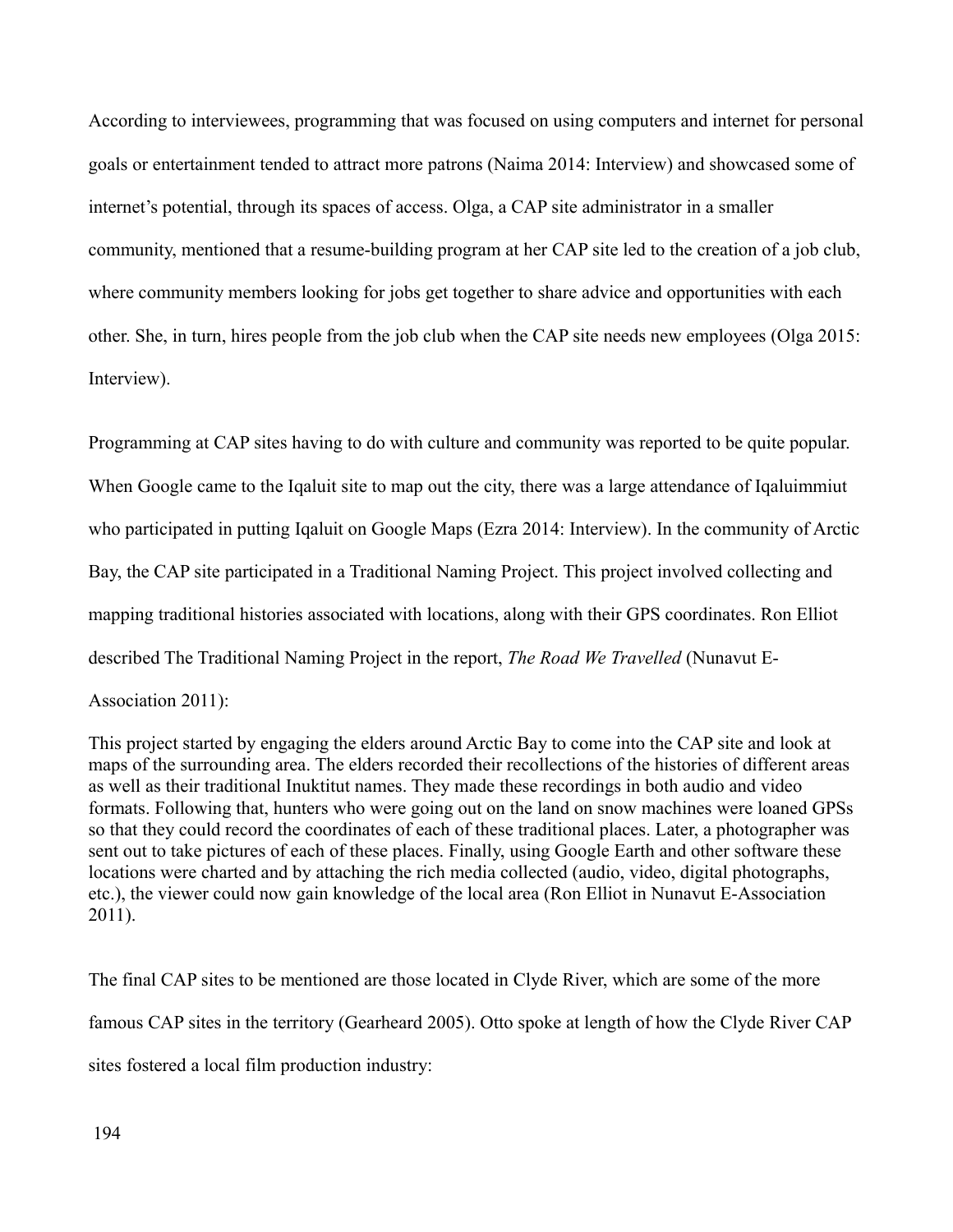We run a lot of elders programs ...and we were recording that with tape recorders, and the elders were like, "why don't we get a camera, and we can record with a camera ..." So we thought that was really cool because we had a bunch of youth working with the CAP site stuff who were getting into any new technology and cameras ... so we got a few cameras ...and we started asking our youth to go on the internet and learn how to use the cameras and they started to record ... the elders' programs.

And from there ... the youth got really good at it ...and ... there's a film company [Piksuk Media] that also started ... and we teamed up with them. They would have a film project and our CAP site youth would work on that project as interns, as apprentices ... so we started to get real experience with real films ...and then we had a niche where ... we could then say we were one of the only film companies in Nunavut that could actually produce professional short movies, films, PSAs [public service announcements], in Inuktitut (Otto 2015: Interview).

As a result of having built this industry, the CAP site in Clyde River has been able to act as a source of skill development and employment for locals, while also providing the site with funds for its own use (Otto 2015: Interview).

The examples of these projects can perhaps be related to the territorial discourse of decentralization and community autonomy: given funding but also freedom to develop their own programs, CAP sites in Nunavut can be attentive to the interests of their local communities. Internet available in Nunavut has its share of issues and frustrations, and in particular, the expense of internet in Nunavut has to this point, rendered CAP sites necessary for many of the territory's residents. However, one can also argue that the opportunities and potential to socialize and interact at CAP sites, the popularity and success of programs interested in mapping and naming local areas, and the development of an industry, speak to ways that Nunavummiut CAP sites are not solely seen by some of its users and administrators as spaces to access internet. CAP sites have also been constructed as spaces that can link internet in Nunavut with the local, physical community. The layers of sociality, of added communication, that the virtual aspects of internet can add to already strong ties have been documented by scholars such as Hampton and Wellman (2003), who have studied how digital technologies facilitate the furthering of bonds between those who are connected offline; CAP sites in Nunavut speak to the ways that Nunavummiut internet,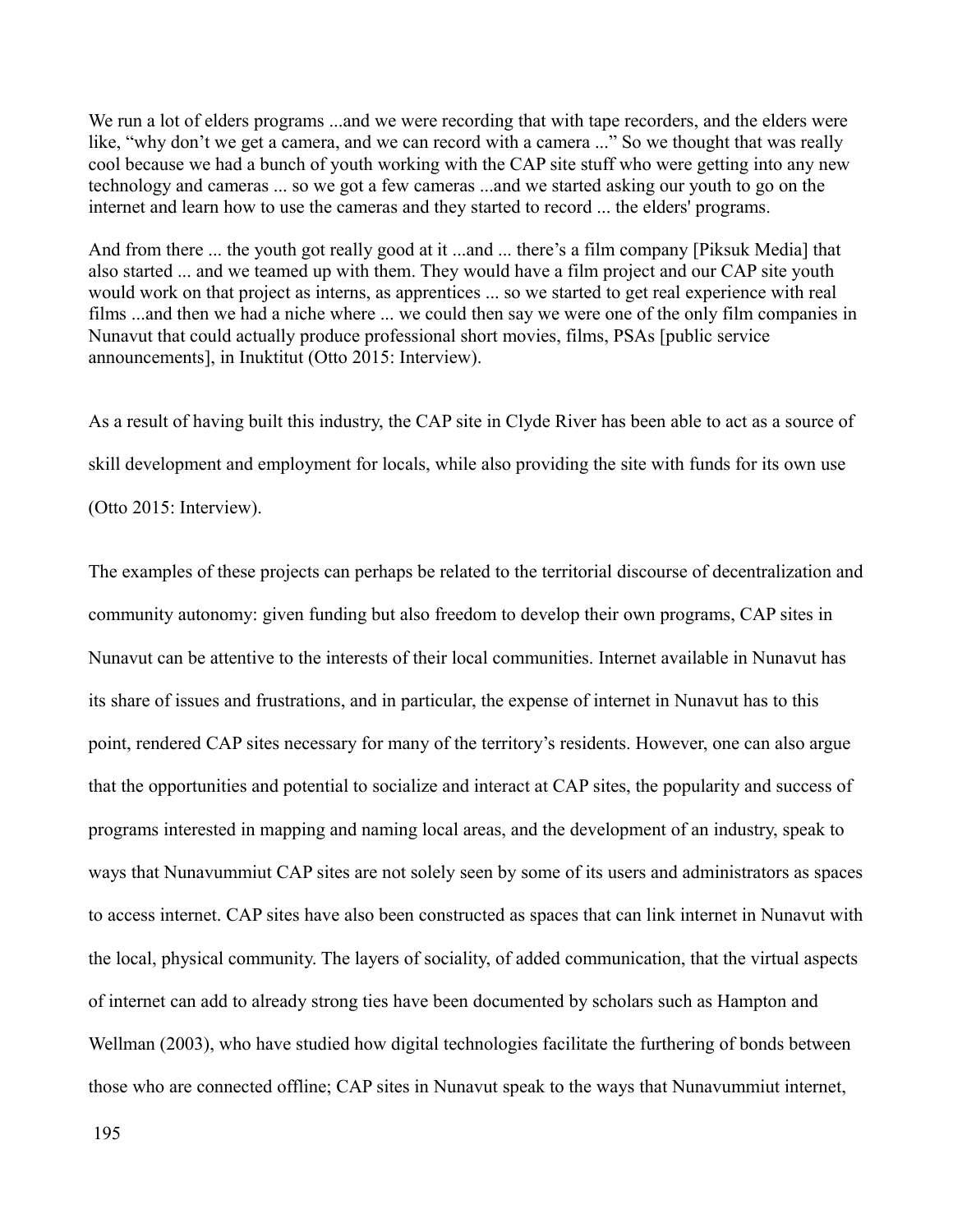through its *physical* infrastructures, in this case, its spaces of access, is implicated in narratives and possibilities for creating new spaces and/or rationales for socializing, interacting, participating in projects and being together.

#### **Tying this Chapter's Evidence to the Thesis's Overall Arguments**

Andrew Blum's book *Tubes* (2012) was discussed in *Chapter 2: A Review of the Literature*. To resummarize here, Blum insists that internet is rooted in physical space. It is built on connections in space, working through cables laid into the sea, fibre optic connections, telephone wires, routers and cell phone towers (2012). Through internet, one can visit virtual spaces, but a person always accesses internet through their physical body, using material infrastructures which are located within specific spaces, a point discussed by Wilken in his work on communities and tele-technologies (2011). Physical spaces are not external to internet, but essential to it, intrinsic to its workings. Studying spaces of internet, such as CAP sites, allows one to consider the conditions in which internet is used and upon which it exists – access to it happens within a certain place or places.

This chapter has used CAP sites as physical spaces of internet to further examine the ways that Nunavummiut internet is implicated in discourses of frustration and potential, for users and administrators of CAP sites. Narratives and experiences of Nunavummiut internet as frustrating recurred when discussing CAP, both because CAP is regarded as necessary because of the expense of Nunavummiut internet, and because internet's slow speeds, bandwidth scarcity and unreliability are experienced at CAP in ways similar to accounts of frustration described by home and work internet users in *Chapter 4:* "*So frustrating"*. CAP sites also added to discourses of potential in regards to Nunavummiut internet, by providing examples of cultural and community programs that show how internet, in itself and through its physical infrastructures and spaces, can act as tools and facilitators of local community projects and face to face interactions between community members.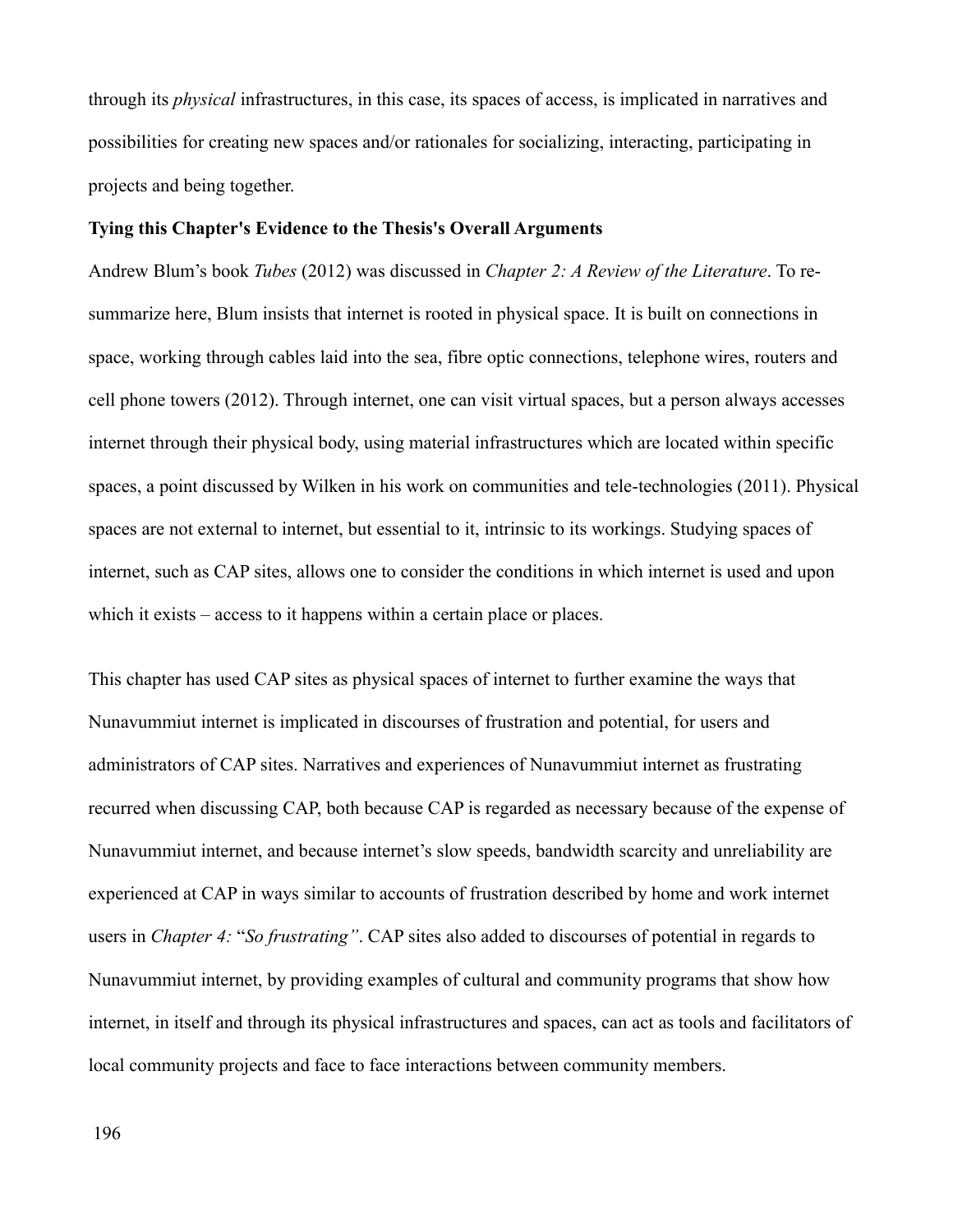### *CAP and Governance*

Investigating CAP has provided a means for considering two different scales of Nunavummiut internet. CAP works and is constructed at both the micro and macro level; it is connected to both federal and territorial politics, as well as being situated within communities and utilized by individual users, and it provides a means for considering how these levels operate and interrelate. Decisions made at the level of policy (about funding, about standardization) impact the kinds of access and digital tools that CAP patrons have access to when using a CAP site. As with user discourses, the kinds of frustrations and issues experienced by CAP site users and coordinators (the slow speeds, the unreliability, the bandwidth scarcity at some CAP sites) can be linked with the decision-making and agenda-setting made at the level of politics. The experiences of frustration are often personal; and yet, even if the user does not explicitly tie their expressions of frustration to the decision-making of government, the context for those frustrations (as seen in *Chapter 5: Fractious Collaborations*), are linked with patterns of government decision-making. As a consequence, in examining CAP as both sites of politics and local usage, one can see the connections between experiences of frustration and government decisionmaking. And it can perhaps be argued that even if the various users themselves do not directly point at government when expressing their displeasure with internet access in Nunavut, that as the sources of their displeasure can ultimately be traced back to government policies, discourses of frustration, while positioned as being personal articulations, are by no means entirely apolitical.

### *CAP and the Faces of Nunavummiut Internet*

Another central argument of this thesis has been reinforced in this chapter: that Nunavummiut internet is understood by its users to have multiple meanings and associations. Along with the aspects of Nunavummiut internet that emerged in the previous two research chapters (*Chapter 4: "So frustrating"*, *Chapter 5: Fractious Collaborations*), this chapter examines the ways that Nunavummiut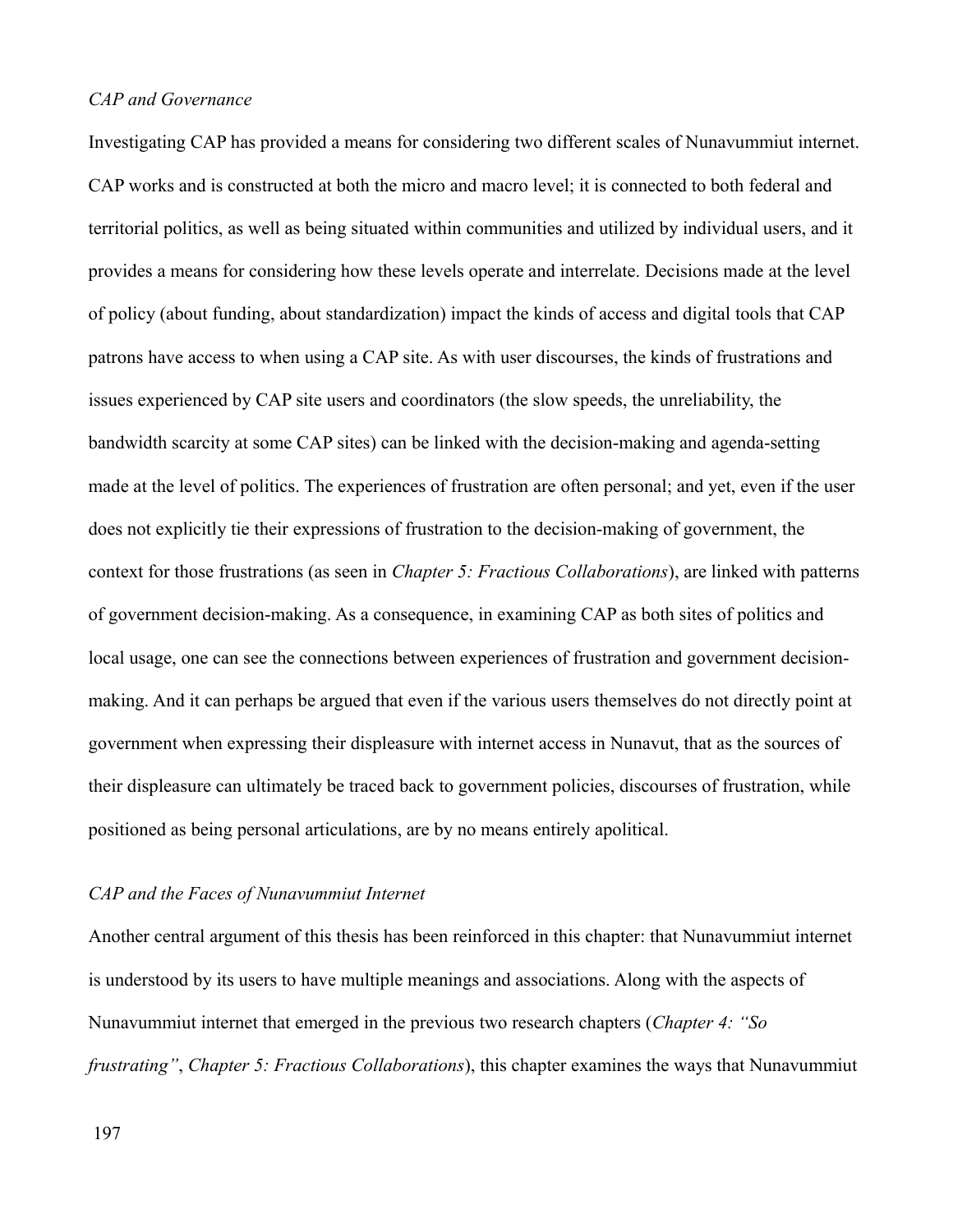internet has acted, through its physical spaces such as CAP sites, as a site for community, as creating spaces for local social interactions, as a facilitator of employment opportunities (in Clyde River), and as a tool for cultural practices (in terms of its usage for cultural programs held at the sites). Further, the physical aspects of internet are underlined when examining CAP sites, because the CAP sites themselves, as spaces of internet, are arguably a necessary part of the infrastructure of Nunavummiut internet. CAP therefore suggests a view of Nunavummiut internet that is public, community and culturally-oriented, and spatial, whereas the chapter on user discourses, *Chapter 4: "So frustrating"*, suggested internet as more individual or work-based platform, centred on private usage. These different views and experiences of internet suggest the breadth of Nunavummiut internet and its multiple roles, within the lives of its users.

Part of Nunavummiut internet's complexity is that its definition is not necessarily agreed upon or universal, and so in examining the federal government's historical decision-making around CAP, one can again see (as in *Chapter 5: Fractious Collaborations*) a definition of internet as *not* a basic service (not in the same category as running water or the telephone). Internet is also positioned in this chapter as a space defined by freedom of information by some administrators such as Jerry (2015: Interview); as being stymieing and frustrating to its users at times, as well as discursively connected to the potential to offer some communities and individuals new opportunities for work, pleasure, and to participate in programs associated with their local communities. The study of CAP, in highlighting the housing issues in Nunavut (as noted earlier, some users might have internet access at home, but crowded housing might mean that they seek out the connections provided at CAP), and the conversations about community autonomy versus standardization, helps to showcase debates concerning internet that are specific to Nunavut, as well as the ways that Nunavummiut internet can be connected to broader social issues.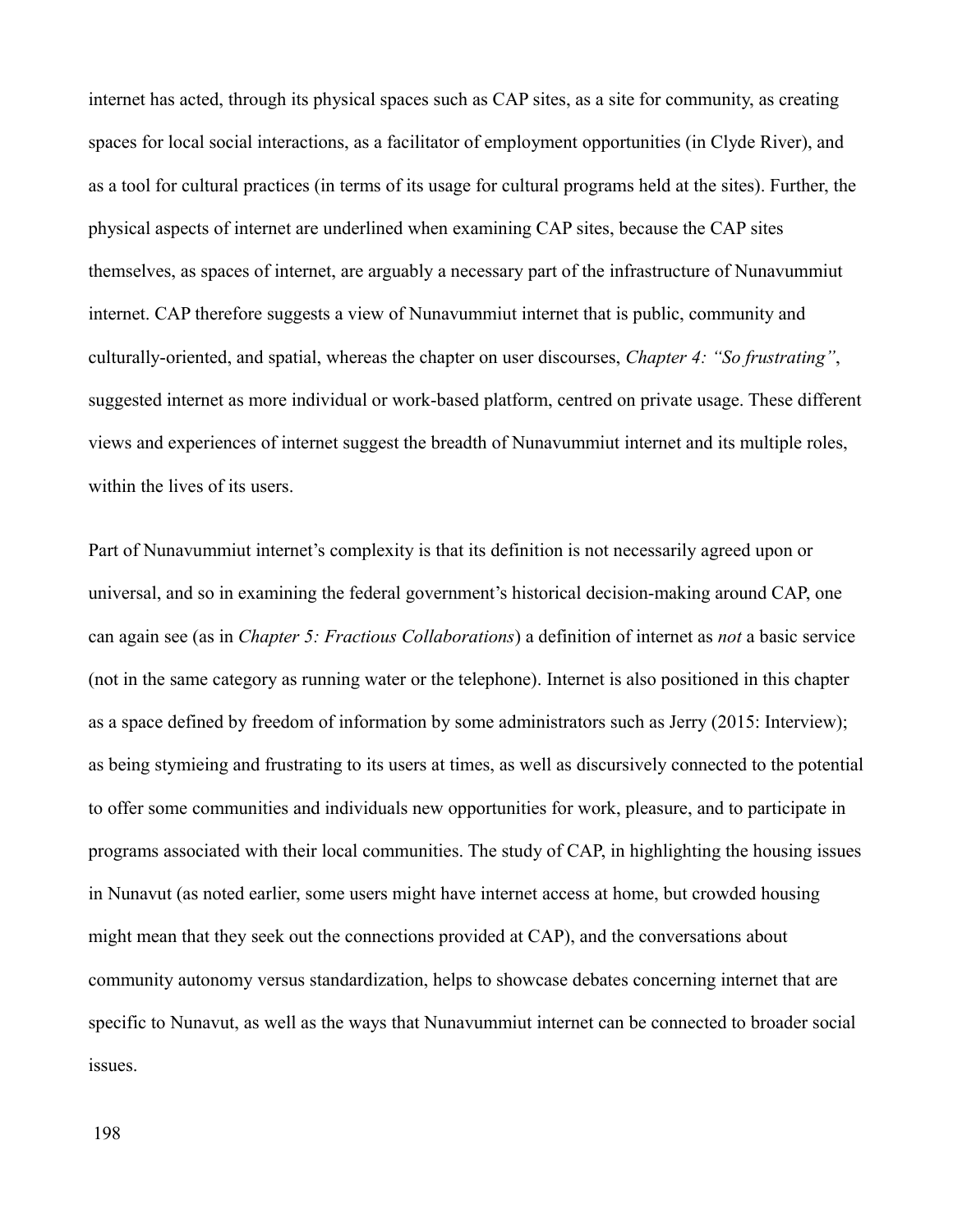### *CAP and Nunavummiut Internet as Important and Linked to Spatial Issues*

The importance of Nunavummiut internet is also reinforced in this examination of CAP. One can particularly see the ways that access to internet is narrated by various users and politicians as important, as discussions surrounding the cutting of funding to CAP, the kinds of passion managers feel about providing an uncensored internet to CAP site users and the account of break-ins at CAP sites so that users can access internet, illustrate. An examination of discourses of Nunavummiut internet can also lead one to have some perspective on what is important to informants. In the focus by some informants on the ways in which CAP sites have been spaces of not only internet access, but also popular community-centred programs, the importance of local community and cultures is underlined. This priority is also echoed by the territorial government's insistence on community autonomy when it comes to CAP. CAP therefore, could be argued to illustrate, to a certain extent, the continued importance of the local within Nunavut.

As with the findings of *Chapter 4: "So frustrating"* and *Chapter 5: Fractious Collaborations*, the ways in which Nunavummiut internet is connected to discourses of geography and space also emerge when focusing on CAP sites. The earlier discussion of federal policy focused on how cuts to CAP funding might have led to further spatial (in)justice for Nunavummiut. Beyond this, this chapter has demonstrated how Nunavummiut internet, through CAP sites, has been used as a tool for local, physical community, as a tool for space and mapping. In the examples discussed from Iqaluit and Arctic Bay, CAP projects that were notably popular with their communities were *about* the local area, about the communities themselves: their geographies, spatial representations, histories and names.

Béatrice Collignon has examined Inuit practices around place-naming and mapping in her research on the Western Canadian Arctic (2006). In the process of collecting place names, Collignon (2006: 199) interviewed elders who informed her that "*place names were not for travelling.*" So what are they for?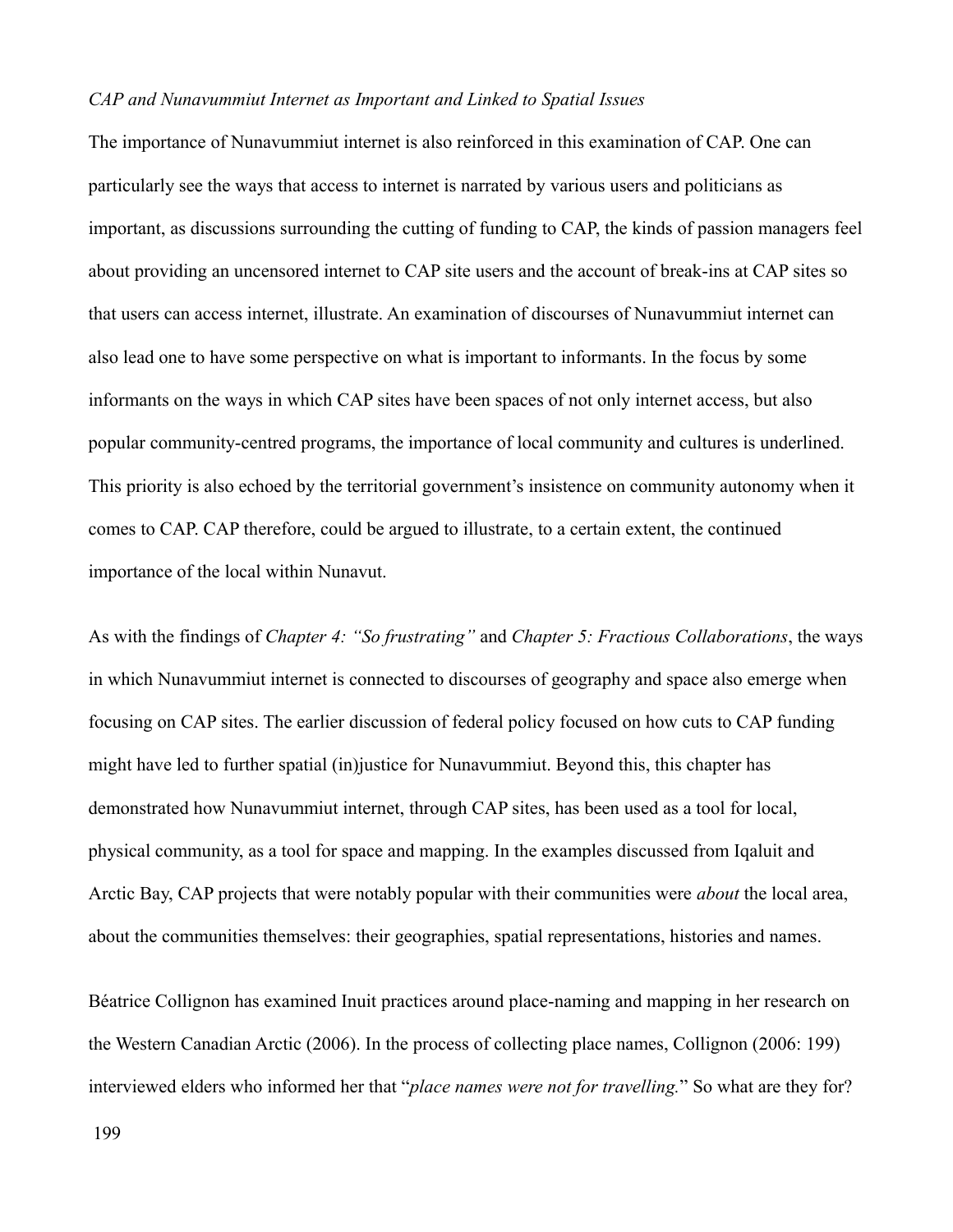Collignon (2006: 199) writes: "My research …made it clear that place names are a narrative about the land. They tell the story of the land and of its people ... And it is for their quality as narratives, as holders of an essential part of Inuit memory, that place names should be recorded ..."

 Place names among the Inuit are therefore not asserted as claims to ownership or possession (as they often are in Western culture (Alia 1994). Inuit maps and place names are multi-dimensional, representing relations between the spatial, the temporal, between place, personal histories and community narratives. Nunavut CAP site projects therefore, that have focused on mapping and spatial representations sometimes use internet as a tool to emphasize the local land's role and place within the community, and within Inuit cultural memory (see Ginsburg 2002 for a discussion of how Inuit use media for productions of cultural memory).

These projects concerning mapping speak to the ways in which Nunavummiut internet can be understood as a cultural internet, used for the particular community needs and in accordance with wider cultural practices. As discussed earlier in the chapter and throughout this thesis, when Nunavummiut internet users sometimes discuss the potential of their internet, this potential often centres on having an internet on par with internets available in Southern Canada. However, as evidenced by the CAP programs discussed above, though Nunavummiut might discuss having the same levels of access and similar tools, they want to use internet and digital technologies for a variety of purposes, some of which overlap with the interests of Southern Canadian internet users, and others of which are specific to their communities and cultures (Madeleine 2014: Interview; Pauline 2014: Interview). Therefore, Nunavummiut internet can be recognized as an internet implicated within and constructed by specific cultures and communities (as every internet is: see Franklin 2004; Goggin and McLelland 2009; Miller and Slater 2000); and its internet practices should be examined with reference to a range of factors, including cultural concerns.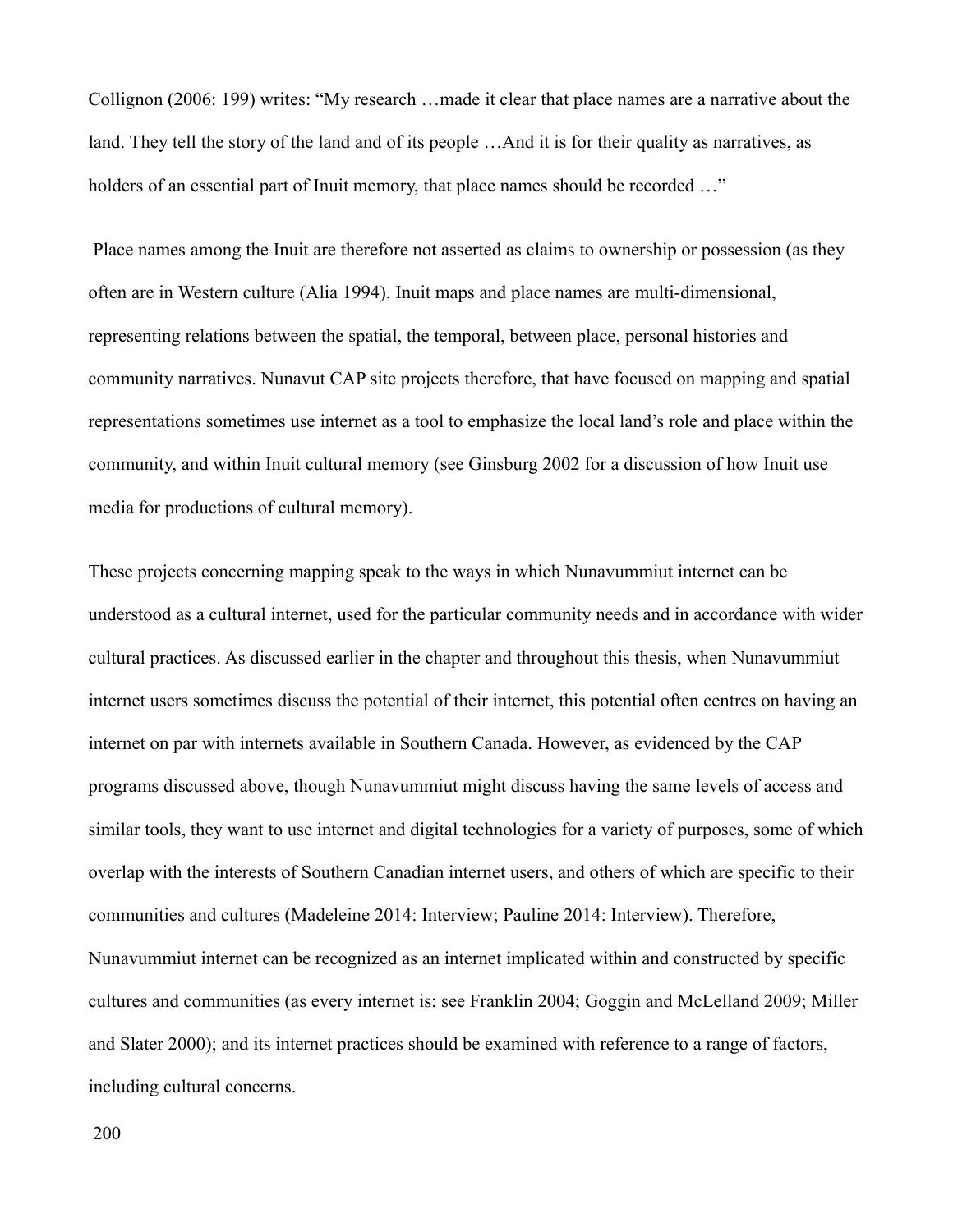In using CAP sites and the digital technologies available at these sites to participate in and create programs that have links with wider Inuit cultural practice, one can apply Roth's concept of *cultural persistence* to the usage of Nunavummiut internet at CAP sites. Roth has argued that First Peoples' have used media and media advocacy to alter policy frameworks, for political engagements, and to gain access to tools that can be used to maintain and further cultural and linguistic goals and practices (2005). In the face of resistance, often from governmental and institutional forces, Roth argues that indigenous peoples' campaigns for access to media, and their usage of media, can be understood as cases of cultural persistence. Employing Roth's ideas, the community and cultural programs at CAP sites can be understood as Nunavummiut internet users and communities using Nunavummiut internet for cultural purposes, and therefore provide examples of cultural persistence.

### **Conclusion**

This chapter has examined evidence from CAP sites in Nunavut, looking at both the policy background that has structured CAP in the territory, as well as discourses of experiences at local CAP sites, the projects conducted at these sites, and the possibilities for interaction that CAP can facilitate. In analysing this evidence, this chapter has argued that CAP and CAP sites, as physical spaces of internet, and as part of the infrastructure of internet distribution in Nunavut, provide a lens for probing some of the narratives and debates that surround internet more broadly in the territory.

By tracing some of the connections between these physical spaces and internet, one can gain an understanding of how internet has been conceptualized at the level of policy (as a "non-necessity" by federal government and as a tool for community by the territorial government) and some of the consequences of these conceptualizations for internet in Nunavut. Nunavummiut internet issues and frustrations regularly manifest at CAP sites, illustrating the ongoing issues of internet in the territory, issues which can be linked to policy choices. Further, examining CAP provides a means for probing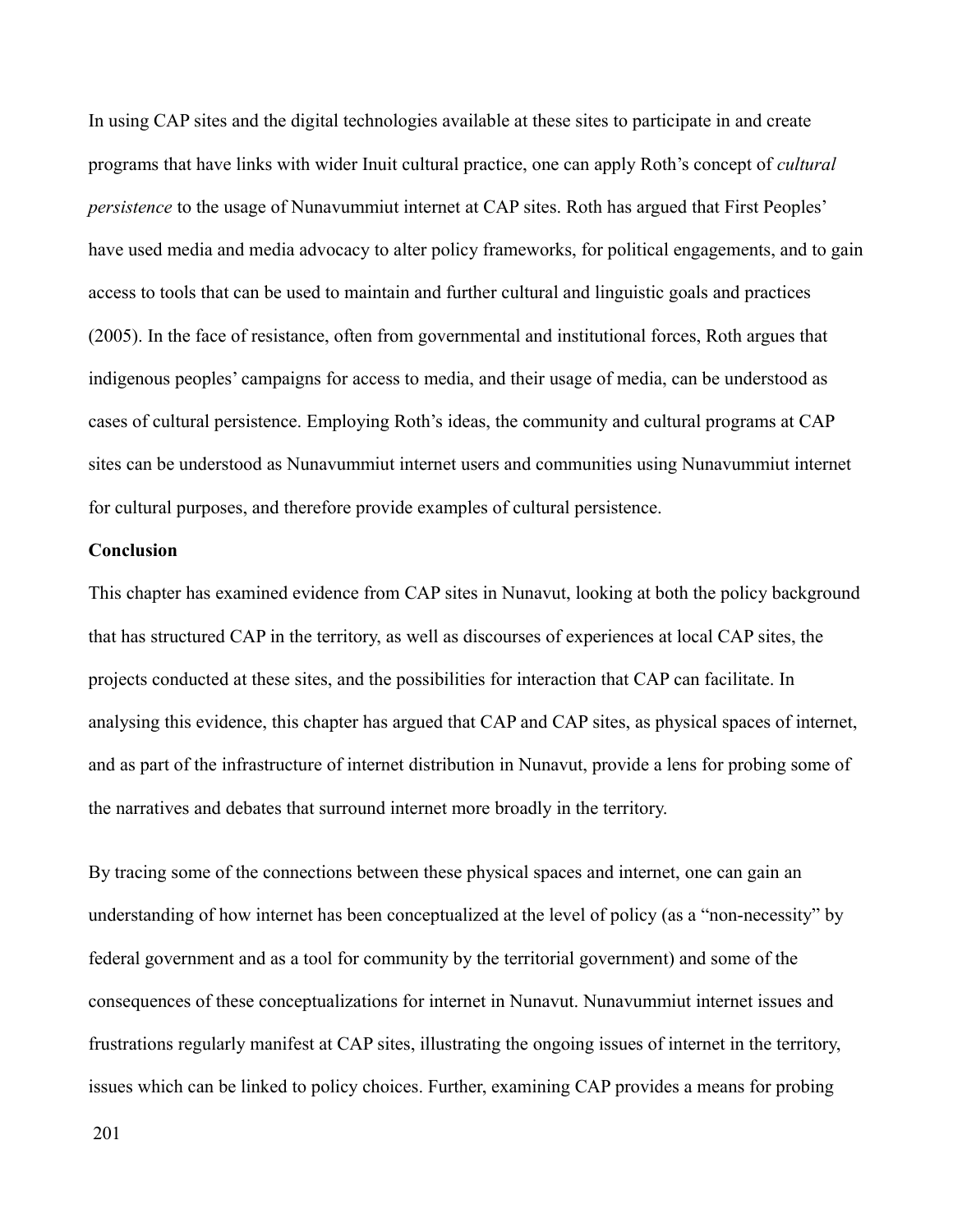how internet has been discursively understood to provide physical spaces new affordances, and the ways that these physical sites of internet offer potential for the promotion of, and engagement with, local and cultural practices.

In the following chapter, the thesis concludes by summarizing the main arguments and evidence provided in this research project, and explores some areas for further research based on this project's findings.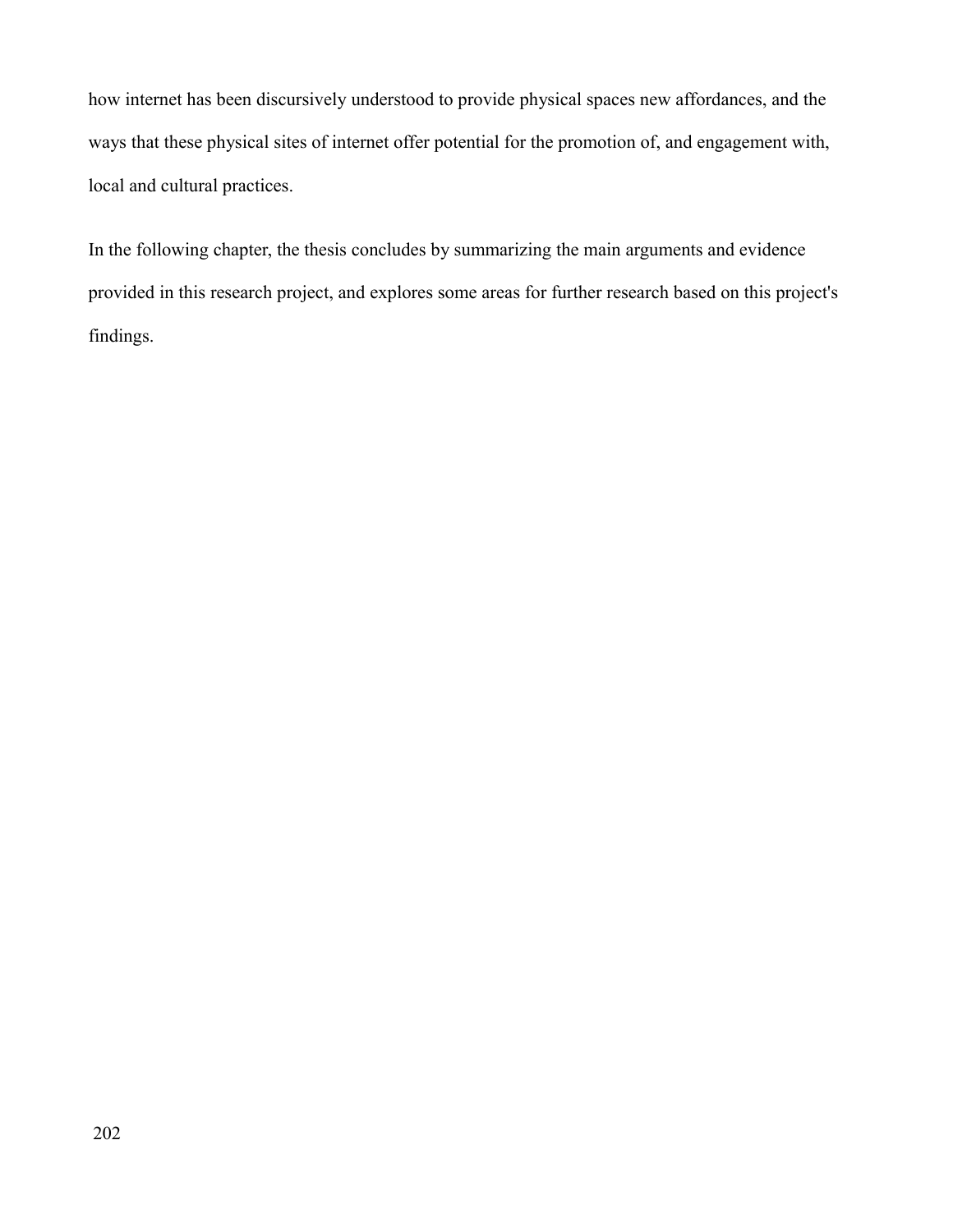### *Chapter 7: Concluding Thoughts*

### **Introduction**

When discussing my research with those outside Nunavut, I often hear the question: "why internet?" In Southern Canada, the question was sometimes rooted in the idea that there are more pressing issues facing Nunavummiut that researchers should be attentive to: suicide rates, food insecurity, housing issues, cultural and language preservation. However, during my conversations with Nunavummiut, this question never arose. In fact, when they made comments on the subject of studying Nunavummiut internet, it was to express the necessity for further research in this area (Ezra 2014: Interview; Liane 2013: Interview; Madeleine 2014: Interview; Nancy 2014: Interview; Pauline 2014: Interview).

This thesis has explored narratives related to internet in Nunavut, and has examined what these discourses say about how internet in the territory is experienced, understood, advocated for, and defined by various Nunavummiut, with the goal of understanding some of the ways internet in Nunavut has been discursively constructed. One of the key findings from this research, emerging from probing user and advocate discourses, as well as government policy, is that internet in Nunavut is not a negligible issue for various Nunavummiut. It is seen as linked, complicit and implicated in other social issues (such as education), and as a tool that its users believe could be used to ameliorate or politically engage with wider social and cultural issues (such as cultural and linguistic preservation<sup>[39](#page-203-0)</sup> and food insecurity<sup>[40](#page-203-1)</sup>). In the course of this research, a certain foundation upon which discourses of Nunavummiut internet's failure and potential emerged: internet is seen by its users as a key issue, which is why its perceived failures and frustrations matter so much to its users, and why some Nunavummiut hope and advocate for internet in the territory to be improved.

<span id="page-203-0"></span><sup>39</sup> See *Chapter 6: A Local Connection* for descriptions of some community and cultural programs that have utilized Nunavummiut internet.

<span id="page-203-1"></span><sup>40</sup> As discussed in *Chapter 2: A Review of the Literature*, Scobie and Rodgers have examined usages of Nunavummiut internet for engagements with politics (2013). The page "Feeding My Children" is often cited as an example: https://www.facebook.com/groups/239422122837039/.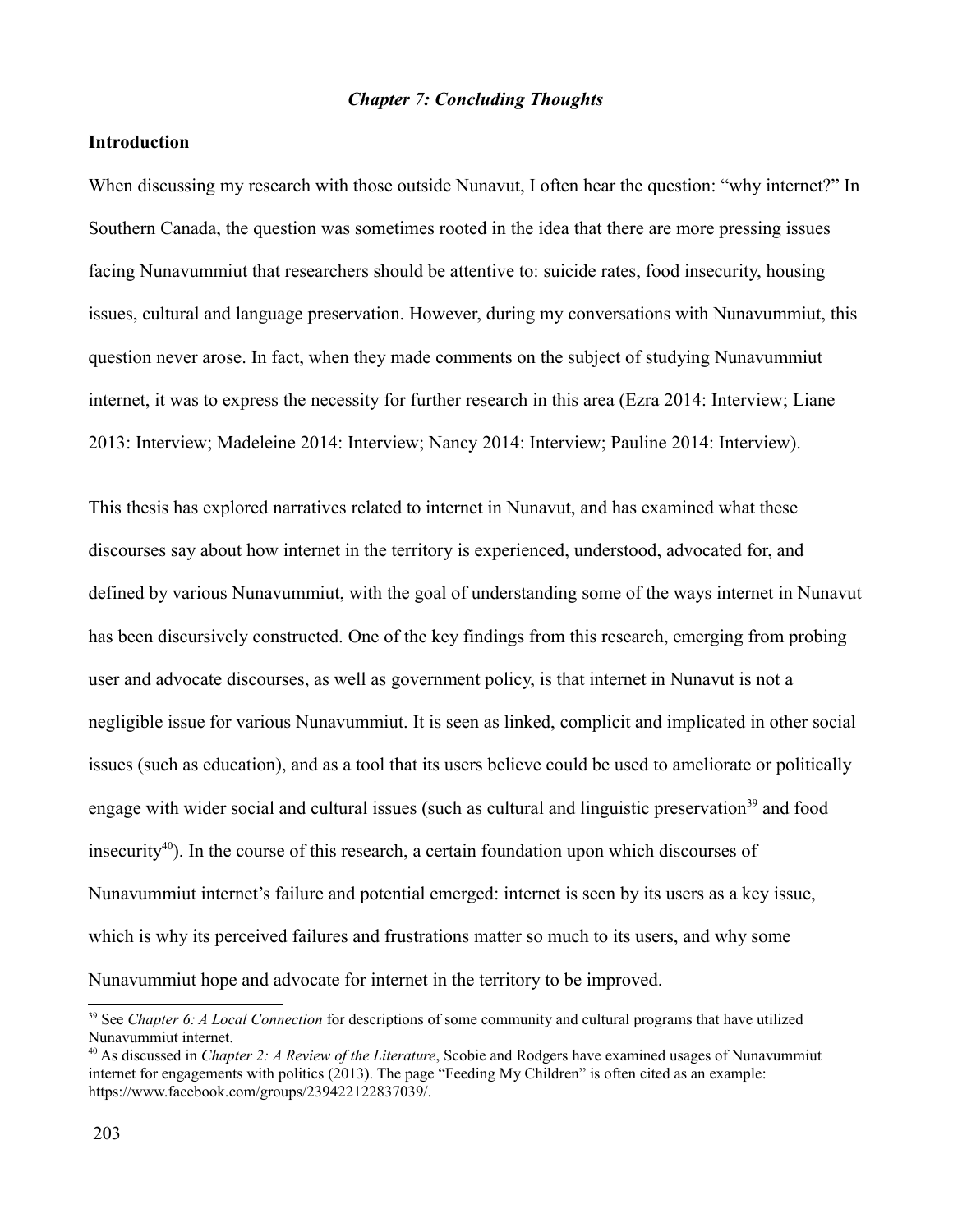In this concluding chapter, the central arguments made by this thesis will be summarized. Key findings and key debates in which this research has been engaged will be returned to, with reflections on the future implications of this project's findings. In the final pages of this chapter, some areas for further research, suggested by this thesis's arguments and findings, are considered.

#### **Back to the Beginning: Research Objective**

To return to discussions started within *Chapter 1: Introduction*, this research began with an interest in examining the politics and inequalities surrounding Nunavummiut internet. However, it became clear that a focus exclusively on the political process, without any attention to the articulated experiences of users could create an unbalanced view of internet in the territory, potentially over-prioritizing the ideas of federal government officials and internet experts over the everyday experiences and discourses of Nunavummiut. Further, as discussed throughout this thesis, some of the potential for research on internet lies in its possibilities for bringing together macro and micro analyses; work that can examine both high-level internet politics, and its intersections with the everyday lives of individuals and communities, can elucidate the ways in which these spheres impact, influence and operate in relation to each other (Franklin 2013: 10). This thesis' approach to internet, one that welds the practice theory of Orlikowski (2000) with the considerations of power raised by Feenberg (2001) (see *Chapter 2: A Review of the Literature* for a discussion of this subject), understands internet as a product and process that connects with macroeconomic and political interests, as well as cultural and individual usage. Thus, it became clear that a thesis interested in understanding some of the ways that Nunavummiut internet was discursively constructed and the ways in which it was narrated, needed to engage with both policy and contestations of that policy, as well as individual articulations of Nunavummiut internet.

One goal in exploring various macro and micro discourses of Nunavummiut internet, in gaining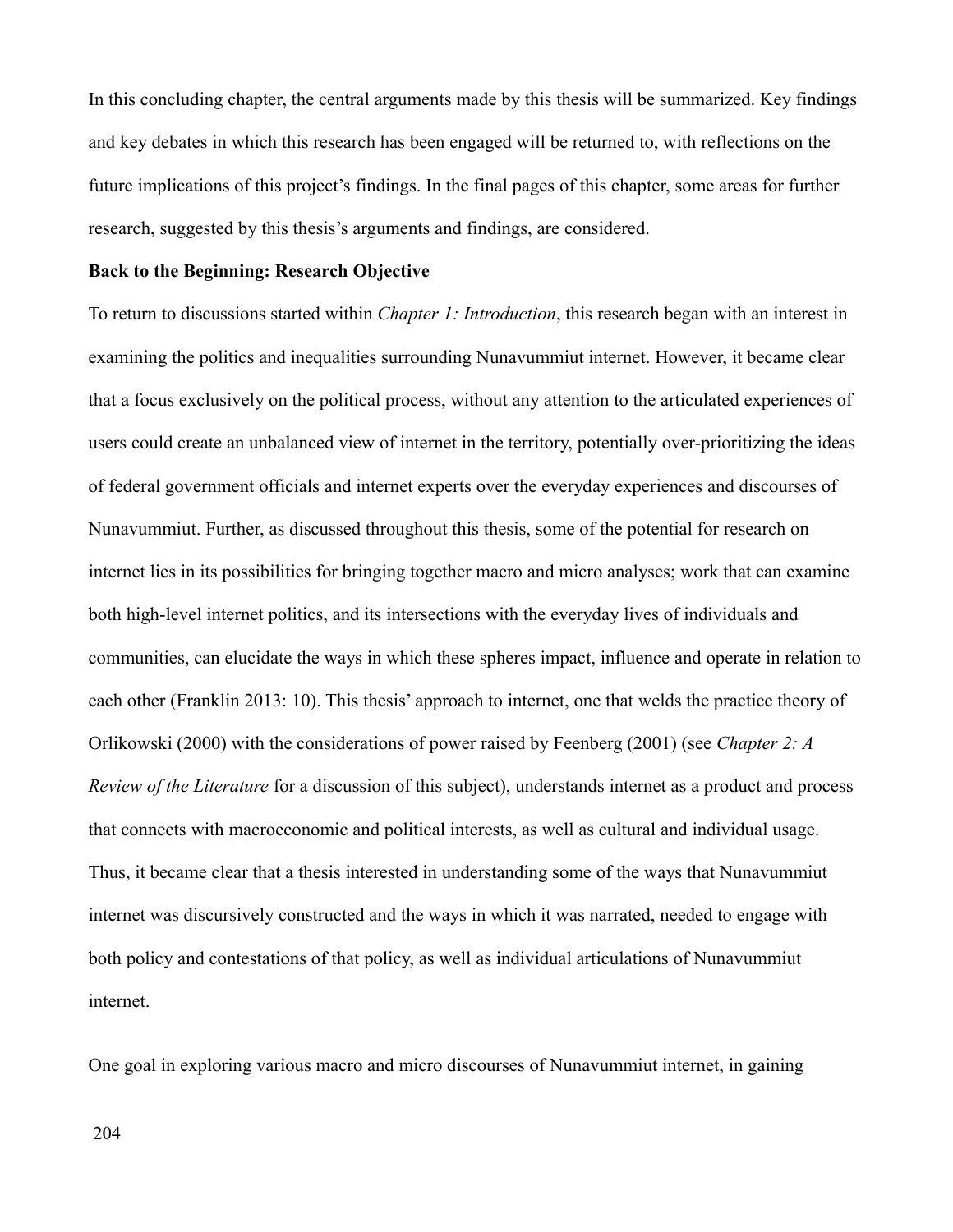understanding of how Nunavummiut internet has been articulated, was to examine evidence for whether Nunavummiut internet should be further invested in: to assess how some of its users approached this internet, their sense of whether it met their needs, and the areas in which improvements were desired. Later in this chapter, on the basis of the arguments and key findings of this research, an argument will be made that Nunavummiut internet, should indeed be further invested in and its future planned for, by federal government in concert and consultation with Nunavummiut and Northern internet advocates and experts.

#### **Thesis Arguments: A Summary**

This thesis has made two main arguments about Nunavummiut internet. These arguments are that: internet in Nunavut encompasses a range of meanings and significances and these findings on Nunavummiut internet specifically complicate understandings of internet generally, suggesting the need for broader conceptualizations and engagements with the idea of internet; and that Nunavummiut internet is implicated in discourses of frustration and potential. These arguments and the evidence for these arguments will be summarized in turn, in the pages that follow.

# *Internet in Nunavut has a Range of Meanings and Perceived Purposes, Defying Easy Categorization or Definition*

Following the argument that internet and other technologies are constructed by the practices of users (such as user discourses) as well as the policies and practices of the more powerful (such as government, and technical experts), this thesis builds upon the discourses of Nunavummiut internet examined and employed by informants during this research process to suggest that internet in Nunavut does not have a single definition, that it instead occupies a range of experiences, meanings and emotions, as well as temporalities.

In *Chapter 4: "So frustrating"*, Nunavummiut internet emerged through the voices of some of its users as variously: a technology for communication; a platform for education; as a space for banking and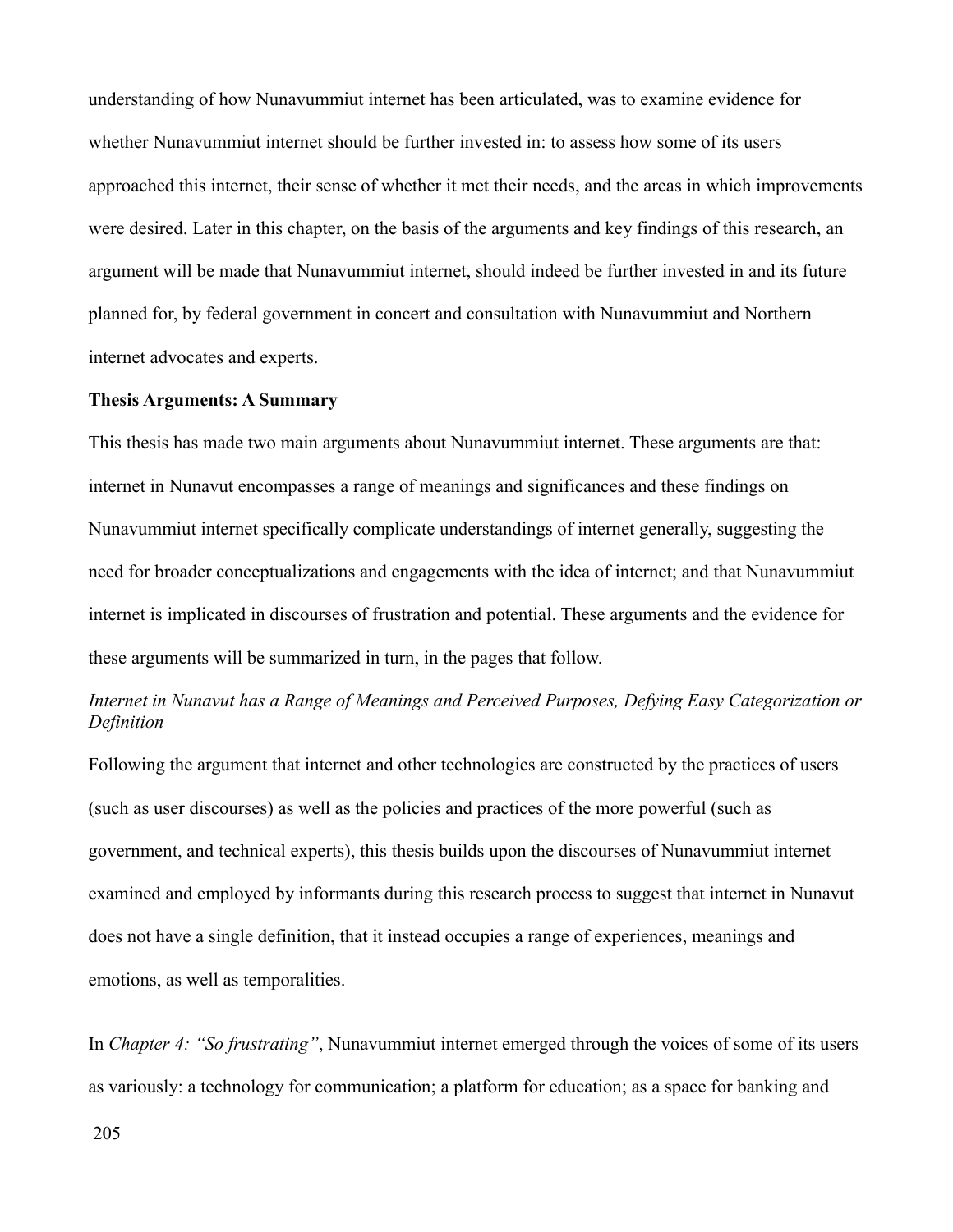finances; as failure and frustration; as a means to keep track of the news; as an obstacle to be planned around, when used for work and/or entertainment purposes; as requiring conservation; as having potential in the present; as having potential in the future, if altered, to be a source of economic development and cultural preservation; and as a place for various Inuit communities to engage in cultural practices. In *Chapter 5: Fractious Collaborations*, which examined federal policy in regards to Nunavummiut internet, the testimony of various Northern internet advocates at CRTC hearings, and the reports written by Northern broadband stakeholders, Nunavummiut internet was constructed as an object of federal politics and governance; as a technical, physical infrastructure (whose infrastructure was the subject of debate); as a basic service (for advocates); as a non-necessity (historically, for federal government); and as a reason for political action and engagement. Finally, in *Chapter 6: A Local Connection*, Nunavummiut internet was shown to be a tool for local community and culture; to provide physical spaces with new affordances or possibilities of action; to be tied to wider debates and issues about housing and community autonomy; to be a public good that some users might break into a CAP site for; and to be a space of information freedom for some. In all three research chapters, Nunavummiut internet is seen to live in multiple temporalities: it is understood for how it was constructed in the past (made clear through the narratives of internet advocates, who link the problematics of Nunavummiut internet with past federal policy); for what it accomplishes and does not accomplish in the present (as evidenced by user discourses of frustration and potential); and for having multiple, possible futures, depending on decisions made at the level of politics (or the possible investment decisions made by a major corporation such as Facebook or Google); and as discussed by internet advocates and users, for the ways that internet could be improved and the possibilities internet is imagined to have, if improved in the future. Internet in Nunavut is thus understood not only for what it is, but imagined for what it could be. Nunavummiut internet then, is a physical object; an idea; it is policy made manifest; it is online content that is currently consumed by Nunavummiut and online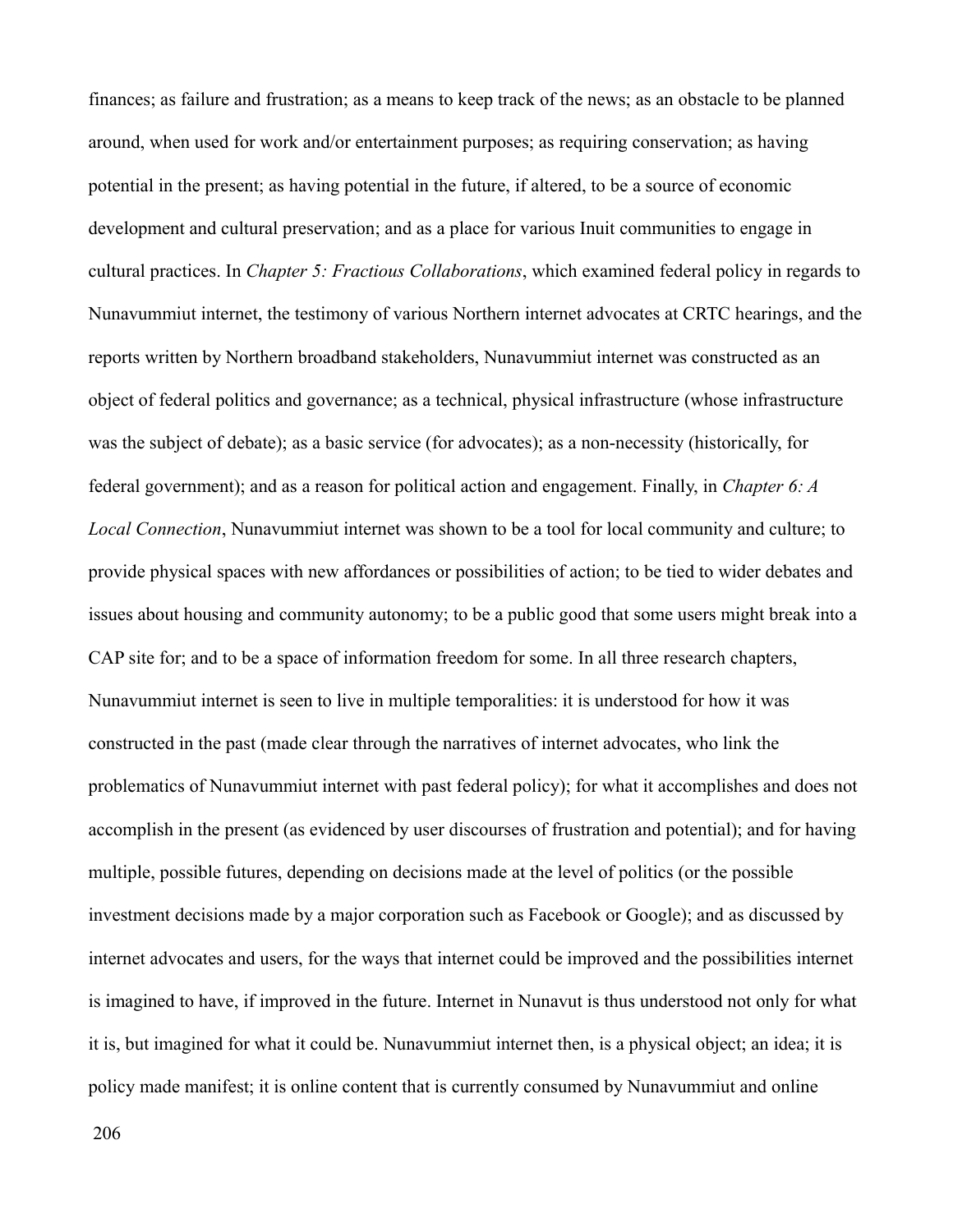content that Nunavummiut internet users would access more frequently if there were less restrictive bandwidth caps; it public and private, work and entertainment.

In bringing forth these different aspects and imaginings of internet, the Nunavummiut internet users, advocates, service providers and regulators interviewed for this project discursively construct internet as complex, dynamic, point to the multiple, interrelated elements and aspects of internet, and to the breadth of internet's implications in the lives of Nunavummiut.

## *Nunavummiut Internet is Implicated in Discourses of Failure and Potential*

Over the course of 61 interviews, two prevalent discourses emerged: that Nunavummiut internet was problematic, that it sometimes failed its users, that it frustrated its users, and needed to be "worked around," at times; and that Nunavummiut internet had potential (both in its current form, but particularly if it was altered and improved) to make a substantial contribution to improving and easing certain issues faced by Nunavummiut, as well as to provide Nunavummiut with economic, social, cultural and educational opportunities.

The discourse of frustration had several variations. Some informants simply emphasized that internet was problematic, and discussed the issues they had while using it (such as Nunavummiut internet being slow, unreliable, expensive and bandwidth-scarce). Other informants not only focused on the problems, but on the ways they tried to mitigate them utilizing discourses to discuss these practices that have been termed *conservation* and *planning ahead* in this thesis (See *Chapter 4: "So frustrating"*).

The discourse of Nunavummiut internet as potential, particularly revealed itself in the efforts of lobbyists and Northern internet stakeholders, who have advocated for federal government to provide more substantial funding for internet (see *Chapter 5: Fractious Collaborations*). In arguing for a more substantial, longer-term federal investment, Northern internet stakeholders articulate different plans by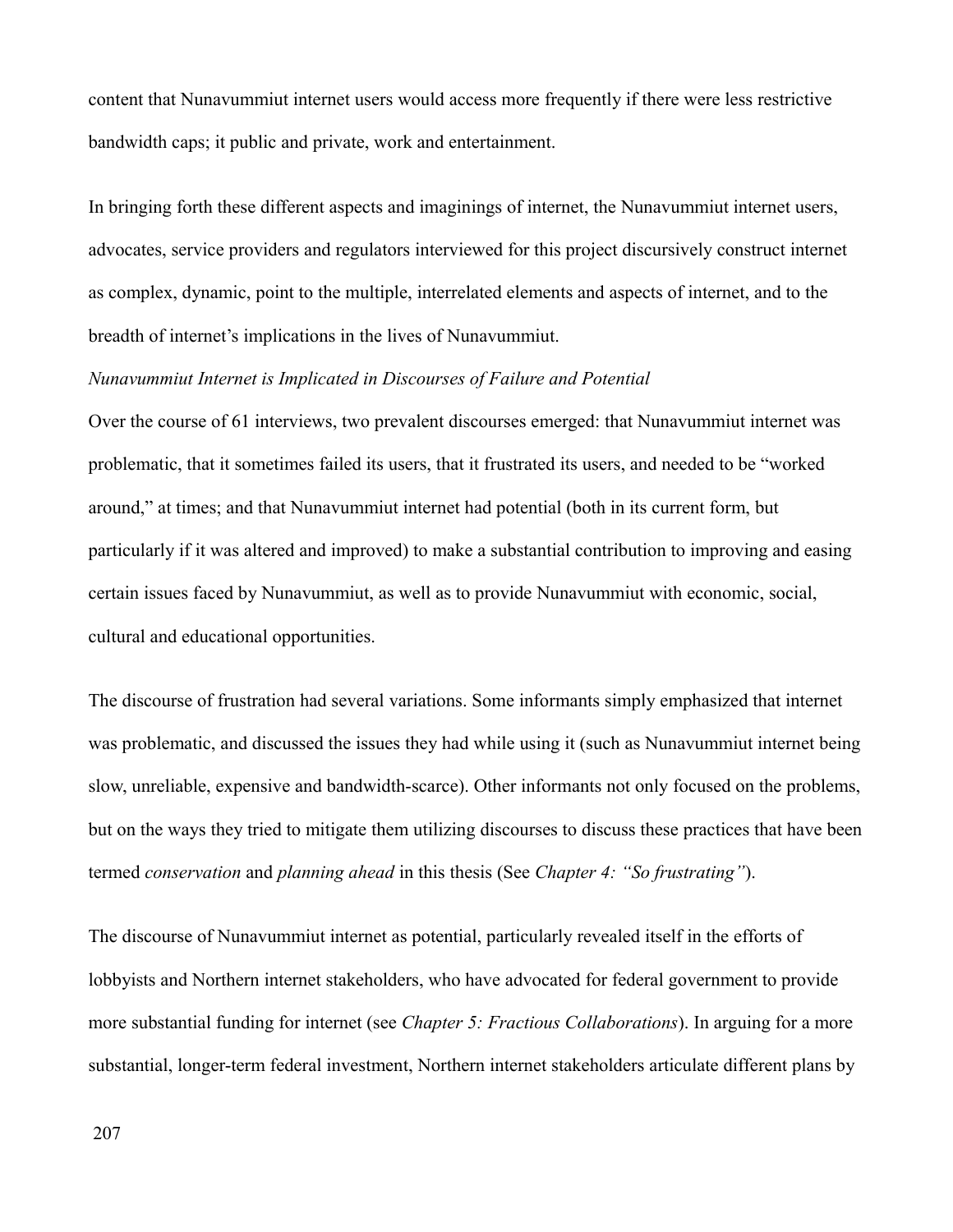which internet could be improved; they suggest possibilities for Nunavummiut and Northern internet to be more accessible and less frustrating to its users; and they state that Nunavummiut internet could be different, and could have greater functionality. Various Nunavummiut internet users have also articulated what they understand to be its potential, if improved, to provide the territory's residents with greater educational, cultural, economic and social opportunities, in statements that bring to mind the ICT4D paradigm, which understands digital technologies as "causing" areas to develop (Pick and Sarkar 2015). Nunavummiut internet users also point to the potential Nunavummiut internet has in the present, to ease financial issues (by allowing Nunavummiut all over the territory to bank, whether or not there is a brick and mortar bank in their local community) (Adam 2013: Interview; Naima 2014: Interview; Financial Services, NBDC 2006: 7-8); to provide distance-education; and to allow for the sharing of cultural knowledge and practices among Inuit (as discussed in *Chapter 4: "So frustrating"* in regards to the Facebook group Nunavut Hunting Stories and within *Chapter 6: A Local Connection*, in reference to mapping programs at CAP sites).

This discourse of potential, it has been argued in this thesis, is related to the correlated discourses of Nunavummiut internet as frustration, failure and requiring mitigation. Because Nunavummiut internet is often understood through its problems and defined to some extent by its users as issue-laden, the thought and hope of improvement is also often present in the idea that internet that is available in Nunavut is not the only possibility, that there are other internets that might be possible, that can be imagined. Internet does not only exist for its users as a technical object, defined by its present possibilities; in Nunavut, internet of the present suggests the hope of a future internet, an internet that for some, simply could be, and for others, should be.

This discourse in particular points to an argument about internet as an imaginary, as tied to hopes, fantasies, and particularly to projections which suggest an improved future. Technological imaginaries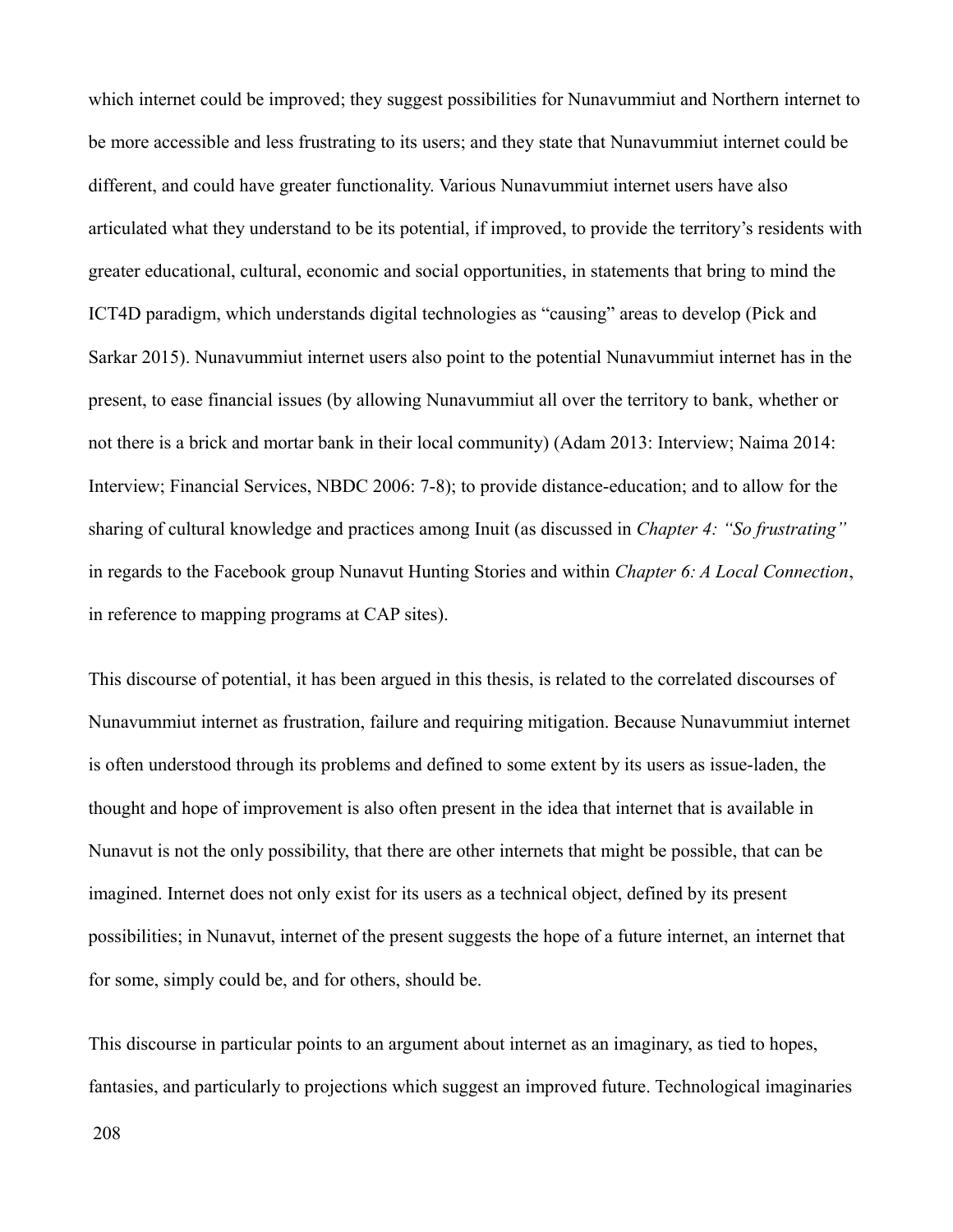are not exclusive to Nunavut: media researchers, as discussed in *Chapter 2: A Review of the Literature*, have explored and probed the ways in which media and technology are often related to discourses of utopianism as well as dystopianism (Kluitenberg 2011; Mosco 2004). Technologies have been seen throughout history, as acting as panaceas, as potentially being the gateway to more freedom, to happiness, to the potential abolishment of space and time.

What perhaps differentiates Nunavummiut internet as an imaginary, is the less fantastical nature of the imaginings compared with some historical precedents. If media archaeologists have been interested in exploring the almost magical properties that have been assigned to media and technology, and the fantastical technologies imagined by science-fiction writers which stoke the imagination of readers, the forms of imagination associated with Nunavummiut internet are of a somewhat less magical nature. This thesis has consistently drawn upon Sandvig's understanding of the desire for parity (2012) in relation to discussion of discourses of potential. In keeping with Sandvig's discussion of appropriation of technologies by indigenous communities, not as a form of rebellion but as a means of achieving parity, in the same way, the dreams that some Nunavummiut have regarding internet are multiple, but largely suggest the desire to have an internet that is on par with Southern Canada. Internet as an imaginary in the case of Nunavut, is not a dream of radical alterity; it is a hope for equivalence, for the same opportunities that other Canadian citizens have.

### **Key Findings**

The arguments presented above were built on this thesis' four key findings. These findings are: 1) that Nunavummiut internet is understood simultaneously as an infrastructure, as a tool for communication, as an obstacle, as political, as potential, as cultural; 2) those seeking to alter internet in Nunavut at the level of federal politics have advanced their goals by collaborating in their usage of discourses in their interactions with the federal government; 3) the obstacles and potential of Nunavummiut internet are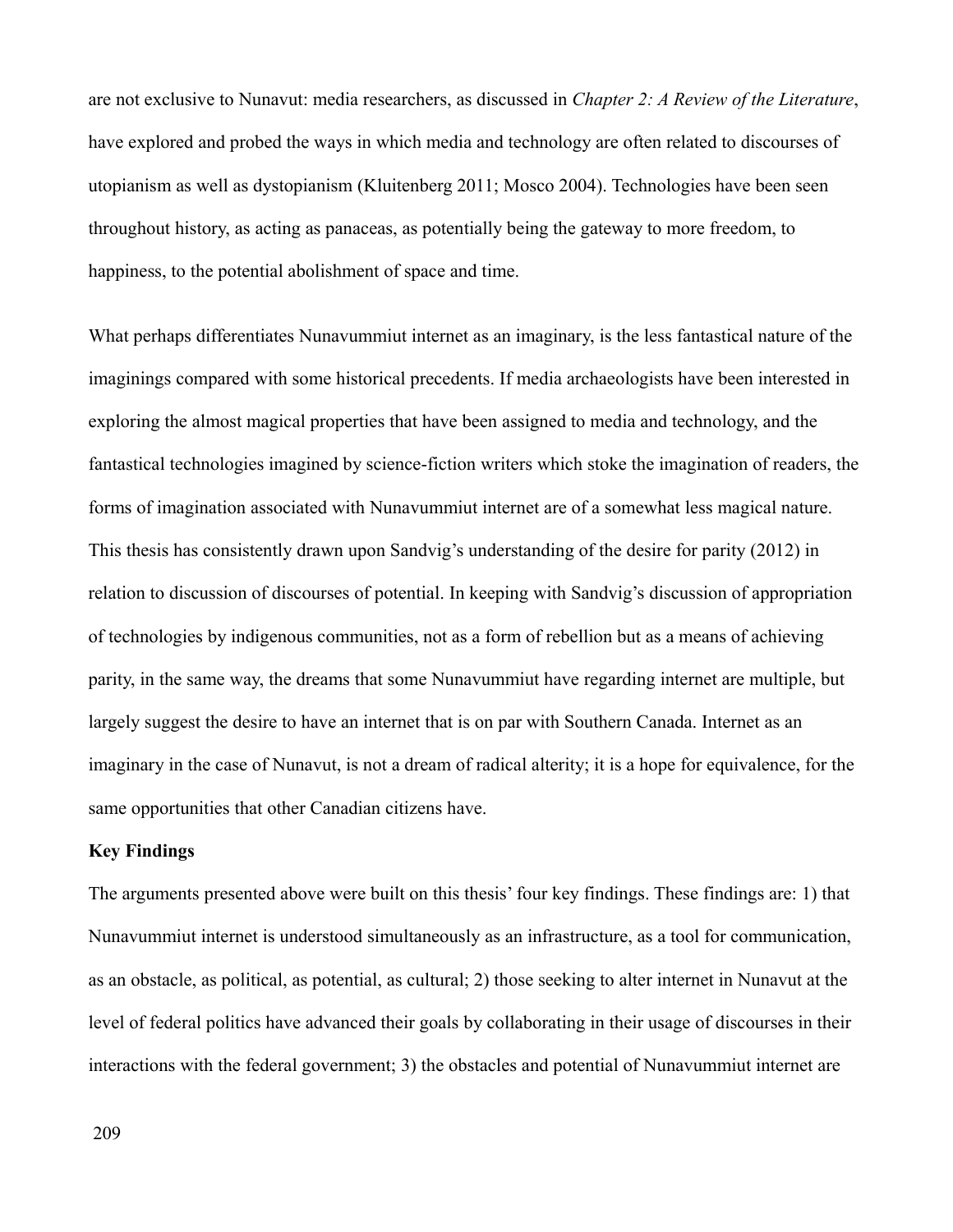sometimes expressed in terms of (or in reference to), spatial questions and issues as they relate to the geography of Nunavut and the "remoteness" of communities in the territory; 4) internet in Nunavut is considered to be important. In the pages below, these key findings will be briefly summarized.

*Nunavummiut Internet is Understood as an Infrastructure, as a Technology for Communication, as Media, an Obstacle, as Political, as Potential, as Cultural*

As discussed above, this thesis has argued that Nunavummiut internet is conceptualized in multiple ways, assigned multiple purposes and meanings, experienced in multiple locations (home, work, CAP sites), and encountered with a range of emotions (ranging from frustration to hope) by its users and by internet advocates. This argument has been made on the basis of the findings of how various Nunavummiut discursively describe and articulate their internet. Therefore, one of the key findings that this thesis has made, are some of the ways that Nunavummiut internet is understood. In *Chapter 4: "So frustrating*", Nunavummiut internet is described as frustration, as an obstacle but also as potential; in *Chapter 5: Fractious Collaborations*, Nunavummiut internet is primarily positioned by policy-makers and its advocates in terms of infrastructure, and as a site for and a reason for political action, argumentation and engagement; in *Chapter 6: A Local Connection*, particular attention is paid to the ways that Nunavummiut internet has been discursively articulated as a tool for community and cultural practices. In all these chapters, Nunavummiut internet is understood as a technology for communication, and a media platform, a space for video, for news and information. It was on the basis of these findings of the particular ways that various Nunavummiut internet users articulate and describe their internet, that the argument was made that Nunavummiut internet defies easy definition, and that its boundaries are difficult to pin down.

# *Those Seeking to Alter Internet in Nunavut at the Level of Federal Politics Have Advanced Their Goals by Collaborating*

In examining the efforts of lobbyists and internet stakeholders who have collaborated to campaign federal government for longer-term and more substantial investment in Nunavummiut internet (and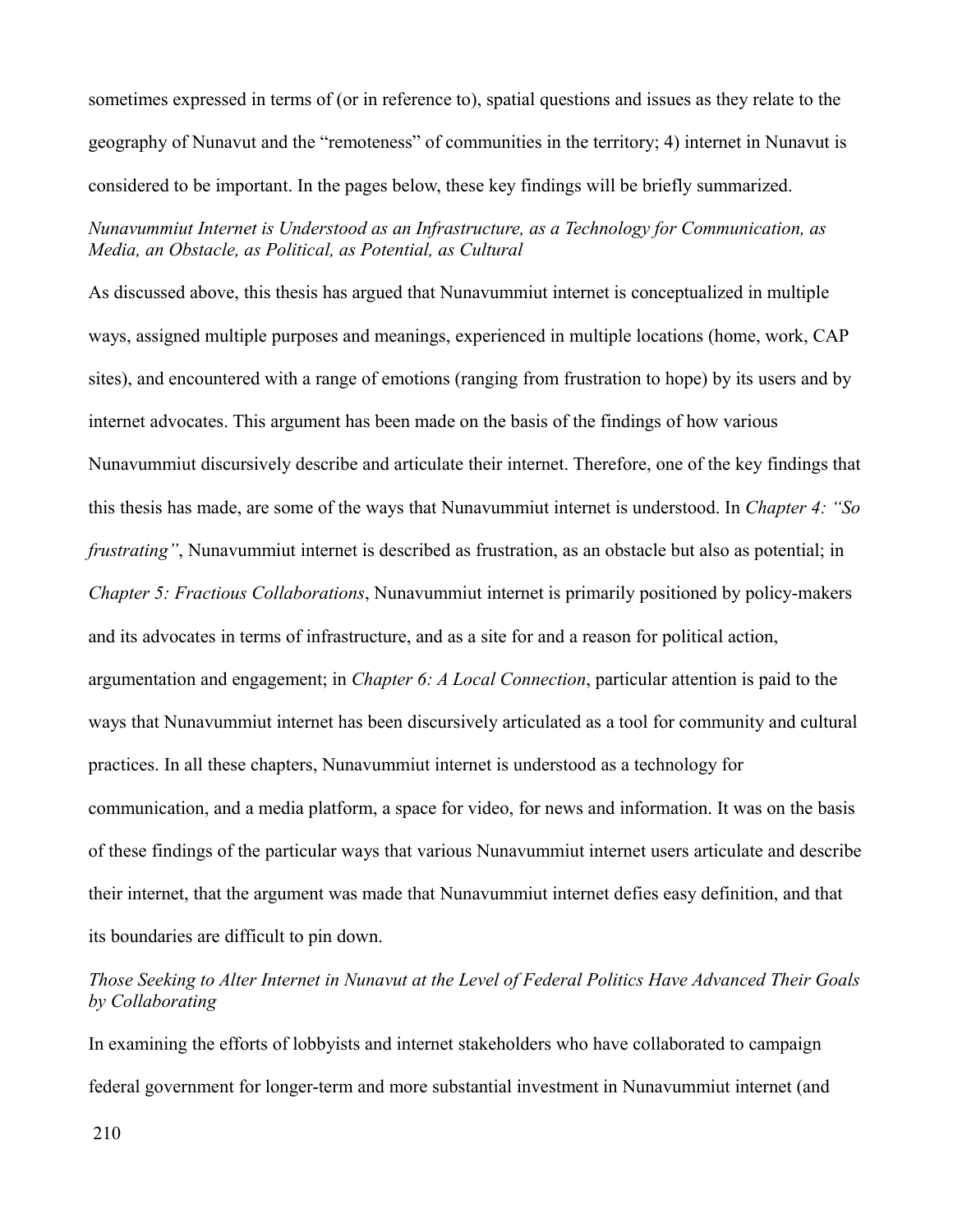internet in other areas considered "rural and remote"), and in testimonies at CRTC hearings, it has been discovered that these various actors have sometimes collaborated. In examining their different goals and objectives, as outlined in *Chapter 5: Fractious Collaborations*, these players have varying visions of what Northern/Nunavummiut internet should be: how it should be funded, how much funding should be provided, and what kinds of infrastructure should be employed. However, in making their case to federal government, particularly since 2011, these actors have collaborated by writing joint reports and emphasizing the same "asks" at CRTC hearings: that the federal government should make internet a basic service, therefore deserving of a longer-term and more substantial investment from federal government, and that there should be a holistic plan for internet that stretches into the longer-term.

The collaborative efforts of Northern internet stakeholders can be understood as involving discourses of potential; these players are actively arguing for Nunavummiut internet's improvement (for the furthering of its potential) and have done this by collaboratively presenting specific recommendations to federal government that would ameliorate some of the issues described by users: its slowness, its expense, its lack of reliability, its bandwidth scarcity. Their collaborations have been in service of (beyond other factors, such as the financial interests of some players) ideas about how to tap into Nunavummiut internet's potential.

## *The Frustrations and Potential of Nunavummiut Internet is Sometimes Expressed in Terms of or in Reference to, Spatial Questions and Issues*

Questions of geography are raised both by Nunavummiut internet discourses of frustration and potential. Discourses of potential suggest that some Nunavummiut internet users believe that internet in Nunavut can be improved, that its current iteration is not at the limit of what internet could be, although it does have usefulness even in its current, limited state. In particular, as noted earlier, in the concrete ways that internet is imagined as improving, in terms of parity with Southern Canadians internet, there is an awareness by Nunavummiut internet users that their internet is not the same, that there are other,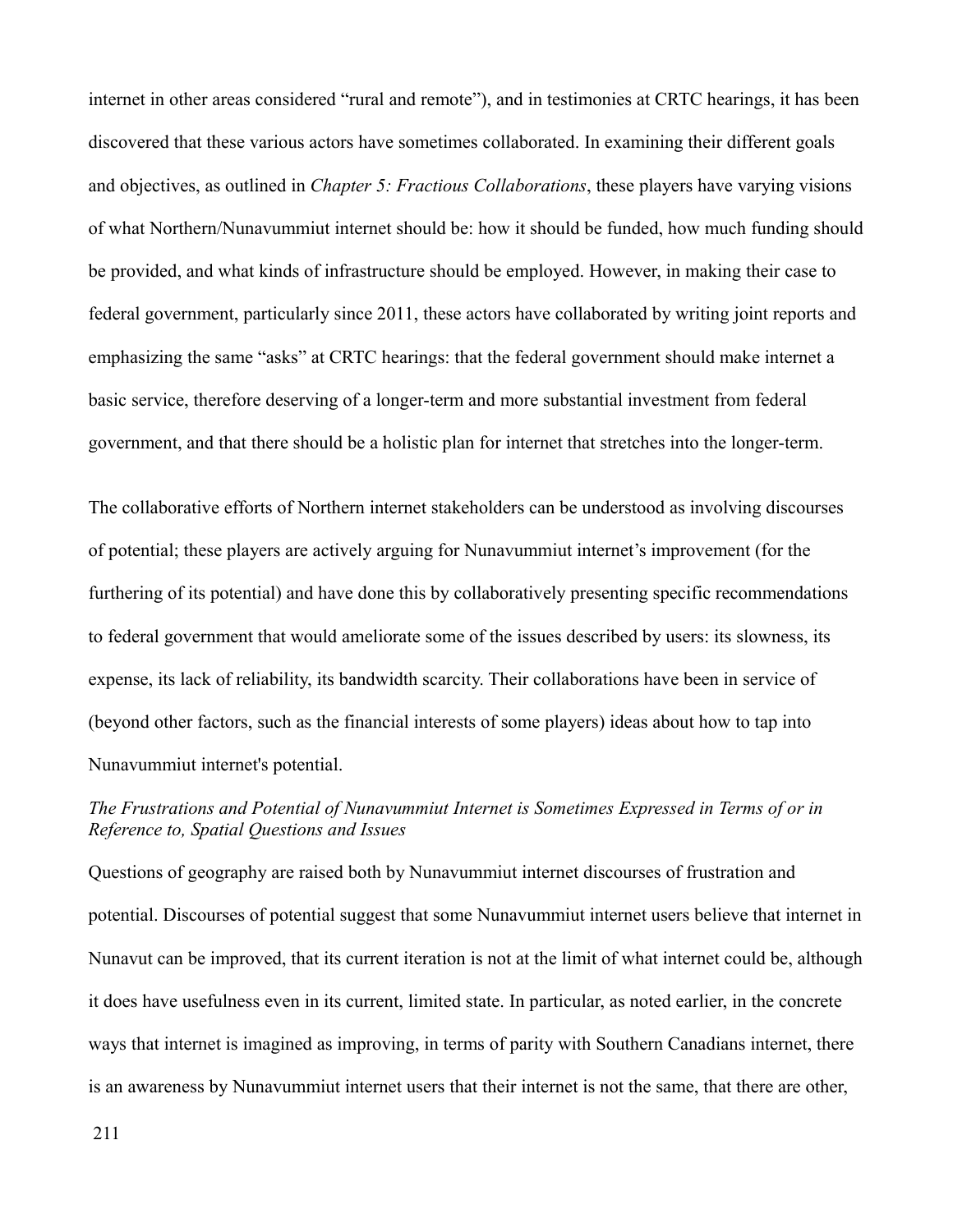less costly, faster, more reliable internets with more bandwidth, in other areas in Canada. The parity that some Nunavummiut internet users hope for, in regards to their internet, points to the spatial difference in internet access within Canada: between the North and remote areas of the country, as compared with urban, Southern spaces.

In discussing the reasons for why internet in Nunavut is problematic, within discourses of frustration, the issue of geography emerged in two ways. First of all, geography is sometimes cited as the reason why internet is problematic: Nunavut is far away, with difficult climactic conditions, making the building of infrastructure challenging and prohibitively expensive – hence the paucity of infrastructure of every kind in the territory – and this historical lack of investment is what has led to the problems in providing internet, as discussed in *Chapter 5: Fractious Collaborations*.

However, one can also argue that the historical lack of investment in infrastructure also creates problems of geography, or exacerbates those problems. If infrastructure, particularly transportation infrastructure is available in greater amounts to other areas of Canada but not in Nunavut, then while infrastructure in other areas can draw them closer, bridging distances, the lack of infrastructure in Nunavut helps further reinforce Nunavut's status as especially distant and remote – the lack of infrastructure helps to *define* Nunavut as "far away." Claims that Nunavut is far away, making it difficult to invest in, then take on a more complex colour: because an argument could be made that the federal government, through its history of decision-making and policy-making, has contributed to constructing Nunavut as distant, an argument that draws upon Berland's interpretation of Innis, who argued that communications infrastructure were pivotal in constructing *spatial configurations of power* (2009).

Discourses of frustration and potential point to the inequality in Canada in relation to internet, and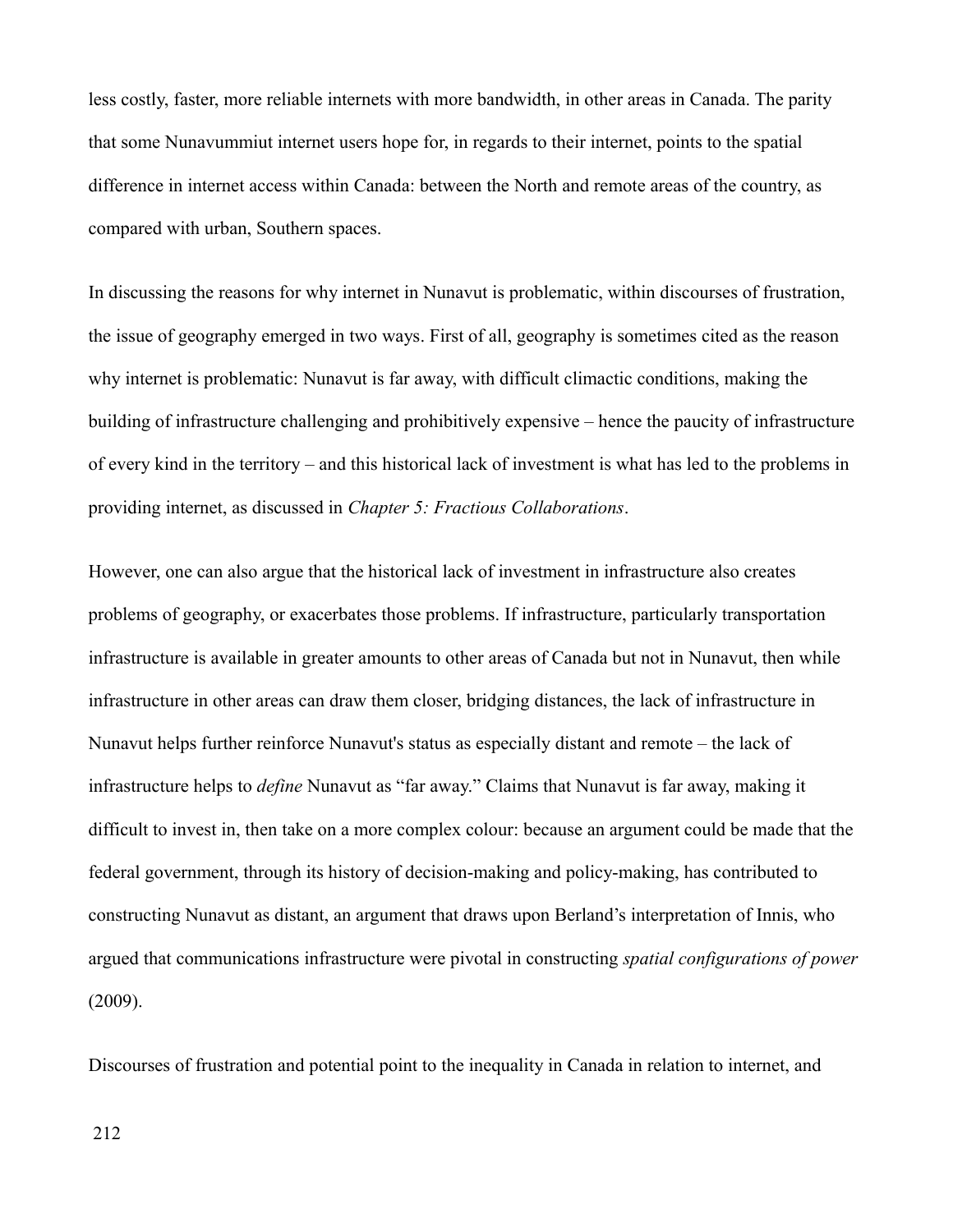discourses pertaining to geography point to the ways that this inequality, instead of being based only around technology, is also rooted in spatial questions. Nunavut's inequalities relative to other jurisdictions in Canada are based on historical factors, but as Edward Soja has noted, inequality also has spatial components, a concept he terms *spatial (in)justice* (2010). Some places have fewer opportunities, less investment than others – and the ways in which places such as the Canadian North, and in this case, Nunavut, are often at a disadvantage on numerous indicators compared with Southern Canada, speaks to an inequality that is made evident and is entrenched through space. The issues of internet, as related to geography, therefore speak not only to historical factors, but to the ways that inequality has been geographically manifested in Canada. In this case, internet acts as another way in which these spatial inequalities are made apparent, in which the differences between living in Northern and Southern Canada also lead to differences in access. This is not only a question of the politics of internet; it also suggests the way that activism relevant to Nunavut, including Nunavummiut internet activism, is seeking greater spatial justice.

### *Internet in Nunavut is Considered to be Important*

As discussed in the introduction to this chapter, one of the findings from this thesis' research processes, has been that internet in Nunavut is not an issue of secondary status, but that for numerous informants, Nunavummiut internet (and its improvement) was considered an issue of great importance. Thus, it was argued by various users that the improvement of Nunavummiut internet was important because it could lead to broad economic benefits; that it could lead to educational opportunities. Oana Spinu, the director of the NBDC, argued at the 2013 CRTC hearing on NorthwesTel that pivotal to having strong, healthy communities in the North was the issue of linking these communities with a higher quality internet connection (Review of NorthwesTel CRTC 2013 Transcript Vol. 3: 4285-4288).

Part of this understanding of internet's importance can be tied to the wider history of Inuit media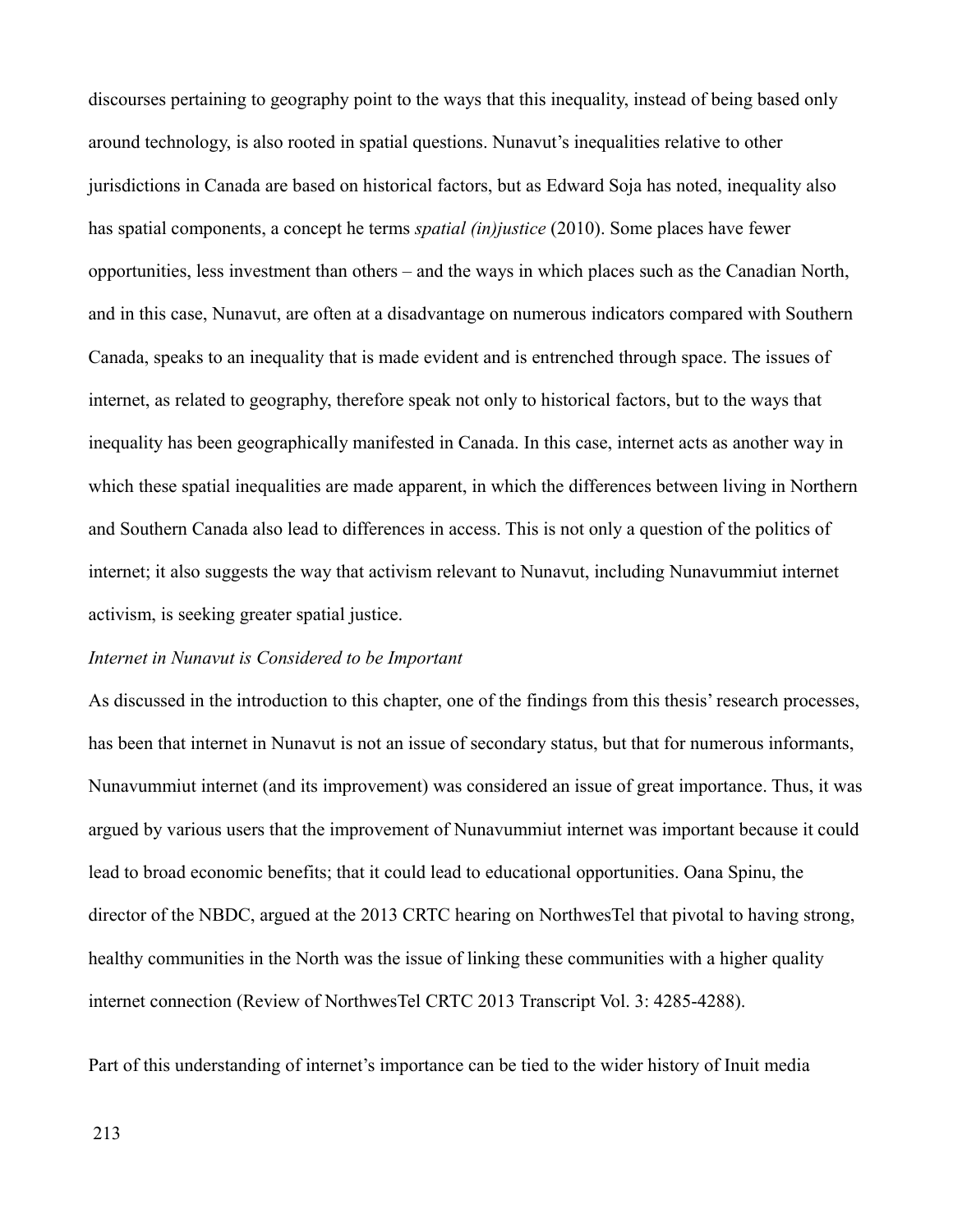activism. Madeleine Redfern stated in our interview that Inuit have long been a technological culture, adapting technology to their cultural practices and objectives (Madeleine 2014: Interview). As cited in *Chapter 2: A Review of the Literature*, anthropologists such as Ginsburg (2002) and Wachowich (2006) have studied how Inuit have used television, film and radio, among other media, for their communities' cultural and economic well-being. Roth's concept of cultural persistence has also been employed within this research – her argument that First Peoples' have persisted in living their values, principles and cultural practices, in the face of sometimes hostile forces, and that media advocacy and media usage are key modes by which First Peoples have culturally persisted (2005) has been used to contextualize Nunavummiut internet advocacy. There are multiple ways in which Nunavummiut internet has importance for Nunavummiut communities, but it has been reiterated in this research, that as with the media that came before it, some of internet's main potential and its importance, is arguably linked with its ability to facilitate and participate in the cultural persistence of Inuit peoples. The ways in which Nunavummiut internet users have employed internet to share cultural knowledge or for local community projects, as well as in the efforts of Northern broadband stakeholders, speak, this thesis has argued, to the ways that Nunavummiut continue to culturally persist, in this particular case, through and in relation to internet.

### **A Return to Key Debates**

This research project situates itself within three academic debates. The first is whether internet should be understood as culture-specific; the second concerns the debate on the nature of internet; the third debate has to do with questioning who governs (and should govern) internet.

These debates were extensively discussed during the literature review and therefore will not be reviewed here (see *Chapter 2: A Review of the Literature* for an exploration of them). What the following section will do is examine the ways that this thesis' research and findings have either added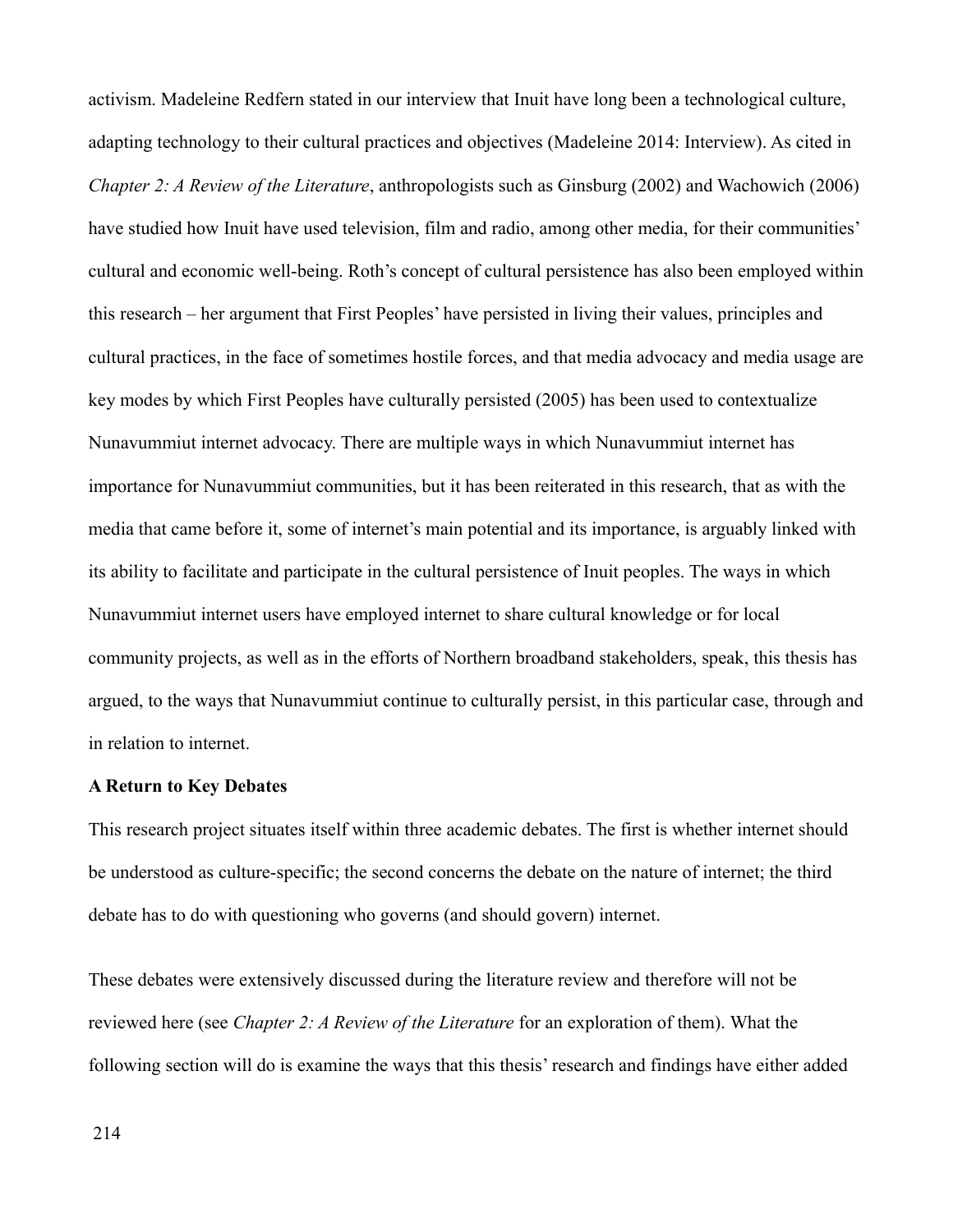evidence to an already held position, or articulated a new position, within these debates.

To begin with the debate on the cultural nature of internet. This thesis argues that conceptualizations of Nunavummiut internet held by some of its users and advocates challenge and broaden ideas of what internet is. In Nunavut, internet might be an imaginary, might be seen as needing to be updated and improved upon; it is understood by many of its users by how it frustrates and requires practices of conservation and planning, it is a space for sharing stories about hunting, an object of politics, a tool for Inuit mapping practices. These combined ideas of internet would not necessarily travel well to, for example, Southern Canada. This is to argue, in keeping with the work of Miller and Slater (2000) and Goggin and McLelland (2009), that ideas and conceptualizations of internet vary by cultural practice, by user discourses in specific environments. Nunavummiut internet points to the cultural and geographic specificities of internets, to the ways that if internet varies by region and practices, then there might be more than one internet, that there are perhaps multiple, varying, local internets. As a consequence, this thesis adds to the literature which suggests that internet should be approached as cultural technology, its practices probed for their cultural specificity. Therefore, for example, solely considering internet usage practices in the West would be insufficient for developing theories of internet; how internet is used and what it means in other contexts and cultures must also be taken into account.

This leads into the debate on the nature of internet, and its definition. The cultural nature of internet suggests first of all, that there is not only one internet – and therefore, there cannot only be one definition of internet. If internet is multiple, then any one conceptualization of internet will necessarily only fit a particular set of circumstances and thus the specific circumstances of a place, the particular culture in which an internet is employed, and the particular temporalities of internet in a specific context, require consideration in any conceptualization of an internet. In considering Nunavummiut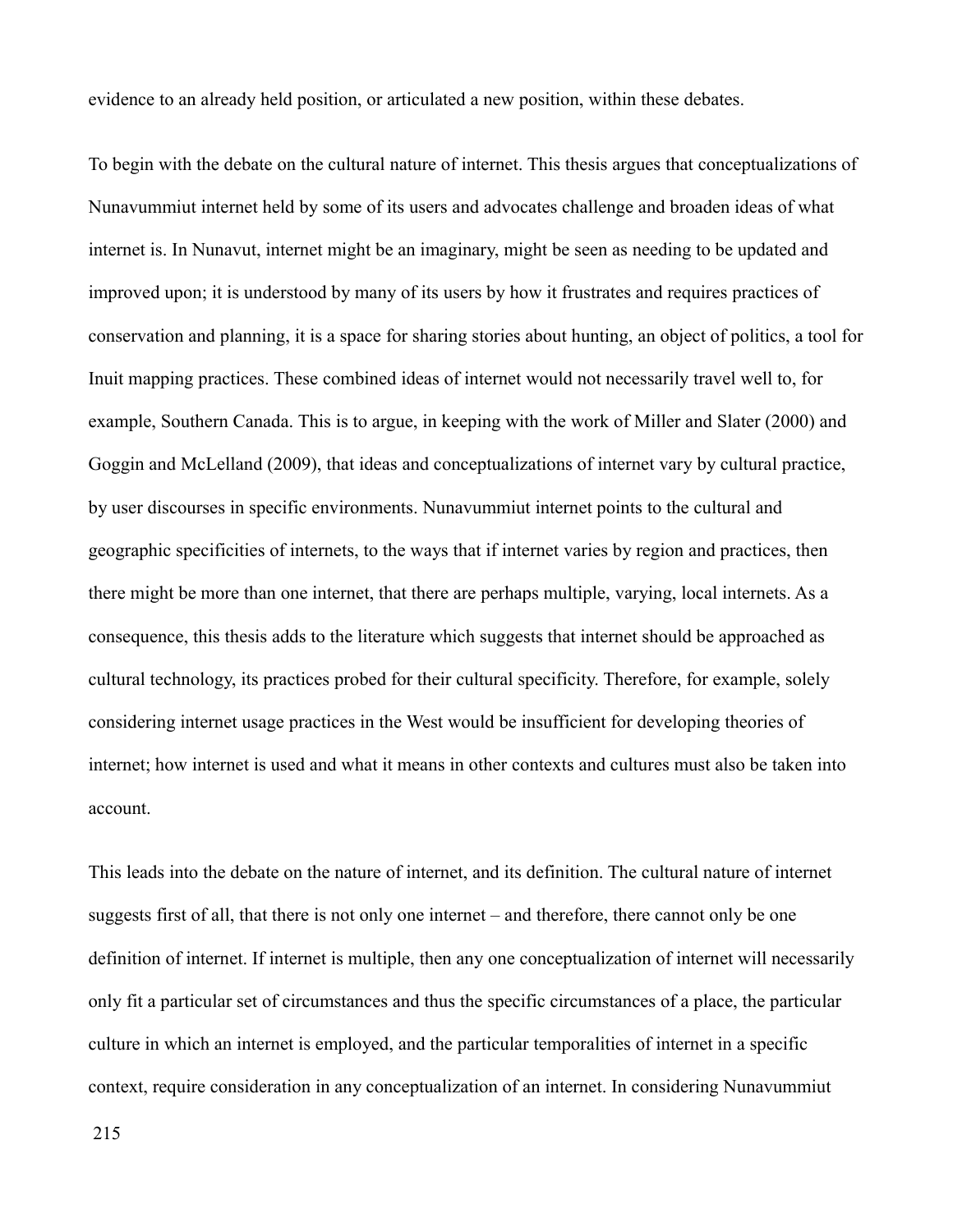internet, and in particular, the range of internet experiences of Nunavummiut across the territory (such as the difference in levels of access between a larger city such as Iqaluit versus smaller communities), one could argue that coming up with *a* conceptualization that captured the dynamism and complexities of Nunavummiut internet would be a challenging task. Thus, it can also be argued that even when conceptualizing internet within a specific culture or location, one's conceptualization would likely be partial.

This thesis therefore adds to the debates on the definition of internet by asserting that, based on the findings connected to Nunavummiut internet, internet is not fixed. Nunavummiut internet suggests the slipperiness of the concept of internet more generally, that internet, far from being solely a technology, or a platform, has a wider range of implications in the lives of its users and producers, that the complexities of relationships built between users, producers and internet mean that internet is not simply a technical object, but lives in relation to (and acts as counterpoint to) human actions and ideas. This research suggests the complicated nature of attempting to theorize internet, although the consequence of noting this complexity should not be to disengage with attempts to conceptualize it, but to instead aim for continual attempts to consider an internet's varying facets and faces. Adopting an approach that utilizes both macro and micro perspectives, as well as a range of methodologies, is increasingly a necessity for internet scholars; in keeping with Bruno Latour's work on actor-network theory (2005), technical objects and practices require the engagement of a broad range of disciplines, of ways of thinking, of theoretical positions and expertise.

Finally, in terms of the debates on internet governance, this thesis argues again for specificity: that the question of who should govern will vary by the state and region, but that governments still have roles to play. The particular needs and issues of a particular internet may require differing levels of government involvement, whether it be local, state, or international government. In Nunavut, in the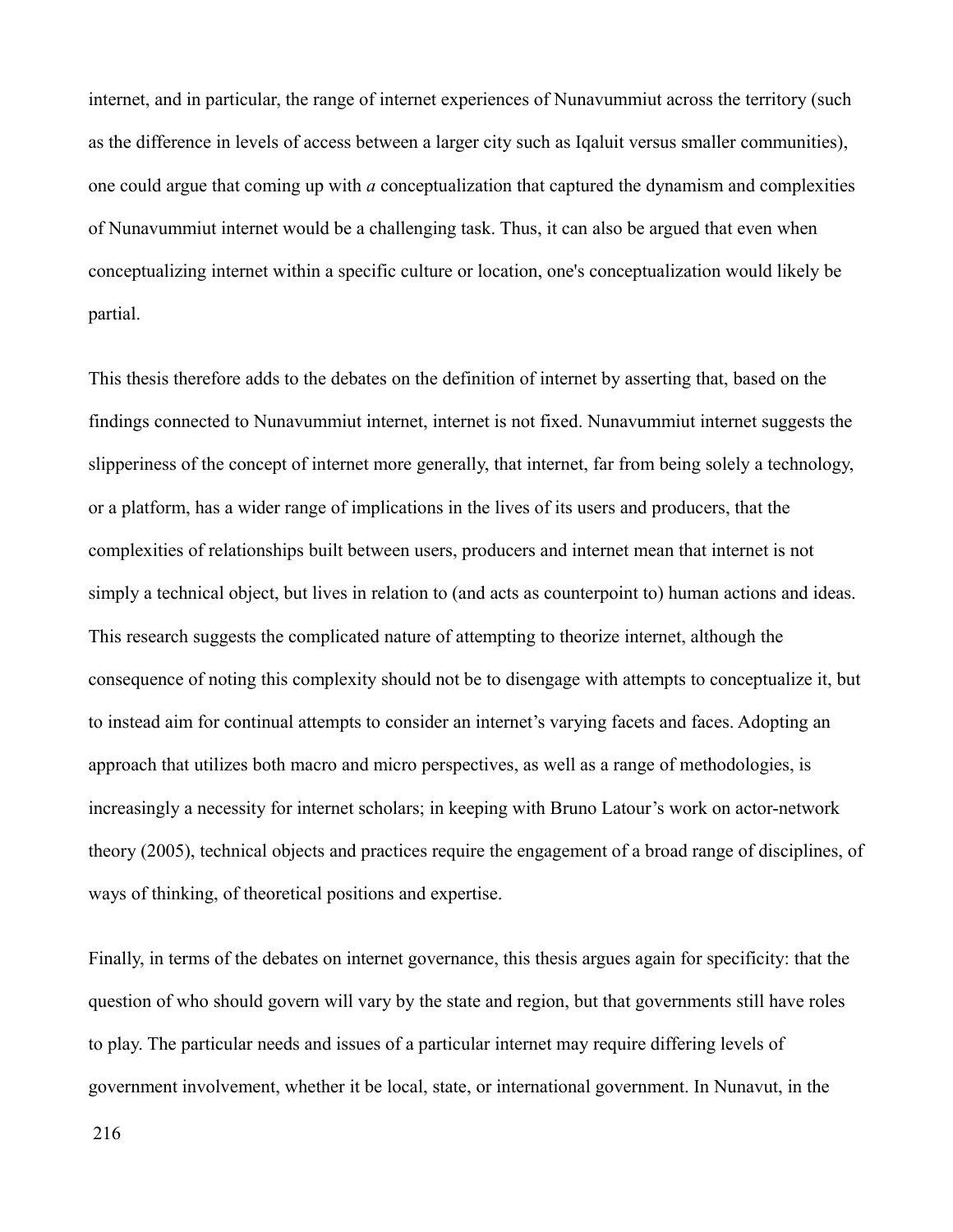absence of other players with similar resources, the federal government still has a part to play. However, in light of the federal government's problematic history of decision-making in regards to infrastructure and policy in the North, this thesis argues that the federal government, in concert with Northern broadband stakeholders, and in consultations with Nunavummiut communities, should develop long-term plans for Nunavummiut internet. In light of this thesis' findings, it would add to the debate on internet governance, that questions of access, which are often shifted into the areas of ICT4D and the digital divide paradigms, should be made more central in conversations about internet governance, on equal footing with security, crime, freedom of information and trade. This is largely because there is the strong possibility that those who provide access, whether it is governments or corporations, will take the lead on regulating and controlling that particular internet.

#### **Implications of this Research**

After reviewing this thesis' arguments, key findings and returning to the debates in which this research is situated, this chapter now considers the implications of this research. What kinds of conclusions can be drawn as a result of this research? What recommendations, if any, might be given?

The first implication of this research is that Nunavummiut internet should be improved: it should be further invested in by the federal government (this is argued even with the September 2017 federal grant of \$50 million to NorthwesTel taken into account) and the federal government should commit to developing long-term plans connected with bridging the digital gaps between Northern and remote internets and those available to urban Southerners. The rationale for this recommendation is that various Nunavummiut users have articulated the ways in which they find their internet frustrating and stymieing and Northern broadband stakeholders have developed specific recommendations to improve this internet; and the differences between internet access in the North versus in the South of Canada speak to an inequality that cannot be ignored or minimized because various Northerners have made it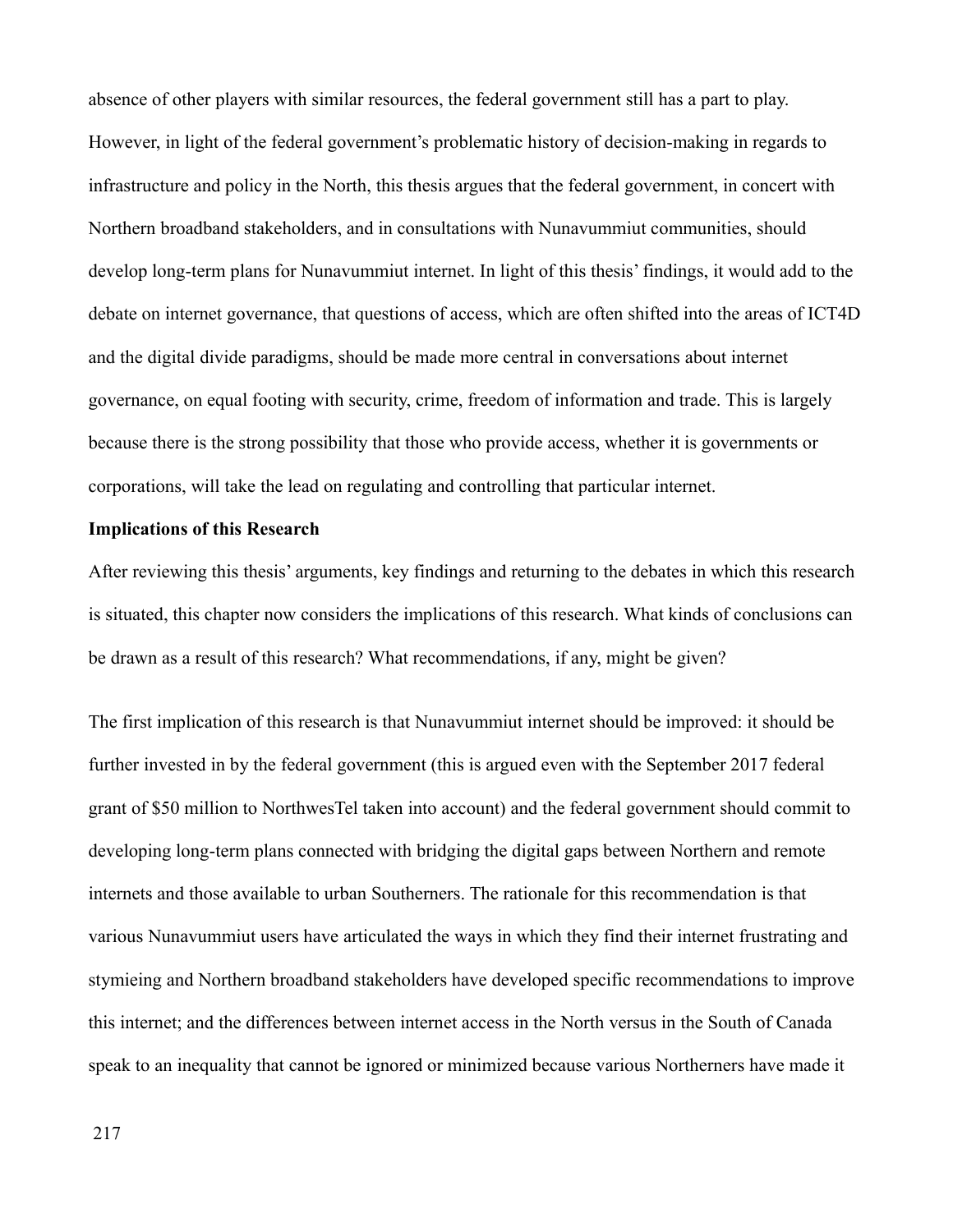clear that internet, as with other media, is important to them and their communities.

As stated above, this further investment and planning around Nunavummiut internet should be done jointly with Nunavummiut broadband stakeholders and community representatives, so that the particular internet needs of Nunavummiut and their communities are met. The CRTC's 2016 ruling that internet (mobile and wired) should be considered a basic service is, this thesis argues, an important step forward. In terms of the particular ways that internet should be invested in and planned around, this thesis suggests that a collaborative plan developed by Nunavummiut broadband stakeholders would be a viable start. However, if asked to select from the specific plans put forward, this thesis would argue that the ideas of the NBDC, an organization that has been involved in the implementation of internet and acts as a digital watchdog in Nunavut, are of particular interest. The NBDC has argued that there should be a large upfront investment from the federal government to upgrade internet infrastructure across Nunavut to bring in fibre for all communities, and that there should be recurring funding provided by the federal government for the satellites (Review of basic telecommunications services, CRTC 2016 Transcript Vol. 2: 2037-2038, 2091). This plan allows for both greater parity between Nunavummiut internet and internet in the South (by having the main internet infrastructure switched from satellite to fibre), insists on parity between the territory's communities, and in its concern for the funding of satellites, shows an awareness of the need for infrastructural redundancy in the Arctic.

In the realm of academia, another implication of this thesis' research is that internet should be continuously re-approached, that any theorizing of internet will be temporary and partial, and that any attempts to develop a "general" conceptualization of internet that would be applied globally, would be problematic, due to the cultural nature of internet, as evidenced by the Nunavummiut internet. Internet scholars therefore, should be conscious of the multiplicity of internets in different settings, mindful of usage differences and infrastructural differences, when engaging with the concept of internet. In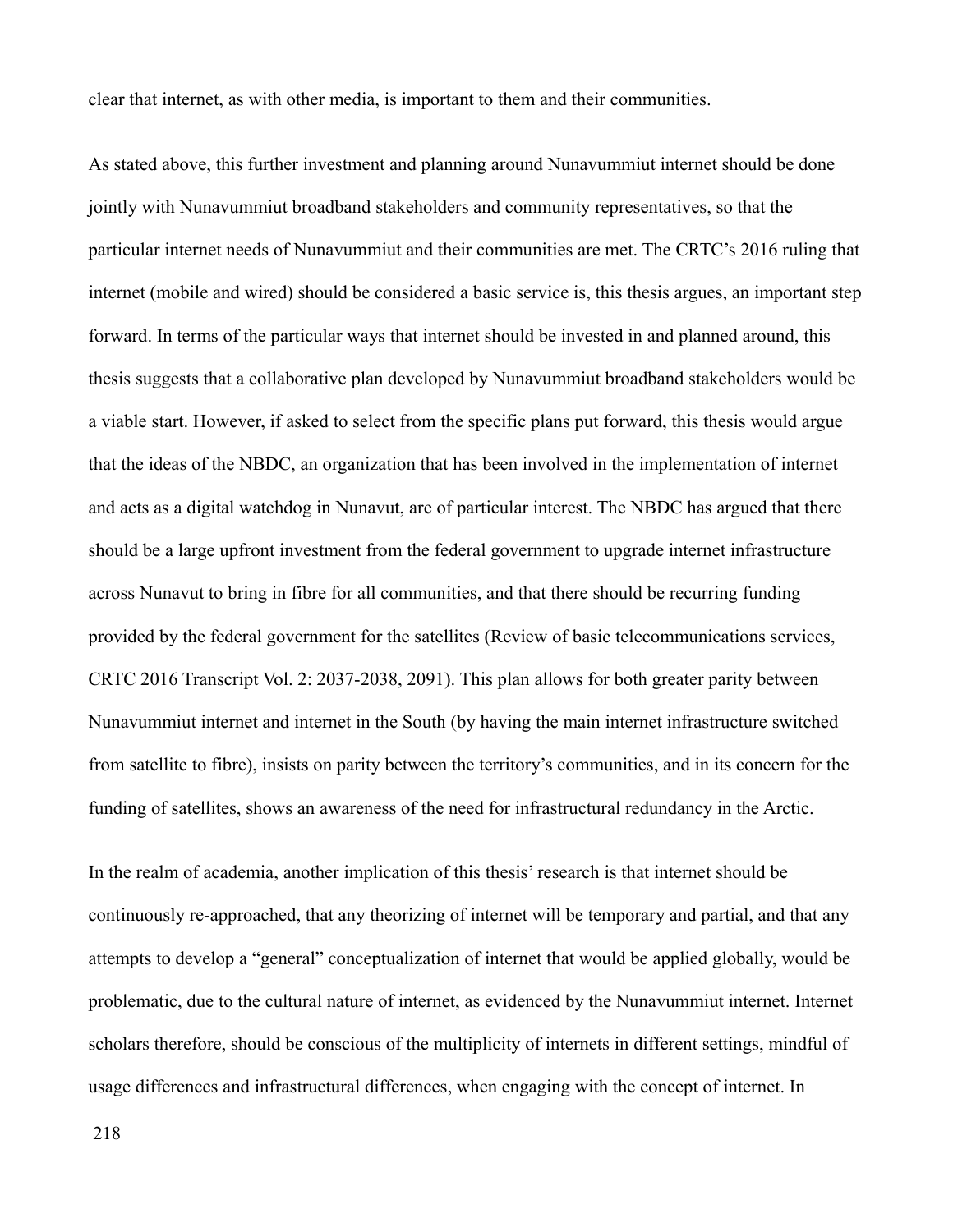particular, this thesis' evidence suggests being mindful of the ways that media disappoint their users and the ways that users mitigate those disappointments, as being a means for probing the complexities of technology-human relations.

A third implication of this research is the assertion that infrastructure and environment continue to be issues of importance when studying media and technologies. The history of policy-making in regards to infrastructure in Nunavut is key to understanding the kind of internet available in the territory, and therefore, also necessary for understanding discourses of internet articulated by Nunavummiut internet users. Advocacy around Nunavummiut internet is fundamentally, advocacy around infrastructure: arguments were presented for investments in current infrastructure (satellites) and new infrastructure (fibre optics) as a means of substantially improving internet experiences in Nunavut. This is an area that Lisa Parks and Nicole Starosielski (2015) as well as Maxwell and Miller (2012) have engaged with, and the evidence relevant to Nunavut adds to the growing chorus of those stating that media infrastructures, networks of provision, and questions of space, geography and environment, are key to grasping the ways in which media are engaged with and used, the kinds of relations that users develop with specific media platforms, and the meanings and emotions they associate with them.

#### **Further Areas for Research**

After reviewing the objectives, findings and arguments made in this project, this thesis concludes by suggesting further areas for research suggested by the work presented in these pages. These areas include: internet in Nunavut after 4G; an ethnography of Nunavummiut internet practices; and Nunavummiut internet in light of the CRTC's December 2016 decision to make internet a basic service and the federal government's \$50 million grant to NorthwesTel in 2017. A brief exploration of these areas is presented below.

*Internet in Nunavut after 4G*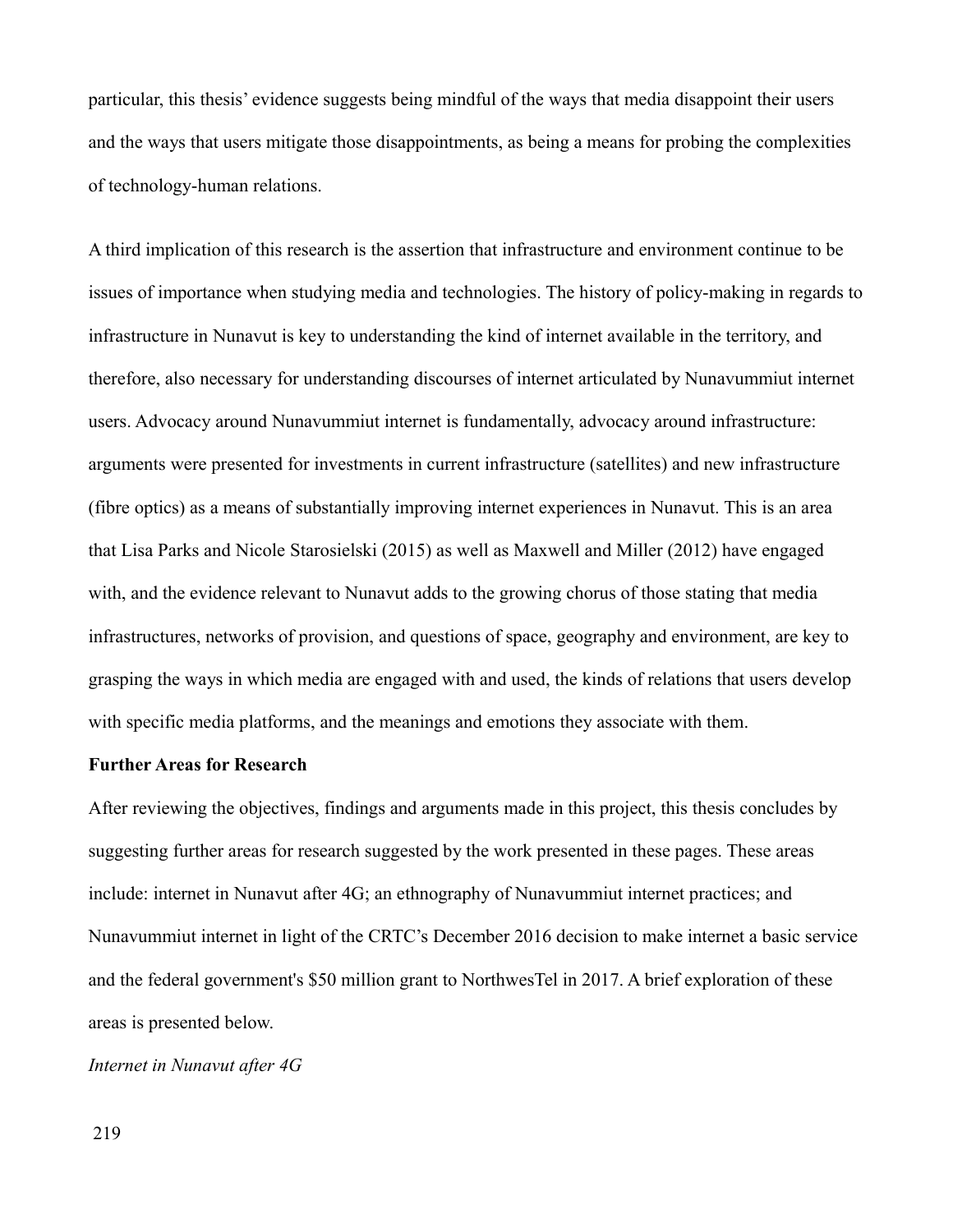When this research project began, mobile phone usage across Nunavut was uneven. Until 2016, only about half of Nunavut's communities were capable of supporting cellphone usage while in some of the larger communities, such as Iqaluit, 4G was available. As of 2017, SSi Micro has brought 4G into all of Nunavut's communities, and this may change the digital picture in the territory, including usages and experiences of internet. Cellphones that are internet-enabled are cheaper than computers, thereby making internet more easily available than if internet is only available through computers. Mobile internet means that those who cannot afford a household subscription, can still have access to internet on their own private devices, if they have access to wi-fi (altering perhaps, some of the perceived utilities of CAP sites in communities new to 4G). Further, some of the applications that work on phones do not require internet for more than an initial download, which has some added utility in a territory where internet available is still, at the moment of writing (September 2017), problematic. In short, the introduction of 4G will necessitate an investigation into the new meanings, practices, discourses and issues that Nunavummiut users encounter when they utilize 4G mobiles to go online.

#### *An Ethnography of Internet Usage Practices*

In keeping with the work of David Morley (1998) and Ien Ang (1996), who altered media research with their focus on media consumption practices, an ethnography of internet practices in Nunavut would have the potential to bring to the fore the ways in which broader Inuit cultural practice might intersect, impact and construct how internet is being used in the territory – not only in terms of the kind of digital content that is being created, but *how* that content is created by producers and consumed by users. Such an endeavour would require a researcher who could gain access to users' homes, workspaces, educational spaces, and be allowed by users to watch them, as they went online, to observe their activity. The benefits would be not only a deeper understanding of how internet is used in Nunavut, but might also shed further light on the ways in which Inuit communities might make internet their own – the ways they might be making internet more Inuit.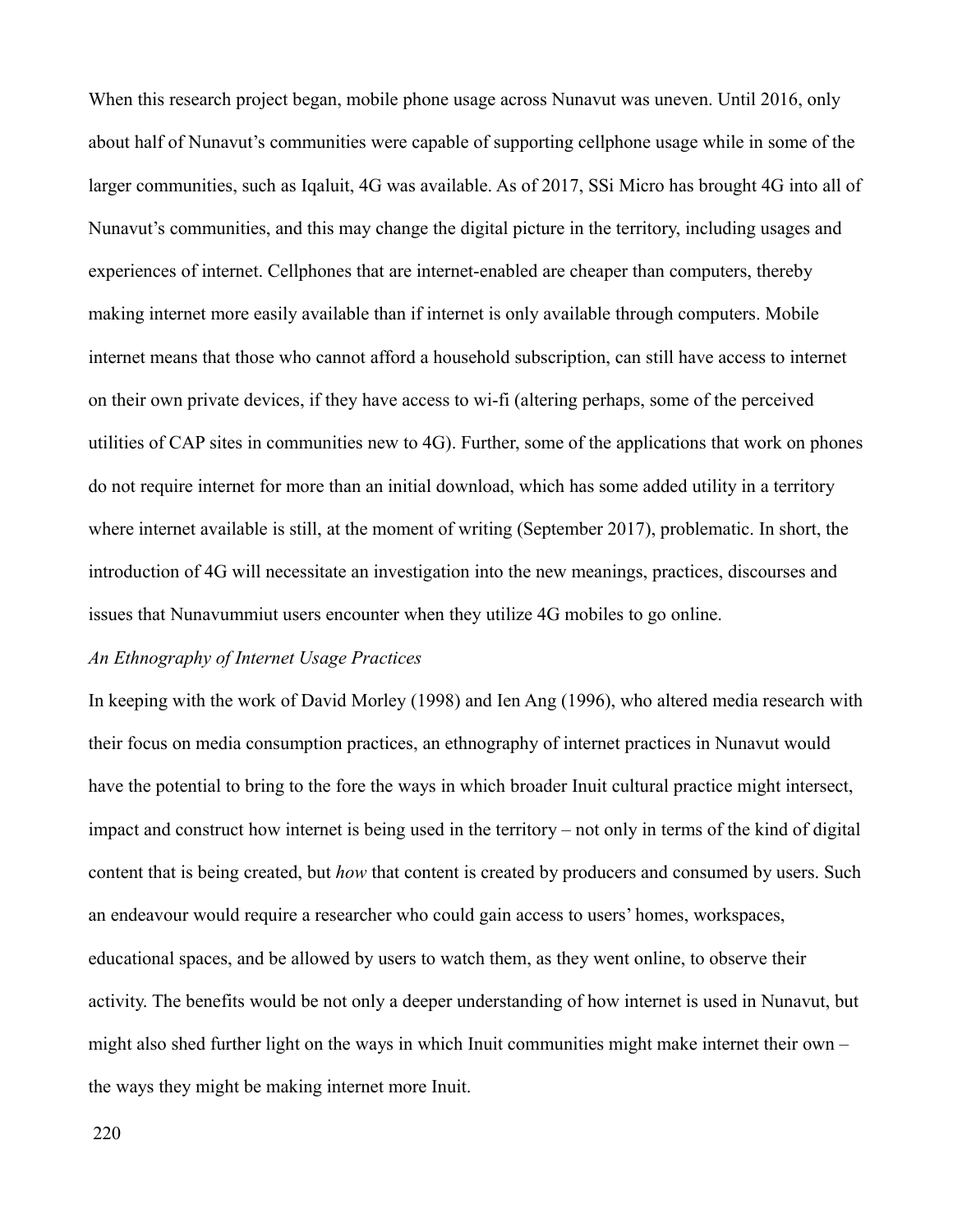### *Nunavummiut Internet in Light of the CRTC's Decision to Make Internet a Basic Service and the 2017 Grant to NorthwesTel*

This research was conducted largely between 2013-2015, but in December 2016, the CRTC made the decision to categorize high-speed internet access (both wired and mobile) as a basic service that should be accessible to all Canadians, and mandated the creation of a fund to support the upgrading of infrastructure and services in areas where the standard for high-speed access are not currently met. Then, in 2017, the federal government announced a \$50 million grant to NorthwesTel, specifically for the upgrading of Nunavut's internet backbone.

In light of these decision, the nature of Nunavummiut internet, its infrastructure and the experiences of Nunavummiut internet users could change, making this research a time capsule that captures certain dynamics of the early Nunavummiut internet and the fight to have that internet altered. Researchers should continue to follow the development of Northern internet politics, because progress is not necessarily inexorable. Further, if internet in Nunavut is substantially improved, then every area of that internet will need to be returned to from a research perspective, from its infrastructure, to production practices, usage practices, spaces of access (do CAP sites continue to be necessary?), economic consequences, its cultural and linguistic uses, and the discourses that this new Nunavummiut internet might elicit from its users. Technologies, such as Nunavummiut internet, are always changing because their users are dynamic; in light of recent decisions, particularly the 2016 CRTC decision, the speed of that change in Nunavut may well be dramatic.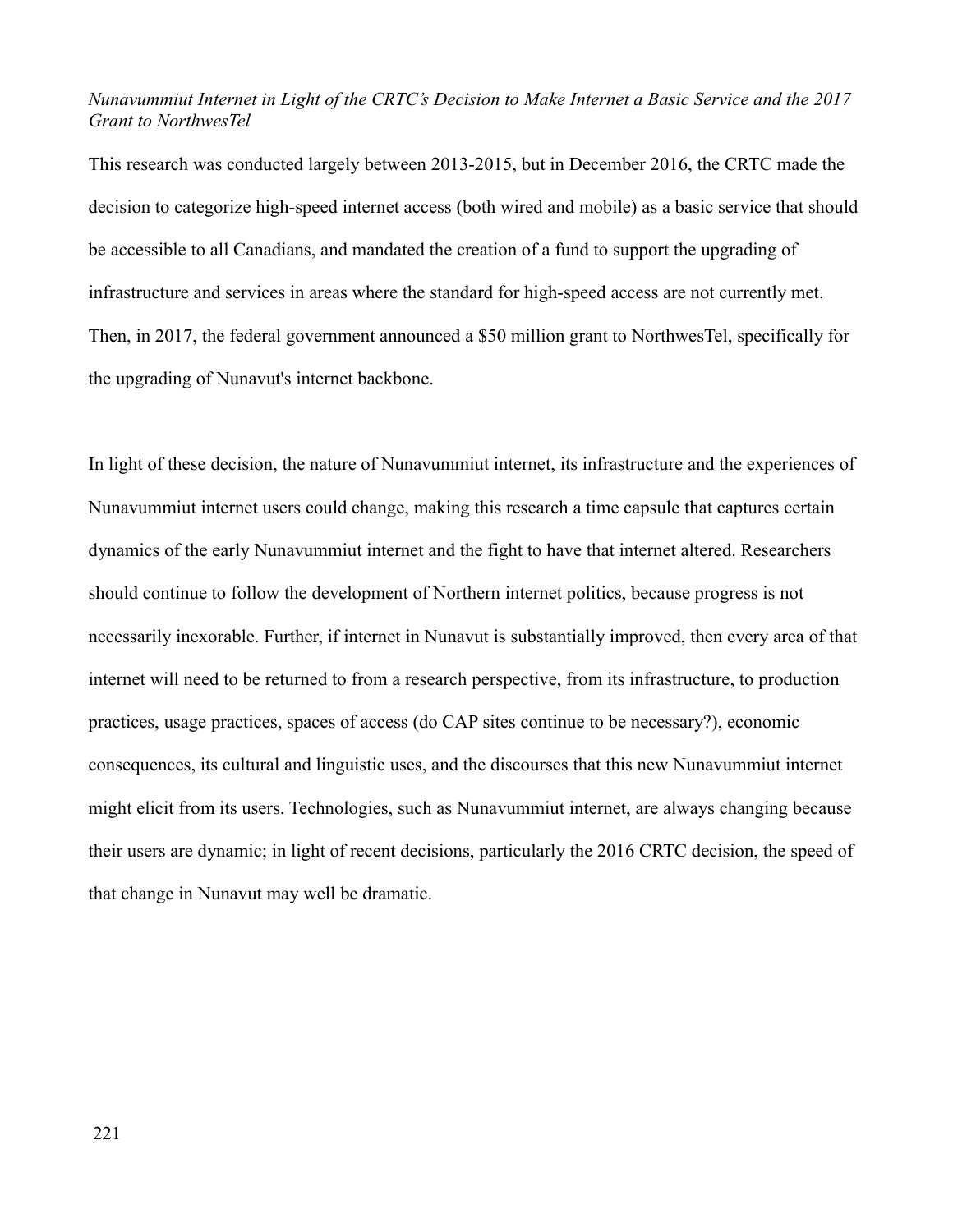#### *Works Cited*

Abdulla, R. A. (2007). *The Internet in the Arab world: Egypt and Beyond*. New York: Peter Lang.

- About Us. (2017, October 17). *Canadian Radio-Television and Telecommunications Commission (CRTC)*. Web. Accessed 20 December 2017. Retrieved from: http://www.crtc.gc.ca/eng/acrtc/acrtc.htm
- Abu-Lughod, L. (2004). *Dramas of Nationhood: The Politics of Television in Egypt*. Chicago: University of Chicago Press.

Akeshoo, A. & MacNeill, N. (1974, January 22). *Public Hearing CRTC 96*.

- Akrich, C. & Latour, B. (1992). A Summary of a Convenient Vocabulary for the Semiotics of Human and Nonhuman Assemblies. In W. E. Bijker & J. Law (Eds.), *Shaping Technology/Building Society: Studies in Sociotechnical Change* (pp. 259-264). Cambridge: MIT Press.
- Alexander, C. J., Adamson, A., Daborn, G., Houston, J. & Tootoo, V. (2009). Inuit Cyberspace: The Struggle for Access for Inuit *Qaujimajatuqangit*. *Journal of Canadian Studies/Revue d'études canadiennes*, *43*(2), 220-249.
- Alia, V. (1994). *Names, Numbers and Northern Policy: Inuit, Project Surname and the Politics of Identity*. Halifax: Fernwood Publishing.
- Andreasson, K. (Ed). (2015). *Digital Divides: The New Challenges and Opportunities of E-Inclusion*. Boca Raton: CRC Press.
- Ang, I. (1996). *Living Room Wars: Rethinking Media Audiences for a Postmodern World*. London: Routledge.
- Arctic Communications Infrastructure Assessment Report. (2011, April 30). *A Matter of Survival: Arctic Communications Infrastructure in the 21st century*. Northern Communications & Information Systems Working Group. Web. Accessed 18 October 2012. Retrieved from: http://www.aciareport.ca/
- Asaduzzaman, A. S. M. (2013). *Digital Bangladesh: Information and Communication Technology for Empowerment?* Doctoral Thesis. Goldsmiths, University of London.
- Bal, M. (2002). *Travelling Concepts in the Humanities: A Rough Guide*. Toronto: University of Toronto Press.
- Barlow, J. P. (1996, February 8). A Declaration of the Independence of Cyberspace. *Electronic Frontier Foundation*. Web. Accessed 4 November 2017. Retrieved from: https://www.eff.org/cyberspaceindependence
- Baumann, G. (1996). *Contesting Culture: Discourses of Identity in Multi-Ethnic London*. Cambridge: Cambridge University Press.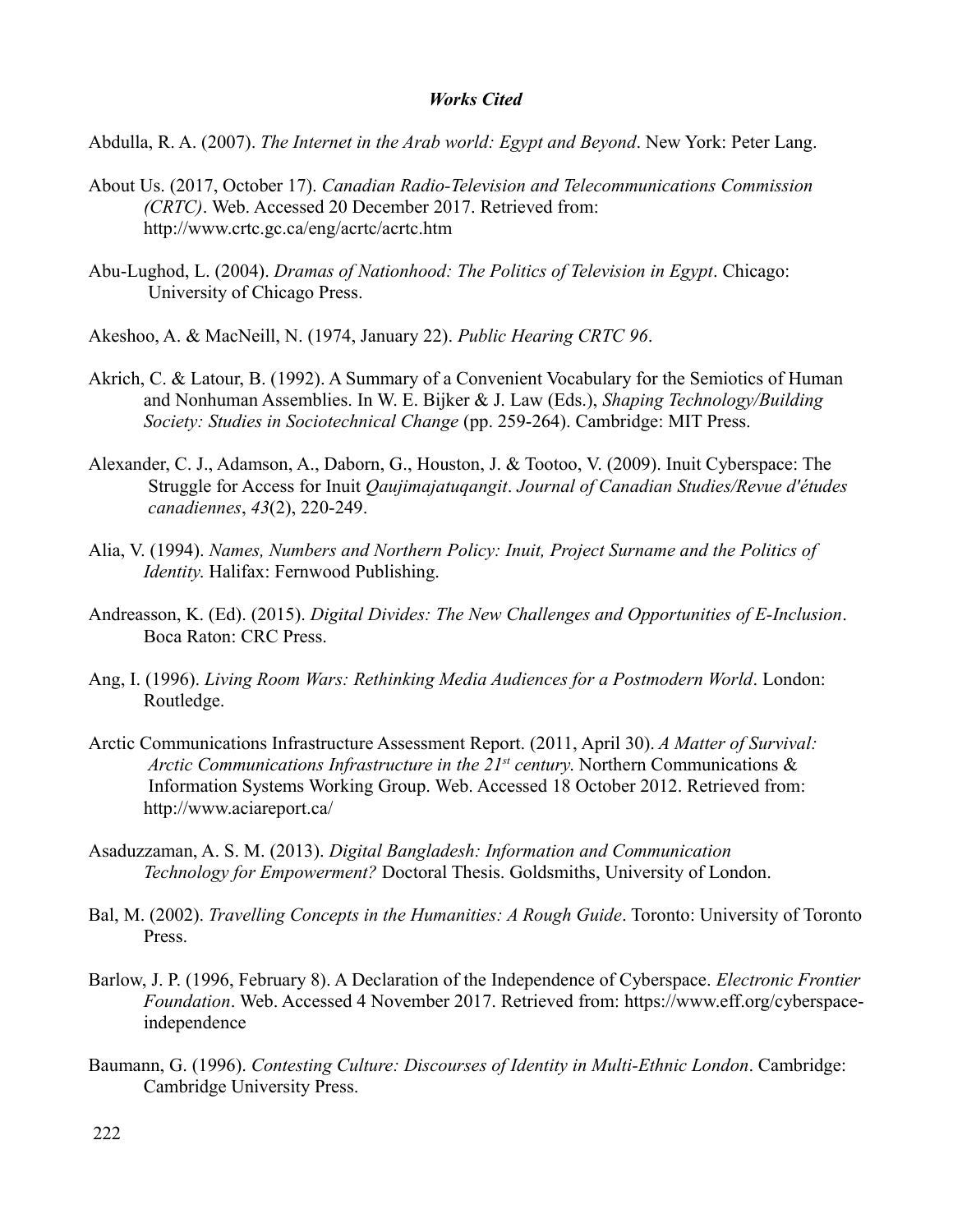- Bell Internet Packages. (n.d). *Bell Canada*. Web. Accessed 23 June 2016. Retrieved from: http://www.bell.ca/Bell\_Internet/Internet\_access
- Bell, J. (2002, March 29). Time to Narrow the Digital Divide. *Nunatsiaq News*. Web. Accessed 8 March 2014. Retrieved from: http://www.nunatsiaqonline.ca/stories/article/time to narrow the digital divide/
- Bell, J. (2012, May 25). Nunavut steps in to save free public internet sites. *Nunatsiaq News*. Web. Accessed 18 September 2015. Retrieved from: http://www.nunatsiaqonline.ca/stories/article/65674nunavut\_steps\_in\_to\_save\_free\_public\_inte rnet\_sites/
- Bell, J. (2012, September 24). Arctic Undersea Cable Could End Nunavut's Dependence on Satellite. *Nunatsiaq News.* Web. Accessed 8 March 2013. Retrieved from: http://www.nunatsiaq online.ca/stories/article/65674arctic\_undersea\_cable\_could\_end\_nunavuts\_dependence\_on\_sat ellites/
- Bell, J. (2013, August 22). Arctic Fibre Inc. Picks Iqaluit Cable Landing Spot. *Nunatsiaq News*. Web. Accessed 7 June 2014. Retrieved from http://www.nunatsiaqonline.ca/stories/article/65674 arctic fibre inc. pick s iqaluit cable landing spot
- Berland, J. (2009). *North of Empire: Essays on the Cultural Technologies of Space*. Durham: Duke University Press.
- Bird, S. E. (2003). *The Audience in Everyday Life: Living in a Media World*. London: Routledge.
- Blanton, C. (2014). The Cancellation of the Community Access Program and the Digital Divide(s) in Canada: Lessons Learned and Future Prospects. *Journal of Community Informatics*, *10*(2). Web. Accessed 12 December 2017. Retrieved from: http://cijournal.net/index.php/ciej/article/view/1014/1104
- Blum, A. (2012). *Tubes: Behind the Scenes at the Internet*. London: Viking.
- Bolter, J. D. & Grusin, R. (1999). *Remediation: Understanding New Media*. Cambridge: MIT Press.
- Braun, H. J. (1992). Symposium on 'Failed Innovations': Introduction. *Social Studies of Science*, *22*(2), 213-230.
- Briggs, C. L. (1983). Questions for the Ethnographer: A Critical Examination of the Role of the Interview in Fieldwork. *Semiotica*, *46*, 233-261.
- Briggs, C. L. (1984). Learning How to Ask: Native Metacommunicative Competence and the Incompetence of Fieldwork*. Language in Society*, *13*, 1-28.

Brinkmann, S. (2013). *Qualitative Interviewing: Understanding Qualitative Research*. Oxford: Oxford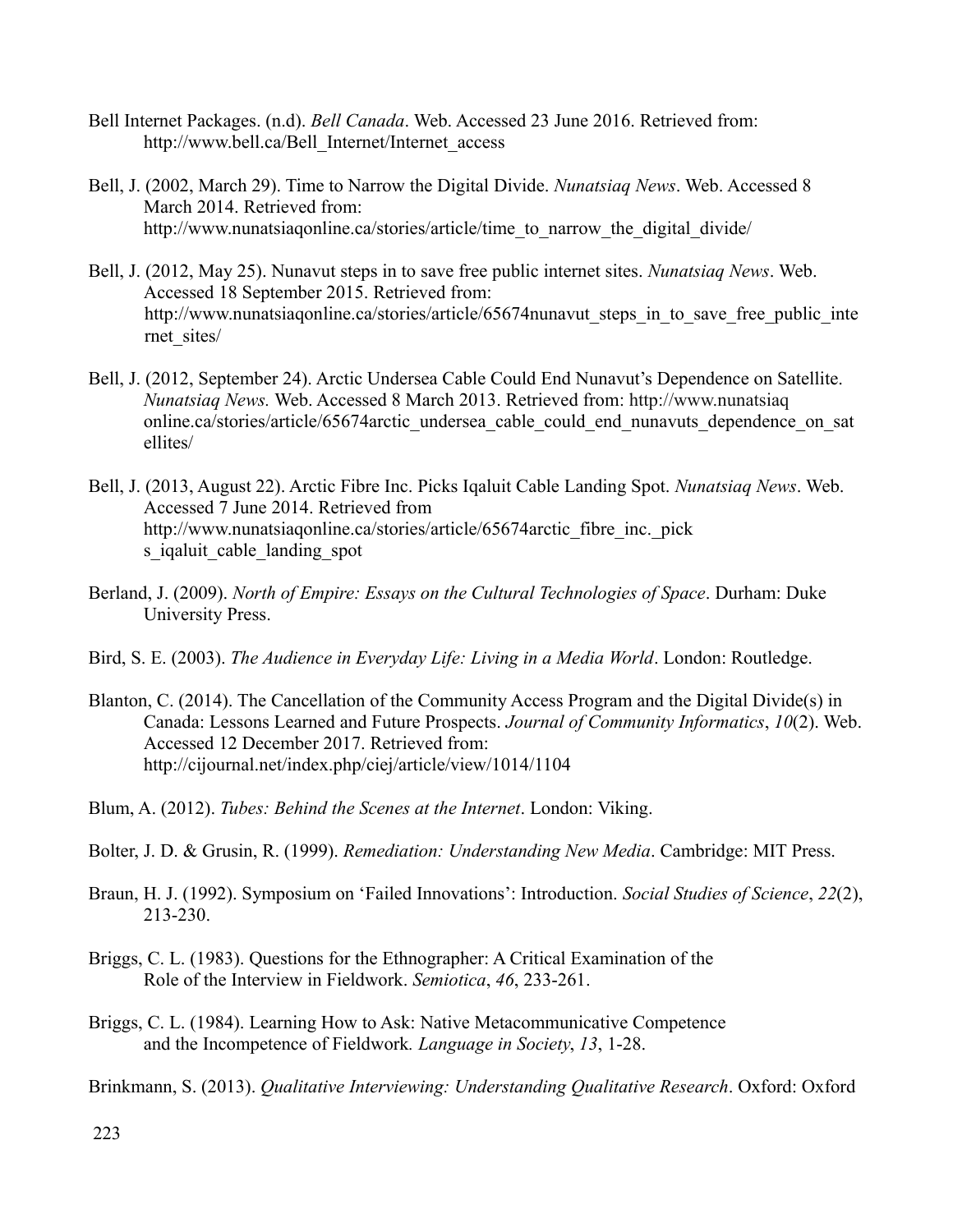University Press.

- Bromwich, J. E. (2016, May 24). Bulletin! The "Internet" is About to Get Smaller. *The New York Times*. Web. Accessed 12 October 2017. Retrieved from: https://www.nytimes.com/2016/05/25/business/media/internet-to-be-lowercase-in-new-yorktimes-and-associated-press.html? $r=0$
- Building of Qiniq Network. (n.d). *Nunavut Development Broadband Corporation*. Web. Accessed 4 March 2014. Retrieved from: http://nunavut-broadband.ca/projects/building-qiniq-network
- Canadian Income Survey, 2015. (2017, May 26). *Statistics Canada*. Web. Accessed 4 November 2017. Retrieved from: https://www.statcan.gc.ca/daily-quotidien/170526/dq170526a-eng.htm
- Castells, M. (2010). *The Rise of the Network Society: The Information Age: Economy, Society, Culture Volume 1*. Oxford: Wiley-Blackwell.
- Charmaz, K. (2011). Grounded Theory Methods in Social Justice Research. In N. K. Denzin & Y. S. Lincoln (Eds.), *The SAGE Handbook of Qualitative Research* (pp. 359-380). Thousand Oaks: SAGE.
- Christensen, N. B. (2003). *Inuit in Cyberspace: Embedding Offline Identities Online*. Copenhagen: Museum Tusculanum Press.
- Collignon, B. (2006). Inuit Place Names and Sense of Place. In P. Stern & L. Stevenson (Eds.), *Critical Inuit Studies: An Anthology of Contemporary Arctic Ethnography (*pp. 187-205). Lincoln: University of Nebraska Press.
- Couldry, N. (2010). Theorising Media as Practice. In B. Brauchler & J. Postill (Eds.), *Theorising Media and Practice* (pp. 35-54). Oxford: Berghahn.
- Cox, D. J. (1989). National High Performance Computer Technology Act: SIGGRAPH and national high-tech public policy issues. *Computer Graphics*, *23*(4), 275-279.
- Cullen, R. (2001). Addressing the Digital Divide. *Online Information Review*, *25*(5), 311-320.
- Curran, J. (2012). Reinterpreting the Internet. In J. Curran, N. Fenton and D. Freeman, *Misunderstanding the Internet* (pp. 3-33). Abingdon: Routledge.
- Curran, J, Fenton, N. & Freedman, D. (2012). *Misunderstanding the Internet.* Abingdon: Routledge.
- Damas, D. (2002). *Arctic Migrants/Arctic Villagers: The Transformation of Inuit Settlement in the Central Arctic*. Montreal/Kingston: McGill-Queen's University Press.
- Damas, D. & Helm, J. (1963). The Contact-Traditional All Native Community of the Canadian North: The Upper Mackenzie "Bush" Athapaskans and the Igluligmiut. *Anthropologica N.S.*, *5*(1), 10- 21.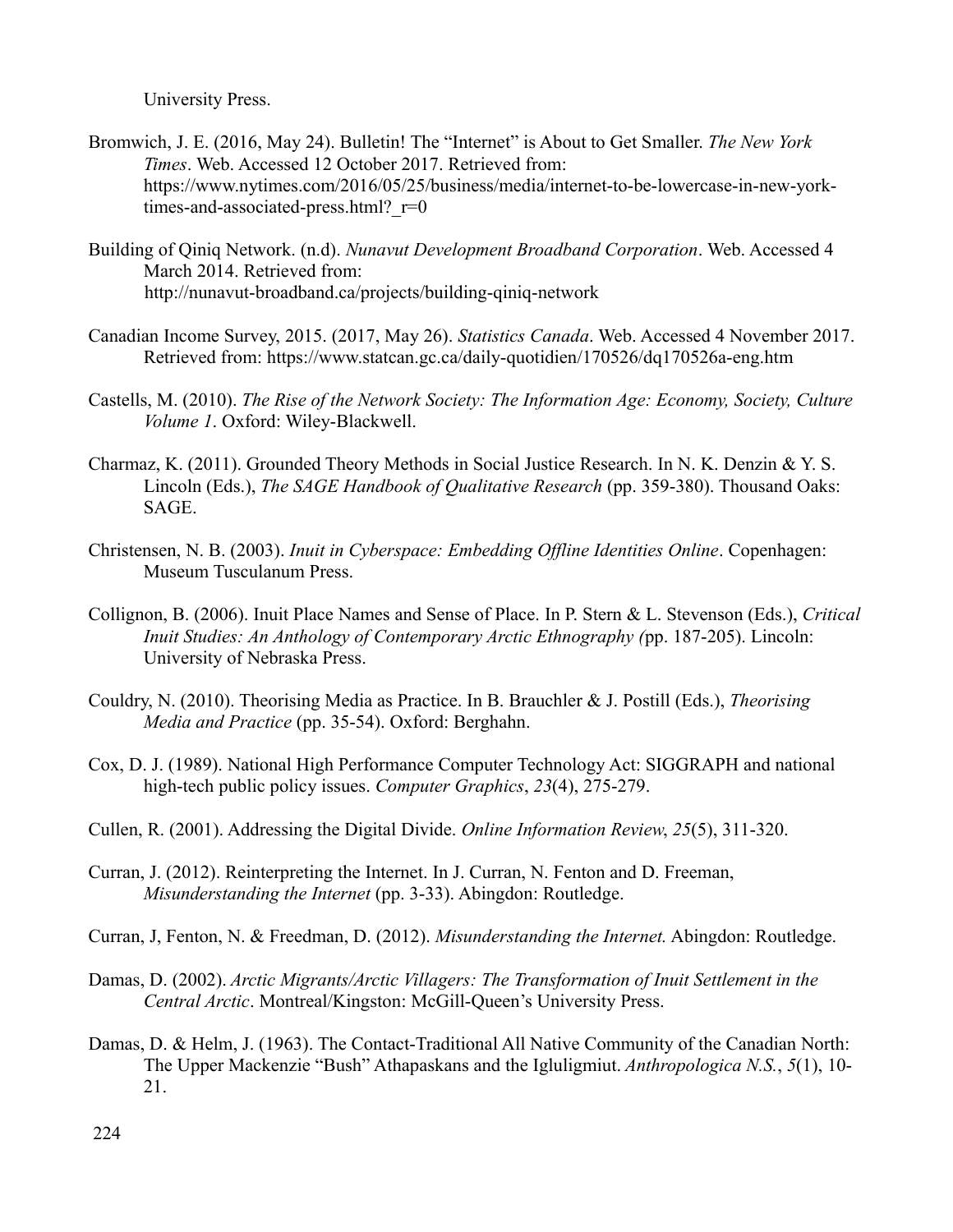- Davison, E. & Cotton, S. (2003). Connection Discrepancies: Unmaking Further Layers of the Digital Divide. *First Monday*, *8*(3). Web. Accessed 13 November 2017. Retrieved from: http://firstmonday.org/ojs/index.php/fm/article/view/1039/960%29%2A%2A
- Deakin, H & Wakefield, K. (2014). Skype Interviewing: Reflections of Two PhD Researchers. *Qualitative Research*, *14*(5), 603-616.
- De Certeau, M. (1984). *The Practice of Everyday Life*. Berkeley: University of California Press.
- Deibert. R. J. (2013). *Black Code: Inside the Battle for Cyberspace*. Toronto: McClelland & Stewart.
- Denzin, N. K., Lincoln, Y. S. & Giardina, M. (2006). Disciplining Qualitative Research*. International Journal of Qualitative Studies in Education*, *19*, 769-782.
- Dibbell, J. (1993, December 23). A Rape in Cyberspace. *The Village Voice*. Web. Accessed 2 April 2016. Retrieved from: http://www.villagevoice.com/news/a-rape-in-cyberspace-6401665
- Digital Canada 150. (2014, April 4). *Industry Canada.* Web. Accessed 10 April 2014. Retrieved from: http://www.ic.gc.ca/eic/site/028.nsf/eng/home
- DiMaggio, P. & Hargittai, E. (2001). From the "Digital Divide" to "Digital Inequality": Studying Internet Use as Penetration Increases. *Center for Arts and Cultural Policy Studies*, Princeton University. Working Paper. Web. Accessed 18 November 2017. Retrieved from: https://www.princeton.edu/~artspol/workpap15.html
- Donath, J. A. (1999). Identity and Deception in the Virtual Community. In M. A. Smith & P. Kollack (Eds.), *Communities in Cyberspace* (pp. 27-59). New York: Routledge.
- Duffy, R. Q. (1988). *The Road to Nunavut: The Progress of the Eastern Arctic Inuit since the Second World War.* Montreal: McGill-Queen's University Press.
- Dugdale, A., Daly, A., Papandrea, F. & Maley, M. (2005). Accessing e-government: challenges for citizens and organizations. *International Review of Administrative Sciences*, *71*(1), 109-118.
- Eglash, R., Croissant. J. L., Di Chiro, G., & Fouché, R. (Eds.). (2004). *Appropriating Technology: Vernacular Science and Social Power*. Minneapolis: University of Minnesota Press.
- Facebook drone could one day provide global internet access. (2017, July 2). *Associated Press*. Web. Accessed 8 October 2017. Retrieved from: http://www.businessinsider.com/ap-faceboo[k](http://www.businessinsider.com/ap-facebook-)drone-could-one-day-provide-global-internet-access-2017-7
- Fairclough, N. & Wodak, R. (1997). Critical discourse analysis. In T. van Dijk (Ed.), *Discourse as Social Interaction: Discourse Studies: A Multidisciplinary Introduction. Vol. 2* (pp. 254-284). London: SAGE.

Farmer, R. F., Morningstar, C. & Crockford, D. (1994). From Habitat to Global Cyberspace. *Electric*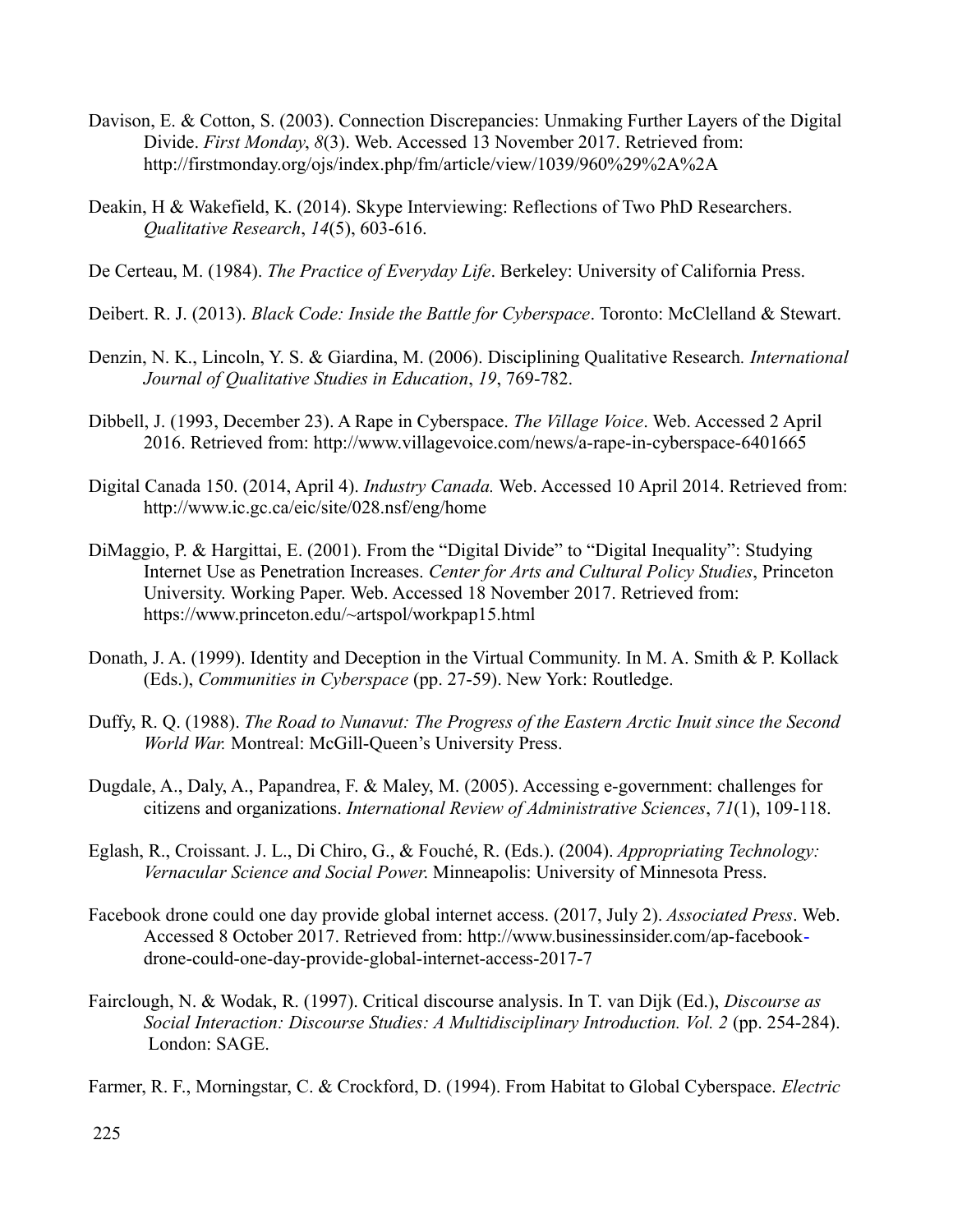*Communities*. Web. Accessed 5 November 2017. Retrieved from: http://aom.jku.at/archiv/cmc/text/farmer.94.txt

- Feeding My Family. (n.d). *Facebook* (Group). Web. Accessed 18 December 2017. Retrieved from: https://www.facebook.com/groups/239422122837039/about
- Feenberg, A. (2001). *Questioning Technology*. New York: Routledge.
- Financial Services: Banking with Broadband. (2006, March 31). *Nunavut Broadband Development Corporation*. Web. Accessed 15 January 2014. Retrieved from: http://nunavut-broadband.ca/projects/financial-services-banking-broadband
- Fine, M. (1994). Working the Hyphens: Reinventing Self and Other in Qualitative Research. In N. K. Denzin & Y. S. Lincoln (Eds*.*)*, The SAGE Handbook of Qualitative Research* (pp. 70-82). Thousand Oaks: SAGE.
- Foucault, M. (1972). *The Archaeology of Knowledge.* London: Routledge.
- Franklin, M. I. (2004). *Postcolonial Politics, the Internet, and Everyday Life: Pacific Traversals Online*. Abingdon: Routledge.
- Franklin, M. I. (2009). Who's Who in the "Internet Governance Wars: Hail the Phantom Menace?. In Giampiero Giacomello and Johan Eriksson (Eds.), Who Controls the Internet? Beyond the Obstinacy or Obsoleteness of the State. *International Studies Review*, *11*(1), 221-226.
- Franklin, M. I. (2013). *Digital Dilemmas: Power, Resistance and the Internet*. Oxford: Oxford University Press.
- Fremeth, H. (2003). *The Creation of Telesat: Canadian Communication Policy, Bell Canada and the Role of Myth (1960-1974*). Master's Thesis. School of Communication: Simon Fraser University.
- Frizzell, S. (2017, September 17). Competitive cell service coming to all Nunavut communities by 2019. CBC News. Web. Accessed October 2, 2017. Retrieved from: http://www.cbc.ca/news/canada/north/cell-service-nunavut-communities-1.4296826
- Fuchs, C. & Horak, E. (2008). Africa and the Digital Divide. *Telematics and Informatics*, *25*(2), 99- 116.
- Galloway, A. R. (2004). *Protocol: How control exists after decentralization*. Cambridge: MIT press.
- Gates, B. (1995, December 6). To Make a Fortune on the Internet, Find a Niche and Fill it. *Seattle Post-Intelligencer,* p. B4.
- Gearheard, S. (2005). Using Interactive Multimedia to Document and Communicate Inuit Knowledge. *Études/Inuit/Studies*, *29*(1-2), 91-114.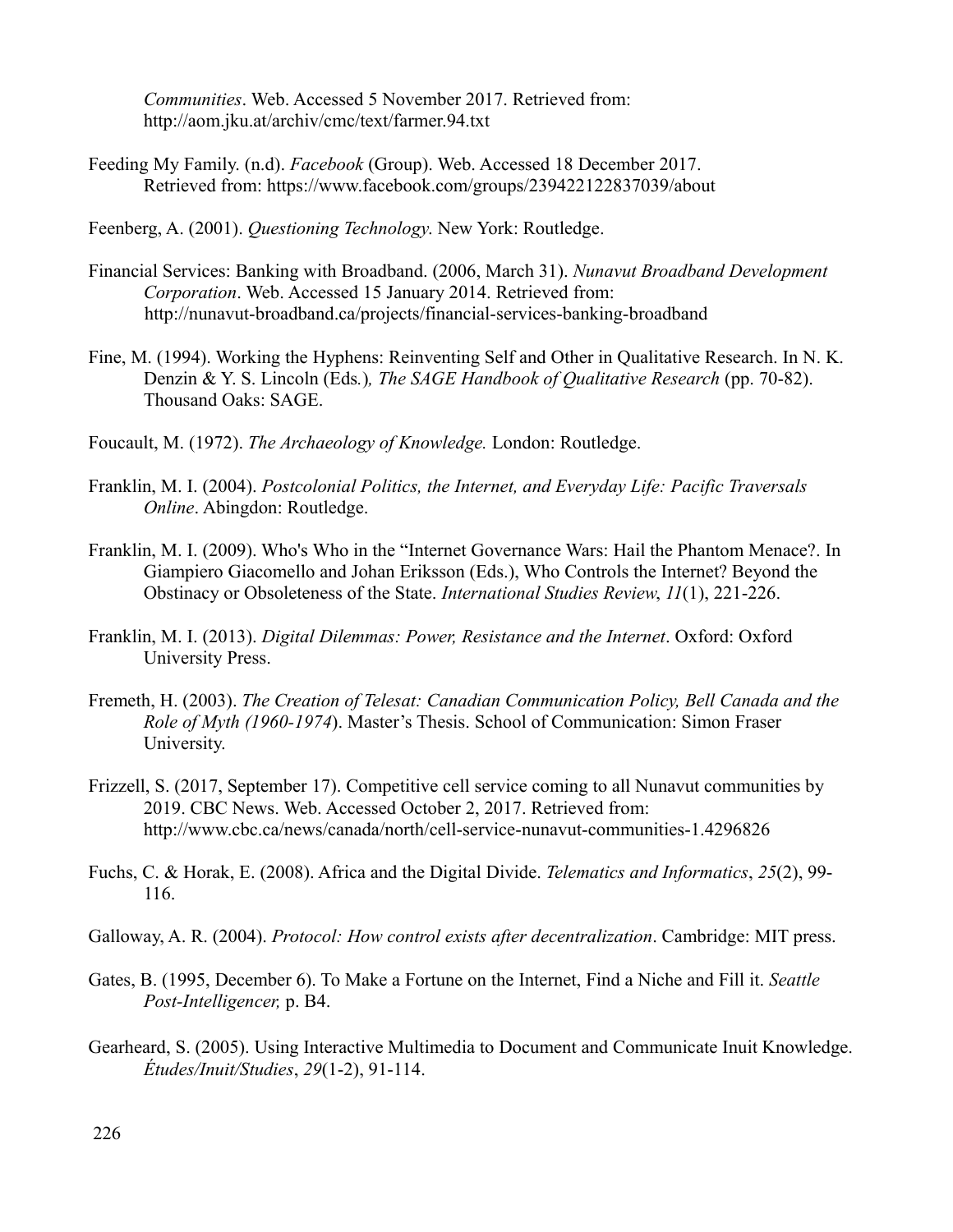- George, J. (2012, April 20). Ottawa takes the axe to Nunavut community internet access. *Nunatsiaq News*. Web. Accessed 20 September 2015. Retrieved from: http://www. nunatsiaqonline.ca/stories/article/65674ottawa takes the axe to nunavut community internet\_access/
- Get Connected. (n.d). *Nunavut Broadband Development Corporation*. Web. Accessed 15 June 2016. Retrieved from: http://www.nunavut-broadband.ca /nunavut-ict/get-connected
- Gibson, W. (1984). *Neuromancer*. New York: Ace.
- Giddens, A. (1984). *The Constitution of Society: Outline of the Theory of Structuration.* Cambridge: Polity Press.
- Gilder, G. (1994). *Life After Television*. New York: Norton.
- Ginsburg, F. D. (2002). Screen Memories: Resignifying the Traditional in Indigenous Media. In. F. D. Ginsburg, L. Abu-Lughod & B. Larkin. (Eds.), *Media Worlds: Anthropology on a New Terrain* (pp. 39-57). London: University of California Press.
- Glaser, B. G. & Strauss, A. (1967). *The Discovery of Grounded Theory: Strategies for Qualitative Research*. New York: Aldine Publishing Company.
- Goggin, G. & McLelland, M. (2009). Internationalizing internet studies: beyond anglophone paradigms. In G. Goggin & M. McLelland (Eds.), *Internationalizing internet studies: beyond anglophone paradigms* (pp. 3-18). Abingdon: Routledge.
- Goldsmith, J. & Wu, T. (2008). *Who Controls the Internet? Illusions of a Borderless World*. Oxford: Oxford University Press.
- Gore, A. (1994, March 21). VP Remarks. *International Telecommunications Union.* Web. Accessed 4 November 2017. Retrieved from: https://clintonwhitehouse1.archives.gov/White\_House/EOP/OVP/html/telunion.html
- Grossman, L. K. (1995). *The Electronic Republic: Reshaping Democracy in the Information Age.* New York: Viking.
- Gürol, M. & Sevindik, T. (2007). Profile of Internet Cafe users in Turkey. *Telematics and Informatics*, *24*, 59-68.
- Gurstein, M. (2003). Effective Use: A Community Informatics Strategy Beyond the Digital Divide*. First Monday*, *8*(12). Web. Accessed 18 December 2017. Retrieved from: <http://firstmonday.org/>htbin/cgiwrap/bin/ojs/index.php /fm/article/view/1107/1027.
- Gurstein, M. (2014). Smart Cities vs. Smart Communities: Empowering Citizens Not Market Economics. *The Journal of Community Informatics*, *10*(3). Web. Accessed 18 December 2017.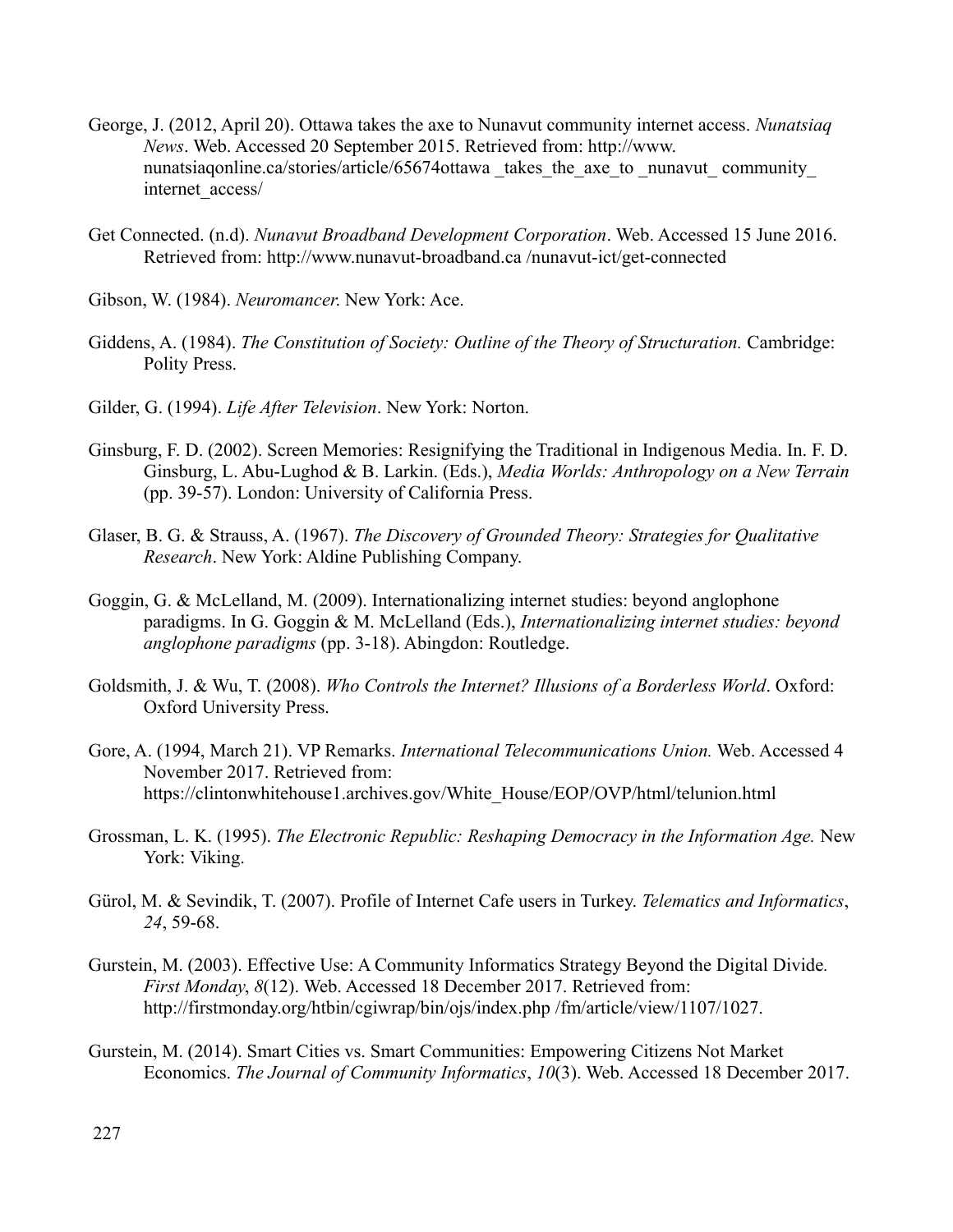Retrieved from: http://www.cijournal.net/index .php/ciej/article/view/1172/1117

- Hale, C. & Scanlon, J. (1999). *Wired Style: Principles of English Usage in the Digital Age*. New York: Broadway Books.
- Hampton, K. & Wellman, B. (2003). Neighboring in Netville: How the Internet Supports Community and Social Capital in a Wired Suburb. *City and Community*, *2*(4), 277-311.
- Harvey, D. (1989). *The Condition of Postmodernity: An Enquiry into the Origins of Cultural Change*. Cambridge: Blackwell.
- Heeks, R., Foster, C. & Nugroho, Y. (2014). New Models of Inclusive Innovation for Development. *Innovation and Development*, *4*(2): 175-185.
- Herring, S. C. (2015, October 19). Should You be Capitalizing The Word "Internet"? *Wired*. Web. Accessed 4 July 2017. Retrieved from: https://www.wired.com/2015/10/should-you-be-capitalizing-the-word-internet/
- Hicks, J. & White, G. (2000). Nunavut: Inuit Self-Determination Through a Land Claim and Public Government. In J. Dahl, J. Hicks & P. Jull (Eds.), *Nunavut: Inuit Regain Control of Their Lands and Their Lives* (pp. 30-115). Copenhagen: International Work Group For Indigenous Affairs.
- Hobbs, J. & Bristow, T. (2007). Communal Computing and Shared Spaces of Usage:A Study of Internet Cafes in Developing Contexts. *ASIS & TIA Summit*. Las Vegas, 22-26.
- Hossain, M. D., & Karan, K. (2015). Users and Uses of Internet Access Points in Bangladesh: A Case Study of Community Information Centers (CICs). *The Journal of Community Informatics*, *11*(1). Web. Accessed 12 December 2017. Retrieved from: http://ci-journal.net/index.php/ciej/article/view/1043/1132
- Hot, A. (2010). L'appropriation communautaire des médias au Nunavut : l'exemple du site de réseaux sociaux Bebo. *Les Cahiers de CIÉRA*, *5*, 53-74.
- Huhtamo, E. & Parikka, J. (Eds.). (2011). *Media Archaeology: Approaches, Applications and Implications.* Oakland: University of California Press.
- Hutchby, I. (2001). Technologies, Texts and Affordances*. Sociology*, *25*(20), 441-456.
- ICT. (2010, January 4). *TechTerms*. Web. Accessed 6 November 2017. Retrieved from: https://techterms.com/definition/ict
- Income support in Nunavut: "It's a very stressful life". (2014, April 7). *CBC News*. Web. Accessed 7 November 2017. Retrieved from: http://www.cbc.ca/news/canada/north/income-support-in-nunavut-it-s-a-very-stressful-life-1.2600787

Infrastructure II*.* (n.d). *Nunavut Development Broadband Corporation*. Web. Accessed 4 March 2013.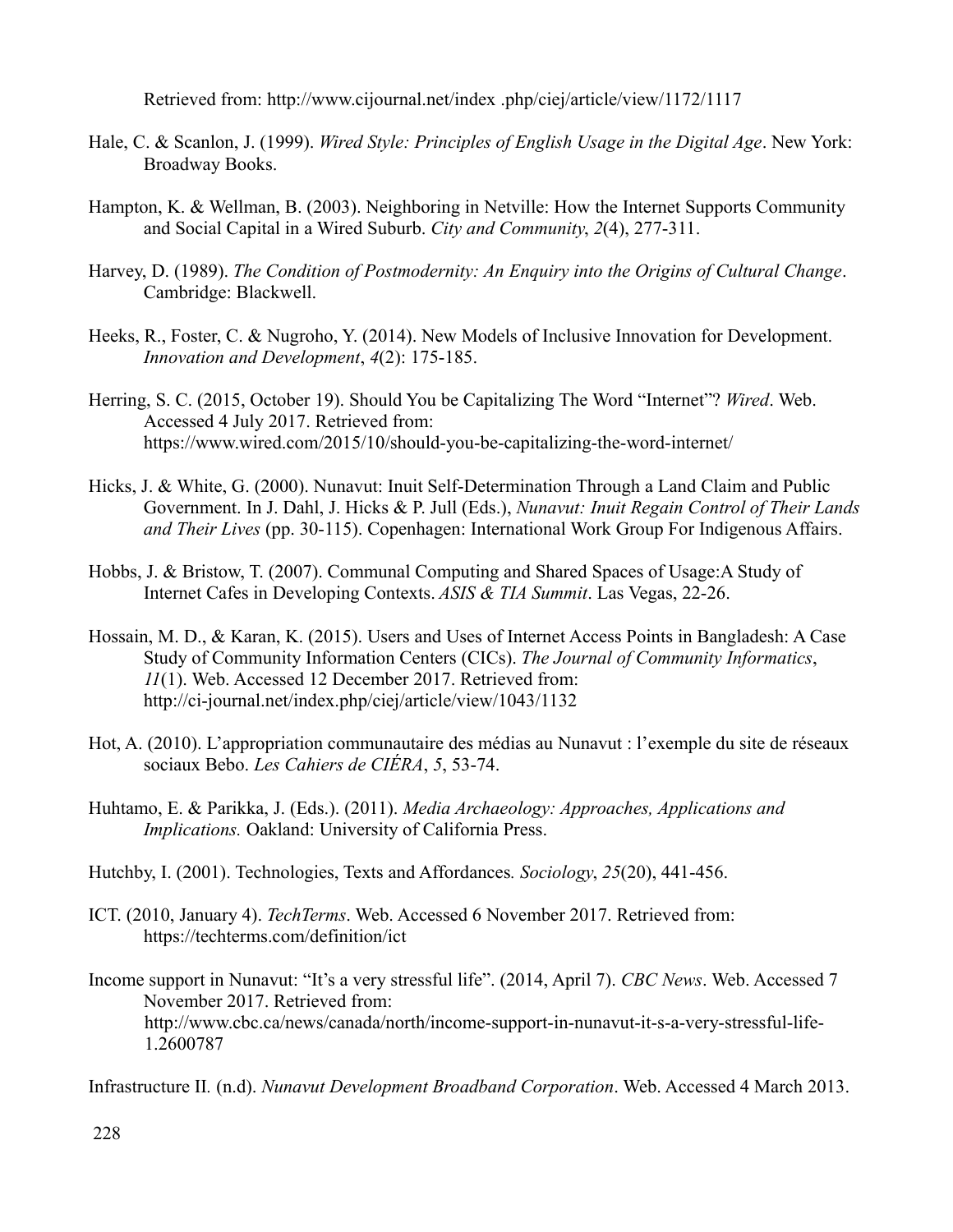Retrieved from: http://www.nunavut-broadband.ca/projects/infrastructure-ii

- Innis, H. A. (1951). *The Bias of Communication*. Toronto: University of Toronto Press.
- Internet Definition. (2005, December 30). *The Linux Information Project*. Web. Accessed 4 September 2017. Retrieved from: http://www.linfo.org/internet.html
- Internet Packages. (n.d). *NorthwesTel*. Web. Accessed 23 June 2016. Retrieved from: http://www.nwtel.ca/shop/internet/plans-rates/iqaluit
- Internet Rights & Principles Coalition. (2014). *The Charter of Human Rights and Principles for the Internet*. United Nations Internet Governance Forum.
- Inuit and Europeans. (n.d). *Inuit Tapiriit Kanatami*. Web. Accessed 10 March 2014. Retrieved from: https://www.itk.ca/about-inuit/inuit-and-europeans
- Itorcheak, A. (2012). Keynote. 2012 Nunavut ICT Summit. *Nunavut Broadband Development Corporation*. Web. Accessed 23 May 2015. Retrieved from: http://www.qfile.ca/p/42424/Workspaces/ICT%20Summit/Adamee%20keynote.pdf
- Jackson, E. (2017, September 14). Ottawa invests \$50 Million in Nunavut's backbone satellite internet network. *Financial Post.* Web. Accessed 4 October 2017. Retrieved from: [http://business.financialpost.com/telecom/ottawa-i](http://business.financialpost.com/telecom/ottawa-invests-50-million-in-nunavuts-backbone-)nvests-50-million-in-nunavuts-backbon[e](http://business.financialpost.com/telecom/ottawa-invests-50-million-in-nunavuts-backbone-)satellite-internet-network
- Jenkins, H. (2006). *Convergence Culture: Where Old and New Media Collide*. New York: New York University Press.
- Johnson, D. R. & Post, D. G. (1996). Law And Borders: The Rise of Law in Cyberspace. *Stanford Law Review*, *48*, 1367.
- Jolles, C. Z. (2006). Listening to Elders, Working with Youth. In P. Stern & L. Stevenson (Eds.), *Critical Inuit Studies: An Anthology of Contemporary Arctic Ethnography* (pp. 35-53). Lincoln: University of Nebraska Press.
- Jorgensen, M. & Phillips, L. (2002). *Discourse Analysis as Theory and Method*. London: SAGE.
- Josselson, R. (2013). *Interviewing for Qualitative Inquiry: A Relational Approach*. New York: The Guilford Press.
- Kenney, G. L. (1972). *Notes on Communications in Communities of the Northern Parts of the Provinces of Manitoba, Saskatchewan, Alberta and British Columbia, Montreal.* Man in the North Project, Task Force on Communications. Arctic Institute of North America.

Klang, M. & Murray, A. (2005). *Human Rights in the Digital Age*. Abingdon: The GlassHouse Press.

Kluitenberg, E. (2011). On the Archaeology of Imaginary Media. In J. Parikka & E. Huhtamo (Eds.),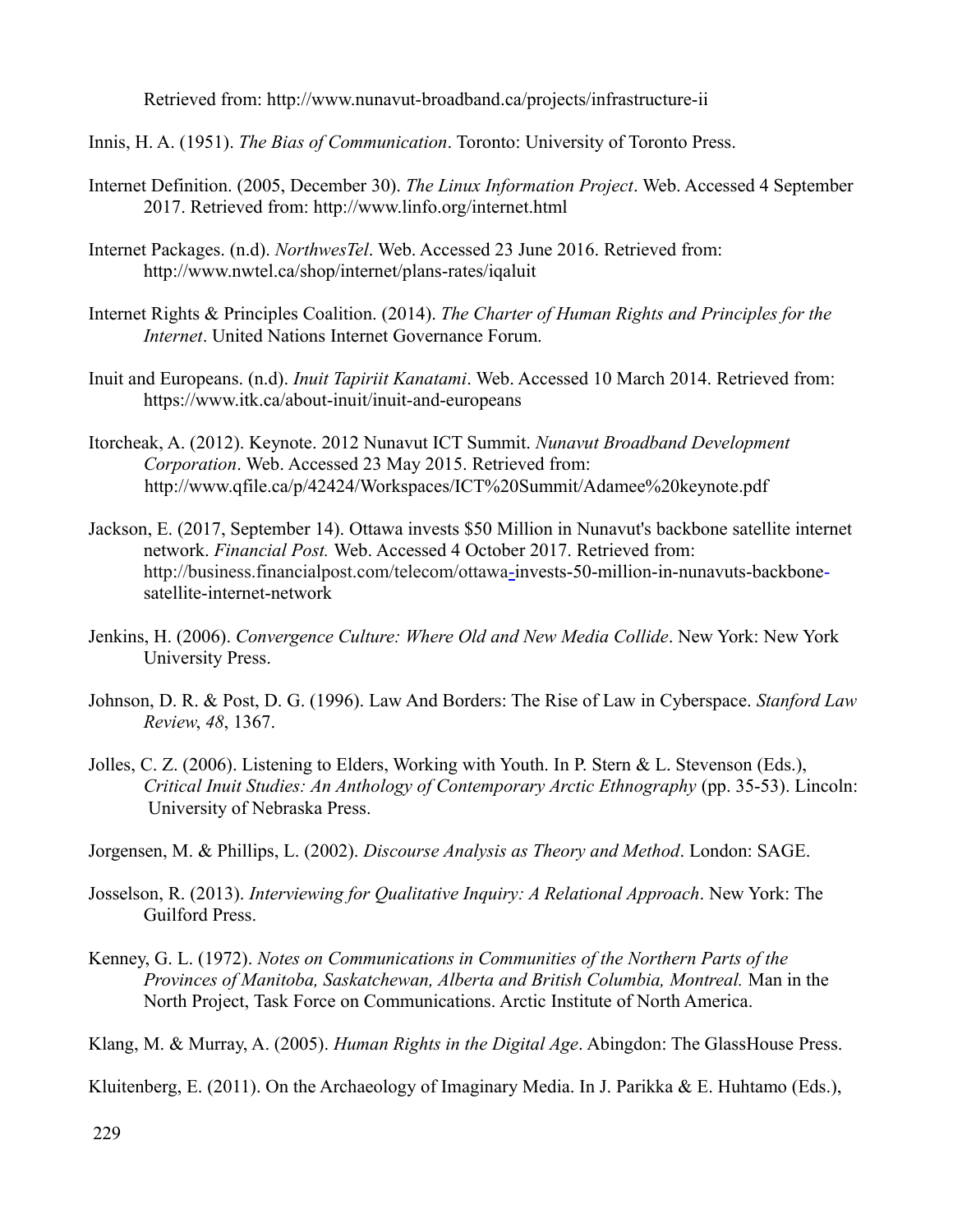*Media Archaeology: Approaches, Applications and Implications* (pp. 48-69). Oakland: University of California Press.

- Kral, M & Idlout, L. (2006). Participatory Anthropology in Nunavut. In P. Stern & L. Stevenson (Eds.), *Critical Inuit Studies: An Anthology of Contemporary Arctic Ethnography* (pp. 54-70). Lincoln: University of Nebraska Press.
- Kvale, S. (1994). Ten Standard Objections to Qualitative Research Interviews. *Journal of Phenomenological Psychology*, *25*(2), 147-173.
- Kvale, S. (1996). *InterViews: An Introduction to Qualitative Research Interviewing*. Thousand Oaks: SAGE.
- Labov, W. & Fanshel, D. (1977). *Therapeutic discourse*. New York: Academic Press.
- Laclau, E. & Mouffe, C. (1985). *Hegemony and Socialist Strategy: Towards a Radical Democratic Politics*. London: Verso.
- Larkin, B. (2008). *Signal and Noise: Media, Infrastructure and Urban Culture in Nigeria*. London: Duke University Press.
- Laslett, B. & Rapoport, R. (1975). Collaborative Inter-viewing and Interactive Research. *Journal of Marriage and the Family*, *37*(4), 968-977.
- Latour, B. (1999). When Things Strike Back A Possible Contribution of "Science Studies" To the Social Sciences. *British Journal of Sociology*, *51*(1), 105-123.
- Latour, B. (2005). *Reassembling the Social: An Introduction to Actor-Network Theory*. Oxford: Oxford University Press.
- Laugrand, F. & Luna-Penna, G. (2013). IsumaTV, la Babel du Grand Nord: religions, images autochtones et médias électroniques. *Recherches amérindiennes au Québec*, *43*(2-3), 31-47.
- Law, J. (2008). Actor-network theory and material semiotics. In B. S. Turner (Ed.), *The New Blackwell Companion to Social Theory, 3rd Edition* (pp. 141-158)*.* Oxford: Blackwell.
- Leese, M. (2015). 'We were taken by surprise': body scanners, technology adjustment, and the eradication of failure. *Critical Studies on Security*, *3*(3), 269-282.
- Lefebvre, H. (1968). *Le Droit à la Ville*. Paris: Anthropos.
- Lefebvre, H. (1991). *The Production of Space*. (Trans. D. Nicholson-Smith). Cambridge: Blackwell.
- Lessig, L. (2006). *Code : And Other Laws of Cyberspace v2*. New York: Basic Books.
- Lin, C. I., Kuo, F. Y., & Myers, M. D. (2015). Extending ICT4D Studies: The value of critical research. *MIS Quarterly*, *39*(3)*,* 697-712.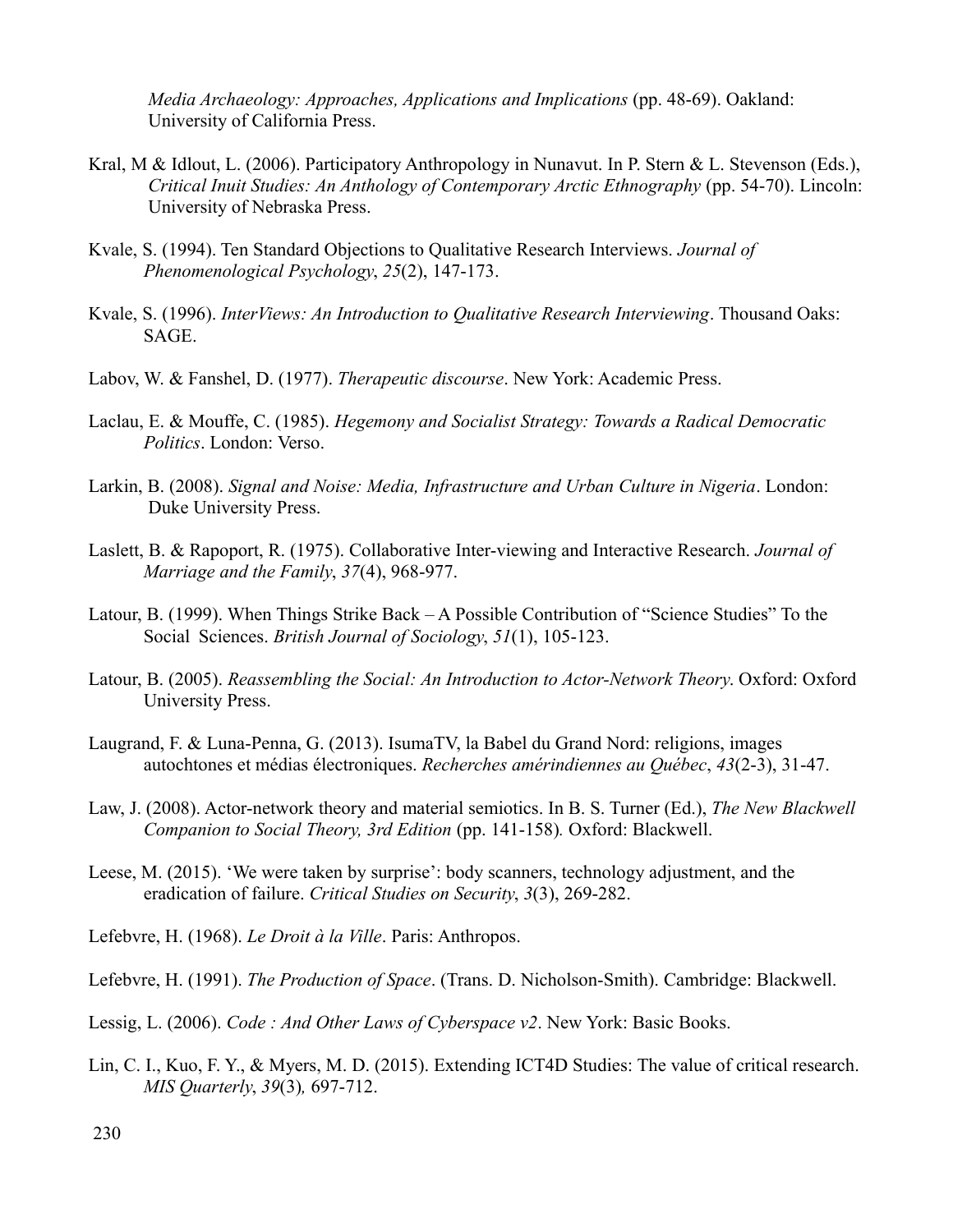- Lister, M. & Wells, L. (2001). Seeing beyond belief: Cultural Studies as an approach to analysing the visual". In Van T. Van Leeuwen & C. Jewitt (Eds.), *Handbook of Visual Analysis* (pp. 61-92). London: SAGE.
- Long, T. (2004, August 16). It's Just the "Internet" Now. *Wired.* Web. Accessed 12 July 2017. Retrieved from: https://www.wired.com/2004/08/its-just-the-internet-now/
- Lutz, C. A., & Abu-Lughod, L. (Eds.). (1990). *Language and the Politics of Emotion.* New York: Cambridge University Press.
- Maccoby, E. E. & Maccoby, N. (1954). The interview: A tool of social science. In G. Lindzey (Ed.), *Handbook of Social Psychology* (pp. 449-487). Cambridge: Addison-Wesley.
- Marcu, D. (2000). *The Theory and Practice of Discourse Parsing and Summarization*. Cambridge: The MIT Press.
- Martin, K. C. (2016, April 5). Should you capitalize the word Internet? *Oxford Dictionaries Blog*. Web. Accessed 7 August 2017. Retrieved from: https://blog.oxforddictionaries.com/2016/04/05/should-you-capitalize-internet/
- Massey, D. (1994). *Space, Place and Gender*. Cambridge: Polity.
- Mattelart, A. (1996). *The Invention of Communication*. Trans. S. Emmanuel. Minneapolis: University of Minnesota Press.
- Mattelart, A. (2000). *Networking the World: 1794-2000.* Minneapolis: University Of Minnesota Press.
- Matthiasson, J. T. (1992). *Living on the Land: Change among the Inuit of Baffin Island.* Peterborough: Broadview Press.
- Maxwell, R. & Miller, T. (2012). *Greening the Media*. Oxford: Oxford University Press.
- McAuley, A. & Walton, F. (2011). Decolonizing cyberspace: Online support for the Nunavut MEd. *The International Review of Research in Open and Distributed Learning*, *12*(4), 17-34.
- McCoyd, J. L. M. & Kerson, T. S. (2006). Conducting intensive interviews using email: A serendipitous comparative opportunity. *Qualitative Social Work*, *5*(3), 389-406.
- McLuhan, M. (1964). *Understanding Media: The Extensions of Man*. New York: McGraw-Hill.
- McMahon, R. (2013). *Digital Self-Determination: Aboriginal Peoples and the Network Society in Canada*. Dissertation. Simon Fraser University.
- McPherson, R. (2003). *New Owners in Their Own Land: Minerals and Inuit Land Claims*. Calgary: University of Calgary Press.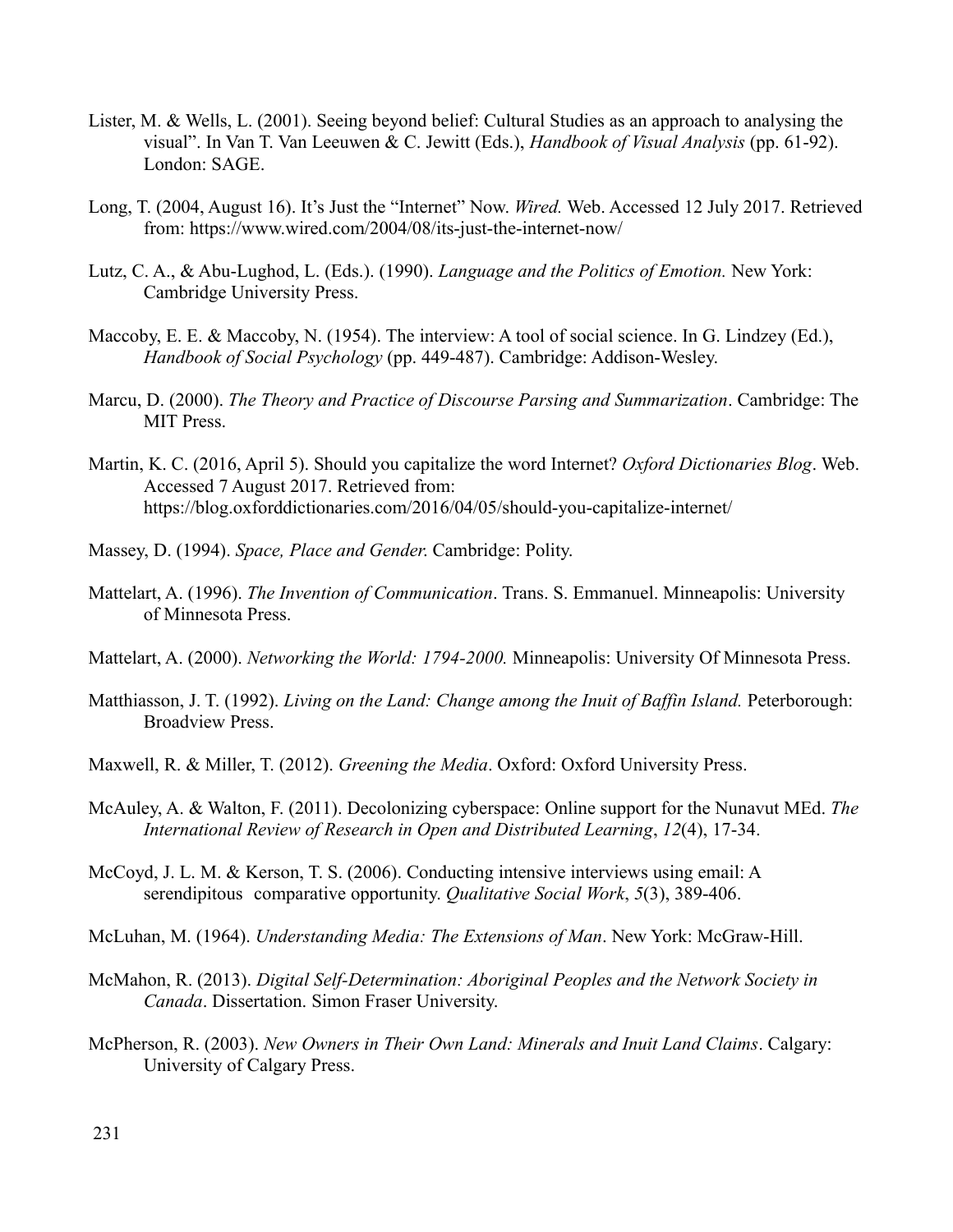- Michaels, E*.* (1993). *Bad Aboriginal Art*: *Tradition, Media and Technological Horizons*. Minneapolis: The University of Minnesota Press.
- Mies, M. (1983). Towards a Methodology for Feminist Research. In G. Bowles & R.D. Klein (Eds.), *Theories of Women's Studies* (pp. 117-140). London: Routledge and Kegan Paul.
- Miller, D.& Slater, D. (2000). *The Internet: An Ethnographic Approach*. London : Berg.
- Mishler, E. (1986). *Research Interviewing—Context and Narrative*. Cambridge: Harvard University Press.
- Morley, D. (1986). *Family Television: Cultural Power and Domestic Leisure.* Abingdon: Comedia.
- Morley, D. (1998). So-Called Cultural Studies: Dead Ends and Reinvented Wheels. *Cultural Studies*, *12*(4), 478-497.
- Morris, M. & Ogan, C. (1996). The Internet as Mass Medium. *Journal of Communication*, *46*(1), 39- 50.
- Mosco, V. (2004). *The Digital Sublime*: *Myth, power and cyberspace*. Cambridge: MIT Press.
- N-CAP. (n.d). *Nunavut E-Association*. Web. Accessed 10 September 2015. Retrieved from: http://www.nu.e-association.ca
- N-CAP Board. (2016). Shortage of Volunteers Threatens Public Internet Access in Nunavut (Letters). *Nunatsiaq News*. Web. Accessed 18 January 2017. Retrieved from: http://www.nunatsiaqonline.ca/stories/article /65674dwindling\_volunteers\_ threatens\_ public\_ internet\_access\_in\_nunavut/
- New Internet Plans. (n.d). *Qiniq.* Web. Accessed 5 November 2016. Retrieved from: http://wwwdev.qiniq.com/new-internet-plans/
- Northern Connectivity: Ensuring Quality Communications. (2014, January). Nordicity for *The Northern Communications Infrastructure Systems Working Group.*
- Nunavut Hunting Stories. (n.d.). *Facebook* (Group). Web. Accessed 18 December 2017. Retrieved from: https://www.facebook.com/groups/188702541281403/
- Nunavut Quick Facts. (n.d). Nunavut Bureau of Statistics. *Government of Nunavut*. Web. Accessed 13 July 2016. Retrieved from: http://www.stats.gov.nu.ca/en/home.aspx
- Nunavut Telecommunication Needs: Community Teleservice Centres. (1995). A Supplementary Report of the Nunavut Implementation Commission. *Nunavut Implementation Commission.*
- Nuttall, M. (1992). *Arctic Homeland: Kinship, Community and Development in Northwest Greenland.*  Toronto: University of Toronto Press.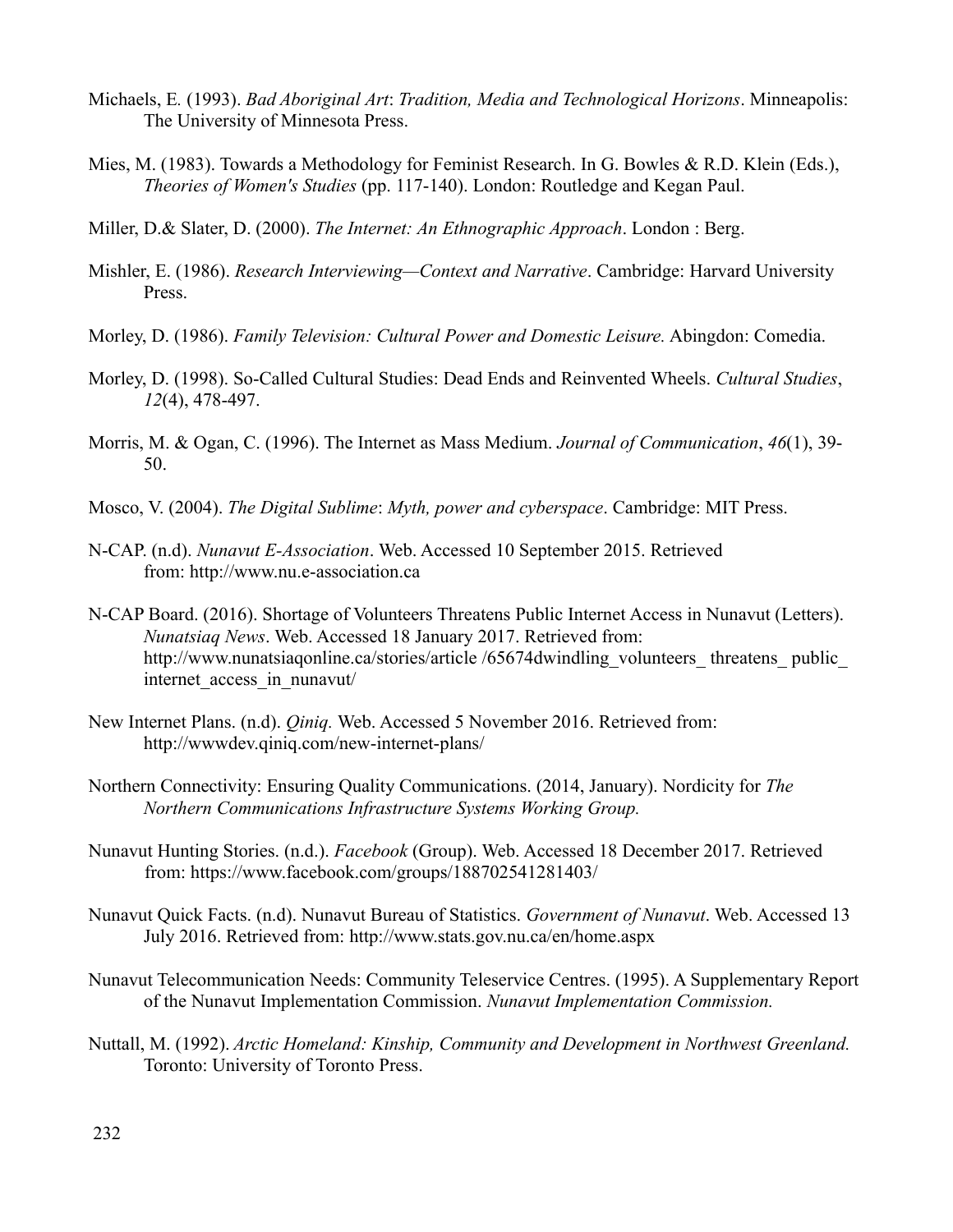- Oakley, A. (1981). Interviewing Women: A Contradiction in Terms. In H. Roberts (Ed.), *Doing Feminist Resea*r*ch* (pp. 30-62). Boston: Routledge & Kegan Paul.
- Obligation to serve and other matters. (2010, October 26; 2010, November 1). Public Consultation. *Canadian Radio-Television and Telecommunications Commission*. Web. Accessed 15 May 2016. Retrieved from: http://www.crtc.gc.ca/eng/process/2010/oct26\_ag.htm
- Obligation to serve and other matters. (2010, November 1). Transcript, Volume 4. *Canadian Radio-Television and Telecommunications Commission*. Web. Accessed 15 May 2016. Retrieved from: http://www.crtc.gc.ca/eng/transcripts/2010/tt1101.html
- O'Connor H, Madge, C., Shaw, R. & Wellens, J. (2008). Internet-based interviewing. In N. Fielding, N. Lee & G. Blank (Eds.), *The SAGE Handbook of Online Research Methods* (pp. 271-289). London: SAGE.
- Orlikowski W. J. (2000). Using technology and constituting structures: A practice lens for studying technology in organizations. *Organization Science*, *11*(4), 404-428.
- Osherson, S. D. (1980). *Holding On Or Letting Go*. New York: Free Press.
- Paasonen, S. (2009). What Cyberspace: Traveling Concepts in Internet Research. In G. Goggin & M. McLelland (Eds.), *Internationalizing internet studies: beyond anglophone paradigms* (pp. 18- 32). Abingdon: Routledge.
- Parks, L. & Starosielski, N. (2015). Introduction. In L. Parks & N. Starosielski (Eds.), *Signal Traffic: Critical Studies of Media Infrastructures* (pp. 1-27). Chicago: University of Illinois Press.
- Pascale, C. M. (2011). *Cartographies of Knowledge: Exploring Qualitative Epistemologies*. Thousand Oaks: SAGE.
- Pedwell, T. (2016, December 21). CRTC Declares Broadband Internet a Basic Service, Like Telephone. *CTV News*. Web. Accessed 18 December 2017. Retrieved from: http://www.ctvnews.ca/business/crtc-declares-broadband-internet-a-basic-service-liketelephone-1.3213065
- Peritz, I. (2014, January 17). Speaking out Against \$600 A Week Grocery Bills. *The Globe and Mail.* Web. Accessed 8 September 2015. Retrieved from http://www.theglobeandmail com/news/national/the-North/why-is-food-so-expensive-in-nunavut-shop-for-yourself-and-findout/article15915054/
- Pick, J. B. & Sarkar, A. (2015). *The Global Digital Divides: Explaining Change*. New York: Springer.
- Pieterse, J. N. (2005). Digital Capitalism and Development: The Unbearable Lightness of ICT4D. in G. Lovink & S. Zehle (Eds.), *Incommunicado Reader* (pp. 11-29). Institute of Network Cultures: Amsterdam.
- Pieterse. J. N. (2010). *Development Theory: Deconstructions/Reconstructions.* Thousand Oaks: SAGE.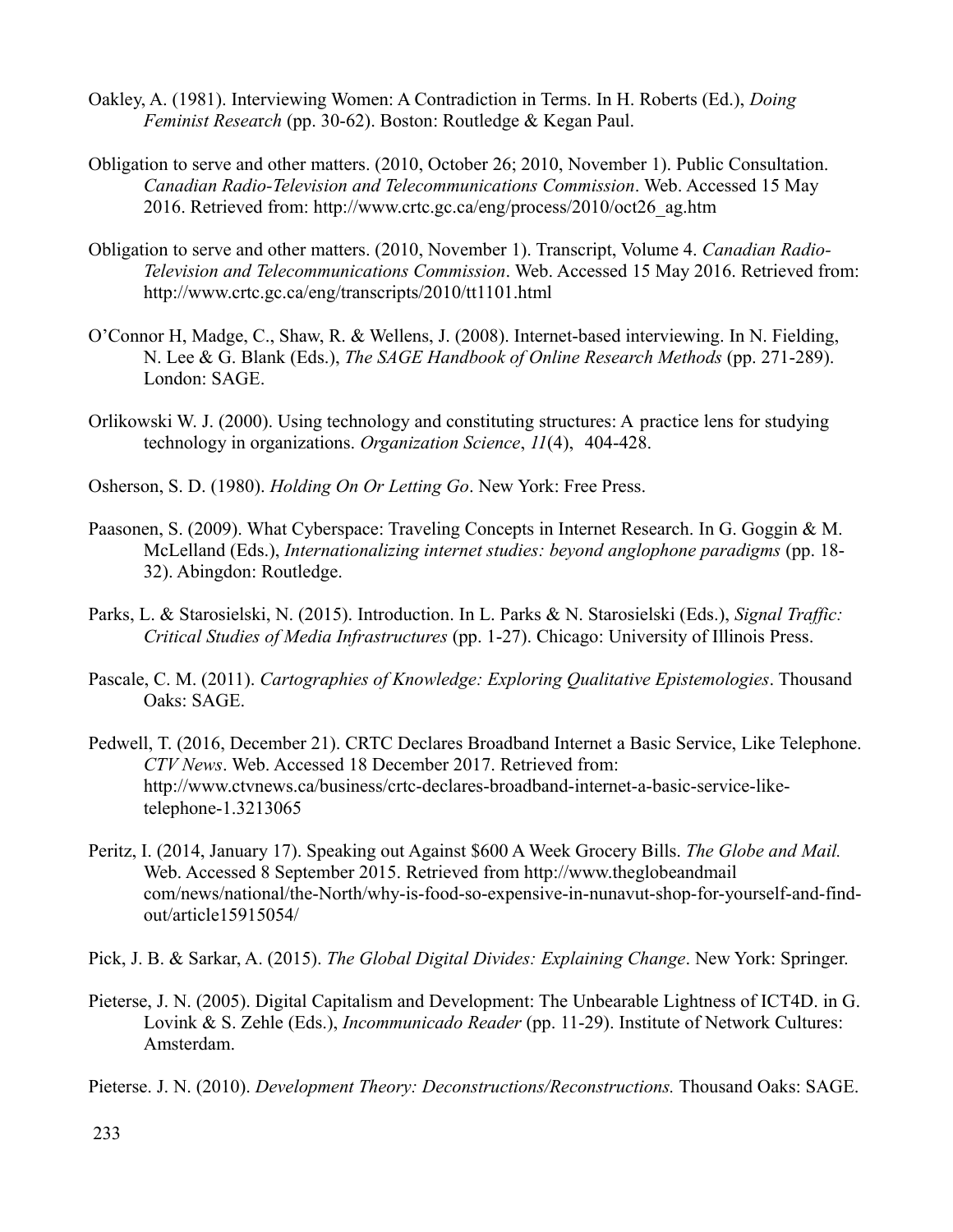Postill, J. (2010). Introduction: Theorising Media and Practice. In B. Brauchler & J. Postill (Eds.), *Theorising Media and Practice* (pp. 1-32). Oxford: Berghahn.

Potter, J. & Wetherell, M. (1987). *Discourse and Social Psychology*. London: SAGE.

- Procedures for the Operation of the National Contribution Fund. (2008, January). *Canadian Radio-Television and Telecommunications Commission.* Web. Accessed 8 June 2014. Retrieved from: http://www.crtc.gc.ca/PARTVII/Eng/8638/CRTC/ncf2007a.htm
- Project Loon. (n.d.). *X*. Web. Accessed 5 October 2017. Retrieved from: https://x.company/loon/
- Projects: Nunavut Broadband SpeedTest. (2015). *Nunavut Broadband Development Corporation*. Web. Accessed 18 November 2017. Retrieved from: http://nunavut-broadband.ca/projects/nunavu[t](http://nunavut-broadband.ca/projects/nunavut-)broadband-speedtest
- *Qaggiavuut!*. (n.d). Web. Accessed 2 June 2016. Retrieved from http://www. qaggiavuut.ca/
- Rapeley, T. (2004). Interviews. In B. S Seale*,* G. Gobo, J. F. Gubrium & D. Silverman (Eds.), *Qualitative Research Practice* (pp. 15-33). London: SAGE.
- Review of basic telecommunications services. (2016, April 11-28). Public Consultation. *Canadian Radio-Television and Telecommunications Commission*. Web. Accessed 14 May 2016. Retrieved from: https://services.crtc.gc.ca/pub/instances-proceedings/Default-Defaut.aspx? S=O&PA=T&PT=NC&PST=A
- Review of basic telecommunications services. (2016, April 11). Transcripts. Volume 1. *Canadian Radio-Television and Telecommunications Commission*. Web. Accessed 14 May 2016. Retrieved from: http://www.crtc.gc.ca/eng/transcripts/2016/tt0411.htm
- Review of basic telecommunications services. (2016, April 12). Transcripts. Volume 2. *Canadian Radio-Television and Telecommunications Commission*. Web. Accessed 14 May 2016. Retrieved from: http://www.crtc.gc.ca/eng/transcripts/2016/tt0412.htm
- Review of basic telecommunications services. (2016, April 13). Transcripts. Volume 3. *Canadian Radio-Television and Telecommunications Commission*. Web. Accessed 14 May 2016. Retrieved from: http://www.crtc.gc.ca/eng/transcripts/2016/tt0413.htm
- Review of basic telecommunications services. (2016, April 18). Transcripts. Volume 6. *Canadian Radio-Television and Telecommunications Commission*. Web. Accessed 14 May 2016. Retrieved from: http://www.crtc.gc.ca/eng/transcripts/2016/tt0418.htm
- Review of basic telecommunications services. (2016, April 19). Transcripts. Volume 7. *Canadian Radio-Television and Telecommunications Commission*. Web. Accessed 14 May 2016. Retrieved from: http://www.crtc.gc.ca/eng/transcripts/2016/tt0419.htm

Review of NorthwesTel Inc.'s Regulatory Framework, Modernization Plan, and related matters. (2013,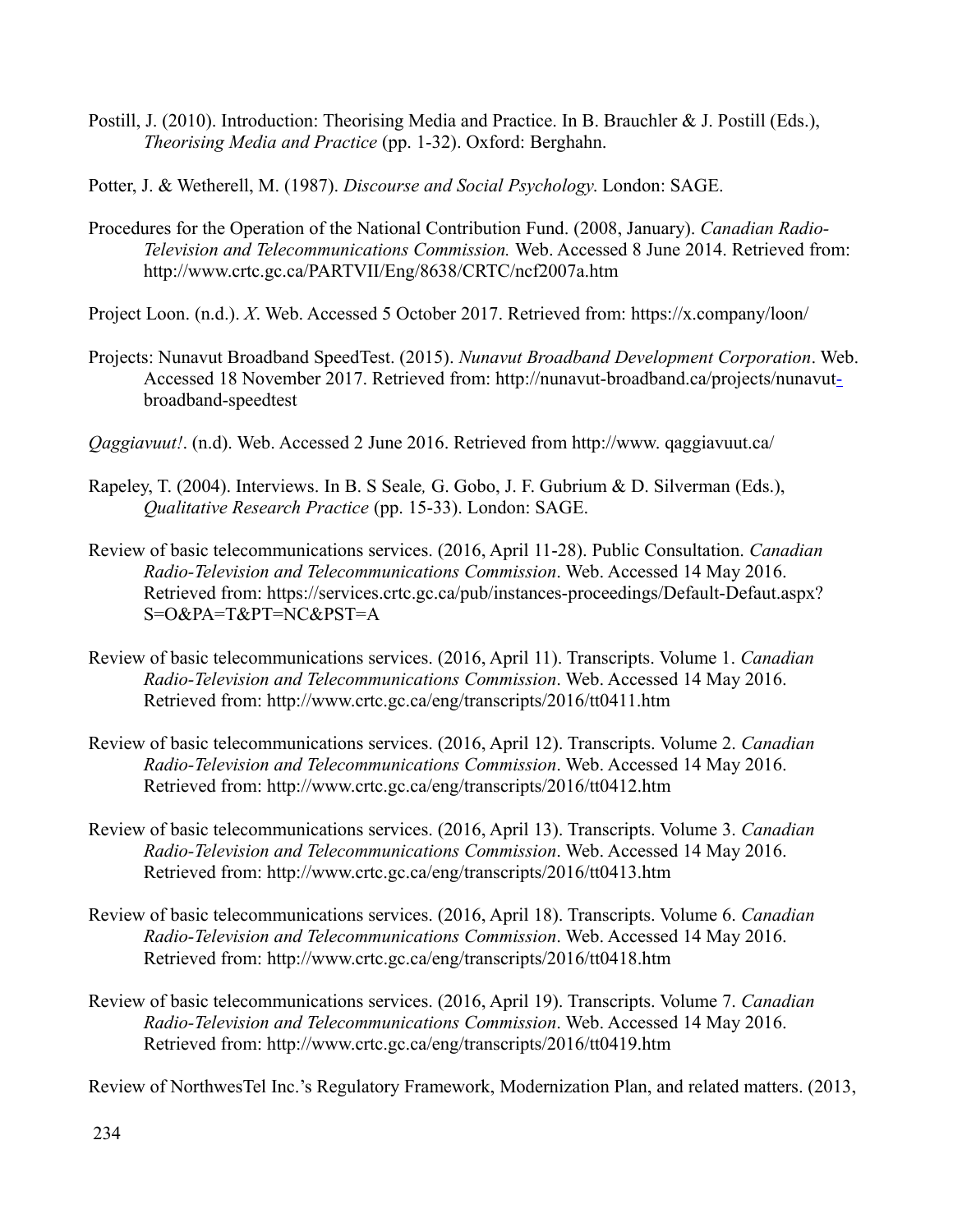June 17, 19-20). Public Consultation. *Canadian Radio-Television and Telecommunications Commission*. Web. Accessed 14 May 2016. Retrieved from: http://www.crtc.gc.ca/eng /transcripts/2013/index.htm\_ga=1.218044757.295018493.1462883449#tt0617

- Review of NorthwesTel Inc.'s Regulatory Framework, Modernization Plan, and related matters. (2013, June 17). Transcripts, Volume 1. *Canadian Radio-Television and Telecommunications Commission*. Web. Accessed 14 May 2016. Retrieved from: http://www.crtc.gc. ca/eng/ transcripts/2013 /tt0617.html
- Review of NorthwesTel Inc.'s Regulatory Framework, Modernization Plan, and related matters. (2013, June 19). Transcripts, Volume 2. *Canadian Radio-Television and Telecommunications Commission*. Web. Accessed 14 May 2016. Retrieved from: http://www.crtc.gc.ca/eng/transcripts/2013/tt0619.html
- Review of NorthwesTel Inc.'s Regulatory Framework, Modernization Plan, and related matters. (2013, June 20). Transcripts, Volume 3. *Canadian Radio-Television and Telecommunications Commission*. Web. Accessed 14 May 2016. Retrieved from: http://www.crtc.gc.ca/eng/transcripts/2013/tt0620.html
- Review of price cap regulatory framework for NorthwesTel Inc. and related matters. (2011, October 4- 5). Public Consultation. *Canadian Radio-Television and Telecommunications Commission*. Web. Accessed 17 May 2016. Retrieved from: https://services.crtc.gc.ca/pub/instancesproceedings/Default-Defaut.aspx?lang=eng&YA=2011&S=C&PA =t&PT=nc&PST=a#2011- 302
- Review of price cap regulatory framework for NorthwesTel Inc. and related matters. (2011, October 4). Transcript, Volume 1. *Canadian Radio-Television and Telecommunications Commission*. Web. Accessed 15 May 2016. Retrieved from: http://www.crtc.gc.ca/eng/transcripts/2011/tt1004.html
- Review of price cap regulatory framework for NorthwesTel Inc. and related matters. (2011, October 5). Transcript, Volume 2. *Canadian Radio-Television and Telecommunications Commission*. Web. Accessed 14 May 2016. Retrieved from: http://www.crtc.gc.ca/eng/transcripts/2011/tb1121a. htm
- Rideout, V. (2003). *Continentalizing Canadian telecommunications: The Politics of Regulatory Reform.* Montreal/Kingston: McGill-Queen's University Press.
- Rodgers, K. & Scobie, W. (2015). Sealfies, seals and celebs: expressions of Inuit resilience in the Twitter era. *Interface*, *7*(1), 70-97.
- Roth, L. (2005). *Something new in the air: the story of First Peoples television broadcasting in Canada*. Montreal/Kingston: McGill-Queen's University Press.
- Roth, L. (2014). Digital self-Development and Canadian First Peoples of the North. *Media Development*, *2*, 1-8.
- Sandvig, C. (2012). Connection at Ewiiaapaayp Mountain: Indigenous internet infrastructure. In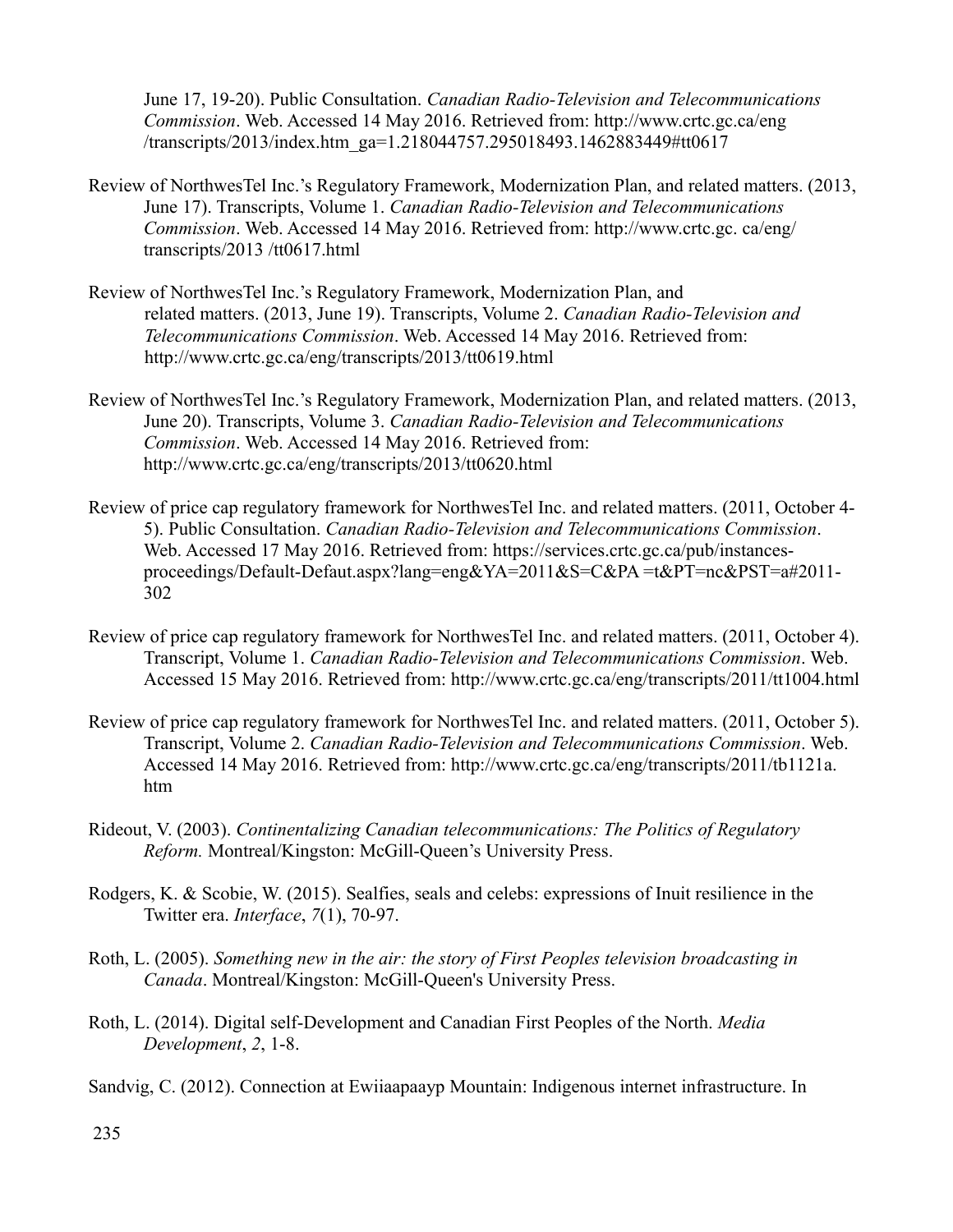L. Nakamura & P. Chow-White (Eds.), *Race after the internet* (pp. 168-200). New York: Routledge.

- Schiller, D. (2011). *Digital Capitalism: Networking the Global Market System*. Cambridge: The MIT Press.
- Schuman, H., & Presser, S. (1996). *Questions and answers in attitude surveys: Experiments on question form, wording, and context*. Thousand Oaks: SAGE.
- Schwartz, J. (2002, December 29). The Nation: Case-Sensitive Crusader; Who owns the Internet? You and i do. *The New York Times*. Web. Accessed 5 July 2017. Retrieved from: http://www.nytimes.com/2002/12/29/weekinreview/the-nation-case-sensitive-crusader-whoowns-the-internet-you-and-i-do.html
- Scobie, W. & Rodgers, K. (2013). Contestations of resource extraction projects via digital media in two Nunavut communities. *Études/Inuit/Studies*, *37*(2), 83-101.
- Seidman, I. (2006). *Interviewing as Qualitative Research: A Guide for Researchers in Education and the Social Sciences*. New York: Teachers College.
- Shepherd, T., Taylor, G. & Middleton, C. (2014). A Tale of Two Regulators: Telecom Policy Participation in Canada. *Journal of Information Policy*, *4*, 1-22.
- Sinclair, G., Intven, H. & Tremblay, A. (2006). Telecommunications Policy Review Panel: Final Report. Web. Accessed 15 September 2014. Retrieved from the *Industry Canada* website: https://www.ic.gc.ca /eic/site/smt-gst.nsf/vwapj/tprp-final-report-2006.pdf/\$FILE/tprp-finalreport-2006.pdf
- Soja, E. W. (1989). *Postmodern Geographies: The Reassertion of Space in Critical Social Theory*. London: Verso.
- Soja, E. W. (2000). *Postmetropolis: Critical Studies of Cities and Regions*. Oxford: Blackwell.
- Soja, E. W. (2010). *Seeking Spatial Justice*. Minneapolis: University of Minnesota Press.
- Soukup, K. (2006). Report: Travelling Through Layers: Inuit Artists Appropriate New Technologies. *Canadian Journal of Communication*, *31*(1). Web. Retrieved from: http://www.cjconline.ca/index.php/journal/article/view/1769/1889
- Spivak, G. C. (1988). Can the Subaltern Speak? In C. Nelson & L. Grossberg (Eds.), *Marxism and the Interpretation of Culture* (pp. 271-313). Champaign: University of Illinois Press.
- Sponagle, J. (2016, May 20). Arctic Fibre says takeover by Alaskan company won't affect plans for Nunavut broadband. *CBC News*. Web. Accessed 15 June 2016. Retrieved from: http://www.cbc.ca/news/canada/North/arctic-fibre-optic-internet-sale-quintillion-1.3591825

Stevenson, L. (2006). The Ethical Injunction to Remember. In P. Stern & L. Stevenson (Eds.), *Critical*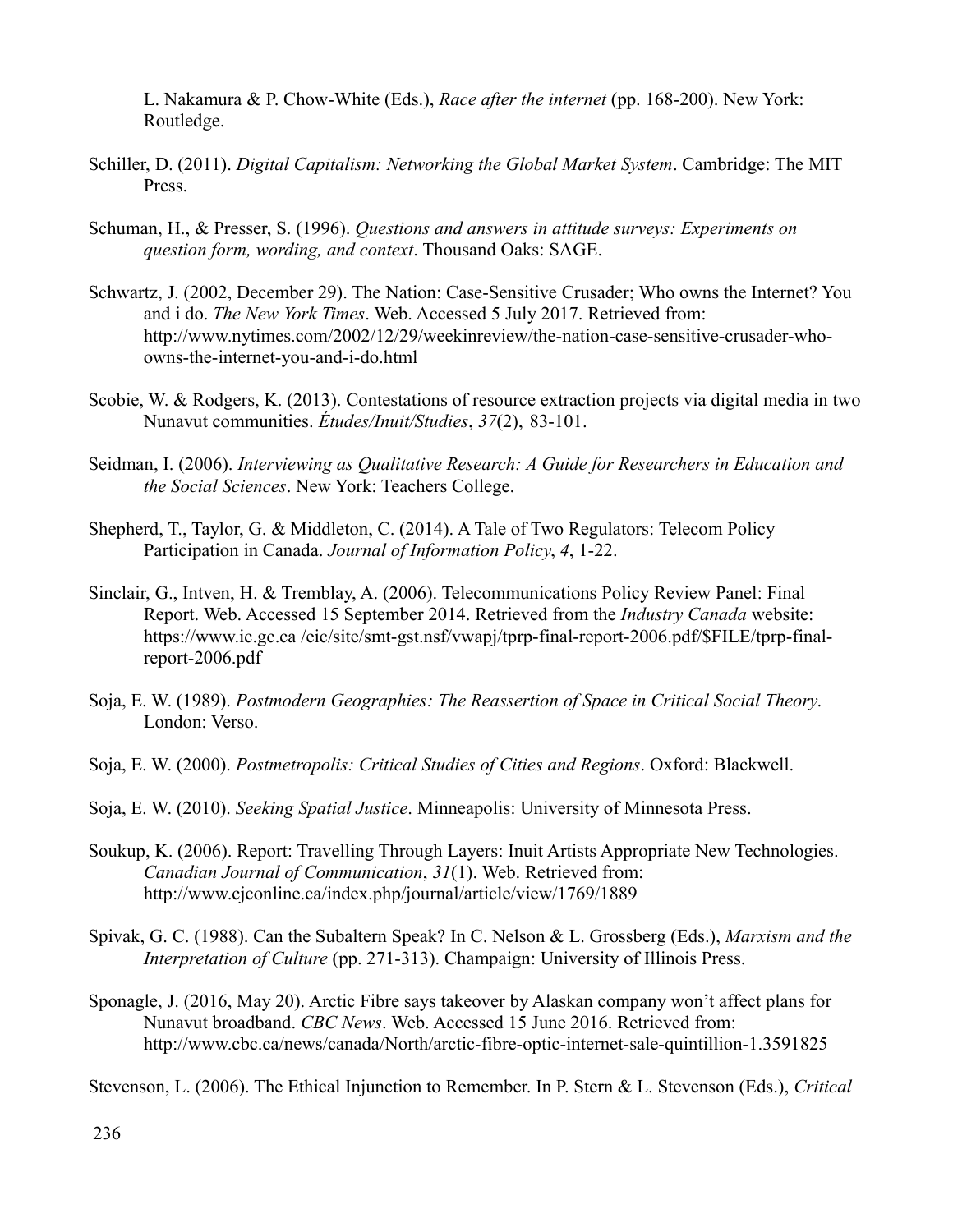*Inuit Studies: An Anthology of Contemporary Arctic Ethnography* (pp. 168-183). Lincoln: University of NebraskaPress.

- Strategic Networks Group. (2012). *An Assessment of the Socioeconomic Impact of Internet Connectivity in Nunavut.* Prepared for the Nunavut Broadband Development Corporation.
- Sustainable Development Goals. (n.d.). *United Nations*. Web. Accessed 18 January 2018. Retrieved from: http://www.un.org/sustainabledevelopment/sustainable-development-goals/
- Tai, Z. (2006). *The Internet in China: Cyberspace and civil society*. Abingdon: Routledge.
- Taylor, L. (2015). Inside the Black Box of Internet Adoption: The Role of Migration and Networking in Internet Penetration in West Africa. *Policy & Internet*, *7*(4), 423-446.
- Telecommunications Act. (1993). Statutes of Canada C. 38. *Department of Justice*. Web. Accessed 4 June 2014. Retrieved from: http://laws-lois.justice.gc.ca/eng/acts/t-3.4/
- Telecom Notice of Consultation CRTC 2015-134. (2015, April 9). *Canadian Radio-Television and Telecommunications Commission.* Web. Accessed 13 May 2016. Retrieved from: http://www.crtc.gc.ca/eng/archive /2015/2015-134.htm
- Telecom Regulatory Policy CRTC 2011-291. (2011, May 3). *Canadian Radio-Television and Telecommunications Commission*. Web. Accessed 4 June 2014. Retrieved from: http://www.crtc.gc.ca/eng/archive/2011/2011-291.htm
- Telecom Regulatory Policy CRTC 2013-711. (2013, December 18). *Canadian Radio-Television and Telecommunications Commission*. Web. Accessed 10 January 2014. Retrieved from: http://www.crtc.gc.ca/eng/archive/2013/2013-711.htm
- Telecom Regulatory Policy CRTC 2016-496. (2016, December 21). *Canadian Radio-Television and Telecommunications Commission.* Web. Accessed 18 January 2017. Retrieved from: https://www.crtc.gc.ca/eng/archive/2016/2016-496.htm
- Tester, F. J. (2006). From Iglu to Iglurquak. In P. Stern & L. Stevenson (Eds.), *Critical Inuit Studies: An Anthology of Contemporary Arctic Ethnography* (pp. 230-253). Lincoln: University of Nebraska Press.
- Tester, F. J. (2011). Mad Dogs and (mostly) Englishmen: Colonial relations, commodities, and the fate of Inuit sled dogs. *Études/Inuit/Studies*, *34*(2), 129- 147.
- Tester, F. J. & Kulchyski, P. (1994). *Tammarniit (Mistakes): Inuit Relocation in the Eastern Arctic 1939-1963*. Vancouver: UBC Press.
- Tester, F. J. & Kulchyski, P. (2008). *Kiumajut (Talking Back)*: *Game Mangement, Community Development and Inuit Rights in the Eastern Arctic*. Vancouver: UBC Press.

The Road We Travelled: Our Communities' Voyage to the Future on the ICT Highway. (n.d). *Nunavut*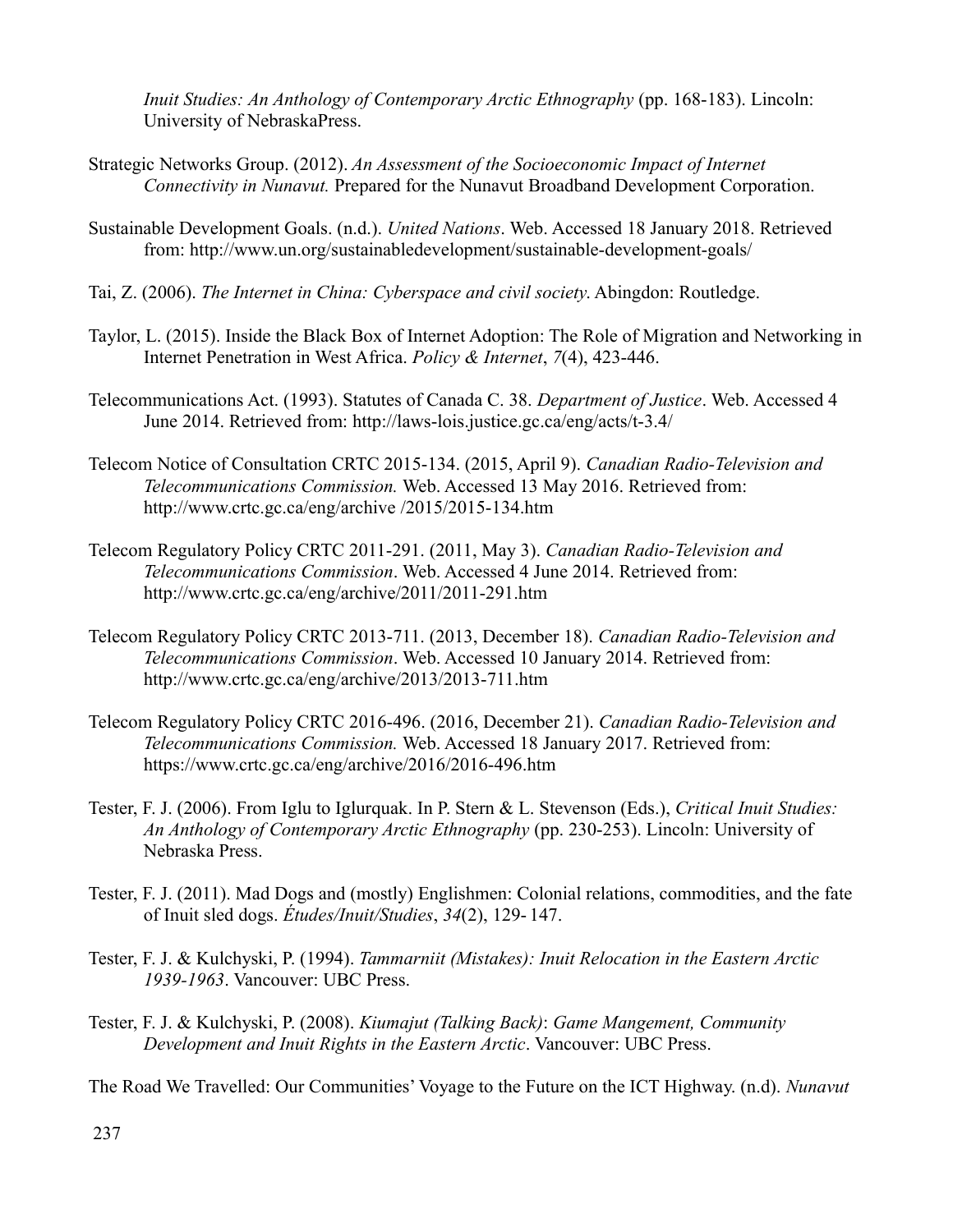*E-Association*. Web. Accessed 22 September 2015. Retrieved from: http://www.nu.eassociation.ca/cim/305C1\_3T580.dhtm

- Thomas, L. & Forster, A. (1993). *Connecting the North: Defining Northern Users' Needs: Report of a Needs Analysis Conducted for the Government of the Northwest Territories.* Inuit Broadcasting Corporation.
- Thomas, L., Fry, K. & Stiles, M. (1995). Uqausiit Ukiuqtaqtumit Sukajukkut Tusarutikkik: Northern Voices on the Information Highway. *Connecting the North Symposium Final Report.* Inuit Broadcasting Corporation.
- Thompson, E. (1999). The Temporal Structure of Discourse: the Syntax and Semantics of Temporal Then. *Natural Language & Linguistic Theory*, *17*(1), 123-160.
- Thompson, M. (2004). Discourse, "Development" and the "Digital Divide": ICT and the World Bank. *Review of African Political Economy*, *31*(99), 103-123.
- Thomsen, D. K. & Brinkmann, S. (2009). An Interviewer's Guide to Autobiographical Memory: Ways to Elicit Concrete Experiences and To Avoid Pitfalls in Interpreting Them. *Qualitative Research in Psychology*, *6*, 294-312.
- Truth and Reconciliation Commission of Canada. (2015). *Canada's Residential Schools: The Inuit and Northern Experience, Volume 2*. Montreal/Kingston: McGill-Queen's University Press.
- Valaskakis, G. G. & Wilson, T. C. (1984). *The Inuit Broadcasting Corporation: current viewing tastes and preferences of the Inuit television audience in the Keewatin and Baffin regions of the Northwest Territories*. Montreal: Concordia University.
- Van Deursen, A.J. & Van Dijk, J.A. (2014). The digital divide shifts to differences in usage. *New Media and Society*, *16*(3), 507-526.
- Van Dusen, J. (2015, September 30). Nunavut Housing Crisis: "Dire Straits" in Igloolik. *CBC News*. Web. Accessed November 15, 2015. Retrieved from: http://www.cbc.ca /news/canada/north/igloolik-social-housing-dire-straits-1.3248953
- Van Leeuwen, T. (2005). Three models of interdisciplinarity. In R. Wodak and P. Chilton (Eds.), *A New Agenda in (Critical) Discourse Analysis: Theory, Methodology and Interdisciplinarity* (pp. 3- 17). Amsterdam: John Benjamins Publishing Co.
- Virilio, P. (2000). *The Information Bomb*. (Trans. C. Turner). London: Verso.
- von Hippel, E. (1998). *The Sources of Innovation*. Oxford: Oxford University Press.
- Wachowich, N. (2006). Cultural Survival and the Trade in Iglulingmiut Traditions. In P. Stern & L. Stevenson (Eds.), *Critical Inuit Studies: An Anthology of Contemporary Arctic Ethnography*  (pp. 119-138). Lincoln: University of Nebraska Press.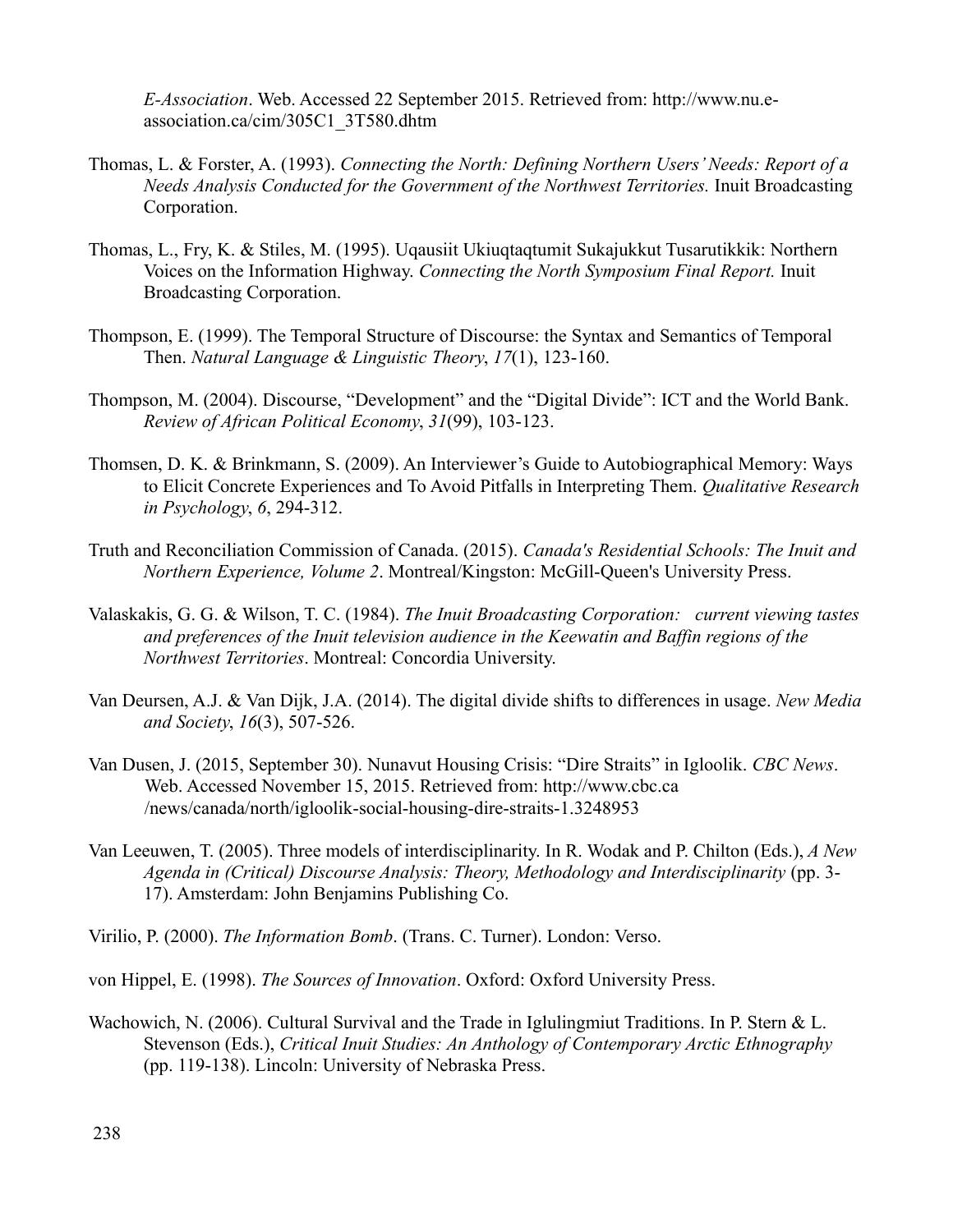- Wachowich, N. & Scobie,W. (2010). Uploading selves: Inuit digital storytelling on YouTube. *Études/Inuit/Studies*, *34*(2), 81-105.
- Wade, R. H. (2004). Is Globalization Reducing Poverty and Inequality? *International Journal of Health Services*, *34*(3), 381-414.
- Wakeford, N. (2003). The Embedding of Local Culture in Global Communication: Independent Internet Cafes in London. *New Media and Society*, *5*(3), 379-399.
- Wakegijig, J., Osborne, G., Statham, S., & Issaluk, M. D. (2013). Collaborating toward improving food security in Nunavut. *International journal of circumpolar health*, *72*(1), 21201.
- Warschauer, M. (2003). Dissecting the Digital Divide: A Case Study in Egypt. *The Information Society*, *19*(4), 297-304.
- Weiss, G. & Wodak, R. (2003). Introduction: Theory, Interdisciplinarity and Critical Discourse Analysis. In G. Weiss and R. Wodak (Eds.), *Critical Discourse Analysis: Theory and Interdisciplinarity* (pp. 1-32). New York: Palgrave Macmillan.
- Wellman, B., Boase, J. & Chen, W. (2002). The Networked Nature of Community:Online and Offline. *IT & Society*, *1*(1), 151-165.
- Wengraf, T. (2001). *Qualitative Research Interviewing: Biographic Narrative and Semi-Structured Methods*. London: SAGE.
- White, G. (2006). Traditional Aboriginal Values in a Westminster Parliament: The Legislative Assembly of Nunavut. *Journal of Legislative Studies*, *12*, 8-31.
- White, G. (2008). 'Not the Almighty': Evaluating Aboriginal Influence in Northern Claims Boards*. Arctic*, *61 (Supp)*, 71-85.
- White, G. (2009). Governance in Nunavut: Capacity vs. Culture? *Journal of Canadian Studies*, *43*(2), 57-81.
- White, J. (2005). Frozen but Always in Motion: Arctic Film, Video and Broadcast. *The Velvet Light Trap*, *55,* 52-64.
- Wilken, R. (2011). *Teletechnologies, Place and Community*. Abingdon: Taylor & Francis.
- Wolfson, E. (2001). *Inuit Mythology.* Berkley Heights: Enslow Publishers Inc.
- Ya'u, YZ. (2004). The New Imperialism & Africa in the Global Electronic Village. *Review of African Political Economy*, 11-29.
- Zielinski, S. (2008). *Deep Time of the Media: Towards an Archaeology of Hearing and Seeing by Technical Means*. (Trans. G. Custance). Cambridge: MIT Press.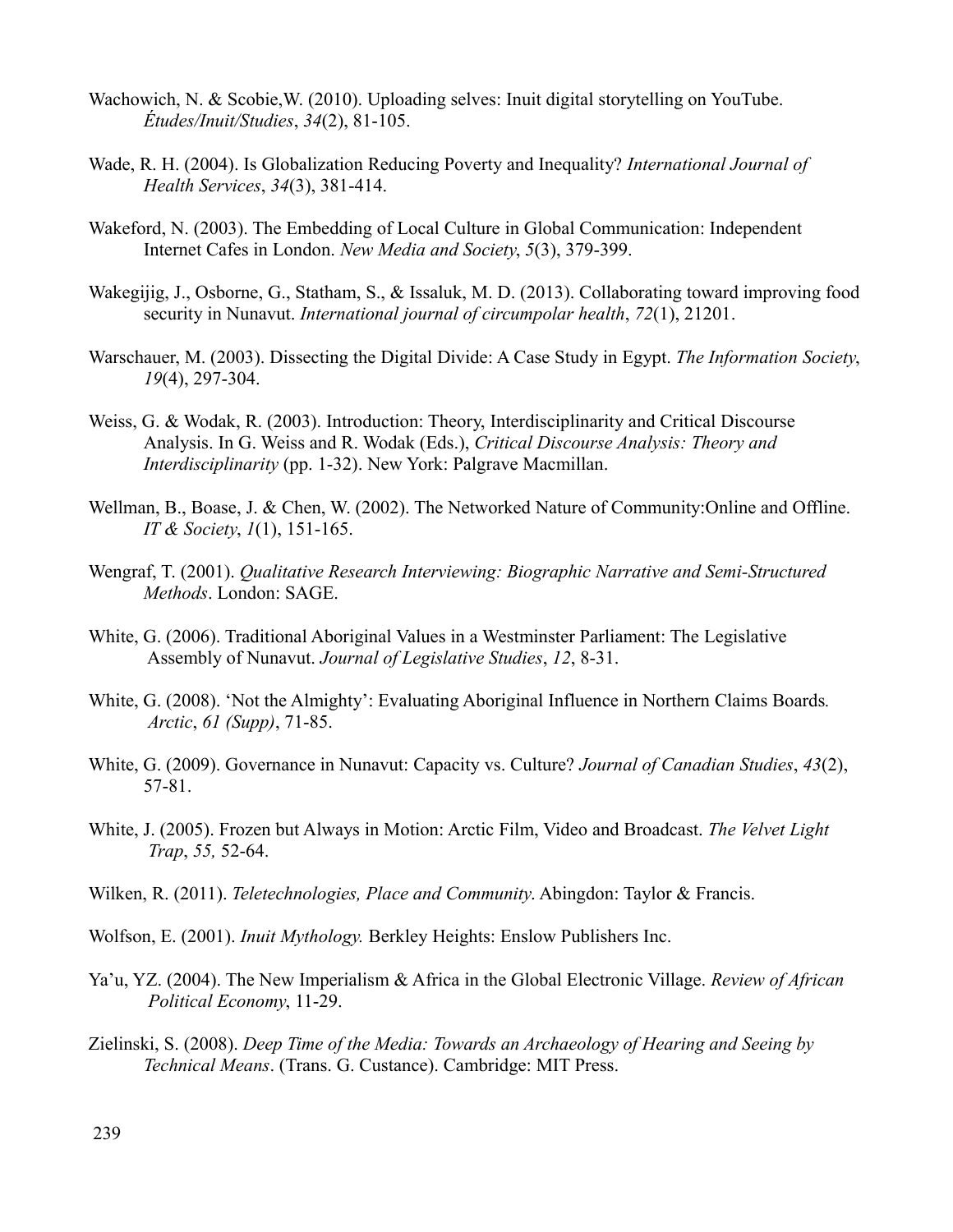# *List of Figures*

- Figure 1. Map of Canada. Nunavut Location Map Canada. *Emaps World*. Web. Accessed 15 July 2016. Retrieved from: http://www.emapsworld.com/nunavut-location-map-canada.html
- Figure 2. Map of Nunavut, with communities. Community Information. Department of Executive and Intergovernmental Affairs. *Government of Nunavut*. Web. Accessed 15 July 2016. Retrieved from: http://www.gov.nu.ca/eia/information/community-information.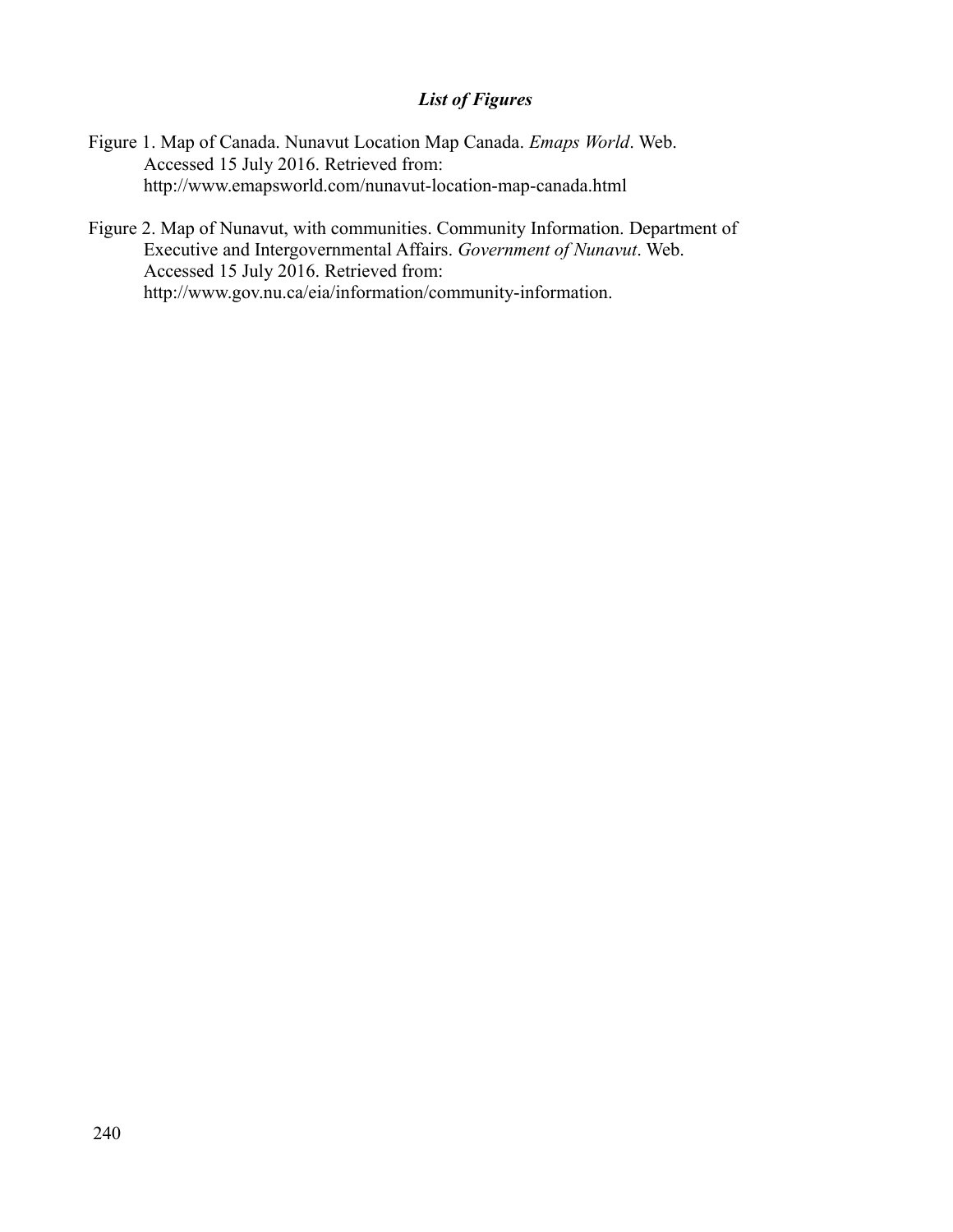**Appendices**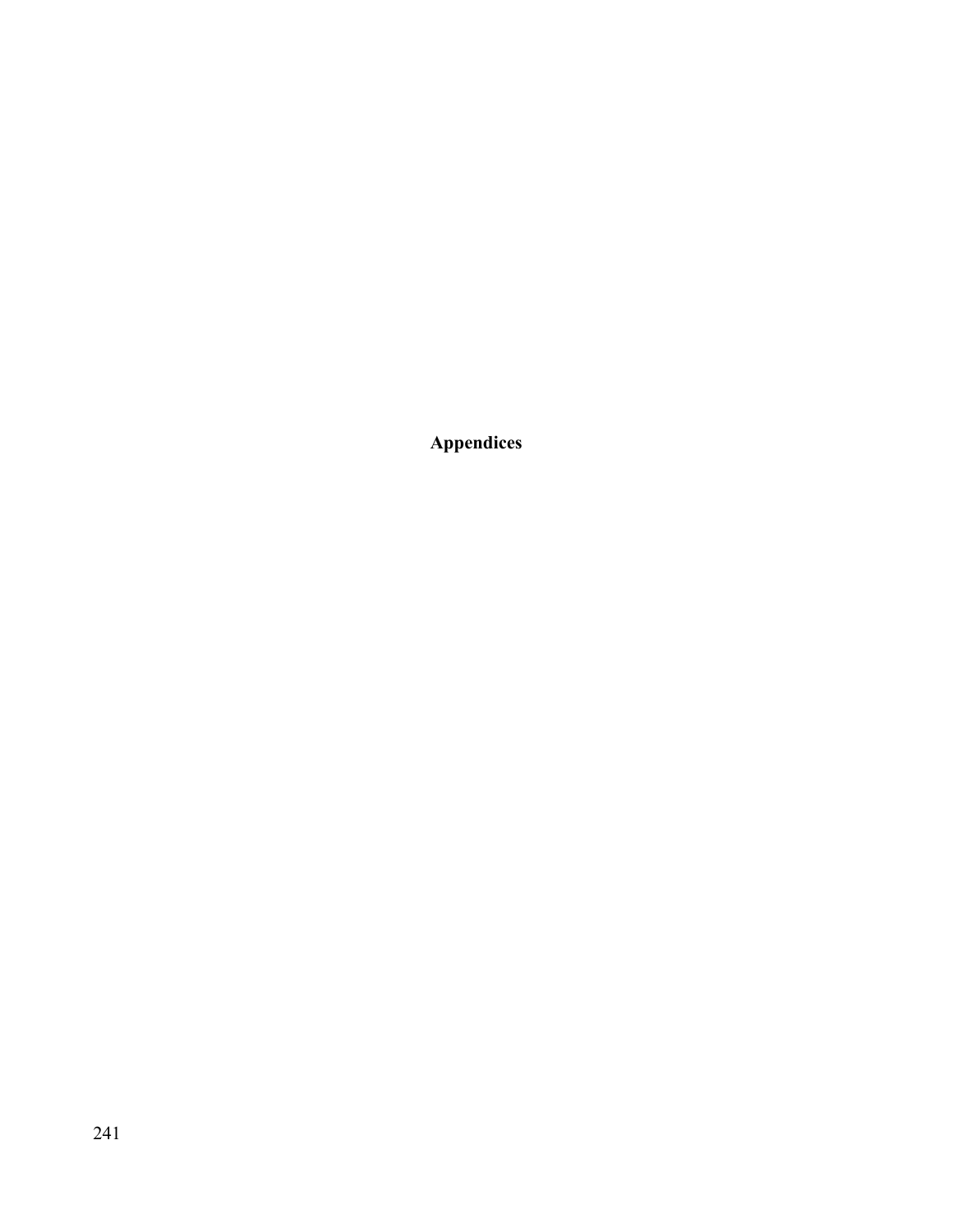### *Archival Reports*

Akeshoo, A. & MacNeill, N. (1974, January 22). *Public Hearing CRTC 96*.

- Arctic Communications Infrastructure Assessment Report. (2011, April 30). *A Matter of Survival: Arctic Communications Infrastructure in the 21st century*. Northern Communications & Information Systems Working Group. Retrieved from: http://www.aciareport.ca/
- Building of Qiniq Network. (n.d). *Nunavut Development Broadband Corporation*. Web. Accessed 4 March 2014. Retrieved from:<http://nunavut-broadband.ca/projects/building-qiniq-network>
- Infrastructure II*.* (n.d). *Nunavut Development Broadband Corporation*. Web. Accessed 4 March 2013. Retrieved from:<http://www.nunavut-broadband.ca/projects/infrastructure-ii>
- Kenney, G. L. (1972). *Notes on Communications in Communities of the Northern Parts of the Provinces of Manitoba, Saskatchewan, Alberta and British Columbia, Montreal.* Man in the North Project, Task Force on Communications. Arctic Institute of North America.
- Northern Connectivity: Ensuring Quality Communications. (2014, January). Nordicity for *The Northern Communications Infrastructure Systems Working Group.*
- Nunavut Telecommunication Needs: Community Teleservice Centres. (1995). A Supplementary Report of the Nunavut Implementation Commission. *Nunavut Implementation Commission.*
- Obligation to serve and other matters. (2010, October 26; 2010, November 1). Public Consultation. *Canadian Radio-Television and Telecommunications Commission*. Web. Accessed 15 May 2016. Retrieved from: http://www.crtc.gc.ca/eng/process/2010/oct26\_ag.htm
- Obligation to serve and other matters. (2010, November 1). Transcript, Volume 4. *Canadian Radio-Television and Telecommunications Commission*. Web. Accessed 15 May 2016. Retrieved from: http://www.crtc.gc.ca/eng/transcripts/2010/tt1101.html
- Procedures for the Operation of the National Contribution Fund. (2008, January). *Canadian Radio-Television and Telecommunications Commission.* Web. Accessed 8 June 2014. Retrieved from: http://www.crtc.gc.ca/PARTVII/Eng/8638/CRTC/ncf2007a.htm
- Review of basic telecommunications services. (2016, April 11-28). Public Consultation. *Canadian Radio-Television and Telecommunications Commission*. Web. Accessed 14 May 2016. Retrieved from: https://services.crtc.gc.ca/pub/instances-proceedings/Default-Defaut.aspx? S=O&PA=T&PT=NC&PST=A
- Review of basic telecommunications services. (2016, April 11). Transcripts. Volume 1. *Canadian Radio-Television and Telecommunications Commission*. Web. Accessed 14 May 2016. Retrieved from: http://www.crtc.gc.ca/eng/transcripts/2016/tt0411.htm
- Review of basic telecommunications services. (2016, April 12). Transcripts. Volume 2. *Canadian Radio-Television and Telecommunications Commission*. Web. Accessed 14 May 2016.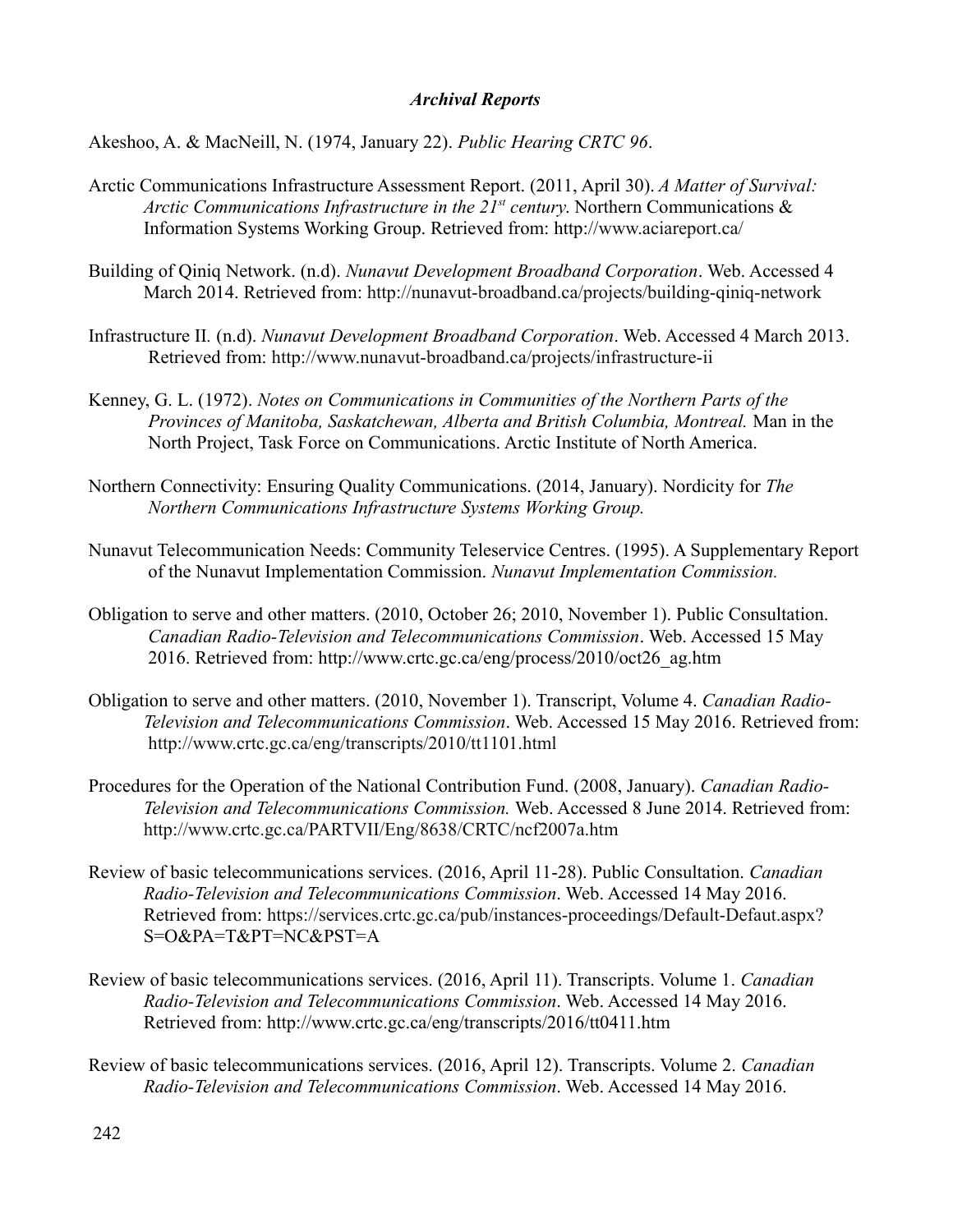Retrieved from: http://www.crtc.gc.ca/eng/transcripts/2016/tt0412.htm

- Review of basic telecommunications services. (2016, April 13). Transcripts. Volume 3. *Canadian Radio-Television and Telecommunications Commission*. Web. Accessed 14 May 2016. Retrieved from: http://www.crtc.gc.ca/eng/transcripts/2016/tt0413.htm
- Review of basic telecommunications services. (2016, April 18). Transcripts. Volume 6. *Canadian Radio-Television and Telecommunications Commission*. Web. Accessed 14 May 2016. Retrieved from: http://www.crtc.gc.ca/eng/transcripts/2016/tt0418.htm
- Review of basic telecommunications services. (2016, April 19). Transcripts. Volume 7. *Canadian Radio-Television and Telecommunications Commission*. Web. Accessed 14 May 2016. Retrieved from: http://www.crtc.gc.ca/eng/transcripts/2016/tt0419.htm
- Review of NorthwesTel Inc.'s Regulatory Framework, Modernization Plan, and related matters. (2013, June 17, 19-20). Public Consultation. *Canadian Radio-Television and Telecommunications Commission*. Web. Accessed 14 May 2016. Retrieved from: http://www.crtc.gc.ca/eng /transcripts/2013/index.htm\_ga=1.218044757.295018493.1462883449#tt0617
- Review of NorthwesTel Inc.'s Regulatory Framework, Modernization Plan, and related matters. (2013, June 17). Transcripts, Volume 1. *Canadian Radio-Television and Telecommunications Commission*. Web. Accessed 14 May 2016. Retrieved from: http://www.crtc.gc.ca/eng/transcripts/2013 /tt0617.html
- Review of NorthwesTel Inc.'s Regulatory Framework, Modernization Plan, and related matters. (2013, June 19). Transcripts, Volume 2. *Canadian Radio-Television and Telecommunications Commission*. Web. Accessed 14 May 2016. Retrieved from: http://www.crtc.gc.ca/eng/transcripts/2013 /tt0619.html
- Review of NorthwesTel Inc.'s Regulatory Framework, Modernization Plan, and related matters. (2013, June 20). Transcripts, Volume 3. *Canadian Radio-Television and Telecommunications Commission*. Web. Accessed 14 May 2016. Retrieved from: http://www.crtc.gc.ca/eng/transcripts/2013/tt0620.html
- Review of price cap regulatory framework for NorthwesTel Inc. and related matters. (2011, October 4- 5). Public Consultation. *Canadian Radio-Television and Telecommunications Commission*. Web. Accessed 17 May 2016. Retrieved from: [https://services.crtc.gc.ca/pub/instances](https://services.crtc.gc.ca/pub/instances-)[proceedings/Default-](https://services.crtc.gc.ca/pub/instances-proceedings/Default-) Defaut.aspx?lang=eng&YA=2011&S=C&PA =t&PT=nc&PST=a#2011- 302
- Review of price cap regulatory framework for NorthwesTel Inc. and related matters. (2011, October 4). Transcript, Volume 1. *Canadian Radio-Television and Telecommunications Commission*. Web. Accessed 15 May 2016. Retrieved from: http://www.crtc.gc.ca/eng/transcripts/2011/tt1004.html
- Review of price cap regulatory framework for NorthwesTel Inc. and related matters. (2011, October 5). Transcript, Volume 2. *Canadian Radio-Television and Telecommunications Commission*. Web. Accessed 14 May 2016. Retrieved from: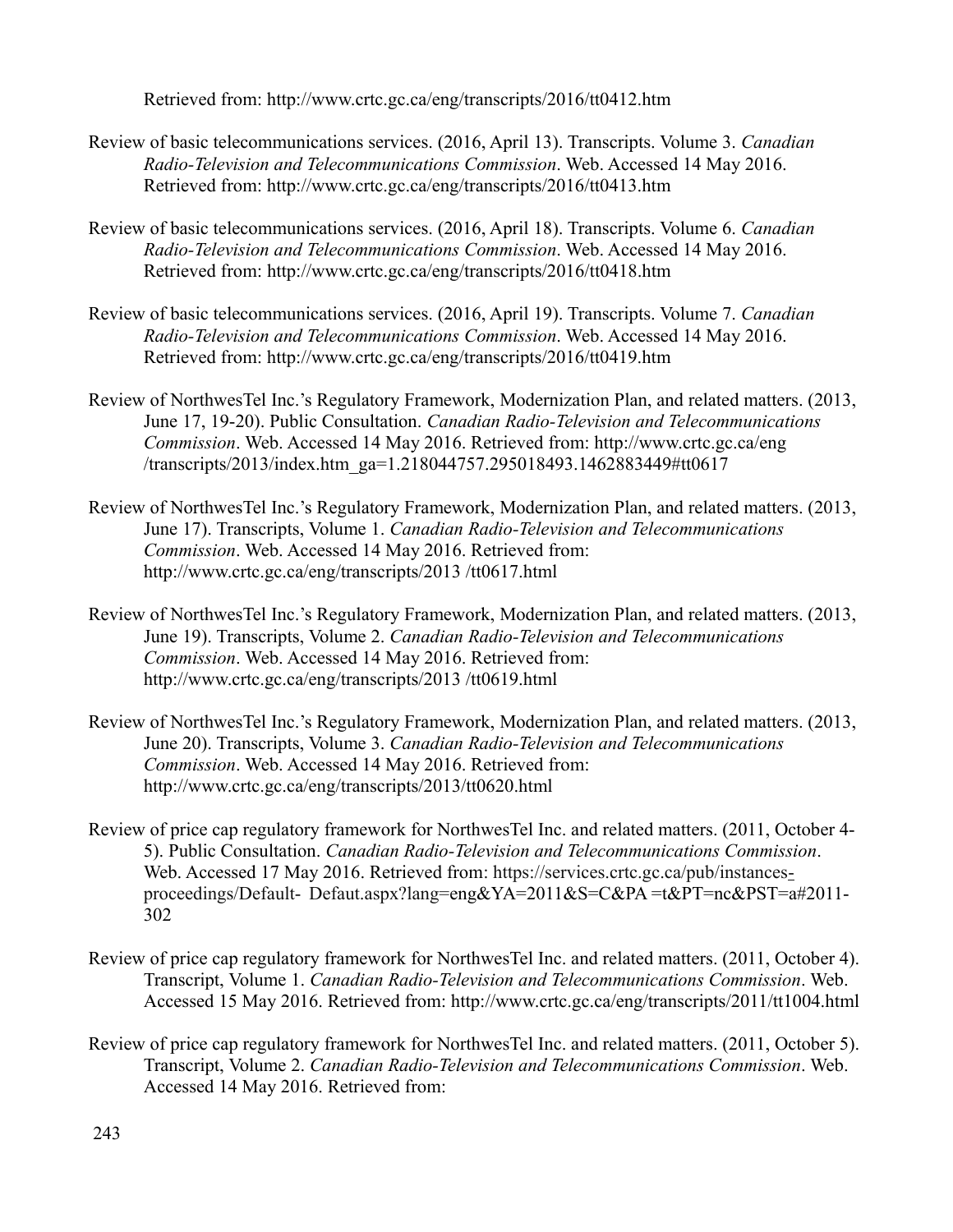<http://www.crtc.gc.ca/eng/transcripts/2011/tb1121a.htm>

- Sinclair, G., Intven, H. & Tremblay, A. (2006). Telecommunications Policy Review Panel: Final Report. Web. Accessed 15 September 2014. Retrieved from the *Industry Canada* website: https://www.ic.gc.ca /eic/site/smt-gst.nsf/vwapj/tprp-final-report-2006.pdf/\$FILE/tprp-finalreport-2006.pdf
- Strategic Networks Group. (2012). *An Assessment of the Socioeconomic Impact of Internet Connectivity in Nunavut.* Prepared for the Nunavut Broadband Development Corporation.
- Telecommunications Act. (1993). Statutes of Canada C. 38. *Department of Justice*. Web. Accessed 4 June 2014. Retrieved from: http://laws-lois.justice.gc.ca/eng/acts/t-3.4/
- Telecom Notice of Consultation CRTC 2015-134. (2015, April 9). *Canadian Radio-Television and Telecommunications Commission.* Web. Accessed 13 May 2016. Retrieved from: http://www.crtc.gc.ca/eng/archive /2015/2015-134.htm
- Telecom Regulatory Policy CRTC 2011-291. (2011, May 3). *Canadian Radio-Television and Telecommunications Commission*. Web. Accessed 4 June 2014. Retrieved from: http://www.crtc.gc.ca/eng/archive/2011/2011-291.htm
- Telecom Regulatory Policy CRTC 2013-711. (2013, December 18). *Canadian Radio-Television and Telecommunications Commission*. Web. Accessed 10 January 2014. Retrieved from: http://www.crtc.gc.ca/eng/archive /2013/2013-711.htm
- Telecom Regulatory Policy CRTC 2016-496. (2016, December 21). *Canadian Radio-Television and Telecommunications Commission.* Web. Accessed 18 January 2017. Retrieved from: https://www.crtc.gc.ca/eng/archive/2016/2016-496.htm
- Thomas, L. & Forster, A. (1993). *Connecting the North: Defining Northern Users' Needs: Report of a Needs Analysis Conducted for the Government of the Northwest Territories.* Inuit Broadcasting Corporation.
- Thomas, L., Fry, K. & Stiles, M. (1995). Uqausiit Ukiuqtaqtumit Sukajakkut Tusarutikkik: Northern Voices on the Information Highway. *Connecting the North Symposium Final Report.* Inuit Broadcasting Corporation.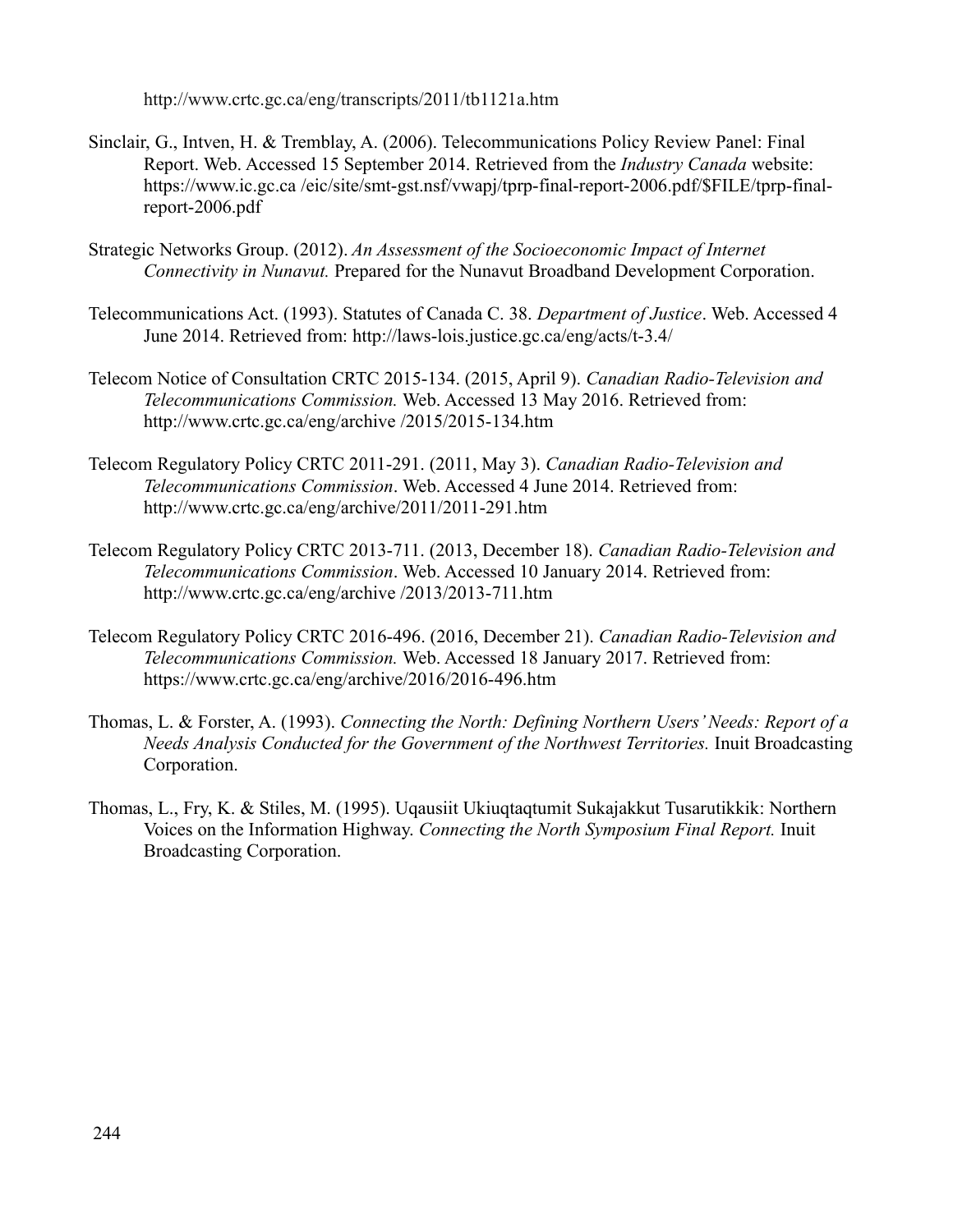#### *List of Interviewees Engaged with Nunavummiut Internet Politics*

- Faith. (2014). Community Access Program Employee, Government of Nunavut and Internet User. Telephone. February 21, 2014. Interview.
- Francis and Luke. (2013). Department of Aboriginal Affairs Employees. Telephone. November 7, 2013 Interview.
- George. (2014). Former Employee of SSi Micro and Internet User. RBC Building, Iqaluit. October 3, 2014. Interview.
- Jeremy. (2013). Former Employee of the Government of Nunavut and Nunavut Broadband Development Corporation. Telephone. October 17, 2013. Interview.
- Jonah. (2013). NorthwesTel Employee. Telephone. October 28, 2013. Interview.
- Liane. (2013). Former Employee of the NBDC. Skype Voice. September 12, 2013. Interview.
- Marcus. (2013). Canadian Radio-Television and Telecommunications Commission Employee. Telephone. October 15, 2013. Interview.
- Melanie. (2013). Telesat Employee. Telephone. October 2, 2013. Interview.
- Michael. (2013). Canadian Northern Economic Development Agency Employee. Telephone. October 25, 2013. Interview.
- Naima. (2013). NBDC Employee and Internet User. Telephone. October 9, 2013. Interview.
- Naima. (2014). NBDC Employee and Internet User. NBDC Office, Iqaluit. October 2, 2014. Interview.
- Nick. (2013). Government of Nunavut Employee and Internet User. Telephone. November 13, 2013. Interview.
- Redfern, M. (2014). Arctic Fibre Representative and Internet User. Tim Horton's Coffee Shop, Iqaluit. October 1, 2014.
- Reggie. (2013). Arctic Fibre Employee. Telephone. October 17, 2013. Interview.
- Simon. (2013). SSi Micro Employee. Telephone. October 14, 2013. Interview.
- Will. (2013). Industry Canada Employee. Telephone. October 19, 2013. Interview.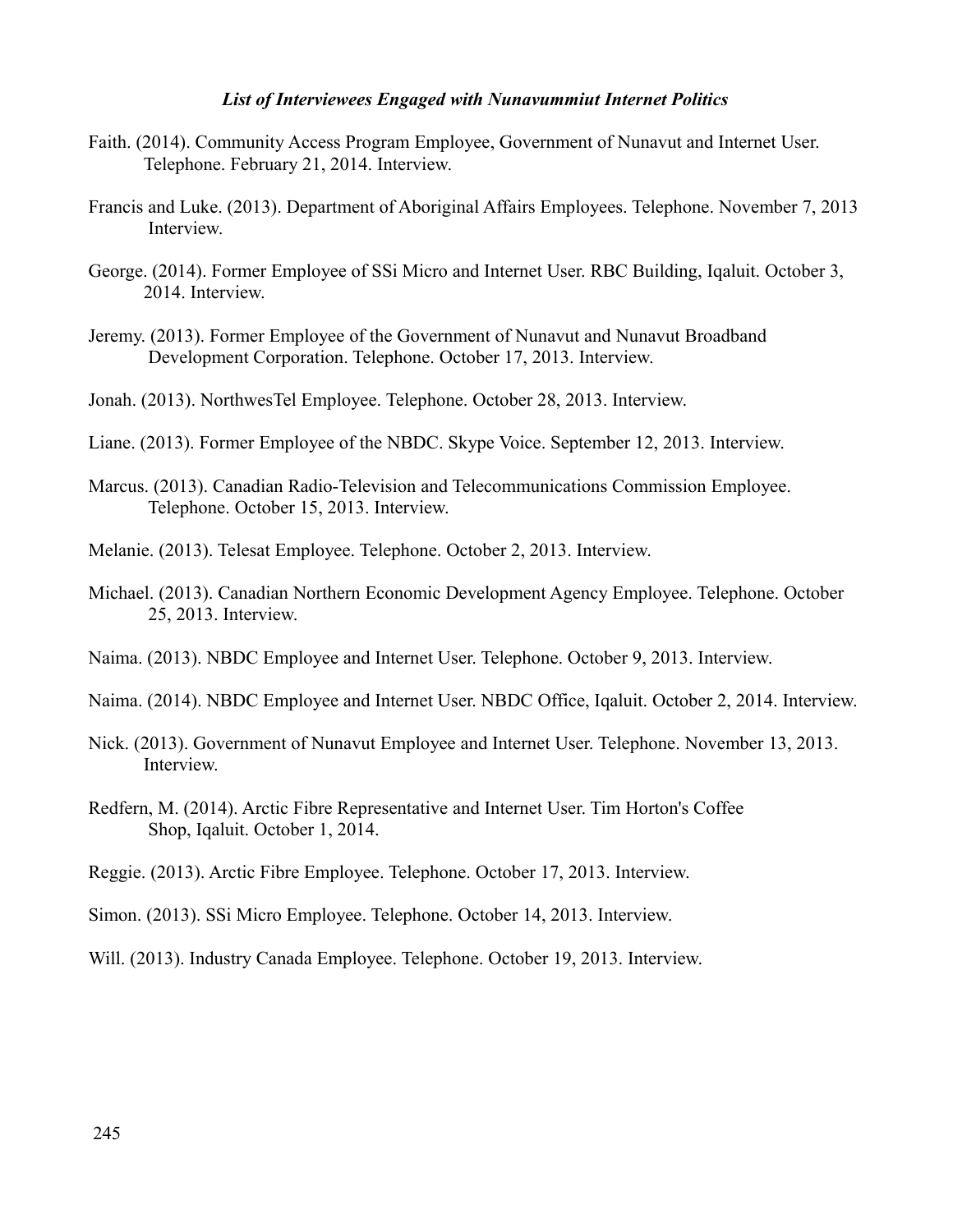### *Sample Web Content Consulted For this Project*

- Arnaquq-Baril, A. (2011, September 22). Seven Sins: Sloth. *YouTube*. Web. Accessed 2 July 2017. Retrieved from: https://www.youtube.com/watch?v=quw9TEm5WWo
- Feeding My Family. (n.d). *Facebook* (Group). Web. Accessed 18 December 2017. Retrieved from: https://www.facebook.com/groups/239422122837039/about
- Inukdan. (2009). The Best of Inukdan part 1. *YouTube*. Web. Accessed 20 August 2017. Retrieved from: http://www.youtube.com/user/inukdan#p/u/23/DsvI4b3w648
- *Isuma.TV*. (n.d.) Web. Accessed 3 January 2018. Retrieved from: http://www.isuma.tv/
- Nash1922. (2007). Jumped. *YouTube*. Web. Accessed 12 January 2017. Retrieved from: http://www.youtube.com/user/Nash1922).
- NunatsiaqOnline. (n.d). *Nunatsiaq News*. Web. Accessed 12 September 2017. Retrieved from: http://www.nunatsiaqonline.ca/
- Nunavummiut Makitagunarningit. (n.d.) *Wordpress*. Web. Accessed 20 August 2017. Retrieved from: https://makitanunavut.wordpress.com/about/
- Nunavut Hunting Stories. (n.d.). *Facebook* (Group). Web. Accessed 18 December 2017. Retrieved from: https://www.facebook.com/groups/188702541281403/
- *Qaggiavuut!*. (n.d). Web. Accessed 2 June 2016. Retrieved from http://www. qaggiavuut.ca/
- Qilavvaq, R. (2012, February 24). Feel the Inukness. *YouTube.* Web. Accessed 20 January 2018. Retrieved from: https://www.youtube.com/watch?v=iawDXQGQsr0
- *The Inuit Qaujimajatuqangit Adventure*. (n.d). Web. Accessed 20 August 2017. Retrieved from: http://www.inuitq.ca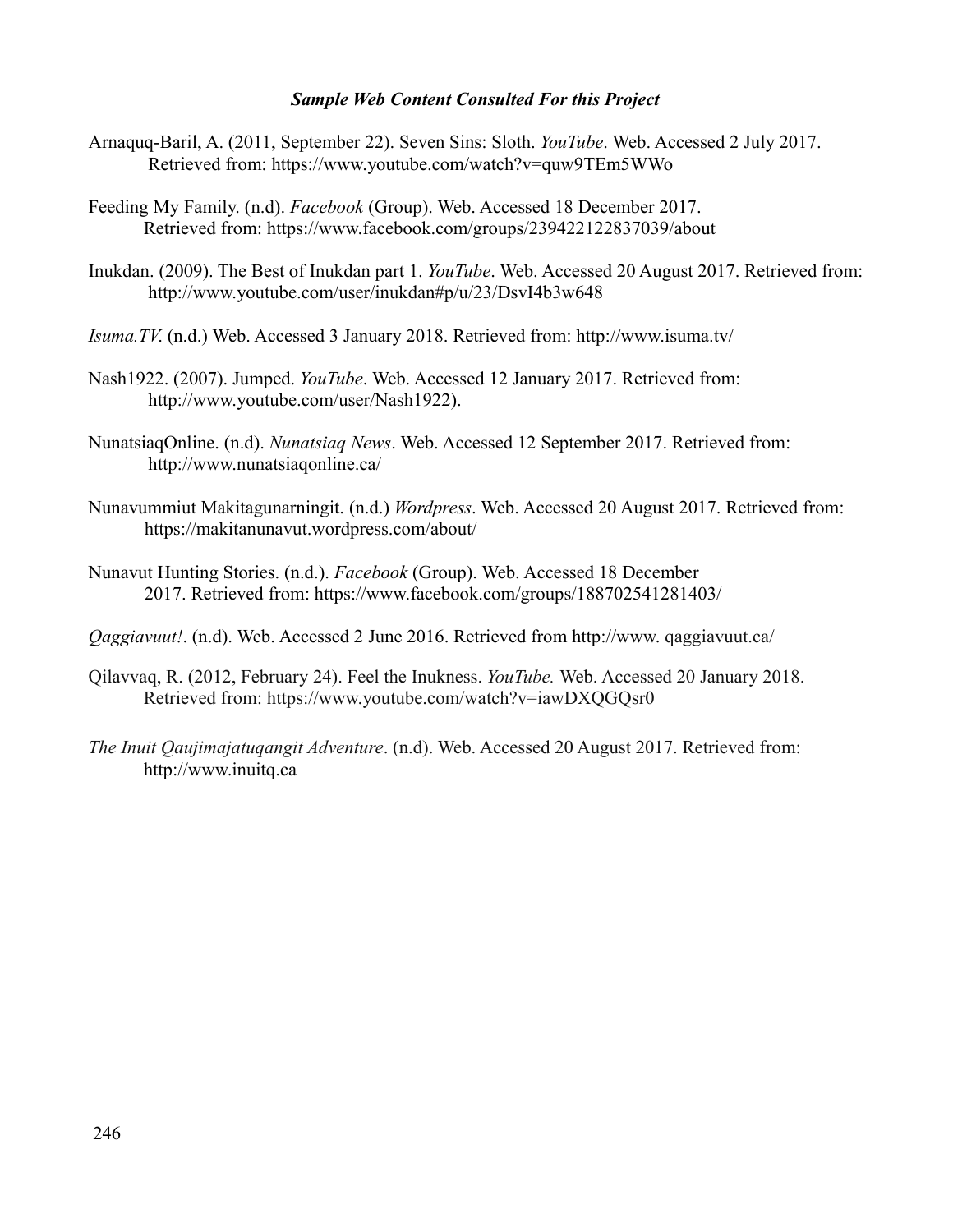## *Sample Informed Consent Form*

#### **Working Project Title:** *Broadband Internet in Nunavut: Policy, Access, Usage*

#### **About the Researcher**

Name: Kareena Coelho Address: In Canada: 2 Evergreen Avenue, Brampton, Ontario, L6P 0P7 In the UK: 48 Cloudesdale Road, London, SW17 8 EU, United Kingdom Telephone: 416.410.2322 (Can); +44 07534570404 (UK) Email: kareena.coelho@gmail.com; [cop01kc@gold.ac.uk](mailto:cop01kc@gold.ac.uk)

#### **Project description**

I am a PhD student at Goldsmiths, University of London, and I am conducting interviews for my Doctoral Thesis. I am researching broadband policy and internet usage as it pertains to Nunavut.

During this study, you will be asked to answer some questions about your use of technology, particularly internet. This interview was designed to be face to face and 30 minutes in length. If you consent, some of your statements may be included in published material, but your identity will be kept anonymous and confidential, unless you desire otherwise. If there are any questions you would rather not answer or that you do not feel comfortable answering, please say so and we will stop the interview or move on to the next question, whichever you prefer.

Unless you object, the interview will be recorded using an audio device. All the information collected will be kept confidential and anonymous. I will keep the data in a secure place. Audio recordings will be kept in a safe, while digital files will be password protected. I alone will have access to this information. Upon completion of this project, all data will be destroyed.

#### **Participant's Agreement:**

I am aware that my participation in this interview is voluntary. I understand the intent and purpose of this research. If, for any reason, at any time, I wish to stop the interview, I may do so without having to give an explanation.

I have the right to request a translator, and to conduct this interview in Inuktitut.

The data gathered in this study are confidential with respect to my personal identity unless I specify otherwise. I understand that what I say during this interview may be referenced in published academic materials under a pseudonym but I have the right at any time during this interview or after to request that these statements not be made public.

I have the right to object at any time during the interview to the use of an audio device in the recording of this interview.

If I have any questions about this study, I am free to contact the student researcher (Kareena Coelho; +011 44 7534570404; [cop01kc@gold.ac.uk\]](mailto:cop01kc@gold.ac.uk) or kareena.coelho@gmail.com) or the faculty adviser ([Prof. David Morley,d.morley@gold.ac.uk]).

I have been offered a copy of this consent form that I may keep for my own reference.

I have been fully informed of the objectives of the project being conducted. I understand these objectives and consent to being interviewed for the project. I understand that steps will be undertaken to ensure that this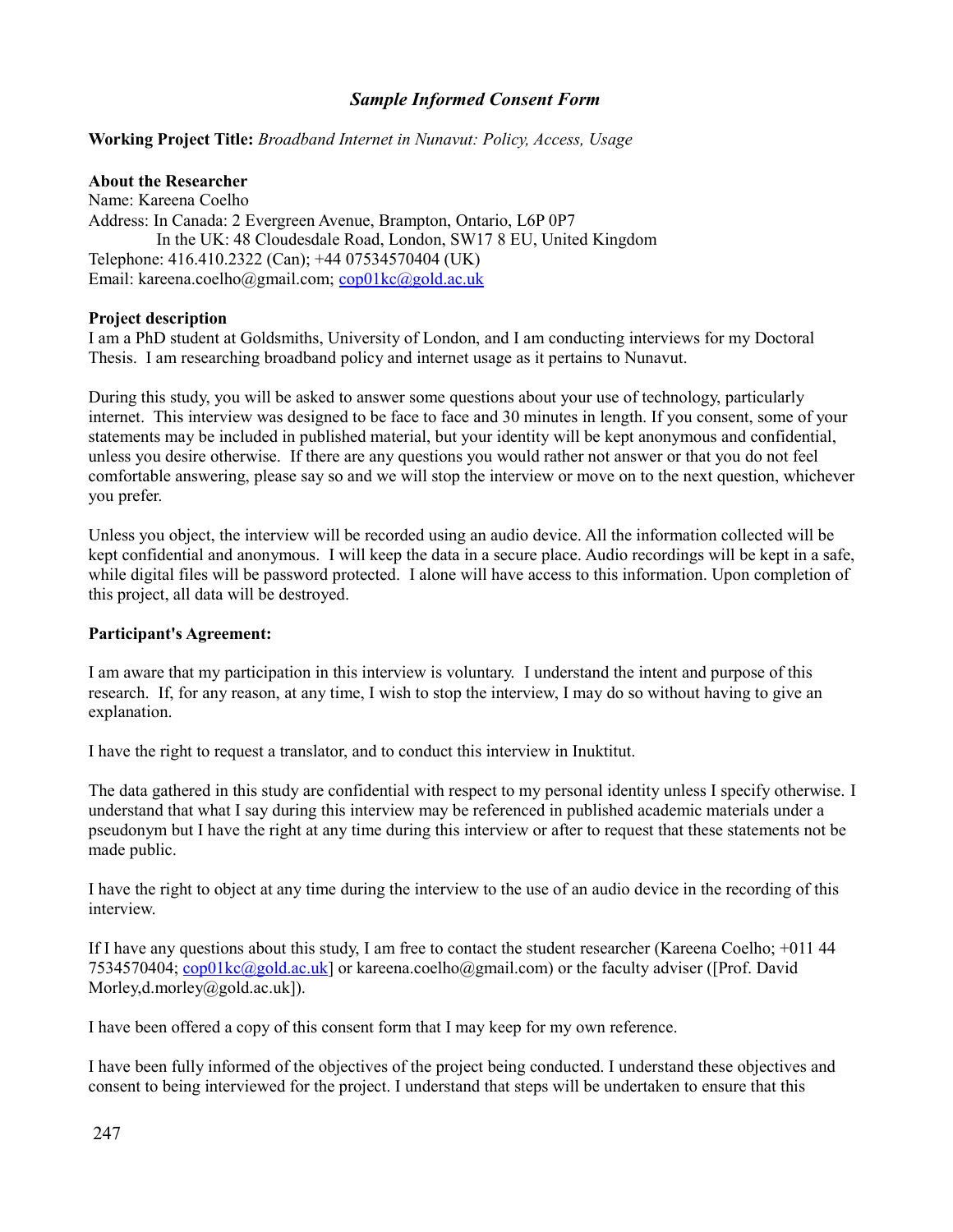interview will remain confidential unless I consent to being identified. I also understand that, if I wish to withdraw from the study, I may do so without any repercussions.

 $\mathcal{L}_\text{max}$  and the contract of the contract of the contract of the contract of the contract of the contract of the contract of the contract of the contract of the contract of the contract of the contract of the contrac

 $\mathcal{L}_\text{max}$  and the contract of the contract of the contract of the contract of the contract of the contract of the contract of the contract of the contract of the contract of the contract of the contract of the contrac

Participant's signature Participant Name

**Witness Signature Date**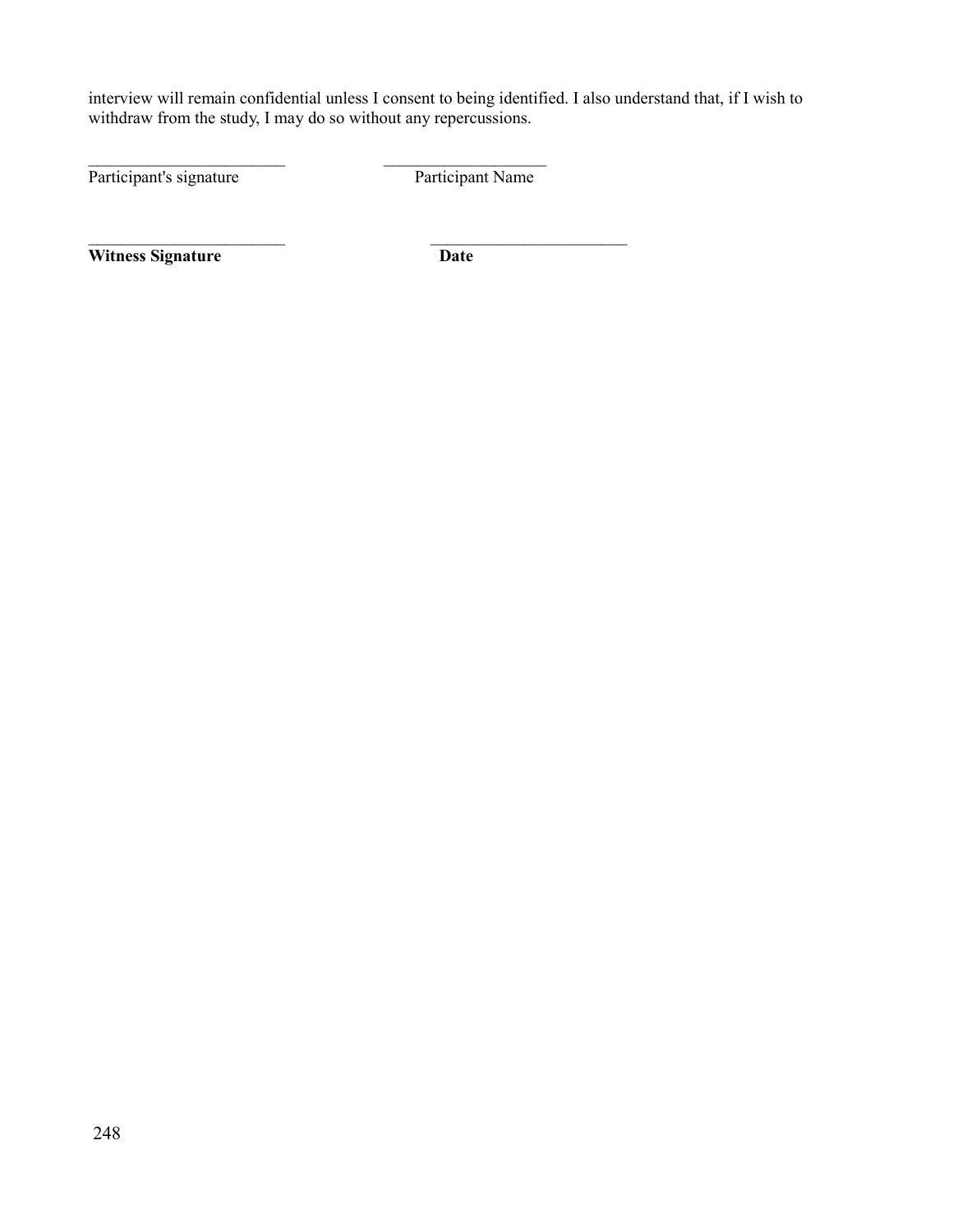## *Interview Sample Questions*

*Note: Interviews would usually commence with a few prepared questions, and then the interviewer would follow-up with questions based on the respondent's answers. Below, are lists of sample questions that were used to begin interviews conducted over the course of this project.*

## **Sample Questions for Interviews with Government/Advocacy Groups**

- 1. Can you tell me about your role/position within your organization/department?
- 2. How has your organization/department been involved in Nunavut's internet politics/federal government's internet policies?
- 3. What do you think about the current levels of internet service and internet access in Nunavut'sinternet ?
- 4. What do you see as the main issues affecting internet? If you think internet should be improved, do you have any plans/suggestions/ideas for how this could be done?
- 5. Do you think government's approach to internet investment and funding should alter? If so, do you have any ideas/suggestions of how it should/could be altered?

### **Sample Questions for CAP Site Administrators**

- 1. Could you could tell me a bit about yourself your background and what your role encompasses at the CAP site?
- 2. From your perspective, what have been some of the most significant changes experienced by the site during your tenure?
- 3. What kinds of programs does your site offer?
- 4. What are some of the main challenges facing the CAP site in your community?
- 5. Is your CAP site widely used? Are the computers often occupied?

## **Sample Questions for Interviews with Nunavummiut Internet Users**

1.What communications technologies do you tend to use on a fairly regular basis (at least once a week; ex. of technologies include internet/mobile phones/landline telephones/postal service)?

*For each technology mentioned, ask participant to state what they would do with technology most commonly (e.g. internet, on Facebook/emailing, etc), and how often they use a particular technology.* 

2. Is internet useful for your everyday life and work?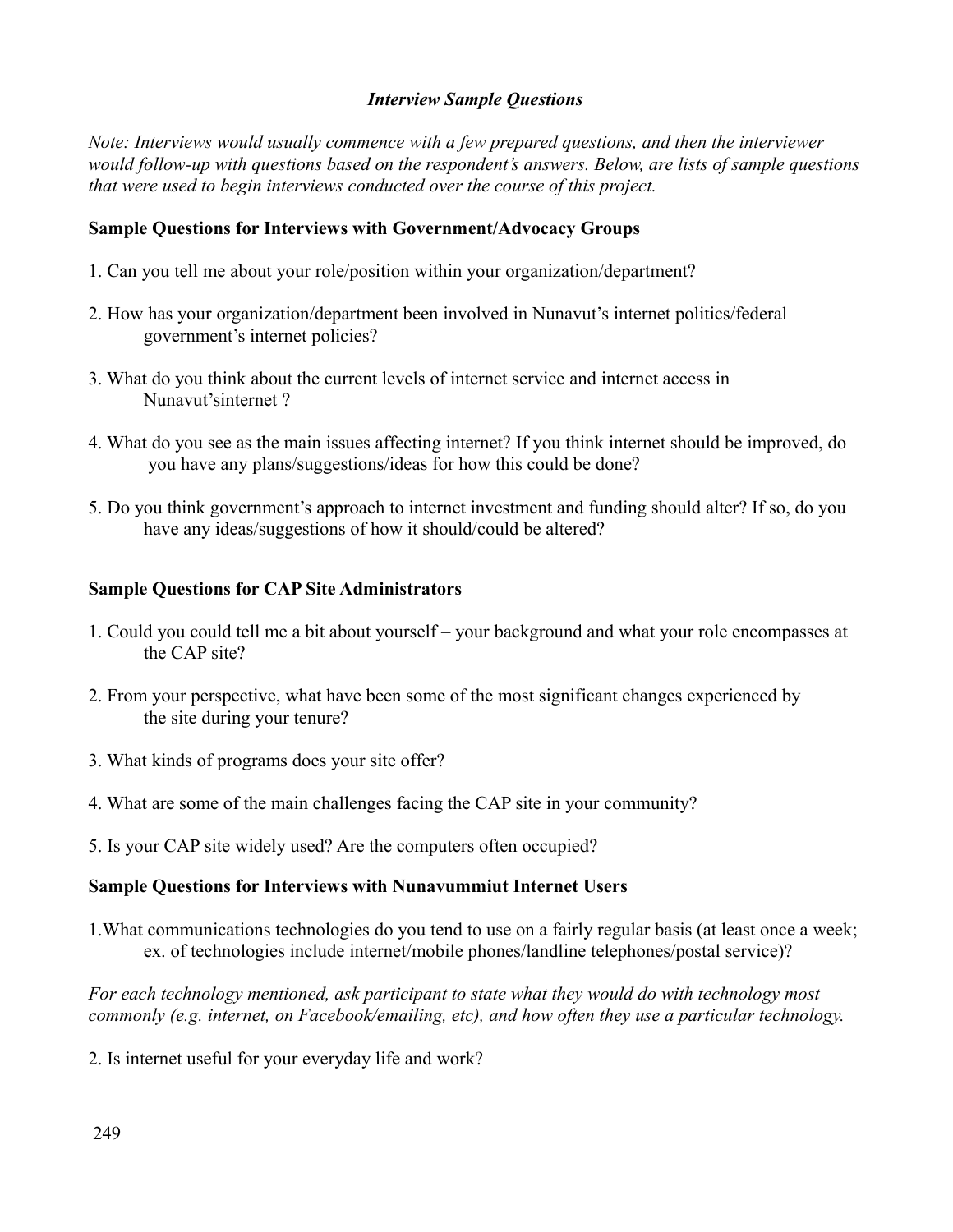- 3. Do you have internet access at home? If so, for how long have you had it in your home? And if not, where do you go for internet access, if you use internet?
- 4. Are you satisfied with your access to internet?
- 5. (*If not satisfied*) What are some things about internet that you would like to see improved?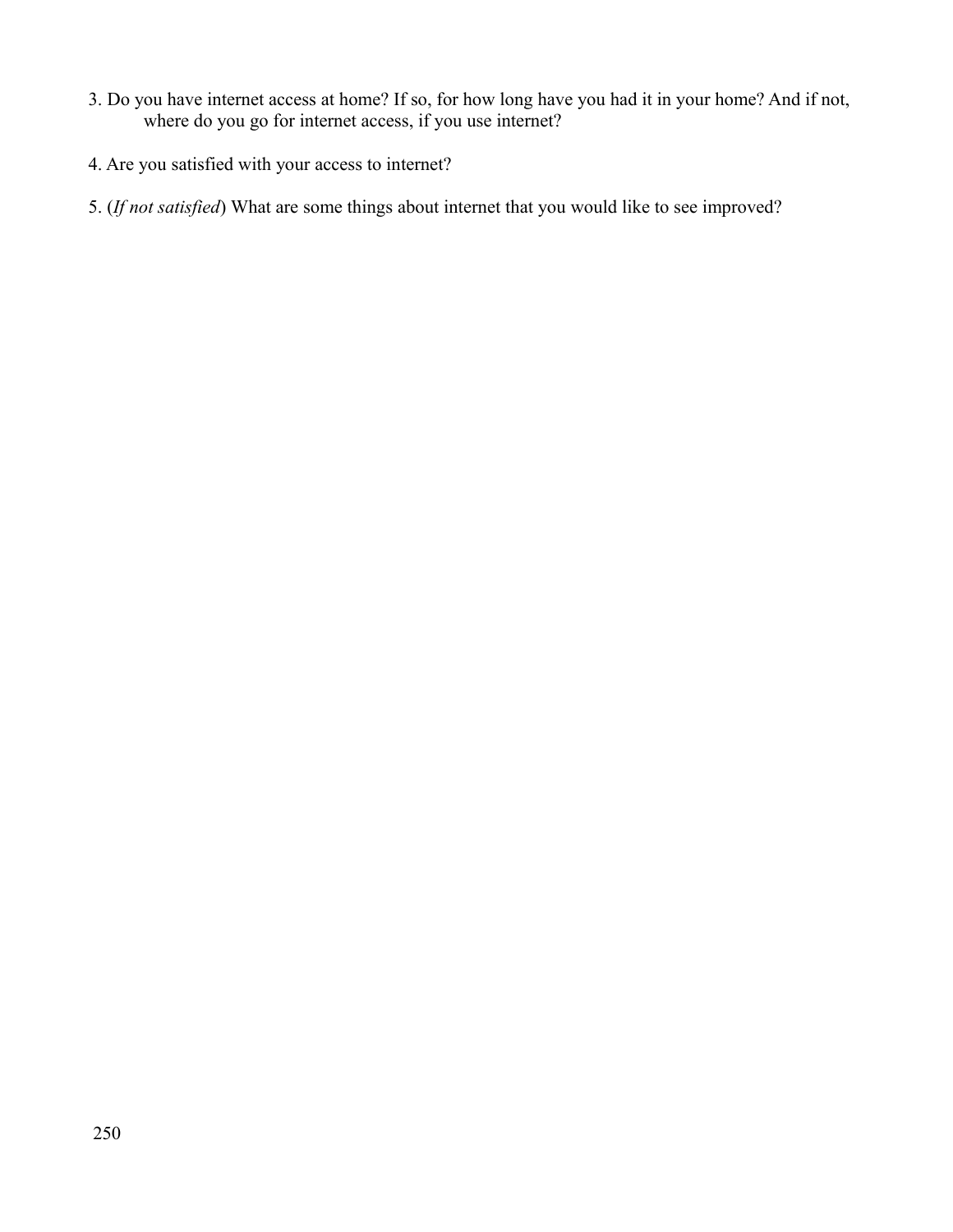#### *Interview Index*

Adam. (2013). Internet User. Telephone. October 8, 2013. Interview.

Alicia. (2013). Internet User. Skype Voice. September 2, 2013. Interview.

- Brenda. (2013). Inuit Tapiriit Kanatami Employee. ITK Office, Ottawa. October 21, 2013. Interview.
- Carmine. (2014). Employee for Iqaluit Service Provider and Internet User. His office, Iqaluit. October 6, 2014. Interview.
- Coral. (2014). Manager for an Electronics Store and Internet User. Her office, Iqaluit. October 7, 2014. Interview.
- Denise. (2013). Internet User. An Inuit Visitor's Centre, Ottawa. October, 23, 2013. Interview.
- Earl. (2013). Internet User. An Inuit Visitor's Centre, Ottawa. October, 23, 2013. Interview.
- Elaine. (2013). Internet User. Telephone. September 5, 2013. Interview.
- Emilie. (2014). Internet User and Media Producer. Her office, Iqaluit. October 2, 2014. Interview.
- Ezra. (2014). CAP Site Coordinator and Internet User. Iqaluit Public Library, Iqaluit. October 4, 2014. Interview.
- Faith. (2014). Community Access Program Employee, Government of Nunavut and Internet User. Telephone. February 21, 2014. Interview.
- Francis and Luke. (2013). Department of Aboriginal Affairs Employees. Telephone. November 7, 2013 Interview.
- Freida. (2013). Internet User. An Inuit Visitor's Centre, Ottawa. October, 23, 2013. Interview.
- Galina. (2014). CAP Site Coordinator and Internet User. Telephone. November 4, 2014. Interview.
- George. (2014). Former Employee of SSi Micro and Internet User. RBC Building, Iqaluit. October 3, 2014. Interview.
- Harris. (2013). Internet User. An Inuit Visitor's Centre, Ottawa. October 23, 2013. Interview.
- Henry. (2014). Internet User and Museum Curator. His office, Iqaluit. October 7, 2014. Interview.
- Hugo. (2013). Internet User. An Inuit Visitor's Centre, Ottawa. October, 23, 2013. Interview.
- Jacqueline. (2014). Internet User and Media Producer. Her home, Iqaluit. October 9, 2014. Interview.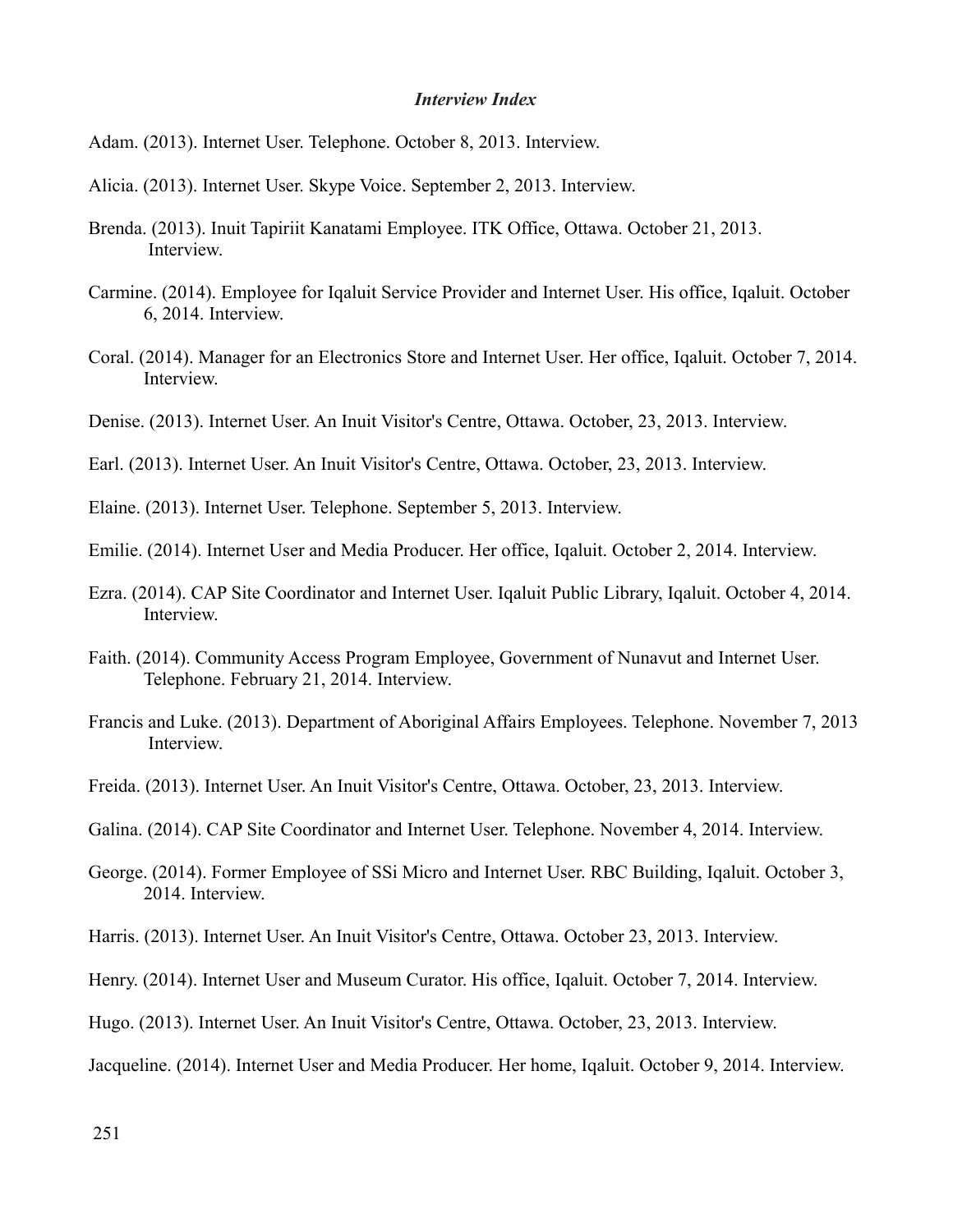James. (2013). Internet User. Telephone. October 16, 2013. Interview.

Jane. (2013). Inuit Art Curator. Starbucks, Queen Street West, Toronto. October 4, 2013. Interview.

- Jennifer. (2014). Employee with an Inuit Women's Organization. Her organization's office, Ottawa. February, 10, 2014. Interview.
- Jenny. (2013). Internet User. Skype Voice. October 7, 2013. Interview.
- Jeremy. (2013). Former Employee of the Government of Nunavut and Nunavut Broadband Development Corporation. Telephone. October 17, 2013. Interview.
- Jerry. (2015). CAP Site Coordinator and Internet User. Telephone. July 12, 2015. Interview.

Jonah. (2013). NorthwesTel Employee. Telephone. October 28, 2013. Interview.

- Ken. (2014). Internet User and Music Producer. His home, Iqaluit. October 8, 2014. Interview.
- Kevin. (2014). Internet User, Actor, and Government of Nunavut Employee. Coffee Shop, Iqaluit. October 8, 2014. Interview.
- Kira. (2014). Employee at an Inuit Visitor's Centre who had recently relocated from Nunavut. An Inuit Visitor's Centre, Ottawa. October 21, 2013. Interview.
- Laura. (2013). Internet User. Skype Voice. October 3, 2013. Interview.
- Leroy. (2013). Internet User. An Inuit Visitor's Centre, Ottawa. October, 23, 2013. Interview.
- Liane. (2013). Former Employee of the NBDC. Skype Voice. September 12, 2013. Interview.
- Louise. (2014). Internet User and Artist. Her office, Iqaluit. October 2, 2014. Interview.
- Mabel. (2013). Internet User. An Inuit Visitor's Centre, Ottawa. October, 23, 2013. Interview.
- Marcus. (2013). Canadian Radio-Television and Telecommunications Commission Employee. Telephone. October 15, 2013. Interview.
- Marie. (2013). Internet User. Telephone. September 10, 2013. Interview.
- Mathias. (2014). E-Learning Coordinator and Internet User. His office, Nunavut Research Institute, Iqaluit. October 8,2014. Interview.
- Melanie. (2013). Telesat Employee. Telephone. October 2, 2013. Interview.
- Michael. (2013). Canadian Northern Economic Development Agency Employee. Telephone. October 25, 2013. Interview.